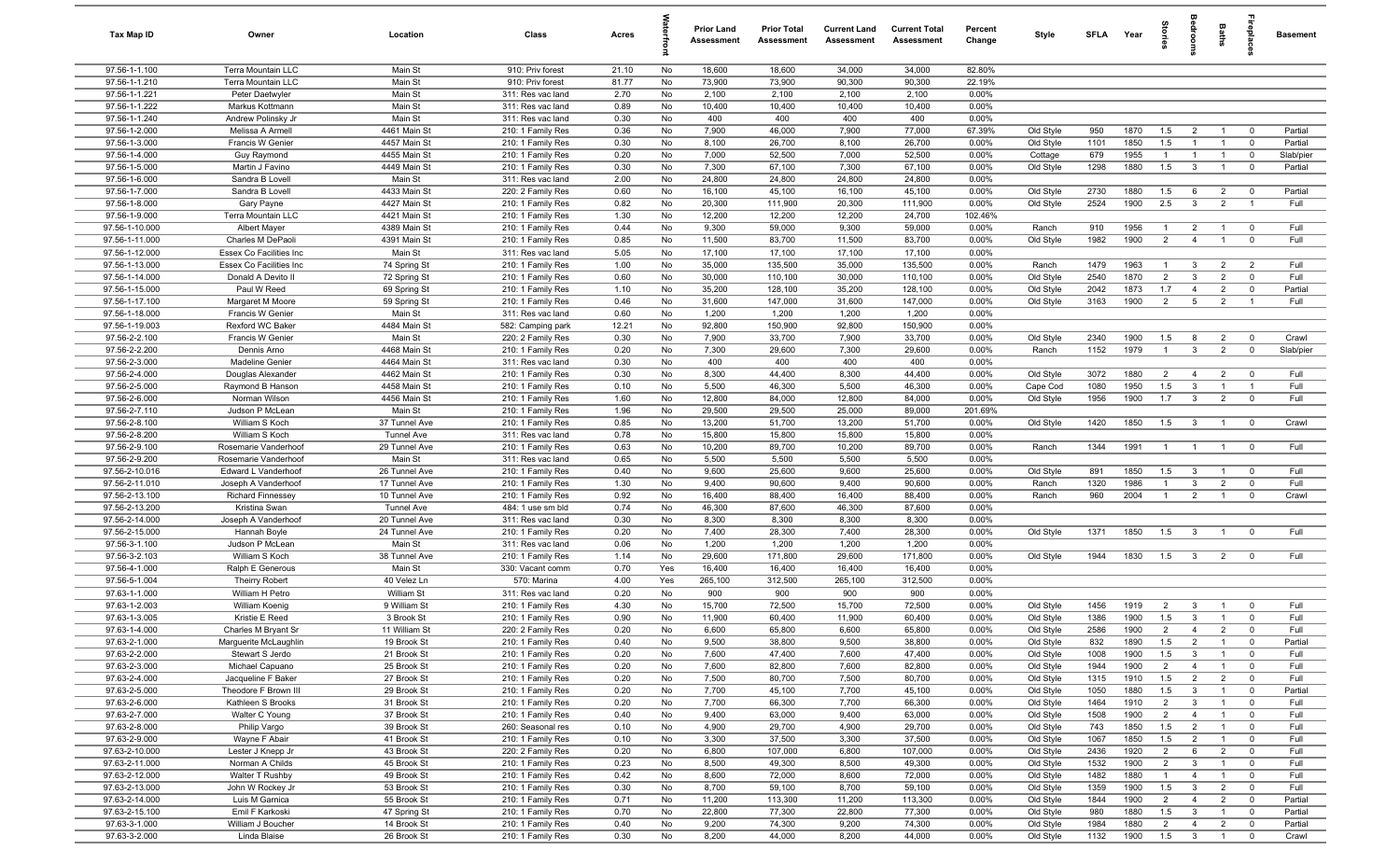| Tax Map ID                       | Owner                                   | Location                          | Class                                  | Acres        |          | <b>Prior Land</b><br>Assessment | <b>Prior Total</b><br>Assessment | <b>Current Land</b><br>Assessment | <b>Current Total</b><br>Assessment | Percent<br>Change | Style                  | <b>SFLA</b>  | Year         | tories                | ăroo                            | Baths                            |                                        | <b>Basement</b>    |
|----------------------------------|-----------------------------------------|-----------------------------------|----------------------------------------|--------------|----------|---------------------------------|----------------------------------|-----------------------------------|------------------------------------|-------------------|------------------------|--------------|--------------|-----------------------|---------------------------------|----------------------------------|----------------------------------------|--------------------|
| 97.63-3-3.000                    | Mark Alford                             | 28 Brook St                       | 210: 1 Family Res                      | 0.40         | No       | 8,500                           | 69,300                           | 8,500                             | 109,000                            | 57.29%            | Old Style              | 1874         | 1900         | $\overline{2}$        | $\overline{4}$                  | $\overline{1}$                   | $\overline{\mathbf{0}}$                | Partial            |
| 97.63-3-4.000                    | Kathleen Brooks                         | 32 Brook St                       | 210: 1 Family Res                      | 0.10         | No       | 6,000                           | 48,600                           | 6,000                             | 48,600                             | 0.00%             | Ranch                  | 960          | 1965         | $\overline{1}$        | $\mathbf{3}$                    | $\overline{1}$                   | $\mathbf 0$                            | Crawl              |
| 97.63-3-5.000<br>97.63-3-6.000   | George Roger                            | 2 Prospect Ave                    | 270: Mfg housing                       | 0.30         | No       | 7,800                           | 14,200                           | 7,800                             | 14,200                             | 0.00%             |                        |              |              |                       |                                 |                                  | $\overline{0}$                         | Full               |
| 97.63-3-7.000                    | James Firlik<br>John T Sheldon          | 6 Prospect Ave<br>10 Prospect Ave | 210: 1 Family Res<br>210: 1 Family Res | 0.20<br>0.20 | No<br>No | 7,700<br>7,700                  | 55,600<br>56,200                 | 7,700<br>7,700                    | 55,600<br>56,200                   | 0.00%<br>0.00%    | Old Style<br>Old Style | 915<br>1180  | 1900<br>1900 | 1.5<br>1.5            | $\mathbf{3}$<br>$\mathbf{3}$    | $\overline{1}$<br>$\overline{2}$ | $\mathbf 0$                            | Full               |
| 97.63-3-8.000                    | Dennis Riccio                           | 14 Prospect Ave                   | 210: 1 Family Res                      | 0.60         | No       | 10,500                          | 115,000                          | 10,500                            | 115,000                            | 0.00%             | Old Style              | 2287         | 1880         | $\overline{2}$        | $\overline{4}$                  | $\overline{1}$                   | $\overline{1}$                         | Partial            |
| 97.63-3-9.000                    | Rae Patenaude                           | 20 Prospect Ave                   | 210: 1 Family Res                      | 0.40         | No       | 11,800                          | 81,300                           | 11,800                            | 81,300                             | 0.00%             | Old Style              | 1891         | 1880         | $\overline{2}$        | $5\overline{5}$                 | $\overline{1}$                   | $\overline{\mathbf{0}}$                | Partial            |
| 97.63-3-10.000                   | Monika Lentze                           | 29 William St                     | 210: 1 Family Res                      | 0.30         | No       | 8,500                           | 92,000                           | 8,500                             | 115,200                            | 25.22%            | Old Style              | 2704         | 1890         | $\overline{2}$        | 5                               | $\overline{1}$                   | $\mathbf 0$                            | Partial            |
| 97.63-3-11.000                   | Peter Cutting                           | 25 William St                     | 210: 1 Family Res                      | 0.30         | No       | 8,300                           | 61,800                           | 8,300                             | 61,800                             | 0.00%             | Old Style              | 1308         | 1890         | $\overline{2}$        | $\overline{4}$                  | $\overline{1}$                   | $\mathbf 0$                            | Partial            |
| 97.63-3-13.000                   | <b>Wesley A Rollins</b>                 | 19 William St                     | 210: 1 Family Res                      | 0.50         | No       | 7,600                           | 98,200                           | 7,600                             | 98,200                             | 0.00%             | Ranch                  | 1450         | 1962         | $\overline{1}$        | $\overline{4}$                  | $\overline{1}$                   | $\mathbf 0$                            | Crawl              |
| 97.63-3-15.000                   | Steve Treadway                          | 8 Brook St                        | 210: 1 Family Res                      | 0.50         | No       | 10,200                          | 50,400                           | 10,200                            | 50,400                             | 0.00%             | Old Style              | 988          | 1890         | 1.5                   | 3                               | $\overline{1}$                   | $\mathbf 0$                            | Partial            |
| 97.63-3-16.000                   | Joseph Venetto                          | 12 Brook St                       | 210: 1 Family Res                      | 0.20         | No       | 3,600                           | 35,600                           | 3,600                             | 35,600                             | 0.00%             | Old Style              | 905          | 1870         | 1.5                   | $\mathbf{3}$                    | $\overline{1}$                   | $\mathbf 0$                            | Crawl              |
| 97.63-4-1.000                    | Earl F Kimball                          | 40 Brook St                       | 210: 1 Family Res                      | 0.15         | No       | 6,200                           | 73,000                           | 6,200                             | 73,000                             | 0.00%             | Old Style              | 2031         | 1910         | $\overline{2}$        | $\overline{4}$                  | $\overline{2}$                   | $\mathbf 0$                            | Full               |
| 97.63-4-2.000                    | Deborah F Longo                         | 46 Brook St                       | 210: 1 Family Res                      | 0.20         | No       | 6,900                           | 69,000                           | 6,900                             | 69,000                             | 0.00%             | Old Style              | 1680         | 1929         | $\overline{2}$        | $\overline{4}$                  | $\overline{1}$                   | $\overline{1}$                         | Full               |
| 97.63-4-3.000                    | Edward T Bryant                         | 48 Brook St                       | 210: 1 Family Res                      | 0.30         | No       | 7,500                           | 47,900                           | 7,500                             | 47,900                             | 0.00%             | Old Style              | 966          | 1890         | 1.5                   | $\mathbf{3}$                    | $\overline{2}$                   | $\mathbf 0$                            | Partial            |
| 97.63-4-4.100<br>97.63-4-4.200   | Rebecca J Manley                        | 50 Brook St                       | 210: 1 Family Res                      | 0.42         | No       | 9,200                           | 49,300<br>3,100                  | 9,200<br>3,100                    | 95,000                             | 92.70%<br>0.00%   | Old Style              | 1254         | 1876         | 1.5                   | $\mathbf{3}$                    | $\overline{1}$                   | $\mathbf 0$                            | Full               |
| 97.63-4-5.000                    | Mary A Rodriguez<br>Mary Rodriguez      | Spring St<br>33 Spring St         | 311: Res vac land<br>210: 1 Family Res | 0.16<br>0.50 | No<br>No | 3,100<br>9,300                  | 65,000                           | 9,300                             | 3,100<br>65,000                    | 0.00%             | Old Style              | 880          | 1900         | 1.5                   | $\mathbf{3}$                    | $\overline{1}$                   | $\mathbf 0$                            | Partial            |
| 97.63-4-6.000                    | Judy McLaughlin                         | 29 Spring St                      | 210: 1 Family Res                      | 0.70         | No       | 10,000                          | 74,300                           | 10,000                            | 74,300                             | 0.00%             | Old Style              | 2267         | 1875         | $\overline{2}$        | 5                               | $\overline{1}$                   | $\mathbf 0$                            | Full               |
| 97.63-4-7.000                    | Thomas Vanderhoof                       | 27 Spring St                      | 210: 1 Family Res                      | 0.30         | No       | 7,900                           | 116,500                          | 7,900                             | 116,500                            | 0.00%             | Old Style              | 1440         | 1900         | $\overline{2}$        | $\mathbf{3}$                    | $\overline{1}$                   | $\overline{1}$                         | Full               |
| 97.63-4-9.000                    | Norma J Rice                            | 21 Spring St                      | 210: 1 Family Res                      | 0.50         | No       | 7,300                           | 66,400                           | 7,300                             | 66,400                             | 0.00%             | Old Style              | 1572         | 1926         | $\overline{2}$        | $\mathbf{3}$                    | $\overline{1}$                   | $\mathbf 0$                            | Full               |
| 97.63-4-10.000                   | Aaron Harris                            | Spring St                         | 311: Res vac land                      | 0.40         | No       | 9,000                           | 9,000                            | 35,000                            | 35,000                             | 288.89%           |                        |              |              |                       |                                 |                                  |                                        |                    |
| 97.63-4-11.000                   | Martin J Nephew                         | 15 Spring St                      | 210: 1 Family Res                      | 0.20         | No       | 7,200                           | 47,200                           | 7,200                             | 47,200                             | 0.00%             | Old Style              | 1230         | 1880         | 1.5                   | $\overline{2}$                  | $\overline{1}$                   | $\overline{\mathbf{0}}$                | Full               |
| 97.63-4-12.000                   | Lorraine Scorsome                       | 13 Spring St                      | 210: 1 Family Res                      | 0.10         | No       | 4,500                           | 33,300                           | 4,500                             | 33,300                             | 0.00%             | Old Style              | 1535         | 1860         | 1.7                   | 5                               | $\overline{1}$                   | $\mathbf 0$                            | Full               |
| 97.63-4-13.000                   | Nellie Brooks                           | 11 Spring St                      | 210: 1 Family Res                      | 0.10         | No       | 2,700                           | 17,100                           | 2,700                             | 17,100                             | 0.00%             | Cottage                | 681          | 1860         | 1.5                   | $\mathbf{3}$                    | $\overline{1}$                   | $\mathbf 0$                            | Partial            |
| 97.63-4-14.000                   | <b>Timothy Rock</b>                     | 9 Spring St                       | 210: 1 Family Res                      | 0.10         | No       | 2,500                           | 19,700                           | 2,500                             | 19,700                             | 0.00%             | Old Style              | 769          | 1860         | 1.5                   | $\mathbf{3}$                    | $\overline{1}$                   | $\mathbf 0$                            | Partial            |
| 97.63-4-15.000                   | James Carr                              | 7 Spring St                       | 210: 1 Family Res                      | 0.20         | No       | 7,100                           | 43,900                           | 7,100                             | 43,900                             | 0.00%             | Old Style              | 1455         | 1880         | $\overline{2}$        | $\mathbf{3}$                    | $\overline{1}$                   | $\mathbf 0$                            | Full               |
| 97.63-4-16.000                   | Dorothy Wilber                          | 5 Spring St                       | 220: 2 Family Res                      | 0.20         | No       | 6,900                           | 56,600                           | 6,900                             | 56,600                             | 0.00%             | Old Style              | 2758         | 1870         | 3                     | 6                               | $\mathbf{3}$                     | $\mathbf 0$                            | Partial            |
| 97.63-4-17.000                   | Seamus Minogue                          | 3235 Broad St                     | 330: Vacant comm                       | 0.10         | No       | 5,700                           | 5,700                            | 5,700                             | 5,700                              | 0.00%             |                        |              |              |                       |                                 |                                  |                                        |                    |
| 97.63-4-18.000<br>97.63-4-19.000 | James F Wallingford<br>Joseph P Capuano | 3231 Broad St<br>3229 Broad St    | 210: 1 Family Res                      | 0.20<br>0.20 | No<br>No | 7,100<br>5,800                  | 50,300<br>32,700                 | 7,100<br>5,800                    | 50,300<br>32,700                   | 0.00%<br>0.00%    | Old Style              | 931          | 1900         | 1.5                   | $\overline{\mathbf{3}}$         | $\overline{2}$                   | $\mathbf 0$                            | Full               |
| 97.63-4-20.000                   | Benjamin J Snow                         | Prospect Ave                      | 270: Mfg housing<br>311: Res vac land  | 0.20         | No       | 5,100                           | 5,100                            | 5,100                             | 5,100                              | 0.00%             |                        |              |              |                       |                                 |                                  |                                        |                    |
| 97.63-4-21.000                   | Benjamin L Snow                         | 23 Prospect Ave                   | 210: 1 Family Res                      | 0.40         | No       | 13,600                          | 85,000                           | 13,600                            | 85,000                             | 0.00%             | Old Style              | 1306         | 1900         | 1.5                   | $\mathbf{3}$                    | $\overline{1}$                   | $\mathbf 0$                            | Full               |
| 97.63-4-22.000                   | Michael F Peck                          | 19 Prospect Ave                   | 220: 2 Family Res                      | 0.60         | No       | 26,300                          | 129,900                          | 26,300                            | 129,900                            | 0.00%             | Old Style              | 2236         | 1860         | $\overline{2}$        | $\mathbf{3}$                    | $\overline{2}$                   | $\mathbf 0$                            | Full               |
| 97.63-4-23.000                   | Monica Weston                           | 15 Prospect Ave                   | 210: 1 Family Res                      | 0.30         | No       | 8,200                           | 54,800                           | 8,200                             | 54,800                             | 0.00%             | Old Style              | 1421         | 1870         | 1.5                   | 3                               | $\overline{1}$                   | $\mathbf 0$                            | Partial            |
| 97.63-4-24.000                   | William Hickey                          | 11 Prospect Ave                   | 210: 1 Family Res                      | 0.20         | No       | 6,900                           | 48,000                           | 6,900                             | 48,000                             | $0.00\%$          | Bungalow               | 952          | 1900         | $\overline{1}$        | 3                               | $\overline{1}$                   | $\mathbf 0$                            | Full               |
| 97.63-4-25.000                   | Edward D Miron                          | 9 Prospect Ave                    | 210: 1 Family Res                      | 0.20         | No       | 7,600                           | 78,800                           | 7,600                             | 78,800                             | 0.00%             | Old Style              | 1149         | 1890         | 1.5                   | $\mathbf{3}$                    | $\overline{1}$                   | $\mathbf 0$                            | Full               |
| 97.63-4-26.000                   | Scott W Baker                           | 7 Prospect Ave                    | 210: 1 Family Res                      | 0.20         | No       | 7,700                           | 105,500                          | 7,700                             | 105,500                            | 0.00%             | Old Style              | 2055         | 1840         | 1.5                   | $\mathbf{3}$                    | $\overline{2}$                   | $\overline{1}$                         | Full               |
| 97.63-4-27.000                   | John H Eisenberg                        | 3 Prospect Ave                    | 210: 1 Family Res                      | 0.20         | No       | 7,700                           | 51,900                           | 7,700                             | 51,900                             | 0.00%             | Old Style              | 1272         | 1874         | 1.5                   | $\overline{4}$                  | $\overline{2}$                   | $\mathbf 0$                            | Partial            |
| 97.63-5-1.000                    | Lisa Steadman                           | 26 Spring St                      | 210: 1 Family Res                      | 0.40         | No       | 11,400                          | 122,000                          | 11,400                            | 122,000                            | 0.00%             | Old Style              | 2272         | 1900         | $\overline{2}$        | $\overline{4}$                  | $\overline{1}$                   | $\overline{\mathbf{0}}$                | Partial            |
| 97.63-5-2.000                    | Timothy W OBanion                       | 24 Spring St                      | 210: 1 Family Res                      | 0.20         | No       | 7,600                           | 90,000                           | 7,600                             | 90,000                             | 0.00%             | Cape Cod               | 1609         | 1958         | 1.5                   | $\overline{2}$                  | $\mathbf{1}$                     | $\mathbf 0$                            | Partial            |
| 97.63-5-3.000<br>97.63-5-4.000   | Inez Robertson                          | 22 Spring St                      | 210: 1 Family Res                      | 0.20         | No       | 7,800                           | 56,200<br>99,100                 | 7,800<br>12,600                   | 56,200<br>99,100                   | 0.00%<br>0.00%    | Old Style              | 1140         | 1900<br>1890 | 1.5<br>$\overline{2}$ | $\mathbf{3}$<br>$\overline{2}$  | $\overline{2}$<br>$\overline{1}$ | $\mathbf 0$<br>$\overline{0}$          | Partial<br>Partial |
| 97.63-5-5.000                    | Margaret L Rouba<br>Philip J Pelkey     | 18 Spring St<br>14 Spring St      | 210: 1 Family Res<br>210: 1 Family Res | 0.30<br>0.60 | No<br>No | 12,600<br>14,400                | 138,900                          | 14,400                            | 138,900                            | 0.00%             | Old Style<br>Old Style | 1756<br>1890 | 1890         | $\overline{2}$        | $\overline{4}$                  | $\overline{1}$                   | $\overline{1}$                         | Full               |
| 97.63-5-6.100                    | Frank E Martin                          | 8 Spring St                       | 210: 1 Family Res                      | 0.18         | No       | 7,300                           | 88,900                           | 7,300                             | 107,000                            | 20.36%            | Old Style              | 1900         | 1900         | $\overline{2}$        | $\overline{4}$                  | $\overline{2}$                   | $\overline{1}$                         | Partial            |
| 97.63-5-7.002                    | Joanne LaPier                           | 6 Spring St                       | 210: 1 Family Res                      | 0.12         | No       | 4,600                           | 32,900                           | 4,600                             | 32,900                             | 0.00%             | Ranch                  | 896          | 1960         | $\overline{1}$        | 2                               | $\overline{1}$                   | $\mathbf 0$                            | Full               |
| 97.63-5-7.100                    | Jack Wisell                             | Spring St                         | 311: Res vac land                      | 0.11         | No       | 9,200                           | 9,200                            | 9,200                             | 9,200                              | 0.00%             |                        |              |              |                       |                                 |                                  |                                        |                    |
| 97.63-5-8.000                    | Wallace G Ross                          | 3239 Broad St                     | 210: 1 Family Res                      | 0.10         | No       | 4,200                           | 36,900                           | 4,200                             | 36,900                             | 0.00%             | Old Style              | 1150         | 1880         | $\overline{2}$        | $\overline{2}$                  | $\overline{2}$                   | $\overline{\mathbf{0}}$                | Partial            |
| 97.63-5-9.000                    | Thomas W Meaker                         | 3243 Broad St                     | 482: Det row bldg                      | 0.60         | No       | 21,400                          | 347,200                          | 21,400                            | 347,200                            | 0.00%             |                        |              |              |                       |                                 |                                  |                                        |                    |
| 97.63-6-1.000                    | Michelle Flanigan                       | 42 Hummingbird Way                | 421: Restaurant                        | 11.90        | No       | 49,900                          | 252,500                          | 49,900                            | 252,500                            | 0.00%             |                        |              |              |                       |                                 |                                  |                                        |                    |
| 97.63-6-2.000                    | Cheryl F Lapier                         | 4 Wine Cliff Way                  | 210: 1 Family Res                      | 0.30         | No       | 8,800                           | 119,800                          | 8,800                             | 119,800                            | 0.00%             | Ranch                  | 1456         | 1999         | $\overline{1}$        | $\overline{2}$                  | $\overline{2}$                   | $\overline{0}$                         | Full               |
| 97.63-6-3.000                    | William N Mitchell                      | 13 Stone St                       | 210: 1 Family Res                      | 2.30         | No       | 35,000                          | 140,500                          | 35,000                            | 140,500                            | 0.00%             | Old Style              | 2202         | 1876         | $\overline{2}$        | $\overline{4}$                  | $\overline{1}$                   | $\overline{1}$                         | Full               |
| 97.63-6-4.000                    | Neil Anderson                           | 3197 Broad St                     | 210: 1 Family Res                      | 1.00         | No       | 22,000                          | 99,000                           | 22,000                            | 99,000                             | 0.00%             | Old Style              | 3672         | 1850         | 3                     | 6                               | $\overline{2}$                   | $\overline{0}$                         | Partial            |
| 97.63-6-5.000                    | Steven DiMattia                         | 3191 Broad St                     | 210: 1 Family Res<br>210: 1 Family Res | 0.50         | No       | 14,600                          | 143,000                          | 14,600                            | 143,000                            | 0.00%             | Old Style              | 1543         | 1910         | 1.7<br>$\mathbf{1}$   | $\overline{4}$                  | $\overline{1}$                   | $\overline{1}$                         | Full               |
| 97.63-6-6.000<br>97.63-6-7.000   | Daniel L Dattilio<br>Lila A Gilbo       | 3185 Broad St<br>3183 Broad St    | 210: 1 Family Res                      | 0.20<br>0.20 | No<br>No | 7,400<br>7,400                  | 99,900<br>69,000                 | 7,400<br>7,400                    | 94,900<br>69,000                   | $-5.01%$<br>0.00% | Old Style<br>Old Style | 2323<br>1632 | 1930<br>1930 | $\overline{1}$        | $5\overline{)}$<br>$\mathbf{3}$ | $\overline{2}$<br>$\overline{1}$ | $\overline{\mathbf{0}}$<br>$\mathbf 0$ | Partial<br>Partial |
| 97.63-6-8.000                    | Rhonda M Baker                          | 5 Hummingbird Way                 | 210: 1 Family Res                      | 1.00         | No       | 14,300                          | 162,600                          | 14,300                            | 162,600                            | 0.00%             | Ranch                  | 1954         | 1954         | $\overline{1}$        | $\mathbf{3}$                    | $\overline{2}$                   | $\overline{\mathbf{0}}$                | Partial            |
| 97.63-6-9.000                    | Karen Sprague                           | 3167 Broad St                     | 210: 1 Family Res                      | 0.70         | No       | 11,100                          | 102,400                          | 11,100                            | 102,400                            | 0.00%             | Ranch                  | 1762         | 1958         | $\overline{1}$        | $\mathbf{3}$                    | $\overline{1}$                   | $\overline{1}$                         | Partial            |
| 97.63-6-10.000                   | Joseph M Tromblee                       | 3161 Broad St                     | 210: 1 Family Res                      | 1.10         | No       | 12,500                          | 72,300                           | 12,500                            | 72,300                             | 0.00%             | Old Style              | 1404         | 1802         | 1.5                   | $\overline{3}$                  | $\overline{2}$                   | $\overline{1}$                         | Full               |
| 97.63-6-11.000                   | Alfred A Trembley                       | 3153 Broad St                     | 210: 1 Family Res                      | 1.30         | No       | 12,600                          | 93,200                           | 12,600                            | 93,200                             | 0.00%             | Ranch                  | 1134         | 1950         | $\overline{1}$        | $\overline{2}$                  | $\overline{1}$                   | $\mathbf 0$                            | Full               |
| 97.63-6-12.000                   | George J Nolan                          | 31 Hummingbird Way                | 210: 1 Family Res                      | 1.50         | No       | 14,000                          | 95,200                           | 14,000                            | 95,200                             | 0.00%             | Old Style              | 1236         | 1945         | 1.5                   | $\overline{2}$                  | $\overline{1}$                   | $\overline{1}$                         | Full               |
| 97.63-6-13.000                   | Margaret G Pilger                       | 25 Hummingbird Way                | 210: 1 Family Res                      | 1.20         | No       | 11,200                          | 65,600                           | 11,200                            | 65,600                             | 0.00%             | Ranch                  | 1716         | 1951         | $\overline{1}$        | $\mathbf{3}$                    | $\overline{2}$                   | $\overline{1}$                         | Slab/pier          |
| 97.63-7-1.002                    | James E Lapier                          | 4 William St                      | 210: 1 Family Res                      | 1.30         | No       | 18,800                          | 134,900                          | 18,800                            | 134,900                            | 0.00%             | Old Style              | 2176         | 1888         | $\overline{2}$        | $\overline{3}$                  | $\overline{1}$                   | $\overline{1}$                         | Full               |
| 97.63-7-2.001                    | <b>Thomas Eliopoulos</b>                | 10 Stone St                       | 534: Social org.                       | 5.13         | No       | 95,000                          | 290,000                          | 95,000                            | 290,000                            | $0.00\%$          |                        |              |              |                       |                                 |                                  |                                        |                    |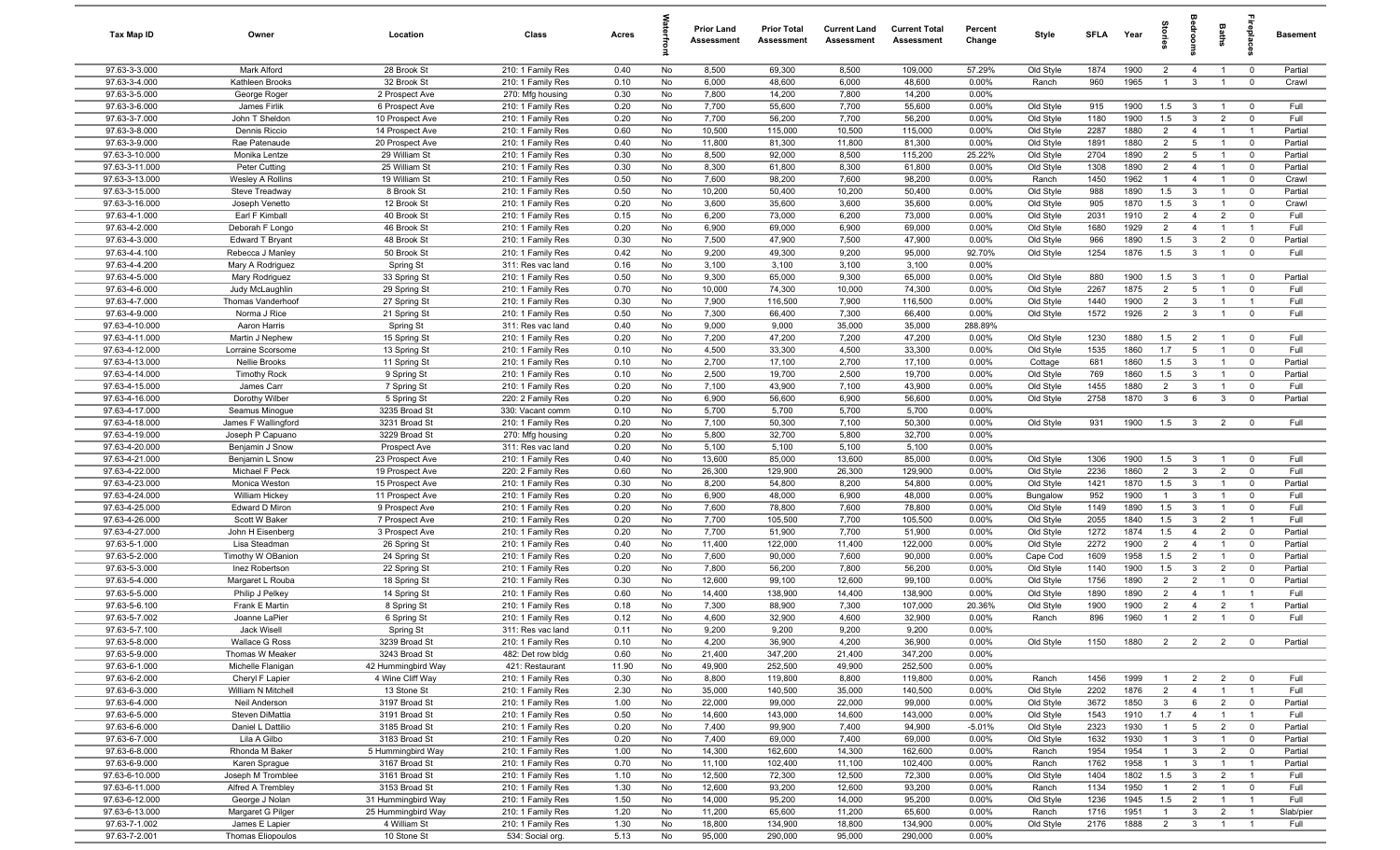| Tax Map ID                       | Owner                                    | Location                         | Class                                  | Acres        |          | <b>Prior Land</b><br>Assessment | <b>Prior Total</b><br>Assessment | <b>Current Land</b><br>Assessment | <b>Current Total</b><br>Assessment | Percent<br>Change | Style                 | <b>SFLA</b>  | Year         | ğ              |                                | Baths                            | epla           | <b>Basement</b> |
|----------------------------------|------------------------------------------|----------------------------------|----------------------------------------|--------------|----------|---------------------------------|----------------------------------|-----------------------------------|------------------------------------|-------------------|-----------------------|--------------|--------------|----------------|--------------------------------|----------------------------------|----------------|-----------------|
| 97.63-7-3.000                    | Mary E Aitner                            | 16 William St                    | 210: 1 Family Res                      | 0.20         | No       | 8,700                           | 84,300                           | 8,700                             | 84,300                             | 0.00%             | Ranch                 | 1356         | 1976         | $\mathbf{1}$   | $\overline{2}$                 | $\overline{1}$                   | $\mathbf 0$    | Partial         |
| 97.63-7-4.000                    | Jarad M Andersen                         | 18 William St                    | 210: 1 Family Res                      | 0.10         | No       | 4,800                           | 57,000                           | 4,800                             | 57,000                             | 0.00%             | Old Style             | 939          | 1900         | 1.5            | $\overline{2}$                 |                                  | $\mathbf 0$    | Partial         |
| 97.63-7-5.000                    | Laura Venne                              | 22 William St                    | 210: 1 Family Res                      | 0.30         | No       | 7,400                           | 80,100                           | 7,400                             | 80,100                             | 0.00%             | Old Style             | 1409         | 1890         | $\mathbf{1}$   | $\mathbf{3}$                   | $\overline{1}$                   | $^{\circ}$     | Partial         |
| 97.63-7-6.000                    | Joseph R Celotti                         | 26 William St                    | 210: 1 Family Res                      | 0.47         | No       | 10,000                          | 81,900                           | 10,000                            | 81,900                             | 0.00%             | Old Style             | 1196         | 1900         | $\overline{2}$ | $\mathbf{3}$                   |                                  | $^{\circ}$     | Partial         |
| 97.63-7-7.000                    | Colleen A Bryant                         | 28 William St                    | 210: 1 Family Res                      | 0.70         | No       | 24,000                          | 152,200                          | 24,000                            | 152,200                            | 0.00%             | Old Style             | 3260         | 1864         | 1.5            | 5                              | $\overline{2}$                   | $\overline{1}$ | Partial         |
| 97.63-8-1.000                    | Thomas N Ferguson                        | 3 Ledgetop Ln                    | 210: 1 Family Res                      | 0.40         | No       | 18,900                          | 132,900                          | 18,900                            | 132,900                            | 0.00%             | Old Style             | 3200         | 1903         | 2              | 6                              | $\overline{2}$                   | $\overline{1}$ | Partial         |
| 97.63-8-2.000<br>97.63-8-3.000   | Thomas N Ferguson<br>Daniel Bryant       | <b>Broad St</b><br>3208 Broad St | 311: Res vac land<br>210: 1 Family Res | 0.50<br>1.70 | No<br>No | 900<br>23,200                   | 900<br>90,500                    | 900<br>23,200                     | 900<br>90,500                      | 0.00%<br>0.00%    | Ranch                 | 1148         | 1955         | $\overline{1}$ | $\mathbf{3}$                   | $\overline{2}$                   | $\overline{1}$ | Crawl           |
| 97.63-8-4.000                    | George Ketchum                           | 3212 Broad St                    | 210: 1 Family Res                      | 0.50         | No       | 25,000                          | 200,500                          | 25,000                            | 185,500                            | $-7.48%$          | Old Style             | 1376         | 1939         | $\overline{2}$ | $\overline{4}$                 | $\overline{1}$                   | $\overline{1}$ | Full            |
| 97.63-8-5.000                    | Michael P Langey                         | 3214 Broad St                    | 210: 1 Family Res                      | 0.40         | No       | 22,000                          | 161,500                          | 22,000                            | 161,500                            | 0.00%             | Cape Cod              | 2142         | 1959         | 1.5            | $\mathbf{3}$                   | $\overline{2}$                   | $\overline{1}$ | Full            |
| 97.63-8-6.000                    | Charles E Jones                          | 3216 Broad St                    | 483: Converted Res                     | 0.40         | No       | 18,700                          | 170,400                          | 18,700                            | 170,400                            | 0.00%             |                       |              |              |                |                                |                                  |                |                 |
| 97.63-8-7.000                    | Arthur L Rice                            | 3220 Broad St                    | 210: 1 Family Res                      | 0.30         | No       | 13,100                          | 87,900                           | 13,100                            | 87,900                             | 0.00%             | Cape Cod              | 1344         | 1950         | 1.5            | $\mathbf{3}$                   | $\overline{2}$                   | $\overline{1}$ | Full            |
| 97.63-8-8.910                    | <b>Robert Thierry</b>                    | 3226 Broad St                    | 210: 1 Family Res                      | 1.85         | No       | 13,100                          | 114,100                          | 13,100                            | 114,100                            | 0.00%             | Old Style             | 1521         | 1890         | 1.5            | $\overline{3}$                 | $\overline{1}$                   | $\mathbf 0$    | Full            |
| 97.63-8-9.014                    | <b>Thomas Eliopoulos</b>                 | 47 College St                    | 330: Vacant comm                       | 3.80         | No       | 48,000                          | 48,000                           | 48,000                            | 48,000                             | 0.00%             |                       |              |              |                |                                |                                  |                |                 |
| 97.63-8-10.016                   | <b>Thomas Eliopoulos</b>                 | College St                       | 592: Athletic fld                      | 0.60         | No       | 8,300                           | 8,300                            | 8,300                             | 8,300                              | 0.00%             |                       |              |              |                |                                |                                  |                |                 |
| 97.63-8-11.000                   | Robert T DeFelice                        | 61 College St                    | 210: 1 Family Res                      | 0.50         | No       | 9,800                           | 65,600                           | 9,800                             | 65,600                             | 0.00%             | Old Style             | 1356         | 1880         | 1.5            | $\overline{4}$                 |                                  | $^{\circ}$     | Full            |
| 97.63-8-12.000                   | Ann G Tesar                              | 55 College St                    | 210: 1 Family Res                      | 0.80         | No       | 11,200                          | 85,900                           | 11,200                            | 85,900                             | 0.00%             | Old Style             | 3605         | 1900         | 2.5            | $\overline{4}$                 |                                  | $\overline{1}$ | Full            |
| 97.63-8-13.000                   | William J Hoyenski                       | 51 College St                    | 220: 2 Family Res                      | 0.30         | No       | 8,900                           | 97,900                           | 8,900                             | 97,900                             | 0.00%             | Old Style             | 2992         | 1900         | $\mathbf{3}$   | $\overline{4}$                 | $\overline{2}$                   | $^{\circ}$     | Full            |
| 97.64-1-1.000                    | Jeffrey G Kelly                          | 51 Spring St                     | 210: 1 Family Res                      | 0.30         | No       | 26,800                          | 152,900                          | 26,800                            | 152,900                            | 0.00%             | Old Style             | 1411         | 1910         | 1.7            | $\mathbf{3}$                   | $\overline{1}$                   | $\overline{1}$ | Full            |
| 97.64-1-2.000                    | Deborah Henry                            | 53 Spring St                     | 210: 1 Family Res                      | 2.10         | No       | 38,000                          | 136,000                          | 38,000                            | 136,000                            | 0.00%             | Old Style             | 2212         | 1880         | $\overline{2}$ | $\overline{4}$                 | $\overline{1}$                   | $\overline{1}$ | Partial         |
| 97.64-1-3.000                    | <b>Timothy Bryant</b>                    | Spring St                        | 210: 1 Family Res                      | 3.10         | No       | 40,600                          | 165,700                          | 40,600                            | 165,700                            | 0.00%             |                       |              |              |                |                                |                                  | $\overline{1}$ |                 |
| 97.64-1-5.000<br>97.64-1-6.000   | Michael Celotti                          | 50 Spring St                     | 210: 1 Family Res                      | 0.33         | No       | 31,400<br>33,100                | 114,600<br>122,200               | 31,400<br>33,100                  | 114,600<br>122,200                 | 0.00%<br>0.00%    | Old Style             | 1308<br>1785 | 1904<br>1900 | 1.7<br>1.7     | $\mathbf{3}$<br>$\overline{4}$ | $\overline{2}$<br>$\overline{2}$ | $\overline{1}$ | Full<br>Full    |
| 97.64-1-7.000                    | Roberta M Roy<br>Jacqueline A Viestenz   | 48 Spring St<br>38 Spring St     | 210: 1 Family Res<br>210: 1 Family Res | 0.25<br>1.00 | No<br>No | 33,700                          | 161,400                          | 33,700                            | 161,400                            | 0.00%             | Old Style<br>Colonial | 3482         | 1870         | 2              | $\mathbf{3}$                   | $\overline{2}$                   | - 1            | Full            |
| 97.64-1-8.000                    | William C Bryant                         | 34 Spring St                     | 210: 1 Family Res                      | 0.60         | No       | 28,100                          | 144,000                          | 28,100                            | 144,000                            | 0.00%             | Colonial              | 3319         | 1910         | $\overline{2}$ | $\overline{4}$                 | $\overline{2}$                   | $\overline{2}$ | Full            |
| 97.64-1-9.000                    | <b>Robert Ritchey</b>                    | 32 Spring St                     | 210: 1 Family Res                      | 0.60         | No       | 12,100                          | 108,000                          | 12,100                            | 108,000                            | 0.00%             | Old Style             | 1815         | 1910         | 1.5            | $\overline{4}$                 | $\overline{1}$                   | $\mathbf 0$    | Partial         |
| 97.64-1-10.000                   | Robert A Ferguson                        | 25 Lewald St                     | 210: 1 Family Res                      | 1.53         | No       | 30,000                          | 118,800                          | 30,000                            | 190,000                            | 59.93%            | Ranch                 | 1440         | 1960         | $\mathbf{1}$   | $\mathbf{3}$                   | $\overline{1}$                   | $\overline{1}$ | Full            |
| 97.64-1-11.000                   | Mumin Kadric                             | 13 Locke St                      | 210: 1 Family Res                      | 0.80         | No       | 11,400                          | 65,800                           | 20,000                            | 156,300                            | 137.54%           | Old Style             | 2122         | 1900         | 1.5            | $\overline{4}$                 |                                  | $^{\circ}$     | Partial         |
| 97.64-1-12.000                   | Susan L Culbert                          | 4363 Main St                     | 210: 1 Family Res                      | 3.00         | No       | 21,200                          | 159,900                          | 21,200                            | 159,900                            | 0.00%             | Old Style             | 2084         | 1890         | $\overline{2}$ | $\mathbf{3}$                   |                                  | $^{\circ}$     | Full            |
| 97.64-1-13.000                   | <b>Clarence Supernault</b>               | 4385 Main St                     | 210: 1 Family Res                      | 0.60         | No       | 9,200                           | 77,500                           | 9,200                             | 77,500                             | 0.00%             | Ranch                 | 1512         | 1974         | $\overline{1}$ | $\mathbf{3}$                   |                                  | $\mathbf 0$    | Full            |
| 97.64-1-14.000                   | Austin D Reisner                         | 4381 Main St                     | 280: Multiple res                      | 0.30         | No       | 9,400                           | 115,600                          | 9,400                             | 115,600                            | 0.00%             | Old Style             | 1137         | 1900         | 1.5            | $\mathbf{3}$                   | $\overline{1}$                   | $\mathbf 0$    | Partial         |
| 97.64-1-15.000                   | DG Port Henry LLC                        | Main St                          | 330: Vacant comm                       | 1.20         | No       | 11,900                          | 11,900                           | 165,000                           | 165,000                            | 1286.55%          |                       |              |              |                |                                |                                  |                |                 |
| 97.64-1-16.000                   | Wallace G Ross                           | 4371 Main St                     | 220: 2 Family Res                      | 0.60         | No       | 10,300                          | 71,400                           | 10,300                            | 71,400                             | 0.00%             | Old Style             | 2512         | 1880         | $\overline{2}$ | 6                              | $\overline{2}$                   | $^{\circ}$     | Full            |
| 97.64-1-17.000                   | David J DeMarais                         | 4367 Main St                     | 210: 1 Family Res                      | 0.20         | No       | 5,900                           | 63,800                           | 5,900                             | 63,800                             | 0.00%             | Old Style             | 1420         | 1920         | 1.7            | $\mathbf{3}$                   | $\overline{1}$                   | $\overline{1}$ | Full            |
| 97.64-1-18.000                   | Shirley A Leise                          | 4365 Main St                     | 210: 1 Family Res                      | 0.20         | No       | 5,800                           | 111,300                          | 5,800                             | 101,300                            | $-8.98%$          | Old Style             | 1670         | 1916         | $\overline{2}$ | $\overline{4}$                 | $\overline{1}$                   | $\overline{1}$ | Full            |
| 97.64-1-19.000                   | Eileen Paquette                          | 12 Locke St                      | 210: 1 Family Res                      | 0.30         | No       | 8,600                           | 28,900                           | 8,600                             | 28,900                             | 0.00%             | Old Style             | 1215         | 1888         | 1.5            | 6                              | $\overline{1}$                   | $\mathbf 0$    | Full            |
| 97.64-1-20.000<br>97.64-1-21.000 | George Celotti<br>Michael J Celotti      | Locke St<br>4359 Main St         | 311: Res vac land<br>220: 2 Family Res | 0.30<br>0.10 | No<br>No | 5,900<br>4,900                  | 5,900<br>78,700                  | 5,900<br>4,900                    | 5,900<br>78,700                    | 0.00%<br>0.00%    | Old Style             | 2625         | 1900         | $\overline{2}$ | $5\overline{)}$                | $\overline{2}$                   | $\mathbf 0$    | Full            |
| 97.64-1-22.000                   | Michael J Celotti                        | Locke St                         | 311: Res vac land                      | 0.10         | No       | 2,700                           | 2,700                            | 2,700                             | 2,700                              | 0.00%             |                       |              |              |                |                                |                                  |                |                 |
| 97.64-1-23.001                   | Laurie Ross                              | 15 Lewald St                     | 210: 1 Family Res                      | 0.10         | No       | 5,600                           | 74,300                           | 5,600                             | 74,300                             | 0.00%             | Old Style             | 1584         | 1920         | $\overline{2}$ | $\mathbf{3}$                   | $\overline{1}$                   | $\mathbf 0$    | Partial         |
| 97.64-1-25.000                   | Ernest T Duross                          | 4349 Main St                     | 210: 1 Family Res                      | 0.30         | No       | 11,300                          | 136,000                          | 11,300                            | 136,000                            | 0.00%             | Old Style             | 1837         | 1880         | 1.7            | $\mathbf{3}$                   | $\overline{2}$                   | -1             | Partial         |
| 97.64-1-26.000                   | Thomas L Williams                        | 4351 Main St                     | 210: 1 Family Res                      | 1.10         | No       | 49,400                          | 95,400                           | 49,400                            | 95,400                             | 0.00%             | Old Style             | 1008         | 1900         | 1.5            | $\overline{2}$                 | $\overline{1}$                   | $^{\circ}$     | Full            |
| 97.64-1-28.000                   | Thomas L Williams                        | 5 Secluded Way                   | 210: 1 Family Res                      | 0.10         | No       | 5,300                           | 55,600                           | 5,300                             | 55,600                             | 0.00%             | Old Style             | 1357         | 1900         | 1.5            | $\overline{4}$                 | $\overline{1}$                   | $\mathbf 0$    | Partial         |
| 97.64-1-29.000                   | Duncan Hermanson Corp                    | 4343 Main St                     | 220: 2 Family Res                      | 0.10         | No       | 6,000                           | 43,100                           | 6,000                             | 43,100                             | 0.00%             | Old Style             | 1796         | 1880         | $\overline{2}$ | $\overline{4}$                 | $\overline{2}$                   | $\mathbf 0$    | Slab/pier       |
| 97.64-1-30.333                   | Conrad B Lowther                         | 4341 Main St                     | 210: 1 Family Res                      | 0.40         | No       | 9,200                           | 85,100                           | 9,200                             | 85,100                             | 0.00%             | Old Style             | 1288         | 1874         | $\mathbf{1}$   | $\overline{2}$                 |                                  | $^{\circ}$     | Full            |
| 97.64-1-31.002                   | James C Fowlkes                          | 17 Lewald St                     | 210: 1 Family Res                      | 0.24         | No       | 9,900                           | 106,700                          | 9,900                             | 106,700                            | 0.00%             | Old Style             | 1680         | 1920         | $\overline{2}$ | $\mathbf{3}$                   | $\overline{1}$                   | $^{\circ}$     | Full            |
| 97.64-1-32.000                   | Frank C Slycord                          | Main St                          | 431: Auto dealer                       | 0.10         | No.      | 1,200                           | 2,500                            | 1,200                             | 2,500                              | 0.00%             |                       |              |              |                |                                |                                  |                |                 |
| 97.64-1-33.067                   | Lesley Saba                              | 4325 Main St                     | 481: Att row bldg                      | 0.10         | No       | 6,100                           | 152,900                          | 6,100                             | 152,900                            | 0.00%             |                       |              |              |                |                                |                                  |                |                 |
| 97.64-1-34.000                   | Frank C Slycord                          | 4331 Main St                     | 411: Apartment                         | 0.10         | No       | 4,900                           | 91,700                           | 4,900                             | 91,700                             | 0.00%             |                       |              |              |                |                                |                                  |                |                 |
| 97.64-1-35.000                   | Duncan Hermanson Corp                    | 4329 Main St                     | 481: Att row bldg                      | 0.10         | No       | 11,400                          | 168,700                          | 11,400                            | 168,700                            | 0.00%             |                       |              |              |                |                                |                                  |                |                 |
| 97.64-1-36.000                   | Thomas Trow                              | 4327 Main St                     | 220: 2 Family Res                      | 0.10         | No       | 5,300                           | 59,700                           | 5,300                             | 59,700                             | 0.00%             | Old Style             | 2304         | 1900         | $\overline{2}$ | $\overline{4}$                 | $\overline{2}$                   | $\mathbf 0$    | Full<br>Full    |
| 97.64-1-37.000<br>97.64-1-38.000 | Duncan Hermanson Corp<br>Frank C Slycord | 6 Star Way<br>Main St            | 210: 1 Family Res<br>311: Res vac land | 0.10<br>0.30 | No<br>No | 4,700<br>1,900                  | 38,000<br>1,900                  | 4,700<br>1,900                    | 38,000<br>1,900                    | 0.00%<br>0.00%    | Old Style             | 1165         | 1880         | 1.7            | $\mathbf{3}$                   | $\mathbf{1}$                     |                |                 |
| 97.64-1-39.000                   | William Petro Sr                         | 17 Star Way                      | 312: Vac w/imprv                       | 0.10         | No       | 4,900                           | 26,500                           | 4,900                             | 26,500                             | 0.00%             |                       |              |              |                |                                |                                  |                |                 |
| 97.64-1-40.000                   | William H Petro Sr                       | 11 Star Way                      | 270: Mfg housing                       | 0.30         | No       | 5,600                           | 18,300                           | 5,600                             | 18,300                             | 0.00%             |                       |              |              |                |                                |                                  |                |                 |
| 97.64-1-41.000                   | Thomas Trow                              | Main St                          | 311: Res vac land                      | 0.10         | No       | 3,900                           | 3,900                            | 3,900                             | 3,900                              | 0.00%             |                       |              |              |                |                                |                                  |                |                 |
| 97.64-1-42.000                   | Ralph A Boyle                            | 3 Star Way                       | 210: 1 Family Res                      | 0.20         | No       | 5,600                           | 59,800                           | 5,600                             | 59,800                             | 0.00%             | Old Style             | 1512         | 1832         | 1.5            | $\overline{4}$                 | $\overline{1}$                   |                | Full            |
| 97.64-1-43.000                   | Ana Dossantos                            | Main St                          | 482: Det row bldg                      | 0.10         | No       | 13,700                          | 43,000                           | 13,700                            | 43,000                             | 0.00%             |                       |              |              |                |                                |                                  |                |                 |
| 97.64-1-44.000                   | Anthony F Ruch                           | Main St                          | 481: Att row bldg                      | 0.10         | No       | 6,600                           | 21,700                           | 6,600                             | 21,700                             | 0.00%             |                       |              |              |                |                                |                                  |                |                 |
| 97.64-1-45.100                   | Douglas Gonyo                            | 3266 Broad St                    | 482: Det row bldg                      | 0.03         | No       | 6,400                           | 107,400                          | 6,400                             | 107,400                            | 0.00%             |                       |              |              |                |                                |                                  |                |                 |
| 97.64-1-45.200                   | <b>William Brislin</b>                   | 3269 Broad St                    | 220: 2 Family Res                      | 0.23         | No       | 4,100                           | 45,300                           | 4,100                             | 45,300                             | 0.00%             | Old Style             | 1526         | 1900         | 1.7            | $\mathbf{3}$                   | $\overline{2}$                   | $\mathbf 0$    | Full            |
| 97.64-1-46.000                   | Duncan Hermanson Corp                    | 7 Star Way                       | 210: 1 Family Res                      | 0.15         | No       | 4,700                           | 38,000                           | 4,700                             | 38,000                             | 0.00%             | Cottage               | 780          | 1900         | $\mathbf{1}$   | $\overline{2}$                 | $\overline{1}$                   | $\mathbf 0$    | Full            |
| 97.64-1-47.001                   | Aaron D Goralczyk                        | 46 Spring St                     | 210: 1 Family Res                      | 0.95         | No       | 35,000                          | 116,900                          | 35,000                            | 121,600                            | 4.02%             | Old Style             | 2384         | 1870         | $\overline{2}$ | $\mathbf{3}$                   | $\overline{1}$                   | $\mathbf 0$    | Full            |
| 97.64-1-48.001                   | Alan Montbriand Jr                       | 13 Lewald St                     | 210: 1 Family Res                      | 0.30         | No       | 8,000                           | 78,400                           | 8,000                             | 78,400                             | 0.00%             | Old Style             | 1750         | 1898         | $\overline{2}$ | $\overline{4}$                 | $\overline{1}$                   | $\mathbf 0$    | Full            |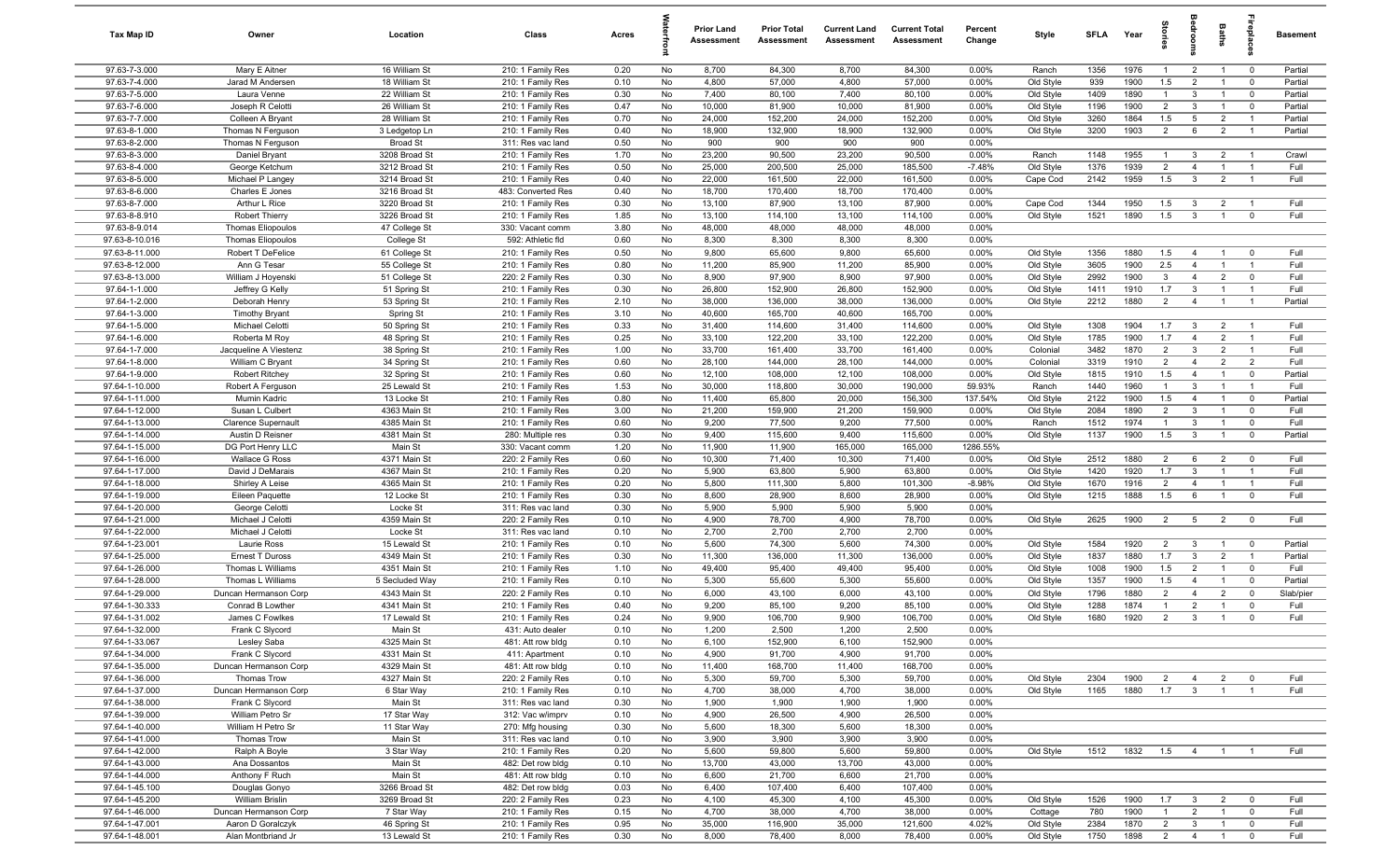| Tax Map ID                       | Owner                                    | Location                     | Class                                  | Acres        |          | <b>Prior Land</b><br>Assessment | <b>Prior Total</b><br>Assessment | <b>Current Land</b><br>Assessment | <b>Current Total</b><br>Assessment | Percent<br>Change | Style                  | <b>SFI A</b> | Year         | tories                           | adroom                       | Baths          | ireplace                      | <b>Basement</b> |
|----------------------------------|------------------------------------------|------------------------------|----------------------------------------|--------------|----------|---------------------------------|----------------------------------|-----------------------------------|------------------------------------|-------------------|------------------------|--------------|--------------|----------------------------------|------------------------------|----------------|-------------------------------|-----------------|
| 97.64-1-49.000                   | Gary S Cooke                             | 3265 Broad St                | 482: Det row bldg                      | 0.20         | No       | 13,800                          | 118,200                          | 13,800                            | 118,200                            | $0.00\%$          |                        |              |              |                                  |                              |                |                               |                 |
| 97.64-1-50.000                   | James J Scozzafava                       | 3263 Broad St                | 483: Converted Res                     | 0.10         | No       | 7,500                           | 91,400                           | 7,500                             | 91,400                             | 0.00%             |                        |              |              |                                  |                              |                |                               |                 |
| 97.64-1-51.003                   | James J Scozzafava                       | 3261 Broad St                | 210: 1 Family Res                      | 1.12         | No       | 12,100                          | 95,300                           | 12,100                            | 95,300                             | 0.00%             | Old Style              | 1934         | 1870         | 1.7                              | $\overline{4}$               | $\overline{1}$ | $\mathbf 0$                   | Partial         |
| 97.64-1-52.000                   | <b>VER-NY Properties LLC</b>             | 3259 Broad St                | 483: Converted Res                     | 0.10         | No       | 12,300                          | 104,900                          | 12,300                            | 104,900                            | 0.00%             |                        |              |              |                                  |                              |                |                               |                 |
| 97.64-1-53.000                   | Alanson E Abbey                          | 3255 Broad St                | 210: 1 Family Res                      | 0.40         | No       | 14,400                          | 51,900                           | 14,400                            | 51,900                             | 0.00%             | Old Style              | 1587         | 1837         | 1.5                              | 5                            | $\mathbf{1}$   | $\overline{0}$                | Partial         |
| 97.64-1-54.000                   | Rita Dragoon                             | 37 Lewald St                 | 210: 1 Family Res                      | 0.20         | No       | 6,800                           | 95,900                           | 6,800                             | 95,900                             | 0.00%             | Old Style              | 1800         | 1900         | 1.7                              | $\mathbf{3}$                 | $\overline{1}$ | $^{\circ}$                    | Full            |
| 97.64-1-55.111                   | John G Andrulevich                       | 22 Lewald St                 | 210: 1 Family Res                      | 3.37         | No       | 40,000                          | 138,000                          | 40,000                            | 167,500                            | 21.38%            | Colonial               | 2312<br>1008 | 1900         | $\overline{2}$<br>$\overline{1}$ | $\overline{4}$               |                | $\overline{1}$                | Full<br>Full    |
| 97.64-1-55.112<br>97.64-1-55.120 | Harold P Bresett<br>Brian J Venne        | 21 Lewald St                 | 210: 1 Family Res                      | 0.38<br>0.55 | No<br>No | 9,400<br>7,200                  | 65,000                           | 9,400<br>7,200                    | 65,000<br>64,300                   | 0.00%             | Ranch                  | 1008         | 1970<br>1850 | 1.5                              | $\mathbf{3}$<br>$\mathbf{3}$ | $\overline{1}$ | $\mathbf 0$                   | Partial         |
| 97.64-1-56.000                   | Eileen M Langey                          | 19 Lewald St<br>14 Lewald St | 210: 1 Family Res<br>210: 1 Family Res | 0.20         | No       | 7,200                           | 64,300<br>75,300                 | 7,200                             | 75,300                             | 0.00%<br>0.00%    | Old Style<br>Old Style | 1115         | 1898         | 2                                | $\mathbf{3}$                 | $\overline{1}$ | $\mathbf 0$<br>$\overline{1}$ | Partial         |
| 97.64-1-57.000                   | Xian Ji Wang                             | 10 Lewald St                 | 210: 1 Family Res                      | 0.30         | No       | 7,900                           | 106,300                          | 7,900                             | 106,300                            | 0.00%             | Old Style              | 1596         | 1888         | 1.5                              | $\overline{4}$               | $\overline{1}$ | $\mathbf 0$                   | Partial         |
| 97.64-1-58.002                   | Old Chimney LLC                          | <b>Broad St</b>              | 311: Res vac land                      | 0.30         | No       | 10,600                          | 10,600                           | 8,600                             | 8,600                              | $-18.87%$         |                        |              |              |                                  |                              |                |                               |                 |
| 97.64-1-59.001                   | Robert Leveille                          | 9 Lewald St                  | 210: 1 Family Res                      | 0.33         | No       | 8,500                           | 85,600                           | 8,500                             | 85,600                             | 0.00%             | Old Style              | 2008         | 1910         | $\overline{2}$                   | 3                            | $\overline{1}$ | $\overline{1}$                | Full            |
| 97.64-1-60.000                   | Gary A St Pierre                         | 3249 Broad St                | 210: 1 Family Res                      | 0.10         | No       | 5,600                           | 69,800                           | 5,600                             | 69,800                             | 0.00%             | Old Style              | 1500         | 1840         | $\overline{2}$                   | $\overline{4}$               | $\overline{1}$ | $\overline{1}$                | Partial         |
| 97.64-1-61.000                   | Erik R Hansen                            | 3245 Broad St                | 210: 1 Family Res                      | 0.10         | No       | 4,700                           | 44,600                           | 4,700                             | 44,600                             | 0.00%             | Old Style              | 1444         | 1880         | $\overline{1}$                   | $\overline{2}$               | $\overline{1}$ | $\mathbf 0$                   | Full            |
| 97.64-2-1.000                    | Port Henry Oil Corp                      | 24 Dock Ln                   | 330: Vacant comm                       | 0.10         | No       | 6,500                           | 6,500                            | 6,500                             | 6,500                              | 0.00%             |                        |              |              |                                  |                              |                |                               |                 |
| 97.64-2-2.120                    | William C Bryant                         | 4394 Main St                 | 484: 1 use sm bld                      | 1.04         | No       | 41,100                          | 104,100                          | 41,100                            | 104,100                            | 0.00%             |                        |              |              |                                  |                              |                |                               |                 |
| 97.64-2-6.000                    | <b>Kevin Darcy</b>                       | 4 Lookout Ln                 | 210: 1 Family Res                      | 0.30         | No       | 21,200                          | 65,000                           | 21,200                            | 65,000                             | 0.00%             | Old Style              | 1121         | 1900         | 1.7                              | $\overline{4}$               |                | $^{\circ}$                    | Full            |
| 97.64-2-8.000                    | James Curran                             | 9 Lookout Ln                 | 210: 1 Family Res                      | 0.30         | No       | 21,300                          | 56,800                           | 21,300                            | 56,800                             | 0.00%             | Old Style              | 1076         | 1900         | 1.5                              | $\mathbf{3}$                 |                | $\Omega$                      | Full            |
| 97.64-2-11.000                   | Thomas L Williams                        | 4350 Main St                 | 210: 1 Family Res                      | 1.06         | No       | 40,300                          | 40,300                           | 48,200                            | 75,700                             | 87.84%            |                        |              |              |                                  |                              |                |                               |                 |
| 97.64-2-12.000                   | Adam J Petro                             | 4356 Main St                 | 411: Apartment                         | 0.50         | No       | 26,500                          | 101,200                          | 26,500                            | 101,200                            | 0.00%             |                        |              |              |                                  |                              |                |                               |                 |
| 97.64-2-13.000                   | Heidi Holliger                           | 4364 Main St                 | 220: 2 Family Res                      | 0.88         | No       | 11,700                          | 110,700                          | 11,700                            | 110,700                            | 0.00%             | Old Style              | 3316         | 1890         | $\overline{2}$                   | $5\overline{)}$              | $\overline{2}$ | $\overline{0}$                | Full            |
| 97.64-2-15.000<br>97.64-2-16.002 | William Ball<br>John S Easter            | Main St<br>4378 Main St      | 311: Res vac land<br>210: 1 Family Res | 0.30<br>2.10 | No<br>No | 4,100<br>8,700                  | 4,100<br>55,700                  | 4,100<br>8,700                    | 4,100<br>55,700                    | 0.00%<br>0.00%    | Old Style              | 1191         | 1915         | 1.5                              | $\overline{2}$               | $\overline{1}$ | $\overline{0}$                | Full            |
| 97.64-2-17.000                   | <b>William Ball</b>                      | Main St                      | 312: Vac w/imprv                       | 0.20         | No       | 3,800                           | 6,000                            | 3,800                             | 6,000                              | 0.00%             |                        |              |              |                                  |                              |                |                               |                 |
| 97.64-2-18.000                   | <b>William Ball</b>                      | 4340 Main St                 | 210: 1 Family Res                      | 0.10         | No       | 6,000                           | 53,300                           | 6,000                             | 53,300                             | 0.00%             | Old Style              | 1438         | 1880         | 1.5                              | $\mathbf{3}$                 | $\overline{2}$ | $\overline{0}$                | Full            |
| 97.64-2-19.000                   | Richard Waldron                          | 4374 Main St                 | 311: Res vac land                      | 0.20         | No       | 7,900                           | 7,900                            | 7,900                             | 7,900                              | 0.00%             |                        |              |              |                                  |                              |                |                               |                 |
| 97.64-2-20.000                   | Erik Tellefsen                           | 4380 Main St                 | 210: 1 Family Res                      | 1.50         | No       | 17,900                          | 86,100                           | 17,900                            | 86,100                             | 0.00%             | Old Style              | 1976         | 1900         | $\overline{2}$                   | $\overline{4}$               | $\overline{1}$ | $\mathbf 0$                   | Full            |
| 97.64-2-21.211                   | William C Bryant                         | Main St                      | 311: Res vac land                      | 1.75         | No       | 30,400                          | 30,400                           | 30,400                            | 30,400                             | 0.00%             |                        |              |              |                                  |                              |                |                               |                 |
| 97.64-2-22.000                   | Frank W Horton                           | 4388 Main St                 | 210: 1 Family Res                      | 0.20         | No       | 7,500                           | 34,100                           | 7,500                             | 34,100                             | 0.00%             | Bungalow               | 1012         | 1930         | $\overline{1}$                   | $\overline{2}$               |                | $\mathbf 0$                   | Slab/pier       |
| 97.64-3-2.000                    | Paul K Rock                              | 19 Cedar St                  | 210: 1 Family Res                      | 0.10         | No       | 5,300                           | 28,300                           | 5,300                             | 28,300                             | 0.00%             | Cottage                | 648          | 1900         | 1.5                              | $\overline{1}$               | $\overline{1}$ | $^{\circ}$                    | Partial         |
| 97.64-3-4.000                    | Thomas J Boyle                           | 7 Lookout Ln                 | 210: 1 Family Res                      | 0.50         | No       | 21,300                          | 63,500                           | 21,300                            | 63,500                             | 0.00%             | Old Style              | 897          | 1900         | 1.7                              | $\mathbf{3}$                 |                | $^{\circ}$                    | Crawl           |
| 97.64-3-6.000                    | Barry W Rock                             | Cedar St                     | 311: Res vac land                      | 0.10         | No       | 8,300                           | 8,300                            | 8,300                             | 8,300                              | 0.00%             |                        |              |              |                                  |                              |                |                               |                 |
| 97.64-3-8.021                    | Patricia McCaughin                       | 4346 Main St                 | 210: 1 Family Res                      | 0.12         | No       | 2,100                           | 23,000                           | 2,100                             | 23,000                             | 0.00%             | Old Style              | 1188         | 1880         | $\overline{2}$                   | $\overline{2}$               | $\overline{1}$ | $^{\circ}$                    | Full            |
| 97.64-3-9.008                    | William J Potskowski                     | Champlain Dr                 | 311: Res vac land                      | 0.12         | No       | 4,700                           | 4,700                            | 4,700                             | 4,700                              | 0.00%             |                        |              |              |                                  |                              |                |                               |                 |
| 97.64-3-10.000                   | Norman A Fields                          | 7 Cedar St                   | 411: Apartment                         | 0.20         | No       | 7,900                           | 78,800                           | 7,900                             | 78,800                             | 0.00%             |                        |              |              |                                  |                              |                |                               |                 |
| 97.64-3-11.000<br>97.64-3-12.000 | Duncan Hermanson Corp                    | 4326 Main St<br>Main St      | 482: Det row bldg<br>449: Warehouse    | 0.20<br>0.06 | No       | 14,600<br>3,300                 | 204,300<br>7,200                 | 14,600<br>3,300                   | 204,300<br>7,200                   | 0.00%<br>0.00%    |                        |              |              |                                  |                              |                |                               |                 |
| 97.64-3-13.000                   | Duncan Hermanson Corp<br>Toby W Danforth | 4334 Main St                 | 210: 1 Family Res                      | 0.03         | No<br>No | 3,900                           | 56,800                           | 3,900                             | 56,800                             | 0.00%             | Old Style              | 1440         | 1850         | $\overline{2}$                   | $\overline{3}$               | $\overline{1}$ | $^{\circ}$                    | Full            |
| 97.64-3-14.000                   | Toby W Danforth                          | 4336 Main St                 | 482: Det row bldg                      | 0.10         | No       | 9,700                           | 11,000                           | 9,700                             | 11,000                             | 0.00%             |                        |              |              |                                  |                              |                |                               |                 |
| 97.64-3-16.000                   | Robert Boyle                             | 4338 Main St                 | 210: 1 Family Res                      | 0.50         | No       | 20,100                          | 69,400                           | 20,100                            | 69,400                             | 0.00%             | Old Style              | 2240         | 1850         | $\overline{2}$                   | 6                            | $\overline{1}$ | $\mathbf 0$                   | Full            |
| 97.64-3-18.000                   | Thomas J Williams                        | Main St                      | 210: 1 Family Res                      | 0.10         | No       | 4,300                           | 36,000                           | 4,300                             | 36,000                             | 0.00%             | Old Style              | 1420         | 1880         | 1.7                              | $\mathbf{3}$                 | $\overline{1}$ | $\mathbf 0$                   | Full            |
| 97.64-3-19.000                   | Thomas J Williams                        | Main St                      | 210: 1 Family Res                      | 0.10         | No       | 4,200                           | 9,200                            | 4,200                             | 9,200                              | 0.00%             | Old Style              | 930          | 1880         | 1.5                              | $\mathbf{3}$                 |                | $^{\circ}$                    | Full            |
| 97.64-3-20.000                   | Mary Barrett                             | 4344 Main St                 | 220: 2 Family Res                      | 0.12         | No       | 3,200                           | 33,200                           | 3,200                             | 33,200                             | 0.00%             | Old Style              | 2100         | 1880         | $\overline{2}$                   | $\overline{4}$               | $\overline{2}$ | $\Omega$                      | Full            |
| 97.64-4-2.000                    | Nancy Rodick                             | 3250 Broad St                | 210: 1 Family Res                      | 0.20         | No       | 7,000                           | 116,200                          | 7,000                             | 116,200                            | 0.00%             | Colonial               | 3448         | 1900         | 2.5                              | 6                            | 3              | $\overline{1}$                | Full            |
| 97.64-4-3.100                    | William Minogue                          | 3252 Broad St                | 210: 1 Family Res                      | 0.22         | No       | 9,900                           | 50,500                           | 9,900                             | 50,500                             | 0.00%             | Old Style              | 2184         | 1932         | $\overline{2}$                   | $\mathbf{3}$                 | $\overline{2}$ | $\mathbf 0$                   | Partial         |
| 97.64-4-3.200                    | Adam J Petro Jr                          | Broad St                     | 311: Res vac land                      | 0.12         | No       | 2,500                           | 2,500                            | 2,500                             | 2,500                              | 0.00%             |                        |              |              |                                  |                              |                |                               |                 |
| 97.64-4-5.000                    | Joy Armstrong                            | 3258 Broad St                | 210: 1 Family Res                      | 0.30         | No       | 8,400                           | 16,800                           | 8,400                             | 16,800                             | 0.00%             | Old Style              | 1101         | 1850         | $1.5\qquad 3$                    |                              | $\overline{1}$ | $\overline{\mathbf{0}}$       | Partial         |
| 97.64-4-6.000                    | Valley Land Corp                         | 3260 Broad St                | 484: 1 use sm bld                      | 0.20         | No       | 19,400                          | 105,000                          | 19,400                            | 105,000                            | 0.00%             |                        |              |              |                                  |                              |                |                               |                 |
| 97.64-4-7.108                    | Peter J Gilbo                            | 3264 Broad St                | 481: Att row bldg                      | 0.40         | No       | 25,000                          | 220,100                          | 25,000                            | 220,100                            | 0.00%             |                        |              |              |                                  |                              |                |                               |                 |
| 97.64-4-7.208<br>97.64-4-8.018   | George T Jarvis<br>William J Potskowski  | 3262 Broad St<br>3 Church St | 422: Diner/lunch<br>210: 1 Family Res  | 0.10<br>0.22 | No<br>No | 7,200<br>8,600                  | 79,500<br>115,000                | 7,200<br>8,600                    | 79,500<br>115,000                  | 0.00%<br>0.00%    | Old Style              | 2298         | 1850         | 2                                | $\mathbf{3}$                 | $\overline{1}$ | $\mathbf{0}$                  | Partial         |
| 97.64-4-9.000                    | Xian JI Wang                             | 3266 Broad St                | 482: Det row bldg                      | 0.20         | No       | 15,000                          | 177,100                          | 15,000                            | 177,100                            | 0.00%             |                        |              |              |                                  |                              |                |                               |                 |
| 97.64-4-11.000                   | Robert J Stahl                           | 4317 Main St                 | 482: Det row bldg                      | 0.10         | No       | 7,100                           | 108,300                          | 7,100                             | 108,300                            | 0.00%             |                        |              |              |                                  |                              |                |                               |                 |
| 97.64-4-12.000                   | Paradox Partners LLC                     | 4315 Main St                 | 482: Det row bldg                      | 0.20         | No       | 17,300                          | 105,000                          | 17,800                            | 113,000                            | 7.62%             |                        |              |              |                                  |                              |                |                               |                 |
| 97.64-4-14.000                   | Charles E Parah                          | 11 Church St                 | 210: 1 Family Res                      | 0.30         | No       | 10,100                          | 118,000                          | 10,100                            | 118,000                            | 0.00%             | Old Style              | 2738         | 1903         | $\overline{2}$                   | $\overline{4}$               | $\overline{1}$ | $\overline{1}$                | Full            |
| 97.64-4-15.000                   | Joseph A Bodette                         | 9 Church St                  | 210: 1 Family Res                      | 0.10         | No       | 6,800                           | 100,300                          | 6,800                             | 100,300                            | 0.00%             | Old Style              | 2000         | 1910         | $\overline{2}$                   | $\overline{4}$               | $\overline{2}$ | $\mathbf 0$                   | Full            |
| 97.64-4-16.000                   | Adam J Petro Jr                          | 7 Church St                  | 210: 1 Family Res                      | 0.24         | No       | 10,100                          | 99,500                           | 10,100                            | 99,500                             | 0.00%             | Old Style              | 2142         | 1840         | 1.7                              | $\overline{3}$               | $\overline{1}$ | $\mathbf 0$                   | Full            |
| 97.64-4-17.019                   | Howard Warren Jr                         | 56 College St                | 220: 2 Family Res                      | 0.20         | No       | 7,600                           | 79,200                           | 7,600                             | 79,200                             | 0.00%             | Old Style              | 2730         | 1904         | $\overline{2}$                   | $\mathbf{3}$                 | $\overline{2}$ | $\overline{0}$                | Full            |
| 97.64-5-1.000                    | James J Scozzafava                       | 2 Church St                  | 210: 1 Family Res                      | 0.10         | No       | 7,600                           | 97,400                           | 7,600                             | 97,400                             | 0.00%             | Old Style              | 1889         | 1910         | 1.7                              | $\overline{4}$               | $\overline{2}$ | $\mathbf 0$                   | Full            |
| 97.64-5-2.000                    | Linda Pratt                              | 4 Henry St                   | 270: Mfg housing                       | 0.20         | No       | 6,600                           | 27,800                           | 6,600                             | 27,800                             | 0.00%             |                        |              |              |                                  |                              |                |                               |                 |
| 97.64-5-3.000                    | James A Mitchell                         | 6 Church St                  | 421: Restaurant                        | 0.20         | No       | 11,300                          | 157,600                          | 11,300                            | 157,600                            | 0.00%             |                        |              |              |                                  |                              |                |                               |                 |
| 97.64-5-4.000                    | Dorothy J McMurtry                       | 12 Church St                 | 230: 3 Family Res                      | 0.10         | No       | 5,100                           | 80,400                           | 5,100                             | 80,400                             | 0.00%             | Old Style              | 2867         | 1910         | 2.5                              | 6                            | $\mathbf{3}$   | $^{\circ}$                    | Partial         |
| 97.64-5-5.000                    | Joann M Soloski                          | 3 Henry St                   | 210: 1 Family Res                      | 0.10         | No       | 4,400                           | 67,400                           | 4,400                             | 67,400                             | 0.00%             | Old Style              | 2442         | 1830         | $\overline{2}$                   | 5 <sup>5</sup>               | $\overline{2}$ | $\overline{1}$                | Partial         |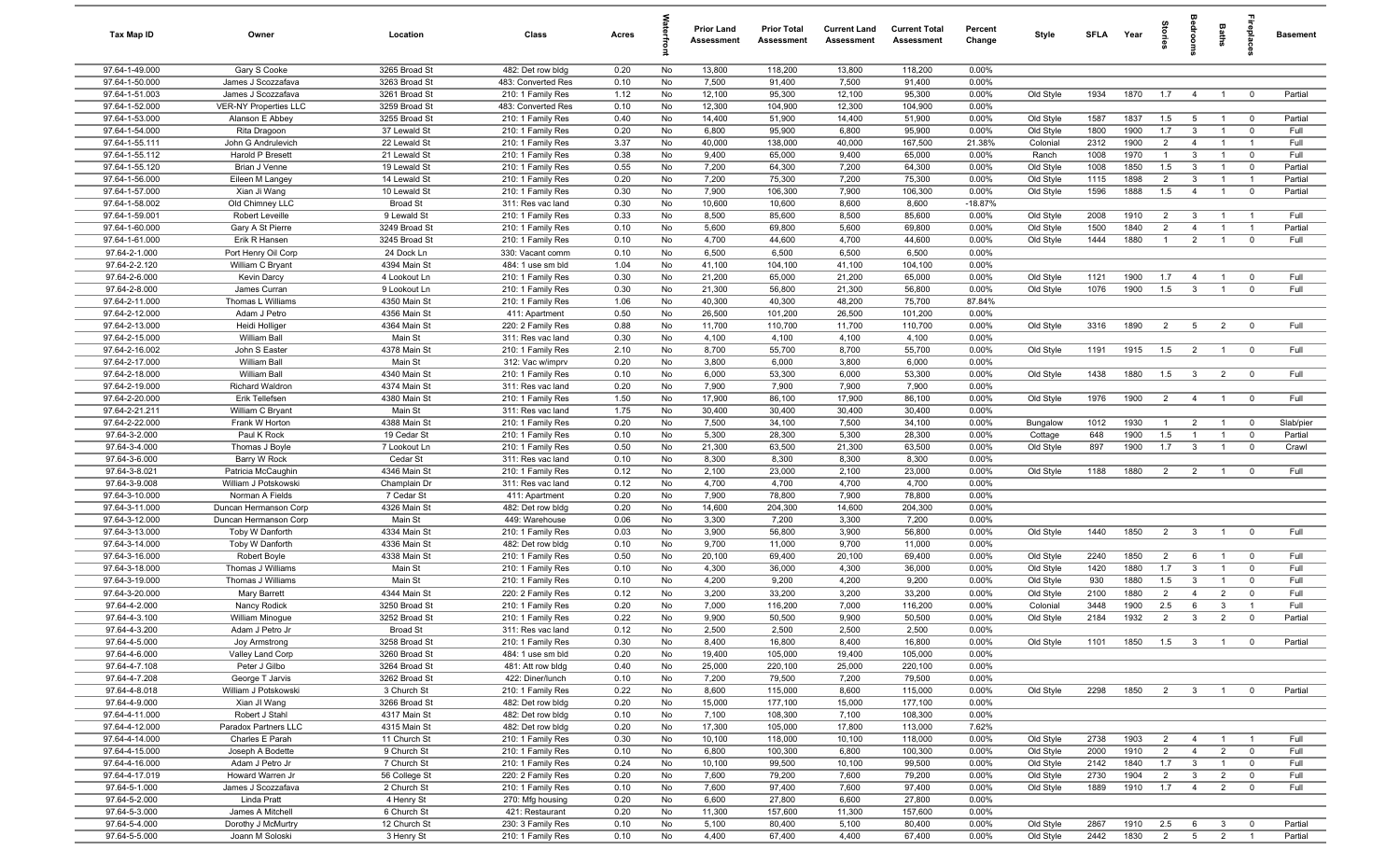| <b>Tax Map ID</b>                | Owner                                 | Location                              | Class                                  | Acres        |           | <b>Prior Land</b><br>Assessment | <b>Prior Total</b><br>Assessment | <b>Current Land</b><br>Assessment | <b>Current Total</b><br>Assessment | Percent<br>Change | Style                  | <b>SFLA</b>  | Year         | tories                           | pape                           | Baths                            | repla                            | <b>Basement</b>    |
|----------------------------------|---------------------------------------|---------------------------------------|----------------------------------------|--------------|-----------|---------------------------------|----------------------------------|-----------------------------------|------------------------------------|-------------------|------------------------|--------------|--------------|----------------------------------|--------------------------------|----------------------------------|----------------------------------|--------------------|
| 97.64-5-7.000                    | Walt Jurkiewicz                       | 16 Church St                          | 210: 1 Family Res                      | 0.20         | No        | 9,000                           | 120,000                          | 9,000                             | 120,000                            | 0.00%             | Old Style              | 2328         | 1905         | $\overline{2}$                   | 5                              | $\overline{2}$                   | $\mathbf 0$                      | Full               |
| 97.64-5-10.000                   | Glens Falls Ntnl Bank Co              | 4307 Main St                          | 462: Branch bank                       | 0.10         | No        | 23,600                          | 477,300                          | 23,600                            | 477,300                            | 0.00%             |                        |              |              |                                  |                                |                                  |                                  |                    |
| 97.64-6-2.000                    | Thomas W Meaker                       | 6 Cedar St                            | 425: Bar                               | 0.10         | No        | 14,000                          | 124,300                          | 14,000                            | 124,300                            | 0.00%             |                        |              |              |                                  |                                |                                  |                                  |                    |
| 97.64-6-3.000                    | Thomas W Meaker                       | Champlain Dr                          | 311: Res vac land                      | 0.10         | No        | 3,700                           | 3,700                            | 3,700                             | 3,700                              | 0.00%             |                        |              |              |                                  |                                |                                  |                                  |                    |
| 97.64-6-5.000                    | Mark Davenport                        | 14 Cedar St                           | 210: 1 Family Res                      | 0.17         | No        | 5,600                           | 77,800                           | 8,000                             | 110,300                            | 41.77%            | Old Style              | 1048         | 1869         | 1.5                              | $\overline{3}$                 | $\overline{1}$                   | $\mathbf 0$                      | Crawl              |
| 97.64-6-7.000                    | James M Baker                         | 16 Cedar St                           | 210: 1 Family Res                      | 0.10         | No        | 5,300                           | 74,100                           | 5,300                             | 74,100                             | 0.00%             | Old Style              | 1516         | 1900         | $\overline{2}$                   | 2                              | $\overline{1}$                   | $\mathbf 0$                      | Full               |
| 97.64-6-8.000<br>97.64-6-10.000  | Duncan Hermanson Corp<br>David Rootes | 18 Cedar St<br>36 Cedar St            | 220: 2 Family Res<br>210: 1 Family Res | 0.20<br>0.10 | No<br>No  | 6,700<br>4,700                  | 70,800<br>45,300                 | 6,700<br>4,700                    | 70,800<br>45,300                   | 0.00%<br>0.00%    | Old Style              | 1560<br>1040 | 1900<br>1850 | $\overline{2}$<br>$\overline{2}$ | $\overline{4}$<br>3            | $\overline{2}$<br>$\overline{1}$ | $\mathbf 0$<br>$\mathbf 0$       | Full<br>Partial    |
| 97.64-6-11.000                   | Leonard J Brace                       | 26 Cedar St                           | 210: 1 Family Res                      | 0.25         | No        | 19,800                          | 74,800                           | 19,800                            | 74,800                             | 0.00%             | Old Style<br>Old Style | 888          | 1880         | 1.5                              | $\overline{1}$                 | $\overline{1}$                   | $\overline{0}$                   | Full               |
| 97.64-6-13.000                   | James T Cook                          | 30 Cedar St                           | 210: 1 Family Res                      | 0.20         | No        | 16,500                          | 54,500                           | 16,500                            | 54,500                             | 0.00%             | Old Style              | 865          | 1850         | 1.5                              | $\mathbf{3}$                   | $\overline{1}$                   | $\mathbf 0$                      | Full               |
| 97.64-6-14.000                   | James T Cook                          | Cedar St                              | 311: Res vac land                      | 0.20         | No        | 5,800                           | 5,800                            | 5,800                             | 5,800                              | 0.00%             |                        |              |              |                                  |                                |                                  |                                  |                    |
| 97.64-6-16.000                   | Eton Centers Co                       | 4308 Main St                          | 454: Supermarket                       | 1.40         | No        | 40,900                          | 934,300                          | 40,900                            | 934,300                            | 0.00%             |                        |              |              |                                  |                                |                                  |                                  |                    |
| 97.64-6-17.000                   | Greg Moore                            | 5 Saint Patricks Pl                   | 422: Diner/lunch                       | 0.10         | No        | 7,400                           | 124,800                          | 7,400                             | 124,800                            | 0.00%             |                        |              |              |                                  |                                |                                  |                                  |                    |
| 97.64-6-18.000                   | Design Directors JAW LLC              | 4314 Main St                          | 482: Det row bldg                      | 0.10         | No        | 6,100                           | 124,100                          | 6,100                             | 124,100                            | 0.00%             |                        |              |              |                                  |                                |                                  |                                  |                    |
| 97.64-6-19.000                   | Lee House Dev Corp Inc                | 4316 Main St                          | 482: Det row bldg                      | 0.20         | No        | 7,700                           | 117,200                          | 7,700                             | 117,200                            | 0.00%             |                        |              |              |                                  |                                |                                  |                                  |                    |
| 97.64-6-20.000                   | Lee House Ltd Partnership             | 4318 Main St                          | 411: Apartment                         | 0.44         | No        | 25,000                          | 920,000                          | 25,000                            | 920,000                            | 0.00%             |                        |              |              |                                  |                                |                                  |                                  |                    |
| 97.64-6-21.000                   | Justin Blais                          | 4322 Main St                          | 481: Att row bldg                      | 0.10         | No        | 5,600                           | 110,000                          | 5,600                             | 110,000                            | 0.00%             |                        |              |              |                                  |                                |                                  |                                  |                    |
| 97.64-7-2.000                    | Port Henry Oil Corp                   | Dock Ln                               | 441: Fuel Store&Dist                   | 6.40         | Yes       | 70,300                          | 221,100                          | 70,300                            | 132,200                            | $-40.21%$         |                        |              |              |                                  |                                |                                  |                                  |                    |
| 97.64-7-3.000                    | Port Henry Oil Corp                   | Dock Ln                               | 330: Vacant comm                       | 0.60         | No        | 16,500                          | 16,500                           | 16,500                            | 16,500                             | 0.00%             |                        |              |              |                                  |                                |                                  |                                  |                    |
| 97.71-1-1.000                    | Persons & Persons                     | <b>Broad St</b>                       | 720: Mine/quarry                       | 0.10         | No        | 2,100                           | 2,100                            | 2,100                             | 2,100                              | 0.00%             |                        |              |              |                                  |                                |                                  |                                  |                    |
| 97.71-1-2.000                    | Joseph Urban                          | 3141 Broad St<br>3147 Broad St        | 210: 1 Family Res                      | 0.20         | No        | 11,900<br>12,100                | 65,000<br>99,800                 | 11,900                            | 65,000<br>99,800                   | 0.00%<br>0.00%    | Old Style              | 938<br>1521  | 1925<br>1953 | $\overline{1}$<br>$\overline{1}$ | $\mathbf{3}$<br>3              | $\overline{1}$<br>$\overline{1}$ | $\overline{1}$<br>$\overline{1}$ | Full<br>Partial    |
| 97.71-1-3.000<br>97.71-1-5.000   | Maria R Velsini                       | 57 Elizabeth St                       | 210: 1 Family Res<br>210: 1 Family Res | 1.10<br>1.05 | No<br>No  | 11,900                          | 73,600                           | 12,100<br>11,900                  | 73,600                             | 0.00%             | Ranch<br>Old Style     | 1620         | 1900         | $\overline{2}$                   | $\overline{4}$                 | $\overline{1}$                   | $\mathbf 0$                      | Partial            |
| 97.71-1-6.100                    | Helen Montagnola<br>William G Grey Jr | 3140 Broad St                         | 210: 1 Family Res                      | 0.86         | No        | 11,600                          | 78,700                           | 11,600                            | 78,700                             | 0.00%             | Cape Cod               | 1354         | 1965         | 1.5                              | $\overline{2}$                 | $\overline{1}$                   | $\mathbf 0$                      | Partial            |
| 97.71-1-6.200                    | Bernice A Mayer                       | 3142 Broad St                         | 210: 1 Family Res                      | 0.90         | No        | 11,400                          | 63,700                           | 11,400                            | 63,700                             | 0.00%             | Ranch                  | 999          | 1970         | $\overline{1}$                   | 2                              | $\overline{1}$                   | $\mathbf 0$                      | Full               |
| 97.71-1-8.000                    | Thomas W McDonald Jr                  | 3160 Broad St                         | 210: 1 Family Res                      | 4.20         | No        | 16,400                          | 116,800                          | 16,400                            | 116,800                            | 0.00%             | Old Style              | 3249         | 1900         | $\overline{2}$                   | $\overline{4}$                 | $\overline{2}$                   | $\overline{1}$                   | Partial            |
| 97.71-1-9.000                    | Dallas A Rich III                     | 3170 Broad St                         | 210: 1 Family Res                      | 0.40         | No        | 9,300                           | 107,500                          | 9,300                             | 107,500                            | 0.00%             | Ranch                  | 1706         | 1996         | $\overline{1}$                   | $\mathbf{3}$                   | $\overline{2}$                   | $\mathbf 0$                      | Slab/pier          |
| 97.71-1-10.000                   | Joseph Gilbo                          | 6 Sherman Park Pl                     | 210: 1 Family Res                      | 0.50         | No        | 8,900                           | 111,400                          | 8,900                             | 111,400                            | 0.00%             | Colonial               | 2234         | 1970         | $\overline{2}$                   | $\overline{4}$                 | $\overline{1}$                   | $\overline{1}$                   | Full               |
| 97.71-1-11.000                   | John M Mascarenas                     | 12 Sherman Park Pl                    | 210: 1 Family Res                      | 0.60         | No        | 9,300                           | 78,000                           | 9,300                             | 78,000                             | 0.00%             | Ranch                  | 1296         | 1951         | $\overline{1}$                   | $\mathbf{3}$                   | $\overline{1}$                   | $\overline{1}$                   | Full               |
| 97.71-1-12.000                   | Frank S Gilbo                         | 18 Sherman Park Pl                    | 210: 1 Family Res                      | 0.50         | No        | 9,400                           | 84,600                           | 9,400                             | 84,600                             | 0.00%             | Ranch                  | 1981         | 1961         | $\overline{1}$                   | $\overline{4}$                 | $\overline{1}$                   | $\mathbf 0$                      | Partial            |
| 97.71-1-13.000                   | <b>Timothy Shpur</b>                  | <b>Broad St</b>                       | 311: Res vac land                      | 0.70         | No        | 8,700                           | 8,700                            | 8,700                             | 8,700                              | 0.00%             |                        |              |              |                                  |                                |                                  |                                  |                    |
| 97.71-1-14.000                   | Ruth R Collier                        | <b>Broad St</b>                       | 311: Res vac land                      | 65.00        | No        | 76,700                          | 76,700                           | 76,700                            | 76,700                             | 0.00%             |                        |              |              |                                  |                                |                                  |                                  |                    |
| 97.71-1-15.000                   | Timothy E Shpur                       | 32 Sherman Park Pl                    | 210: 1 Family Res                      | 1.70         | No        | 11,400                          | 69,100                           | 11,400                            | 69,100                             | 0.00%             | Old Style              | 968          | 1890         | 1.7                              | 12                             | $\overline{1}$                   | $\mathbf 0$                      | Partial            |
| 97.71-1-16.000                   | Elizabeth Gilbo                       | 19 Sherman Park Pl                    | 210: 1 Family Res                      | 2.90         | No        | 13,500                          | 104,900                          | 13,500                            | 104,900                            | 0.00%             | Old Style              | 2664         | 1875         | $\overline{1}$                   | $\overline{4}$                 | $\overline{1}$                   | $\mathbf 0$                      | Full               |
| 97.71-1-16.000/1                 | Stanley Gilbo III                     | 17 Sherman Park Pl                    | 270: Mfg housing                       | 0.01         | No        | 300                             | 5,000                            | 300                               | 5,000                              | 0.00%             |                        |              |              |                                  |                                |                                  |                                  |                    |
| 97.71-1-17.000<br>97.71-1-18.000 | James Gilbo<br>Mary G Gilbo           | 11 Sherman Park Pl<br><b>Broad St</b> | 271: Mfg housings<br>311: Res vac land | 1.40<br>0.90 | No<br>No  | 10,500<br>7,400                 | 46,300<br>7,400                  | 10,500<br>7,400                   | 46,300<br>7,400                    | 0.00%<br>0.00%    |                        |              |              |                                  |                                |                                  |                                  |                    |
| 97.71-1-19.000                   | Anthony R Davis                       | 3184 Broad St                         | 210: 1 Family Res                      | 0.69         | No        | 10,200                          | 56,000                           | 10,200                            | 56,000                             | 0.00%             | Old Style              | 1940         | 1900         | $\overline{2}$                   | $\overline{4}$                 | $\overline{2}$                   | $\overline{\mathbf{0}}$          | Full               |
| 97.71-1-20.000                   | Thomas Manley                         | 3190 Broad St                         | 210: 1 Family Res                      | 2.50         | No        | 13,000                          | 71,500                           | 13,000                            | 71,500                             | 0.00%             | Old Style              | 2360         | 1880         | $\overline{2}$                   | $\mathbf{3}$                   | $\overline{1}$                   | $\overline{2}$                   | Full               |
| 97.71-1-21.000                   | Joseph J Emru Jr                      | 3196 Broad St                         | 210: 1 Family Res                      | 0.30         | No        | 10,500                          | 72,300                           | 8,040                             | 68,234                             | $-5.62%$          | Ranch                  | 1064         | 1953         | $\overline{1}$                   | $\overline{2}$                 | $\overline{1}$                   | $\mathbf 0$                      | Full               |
| 97.71-1-22.000                   | Dallas A Rich IV                      | 13 Ledgetop Ln                        | 210: 1 Family Res                      | 1.50         | No        | 25,000                          | 105,800                          | 25,000                            | 105,800                            | 0.00%             | Old Style              | 3243         | 1850         | 2.5                              | $\overline{4}$                 | $\overline{1}$                   | $\mathbf 0$                      | Full               |
| 97.71-1-23.100                   | Richard A Sheffer                     | 21 Third Ln                           | 210: 1 Family Res                      | 5.80         | No        | 26,300                          | 109,600                          | 26,300                            | 109,600                            | 0.00%             | Old Style              | 3494         | 1900         | $\overline{2}$                   | $\overline{7}$                 | $\overline{2}$                   | $\mathbf 0$                      | Partial            |
| 97.71-1-25.100                   | Christopher McClure                   | 16 Third Ln                           | 210: 1 Family Res                      | 0.55         | No        | 8,800                           | 46,000                           | 8,800                             | 80,100                             | 74.13%            | Old Style              | 1484         | 1900         | 2                                | $\mathbf{3}$                   | $\overline{1}$                   | $\mathbf 0$                      | Partial            |
| 97.71-1-25.200                   | Gary Cooke                            | Third Ln                              | 311: Res vac land                      | 0.30         | No        | 4,400                           | 4,400                            | 4,400                             | 4,400                              | 0.00%             |                        |              |              |                                  |                                |                                  |                                  |                    |
| 97.71-1-26.000                   | Victor LaTour                         | 6 Third Ln                            | 210: 1 Family Res                      | 0.60         | No        | 10,900                          | 70,000                           | 10,900                            | 70,000                             | 0.00%             | Old Style              | 2248         | 1900         | 2.5                              | 6                              | $\overline{2}$                   | $\mathbf 0$                      | Full               |
| 97.71-1-27.000                   | Jan P Morin                           | 29 College St                         | 210: 1 Family Res                      | 0.40         | <b>No</b> | 8,900                           | 90,600                           | 8,900                             | 90,600                             | 0.00%             | Old Style              | 1475         | 1900         | 1.7                              | $\overline{3}$                 | $\overline{1}$                   |                                  | Full               |
| 97.71-1-28.000                   | Louis F Ginocchio                     | 5 Third Ln                            | 210: 1 Family Res                      | 0.23         | No        | 5,100                           | 51,600                           | 7,000                             | 52,600                             | 1.94%             | Old Style              | 882          | 1900         | 1.5                              | 3                              |                                  |                                  | Slab/pier          |
| 97.71-1-30.000                   | Federal Natl Mtg Assoc                | 7 Third Ln                            | 210: 1 Family Res                      | 0.10         | No        | 5,900                           | 56,500                           | 5,900                             | 14,500                             | $-74.34%$         | Old Style              | 1494         | 1900         | 1.7                              | $\overline{\mathbf{3}}$        | $\overline{1}$                   | $\overline{\mathbf{0}}$          | Full               |
| 97.71-1-31.000<br>97.71-1-32.000 | Althea W Decker<br>Terrie L Decker    | 9 Third Ln<br>11 Third Ln             | 210: 1 Family Res<br>210: 1 Family Res | 0.10<br>0.10 | No<br>No  | 5,900<br>6,000                  | 42,200<br>29,600                 | 5,900<br>6,000                    | 42,200<br>29,600                   | 0.00%<br>0.00%    | Old Style<br>Old Style | 814<br>1003  | 1920<br>1900 | 1.5<br>1.5                       | $\mathbf{3}$<br>$\overline{2}$ | $\overline{1}$<br>$\overline{1}$ | $\mathbf 0$<br>$\overline{0}$    | Partial<br>Partial |
| 97.71-1-33.000                   | Amy M Manfred                         | 13 Third Ln                           | 210: 1 Family Res                      | 0.20         | No        | 6,200                           | 55,800                           | 6,200                             | 55,800                             | 0.00%             | Old Style              | 1212         | 1900         | $\overline{2}$                   | $\overline{3}$                 | $\overline{1}$                   | $\mathbf 0$                      | Partial            |
| 97.71-1-34.000                   | Gary S Cooke                          | 15 Third Ln                           | 210: 1 Family Res                      | 0.10         | No        | 5,600                           | 40,500                           | 5,600                             | 40,500                             | 0.00%             | Old Style              | 945          | 1900         | 1.5                              | $\mathbf{3}$                   | $\overline{1}$                   | $\overline{0}$                   | Partial            |
| 97.71-1-35.000                   | Gary Cooke                            | 19 Third Ln                           | 210: 1 Family Res                      | 0.70         | No        | 9,500                           | 72,800                           | 9,500                             | 72,800                             | 0.00%             | Old Style              | 2771         | 1900         | $\overline{2}$                   | $\overline{3}$                 | $\mathbf{3}$                     | $\mathbf 0$                      | Full               |
| 97.71-1-36.000                   | Frank C Slycord                       | 16 Second Ln                          | 210: 1 Family Res                      | 0.30         | No        | 7,000                           | 33,200                           | 7,000                             | 33,200                             | 0.00%             | Old Style              | 840          | 1900         | $\overline{1}$                   | 2                              | $\overline{1}$                   | $\mathbf 0$                      | Partial            |
| 97.71-1-37.000                   | Kevin M Flanigan                      | 14 Second Ln                          | 210: 1 Family Res                      | 0.10         | No        | 6,100                           | 34,700                           | 6,100                             | 34,700                             | 0.00%             | Old Style              | 1134         | 1900         | $\overline{2}$                   | $\mathbf{3}$                   | $\overline{1}$                   | $\mathbf 0$                      | Full               |
| 97.71-1-38.000                   | Alan T Siili                          | 10 Second Ln                          | 210: 1 Family Res                      | 0.10         | No        | 6,100                           | 41,400                           | 6,100                             | 41,400                             | 0.00%             | Old Style              | 756          | 1900         | 1.7                              | $\mathbf{3}$                   | $\overline{1}$                   | $\overline{0}$                   | Full               |
| 97.71-1-39.000                   | Spring Carson                         | 6 Second Ln                           | 210: 1 Family Res                      | 0.20         | No        | 7,400                           | 86,700                           | 7,400                             | 86,700                             | 0.00%             | Old Style              | 1550         | 1880         | $\overline{2}$                   | $\overline{3}$                 | $\overline{1}$                   | $\overline{\mathbf{0}}$          | Full               |
| 97.71-1-40.000                   | Michael G Bezon                       | 21 College St                         | 220: 2 Family Res                      | 0.20         | No        | 7,200                           | 49,300                           | 7,200                             | 49,300                             | 0.00%             | Old Style              | 2472         | 1900         | $\overline{2}$                   | $\overline{4}$                 | $\overline{2}$                   | $\overline{0}$                   | Partial            |
| 97.71-1-41.000                   | Oscar Hughes                          | 15 College St                         | 220: 2 Family Res                      | 0.10         | No        | 5,300                           | 51,800                           | 5,300                             | 57,500                             | 11.00%            | Old Style              | 2722         | 1900         | $\overline{2}$                   | $5\overline{5}$                | $\mathbf{3}$                     | $\overline{\mathbf{0}}$          | Partial            |
| 97.71-1-42.000                   | Michael E Boucher                     | 9 Second Ln                           | 210: 1 Family Res                      | 0.10         | No        | 4,900                           | 84,100                           | 4,900                             | 84,100                             | 0.00%             | Ranch                  | 1456         | 2000         | $\overline{1}$                   | $\mathbf{3}$                   | $\overline{2}$                   | $\mathbf 0$                      | Slab/pier          |
| 97.71-1-43.000                   | Amy Curtis                            | 13 Second Ln                          | 210: 1 Family Res                      | 0.10         | No        | 6,200                           | 54,800                           | 6,200                             | 54,800                             | 0.00%             | Old Style              | 1494         | 1875         | $\overline{2}$                   | $\mathbf{3}$                   | $\overline{1}$                   | $\overline{0}$                   | Full               |
| 97.71-1-44.000                   | Violet R Benedict                     | 15 Second Ln                          | 210: 1 Family Res                      | 0.10         | No        | 6,100                           | 61,000                           | 6,100                             | 61,000                             | 0.00%             | Old Style              | 1494         | 1875         | $\overline{2}$                   | $\overline{3}$                 | $\overline{1}$                   | $\mathbf 0$                      | Full               |
| 97.71-1-45.000                   | Violet R Benedict                     | Second Ln                             | 311: Res vac land                      | 0.10         | No        | 4,700                           | 4,700                            | 4,700                             | 4,700                              | 0.00%             |                        |              |              |                                  |                                |                                  |                                  |                    |
| 97.71-1-46.000                   | Alfred H Maye                         | Second Ln                             | 311: Res vac land                      | 0.10         | No        | 5,000                           | 5,000                            | 5,000                             | 5,000                              | 0.00%             |                        |              |              |                                  |                                |                                  |                                  |                    |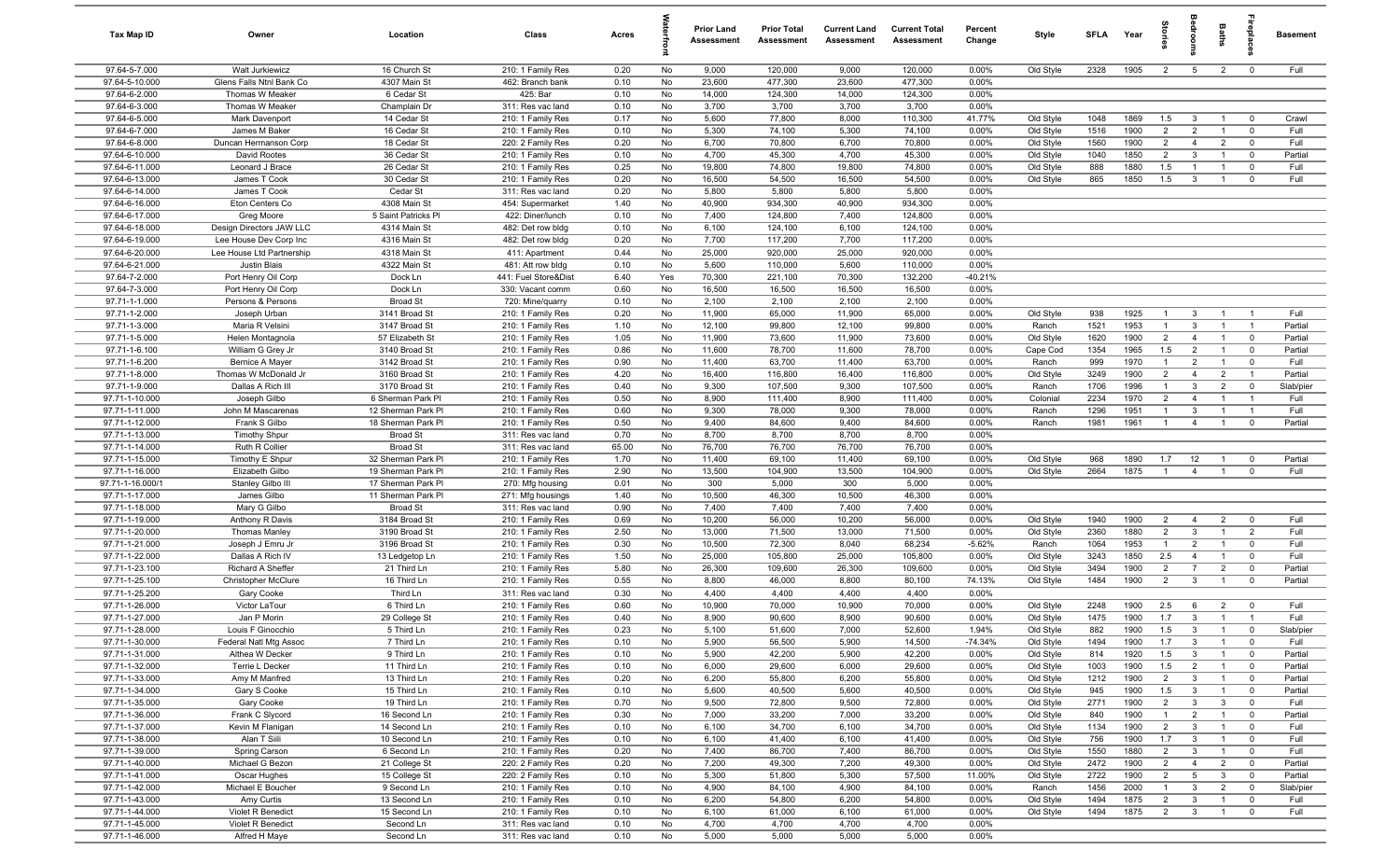| Tax Map ID                       | Owner                                | Location                        | Class                                  | Acres        |          | <b>Prior Land</b><br>Assessment | <b>Prior Total</b><br>Assessment | <b>Current Land</b><br>Assessment | <b>Current Total</b><br>Assessment | Percent<br>Change | Style                  | <b>SFLA</b>  | Year         | tories                        |                                | Baths                            | Бер<br>Б                      | <b>Basement</b>    |
|----------------------------------|--------------------------------------|---------------------------------|----------------------------------------|--------------|----------|---------------------------------|----------------------------------|-----------------------------------|------------------------------------|-------------------|------------------------|--------------|--------------|-------------------------------|--------------------------------|----------------------------------|-------------------------------|--------------------|
| 97.71-1-47.000                   | Rollin E Carr Jr                     | 24 First Ln                     | 210: 1 Family Res                      | 0.14         | No       | 6,200                           | 33,300                           | 6,200                             | 33,300                             | 0.00%             | Old Style              | 973          | 1900         | $\overline{2}$                | $\overline{1}$                 | $\overline{1}$                   | $\overline{0}$                | Crawl              |
| 97.71-1-48.000                   | Patricia Quesnel                     | 18 First Ln                     | 210: 1 Family Res                      | 0.28         | No       | 9,100                           | 129,200                          | 9,100                             | 129,200                            | 0.00%             | Old Style              | 1276         | 1930         | $\overline{2}$                | $\mathbf{3}$                   | $\overline{1}$                   | $\mathbf 0$                   | Full               |
| 97.71-1-49.000                   | James W Shutts Jr                    | 16 First Ln                     | 210: 1 Family Res                      | 0.14         | No       | 6,100                           | 78,000                           | 6,100                             | 79,300                             | 1.67%             | Old Style              | 1354         | 1900         | $\overline{2}$                | $\mathbf{3}$                   | $\overline{1}$                   | $\mathbf 0$                   | Full               |
| 97.71-1-50.000                   | <b>Wendy Tatro-Grant</b>             | 12 First Ln                     | 210: 1 Family Res                      | 0.10         | No       | 6,100                           | 55,700                           | 6,100                             | 55,700                             | 0.00%             | Old Style              | 1444         | 1900         | $\overline{2}$                | 3                              | $\overline{1}$                   | $\Omega$                      | Full               |
| 97.71-1-51.000<br>97.71-1-52.000 | Lorraine P Turgeon<br>Melvin K Hyatt | 8 First Ln<br>5 College St      | 210: 1 Family Res<br>210: 1 Family Res | 0.84<br>0.10 | No<br>No | 11,400<br>5,900                 | 73,800<br>52,400                 | 11,400<br>5,900                   | 94,600<br>52,400                   | 28.18%<br>0.00%   | Old Style<br>Old Style | 1855<br>1914 | 1900<br>1900 | $2^{\circ}$<br>$\overline{2}$ | $\overline{4}$<br>$\mathbf{3}$ | $\overline{1}$<br>$\overline{1}$ | $\mathbf 0$<br>$\mathbf 0$    | Partial<br>Partial |
| 97.71-1-53.000                   | William Gajewski                     | 9 First Ln                      | 270: Mfg housing                       | 0.40         | No       | 8,500                           | 25,500                           | 8,500                             | 25,500                             | 0.00%             |                        |              |              |                               |                                |                                  |                               |                    |
| 97.71-1-54.002                   | Jane T Raynor                        | 48 Elizabeth St                 | 210: 1 Family Res                      | 0.33         | No       | 8,700                           | 52,900                           | 8,700                             | 52,900                             | 0.00%             | Ranch                  | 1152         | 1983         | $\overline{1}$                | $\mathbf{3}$                   | $\overline{2}$                   | $\mathbf 0$                   | Slab/pier          |
| 97.71-1-55.000                   | William J Gajewski                   | 17 First Ln                     | 210: 1 Family Res                      | 0.27         | No       | 7,700                           | 54,800                           | 7,700                             | 54,800                             | 0.00%             | Old Style              | 1440         | 1890         | $\overline{2}$                | $\overline{4}$                 | $\overline{2}$                   | $\overline{0}$                | Full               |
| 97.71-1-56.061                   | Filippo Pino Jr                      | 23 First Ln                     | 210: 1 Family Res                      | 1.10         | No       | 12,200                          | 95,700                           | 12,200                            | 95,700                             | 0.00%             | Old Style              | 1236         | 1900         | $\overline{2}$                | $\mathbf{3}$                   | 2                                | $\mathbf 0$                   | Partial            |
| 97.71-1-57.072                   | James McKiernan                      | Elizabeth St                    | 311: Res vac land                      | 0.10         | No       | 2,200                           | 2,200                            | 2,200                             | 2,200                              | 0.00%             |                        |              |              |                               |                                |                                  |                               |                    |
| 97.71-1-58.073                   | Charles Burlingame                   | 45 Elizabeth St                 | 210: 1 Family Res                      | 0.10         | No       | 5,200                           | 43,200                           | 5,200                             | 43,200                             | $0.00\%$          | Old Style              | 1782         | 1900         | $\overline{2}$                | $\mathbf{3}$                   | $\overline{1}$                   | $\mathbf 0$                   | Full               |
| 97.71-1-59.074                   | James McKiernan                      | 41 Elizabeth St                 | 210: 1 Family Res                      | 0.10         | No       | 5,100                           | 35,200                           | 5,100                             | 35,200                             | 0.00%             | Old Style              | 1550         | 1900         | $\overline{2}$                | $\mathbf{3}$                   | $\overline{1}$                   | $\mathbf 0$                   | Full               |
| 97.71-1-60.075                   | Robert Burlingame                    | 51 Elizabeth St                 | 210: 1 Family Res                      | 0.32         | No       | 8,400                           | 39,900                           | 8,400                             | 39,900                             | 0.00%             | Old Style              | 962          | 1900         | 1.5                           | $\overline{4}$                 | $\overline{1}$                   | $\mathbf 0$                   | Full               |
| 97.71-1-61.076                   | Sandra Sprague                       | 53 Elizabeth St                 | 210: 1 Family Res                      | 0.12         | No       | 5,500                           | 52,000                           | 5,500                             | 52,000                             | $0.00\%$          | Old Style              | 895          | 1900         | 1.5                           | $\overline{2}$                 | $\overline{1}$                   | $\mathbf 0$                   | Full               |
| 97.71-1-63.000                   | Sherry E Coburn                      | 56 Elizabeth St                 | 210: 1 Family Res                      | 0.30         | No       | 8,000                           | 51,000                           | 8,000                             | 51,000                             | 0.00%             | Old Style              | 1192         | 1900         | $\overline{2}$                | $\overline{2}$                 | $\overline{1}$                   | $\mathbf 0$                   | Partial            |
| 97.71-1-64.001                   | Sadie Hagood                         | 39 Elizabeth St                 | 210: 1 Family Res                      | 0.10         | No       | 3,800                           | 38,800                           | 3,800                             | 38,800                             | 0.00%             | Old Style              | 1550         | 1900         | $\overline{2}$                | 3                              | $\overline{1}$                   | $\Omega$                      | Full               |
| 97.71-1-65.000<br>97.71-1-66.000 | John P Sweet<br>Linda C Ferguson     | 44 Elizabeth St<br>Elizabeth St | 210: 1 Family Res<br>311: Res vac land | 0.20<br>0.30 | No<br>No | 7,100<br>28,300                 | 58,800<br>28,300                 | 7,100<br>28,300                   | 58,800<br>28,300                   | 0.00%<br>0.00%    | Old Style              | 1143         | 1900         | 1.5                           | $\mathbf{3}$                   |                                  | $\mathbf 0$                   | Partial            |
| 97.71-1-67.000                   | John Bullock Jr                      | Elizabeth St                    | 311: Res vac land                      | 0.20         | No       | 5,100                           | 5,100                            | 5,100                             | 5,100                              | 0.00%             |                        |              |              |                               |                                |                                  |                               |                    |
| 97.71-1-68.000                   | John Bullock Jr                      | 33 Elizabeth St                 | 210: 1 Family Res                      | 0.10         | No       | 6,100                           | 43,000                           | 6,100                             | 43,000                             | 0.00%             | Old Style              | 1656         | 1900         | $\overline{2}$                | $\overline{4}$                 | $\overline{1}$                   | $\mathbf 0$                   | Full               |
| 97.71-1-69.000                   | <b>Christine Garrison</b>            | 35 Elizabeth St                 | 210: 1 Family Res                      | 0.10         | No       | 5,400                           | 64,200                           | 5,400                             | 64,200                             | 0.00%             | Old Style              | 1760         | 1900         | $\overline{2}$                | 6                              | $\overline{1}$                   | $\mathbf 0$                   | Full               |
| 97.71-1-70.000                   | Peter L DeSany                       | Elizabeth St                    | 311: Res vac land                      | 0.10         | No       | 4,100                           | 4,100                            | 4,100                             | 4,100                              | 0.00%             |                        |              |              |                               |                                |                                  |                               |                    |
| 97.71-2-1.000                    | Michael G Bezon                      | College St                      | 312: Vac w/imprv                       | 0.30         | No       | 5,200                           | 8,500                            | 5,200                             | 8,500                              | 0.00%             |                        |              |              |                               |                                |                                  |                               |                    |
| 97.71-2-2.000                    | Richard T Provoncha                  | 20 College St                   | 210: 1 Family Res                      | 0.20         | No       | 7,400                           | 67,300                           | 7,400                             | 67,300                             | 0.00%             | Old Style              | 1504         | 1910         | $\overline{2}$                | $\overline{4}$                 | $\overline{1}$                   | $\mathbf 0$                   | Full               |
| 97.71-2-3.000                    | Phillip D Smith                      | 6 Ridge Ln                      | 210: 1 Family Res                      | 0.10         | No       | 4,100                           | 44,700                           | 4,100                             | 44,700                             | 0.00%             | Old Style              | 1312         | 1900         | 1.7                           | $\mathbf{3}$                   | $\overline{1}$                   | $\overline{1}$                | Full               |
| 97.71-2-4.000                    | John T Waldron                       | 5 Oak Ln                        | 210: 1 Family Res                      | 0.20         | No       | 7,200                           | 36,900                           | 7,200                             | 36,900                             | 0.00%             | Bungalow               | 1070         | 1900         | 1.5                           | $\mathbf{3}$                   | $\overline{1}$                   | $\mathbf 0$                   | Partial            |
| 97.71-2-5.100                    | Mary L Rochon                        | 6 Oak Ln                        | 220: 2 Family Res                      | 0.20         | No       | 7,100                           | 98,800                           | 7,100                             | 98,800                             | 0.00%             | Old Style              | 1792         | 1910         | $\overline{2}$                | $\overline{4}$                 | $\overline{1}$                   | $\mathbf 0$                   | Full               |
| 97.71-2-5.200                    | Thomas Clark                         | 8 Oak Ln                        | 270: Mfg housing                       | 0.10         | No       | 5,900                           | 25,100                           | 5,900                             | 25,100                             | 0.00%             |                        |              |              |                               |                                |                                  |                               |                    |
| 97.71-2-7.000                    | John E Trow                          | 28 Elizabeth St                 | 210: 1 Family Res                      | 0.70         | No       | 8,200                           | 117,200                          | 8,200                             | 117,200                            | 0.00%             | Manufactured           | 1944         | 2003         |                               | $\mathbf{3}$                   | $\overline{2}$                   | $\mathbf 0$                   | Slab/pier          |
| 97.71-2-9.000<br>97.71-2-10.000  | Ward Hanchett                        | 12 College St                   | 220: 2 Family Res<br>280: Multiple res | 0.10<br>0.30 | No<br>No | 5,900<br>8,400                  | 72,700<br>125,700                | 5,900<br>8,400                    | 72,700<br>125,700                  | 0.00%<br>0.00%    | Old Style<br>Old Style | 3088<br>1838 | 1900<br>1900 | $\overline{2}$<br>2           | 6<br>$\overline{2}$            | $\overline{2}$<br>$\overline{2}$ | $\mathbf 0$<br>$\overline{0}$ | Full<br>Partial    |
| 97.71-3-1.000                    | Lawrence Paquette<br>Old Chimney LLC | 14 College St<br>Main St        | 311: Res vac land                      | 8.40         | No       | 49,900                          | 49,900                           | 49,900                            | 49,900                             | 0.00%             |                        |              |              |                               |                                |                                  |                               |                    |
| 97.71-3-2.000                    | Stephen Emru                         | 11 Waldo Pl                     | 210: 1 Family Res                      | 1.30         | No       | 12,600                          | 89,700                           | 12,600                            | 89,700                             | 0.00%             | Ranch                  | 1452         | 1952         | $\overline{1}$                | $\overline{1}$                 | $\overline{1}$                   | $\mathbf 0$                   | Full               |
| 97.71-3-3.000                    | Ryan M Henderson                     | 9 Waldo Pl                      | 210: 1 Family Res                      | 0.20         | No       | 6,700                           | 84,500                           | 6,700                             | 92,000                             | 8.88%             | Old Style              | 1287         | 1930         | 1.5                           | 3                              | $\overline{1}$                   | $\overline{1}$                | Full               |
| 97.71-3-4.000                    | Rose Dupuis                          | 7 Waldo Pl                      | 210: 1 Family Res                      | 0.20         | No       | 7,700                           | 62,700                           | 7,700                             | 62,700                             | 0.00%             | Old Style              | 1103         | 1930         | 1.5                           | $\mathbf{3}$                   | $\overline{1}$                   | $\mathbf 0$                   | Full               |
| 97.71-3-5.000                    | John M DeFelice                      | 5 Waldo Pl                      | 210: 1 Family Res                      | 0.24         | No       | 8,000                           | 78,400                           | 8,000                             | 114,000                            | 45.41%            | Old Style              | 2144         | 1875         | $\overline{2}$                | $\overline{4}$                 | $\overline{1}$                   | $\mathbf 0$                   | Partial            |
| 97.71-3-6.000                    | Rudolph Wojewodzic                   | 21 Jackson St                   | 210: 1 Family Res                      | 0.40         | No       | 9,400                           | 57,800                           | 9,400                             | 57,800                             | 0.00%             | Old Style              | 1828         | 1900         | $\overline{2}$                | $\overline{4}$                 | $\overline{1}$                   | $\overline{0}$                | Partial            |
| 97.71-3-7.000                    | James E Condon                       | 12 Waldo PI                     | 210: 1 Family Res                      | 0.41         | No       | 9,800                           | 55,100                           | 9,800                             | 55,100                             | 0.00%             | Old Style              | 1150         | 1850         | 1.5                           | $\mathbf{3}$                   | $\overline{1}$                   | $\mathbf 0$                   | Partial            |
| 97.71-3-7.000/1                  | James Condon                         | Waldo Pl                        | 210: 1 Family Res                      | 0.01         | No       | $\mathbf 0$                     | 80,800                           | $\mathbf 0$                       | 80,800                             | 0.00%             | Ranch                  | 1716         | 2003         | $\mathbf{1}$                  | $\mathbf{3}$                   | $\overline{2}$                   | $\mathbf 0$                   | Slab/pier          |
| 97.71-3-8.000                    | Colleen Masterson                    | 25 Jackson St                   | 210: 1 Family Res                      | 0.40         | No       | 8,800                           | 48,600                           | 8,800                             | 48,600                             | 0.00%             | Old Style              | 1936         | 1890         | $\overline{2}$                | $\overline{4}$                 | $\overline{1}$                   | $\overline{0}$                | Full               |
| 97.71-3-9.000                    | Ralph R Larmore                      | 22 Jackson St                   | 210: 1 Family Res                      | 0.30         | No       | 8,100                           | 48,700                           | 8,100                             | 48,700                             | 0.00%             | Old Style              | 1229         | 1900         | 1.5                           | $\mathbf{3}$                   | $\overline{1}$                   | $\mathbf 0$                   | Partial            |
| 97.71-3-10.000<br>97.71-3-11.000 | Pasquel Tom<br>Joy Armstrong         | 16 Jackson St<br>12 Jackson St  | 210: 1 Family Res<br>210: 1 Family Res | 0.50<br>0.30 | No<br>No | 10,100<br>8,700                 | 72,100<br>66,000                 | 10,100<br>8,700                   | 72,100<br>66,000                   | 0.00%<br>0.00%    | Old Style<br>Old Style | 1350<br>992  | 1900<br>1900 | 1.5<br>1.7                    | $\mathbf{3}$<br>$\mathbf{3}$   | $\overline{1}$                   | $\Omega$<br>$\Omega$          | Partial<br>Full    |
| 97.71-3-12.000                   | Hazel M Knof                         | 6 Jackson St                    | 210: 1 Family Res                      | 0.50         | No       | 9,700                           | 51,900                           | 9,700                             | 51,900                             | 0.00%             | Old Style              | 910          | 1900         | 1.7                           | $\mathbf{3}$                   | $\overline{1}$                   | $\Omega$                      | Full               |
| 97.71-3-13.000                   | Margaret M Porter                    | 4 Jackson St                    | 312: Vac w/imprv                       | 0.20         | No       | 7,700                           | 27,600                           | 7,700                             | 27,600                             | 0.00%             |                        |              |              |                               |                                |                                  |                               |                    |
| 97.71-3-14.000                   | Arnold King                          | 2 Jackson St                    | 210: 1 Family Res                      | 0.10         | No       | 5,800                           | 52,300                           | 5,800                             | 52,300                             | 0.00%             | Old Style              | 1647         | 1900         | 2                             | $\overline{A}$                 | $\overline{1}$                   |                               | Full               |
| 97.71-3-15.000                   | Rebecca J DeFelice                   | 71 Bridge St                    | 210: 1 Family Res                      | 0.10         | No       | 5,200                           | 47,600                           | 5,200                             | 47,600                             | 0.00%             | Old Style              | 820          | 1910         | 1.5                           | $\overline{\mathbf{3}}$        | $\overline{1}$                   | $\mathbf 0$                   | Full               |
| 97.71-3-16.000                   | Felmonea Cesta                       | 5 Pine Ln                       | 210: 1 Family Res                      | 0.30         | No       | 6,200                           | 20,200                           | 6,200                             | 20,200                             | $0.00\%$          | Old Style              | 885          | 1890         | 1.5                           | $\overline{2}$                 | $\overline{1}$                   | $\mathbf 0$                   | Crawl              |
| 97.71-3-17.000                   | Ralph King                           | 7 Pine Ln                       | 210: 1 Family Res                      | 0.20         | No       | 6,200                           | 28,400                           | 6,200                             | 28,400                             | 0.00%             | Old Style              | 1127         | 1920         | 2                             | $\mathbf{3}$                   | $\overline{1}$                   | $\mathbf 0$                   | Crawl              |
| 97.71-3-18.000                   | Theresa M Ingleston                  | 73 Bridge St                    | 210: 1 Family Res                      | 0.40         | No       | 7,600                           | 91,400                           | 7,600                             | 91,400                             | 0.00%             | Cape Cod               | 1663         | 1953         | 1.5                           | $\overline{4}$                 | $\overline{1}$                   | $\mathbf 0$                   | Full               |
| 97.71-3-19.000                   | Thomas Wojewodzic                    | 77 Bridge St                    | 210: 1 Family Res                      | 0.55         | No       | 9,900                           | 78,800                           | 9,900                             | 78,800                             | 0.00%             | Old Style              | 1723         | 1940         | $\overline{2}$                | $\overline{3}$                 | $\overline{2}$                   | $\mathbf 0$                   | Full               |
| 97.71-3-20.000                   | Thomas M Wojewodzic                  | 79 Bridge St                    | 210: 1 Family Res                      | 0.11         | No       | 5,700                           | 60,800                           | 5,700                             | 60,800                             | 0.00%             | Old Style              | 1795         | 1940         | $\overline{2}$                | $\overline{4}$                 | $\overline{1}$                   | $\mathbf 0$                   | Full               |
| 97.71-3-21.100                   | <b>Charles Fields</b>                | 11 Jackson St                   | 210: 1 Family Res                      | 1.65         | No       | 13,100                          | 76,700                           | 13,100                            | 76,700                             | 0.00%             | Ranch                  | 1960         | 1991         | $\overline{1}$                | $\mathbf{3}$                   | $\overline{2}$                   | $\mathbf 0$                   | Slab/pier          |
| 97.71-3-21.300<br>97.72-1-1.100  | Thomas M Wojewodzic<br>Linda Pratt   | Jackson St                      | 311: Res vac land                      | 0.30<br>0.38 | No<br>No | 1,900<br>8,700                  | 1,900<br>29,500                  | 1,900<br>8,700                    | 1,900<br>29,500                    | 0.00%<br>0.00%    |                        |              |              |                               |                                |                                  |                               |                    |
| 97.72-1-1.200                    | Charles M Bryant Sr                  | 42 College St<br>8 Henry St     | 271: Mfg housings<br>411: Apartment    | 0.14         | No       | 8,400                           | 95,000                           | 8,400                             | 95,000                             | 0.00%             |                        |              |              |                               |                                |                                  |                               |                    |
| 97.72-1-2.000                    | Linda Pratt                          | 40 College St                   | 270: Mfg housing                       | 0.20         | No       | 7,200                           | 17,600                           | 7,200                             | 17,600                             | 0.00%             |                        |              |              |                               |                                |                                  |                               |                    |
| 97.72-1-3.000                    | Thomas M Burns Jr                    | 10 Henry St                     | 210: 1 Family Res                      | 0.20         | No       | 12,100                          | 25,000                           | 12,100                            | 25,000                             | 0.00%             | Old Style              | 2621         | 1930         | $\overline{1}$                | $\overline{2}$                 | $\overline{1}$                   | $\overline{0}$                | Full               |
| 97.72-1-4.000                    | Virginia Sprinkle                    | 11 Henry St                     | 210: 1 Family Res                      | 0.20         | No       | 5,900                           | 56,200                           | 5,900                             | 56,200                             | 0.00%             | Old Style              | 1368         | 1890         | $\overline{2}$                | $\mathbf{3}$                   | $\overline{1}$                   | $\overline{0}$                | Partial            |
| 97.72-1-5.002                    | Jeffrey W Saunders                   | 17 Henry St                     | 210: 1 Family Res                      | 0.20         | No       | 6,200                           | 84,700                           | 6,200                             | 84,700                             | 0.00%             | Old Style              | 2612         | 1860         | 2                             | $\mathbf{3}$                   | $\overline{1}$                   | $\mathbf 0$                   | Full               |
| 97.72-1-6.001                    | Peter Belzer                         | Grove St                        | 311: Res vac land                      | 1.20         | No       | 15,000                          | 15,000                           | 15,000                            | 15,000                             | $0.00\%$          |                        |              |              |                               |                                |                                  |                               |                    |
| 97.72-1-7.000                    | Maria K Manfred                      | 4301 Main St                    | 210: 1 Family Res                      | 0.20         | No       | 18,400                          | 70,300                           | 18,400                            | 70,300                             | 0.00%             | Old Style              | 1804         | 1963         | $\overline{1}$                | $\mathbf{3}$                   | $\overline{2}$                   | $\mathbf 0$                   | Partial            |
| 97.72-1-8.000                    | Patrick Genier                       | 4299 Main St                    | 483: Converted Res                     | 0.10         | No       | 10,500                          | 104,400                          | 10,500                            | 104,400                            | $0.00\%$          |                        |              |              |                               |                                |                                  |                               |                    |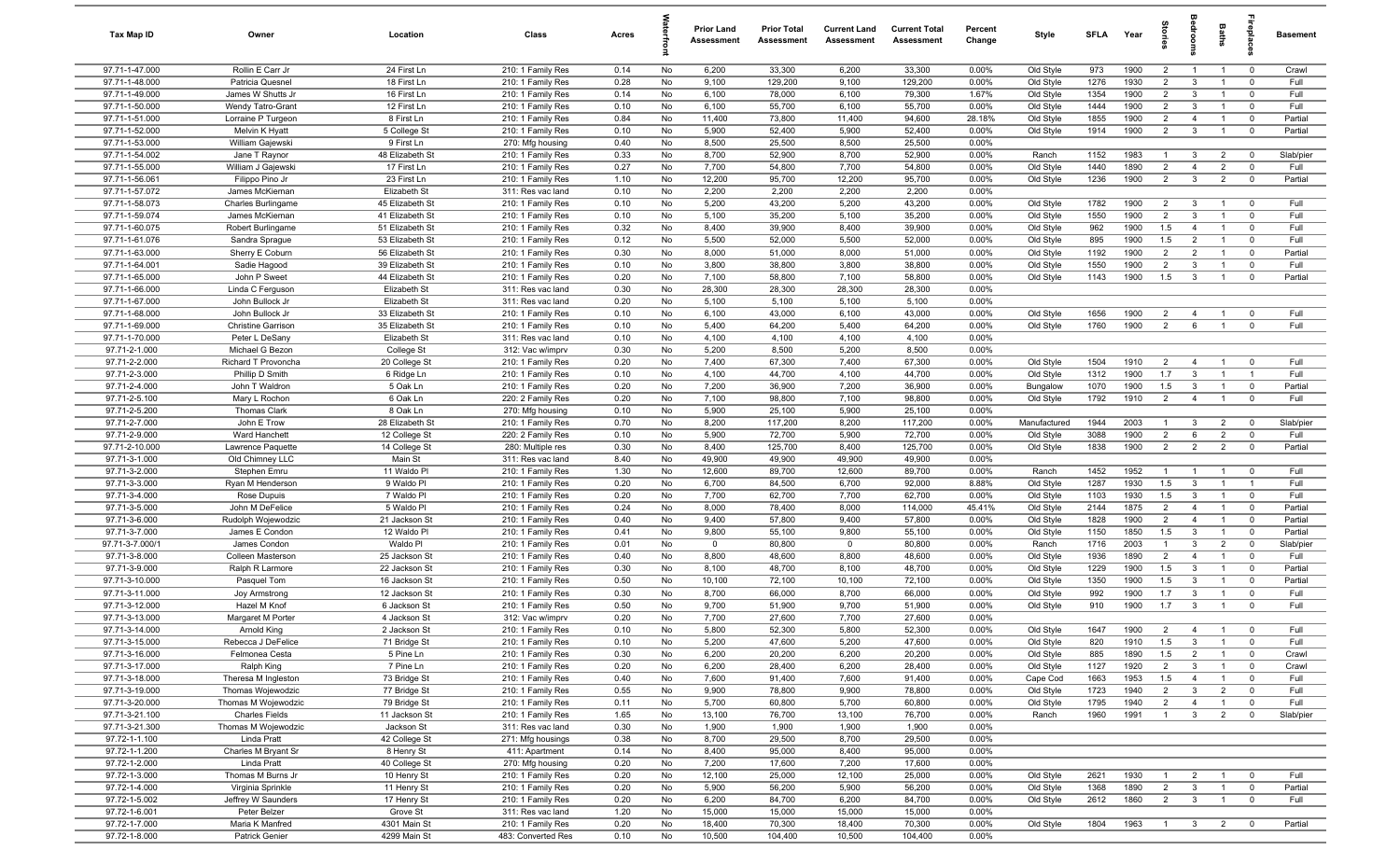| Tax Map ID                       | Owner                                    | Location                     | Class                                  | Acres        |          | <b>Prior Land</b><br>Assessment | <b>Prior Total</b><br>Assessment | <b>Current Land</b><br>Assessment | <b>Current Total</b><br>Assessment | Percent<br>Change | Style                  | <b>SFLA</b>  | Year         | tories                           |                                  | Baths                            | epla                          | <b>Basement</b> |
|----------------------------------|------------------------------------------|------------------------------|----------------------------------------|--------------|----------|---------------------------------|----------------------------------|-----------------------------------|------------------------------------|-------------------|------------------------|--------------|--------------|----------------------------------|----------------------------------|----------------------------------|-------------------------------|-----------------|
| 97.72-1-9.000                    | Patrick Genier                           | 24 Henry St                  | 270: Mfg housing                       | 0.20         | No       | 9,300                           | 69,500                           | 9,300                             | 69,500                             | 0.00%             |                        |              |              |                                  |                                  |                                  |                               |                 |
| 97.72-1-11.000                   | Richard A Vaughan                        | 4293 Main St                 | 220: 2 Family Res                      | 0.30         | No       | 6,500                           | 64,200                           | 6,500                             | 64,200                             | 0.00%             | Old Style              | 2378         | 1860         | $\overline{2}$                   | $\mathbf{3}$                     | $\overline{2}$                   | $\overline{2}$                | Full            |
| 97.72-1-12.000                   | James A Robinson                         | 4289 Main St                 | 210: 1 Family Res                      | 0.27         | No       | 8,100                           | 109,900                          | 8,100                             | 109,900                            | 0.00%             | Old Style              | 3097         | 1850         | 2.5                              | 5                                | $\mathbf{1}$                     | $^{\circ}$                    | Partial         |
| 97.72-1-13.000<br>97.72-1-14.000 | Alden W Woods<br>Benjamin T Launderville | 21 Grove St<br>20 Henry St   | 210: 1 Family Res<br>210: 1 Family Res | 0.20<br>0.20 | No<br>No | 6,800<br>6,000                  | 76,800<br>56,500                 | 6,800<br>6,000                    | 76,800<br>56,500                   | 0.00%<br>0.00%    | Old Style<br>Old Style | 1776<br>1930 | 1920<br>1880 | 1.5<br>$\overline{2}$            | $\overline{4}$<br>$\mathbf{3}$   | $\overline{1}$                   | $^{\circ}$<br>$\overline{1}$  | Full<br>Full    |
| 97.72-1-15.000                   | Russell Burke                            | 18 Henry St                  | 210: 1 Family Res                      | 0.20         | No       | 6,700                           | 49,300                           | 6,700                             | 49,300                             | 0.00%             | Old Style              | 1734         | 1880         | 1.5                              | $\mathbf{3}$                     | $\overline{1}$                   | $\mathbf 0$                   | Full            |
| 97.72-1-16.000                   | Peter R Belzer                           | 19 Grove St                  | 210: 1 Family Res                      | 0.30         | No       | 8,200                           | 86,600                           | 8,200                             | 86,600                             | 0.00%             | Old Style              | 1924         | 1860         | $\overline{2}$                   | $\overline{4}$                   | $\overline{2}$                   | $^{\circ}$                    | Full            |
| 97.72-1-17.000                   | <b>Charles Cooke</b>                     | 14 Henry St                  | 210: 1 Family Res                      | 0.30         | No       | 8,200                           | 64,100                           | 8,200                             | 64,100                             | 0.00%             | Old Style              | 2926         | 1890         | 2.5                              | $\mathbf{3}$                     | $\overline{2}$                   | $^{\circ}$                    | Full            |
| 97.72-1-18.000                   | Thomas G Considine Jr                    | 12 Henry St                  | 210: 1 Family Res                      | 0.20         | No       | 6,600                           | 44,400                           | 6,600                             | 44,400                             | 0.00%             | Ranch                  | 940          | 1966         | $\overline{1}$                   | $\overline{2}$                   | $\overline{1}$                   | $^{\circ}$                    | Crawl           |
| 97.72-2-1.000                    | Ray Harland                              | 4277 Main St                 | 471: Funeral home                      | 3.60         | No       | 32,500                          | 125,400                          | 32,500                            | 125,400                            | 0.00%             |                        |              |              |                                  |                                  |                                  |                               |                 |
| 97.72-2-2.000                    | Susan G Cook                             | Grove St                     | 311: Res vac land                      | 0.20         | No       | 5,800                           | 5,800                            | 5,800                             | 5,800                              | 0.00%             |                        |              |              |                                  |                                  |                                  |                               |                 |
| 97.72-2-3.000                    | Susan G Cook                             | 22 Grove St                  | 210: 1 Family Res                      | 0.10         | No       | 5,500                           | 78,800                           | 5,500                             | 78,800                             | 0.00%             | Cape Cod               | 1236         | 1936         | 1.5                              | $\mathbf{3}$                     | $\overline{1}$                   | - 1                           | Full            |
| 97.72-2-4.000                    | Lohr McKinstry                           | 4283 Main St                 | 210: 1 Family Res                      | 0.30         | No       | 7,700                           | 93,800                           | 7,700                             | 93,800                             | 0.00%             | Old Style              | 1742         | 1911         | 1.7                              | $\overline{4}$                   |                                  |                               | Full            |
| 97.72-2-5.000                    | Ray Harland                              | Main St                      | 483: Converted Res                     | 0.50         | No       | 21,600                          | 250,000                          | 21,600                            | 250,000                            | 0.00%             |                        |              |              |                                  |                                  |                                  |                               |                 |
| 97.72-2-6.000<br>97.72-2-7.000   | Carl A Gifaldi Jr<br>Kathleen M Ligotino | 4273 Main St<br>4267 Main St | 230: 3 Family Res<br>210: 1 Family Res | 0.70<br>0.50 | No<br>No | 11,000<br>8,200                 | 103,400<br>96,100                | 11,000<br>8,200                   | 103,400<br>96,100                  | 0.00%<br>0.00%    | Old Style<br>Old Style | 3704<br>3040 | 1880<br>1872 | $\overline{2}$<br>$\overline{2}$ | $\overline{7}$<br>$\overline{4}$ | 3<br>$\overline{2}$              | $^{\circ}$                    | Full<br>Full    |
| 97.72-2-8.000                    | Jennifer C McGrath                       | 14 Elizabeth St              | 210: 1 Family Res                      | 0.30         | No       | 7,400                           | 58,100                           | 7,400                             | 58,100                             | 0.00%             | Old Style              | 1265         | 1900         | 1.7                              | $\mathbf{3}$                     | $\overline{1}$                   | $\mathbf 0$                   | Full            |
| 97.72-2-9.000                    | Darlene F Burton                         | 16 Elizabeth St              | 210: 1 Family Res                      | 0.20         | No       | 7,100                           | 53,500                           | 7,100                             | 53,500                             | 0.00%             | Old Style              | 1020         | 1900         | 1.5                              | $\overline{4}$                   | $\overline{1}$                   | $\mathbf 0$                   | Full            |
| 97.72-2-10.000                   | Stewart S Jerdo                          | 22 Elizabeth St              | 210: 1 Family Res                      | 0.20         | No       | 7,000                           | 33,400                           | 7,000                             | 33,400                             | 0.00%             | Old Style              | 1653         | 1820         | $\overline{2}$                   | $\overline{4}$                   | $\overline{1}$                   | $\mathbf 0$                   | Partial         |
| 97.72-2-11.000                   | Dorothy McMurtry                         | 24 Elizabeth St              | 220: 2 Family Res                      | 0.10         | No       | 5,500                           | 37,600                           | 5,500                             | 37,600                             | 0.00%             | Old Style              | 2282         | 1880         | 2                                | 6                                | $\overline{2}$                   | $\overline{0}$                | Partial         |
| 97.72-2-12.000                   | Dorothy McMurtry                         | 12 Oak Ln                    | 270: Mfg housing                       | 0.40         | No       | 8,400                           | 25,400                           | 8,400                             | 25,400                             | 0.00%             |                        |              |              |                                  |                                  |                                  |                               |                 |
| 97.72-2-13.000                   | Eric Ryan                                | 12 Ridge Ln                  | 210: 1 Family Res                      | 0.10         | No       | 4,100                           | 37,400                           | 4,100                             | 37,400                             | 0.00%             | Old Style              | 958          | 1897         | 1.5                              | $\mathbf{3}$                     | $\overline{1}$                   | $^{\circ}$                    | Full            |
| 97.72-2-14.000                   | Thomas J Manley                          | 11 Oak Ln                    | 210: 1 Family Res                      | 0.20         | No       | 7,000                           | 35,000                           | 7,000                             | 35,000                             | 0.00%             | Old Style              | 854          | 1940         | 1.5                              | $\mathbf{3}$                     | $\overline{1}$                   | $\mathbf 0$                   | Partial         |
| 97.72-2-15.000<br>97.72-2-16.000 | John LaFountain                          | 9 Oak Ln<br>7 Oak Ln         | 220: 2 Family Res                      | 0.10         | No       | 5,800<br>5,900                  | 34,100                           | 5,800<br>5,900                    | 117,500<br>33,500                  | 244.57%           | Old Style              | 1680         | 1860<br>1850 | $\overline{2}$<br>$\overline{2}$ | 5<br>5                           | $\overline{2}$<br>$\mathbf{1}$   | $^{\circ}$<br>$\mathbf 0$     | Full<br>Full    |
| 97.72-2-17.000                   | Raymond C Manley<br>Michael J Beveridge  | 8 Ridge Ln                   | 210: 1 Family Res<br>210: 1 Family Res | 0.10<br>0.10 | No<br>No | 4,900                           | 33,500<br>63,000                 | 4,900                             | 63,000                             | 0.00%<br>0.00%    | Old Style<br>Old Style | 1800<br>1311 | 1880         | $\overline{2}$                   | $\mathbf{3}$                     |                                  | $\mathbf 0$                   | Full            |
| 97.72-2-18.000                   | Ann Dandurand                            | 10 Ridge Ln                  | 210: 1 Family Res                      | 0.10         | No       | 5,100                           | 30,000                           | 5,100                             | 30,000                             | 0.00%             | Old Style              | 1280         | 1900         | 1.7                              | $\overline{4}$                   | $\overline{1}$                   | $^{\circ}$                    | Full            |
| 97.72-3-1.000                    | Dake Bros Inc                            | 4300 Main St                 | 486: Mini-mart                         | 0.40         | No       | 39,400                          | 256,800                          | 39,400                            | 256,800                            | 0.00%             |                        |              |              |                                  |                                  |                                  |                               |                 |
| 97.72-3-2.000                    | Joseph D Baker                           | 4294 Main St                 | 210: 1 Family Res                      | 0.10         | No       | 5,400                           | 47,200                           | 5,400                             | 47,200                             | 0.00%             | Old Style              | 1632         | 1880         | 1.7                              | $\overline{4}$                   | $\overline{2}$                   | $\overline{0}$                | Partial         |
| 97.72-3-3.000                    | <b>Willard Baker</b>                     | 4292 Main St                 | 270: Mfg housing                       | 0.10         | No       | 5,700                           | 21,200                           | 5,700                             | 21,200                             | 0.00%             |                        |              |              |                                  |                                  |                                  |                               |                 |
| 97.72-3-4.000                    | <b>Brian OConnor</b>                     | 4290 Main St                 | 210: 1 Family Res                      | 0.13         | No       | 5,900                           | 39,600                           | 5,900                             | 39,600                             | 0.00%             | Old Style              | 1392         | 1860         | $\overline{2}$                   | $\overline{4}$                   | $\overline{1}$                   | $\overline{0}$                | Full            |
| 97.72-3-5.000                    | Randy Beeman                             | 7 Shea Ln                    | 210: 1 Family Res                      | 0.10         | No       | 4,900                           | 11,700                           | 4,900                             | 11,700                             | 0.00%             | Old Style              | 709          | 1930         | 1.5                              | $\overline{2}$                   | $\overline{1}$                   | $\mathbf 0$                   | Partial         |
| 97.72-3-6.000                    | Loretta Brooks                           | 6 Rice Ln                    | 210: 1 Family Res                      | 0.10         | No       | 2,600                           | 3,200                            | 2,600                             | 3,200                              | 0.00%             | Old Style              | 948          | 1880         | 1.7                              | $\overline{2}$                   | $\overline{1}$                   | $^{\circ}$                    | Full            |
| 97.72-3-7.000                    | Thomas J Finnessey                       | 10 Rice Ln                   | 210: 1 Family Res                      | 0.10         | No       | 3,200                           | 66,000                           | 3,200                             | 66,000                             | 0.00%             | Ranch                  | 1150         | 1966<br>1880 | $\overline{1}$<br>1.7            | $\mathbf{3}$<br>$\mathbf{3}$     | $\overline{1}$                   | $\overline{1}$                | Full<br>Full    |
| 97.72-3-8.000<br>97.72-3-9.000   | Maureen L Fahey<br>Maureen L Fahey       | 9 Shea Ln<br>Main St         | 210: 1 Family Res<br>311: Res vac land | 0.10<br>0.10 | No<br>No | 3,400<br>2,500                  | 70,000<br>2,500                  | 3,400<br>2,500                    | 70,000<br>2,500                    | 0.00%<br>0.00%    | Old Style              | 992          |              |                                  |                                  | $\overline{1}$                   | $^{\circ}$                    |                 |
| 97.72-3-10.000                   | Thomas J Finnessey                       | 18 Rice Ln                   | 210: 1 Family Res                      | 0.10         | No       | 4,100                           | 28,800                           | 4,100                             | 28,800                             | 0.00%             | Old Style              | 764          | 1860         | 1.5                              | $\mathbf{3}$                     | $\overline{1}$                   | $\mathbf 0$                   | Full            |
| 97.72-3-11.000                   | JP Morgan Chase Bank Trustee             | 19 Rice Ln                   | 210: 1 Family Res                      | 0.10         | No       | 3,800                           | 51,600                           | 3,800                             | 51,600                             | 0.00%             | Old Style              | 1175         | 1900         | $\overline{2}$                   | $\overline{4}$                   | $\overline{1}$                   | $\mathbf 0$                   | Partial         |
| 97.72-3-12.000                   | Mary E DeFelice                          | 21 Rice Ln                   | 210: 1 Family Res                      | 0.13         | No       | 4,800                           | 48,500                           | 4,800                             | 48,500                             | 0.00%             | Old Style              | 1664         | 1890         | $\overline{2}$                   | $\mathbf{3}$                     |                                  | $^{\circ}$                    | Full            |
| 97.72-3-13.000                   | Timothy C McCaughin                      | 27 Rice Ln                   | 210: 1 Family Res                      | 0.30         | No       | 7,400                           | 36,800                           | 7,400                             | 36,800                             | 0.00%             | Old Style              | 924          | 1880         | 1.5                              | $\overline{4}$                   |                                  | $^{\circ}$                    | Full            |
| 97.72-3-14.000                   | James R Laware                           | 31 Rice Ln                   | 210: 1 Family Res                      | 0.10         | No       | 6,100                           | 37,800                           | 6,100                             | 37,800                             | 0.00%             | Old Style              | 1168         | 1922         | 1.5                              | $\mathbf{3}$                     |                                  | $\mathbf 0$                   | Crawl           |
| 97.72-3-15.000                   | Augustin Dziedziul                       | 33 Rice Ln                   | 210: 1 Family Res                      | 0.16         | No       | 18,000                          | 102,800                          | 18,000                            | 102,800                            | 0.00%             | Old Style              | 2044         | 1860         | 2.5                              | $\overline{4}$                   | $\overline{1}$                   | $\mathbf 0$                   | Full            |
| 97.72-3-16.001                   | Mary C Beeman                            | Elizabeth St                 | 311: Res vac land                      | 0.10         | No       | 1,700                           | 1,700                            | 1,700                             | 1,700                              | 0.00%             |                        |              |              |                                  |                                  |                                  |                               |                 |
| 97.72-3-17.002<br>97.72-3-18.000 | Bruce E Koch<br>Cheryl A Wyant           | 37 Rice Ln<br>Rice Ln        | 210: 1 Family Res<br>311: Res vac land | 0.20<br>0.10 | No<br>No | 20,000<br>4,400                 | 69,000<br>4,400                  | 20,000<br>4,400                   | 69,000<br>4,400                    | 0.00%<br>0.00%    | Ranch                  | 1200         | 1986         | $\overline{1}$                   | 3                                | $\overline{1}$                   | $^{\circ}$                    | Full            |
| 97.72-3-19.000                   | Cheryl A Wyant                           | 38 Rice Ln                   | 210: 1 Family Res                      | 0.10         | No       | 17,000                          | 75,000                           | 17,000                            | 75,000                             | 0.00%             | Old Style              | 960          | 1800         | 1.5                              | $\mathbf{3}$                     | $\overline{1}$                   | $\mathbf 0$                   | Full            |
| 97.72-3-20.000                   | <b>Edward Koch</b>                       | 36 Rice Ln                   | 210: 1 Family Res                      | 0.10         | No       | 6.400                           | 21.200                           | 6,400                             | 21.200                             | 0.00%             | Cottage                | 656          | 1875         | 1.5                              | $\overline{1}$                   | -1                               | $\Omega$                      | Crawl           |
| 97.72-3-21.000                   | Suzanne P Maye                           | 34 Rice Ln                   | 210: 1 Family Res                      | 0.10         | No       | 8,000                           | 49,500                           | 8,000                             | 54,000                             | 9.09%             | Old Style              | 1035         | 1888         | 1.5                              | $\overline{1}$                   | $\mathbf{1}$                     | $\mathbf 0$                   | Crawl           |
| 97.72-3-22.000                   | Katherine Suddard                        | 32 Rice Ln                   | 210: 1 Family Res                      | 0.20         | No       | 6,600                           | 41,100                           | 6,600                             | 41,100                             | 0.00%             | Old Style              | 1506         | 1880         | 1.7                              | $\overline{4}$                   | $\overline{1}$                   | $\mathbf 0$                   | Partial         |
| 97.72-3-23.000                   | Taft & Taft Properties LLC               | 28 Rice Ln                   | 280: Multiple res                      | 0.20         | No       | 6,900                           | 91,000                           | 6,900                             | 99,200                             | 9.01%             | Old Style              | 991          | 1890         | 1.5                              | $\mathbf{3}$                     | $\overline{1}$                   | $\mathbf 0$                   | Partial         |
| 97.72-3-24.025                   | Debra Sieger                             | 26 Rice Ln                   | 210: 1 Family Res                      | 0.20         | No       | 6,400                           | 49,900                           | 6,400                             | 49,900                             | 0.00%             | Old Style              | 1318         | 1850         | 1.7                              | $\mathbf{3}$                     | $\mathbf{1}$                     | $\overline{0}$                | Partial         |
| 97.72-3-25.076                   | Norman A Fields                          | 25 Elizabeth St              | 270: Mfg housing                       | 0.20         | No       | 6,300                           | 18,500                           | 6,300                             | 18,500                             | 0.00%             |                        |              |              |                                  |                                  |                                  |                               |                 |
| 97.72-3-26.000                   | David Newell                             | 24 Rice Ln                   | 210: 1 Family Res                      | 0.20         | No       | 6,600                           | 73,900                           | 6,600                             | 73,900                             | 0.00%             | Old Style              | 1197         | 1863         | 1.7                              | $\overline{3}$                   | $\overline{1}$                   | $\mathbf 0$                   | Partial         |
| 97.72-3-27.000<br>97.72-3-28.000 | Mark D McGillicuddy<br>Anna Carpenter    | 22 Rice Ln<br>20 Rice Ln     | 210: 1 Family Res<br>210: 1 Family Res | 0.10<br>0.10 | No<br>No | 5,800<br>5,900                  | 36,100<br>60,500                 | 5,800<br>5,900                    | 50,000<br>60,500                   | 38.50%<br>0.00%   | Old Style<br>Old Style | 1040<br>1500 | 1890<br>1860 | $\overline{2}$<br>$\overline{2}$ | $\overline{4}$<br>$\mathbf{3}$   | $\overline{1}$<br>$\overline{2}$ | $\mathbf 0$<br>$\overline{0}$ | Partial<br>Full |
| 97.72-3-29.000                   | Greg A McEvilla                          | 4286 Main St                 | 210: 1 Family Res                      | 0.60         | No       | 10,400                          | 70,100                           | 10,400                            | 70,100                             | 0.00%             | Old Style              | 1872         | 1900         | 1.5                              | $\mathbf{3}$                     | $\overline{2}$                   | $\overline{0}$                | Partial         |
| 97.72-3-30.000                   | James A Hughes                           | 4280 Main St                 | 210: 1 Family Res                      | 0.60         | No       | 16,800                          | 143,300                          | 16,800                            | 143,300                            | 0.00%             | Old Style              | 4839         | 1923         | $\overline{2}$                   | $\overline{7}$                   | $\overline{4}$                   | $\overline{1}$                | Partial         |
| 97.72-3-32.000                   | Thomas F Edwards                         | Greeley Ln                   | 311: Res vac land                      | 0.20         | No       | 4,800                           | 4,800                            | 4,800                             | 4,800                              | 0.00%             |                        |              |              |                                  |                                  |                                  |                               |                 |
| 97.72-3-33.000                   | Charles Belden                           | 11 Greeley Ln                | 210: 1 Family Res                      | 0.10         | No       | 5,100                           | 54,200                           | 5,100                             | 54,200                             | 0.00%             | Old Style              | 1125         | 1900         | 1.7                              | $\overline{2}$                   | $\overline{1}$                   | $\overline{0}$                | Crawl           |
| 97.72-3-34.000                   | Morris Manley                            | 13 Greeley Ln                | 210: 1 Family Res                      | 0.10         | No       | 5,600                           | 48,600                           | 5,600                             | 48,600                             | 0.00%             | Old Style              | 1083         | 1860         | 1.5                              | $\overline{2}$                   | $\overline{2}$                   | $\mathbf 0$                   | Full            |
| 97.72-3-35.000                   | <b>Ronald Nesbitt</b>                    | 17 Greeley Ln                | 210: 1 Family Res                      | 0.20         | No       | 6,100                           | 54,000                           | 6,100                             | 54,000                             | 0.00%             | Cottage                | 618          | 1860         | 1.5                              | $\overline{2}$                   | $\mathbf{1}$                     | $\mathbf 0$                   | Partial         |
| 97.72-3-36.000                   | Clyde D Munson                           | 21 Greeley Ln                | 210: 1 Family Res                      | 0.20         | No       | 7,100                           | 70,300                           | 7,100                             | 70,300                             | 0.00%             | Old Style              | 1456         | 1880         | $\overline{2}$                   | $\overline{4}$                   | $\overline{1}$                   | $\mathbf 0$                   | Full            |
| 97.72-3-37.038                   | Walter J Mimas                           | 23 Greeley Ln                | 210: 1 Family Res                      | 0.70         | No       | 19,600                          | 125,800                          | 19,600                            | 125,800                            | 0.00%             | Ranch                  | 1792         | 1988         | $\mathbf{1}$                     | $\mathbf{3}$                     | $\overline{1}$                   | $\mathbf 0$                   | Full            |
| 97.72-3-38.100                   | Kenneth M Robbins                        | 9 Elizabeth St               | 210: 1 Family Res                      | 0.27         | No       | 10,700                          | 69,000                           | 10,700                            | 69,000                             | $0.00\%$          | Old Style              | 1021         | 1900         | $1.5\qquad 3$                    |                                  | $\overline{2}$                   | $\overline{0}$                | Full            |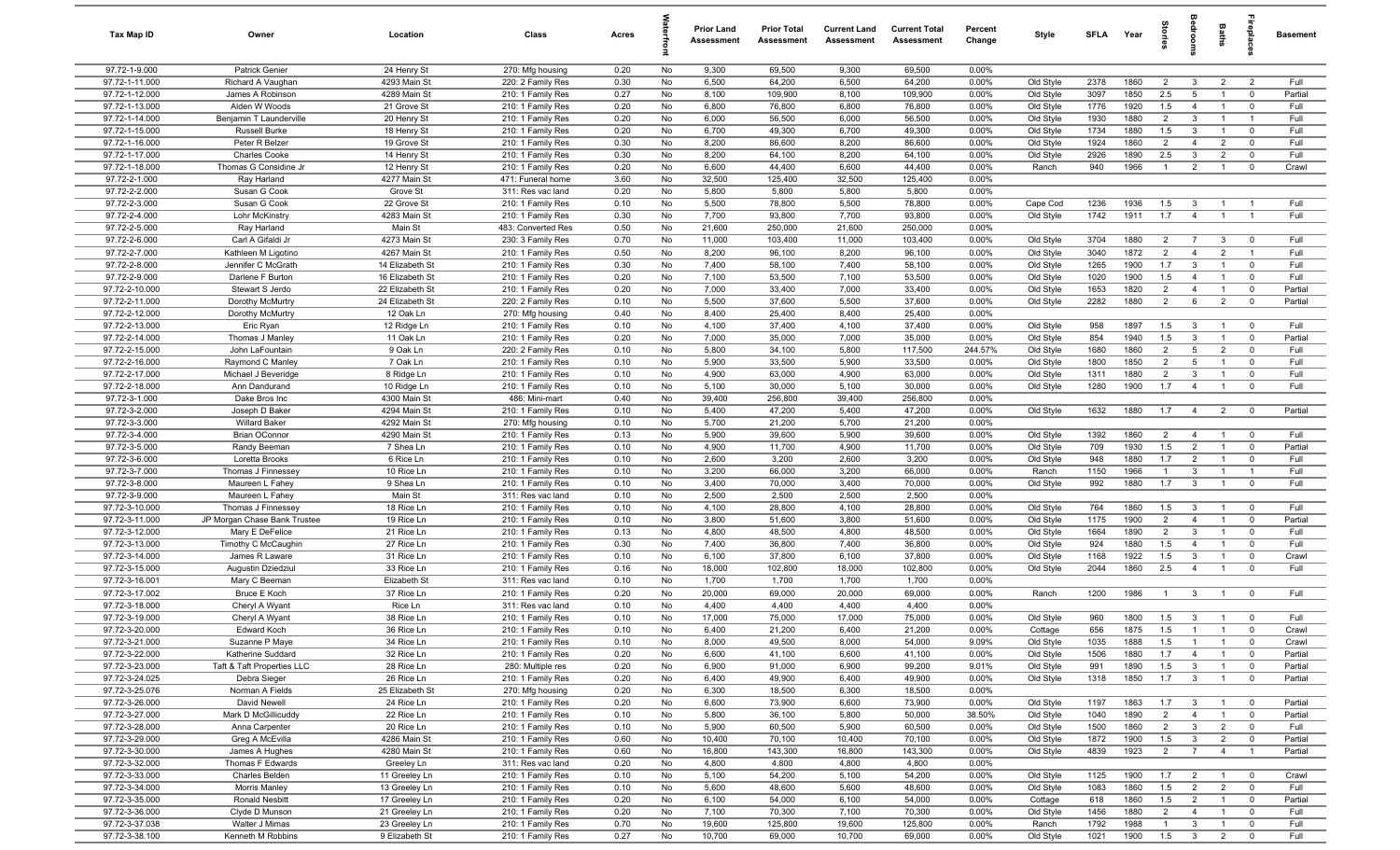| Tax Map ID                       | Owner                                   | Location                         | Class                                  | Acres        |          | <b>Prior Land</b><br>Assessment | <b>Prior Total</b><br>Assessment | <b>Current Land</b><br><b>Assessment</b> | <b>Current Total</b><br><b>Assessment</b> | Percent<br>Change  | Style                  | <b>SFI A</b> | Year         | lorie                 |                                  | Baths                            | repla                            | <b>Basement</b> |
|----------------------------------|-----------------------------------------|----------------------------------|----------------------------------------|--------------|----------|---------------------------------|----------------------------------|------------------------------------------|-------------------------------------------|--------------------|------------------------|--------------|--------------|-----------------------|----------------------------------|----------------------------------|----------------------------------|-----------------|
| 97.72-3-38.200                   | Paul J Salerno Sr                       | Elizabeth St                     | 311: Res vac land                      | 0.08         | No       | 200                             | 200                              | 200                                      | 200                                       | $0.00\%$           |                        |              |              |                       |                                  |                                  |                                  |                 |
| 97.72-3-39.000                   | Paul J Salerno Jr                       | 20 Greeley Ln                    | 210: 1 Family Res                      | 0.78         | No       | 18,800                          | 117,900                          | 18,800                                   | 117,900                                   | 0.00%              | Ranch                  | 1648         | 1966         | $\overline{1}$        | $\mathbf{3}$                     |                                  | $\mathbf 0$                      | Partial         |
| 97.72-3-40.000<br>97.72-3-41.000 | Gary J Michener                         | 16 Greeley Ln                    | 220: 2 Family Res                      | 0.21<br>0.10 | No<br>No | 7,100                           | 52,300<br>64,900                 | 7,100<br>5,900                           | 52,300<br>64,900                          | 0.00%<br>0.00%     | Old Style              | 1708<br>1875 | 1880<br>1932 | 1.5<br>1.5            | 6<br>$\mathbf{3}$                | $\overline{2}$<br>$\overline{2}$ | $^{\circ}$<br>$^{\circ}$         | Full<br>Full    |
| 97.72-3-42.000                   | Thomas F Edwards<br>Terry A Stoddard    | 12 Greeley Ln<br>10 Greeley Ln   | 210: 1 Family Res<br>210: 1 Family Res | 0.12         | No       | 5,900<br>5,700                  | 67,500                           | 5,700                                    | 67,500                                    | 0.00%              | Old Style<br>Old Style | 1440         | 1900         | 1.5                   | $\mathbf{3}$                     | $\overline{1}$                   | $^{\circ}$                       | Full            |
| 97.72-3-43.000                   | Michael J deAvila                       | 8 Greeley Ln                     | 210: 1 Family Res                      | 0.16         | No       | 6,100                           | 66,000                           | 6,100                                    | 71,900                                    | 8.94%              | Old Style              | 2108         | 1880         | 2                     | $\overline{4}$                   |                                  | $\mathbf 0$                      | Full            |
| 97.72-3-44.000                   | George Leavy                            | 4274 Main St                     | 210: 1 Family Res                      | 0.22         | No       | 6,500                           | 69,400                           | 6,500                                    | 69,400                                    | 0.00%              | Old Style              | 2970         | 1880         | $\overline{2}$        | $\overline{4}$                   | $\overline{1}$                   | $\mathbf 0$                      | Full            |
| 97.72-3-45.000                   | AFTAB ALI LLC                           | 4270 Main St                     | 432: Gas station                       | 0.30         | No       | 40,000                          | 325,000                          | 40,000                                   | 325,000                                   | 0.00%              |                        |              |              |                       |                                  |                                  |                                  |                 |
| 97.72-3-46.001                   | Mary C Beeman                           | 5 Elizabeth St                   | 210: 1 Family Res                      | 0.10         | No       | 5,200                           | 51,900                           | 5,200                                    | 51,900                                    | 0.00%              | Old Style              | 1197         | 1900         | 1.5                   | $\mathbf{3}$                     | $\overline{1}$                   | $^{\circ}$                       | Full            |
| 97.72-3-47.000                   | John Pare                               | 4258 Main St                     | 454: Supermarket                       | 1.47         | No       | 41,100                          | 115,600                          | 41,100                                   | 115,600                                   | 0.00%              |                        |              |              |                       |                                  |                                  |                                  |                 |
| 97.72-3-48.046                   | Belden & Edwards Inc.                   | 4264 Main St                     | 431: Auto dealer                       | 3.71         | No       | 57,100                          | 194,800                          | 57,100                                   | 194,800                                   | 0.00%              |                        |              |              |                       |                                  |                                  |                                  |                 |
| 97.72-3-49.000<br>97.72-3-50.110 | Paul J Salerno Jr                       | Greeley Ln                       | 311: Res vac land                      | 4.00         | No       | 25,000                          | 25,000                           | 25,000                                   | 25,000                                    | 0.00%              |                        |              |              |                       |                                  |                                  |                                  |                 |
| 97.72-3-50.210                   | Rene Bigelow<br>Paul J Salerno Jr       | 21 Elizabeth St<br>Main St       | 270: Mfg housing<br>311: Res vac land  | 5.75<br>3.96 | No<br>No | 14,500<br>25,000                | 69,000<br>25,000                 | 14,500<br>25,000                         | 69,000<br>25,000                          | 0.00%<br>0.00%     |                        |              |              |                       |                                  |                                  |                                  |                 |
| 97.72-3-52.001                   | Randy C Beeman                          | Main St                          | 311: Res vac land                      | 0.08         | No       | 600                             | 600                              | 600                                      | 600                                       | 0.00%              |                        |              |              |                       |                                  |                                  |                                  |                 |
| 97.72-3-53.001                   | Belden & Edwards Inc                    | 4263 Main St                     | 483: Converted Res                     | 0.10         | No       | 10,100                          | 29,500                           | 10,100                                   | 29,500                                    | 0.00%              |                        |              |              |                       |                                  |                                  |                                  |                 |
| 97.72-3-55.000                   | Paul J Salerno Jr                       | 32 Park PI                       | 210: 1 Family Res                      | 1.30         | No       | 33,000                          | 115,000                          | 33,000                                   | 115,000                                   | 0.00%              | Old Style              | 2115         | 1860         | 1.5                   | $\overline{4}$                   | $\overline{2}$                   | $^{\circ}$                       | Full            |
| 97.72-3-58.000                   | <b>Wallace Edwards</b>                  | 4242 Main St                     | 431: Auto dealer                       | 0.70         | No       | 32,100                          | 106,300                          | 32,100                                   | 106,300                                   | 0.00%              |                        |              |              |                       |                                  |                                  |                                  |                 |
| 97.72-3-60.000                   | Raymond J Burlingame Sr                 | 5 Park Pl                        | 210: 1 Family Res                      | 0.20         | No       | 7,200                           | 18,400                           | 7,200                                    | 18,400                                    | 0.00%              | Old Style              | 1080         | 1930         | 2                     | $\overline{\mathbf{3}}$          | $\overline{1}$                   | $^{\circ}$                       | Crawl           |
| 97.72-3-61.000                   | <b>Wallace Edwards</b>                  | Main St                          | 330: Vacant comm                       | 0.50         | No       | 6,300                           | 6,300                            | 6,300                                    | 6,300                                     | 0.00%              |                        |              |              |                       |                                  |                                  |                                  |                 |
| 97.72-3-62.000<br>97.72-3-63.000 | Michael C Laduc<br>Baldwin Adk LP       | 4235 Main St<br>17 Waldo Pl      | 483: Converted Res                     | 0.50<br>1.40 | No<br>No | 17,400<br>40,900                | 140,200<br>552,900               | 17,400<br>40,900                         | 140,200<br>396,776                        | 0.00%<br>$-28.24%$ |                        |              |              |                       |                                  |                                  |                                  |                 |
| 97.72-3-64.000                   | John O Ess                              | Waldo Pl                         | 411: Apartment<br>311: Res vac land    | 0.10         | No       | 2,400                           | 2,400                            | 2,400                                    | 2,400                                     | 0.00%              |                        |              |              |                       |                                  |                                  |                                  |                 |
| 97.72-3-65.000                   | John O Ess                              | 15 Waldo Pl                      | 210: 1 Family Res                      | 0.70         | No       | 10,300                          | 60,300                           | 10,300                                   | 60,300                                    | 0.00%              | Old Style              | 1360         | 1900         | 1.5                   | $\mathbf{3}$                     | $\overline{1}$                   | $^{\circ}$                       | Full            |
| 97.72-3-66.000                   | Joseph Capuano                          | 4239 Main St                     | 210: 1 Family Res                      | 1.60         | No       | 12,800                          | 82,800                           | 12,800                                   | 82,800                                    | 0.00%              | Old Style              | 1878         | 1860         | $\overline{2}$        | $\overline{4}$                   | $\overline{1}$                   | $\mathbf 0$                      | Full            |
| 97.72-3-67.002                   | Knights Of Columbus                     | 4253 Main St                     | 534: Social org.                       | 3.90         | No       | 29,800                          | 134,600                          | 29,800                                   | 134,600                                   | 0.00%              |                        |              |              |                       |                                  |                                  |                                  |                 |
| 97.72-3-68.075                   | Karen S Baker                           | 15 Elizabeth St                  | 210: 1 Family Res                      | 0.20         | No       | 6,100                           | 83,500                           | 6,100                                    | 83,500                                    | 0.00%              | Ranch                  | 1050         | 2000         | $\mathbf{1}$          | $\overline{2}$                   | $\overline{1}$                   | $\mathbf 0$                      | Full            |
| 97.72-3-69.100                   | Thomas R Scozzafava                     | 4261 Main St                     | 220: 2 Family Res                      | 0.52         | No       | 10,300                          | 90,400                           | 10,300                                   | 90,400                                    | 0.00%              | Old Style              | 3128         | 1819         | $\overline{2}$        | 6                                | $\mathbf{3}$                     | $^{\circ}$                       | Full            |
| 97.72-4-1.000<br>97.72-4-2.000   | Joseph A Gajewski<br>Ruth McDonough     | 20 Waldo Pl<br>22 Waldo Pl       | 210: 1 Family Res<br>210: 1 Family Res | 0.40<br>0.20 | No<br>No | 8,800<br>7,100                  | 94,200<br>66,000                 | 8,800<br>7,100                           | 94,200<br>66,000                          | 0.00%<br>0.00%     | Cape Cod<br>Ranch      | 1407<br>980  | 1952<br>1955 | 1.5<br>$\overline{1}$ | $\mathbf{3}$<br>$\overline{2}$   |                                  | $^{\circ}$<br>$\Omega$           | Full<br>Full    |
| 97.72-4-3.000                    | Randy Fleming                           | 4223 Main St                     | 435: Man car wash                      | 0.40         | No       | 21,300                          | 98,600                           | 21,300                                   | 98,600                                    | 0.00%              |                        |              |              |                       |                                  |                                  |                                  |                 |
| 97.72-4-4.000                    | Derrick Desimone                        | 4219 Main St                     | 330: Vacant comm                       | 0.20         | No       | 14,000                          | 14,000                           | 14,000                                   | 14,000                                    | 0.00%              |                        |              |              |                       |                                  |                                  |                                  |                 |
| 97.72-4-5.000                    | James Brooks                            | 4217 Main St                     | 210: 1 Family Res                      | 0.20         | No       | 14,000                          | 59,600                           | 15,300                                   | 65,000                                    | 9.06%              | Old Style              | 2094         | 1900         | 2.5                   | $\mathbf{3}$                     | $\overline{1}$                   | $^{\circ}$                       | Full            |
| 97.72-4-6.000                    | Linda N Larmore                         | 37 Jackson St                    | 210: 1 Family Res                      | 0.20         | No       | 7,500                           | 43,000                           | 7,500                                    | 43,000                                    | 0.00%              | Old Style              | 1856         | 1850         | 2                     | $\mathbf{3}$                     | $\overline{1}$                   | $\mathbf 0$                      | Partial         |
| 97.72-4-7.000                    | Matthew J Glebus                        | 35 Jackson St                    | 210: 1 Family Res                      | 0.20         | No       | 7,200                           | 67,300                           | 7,200                                    | 67,300                                    | 0.00%              | Cape Cod               | 1087         | 1950         | 1.5                   | $\overline{3}$                   | $\overline{1}$                   | $\overline{0}$                   | Full            |
| 97.72-4-8.000<br>97.79-1-1.000   | Colleen Masterson<br>Charles E Saunders | Jackson St<br>67 Bridge St       | 311: Res vac land                      | 0.20<br>0.24 | No<br>No | 3,700<br>5,500                  | 3,700<br>20,000                  | 3,700<br>5,500                           | 3,700<br>22,500                           | 0.00%<br>12.50%    |                        | 1029         | 1950         | 1.5                   | $\mathbf{3}$                     |                                  | $\mathbf 0$                      | Partial         |
| 97.79-1-2.002                    | Glenn Moorby                            | 63 Bridge St                     | 210: 1 Family Res<br>210: 1 Family Res | 0.80         | No       | 9,300                           | 60,200                           | 9,300                                    | 60,200                                    | 0.00%              | Cottage<br>Old Style   | 1282         | 1920         | 1.7                   | $\mathbf{3}$                     | $\overline{1}$<br>$\overline{1}$ | $\mathbf 0$                      | Full            |
| 97.79-1-3.001                    | Joseph D Kazlo                          | <b>Whitney St</b>                | 311: Res vac land                      | 7.90         | No       | 14,000                          | 14,000                           | 14,000                                   | 14,000                                    | 0.00%              |                        |              |              |                       |                                  |                                  |                                  |                 |
| 97.79-1-4.000                    | Thomas W Meaker                         | 59 Bridge St                     | 220: 2 Family Res                      | 0.50         | No       | 16,500                          | 92,000                           | 16,500                                   | 55,000                                    | $-40.22%$          | Old Style              | 1508         | 1920         | 1.7                   | 3                                | $\overline{2}$                   | $\mathbf 0$                      | Full            |
| 97.79-1-5.100                    | John F Rowe                             | 49 Bridge St                     | 210: 1 Family Res                      | 0.31         | No       | 7,600                           | 60,200                           | 7,600                                    | 60,200                                    | 0.00%              | Old Style              | 831          | 1820         | 1.5                   | $\mathbf{3}$                     |                                  | $\Omega$                         | Full            |
| 97.79-1-5.200                    | Andre Bergeron                          | 49 Bridge St                     | 210: 1 Family Res                      | 0.76         | No       | 18,700                          | 106,300                          | 18,700                                   | 106,300                                   | 0.00%              | Ranch                  | 1120         | 1999         | -1                    | 3                                | $\overline{2}$                   | $^{\circ}$                       | Slab/pier       |
| 97.79-1-6.151                    | Charlene A Pockette                     | Haven Ln                         | 312: Vac w/imprv                       | 1.10         | No       | 9,800                           | 20,200                           | 9,800                                    | 20,200                                    | 0.00%              |                        |              |              |                       |                                  |                                  |                                  |                 |
| 97.79-1-7.152<br>97.79-1-8.000   | Deandre Ivey<br>Fawn M Daby-Merrill     | 21 Bridge St<br>43 Bridge St     | 270: Mfg housing<br>210: 1 Family Res  | 0.23<br>0.81 | No<br>No | 7,200<br>7,700                  | 34,800<br>86,600                 | 7,200<br>7,700                           | 34,800<br>86,600                          | 0.00%<br>0.00%     | Colonial               | 1570         | 1897         | 2                     | $\overline{4}$                   | $\overline{1}$                   | $\mathbf 0$                      | Full            |
| 97.79-1-9.000                    | Steve Kuzminski                         | <b>Bridge St</b>                 | 312: Vac w/imprv                       | 0.19         | No       | 2,700                           | 2,700                            | 2,700                                    | 20,900                                    | 674.07%            |                        |              |              |                       |                                  |                                  |                                  |                 |
| 97.79-1-10.000                   | Steve Kuzminski                         | 45 Bridge St                     | 210: 1 Family Res                      | 0.20         | No.      | 7,000                           | 76,700                           | 7,000                                    | 66,500                                    | $-13.30%$          |                        |              |              |                       |                                  |                                  |                                  |                 |
| 97.79-1-11.000                   | Karen L Clarke                          | 39 Bridge St                     | 210: 1 Family Res                      | 0.20         | No       | 6,700                           | 47,200                           | 6,700                                    | 47,200                                    | 0.00%              | Old Style              | 1248         | 1820         | $\overline{2}$        | $\mathbf{3}$                     | $\overline{1}$                   | $\overline{0}$                   | Full            |
| 97.79-1-12.000                   | Gerald Wagstaff                         | 24 Haven Ln                      | 210: 1 Family Res                      | 0.60         | No       | 14,160                          | 109,200                          | 14,160                                   | 109,200                                   | 0.00%              | Ranch                  | 1800         | 1999         | $\mathbf{1}$          | $\mathbf{3}$                     | $\overline{2}$                   | $\mathbf 0$                      | Full            |
| 97.79-1-13.000                   | John T King                             | 37 Bridge St                     | 210: 1 Family Res                      | 0.50         | No       | 10,100                          | 87,700                           | 10,100                                   | 87,700                                    | 0.00%              | Old Style              | 1612         | 1860         | 1.7                   | $\overline{\mathbf{3}}$          | $\mathbf{1}$                     | $\mathbf 0$                      | Full            |
| 97.79-1-14.000<br>97.79-2-1.000  | John T King<br>Edward A King            | <b>Bridge St</b><br>70 Bridge St | 312: Vac w/imprv<br>210: 1 Family Res  | 4.40<br>0.30 | No<br>No | 13,900<br>9,100                 | 29,400<br>66,200                 | 13,900<br>9,100                          | 29,400<br>66,200                          | 0.00%<br>0.00%     | Ranch                  | 904          | 1988         | $\overline{1}$        | $\overline{1}$                   | $\overline{1}$                   | $\overline{0}$                   | Full            |
| 97.79-2-2.100                    | Mrs George McGuiness                    | <b>Bridge St</b>                 | 311: Res vac land                      | 1.39         | No       | 5,100                           | 5,100                            | 5,100                                    | 5,100                                     | 0.00%              |                        |              |              |                       |                                  |                                  |                                  |                 |
| 97.79-2-2.200                    | James N St Pierre                       | 62 Bridge St                     | 210: 1 Family Res                      | 0.80         | No       | 11,400                          | 105,700                          | 11,400                                   | 105,700                                   | 0.00%              | Ranch                  | 1056         | 1979         | -1                    | 3                                |                                  | $\overline{0}$                   | Full            |
| 97.79-2-3.000                    | George C Daly                           | 30 Tobey St                      | 210: 1 Family Res                      | 0.60         | No       | 10,400                          | 91,700                           | 10,400                                   | 87,000                                    | $-5.13%$           | Old Style              | 1076         | 1860         | 1.5                   | $\overline{2}$                   | $\overline{1}$                   | $\mathbf 0$                      | Full            |
| 97.79-2-4.000                    | Stephen Gibbs                           | 26 Tobey St                      | 210: 1 Family Res                      | 0.30         | No       | 8,200                           | 56,600                           | 8,200                                    | 56,600                                    | 0.00%              | Old Style              | 1325         | 1810         | 1.7                   | $\mathbf{3}$                     | $\overline{1}$                   | $\mathbf 0$                      | Full            |
| 97.79-2-5.000                    | John OConnor                            | 22 Tobey St                      | 220: 2 Family Res                      | 0.30         | No       | 8,200                           | 77,900                           | 8,200                                    | 77,900                                    | 0.00%              | Old Style              | 2688         | 1890         | $\overline{2}$        | $5\overline{)}$                  | $\overline{2}$                   | $\mathbf 0$                      | Full            |
| 97.79-2-6.000                    | Angie Abbey                             | 24 Jackson St                    | 210: 1 Family Res                      | 0.20         | No       | 7,500                           | 36,900                           | 7,500                                    | 36,900                                    | 0.00%              | Old Style              | 1248         | 1910         | $\overline{2}$        | $\mathbf{3}$                     | $\overline{1}$                   | $\mathbf 0$                      | Full            |
| 97.79-2-7.000                    | Donald C Mandy                          | 26 Jackson St                    | 210: 1 Family Res                      | 0.20         | No       | 7,500                           | 60,800                           | 7,500                                    | 60,800                                    | 0.00%              | Old Style              | 1050         | 1880         | 1.5                   | $\overline{2}$                   | $\overline{1}$                   | $\overline{0}$                   | Crawl           |
| 97.79-2-8.000<br>97.79-2-9.000   | Frank M Bezon<br><b>Esther F Dupuis</b> | 18 Tobey St<br>28 Jackson St     | 210: 1 Family Res<br>210: 1 Family Res | 0.40<br>0.20 | No<br>No | 9,500<br>7,600                  | 60,100<br>67,500                 | 9,500<br>7,600                           | 60,100<br>67,500                          | 0.00%<br>0.00%     | Old Style<br>Old Style | 1754<br>1799 | 1860<br>1900 | $\overline{2}$<br>1.7 | $\overline{4}$<br>$\overline{2}$ | $\overline{1}$<br>$\overline{1}$ | $\overline{0}$<br>$\overline{0}$ | Full<br>Partial |
| 97.79-2-10.000                   | John W Fuller                           | 32 Jackson St                    | 210: 1 Family Res                      | 0.40         | No       | 9,700                           | 52,200                           | 9,700                                    | 52,200                                    | 0.00%              | Old Style              | 1196         | 1870         | $\overline{2}$        | $\mathbf{3}$                     | $\overline{1}$                   | $\mathbf 0$                      | Full            |
| 97.79-2-11.000                   | Merton L Larmore                        | 14 Tobey St                      | 210: 1 Family Res                      | 0.20         | No       | 7,200                           | 34,900                           | 7,200                                    | 34,900                                    | 0.00%              | Old Style              | 1060         | 1897         | 1.5                   | $\mathbf{3}$                     | $\overline{1}$                   | $\mathbf 0$                      | Partial         |
| 97.79-2-12.000                   | Gregory VanBuren                        | 12 Tobey St                      | 210: 1 Family Res                      | 0.20         | No       | 6,700                           | 58,600                           | 6,700                                    | 58,600                                    | 0.00%              | Old Style              | 1339         | 1910         | $1.7 \t 3$            |                                  | $\overline{1}$                   | $\mathbf 0$                      | Full            |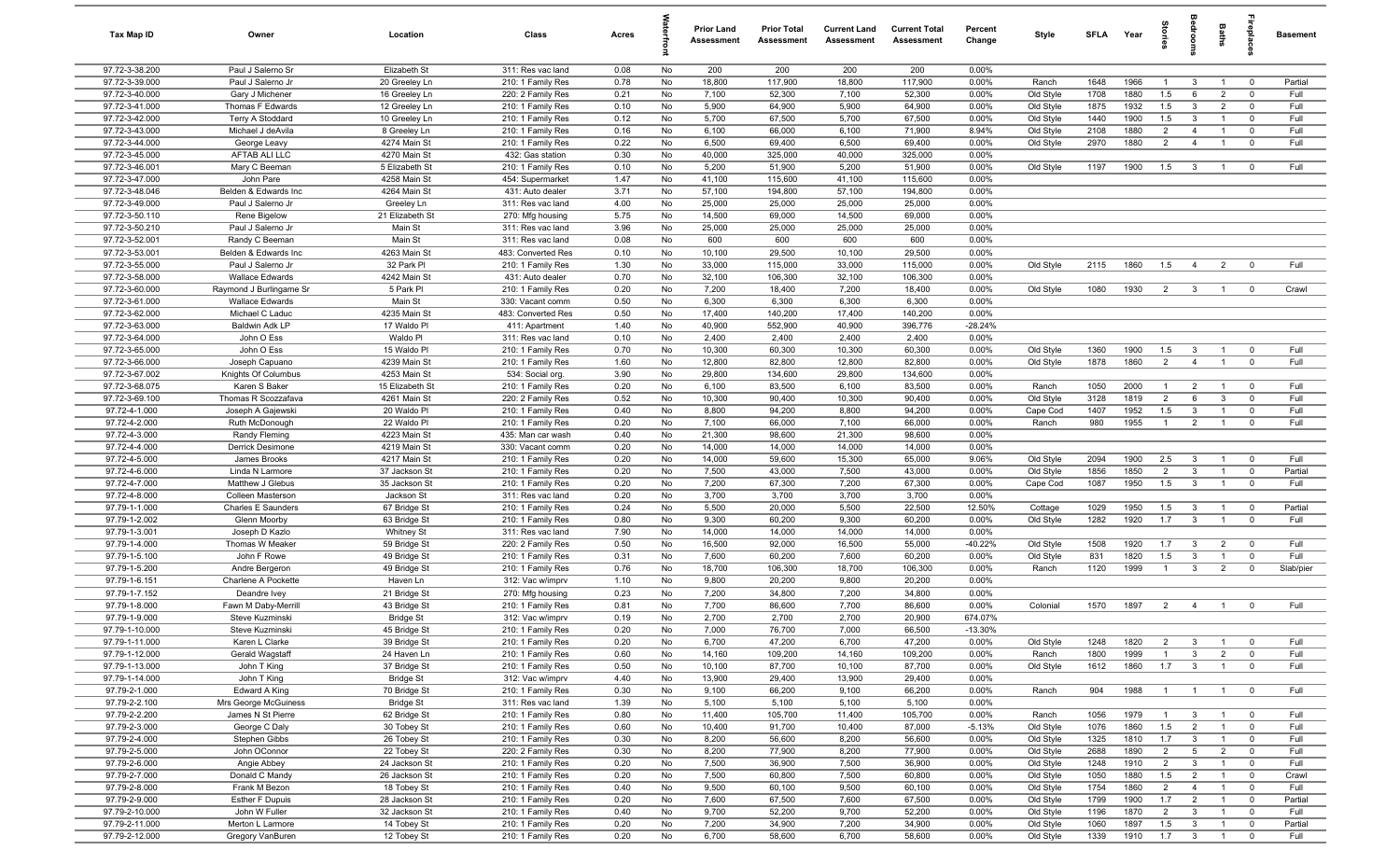| Tax Map ID                       | Owner                                | Location                       | Class                                  | Acres        |          | <b>Prior Land</b><br>Assessment | <b>Prior Total</b><br>Assessment | <b>Current Land</b><br>Assessment | <b>Current Total</b><br>Assessment | Percent<br>Change | Style                  | <b>SFLA</b>  | Year         | tories                | g                                | Baths                            | 률                            | Basement         |
|----------------------------------|--------------------------------------|--------------------------------|----------------------------------------|--------------|----------|---------------------------------|----------------------------------|-----------------------------------|------------------------------------|-------------------|------------------------|--------------|--------------|-----------------------|----------------------------------|----------------------------------|------------------------------|------------------|
| 97.79-2-13.100                   | Michael Vickner                      | 7 Tobey St                     | 210: 1 Family Res                      | 0.25         | No       | 8,400                           | 53,900                           | 8,400                             | 53,900                             | $0.00\%$          | Old Style              | 1210         | 1860         | 1.7                   | $\overline{4}$                   | $\overline{1}$                   | $\mathbf{0}$                 | Partial          |
| 97.79-2-14.000                   | Frank P Wojewodzic                   | 9 Tobey St                     | 210: 1 Family Res                      | 0.60         | No       | 10,400                          | 43,100                           | 10,400                            | 43,100                             | 0.00%             | Old Style              | 1872         | 1900         | $\overline{2}$        | $\overline{4}$                   | $\overline{1}$                   | $\mathbf 0$                  | Partial          |
| 97.79-2-15.000                   | Angelo C Allen                       | 31 Meacham St                  | 210: 1 Family Res                      | 0.10         | No       | 6,200                           | 58,100                           | 6,200                             | 58,100                             | 0.00%             | Old Style              | 1450         | 1949         | $\overline{2}$        | $\overline{2}$                   | $\overline{1}$                   | $\mathbf 0$                  | Full             |
| 97.79-2-16.000                   | Mary Mydlarz                         | 15 Tobey St                    | 210: 1 Family Res                      | 0.72         | No       | 11,000                          | 56,800                           | 11,000                            | 56,800                             | 0.00%             | Ranch                  | 975          | 1952         | $\overline{1}$        | $\mathbf{3}$                     |                                  | $^{\circ}$                   | Partial          |
| 97.79-2-17.000                   | Martin Bezon Jr                      | 19 Tobey St                    | 210: 1 Family Res                      | 0.49         | No       | 8,700                           | 82,600                           | 8,700                             | 82,600                             | 0.00%             | Old Style              | 1612         | 1900         | $\overline{2}$        | $\mathbf{3}$                     | $\overline{1}$                   | $^{\circ}$                   | Full             |
| 97.79-2-18.000<br>97.79-2-19.000 | Clayton M Warner                     | 23 Tobey St<br>3 Ormsbee Rd    | 210: 1 Family Res                      | 0.30         | No       | 7,400<br>12,000                 | 56,800<br>104,700                | 7,400<br>12,000                   | 56,800<br>104,700                  | 0.00%             | Old Style              | 1416<br>1792 | 1880<br>2004 | 2<br>$\mathbf{1}$     | $\overline{2}$<br>$\mathbf{3}$   | $\overline{2}$                   | $\mathbf 0$                  | Full             |
| 97.79-2-20.000                   | Gary A Scott<br>Anna Wojewodzic      | 15 Meacham St                  | 210: 1 Family Res<br>210: 1 Family Res | 0.30<br>0.43 | No<br>No | 9,500                           | 67,300                           | 9,500                             | 67,300                             | 0.00%<br>0.00%    | Ranch<br>Old Style     | 800          | 1860         | 1.5                   | $\mathbf{3}$                     | $\overline{1}$                   | $\mathbf 0$<br>$\mathbf 0$   | Crawl<br>Partial |
| 97.79-2-21.001                   | William R Hubbard                    | 3 Meacham St                   | 210: 1 Family Res                      | 0.50         | No       | 10,200                          | 90,900                           | 10,200                            | 90,900                             | 0.00%             | Old Style              | 2080         | 1850         | 2                     | $\mathbf{3}$                     | $\overline{2}$                   | $\mathbf 0$                  | Full             |
| 97.79-2-22.002                   | Jamie Wojewodzic                     | 31 Tobey St                    | 210: 1 Family Res                      | 1.00         | No       | 11,900                          | 102,300                          | 11,900                            | 102,300                            | 0.00%             | Old Style              | 1769         | 1850         | $\overline{2}$        | $\mathbf{3}$                     | $\overline{2}$                   | $\mathbf{0}$                 | Full             |
| 97.79-2-23.000                   | Kateri L Bolton                      | 9 Meacham St                   | 210: 1 Family Res                      | 0.50         | No       | 10,100                          | 94,200                           | 10,100                            | 94,200                             | 0.00%             | Ranch                  | 1560         | 1994         | $\overline{1}$        | $\overline{4}$                   | $\overline{2}$                   | $^{\circ}$                   | Full             |
| 97.79-2-24.000                   | <b>Timothy R Breevear</b>            | 5 Meacham St                   | 210: 1 Family Res                      | 0.30         | No       | 8,400                           | 66,700                           | 8,400                             | 66,700                             | 0.00%             | Old Style              | 1254         | 1900         | 1.7                   | $\overline{3}$                   | $\overline{1}$                   | $^{\circ}$                   | Partial          |
| 97.79-3-1.000                    | Nestor D Rodriguez                   | 2 Meacham St                   | 270: Mfg housing                       | 0.20         | No       | 7,800                           | 18,100                           | 7,800                             | 18,100                             | 0.00%             |                        |              |              |                       |                                  |                                  |                              |                  |
| 97.79-3-3.110                    | Michael E Boucher                    | 24 Meacham St                  | 210: 1 Family Res                      | 6.21         | No       | 45,000                          | 45,000                           | 45,000                            | 154,800                            | 244.00%           |                        |              |              |                       |                                  |                                  |                              |                  |
| 97.79-3-3.120                    | Daniel Wojewodzic                    | Meacham St                     | 311: Res vac land                      | 0.10         | No       | 1,000                           | 1,000                            | 1,000                             | 1,000                              | 0.00%             |                        |              |              |                       |                                  |                                  |                              |                  |
| 97.79-3-3.130                    | Joseph Merolle                       | <b>Bridge St</b>               | 312: Vac w/imprv                       | 2.80         | No       | 17,000                          | 17,000                           | 17,000                            | 21,000                             | 23.53%            |                        |              |              |                       |                                  |                                  |                              |                  |
| 97.79-3-3.140                    | Edwin H Prouty                       | Whitney St                     | 311: Res vac land                      | 4.00         | No       | 24,400                          | 24,400                           | 24,400                            | 24,400                             | 0.00%             |                        |              |              |                       |                                  |                                  |                              |                  |
| 97.79-3-3.200                    | Nestor D Rodriguez                   | 8 Meacham St                   | 210: 1 Family Res                      | 0.98         | No       | 17,700                          | 108,700                          | 17,700                            | 108,700                            | 0.00%             | Ranch                  | 1624         | 1996         | $\overline{1}$        | $\mathbf{3}$                     | $\overline{2}$                   | $^{\circ}$                   | Full             |
| 97.79-3-4.000                    | <b>Bruce Brassard</b>                | Meacham St                     | 311: Res vac land                      | 0.10         | No       | 4,400                           | 4,400                            | 4,400                             | 4,400                              | 0.00%             |                        |              |              |                       |                                  |                                  |                              |                  |
| 97.79-3-5.000                    | <b>Bruce Brassard</b>                | 38 Meacham St                  | 210: 1 Family Res                      | 0.40         | No       | 8,300                           | 57,200                           | 8,300                             | 57,200                             | 0.00%             | Ranch                  | 1699         | 1970         | $\overline{1}$        | $\overline{3}$                   | $\mathbf{1}$                     | $\overline{\mathbf{0}}$      | Crawl            |
| 97.79-3-6.000<br>97.79-3-7.000   | Harold R Grant<br>James F Drake Jr   | Main St<br>297 Whitney St      | 311: Res vac land                      | 1.00<br>0.50 | No       | 7,700<br>10,200                 | 7,700<br>65,800                  | 7,700<br>10,200                   | 7,700<br>65,800                    | 0.00%<br>0.00%    |                        | 1331         | 1868         | 1.7                   |                                  | $\overline{1}$                   | $\mathbf 0$                  | Partial          |
| 97.79-3-9.000                    | Odean D Schaefer                     | 281 Whitney St                 | 210: 1 Family Res<br>210: 1 Family Res | 1.00         | No<br>No | 11,800                          | 94,600                           | 11,800                            | 94,600                             | 0.00%             | Old Style<br>Ranch     | 1500         | 1975         | $\overline{1}$        | $\mathbf{3}$<br>$\mathbf{3}$     | $\overline{1}$                   | $\overline{1}$               | Full             |
| 97.79-3-10.000                   | Daniel M Wojewodzic                  | 277 Whitney St                 | 210: 1 Family Res                      | 0.40         | No       | 9,200                           | 54,200                           | 9,200                             | 54,200                             | 0.00%             | Old Style              | 924          | 1800         | 1.5                   | $\mathbf{3}$                     | $\overline{1}$                   | $^{\circ}$                   | Partial          |
| 97.79-3-11.000                   | Joan McLaughlin                      | 273 Whitney St                 | 210: 1 Family Res                      | 0.30         | No       | 8,500                           | 58,300                           | 8,500                             | 58,300                             | 0.00%             | Old Style              | 1320         | 1910         | 2                     | $\overline{4}$                   | $\overline{1}$                   | $\mathbf{0}$                 | Full             |
| 97.79-3-12.000                   | Desiree LaPointe                     | 269 Whitney St                 | 210: 1 Family Res                      | 0.40         | No       | 9,500                           | 52,300                           | 9,500                             | 83,300                             | 59.27%            | Old Style              | 1255         | 1910         | 1.7                   | 2                                | $\overline{1}$                   | $\mathbf{0}$                 | Full             |
| 97.79-3-13.000                   | John R Harrington                    | 267 Whitney St                 | 210: 1 Family Res                      | 0.50         | No       | 9,600                           | 95,600                           | 9,600                             | 95,600                             | 0.00%             | Old Style              | 1534         | 1880         | 1.5                   | $\overline{2}$                   | $\overline{1}$                   | $\mathbf 0$                  | Full             |
| 97.79-3-14.000                   | Kevin N Cochran                      | 263 Whitney St                 | 210: 1 Family Res                      | 0.50         | No       | 9,900                           | 68,900                           | 9,900                             | 72,900                             | 5.81%             | Old Style              | 1258         | 1910         | 1.7                   | $\mathbf{3}$                     | $\mathbf{1}$                     | $\mathbf 0$                  | Full             |
| 97.79-3-15.000                   | Andrew Patch                         | 22 Bridge St                   | 270: Mfg housing                       | 0.40         | No       | 8,900                           | 19,200                           | 8,900                             | 19,200                             | 0.00%             |                        |              |              |                       |                                  |                                  |                              |                  |
| 97.79-3-16.000                   | Ernest G Guerin                      | 30 Bridge St                   | 220: 2 Family Res                      | 1.00         | No       | 11,900                          | 80,800                           | 11,900                            | 80,800                             | 0.00%             | Old Style              | 3502         | 1850         | $\overline{2}$        | 5                                | $\overline{2}$                   | - 1                          | Full             |
| 97.79-4-1.000                    | <b>Edward Kudlacik</b>               | <b>Whitney St</b>              | 311: Res vac land                      | 2.00         | No       | 5,900                           | 5,900                            | 5,900                             | 5,900                              | 0.00%             |                        |              |              |                       |                                  |                                  |                              |                  |
| 97.79-4-2.000                    | Frank M Bezon Jr                     | 23 Haven Ln                    | 210: 1 Family Res                      | 0.50         | No       | 9,500                           | 56,200                           | 9,500                             | 56,200                             | 0.00%             | Cottage                | 670          | 1890         | 1.5                   |                                  | $\overline{1}$                   | $^{\circ}$                   | Full             |
| 97.79-4-3.000                    | Frank Blaise                         | 21 Haven Ln                    | 210: 1 Family Res                      | 0.50         | No       | 9,900                           | 57,800                           | 9,900                             | 57,800                             | 0.00%             | Old Style              | 981          | 1900         | 1.5                   | $\mathbf{3}$                     | $\overline{1}$                   | $\mathbf 0$                  | Full             |
| 97.79-4-4.000                    | Charles J Putnam Jr                  | 15 Haven Ln                    | 210: 1 Family Res                      | 0.40         | No       | 9,700                           | 58,400                           | 9,700                             | 58,400                             | 0.00%             | Old Style              | 1410         | 1820         | 1.7                   | $\overline{4}$                   | $\overline{1}$                   | $\mathbf 0$                  | Full             |
| 97.79-4-5.000                    | Charlene A Pockette                  | 11 Haven Ln                    | 210: 1 Family Res                      | 0.30         | No       | 8,400                           | 64,200                           | 8,400                             | 64,200                             | 0.00%             | Old Style              | 1693         | 1900         | 1.7                   | 5                                | $\overline{1}$                   | $^{\circ}$                   | Full             |
| 97.79-4-6.000<br>97.79-4-7.000   | Raymond Childs                       | 9 Haven Ln                     | 210: 1 Family Res                      | 0.50<br>0.50 | No<br>No | 9,200<br>9,300                  | 48,400<br>82,000                 | 9,200<br>9,300                    | 48,400<br>82,000                   | 0.00%<br>0.00%    | Old Style<br>Old Style | 820<br>1551  | 1860<br>1820 | 1.5<br>1.5            | $\overline{2}$<br>$\mathbf{3}$   | $\overline{1}$<br>$\overline{1}$ | $^{\circ}$<br>$\overline{0}$ | Full<br>Partial  |
| 97.79-4-8.000                    | Richard J Gonyeau<br>Donald B Tesar  | 11 Bridge St<br>241 Whitney St | 210: 1 Family Res<br>210: 1 Family Res | 1.10         | No       | 12,200                          | 12,200                           | 12,200                            | 169,400                            | 1288.52%          |                        |              |              |                       |                                  |                                  |                              |                  |
| 97.79-4-9.000                    | Christopher J Feith                  | 235 Whitney St                 | 210: 1 Family Res                      | 1.00         | No       | 11,800                          | 63,500                           | 11,800                            | 63,500                             | 0.00%             | Old Style              | 1302         | 1910         | 1.5                   | $\mathbf{3}$                     | $\overline{1}$                   | $\mathbf 0$                  | Full             |
| 97.79-4-10.000                   | Gerard Plouffe                       | 233 Whitney St                 | 210: 1 Family Res                      | 0.90         | No       | 10,000                          | 53,100                           | 10,000                            | 53,100                             | 0.00%             | Old Style              | 1320         | 1910         | $\overline{2}$        | $\mathbf{3}$                     | $\overline{1}$                   | $\mathbf 0$                  | Full             |
| 97.79-4-11.000                   | James T Cook                         | 229 Whitney St                 | 210: 1 Family Res                      | 0.80         | No       | 10,800                          | 63,200                           | 10,800                            | 63,200                             | 0.00%             | Old Style              | 1120         | 1800         | $\overline{1}$        | $\mathbf{3}$                     | $\mathbf{1}$                     | $\mathbf 0$                  | Partial          |
| 97.79-5-2.000                    | <b>Edward Kudlacik</b>               | Whitney St                     | 311: Res vac land                      | 3.80         | No       | 12,700                          | 12,700                           | 12,700                            | 12,700                             | 0.00%             |                        |              |              |                       |                                  |                                  |                              |                  |
| 97.79-5-3.000                    | Randall W Boutilier                  | 232 Whitney St                 | 210: 1 Family Res                      | 1.10         | No       | 12,200                          | 54,300                           | 12,200                            | 54,300                             | 0.00%             | Old Style              | 1062         | 1850         | 1.7                   | $\mathbf{3}$                     |                                  | $^{\circ}$                   | Partial          |
| 97.79-5-4.000                    | Frank Martin                         | 236 Whitney St                 | 210: 1 Family Res                      | 1.70         | No       | 13,000                          | 61,000                           | 13,000                            | 90,000                             | 47.54%            | Old Style              | 1140         | 1910         | 1.5                   | $\overline{2}$                   | $\overline{1}$                   | $\mathbf{0}$                 | Partial          |
| 97.79-5-5.002                    | Patricia A Kolodzey                  | 244 Whitney St                 | 210: 1 Family Res                      | 1.40         | No       | 12,400                          | 84,000                           | 12,400                            | 84,000                             | 0.00%             | Old Style              | 1240         | 1910         | 1.5                   | $\overline{2}$                   | $\overline{1}$                   | $\Omega$                     | Full             |
| 97.79-5-6.001                    | Thomas A Baker                       | Whitney St                     | 311: Res vac land                      | 0.17         | No       | 1,900                           | 1,900                            | 1,900                             | 1,900                              | 0.00%             |                        |              |              |                       |                                  |                                  |                              |                  |
| 97.79-5-7.000                    | Timothy F Kolodzey                   | 252 Whitney St                 | 210: 1 Family Res                      | 3.10         | No       | 14,300                          | 54,800                           | 14,300                            | 54,800                             | 0.00%             | Ranch                  | 1576         | 1956         | $\overline{1}$        | $\overline{1}$                   | $\overline{1}$                   |                              | Partial          |
| 97.79-5-9.000                    | Lawrence Jacques                     | 268 Whitney St                 | 210: 1 Family Res                      | 1.20         | No       | 12,500                          | 78,800                           | 12,500                            | 78,800                             | 0.00%             | Old Style              | 1453         | 1868         | 1.7                   | $\mathbf{3}$                     | $\overline{1}$                   | $\overline{0}$               | Partial          |
| 97.79-5-10.000                   | Charles J Kolodzey                   | 274 Whitney St                 | 210: 1 Family Res                      | 0.80         | No       | 11,200                          | 104,800                          | 11,200                            | 104,800                            | 0.00%             | Ranch                  | 1424         | 1974         | $\mathbf{1}$          | $\mathbf{3}$                     | $\overline{1}$                   | $\mathbf 0$                  | Full             |
| 97.79-5-11.000                   | Wallace M Edwards                    | 286 Whitney St                 | 210: 1 Family Res                      | 1.50         | No       | 12,800                          | 84,000                           | 12,800                            | 88,100                             | 4.88%             | Old Style              | 2156         | 1890         | $\overline{2}$        | $\overline{4}$                   | $\overline{2}$                   | $\mathbf 0$                  | Full             |
| 97.79-5-12.002<br>97.79-5-13.000 | James L Breen<br>William T Carpenter | 292 Whitney St<br>4147 Main St | 210: 1 Family Res<br>210: 1 Family Res | 1.86<br>0.50 | No<br>No | 13,000<br>9,800                 | 60,200<br>114,900                | 13,000<br>9,800                   | 60,200<br>114,900                  | 0.00%<br>0.00%    | Old Style<br>Colonial  | 1062<br>2290 | 1868<br>1987 | 1.7<br>$\overline{2}$ | $\overline{2}$<br>$\overline{4}$ | $\overline{1}$<br>$\overline{1}$ | $\mathbf 0$<br>$\mathbf 0$   | Partial<br>Full  |
| 97.80-1-1.000                    | Charles Wolson                       | 36 Jackson St                  | 210: 1 Family Res                      | 0.30         | No       | 8,000                           | 72,300                           | 8,000                             | 72,300                             | 0.00%             | Old Style              | 1848         | 1850         | $\overline{2}$        | $\overline{4}$                   | $\overline{1}$                   | $\mathbf 0$                  | Full             |
| 97.80-1-3.003                    | Old Chimney LLC                      | Main St                        | 311: Res vac land                      | 1.10         | No       | 13,000                          | 13,000                           | 13,000                            | 13,000                             | 0.00%             |                        |              |              |                       |                                  |                                  |                              |                  |
| 97.80-1-4.000                    | Anne M Adamowicz                     | 4209 Main St                   | 210: 1 Family Res                      | 1.05         | No       | 25,000                          | 59,500                           | 25,000                            | 63,700                             | 7.06%             |                        |              |              |                       |                                  |                                  |                              |                  |
| 97.80-1-5.002                    | Emil F Karkoski                      | 4201 Main St                   | 423: Snack bar                         | 0.40         | No       | 19,700                          | 59,100                           | 19,700                            | 59,100                             | 0.00%             |                        |              |              |                       |                                  |                                  |                              |                  |
| 97.80-1-6.008                    | James F Drake Jr                     | 44 Meacham St                  | 270: Mfg housing                       | 0.20         | No       | 6,900                           | 24,700                           | 6,900                             | 24,700                             | 0.00%             |                        |              |              |                       |                                  |                                  |                              |                  |
| 97.80-1-7.000                    | Ticonderoga Federal Credit           | 43 Meacham St                  | 463: Bank complex                      | 0.78         | No       | 125,000                         | 125,000                          | 160,000                           | 1,050,000                          | 740.00%           | Old Style              | 1344         | 1880         | 1.7                   | $\overline{\mathbf{3}}$          | $\overline{1}$                   | $\overline{\mathbf{0}}$      | Full             |
| 97.80-2-1.003                    | Old Chimney LLC                      | 5 Harbour Ln                   | 570: Marina                            | 33.05        | Yes      | 666,700                         | 875,000                          | 667,700                           | 875,000                            | 0.00%             |                        |              |              |                       |                                  |                                  |                              |                  |
| 107.23-1-1.000                   | <b>Edward Kudlacik</b>               | Main St                        | 311: Res vac land                      | 28.24        | No       | 17,600                          | 17,600                           | 17,600                            | 17,600                             | 0.00%             |                        |              |              |                       |                                  |                                  |                              |                  |
| 107.23-1-2.000                   | Frank M Bezon Jr                     | 4133 Main St                   | 484: 1 use sm bld                      | 0.90         | No       | 9,900                           | 37,500                           | 9,900                             | 37,500                             | 0.00%             |                        |              |              |                       |                                  |                                  |                              |                  |
| 107.23-1-3.000                   | FMB Holdings LLC                     | 4113 Main St                   | 449: Warehouse                         | 0.90         | No       | 17,800                          | 25,000                           | 17,800                            | 25,000                             | 0.00%             |                        |              |              |                       |                                  |                                  |                              |                  |
| 107.23-1-4.000                   | <b>FMB Holdings LLC</b>              | 4123 Main St                   | 411: Apartment                         | 0.70         | No       | 24,000                          | 142,000                          | 24,000                            | 142,000                            | 0.00%             |                        |              |              |                       |                                  |                                  |                              |                  |
| 107.23-1-5.112                   | Richard J Curran                     | Edgemont Rd                    | 311: Res vac land                      | 0.24         | No       | 600                             | 600                              | 600                               | 600                                | 0.00%             |                        |              |              |                       |                                  |                                  |                              |                  |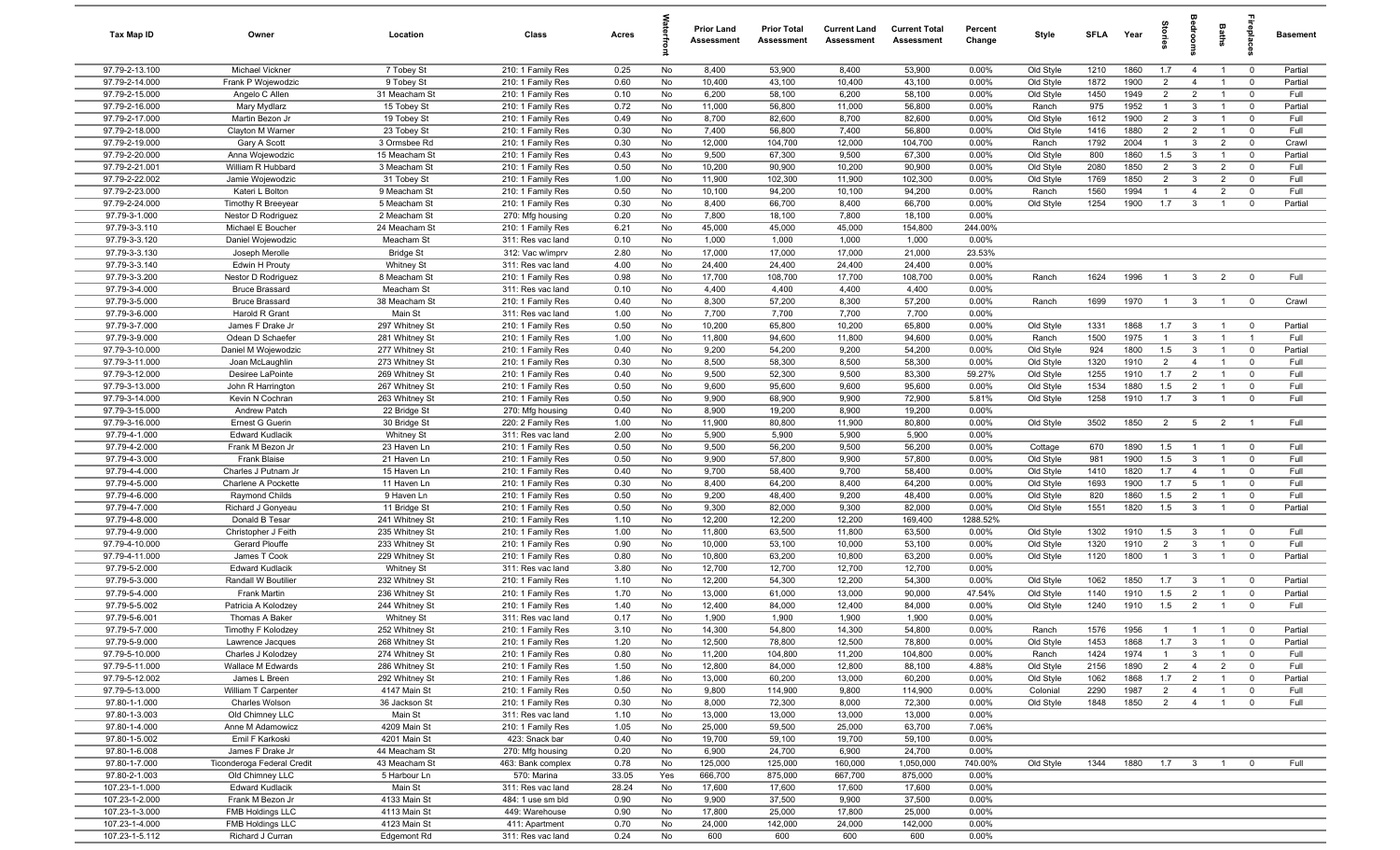| Tax Map ID                       | Owner                                                    | Location                             | Class                                  | Acres            |          | <b>Prior Land</b><br>Assessment | <b>Prior Total</b><br>Assessment | <b>Current Land</b><br>Assessment | <b>Current Total</b><br><b>Assessment</b> | Percent<br>Change | Style                  | <b>SFLA</b> | Year | tories                | eroo                                               | Baths                            | ireplac                 | <b>Basement</b> |
|----------------------------------|----------------------------------------------------------|--------------------------------------|----------------------------------------|------------------|----------|---------------------------------|----------------------------------|-----------------------------------|-------------------------------------------|-------------------|------------------------|-------------|------|-----------------------|----------------------------------------------------|----------------------------------|-------------------------|-----------------|
| 107.23-1-5.122                   | James R Curran                                           | 435 Edgemont Rd                      | 210: 1 Family Res                      | 1.20             | No       | 14,200                          | 135,000                          | 14,200                            | 135,000                                   | 0.00%             | Ranch                  | 2144        | 1998 | $\overline{1}$        | $\mathbf{3}$                                       | $\overline{2}$                   | $\overline{0}$          | Full            |
| 107.23-1-5.300                   | Nestor D Rodriguez                                       | 4109 Main St                         | 210: 1 Family Res                      | 0.40             | No       | 9,500                           | 24,300                           | 9,500                             | 24,300                                    | 0.00%             | Old Style              | 1134        | 1880 | 1.5                   | 2                                                  | $\overline{1}$                   | $\mathbf 0$             | Partial         |
| 107.23-1-6.000                   | Clarence Pereau                                          | Main St                              | 311: Res vac land                      | 0.10             | No       | 200                             | 200                              | 200                               | 200                                       | 0.00%             |                        |             |      |                       |                                                    |                                  |                         |                 |
| 107.23-1-7.000                   | Lincoln H Conley                                         | Edgemont Rd                          | 311: Res vac land                      | 2.70             | No       | 2,000                           | 2,000                            | 2,000                             | 2,000                                     | 0.00%             |                        |             |      |                       |                                                    |                                  |                         |                 |
| 107.23-1-8.000                   | George A Potter                                          | Edgemont Rd                          | 311: Res vac land                      | 0.20             | No       | 500                             | 500                              | 500                               | 500                                       | 0.00%             |                        |             |      |                       |                                                    |                                  |                         |                 |
| 107.23-1-9.000<br>107.24-1-1.000 | James R Curran<br>Willard J Baker                        | Edgemont Rd<br>4124 Main St          | 311: Res vac land                      | 0.25<br>0.40     | No       | 600<br>5,600                    | 600<br>26,000                    | 600<br>5,600                      | 600<br>26,000                             | 0.00%<br>0.00%    |                        | 828         | 1880 | 1.5                   |                                                    | $\overline{1}$                   | $\mathbf 0$             | Partial         |
| 107.24-1-2.000                   | Joseph F Baker                                           | 4120 Main St                         | 210: 1 Family Res<br>210: 1 Family Res | 0.20             | No<br>No | 4,000                           | 41,800                           | 4,000                             | 41,800                                    | 0.00%             | Old Style<br>Old Style | 1008        | 1900 | $\overline{2}$        | $\overline{2}$<br>$\overline{2}$                   | $\overline{1}$                   | $\mathbf 0$             | Full            |
| 107.24-1-3.000                   | Robert Burton                                            | 4118 Main St                         | 210: 1 Family Res                      | 0.20             | No       | 7,400                           | 58,300                           | 7,400                             | 58,300                                    | 0.00%             | Ranch                  | 1200        | 1951 | $\overline{1}$        | $\mathbf{3}$                                       | $\overline{1}$                   | $\mathbf 0$             | Full            |
| 107.24-1-4.000                   | Linda F Fleming                                          | 4104 Main St                         | 210: 1 Family Res                      | 0.60             | No       | 10,700                          | 79,500                           | 10,700                            | 79,500                                    | 0.00%             | Old Style              | 2286        | 1880 | $\overline{2}$        | $\overline{4}$                                     | $\overline{1}$                   | $\mathbf{0}$            | Full            |
| 107.24-1-5.000                   | Linda F Fleming                                          | Main St                              | 312: Vac w/imprv                       | 0.70             | No       | 5,300                           | 7,200                            | 5,300                             | 7,200                                     | 0.00%             |                        |             |      |                       |                                                    |                                  |                         |                 |
| 107.24-1-6.000                   | Linda F Fleming                                          | Main St                              | 312: Vac w/imprv                       | 0.40             | No       | 9,000                           | 11,200                           | 9,000                             | 11,200                                    | 0.00%             |                        |             |      |                       |                                                    |                                  |                         |                 |
| 107.24-2-4.000                   | Linda F Fleming                                          | NYS Route 9N                         | 311: Res vac land                      | 1.00             | No       | 800                             | 800                              | 800                               | 800                                       | 0.00%             |                        |             |      |                       |                                                    |                                  |                         |                 |
| 85.-2-1.000                      | Lyme Adk Timberlands I LLC                               | <b>Tracy Rd</b>                      | 912: Forest s480a                      | 44.50            | No       | 17,500                          | 17,500                           | 17,500                            | 17,500                                    | 0.00%             |                        |             |      |                       |                                                    |                                  |                         |                 |
| 85.-2-2.000                      | Lyme Adk Timberlands I LLC                               | <b>Tracy Rd</b>                      | 912: Forest s480a                      | 54.80            | No       | 21,500                          | 21,500                           | 21,500                            | 21,500                                    | 0.00%             |                        |             |      |                       |                                                    |                                  |                         |                 |
| 85.-2-3.000                      | Lyme Adk Timberlands I LLC                               | <b>Tracy Rd</b>                      | 912: Forest s480a                      | 51.40            | No       | 20,300                          | 20,300                           | 20,300                            | 20,300                                    | 0.00%             |                        |             |      |                       |                                                    |                                  |                         |                 |
| 85.-2-4.000                      | Lyme Adk Timberlands I LLC                               | <b>Tracy Rd</b>                      | 912: Forest s480a                      | 48.30            | No       | 19,000                          | 19,000                           | 19,000                            | 19,000                                    | 0.00%             |                        |             |      |                       |                                                    |                                  |                         |                 |
| 85.-2-5.000                      | Lyme Adk Timberlands I LLC                               | <b>Tracy Rd</b>                      | 912: Forest s480a                      | 163.10           | No       | 59,100                          | 59,100                           | 59,100                            | 59,100                                    | 0.00%             |                        |             |      |                       |                                                    |                                  |                         |                 |
| 85.-2-6.000                      | Lyme Adk Timberlands I LLC                               | <b>Tracy Rd</b>                      | 912: Forest s480a                      | 160.00           | No       | 58,300                          | 58,300                           | 58,300                            | 58,300                                    | 0.00%<br>0.00%    |                        |             |      |                       |                                                    |                                  |                         |                 |
| 85.-2-7.000<br>85.-2-8.000       | Lyme Adk Timberlands I LLC<br>Lyme Adk Timberlands I LLC | <b>Tracy Rd</b>                      | 912: Forest s480a<br>912: Forest s480a | 161.20<br>160.00 | No<br>No | 58,500<br>58,300                | 58,500<br>58,300                 | 58,500<br>58,300                  | 58,500<br>58,300                          | 0.00%             |                        |             |      |                       |                                                    |                                  |                         |                 |
| 85.-2-9.000                      | Lyme Adk Timberlands I LLC                               | <b>Tracy Rd</b><br>Tracy Rd          | 912: Forest s480a                      | 164.80           | No       | 59,600                          | 59,600                           | 59,600                            | 59,600                                    | 0.00%             |                        |             |      |                       |                                                    |                                  |                         |                 |
| 85.-2-10.000                     | Lyme Adk Timberlands I LLC                               | <b>Tracy Rd</b>                      | 260: Seasonal res                      | 167.50           | No       | 60,100                          | 71,300                           | 60,100                            | 71,300                                    | 0.00%             |                        |             |      |                       |                                                    |                                  |                         |                 |
| 85.-2-11.000                     | Lyme Adk Timberlands I LLC                               | <b>Tracy Rd</b>                      | 260: Seasonal res                      | 167.40           | No       | 60,100                          | 60,100                           | 60,100                            | 70,700                                    | 17.64%            |                        |             |      |                       |                                                    |                                  |                         |                 |
| 85.-2-12.000                     | Lyme Adk Timberlands I LLC                               | <b>Tracy Rd</b>                      | 912: Forest s480a                      | 168.90           | No       | 80,600                          | 80,600                           | 80,600                            | 80,600                                    | 0.00%             |                        |             |      |                       |                                                    |                                  |                         |                 |
| 86.2-3-1.000                     | Lyme Adk Timberlands I LLC                               | Fisher Hill Rd                       | 910: Priv forest                       | 109.80           | No       | 82,500                          | 82,500                           | 82,500                            | 82,500                                    | 0.00%             |                        |             |      |                       |                                                    |                                  |                         |                 |
| 86.2-3-2.000                     | Herbert G Snyder Jr                                      | 3585 Fisher Hill Rd                  | 210: 1 Family Res                      | 3.20             | No       | 14,500                          | 95,100                           | 14,500                            | 95,100                                    | 0.00%             | Old Style              | 1464        | 1880 | $\overline{2}$        | $\overline{4}$                                     | $\overline{1}$                   | $\mathbf 0$             | Full            |
| 86.2-3-3.000                     | Chloe Orr                                                | 3598 Fisher Hill Rd                  | 210: 1 Family Res                      | 1.00             | No       | 11,900                          | 84,600                           | 11,900                            | 84,600                                    | 0.00%             | Old Style              | 2656        | 1900 | $\overline{2}$        | $\overline{4}$                                     | $\overline{1}$                   | $\overline{1}$          | Partial         |
| 86.2-3-4.000                     | Robert J Orr                                             | Fisher Hill Rd                       | 322: Rural vac>10                      | 11.83            | No       | 14,200                          | 14,200                           | 14,200                            | 14,200                                    | 0.00%             |                        |             |      |                       |                                                    |                                  |                         |                 |
| 86.2-3-5.101                     | Herbert Snyder Jr                                        | Fisher Hill Rd                       | 322: Rural vac>10                      | 35.80            | No       | 25,800                          | 25,800                           | 25,800                            | 25,800                                    | 0.00%             |                        |             |      |                       |                                                    |                                  |                         |                 |
| 86.2-3-6.009                     | Lyme Adk Timberlands I LLC                               | Fisher Hill Rd                       | 910: Priv forest                       | 67.90            | No       | 50,900                          | 50,900                           | 50,900                            | 50,900                                    | 0.00%             |                        |             |      |                       |                                                    |                                  |                         |                 |
| 86.2-3-7.008                     | <b>Edward McCray</b>                                     | 3473 Fisher Hill Rd                  | 270: Mfg housing                       | 0.82             | No       | 6,800                           | 32,600                           | 6,800                             | 32,600                                    | 0.00%             |                        |             |      |                       |                                                    |                                  |                         |                 |
| 86.2-4-1.034<br>86.2-4-3.120     | <b>Walter Gibbs</b>                                      | 140 Bartlett Pond Rd                 | 270: Mfg housing                       | 1.70             | No       | 13,000                          | 64,700                           | 13,000                            | 64,700                                    | 0.00%             |                        |             |      |                       |                                                    |                                  |                         |                 |
| 86.2-4-5.100                     | Ronald J Riddle<br><b>Richard Finnessey</b>              | Riddle Rd<br>178 Riddle Rd           | 311: Res vac land<br>210: 1 Family Res | 1.70<br>8.88     | No<br>No | 10,100<br>23,300                | 10,100<br>118,800                | 10,100<br>23,300                  | 10,100<br>118,800                         | 0.00%<br>0.00%    | Ranch                  | 936         | 1987 | $\overline{1}$        | $\overline{2}$                                     | $\overline{1}$                   | $\overline{0}$          | Full            |
| 86.2-4-5.200                     | Randall W Kasack                                         | 51 Hillcrest Way                     | 260: Seasonal res                      | 2.62             | No       | 20,100                          | 35,100                           | 20,100                            | 60,000                                    | 70.94%            | Cape Cod               | 930         | 2005 | 1.5                   | $\overline{2}$                                     | $\overline{1}$                   | $\mathbf 0$             | Slab/pier       |
| 86.2-4-7.000                     | Robert L Stevenson                                       | 244 Colby Way                        | 240: Rural res                         | 10.50            | No       | 27,000                          | 57,000                           | 27,000                            | 57,000                                    | 0.00%             | Old Style              | 1080        | 1929 | 1.5                   | $\mathbf{3}$                                       | $\overline{1}$                   | $\mathbf 0$             | Full            |
| 86.2-4-9.000                     | Walter S Marvin III                                      | 322 Bartlett Pond Rd                 | 322: Rural vac>10                      | 68.50            | No       | 46,100                          | 46,100                           | 46,100                            | 46,100                                    | 0.00%             |                        |             |      |                       |                                                    |                                  |                         |                 |
| 86.2-4-10.000                    | John Prentice                                            | Bartlett Pond Rd                     | 314: Rural vac<10                      | 0.90             | No       | 5,500                           | 5,500                            | 5,500                             | 5,500                                     | 0.00%             |                        |             |      |                       |                                                    |                                  |                         |                 |
| 86.2-4-11.000                    | Mary Savage                                              | 101 Riddle Rd                        | 240: Rural res                         | 45.60            | No       | 38,200                          | 121,000                          | 38,200                            | 146,000                                   | 20.66%            | Ranch                  | 1568        | 2001 | $\overline{1}$        | $\mathbf{3}$                                       | $\overline{2}$                   | $\overline{0}$          | Slab/pier       |
| 86.2-4-12.000                    | Steven J Burlingame                                      | 82 Mountain Spring Rd                | 210: 1 Family Res                      | 0.30             | No       | 5,300                           | 11,400                           | 5,300                             | 28,200                                    | 147.37%           | Ranch                  | 1248        | 2006 | $\overline{1}$        | $\overline{2}$                                     | $\overline{1}$                   | $\mathbf 0$             | Slab/pier       |
| 86.2-4-13.000                    | Tanya K Cohen                                            | 216 Bartlett Pond Rd                 | 240: Rural res                         | 44.50            | No       | 26,300                          | 46,000                           | 26,300                            | 46,000                                    | 0.00%             | Old Style              | 1376        | 1880 | $\overline{2}$        | $\overline{3}$                                     | $\overline{1}$                   | $\overline{\mathbf{0}}$ | Crawl           |
| 86.2-4-14.000                    | Karl E Thelen                                            | 228 Bartlett Pond Rd                 | 210: 1 Family Res                      | 13.10            | No       | 28,000                          | 134,900                          | 28,000                            | 134,900                                   | 0.00%             | Log Cabin              | 2552        | 1974 | 1.5                   | $\mathbf{3}$                                       | $\overline{1}$                   | $\mathbf 0$             | Partial         |
| 86.2-4-15.000                    | <b>Theodore McConley</b>                                 | 249 Bartlett Pond Rd                 | 240: Rural res                         | 65.50            | No       | 60,000                          | 113,600                          | 60,000                            | 113,600                                   | 0.00%             | Ranch                  | 1120        | 2002 | $\overline{1}$        | $\overline{2}$                                     | $\overline{1}$                   | $\mathbf 0$             | Slab/pier       |
| 86.2-4-16.000                    | John Russo                                               | 67 Riddle Rd                         | 210: 1 Family Res                      | 3.90             | No       | 15,200                          | 58,400                           | 15,200                            | 58,400                                    | 0.00%             | Old Style              | 1019        | 1900 | $\overline{1}$        | $\overline{2}$                                     | $\overline{1}$                   | $\mathbf 0$             | Partial         |
| 86.2-4-17.000                    | Karl E Thelen                                            | Bartlett Pond Rd                     | 322: Rural vac>10                      | 14.50            | No       | 31,700                          | 31,700                           | 31,700                            | 31,700                                    | 0.00%             |                        |             |      |                       |                                                    |                                  |                         |                 |
| 86.2-4-18.100                    | Mary W Colburn                                           | 119 Bartlett Pond Rd                 | 240: Rural res                         | 10.40<br>0.70    | No<br>No | 23,000                          | 66,600                           | 23,000                            | 66,600<br>69,000                          | $0.00\%$<br>0.00% | Old Style              | 1092        | 1850 | 1.7<br>$\overline{1}$ | $\overline{\mathbf{3}}$<br>$\overline{\mathbf{3}}$ | $\overline{1}$<br>$\overline{1}$ | $\overline{0}$          | Full<br>Full    |
| 86.2-4-18.200<br>86.2-4-19.000   | Ronald D Haseltine<br>Anthony Salerno                    | 139 Bartlett Pond Rd<br>38 Riddle Rd | 210: 1 Family Res<br>322: Rural vac>10 | 14.40            | No       | 10,400<br>30,300                | 69,000<br>30,300                 | 10,400<br>30,300                  | 30,300                                    | 0.00%             | Split Level            | 1056        | 1980 |                       |                                                    |                                  |                         |                 |
| 86.2-4-20.112                    | Donald Mero                                              | 80 Riddle Rd                         | 210: 1 Family Res                      | 3.20             | No       | 27,000                          | 122,000                          | 27,000                            | 122,000                                   | 0.00%             | Old Style              | 1251        | 1875 | 1.5                   | $\overline{\mathbf{3}}$                            | $\overline{1}$                   | $\mathbf 0$             | Full            |
| 86.2-4-20.113                    | <b>Brandon J Briggs</b>                                  | 72 Riddle Rd                         | 210: 1 Family Res                      | 2.24             | No       | 13,200                          | 111,300                          | 13,200                            | 111,300                                   | 0.00%             | Ranch                  | 1092        | 1986 | $\overline{1}$        | $\mathbf{3}$                                       | $\overline{1}$                   | $\mathbf 0$             | Full            |
| 86.2-4-20.120                    | Karen J Smith                                            | 92 Riddle Rd                         | 210: 1 Family Res                      | 4.70             | No       | 16,100                          | 78,800                           | 16,100                            | 78,800                                    | 0.00%             | Other Style            | 1224        | 1982 | 1.5                   | $\overline{2}$                                     | $\overline{1}$                   | $\mathbf 0$             | Full            |
| 86.2-4-20.131                    | <b>Kimberly Briggs</b>                                   | 118 Riddle Rd                        | 260: Seasonal res                      | 1.08             | No       |                                 |                                  | 6,000                             | 22,900                                    |                   | Cottage                | 576         | 1983 | $\overline{1}$        | $\overline{1}$                                     | $\overline{1}$                   | $\mathbf 0$             | Slab/pier       |
| 86.2-4-20.132                    | Anthony R Salerno                                        | Riddle Rd                            | 314: Rural vac<10                      | 1.50             | No       |                                 |                                  | 6,000                             | 6,000                                     |                   |                        |             |      |                       |                                                    |                                  |                         |                 |
| 86.2-4-20.200                    | Ronald J Riddle                                          | 128 Riddle Rd                        | 210: 1 Family Res                      | 3.90             | No       | 13,600                          | 67,400                           | 13,600                            | 67,400                                    | 0.00%             | Log Cabin              | 1206        | 1978 | 1.5                   | $\overline{2}$                                     | $\overline{1}$                   | $\overline{0}$          | Slab/pier       |
| 86.2-4-21.201                    | George Riddle                                            | 64 Riddle Rd                         | 210: 1 Family Res                      | 2.79             | No       | 13,800                          | 65,400                           | 13,800                            | 65,400                                    | 0.00%             | Old Style              | 1176        | 1936 | 1.7                   | $\mathbf{3}$                                       | $\overline{1}$                   | $\mathbf 0$             | Full            |
| 86.2-4-22.000                    | Deborah Sterzinar                                        | 56 Riddle Rd                         | 210: 1 Family Res                      | 1.90             | No       | 13,000                          | 64,800                           | 15,000                            | 108,500                                   | 67.44%            | Old Style              | 1534        | 1900 | 1.5                   | $\mathbf{3}$                                       | $\overline{1}$                   | $\mathbf 0$             | Full            |
| 86.2-4-23.000                    | Robert Scharpf                                           | 52 Riddle Rd                         | 210: 1 Family Res                      | 0.20             | No       | 6,700                           | 40,600                           | 6,700                             | 40,600                                    | 0.00%             | Ranch                  | 1272        | 1962 | $\mathbf{1}$          | $\overline{4}$                                     | $\overline{1}$                   | $\mathbf 0$             | Partial         |
| 86.2-4-24.000                    | Joyce Milicia                                            | 37 Riddle Rd                         | 210: 1 Family Res                      | 9.73             | No       | 22,200                          | 68,200                           | 22,200                            | 68,200                                    | 0.00%             | Bungalow               | 672         | 1930 | $\mathbf{1}$          | $\mathbf{3}$                                       | $\overline{1}$                   | $\overline{\mathbf{0}}$ | Full            |
| 86.2-4-24.000/2                  | Joyce Milicia                                            | Riddle Rd                            | 210: 1 Family Res                      | 0.01             | No       | $\mathbf 0$                     | 50,900                           | $\mathbf 0$                       | 50,900                                    | 0.00%             | Ranch                  | 1248        | 1997 | $\overline{1}$        | $\mathbf{3}$                                       | $\overline{2}$                   | $\mathbf 0$             | Slab/pier       |
| 86.2-4-25.000                    | Stephen M Hart                                           | 76 Mountain Spring Rd                | 210: 1 Family Res                      | 2.00             | No       | 14,000                          | 78,900                           | 14,000                            | 78,900                                    | 0.00%             | Ranch                  | 768         | 1992 | $\overline{1}$        | $\overline{2}$                                     | $\overline{1}$                   | $\overline{0}$          | Full            |
| 86.2-4-26.100<br>86.2-4-26.200   | Arnold J King<br>Stephen Hart                            | 79 Riddle Rd<br>Mountain Spring Rd   | 210: 1 Family Res<br>270: Mfg housing  | 2.40<br>2.23     | No<br>No | 14,700<br>13,300                | 74,800<br>24,200                 | 14,700<br>13,300                  | 74,800<br>24,200                          | 0.00%<br>0.00%    | Log Cabin              | 868         | 1980 | $\overline{1}$        | $\overline{2}$                                     | $\overline{1}$                   | $\overline{1}$          | Full            |
| 86.2-4-27.000                    | Robert Hargett                                           | 108 Mountain Spring Rd               | 210: 1 Family Res                      | 0.80             | No       | 11,000                          | 34,200                           | 11,000                            | 34,200                                    | 0.00%             | Old Style              | 888         | 1945 | $\overline{1}$        | $\overline{\mathbf{3}}$                            | $\overline{1}$                   | $\overline{\mathbf{0}}$ | Crawl           |
|                                  |                                                          |                                      |                                        |                  |          |                                 |                                  |                                   |                                           |                   |                        |             |      |                       |                                                    |                                  |                         |                 |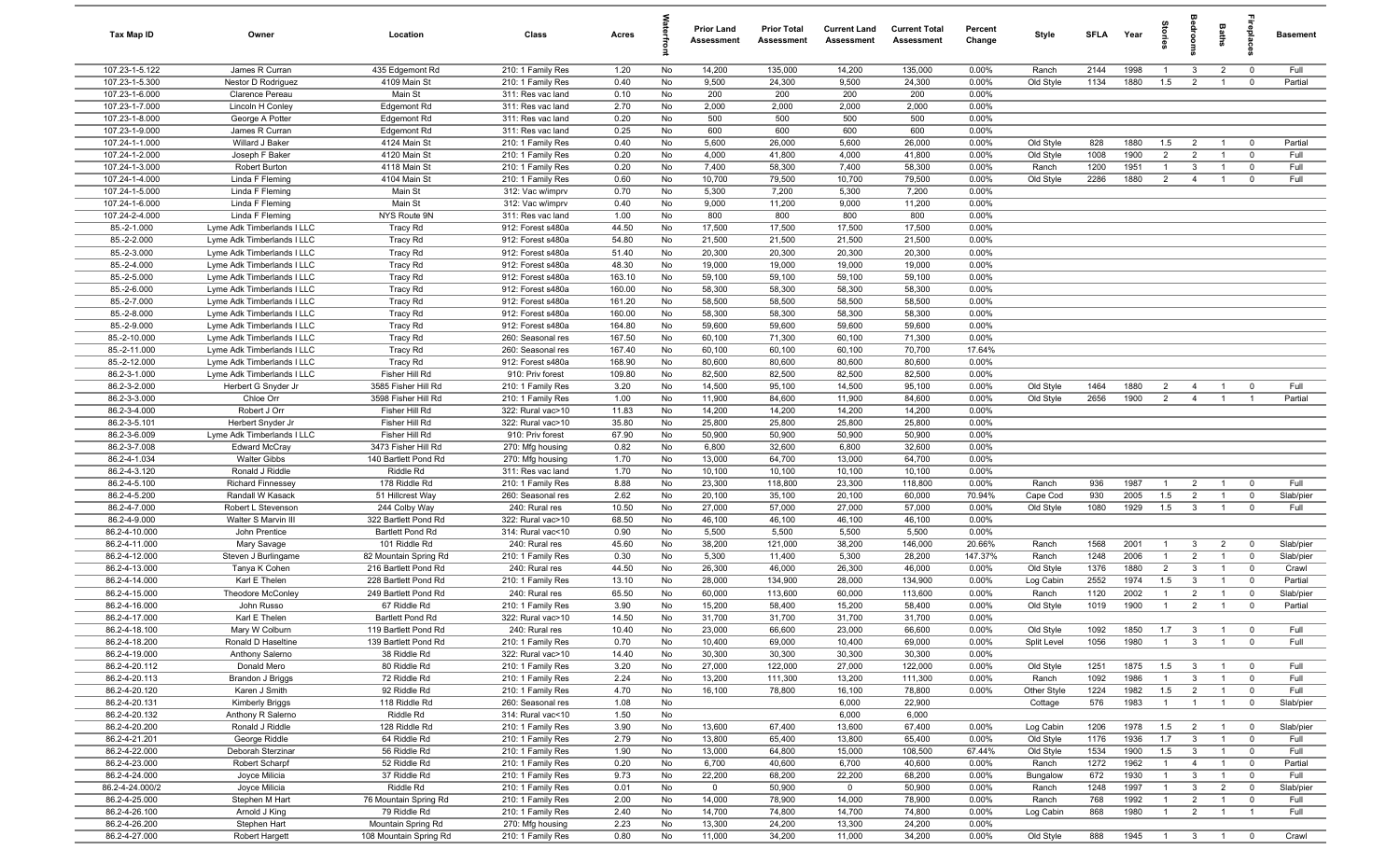| Tax Map ID                     | Owner                                           | Location                                         | Class                                  | Acres           |          | <b>Prior Land</b><br>Assessment | <b>Prior Total</b><br>Assessment | <b>Current Land</b><br>Assessment | <b>Current Total</b><br><b>Assessment</b> | Percent<br>Change | Style                  | <b>SFLA</b>  | Year         | tories                | <b>B</b>                         | Baths                            |                               | <b>Basement</b> |
|--------------------------------|-------------------------------------------------|--------------------------------------------------|----------------------------------------|-----------------|----------|---------------------------------|----------------------------------|-----------------------------------|-------------------------------------------|-------------------|------------------------|--------------|--------------|-----------------------|----------------------------------|----------------------------------|-------------------------------|-----------------|
| 86.2-4-28.000                  | Jean Hargett                                    | Mountain Spring Rd                               | 312: Vac w/imprv                       | 0.20            | No       | 5,000                           | 11,000                           | 5,000                             | 11,000                                    | 0.00%             |                        |              |              |                       |                                  |                                  |                               |                 |
| 86.2-4-29.000                  | John McConley                                   | 83 Bartlett Pond Rd                              | 240: Rural res                         | 10.25           | No       | 22,800                          | 49,100                           | 22,800                            | 49,100                                    | 0.00%             | Old Style              | 1353         | 1900         | $\overline{1}$        | $\overline{4}$                   | $\overline{1}$                   | $\mathbf 0$                   | Full            |
| 86.2-4-30.000                  | Ruth Hargette                                   | 82 Bartlett Pond Rd                              | 210: 1 Family Res                      | 1.00            | No       | 11,900                          | 60,400                           | 11,900                            | 60,400                                    | 0.00%             | Old Style              | 900          | 1940         | -1                    | $\overline{2}$                   | $\overline{1}$                   | $\mathbf 0$                   | Slab/pier       |
| 86.2-4-31.000                  | Lisa A Trapasso                                 | 108 Bartlett Pond Rd                             | 210: 1 Family Res                      | 0.40            | No       | 8,100                           | 47,400                           | 8,100                             | 47,400                                    | 0.00%             | Old Style              | 1148         | 1850         | 1.7                   | $\overline{2}$                   | $\overline{1}$                   | $\mathbf 0$                   | Partial         |
| 86.2-4-32.000                  | Howard C Drinkwine                              | 116 Bartlett Pond Rd                             | 210: 1 Family Res                      | 0.40            | No       | 8,400                           | 55,100                           | 8,400                             | 55,100                                    | 0.00%             | Ranch                  | 1036         | 1958         | $\overline{1}$        | $\mathbf{3}$                     | $\overline{1}$                   | $\mathbf 0$                   | Partial         |
| 86.2-4-33.100                  | Marie P Drinkwine                               | 132 Bartlett Pond Rd                             | 270: Mfg housing                       | 0.30            | No       | 4,000                           | 13,100                           | 4,000                             | 20,000                                    | 52.67%            |                        |              |              |                       |                                  |                                  |                               |                 |
| 86.2-4-33.200                  | Arnold C Keesee Jr                              | 136 Bartlett Pond Rd                             | 210: 1 Family Res                      | 3.30            | No       | 14,900                          | 49,900                           | 14,900                            | 49,900                                    | 0.00%             | Old Style              | 1026         | 1900         | 1.7                   | $\overline{2}$                   | $\overline{1}$                   | $\overline{\mathbf{0}}$       | Partial         |
| 86.2-5-1.000                   | Leigh R Dunning<br>Leigh R Dunning              | Mountain Spring Rd                               | 322: Rural vac>10                      | 33.18           | No       | 19,900                          | 19,900                           | 19,900                            | 19,900                                    | 0.00%             | Log Cabin              | 720          | 2001<br>1992 | $\overline{1}$        | $\overline{2}$<br>$\overline{1}$ | $\overline{1}$                   | $\mathbf 0$                   | Full            |
| 86.2-5-2.000<br>86.2-5-3.000   | Gary A Cutting                                  | 189 Mountain Spring Rd<br>167 Mountain Spring Rd | 210: 1 Family Res<br>210: 1 Family Res | 11.47<br>5.12   | No<br>No | 22,600<br>16,700                | 95,000<br>41,000                 | 22,600<br>16,700                  | 95,000<br>41,000                          | 0.00%<br>0.00%    | Log Cabin<br>Log Cabin | 1440<br>1056 | 1995         | 1.5<br>$\overline{1}$ | $\overline{2}$                   | $\overline{1}$<br>$\overline{1}$ | $\mathbf 0$<br>$\mathbf 0$    | Full<br>Crawl   |
| 86.2-5-4.100                   | Joseph J Merrill                                | 164 Mountain Spring Rd                           | 270: Mfg housing                       | 0.89            | No       | 9,400                           | 9,400                            | 12,000                            | 33,500                                    | 256.38%           |                        |              |              |                       |                                  |                                  |                               |                 |
| 86.2-5-5.000                   | James MacDougal                                 | 161 Riddle Rd                                    | 314: Rural vac<10                      | 5.00            | No       | 16,500                          | 37,600                           | 16,500                            | 16,500                                    | $-56.12%$         |                        |              |              |                       |                                  |                                  |                               |                 |
| 86.2-5-6.000                   | Aloha LaPorte                                   | 115 Riddle Rd                                    | 270: Mfg housing                       | 9.76            | No       | 19,800                          | 81,800                           | 19,800                            | 81,800                                    | 0.00%             |                        |              |              |                       |                                  |                                  |                               |                 |
| 86.2-5-7.000                   | Cathy A Robarts                                 | 12 Cookshaft Ln                                  | 210: 1 Family Res                      | 2.70            | No       | 13,700                          | 36,200                           | 13,700                            | 36,200                                    | 0.00%             | Old Style              | 1464         | 1850         | $\overline{2}$        | $\overline{4}$                   | $\overline{1}$                   | $\mathbf 0$                   | Full            |
| 86.2-5-8.000                   | Thomas Holland Sr                               | 11 Cookshaft Ln                                  | 270: Mfg housing                       | 5.25            | No       | 16,700                          | 23,800                           | 16,700                            | 23,800                                    | 0.00%             |                        |              |              |                       |                                  |                                  |                               |                 |
| 86.2-5-9.000                   | Michael G Harrison                              | 33 Cookshaft Ln                                  | 270: Mfg housing                       | 7.62            | No       | 17,100                          | 34,800                           | 17,100                            | 34,800                                    | 0.00%             |                        |              |              |                       |                                  |                                  |                               |                 |
| 86.2-5-10.000                  | Jack Wisell                                     | 65 Cookshaft Ln                                  | 210: 1 Family Res                      | 2.06            | No       | 13,100                          | 172,900                          | 13,100                            | 172,900                                   | 0.00%             | Colonial               | 2700         | 2002         | $\overline{2}$        | $\overline{4}$                   | $\overline{2}$                   | $\mathbf 0$                   | Full            |
| 86.2-5-11.000                  | Michelle Wisell                                 | Cookshaft Ln                                     | 210: 1 Family Res                      | 7.40            | No       | 14,400                          | 52,200                           | 14,400                            | 52,200                                    | 0.00%             | Log Cabin              | 720          | 2001         | $\overline{1}$        | $\overline{2}$                   | $\overline{1}$                   | $\mathbf 0$                   | Slab/pier       |
| 86.3-1-1.000                   | Lyme Adk Timberlands I LLC                      | Tracy Rd                                         | 912: Forest s480a                      | 47.30           | No       | 17,900                          | 17,900                           | 17,900                            | 17,900                                    | 0.00%             |                        |              |              |                       |                                  |                                  |                               |                 |
| 86.3-1-2.000                   | Lyme Adk Timberlands I LLC                      | Tracy Rd                                         | 912: Forest s480a                      | 170.70          | No       | 130,000                         | 130,000                          | 130,000                           | 130,000                                   | 0.00%             |                        |              |              |                       |                                  |                                  |                               |                 |
| 86.3-1-3.000                   | Lyme Adk Timberlands I LLC                      | Tracy Rd                                         | 912: Forest s480a                      | 116.90          | No       | 89,100                          | 89,100                           | 89,100                            | 89,100                                    | 0.00%             |                        |              |              |                       |                                  |                                  |                               |                 |
| 86.3-1-4.000                   | Lyme Adk Timberlands I LLC                      | Tracy Rd                                         | 912: Forest s480a                      | 32.00           | No       | 12,900                          | 12,900                           | 12,900                            | 12,900                                    | 0.00%             |                        |              |              |                       |                                  |                                  |                               |                 |
| 86.3-1-5.000                   | Lyme Adk Timberlands I LLC                      | Tracy Rd                                         | 912: Forest s480a                      | 23.40           | No       | 9,800                           | 9,800                            | 9,800                             | 9,800                                     | 0.00%             |                        |              |              |                       |                                  |                                  |                               |                 |
| 86.3-1-6.000                   | Lyme Adk Timberlands I LLC                      | Tracy Rd                                         | 912: Forest s480a                      | 85.00           | No       | 64,800                          | 64,800                           | 64,800                            | 64,800                                    | 0.00%             |                        |              |              |                       |                                  |                                  |                               |                 |
| 86.3-1-7.000                   | Lyme Adk Timberlands I LLC                      | Tracy Rd                                         | 912: Forest s480a                      | 137.90          | No       | 105,000                         | 105,000                          | 105,000                           | 105,000                                   | 0.00%             |                        |              |              |                       |                                  |                                  |                               |                 |
| 86.3-1-8.000                   | Lyme Adk Timberlands I LLC                      | Tracy Rd                                         | 912: Forest s480a                      | 110.10          | No       | 42,600                          | 42,600                           | 42,600                            | 42,600                                    | 0.00%             |                        |              |              |                       |                                  |                                  |                               |                 |
| 86.3-1-9.000<br>86.3-1-10.000  | Lyme Adk Timberlands I LLC<br>Sheldon Sternbach | Dalton Hill Rd<br>Dalton Hill Rd                 | 912: Forest s480a<br>322: Rural vac>10 | 106.00<br>38.70 | No<br>No | 80,800<br>26,900                | 80,800<br>26,900                 | 80,800<br>26,900                  | 80,800<br>26,900                          | 0.00%<br>0.00%    |                        |              |              |                       |                                  |                                  |                               |                 |
| 86.3-1-14.000                  | Lyme Adk Timberlands I LLC                      | Dalton Hill Rd                                   | 910: Priv forest                       | 19.00           | No       | 14,300                          | 14,300                           | 14,300                            | 14,300                                    | 0.00%             |                        |              |              |                       |                                  |                                  |                               |                 |
| 86.3-1-15.000                  | <b>Rufus Yelle</b>                              | 663 Dalton Hill Rd                               | 210: 1 Family Res                      | 3.00            | No       | 14,200                          | 70,000                           | 14,200                            | 70,000                                    | 0.00%             | Old Style              | 1098         | 1880         | 1.5                   | $\overline{\mathbf{3}}$          | $\overline{1}$                   | $\mathbf 0$                   | Partial         |
| 86.3-1-16.000                  | Michael Haire                                   | 643 Dalton Hill Rd                               | 210: 1 Family Res                      | 49.50           | No       | 35,000                          | 94,400                           | 35,000                            | 94,400                                    | 0.00%             | Old Style              | 930          | 1850         | 1.5                   | $\mathbf{3}$                     | $\overline{1}$                   | $\mathbf 0$                   | Full            |
| 86.3-1-17.000                  | Christina M Chiarella                           | 637 Dalton Hill Rd                               | 270: Mfg housing                       | 0.30            | No       | 8,200                           | 40,100                           | 8,200                             | 40,100                                    | 0.00%             |                        |              |              |                       |                                  |                                  |                               |                 |
| 86.3-1-18.000                  | Joann Perry                                     | 631 Dalton Hill Rd                               | 210: 1 Family Res                      | 3.60            | No       | 14,900                          | 61,000                           | 14,900                            | 61,000                                    | 0.00%             | Old Style              | 1188         | 1900         | 1.7                   | $\mathbf{3}$                     | $\overline{1}$                   | $\mathbf 0$                   | Full            |
| 86.3-1-19.000                  | Chris R Fernandez                               | 625 Dalton Hill Rd                               | 210: 1 Family Res                      | 2.30            | No       | 13,500                          | 60,200                           | 13,500                            | 60,200                                    | 0.00%             | Cottage                | 1044         | 1940         | 1.5                   | $\overline{2}$                   | $\overline{1}$                   | $\overline{1}$                | Full            |
| 86.3-1-20.000                  | Lyme Adk Timberlands I LLC                      | Dalton Hill Rd                                   | 910: Priv forest                       | 8.40            | No       | 10,500                          | 10,500                           | 10,500                            | 10,500                                    | 0.00%             |                        |              |              |                       |                                  |                                  |                               |                 |
| 86.3-1-21.000                  | <b>Timothy Coburn</b>                           | 602 Dalton Hill Rd                               | 270: Mfg housing                       | 7.00            | No       | 18,900                          | 24,800                           | 18,900                            | 24,800                                    | 0.00%             |                        |              |              |                       |                                  |                                  |                               |                 |
| 86.3-1-22.000                  | <b>Timothy Coburn</b>                           | 588 Dalton Hill Rd                               | 210: 1 Family Res                      | 1.00            | No       | 11,800                          | 46,600                           | 11,800                            | 46,600                                    | 0.00%             | Old Style              | 1344         | 1860         | 1.7                   | $\overline{2}$                   | $\overline{1}$                   | $\overline{0}$                | Partial         |
| 86.3-1-23.110                  | Wayne M Simard Sr                               | 587 Dalton Hill Rd                               | 240: Rural res                         | 48.40           | No       | 40,100                          | 112,700                          | 40,100                            | 112,700                                   | 0.00%             | Old Style              | 1456         | 1865         | 1.7                   | $\overline{4}$                   | $\overline{1}$                   | $\mathbf 0$                   | Partial         |
| 86.3-1-23.120                  | Russell R Finkbeiner                            | 611 Dalton Hill Rd                               | 240: Rural res                         | 14.90           | No       | 28,500                          | 99,100                           | 28,500                            | 99,100                                    | 0.00%             | Ranch                  | 1280         | 1993         | $\overline{1}$        | $\overline{2}$                   | $\overline{1}$                   | $\mathbf 0$                   | Full            |
| 86.3-1-23.200                  | Kenneth Stoddard                                | 1468 Tracy Rd                                    | 210: 1 Family Res                      | 4.00            | No       | 14,100                          | 90,700                           | 14,100                            | 90,700                                    | 0.00%             | Other Style            | 1496         | 1997         | $\overline{2}$        | $\overline{3}$                   | $\overline{1}$                   | $\mathbf 0$                   | Full            |
| 86.3-1-26.000                  | James Virmala                                   | 1565 Tracy Rd                                    | 240: Rural res                         | 15.80           | No       | 29,600                          | 85,400                           | 29,600                            | 85,400                                    | 0.00%             | Old Style              | 1776         | 1860         | 1.7                   | $\overline{4}$                   | $\overline{1}$                   | $\overline{1}$                | Partial         |
| 86.3-1-28.000<br>86.3-1-29.000 | <b>Brian Duross</b><br>John C Heald             | 1620 Tracy Rd<br>1554 Tracy Rd                   | 270: Mfg housing                       | 13.40<br>8.30   | No<br>No | 28,400<br>20,500                | 43,900<br>39,400                 | 28,400<br>20,500                  | 43,900<br>39,400                          | 0.00%<br>0.00%    |                        | 1553         | 1910         | $\overline{2}$        | $\overline{\mathbf{3}}$          | $\overline{1}$                   | $\mathbf 0$                   | Full            |
| 86.3-1-30.000                  | George Vernum                                   | 1530 Tracy Rd                                    | 210: 1 Family Res<br>210: 1 Family Res | 1.10            | No       | 12,500                          | 57,800                           | 12,500                            | 57,800                                    | 0.00%             | Old Style<br>Old Style | 828          | 1943         | $\overline{1}$        | $\overline{1}$                   | $\overline{1}$                   |                               | Full            |
| 86.3-1-31.000                  | Silas Hunt                                      | 1530 Tracy Rd                                    | 240: Rural res                         | 21.00           | No       | 27,000                          | 64,800                           | 27,000                            | 64,800                                    | 0.00%             | Old Style              | 1663         | 1860         | 1.5                   | $\overline{4}$                   | $\overline{1}$                   | $\mathbf{0}$                  | Full            |
| 86.3-1-32.000                  | Lyme Adk Timberlands I LLC                      | Tracy Rd                                         | 910: Priv forest                       | 21.30           | No       | 10,600                          | 10,600                           | 10,600                            | 10,600                                    | 0.00%             |                        |              |              |                       |                                  |                                  |                               |                 |
| 86.3-1-33.000                  | Lyme Adk Timberlands I LLC                      | Silver Hill Rd                                   | 910: Priv forest                       | 26.50           | No       | 19,900                          | 19,900                           | 19,900                            | 19,900                                    | 0.00%             |                        |              |              |                       |                                  |                                  |                               |                 |
| 86.3-1-34.000                  | Theodosia Zelinsky                              | 469 Silver Hill Rd                               | 210: 1 Family Res                      | 3.00            | No       | 14,000                          | 46,600                           | 14,000                            | 46,600                                    | 0.00%             | Old Style              | 1592         | 1920         | $\overline{2}$        | $\overline{2}$                   | $\overline{1}$                   | $\overline{\mathbf{0}}$       | Partial         |
| 86.3-1-35.000                  | Alice A Jacobs                                  | 513 Silver Hill Rd                               | 210: 1 Family Res                      | 1.70            | No       | 13,000                          | 65,400                           | 13,000                            | 65,400                                    | 0.00%             | Old Style              | 1049         | 1875         | 1.5                   | $\mathbf{3}$                     | $\overline{1}$                   | $\mathbf 0$                   | Partial         |
| 86.3-1-36.000                  | Kenneth L Goodspeed                             | 531 Silver Hill Rd                               | 210: 1 Family Res                      | 3.30            | No       | 15,500                          | 65,500                           | 15,500                            | 65,500                                    | 0.00%             | Old Style              | 897          | 1900         | 1.5                   | $\overline{2}$                   | $\overline{2}$                   | $\overline{1}$                | Full            |
| 86.3-1-37.000                  | Douglas S Allen                                 | 543 Silver Hill Rd                               | 210: 1 Family Res                      | 2.70            | No       | 13,800                          | 105,500                          | 13,800                            | 105,500                                   | 0.00%             | Ranch                  | 1320         | 1980         | $\mathbf{1}$          | $\mathbf{3}$                     | $\overline{1}$                   | $\overline{0}$                | Full            |
| 86.3-1-39.002                  | Kenneth Goodspeed                               | 532 Silver Hill Rd                               | 240: Rural res                         | 34.20           | No       | 28,800                          | 88,900                           | 28,800                            | 88,900                                    | 0.00%             | Old Style              | 1714         | 1860         | 1.5                   | $\overline{4}$                   | $\overline{2}$                   | $\mathbf 0$                   | Partial         |
| 86.3-1-40.000                  | Lyme Adk Timberlands I LLC                      | Silver Hill Rd                                   | 910: Priv forest                       | 22.00           | No       | 24,300                          | 24,300                           | 24,300                            | 24,300                                    | 0.00%             |                        |              |              |                       |                                  |                                  |                               |                 |
| 86.3-1-41.000                  | John M Casey                                    | 524 Silver Hill Rd                               | 210: 1 Family Res                      | 1.90            | No       | 13,000                          | 52,300                           | 13,000                            | 52,300                                    | 0.00%             | Old Style              | 1263         | 1918         | 1.5                   | $\mathbf{3}$                     | $\overline{1}$                   | $\overline{\mathbf{0}}$       | Partial         |
| 86.3-1-42.000                  | <b>Edward N Avery</b>                           | 490 Silver Hill Rd                               | 210: 1 Family Res                      | 1.60            | No       | 13,000                          | 20,100                           | 13,000                            | 20,100                                    | 0.00%             | Old Style              | 1164         | 1900         | 1.5                   | $\mathbf{3}$                     | $\overline{1}$                   | $\mathbf 0$                   | Full            |
| 86.3-1-43.000                  | Lisa A Mitchell                                 | 482 Silver Hill Rd                               | 210: 1 Family Res                      | 0.30            | No       | 7,800                           | 87,400<br>52,500                 | 7,800<br>11,300                   | 87,400                                    | 0.00%<br>0.00%    | Old Style              | 1152         | 1930         | $\overline{2}$        | $\overline{2}$                   | $\overline{1}$                   | $\mathbf 0$                   | Full            |
| 86.3-1-44.000<br>86.3-1-45.000 | Janice M Colburn<br>Karolein L Garlick-Walsh    | 476 Silver Hill Rd<br>466 Silver Hill Rd         | 210: 1 Family Res<br>240: Rural res    | 0.80<br>44.00   | No<br>No | 11,300<br>43,700                | 100,300                          | 43,700                            | 52,500<br>100,300                         | 0.00%             | Ranch<br>Old Style     | 1365<br>1012 | 1965<br>1880 | $\overline{1}$<br>1.5 | $\mathbf{3}$<br>$\overline{3}$   | $\overline{1}$<br>$\overline{1}$ | $\overline{1}$<br>$\mathbf 0$ | Full<br>Full    |
| 86.3-1-46.000                  | <b>Richard Podmore</b>                          | Silver Hill Rd                                   | 314: Rural vac<10                      | 10.00           | No       | 6,500                           | 6,500                            | 6,500                             | 6,500                                     | 0.00%             |                        |              |              |                       |                                  |                                  |                               |                 |
| 86.3-1-47.000                  | Lawrence R Briggs                               | 419 Silver Hill Rd                               | 210: 1 Family Res                      | 2.80            | No       | 13,800                          | 109,200                          | 13,800                            | 109,200                                   | 0.00%             | Old Style              | 1181         | 1900         | 1.5                   | $\overline{\mathbf{3}}$          | $\overline{1}$                   | $\overline{1}$                | Full            |
| 86.3-1-48.000                  | Lyme Adk Timberlands I LLC                      | Silver Hill Rd                                   | 910: Priv forest                       | 39.80           | No       | 27,100                          | 27,100                           | 27,100                            | 27,100                                    | 0.00%             |                        |              |              |                       |                                  |                                  |                               |                 |
| 86.3-1-49.000                  | Lyme Adk Timberlands I LLC                      | Silver Hill Rd                                   | 912: Forest s480a                      | 23.80           | No       | 17,900                          | 17,900                           | 17,900                            | 17,900                                    | $0.00\%$          |                        |              |              |                       |                                  |                                  |                               |                 |
| 86.3-1-50.000                  | A Johnson Co                                    | Silver Hill Rd                                   | 910: Priv forest                       | 150.00          | No       | 73,900                          | 73,900                           | 73,900                            | 73,900                                    | 0.00%             |                        |              |              |                       |                                  |                                  |                               |                 |
| 86.3-1-51.000                  | A Johnson Co                                    | Silver Hill Rd                                   | 314: Rural vac<10                      | 5.00            | No       | 2,000                           | 2,000                            | 2,000                             | 2,000                                     | $0.00\%$          |                        |              |              |                       |                                  |                                  |                               |                 |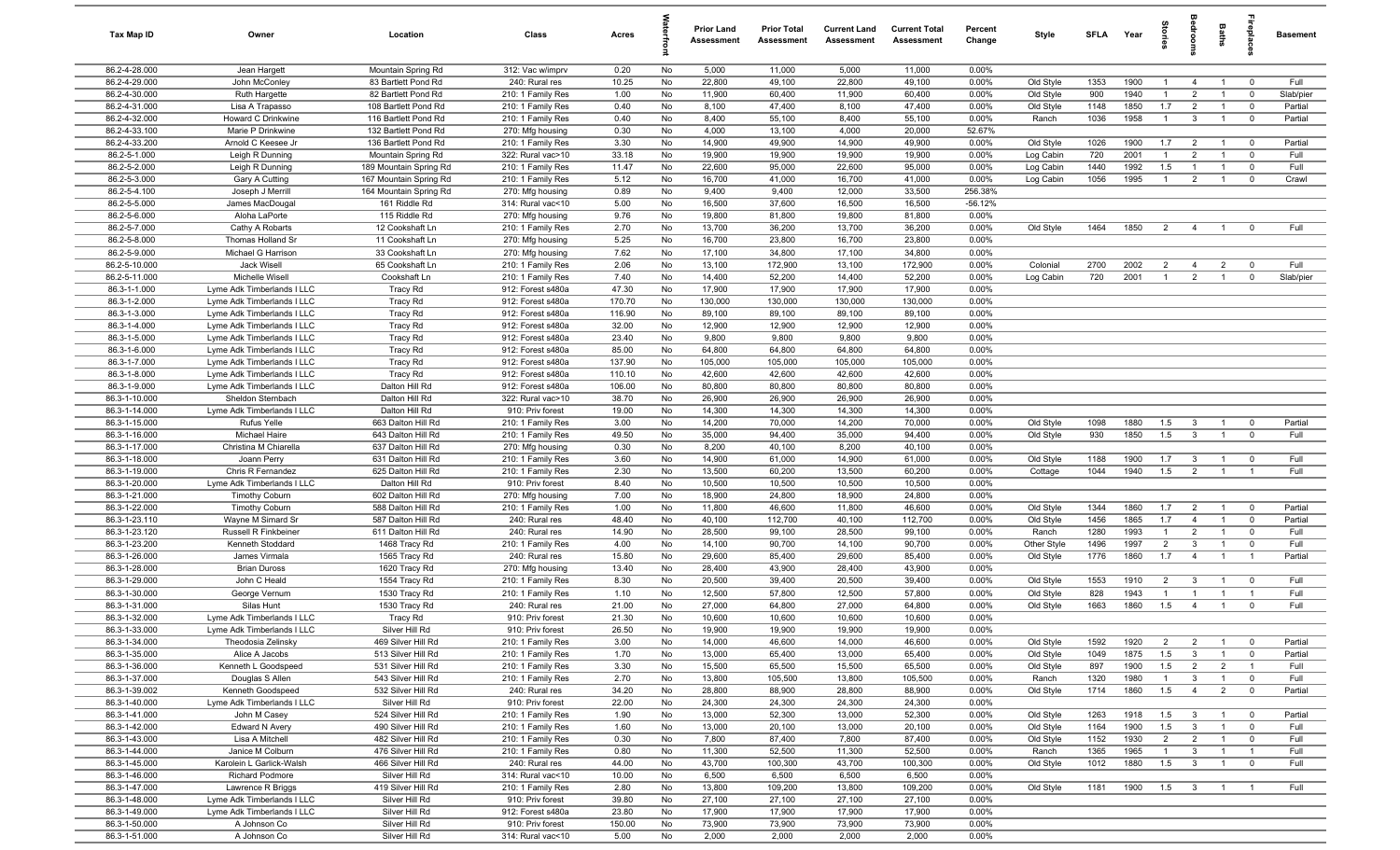| Tax Map ID                       | Owner                                         | Location                                    | Class                                  | Acres          |          | <b>Prior Land</b><br>Assessment | <b>Prior Total</b><br>Assessment | <b>Current Land</b><br><b>Assessment</b> | <b>Current Total</b><br>Assessment | Percent<br>Change | Style                     | SFLA Year    |              | tories                           | å                               | <b>Baths</b>                     | repla                         | <b>Basement</b>  |
|----------------------------------|-----------------------------------------------|---------------------------------------------|----------------------------------------|----------------|----------|---------------------------------|----------------------------------|------------------------------------------|------------------------------------|-------------------|---------------------------|--------------|--------------|----------------------------------|---------------------------------|----------------------------------|-------------------------------|------------------|
| 86.3-1-52.000                    | A Johnson Co                                  | Silver Hill Rd                              | 910: Priv forest                       | 44.90          | No       | 18,800                          | 18,800                           | 18,800                                   | 18,800                             | 0.00%             |                           |              |              |                                  |                                 |                                  |                               |                  |
| 86.3-1-53.100                    | Florence M Hagey                              | 413 Silver Hill Rd                          | 210: 1 Family Res                      | 0.50           | No       | 10,600                          | 56,300                           | 10,600                                   | 56,300                             | 0.00%             | Old Style                 | 856          | 1941         | $\overline{1}$                   | $\overline{2}$                  | $\overline{1}$                   | $\overline{0}$                | Partial          |
| 86.3-1-53.200                    | Carol Hagey                                   | 409 Silver Hill Rd                          | 210: 1 Family Res                      | 0.50           | No       | 10,600                          | 126,000                          | 10,600                                   | 126,000                            | 0.00%             | Contemporary              | 2132         | 1995         | $\overline{2}$                   | 3                               | $\overline{1}$                   | $\mathbf 0$                   | Slab/pier        |
| 86.3-1-54.110                    | Kenneth L Goodspeed                           | 436 Silver Hill Rd                          | 240: Rural res                         | 31.00          | No       | 34,600                          | 46,500                           | 34,600                                   | 46,500                             | 0.00%             | Old Style                 | 1372         | 1788         | 1.5                              | $\overline{4}$                  | $\mathbf{1}$                     | $\mathbf 0$                   | Partial          |
| 86.3-1-54.120                    | A Johnson Co                                  | Silver Hill Rd                              | 322: Rural vac>10                      | 16.50          | No       | 21,200                          | 21,200                           | 21,200                                   | 21,200                             | 0.00%             |                           |              |              |                                  |                                 |                                  |                               |                  |
| 86.3-1-54.200                    | A Johnson Co                                  | Silver Hill Rd                              | 314: Rural vac<10                      | 47.00          | No       | 29,600                          | 29,600                           | 29,600                                   | 29,600                             | 0.00%             |                           |              |              |                                  |                                 |                                  |                               |                  |
| 86.3-1-55.000                    | A Johnson Co                                  | Silver Hill Rd                              | 910: Priv forest                       | 66.60          | No       | 26,900                          | 26,900                           | 26,900                                   | 26,900                             | 0.00%             |                           |              |              |                                  |                                 |                                  |                               |                  |
| 86.3-1-56.000                    | Lyme Adk Timberlands I LLC                    | Silver Hill Rd                              | 912: Forest s480a                      | 69.70          | No       | 27,700                          | 27,700                           | 27,700                                   | 27,700                             | 0.00%             |                           |              |              |                                  |                                 |                                  |                               |                  |
| 86.3-1-57.000                    | Lyme Adk Timberlands I LLC                    | <b>Tracy Rd</b>                             | 912: Forest s480a                      | 75.20          | No       | 29,600                          | 29,600                           | 29,600                                   | 29,600                             | 0.00%             |                           |              |              |                                  |                                 |                                  |                               |                  |
| 86.3-1-58.000                    | Ann Brewster                                  | <b>Tracy Rd</b>                             | 322: Rural vac>10                      | 68.30          | No       | 31,400                          | 31,400                           | 31,400                                   | 31,400                             | 0.00%             |                           |              |              |                                  |                                 |                                  |                               |                  |
| 86.3-1-59.000<br>86.3-1-60.000   | Lyme Adk Timberlands I LLC                    | <b>Tracy Rd</b>                             | 912: Forest s480a<br>910: Priv forest  | 75.80<br>74.60 | No<br>No | 35,900<br>29,500                | 35,900                           | 35,900                                   | 35,900                             | 0.00%<br>0.00%    |                           |              |              |                                  |                                 |                                  |                               |                  |
| 86.3-1-61.000                    | A Johnson Co<br>Lyme Adk Timberlands I LLC    | Tracy Rd<br>Tracy Rd                        | 912: Forest s480a                      | 170.30         | No       | 76,900                          | 29,500<br>76,900                 | 29,500<br>76,900                         | 29,500<br>76,900                   | 0.00%             |                           |              |              |                                  |                                 |                                  |                               |                  |
| 86.3-1-62.000                    | Lyme Adk Timberlands I LLC                    | <b>Tracy Rd</b>                             | 912: Forest s480a                      | 169.00         | No       | 50,400                          | 50,400                           | 50,400                                   | 50,400                             | 0.00%             |                           |              |              |                                  |                                 |                                  |                               |                  |
| 86.3-1-63.000                    | Michael J Bednarz                             | 1495 Tracy Rd                               | 270: Mfg housing                       | 1.40           | No       | 12,300                          | 24,100                           | 12,300                                   | 24,100                             | 0.00%             |                           |              |              |                                  |                                 |                                  |                               |                  |
| 86.3-1-64.000                    | Peter R Mends                                 | 435 Silver Hill Rd                          | 210: 1 Family Res                      | 1.40           | No       | 12,700                          | 96,600                           | 12,700                                   | 96,600                             | 0.00%             | Old Style                 | 1755         | 1890         | 1.5                              | $\overline{2}$                  | $\overline{1}$                   | $\overline{1}$                | Partial          |
| 86.4-1-1.000                     | Lyme Adk Timberlands I LLC                    | Barton Hill Ln                              | 910: Priv forest                       | 155.08         | No       | 70,100                          | 70,100                           | 70,100                                   | 70,100                             | 0.00%             |                           |              |              |                                  |                                 |                                  |                               |                  |
| 86.4-1-2.009                     | Persons & Persons                             | Barton Hill Ln                              | 725: Iron & titan                      | 1.40           | No       | 22,400                          | 22,400                           | 22,400                                   | 22,400                             | 0.00%             |                           |              |              |                                  |                                 |                                  |                               |                  |
| 86.4-1-3.010                     | <b>Yolles Family Trust</b>                    | 103 Barton Hill Ln                          | 210: 1 Family Res                      | 1.20           | No       | 11,200                          | 30,900                           | 11,200                                   | 30,900                             | 0.00%             | Old Style                 | 1834         | 1880         | 1.5                              | $\mathbf{3}$                    |                                  | $\overline{0}$                | Partial          |
| 86.4-1-4.011                     | Gray CW & Sons Inc                            | 80 Barton Hill Ln                           | 210: 1 Family Res                      | 0.60           | No       | 9,600                           | 45,700                           | 9,600                                    | 45,700                             | 0.00%             | Old Style                 | 1104         | 1918         | 1.5                              | $\overline{\mathbf{3}}$         |                                  | $\mathbf 0$                   | Full             |
| 86.4-1-5.111                     | Ralph E Schnee                                | Barton Hill Ln                              | 322: Rural vac>10                      | 17.33          | No       | 15,800                          | 15,800                           | 15,800                                   | 15,800                             | 0.00%             |                           |              |              |                                  |                                 |                                  |                               |                  |
| 86.4-1-5.112                     | Ralph E Schnee                                | Barton Hill Ln                              | 322: Rural vac>10                      | 35.00          | No       | 46,000                          | 46,000                           | 46,000                                   | 46,000                             | 0.00%             |                           |              |              |                                  |                                 |                                  |                               |                  |
| 86.4-1-5.120                     | Douglas H Munson Jr                           | Fisher Hill Rd                              | 322: Rural vac>10                      | 14.20          | No       | 9,900                           | 9,900                            | 9,900                                    | 9,900                              | 0.00%             |                           |              |              |                                  |                                 |                                  |                               |                  |
| 86.4-1-5.203                     | Jason Harris                                  | 28 Barton Hill Ln                           | 210: 1 Family Res                      | 2.13           | No       | 19,800                          | 76,700                           | 19,800                                   | 76,700                             | 0.00%             | Ranch                     | 1568         | 1999         | $\overline{1}$                   | 3                               | $\overline{2}$                   | $\overline{0}$                | Slab/pier        |
| 86.4-1-6.001                     | Joseph J Garrow                               | 93 Barton Hill Ln                           | 210: 1 Family Res                      | 1.00           | No       | 11,900                          | 26,300                           | 11,900                                   | 26,300                             | 0.00%             | Old Style                 | 2212         | 1860         | 1.5                              | $\overline{7}$                  | $\mathbf{1}$                     | $\mathbf 0$                   | Full             |
| 86.4-2-1.000                     | Tanya K Cohen                                 | 212 Bartlett Pond Rd                        | 240: Rural res                         | 24.60          | No       | 27,600                          | 116,400                          | 27,600                                   | 116,400                            | 0.00%             | Contemporary              | 1636         | 1971         | 1.7                              | $\overline{4}$                  | $\overline{1}$                   | $\overline{0}$                | Partial          |
| 86.4-2-2.000                     | John McConley                                 | 174 Bartlett Pond Rd                        | 240: Rural res                         | 134.90         | No       | 78,100                          | 107,600                          | 78,100                                   | 107,600                            | 0.00%             | Ranch                     | 825          | 1970         | $\overline{1}$                   | $\mathbf{3}$                    | $\overline{1}$                   | $\overline{0}$                | Full             |
| 86.4-2-3.100                     | Ruth I Carson                                 | Bartlett Pond Rd                            | 322: Rural vac>10                      | 19.98          | No       | 8,600                           | 8,600                            | 8,600                                    | 8,600                              | 0.00%             |                           |              |              |                                  |                                 |                                  |                               |                  |
| 86.4-2-3.200<br>86.4-2-5.000     | Dennis Perry                                  | 6 Kelsi Way                                 | 210: 1 Family Res                      | 1.20           | No       | 10,200                          | 56,800                           | 10,200                                   | 56,800                             | 0.00%             | Ranch                     | 912<br>1670  | 1988         | $\overline{1}$<br>$\overline{2}$ | $\overline{2}$<br>3             | $\overline{1}$                   | $\mathbf 0$<br>$\overline{1}$ | Full             |
| 86.4-2-6.000                     | George Carson Jr<br>Todd J Beeman             | 102 Bartlett Pond Rd<br>72 Bartlett Pond Rd | 210: 1 Family Res<br>210: 1 Family Res | 10.10<br>4.60  | No<br>No | 22,600<br>16,000                | 100,400<br>47,300                | 22,600<br>16,000                         | 100,400<br>47,300                  | 0.00%<br>0.00%    | Contemporary<br>Old Style | 839          | 1970<br>1900 | $\mathbf{1}$                     | $\mathbf{3}$                    | $\overline{1}$                   | $\overline{0}$                | Partial<br>Crawl |
| 86.4-2-7.000                     | Jerome Brassard                               | 46 Bartlett Pond Rd                         | 210: 1 Family Res                      | 4.80           | No       | 16,300                          | 48,300                           | 16,300                                   | 48,300                             | 0.00%             | Old Style                 | 1131         | 1900         | 1.5                              | $\overline{4}$                  |                                  | $\mathbf 0$                   | Full             |
| 86.4-2-8.100                     | Gail E Collins                                | Bartlett Pond Rd                            | 314: Rural vac<10                      | 2.52           | No       | 10,900                          | 10,900                           | 10,900                                   | 10,900                             | 0.00%             |                           |              |              |                                  |                                 |                                  |                               |                  |
| 86.4-2-8.200                     | John K Northup                                | Bartlett Pond Rd                            | 314: Rural vac<10                      | 0.87           | No       | 4,600                           | 4,600                            | 4,600                                    | 4,600                              | 0.00%             |                           |              |              |                                  |                                 |                                  |                               |                  |
| 86.4-2-8.300                     | John K Northup                                | 24 Bartlett Pond Rd                         | 210: 1 Family Res                      | 9.47           | No       | 21,800                          | 160,400                          | 21,800                                   | 160,400                            | 0.00%             | Cape Cod                  | 1960         | 1993         | 1.5                              | $\overline{\mathbf{3}}$         | $\overline{2}$                   | $\overline{0}$                | Full             |
| 86.4-2-8.400                     | Ronald W Drake                                | Bartlett Pond Rd                            | 312: Vac w/imprv                       | 3.49           | No       | 2,600                           | 4,700                            | 2,600                                    | 4,700                              | 0.00%             |                           |              |              |                                  |                                 |                                  |                               |                  |
| 86.4-2-9.000                     | Michael Moore                                 | 3288 Fisher Hill Rd                         | 210: 1 Family Res                      | 5.80           | No       | 17,600                          | 72,500                           | 17,600                                   | 72,500                             | 0.00%             | Old Style                 | 1382         | 1860         | 1.5                              | $\overline{4}$                  | $\overline{1}$                   | $\overline{0}$                | Partial          |
| 86.4-2-10.000                    | Mohawk Enterprises LLC                        | Plank Rd                                    | 322: Rural vac>10                      | 53.10          | No       | 40,900                          | 40,900                           | 40,900                                   | 40,900                             | 0.00%             |                           |              |              |                                  |                                 |                                  |                               |                  |
| 86.4-2-11.000                    | Lyme Adk Timberlands I LLC                    | Bartlett Pond Rd                            | 912: Forest s480a                      | 36.20          | No       | 25,000                          | 25,000                           | 25,000                                   | 25,000                             | 0.00%             |                           |              |              |                                  |                                 |                                  |                               |                  |
| 86.4-2-12.000                    | Lyme Adk Timberlands I LLC                    | Bartlett Pond Rd                            | 912: Forest s480a                      | 202.70         | No       | 101,400                         | 101,400                          | 101,400                                  | 101,400                            | 0.00%             |                           |              |              |                                  |                                 |                                  |                               |                  |
| 86.4-2-13.100                    | Persons Trust                                 | Plank Rd                                    | 271: Mfg housings                      | 35.20          | No       | 23,700                          | 111,600                          | 23,700                                   | 111,600                            | 0.00%             |                           |              |              |                                  |                                 |                                  |                               |                  |
| 86.4-2-13.200                    | Kenneth G Merchant Jr                         | Pilfershire Rd                              | 312: Vac w/imprv                       | 32.00          | No       | 23,600                          | 36,100                           | 23,600                                   | 36,100                             | 0.00%             |                           |              |              |                                  |                                 |                                  |                               |                  |
| 86.4-2-14.000                    | James Genier                                  | Plank Rd                                    | 322: Rural vac>10                      | 40.30          | No       | 36,600                          | 36,600                           | 36,600                                   | 36,600                             | 0.00%             |                           |              |              |                                  |                                 |                                  |                               |                  |
| 86.4-2-15.000<br>86.4-2-16.000   | Joseph F Rotella<br>William P Savage          | Plank Rd<br>123 Pilfershire Rd              | 314: Rural vac<10<br>240: Rural res    | 0.80<br>70.20  | No<br>No | 200<br>49,100                   | 200<br>101,000                   | 200<br>49,100                            | 200<br>101,000                     | 0.00%<br>0.00%    | Old Style                 | 1536         | 1932         | 1.5                              | $\overline{4}$                  | $\overline{1}$                   | $\mathbf 0$                   | Full             |
| 86.4-2-17.000                    | Noel C Smith                                  | Pilfershire Rd                              | 910: Priv forest                       | 51.10          | No       | 39,100                          | 39,100                           | 39,100                                   | 39,100                             | 0.00%             |                           |              |              |                                  |                                 |                                  |                               |                  |
| 86.58-1-1.000                    | Jamie F Anson                                 | Fisher Hill Rd                              | 330: Vacant comm                       | 0.30           | No       | 700                             | 700                              | 700                                      | 700                                | $0.00\%$          |                           |              |              |                                  |                                 |                                  |                               |                  |
| 86.58-1-2.000                    | Jamie F Anson                                 | 3379 Fisher Hill Rd                         | 210: 1 Family Res                      | 0.30           | No       | 8,000                           | 58,200                           | 8,000                                    | 58,200                             | 0.00%             | Old Style                 | 1183         | 1880         | $\overline{1}$                   | $\overline{\mathbf{3}}$         | $\overline{1}$                   | $\overline{0}$                | Full             |
| 86.58-1-3.000                    | William H Jordan                              | 3447 Fisher Hill Rd                         | 260: Seasonal res                      | 0.40           | No       | 8,700                           | 13,100                           | 8,700                                    | 13,100                             | 0.00%             |                           |              |              |                                  |                                 |                                  |                               |                  |
| 86.58-1-4.000                    | Ernest J Jordan                               | 3449 Fisher Hill Rd                         | 270: Mfg housing                       | 0.50           | No       | 8,700                           | 21,000                           | 8,700                                    | 21,000                             | 0.00%             |                           |              |              |                                  |                                 |                                  |                               |                  |
| 86.58-1-5.000                    | Ernest Jordan Jr                              | 3455 Fisher Hill Rd                         | 210: 1 Family Res                      | 0.50           | No       | 8,700                           | 20,900                           | 8,700                                    | 20,900                             | 0.00%             | Bungalow                  | 754          | 1939         | $\overline{1}$                   | $\blacksquare$ 1                | $\overline{1}$                   | $\overline{\mathbf{0}}$       | Full             |
| 86.58-1-6.000                    | Ernest Jordan Jr                              | 3457 Fisher Hill Rd                         | 270: Mfg housing                       | 1.00           | No       | 11,900                          | 16,400                           | 11,900                                   | 16,400                             | 0.00%             |                           |              |              |                                  |                                 |                                  |                               |                  |
| 86.58-1-7.000                    | Richard E Sleeper                             | 3420 Fisher Hill Rd                         | 210: 1 Family Res                      | 4.80           | No       | 16,300                          | 53,100                           | 16,300                                   | 53,100                             | 0.00%             | Old Style                 | 1142         | 1930         |                                  | $2 \t 2$                        | $\overline{1}$                   | $\overline{0}$                | Full             |
| 86.58-1-8.110                    | Robert S Armstrong                            | Fisher Hill Rd                              | 322: Rural vac>10                      | 22.20          | No       |                                 |                                  | 22,600                                   | 22,600                             |                   |                           |              |              |                                  |                                 |                                  |                               |                  |
| 86.58-1-8.120                    | Scott B Munson                                | 3417 Fisher Hill Rd                         | 322: Rural vac>10                      | 10.00          | No       |                                 |                                  | 36,500                                   | 36,500                             |                   |                           |              |              |                                  |                                 |                                  |                               |                  |
| 86.58-1-8.200                    | Richard E Wallingford                         | Fisher Hill Rd                              | 322: Rural vac>10                      | 15.00          | No       | 11,200                          | 11,200                           | 11,200                                   | 11,200                             | 0.00%             |                           |              |              |                                  |                                 |                                  |                               |                  |
| 86.58-1-8.300                    | Jamie F Anson                                 | Fisher Hill Rd                              | 322: Rural vac>10                      | 15.00          | No       | 19,900                          | 19,900                           | 19,900                                   | 19,900                             | 0.00%             |                           |              |              |                                  |                                 |                                  |                               |                  |
| 86.58-1-9.000                    | <b>Todd Haseltine</b>                         | 3399 Fisher Hill Rd                         | 210: 1 Family Res                      | 1.60           | No       | 13,000                          | 47,000                           | 13,000                                   | 47,000                             | 0.00%             | Old Style                 | 764          | 1860         | 1.5                              | $\overline{2}$                  | $\overline{1}$                   | $\overline{0}$                | Full             |
| 86.58-1-10.000<br>86.58-1-11.000 | Danielle M Anson<br>Donna J Petro-Wallingford | 3389 Fisher Hill Rd<br>3381 Fisher Hill Rd  | 210: 1 Family Res<br>210: 1 Family Res | 1.00<br>0.40   | No<br>No | 11,900<br>9,500                 | 120,000<br>55,300                | 11,900<br>9,500                          | 120,000<br>55,300                  | 0.00%<br>0.00%    | Ranch<br>Old Style        | 2279<br>2521 | 1974<br>1860 | $\overline{1}$<br>$\overline{2}$ | $\mathbf{3}$<br>$5\overline{5}$ | $\overline{1}$<br>$\overline{1}$ | $\overline{1}$<br>$\mathbf 0$ | Full<br>Full     |
| 86.58-1-12.100                   | William Petro                                 | Fisher Hill Rd                              | 311: Res vac land                      | 0.04           | No       | 900                             | 900                              | 900                                      | 900                                | 0.00%             |                           |              |              |                                  |                                 |                                  |                               |                  |
| 86.58-1-12.200                   | Danielle M Anson                              | 3384 Fisher Hill Rd                         | 220: 2 Family Res                      | 0.15           | No       | 6,900                           | 80,700                           | 6,900                                    | 80,700                             | 0.00%             | Old Style                 | 1479         | 1860         | 1.5                              | $5^{\circ}$                     | $\overline{2}$                   | $\overline{0}$                | Full             |
| 86.58-2-1.000                    | Richard E Sleeper                             | Fisher Hill Rd                              | 322: Rural vac>10                      | 21.40          | No       | 14,100                          | 14,100                           | 14,100                                   | 14,100                             | 0.00%             |                           |              |              |                                  |                                 |                                  |                               |                  |
| 86.58-2-2.008                    | John J Petro Jr                               | 3390 Fisher Hill Rd                         | 240: Rural res                         | 33.72          | No       | 30,500                          | 178,700                          | 30,500                                   | 178,700                            | 0.00%             | Ranch                     | 2062         | 1993         |                                  |                                 | 1 4 1 1                          |                               | Full             |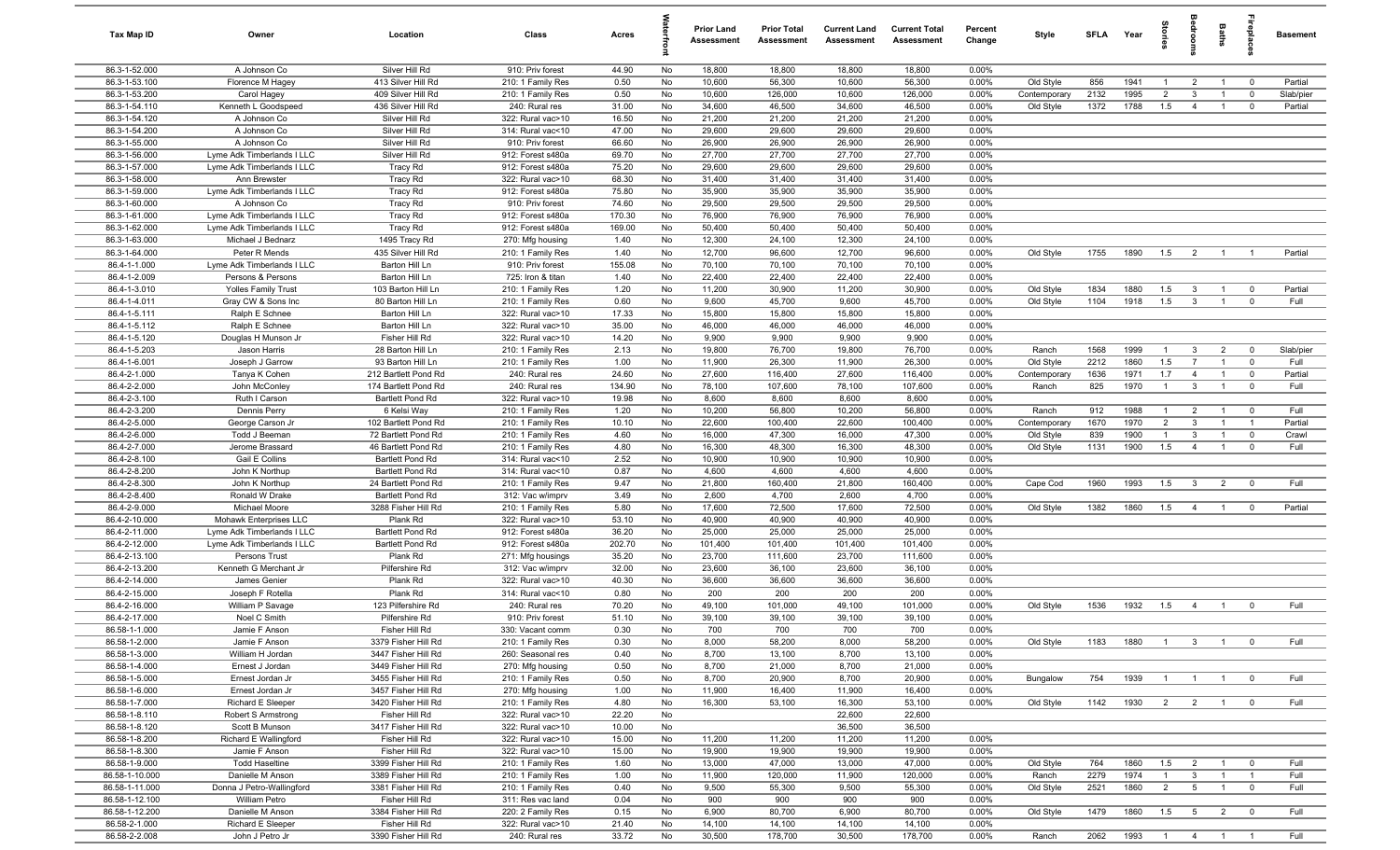| Tax Map ID                       | Owner                                     | Location                                       | Class                                  | Acres        |          | <b>Prior Land</b><br>Assessment | <b>Prior Total</b><br>Assessment | <b>Current Land</b><br>Assessment | <b>Current Total</b><br>Assessment | Percent<br>Change | Style                  | SFLA Year    |              |                               | g                              | Baths                            | <b>G</b> bia                  | Basement           |
|----------------------------------|-------------------------------------------|------------------------------------------------|----------------------------------------|--------------|----------|---------------------------------|----------------------------------|-----------------------------------|------------------------------------|-------------------|------------------------|--------------|--------------|-------------------------------|--------------------------------|----------------------------------|-------------------------------|--------------------|
| 86.58-2-3.100                    | William Petro                             | 3376 Fisher Hill Rd                            | 271: Mfg housings                      | 0.35         | No       | 8,600                           | 34,000                           | 8,600                             | 34,000                             | 0.00%             |                        |              |              |                               |                                |                                  |                               |                    |
| 86.58-2-4.000                    | James B Sherman                           | Mountain Spring Rd                             | 314: Rural vac<10                      | 2.20         | No       | 10,900                          | 10,900                           | 10,900                            | 10,900                             | 0.00%             |                        |              |              |                               |                                |                                  |                               |                    |
| 86.58-2-5.000                    | Deborah Fish                              | 19 Mountain Spring Rd                          | 210: 1 Family Res                      | 0.90         | No       | 11,900                          | 26,300                           | 11,900                            | 26,300                             | 0.00%             | Bungalow               | 787          | 1860         | 1.5                           | $\mathbf{3}$                   |                                  | $\mathbf 0$                   | Crawl              |
| 86.58-2-6.100                    | James B Sherman                           | 31 Mountain Spring Rd                          | 210: 1 Family Res                      | 1.60         | No       | 12,800                          | 100,500                          | 12,800                            | 100,500                            | 0.00%             | Contemporary           | 1280         | 1991         | $\overline{2}$                | $\overline{1}$                 | $\overline{2}$                   | $\overline{\mathbf{1}}$       | Full               |
| 86.58-2-6.200<br>86.58-2-7.000   | Richard F Sherman<br>Susan E Sadowski     | 35 Mountain Spring Rd<br>45 Mountain Spring Rd | 210: 1 Family Res<br>270: Mfg housing  | 3.57<br>2.60 | No<br>No | 14,800<br>13,700                | 104,400<br>32,900                | 14,800<br>13,700                  | 104,400<br>32,900                  | 0.00%<br>0.00%    | Ranch                  | 1080         | 1991         | $\mathbf{1}$                  | $\overline{2}$                 | $\overline{1}$                   | $^{\circ}$                    | Full               |
| 86.58-2-8.110                    | Anthony R Salerno                         | 53 Mountain Spring Rd                          | 210: 1 Family Res                      | 2.00         | No       | 13,000                          | 136,400                          | 13,000                            | 136,400                            | 0.00%             | Ranch                  | 2016         | 1991         | $\overline{1}$                | $\mathbf{3}$                   | $\overline{1}$                   | $^{\circ}$                    | Partial            |
| 86.58-2-8.121                    | Craig J Sherman                           | 77 Mountain Spring Rd                          | 210: 1 Family Res                      | 1.92         | No       | 12,900                          | 81,100                           | 12,900                            | 81,100                             | 0.00%             | Ranch                  | 1153         | 1994         | $\overline{1}$                | $\overline{2}$                 | $\overline{1}$                   | $\mathbf 0$                   | Full               |
| 86.58-2-8.122                    | Loretta Mussaw                            | 87 Mountain Spring Rd                          | 210: 1 Family Res                      | 1.81         | No       | 13,000                          | 33,500                           | 13,000                            | 33,500                             | 0.00%             | Cottage                | 640          | 1992         | $\mathbf{1}$                  | $\overline{1}$                 | $\overline{1}$                   | $\mathbf 0$                   | Slab/pier          |
| 86.58-2-8.123                    | Niles D Tonner                            | 89 Mountain Spring Rd                          | 210: 1 Family Res                      | 1.97         | No       | 13,000                          | 100,900                          | 13,000                            | 100,900                            | 0.00%             | Ranch                  | 1008         | 1996         | $\overline{1}$                | $\overline{2}$                 | $\overline{1}$                   | $\mathbf 0$                   | Full               |
| 86.58-2-8.124                    | James D Sherman                           | 69 Mountain Spring Rd                          | 210: 1 Family Res                      | 2.01         | No       | 13,100                          | 95,200                           | 13,100                            | 95,200                             | $0.00\%$          | Ranch                  | 1272         | 1993         | $\overline{1}$                | $\overline{2}$                 | $\overline{1}$                   | $^{\circ}$                    | Full               |
| 86.58-2-8.130                    | Robert L Hargett Sr                       | 95 Mountain Spring Rd                          | 210: 1 Family Res                      | 1.75         | No       | 12,900                          | 78,900                           | 12,900                            | 78,900                             | 0.00%             | Ranch                  | 1344         | 1992         | $\overline{1}$                | $\overline{4}$                 | $\overline{1}$                   | $\mathbf 0$                   | Partial            |
| 86.58-2-8.140                    | <b>Lionel Simard</b>                      | 57 Mountain Spring Rd                          | 210: 1 Family Res                      | 2.10         | No       | 13,100                          | 82,000                           | 13,100                            | 82,000                             | 0.00%             | Ranch                  | 1056         | 1992         | $\overline{1}$                | $\overline{4}$                 | $\overline{2}$                   | $\mathbf 0$                   | Full               |
| 86.58-2-8.160                    | Jason E Rotella                           | 65 Mountain Spring Rd                          | 210: 1 Family Res                      | 2.07         | No       | 13,100                          | 81,900                           | 13,100                            | 81,900                             | 0.00%             | Ranch                  | 1440         | 1992         | $\overline{1}$                | $\mathbf{3}$                   | $\overline{1}$                   | $\mathbf 0$                   | Full               |
| 86.58-2-8.200                    | Wallace M Edwards                         | Mountain Spring Rd                             | 314: Rural vac<10                      | 2.05         | No       | 10,600                          | 10,600                           | 10,600                            | 10,600                             | 0.00%             |                        |              |              |                               |                                |                                  |                               |                    |
| 86.58-2-9.000                    | John Petro Jr                             | Fisher Hill Rd                                 | 817:                                   | 1.40         | No       | 2,600                           | 2,600                            | 2,600                             | 2,600                              | 0.00%             |                        |              |              |                               |                                |                                  |                               |                    |
| 86.66-1-1.000                    | Robert S Armstrong                        | 3371 Fisher Hill Rd<br>3359 Fisher Hill Rd     | 210: 1 Family Res<br>210: 1 Family Res | 3.80         | No       | 15,100<br>8,000                 | 65,500<br>19,000                 | 15,100                            | 65,500                             | 0.00%             | Old Style              | 1759         | 1835<br>1900 | $\overline{2}$                | 5                              | $\mathbf{1}$                     | $^{\circ}$<br>$^{\circ}$      | Full<br>Full       |
| 86.66-1-2.000<br>86.66-1-3.000   | Richard J McKenney<br>Dawn M Waters       | 3357 Fisher Hill Rd                            | 210: 1 Family Res                      | 0.30<br>0.30 | No<br>No | 8,600                           | 52,400                           | 8,000<br>8,600                    | 19,000<br>52,400                   | 0.00%<br>0.00%    | Old Style<br>Old Style | 769<br>1050  | 1910         | 1.5<br>1.5                    | $\overline{2}$<br>$\mathbf{3}$ |                                  | $^{\circ}$                    | Full               |
| 86.66-1-4.103                    | <b>Richard Petro</b>                      | Fisher Hill Rd                                 | 322: Rural vac>10                      | 12.27        | No       | 18,100                          | 18,100                           | 18,100                            | 18,100                             | 0.00%             |                        |              |              |                               |                                |                                  |                               |                    |
| 86.66-1-4.203                    | Susan A Munson                            | 3343 Fisher Hill Rd                            | 210: 1 Family Res                      | 12.27        | No       | 18,100                          | 157,900                          | 18,100                            | 157,900                            | 0.00%             | Ranch                  | 2064         | 1997         | $\overline{1}$                | $\overline{3}$                 | $\overline{1}$                   | $\overline{0}$                | Full               |
| 86.66-1-5.100                    | Danielle M Anson                          | Fisher Hill Rd                                 | 314: Rural vac<10                      | 0.27         | No       | 1,700                           | 1,700                            | 1,700                             | 1,700                              | 0.00%             |                        |              |              |                               |                                |                                  |                               |                    |
| 86.66-1-5.200                    | Douglas H Munson Jr                       | Fisher Hill Rd                                 | 314: Rural vac<10                      | 1.30         | No       | 2,600                           | 2,600                            | 2,600                             | 2,600                              | 0.00%             |                        |              |              |                               |                                |                                  |                               |                    |
| 86.66-1-6.003                    | David C Mandy                             | 3313 Fisher Hill Rd                            | 210: 1 Family Res                      | 16.42        | No       | 24,700                          | 113,900                          | 24,700                            | 113,900                            | $0.00\%$          | Old Style              | 1998         | 1940         | $\overline{2}$                | $\overline{4}$                 | $\overline{1}$                   | $\overline{1}$                | Partial            |
| 86.66-1-7.002                    | Nancy Java                                | 3303 Fisher Hill Rd                            | 210: 1 Family Res                      | 0.25         | No       | 6,400                           | 62,900                           | 6,400                             | 62,900                             | 0.00%             | Old Style              | 1404         | 1948         | 1.5                           | $\mathbf{3}$                   | $\overline{1}$                   | $\mathbf 0$                   | Full               |
| 86.66-1-8.200                    | Kelly J Farnsworth                        | 3299 Fisher Hill Rd                            | 210: 1 Family Res                      | 0.37         | No       | 8,700                           | 87,400                           | 8,700                             | 87,400                             | 0.00%             | Old Style              | 1788         | 1899         | 1.5                           | $\mathbf{3}$                   | $\overline{1}$                   | $\mathbf 0$                   | Crawl              |
| 86.66-1-9.000                    | John F Allen                              | 3293 Fisher Hill Rd                            | 280: Multiple res                      | 1.60         | No       | 11,500                          | 69,300                           | 11,500                            | 69,300                             | 0.00%             | Raised Ranch           | 960          | 1973         | $\overline{1}$                | $\mathbf{3}$                   | $\overline{1}$                   | $\mathbf 0$                   | Full               |
| 86.66-1-9.000/1                  | John Allen                                | 3285 Fisher Hill Rd                            | 210: 1 Family Res                      | 0.01         | No       | $\mathbf 0$                     | 55,000                           | $\mathbf 0$                       | 55,000                             | 0.00%             | Ranch                  | 1152         | 1997         | $\mathbf{1}$                  | $\mathbf{3}$                   | $\overline{2}$                   | $\mathbf 0$                   | Slab/pier          |
| 86.66-1-10.000                   | Nancy L Java                              | Maple Ln                                       | 312: Vac w/imprv                       | 29.80        | No       | 29,900                          | 42,800                           | 29,900                            | 42,800                             | 0.00%             |                        |              |              |                               |                                |                                  |                               |                    |
| 86.66-1-11.001                   | John K Northup                            | Bartlett Pond Rd                               | 314: Rural vac<10                      | 0.26         | No       | 2,700                           | 2,700                            | 2,700                             | 2,700                              | 0.00%             |                        |              |              |                               |                                |                                  |                               |                    |
| 86.66-1-12.001<br>86.66-1-13.000 | Ronald W Drake<br>Frederick A Guffey      | 2 Bartlett Pond Rd<br>3364 Fisher Hill Rd      | 210: 1 Family Res                      | 0.40<br>3.50 | No<br>No | 7,200<br>14,800                 | 65,300<br>122,400                | 7,200<br>14,800                   | 65,300<br>122,400                  | 0.00%<br>0.00%    | Old Style<br>Ranch     | 1210<br>1568 | 1912<br>2003 | 1.5<br>$\overline{1}$         | $\mathbf{3}$<br>$\mathbf{3}$   | $\mathbf{1}$<br>$\overline{2}$   | $\mathbf 0$<br>$\overline{1}$ | Full<br>Full       |
| 86.66-1-14.110                   | Lisa M Rodriguez                          | 55 Bartlett Pond Rd                            | 210: 1 Family Res<br>240: Rural res    | 12.46        | No       | 21,000                          | 80,000                           | 21,000                            | 80,000                             | 0.00%             | Old Style              | 1724         | 1847         | 1.7                           | $\overline{4}$                 | $\overline{1}$                   | $\overline{0}$                | Partial            |
| 86.66-1-14.120                   | Louis Garnica                             | Mountain Spring Rd                             | 311: Res vac land                      | 1.73         | No       | 9,400                           | 9,400                            | 9,400                             | 9,400                              | 0.00%             |                        |              |              |                               |                                |                                  |                               |                    |
| 86.66-1-14.200                   | Michael Roth                              | 3354 Fisher Hill Rd                            | 210: 1 Family Res                      | 1.74         | No       | 13,000                          | 112,500                          | 13,000                            | 112,500                            | 0.00%             | Log Cabin              | 1988         | 1985         | $\overline{2}$                | 3                              | $\overline{1}$                   | $^{\circ}$                    | Full               |
| 86.66-1-15.000                   | Gail A Ingleston                          | 13 Mountain Spring Rd                          | 210: 1 Family Res                      | 1.30         | No       | 12,600                          | 37,300                           | 12,600                            | 37,300                             | 0.00%             | Old Style              | 1008         | 1900         | 1.5                           | $\mathbf{3}$                   | $\overline{1}$                   | $^{\circ}$                    | Full               |
| 86.66-1-16.000                   | Leo A Trombley                            | 73 Bartlett Pond Rd                            | 210: 1 Family Res                      | 0.70         | No       | 11,000                          | 70,100                           | 11,000                            | 70,100                             | 0.00%             | Cottage                | 812          | 1985         | 1.5                           | $\overline{3}$                 | $\overline{1}$                   | $\overline{0}$                | Crawl              |
| 86.66-1-17.000                   | Eleanor B Sherman                         | 71 Bartlett Pond Rd                            | 270: Mfg housing                       | 0.20         | No       | 7,600                           | 28,600                           | 7,600                             | 28,600                             | 0.00%             |                        |              |              |                               |                                |                                  |                               |                    |
| 86.66-1-18.000                   | Joseph E Snide                            | 54 Bartlett Pond Rd                            | 210: 1 Family Res                      | 0.40         | No       | 9,500                           | 71,700                           | 9,500                             | 71,700                             | 0.00%             | Old Style              | 1162         | 1850         | 1.5                           | $\mathbf{3}$                   | $\overline{1}$                   | - 1                           | Full               |
| 86.66-1-19.000                   | Louise OConnor                            | 49 Bartlett Pond Rd                            | 210: 1 Family Res                      | 0.69         | No       | 10,900                          | 68,800                           | 10,900                            | 68,800                             | 0.00%             | Ranch                  | 1020         | 1954         | $\mathbf{1}$                  | $\overline{2}$                 | $\overline{1}$                   | $\mathbf 0$                   | Partial            |
| 86.66-1-20.002                   | Nancy Kimball                             | 42 Bartlett Pond Rd                            | 210: 1 Family Res                      | 1.30         | No       | 14,100                          | 51,300                           | 14,100                            | 51,300                             | 0.00%             | Cape Cod               | 1606         | 1945         | 1.7                           | $\mathbf{3}$                   | $\overline{1}$                   | $\mathbf 0$                   | Partial            |
| 86.66-1-21.001                   | John G Fairbanks                          | 3302 Fisher Hill Rd                            | 210: 1 Family Res                      | 0.94         | No       | 11,100                          | 146,000                          | 11,100                            | 146,000                            | 0.00%             | Log Cabin              | 1308         | 1998         | $\mathbf{1}$                  | $\mathbf{3}$                   | $\overline{2}$                   | $\mathbf 0$                   | Crawl              |
| 86.66-1-22.000<br>86.66-1-23.100 | <b>Brandon P Foster</b><br>Linda M Haynes | 47 Bartlett Pond Rd<br>37 Bartlett Pond Rd     | 210: 1 Family Res<br>210: 1 Family Res | 1.90<br>1.45 | No<br>No | 13,000<br>8,100                 | 26,700<br>60,000                 | 13,000<br>10,000                  | 26,700<br>159,900                  | 0.00%<br>166.50%  | Cottage<br>Ranch       | 408<br>1894  | 1950<br>2005 | $\mathbf{1}$<br>$\mathbf{1}$  | $\mathbf{3}$                   | $\overline{2}$                   | $^{\circ}$<br>$^{\circ}$      | Full<br>Full       |
| 86.66-1-23.200                   | John J Nailor                             | 33 Bartlett Pond Rd                            | 210: 1 Family Res                      | 1.05         | No       | 12,400                          | 95,000                           | 12,400                            | 95,000                             | 0.00%             | Ranch                  | 976          | 1960         | $\mathbf{1}$                  | $\overline{2}$                 |                                  | $\Omega$                      | Full               |
| 86.66-1-24.000                   | James R Mayhood Sr                        | 3344 Fisher Hill Rd                            | 210: 1 Family Res                      | 1.90         | No       | 13,000                          | 60,800                           | 13,000                            | 60,800                             | 0.00%             | Old Style              | 1456         | 1870         | $\overline{2}$                | $\overline{4}$                 | $\overline{1}$                   | $^{\circ}$                    | Full               |
| 86.66-1-25.000                   | James R Mayhood                           | 3338 Fisher Hill Rd                            | 210: 1 Family Res                      | 1.90         | No       | 13,000                          | 64,900                           | 13,000                            | 64,900                             | $0.00\%$          | Old Style              | 1582         | 1900         | 1.5                           | $\mathcal{R}$                  | $\overline{1}$                   |                               | Full               |
| 86.66-1-26.000                   | James R Mayhood                           | 3332 Fisher Hill Rd                            | 314: Rural vac<10                      | 0.90         | No       | 7,100                           | 7,100                            | 7,100                             | 7,100                              | 0.00%             |                        |              |              |                               |                                |                                  |                               |                    |
| 86.66-1-27.000                   | Ronald Petro                              | 3320 Fisher Hill Rd                            | 210: 1 Family Res                      | 1.00         | No       | 11,800                          | 115,300                          | 11,800                            | 115,300                            | 0.00%             | Ranch                  | 1896         | 1971         | $\overline{1}$                | $\overline{4}$                 | $\overline{1}$                   | $\overline{1}$                | Full               |
| 86.66-1-28.000                   | John Genier                               | 3310 Fisher Hill Rd                            | 210: 1 Family Res                      | 1.00         | No       | 11,900                          | 67,800                           | 11,900                            | 67,800                             | 0.00%             | Old Style              | 1216         | 1888         | 1.5                           | $\mathbf{3}$                   | $\mathbf{1}$                     | $\mathbf 0$                   | Full               |
| 86.66-1-30.000                   | John K Northup                            | 8 Bartlett Pond Rd                             | 210: 1 Family Res                      | 1.00         | No       | 12,100                          | 87,600                           | 12,100                            | 87,600                             | 0.00%             | Old Style              | 1800         | 1890         | $\overline{2}$                | $\mathbf{3}$                   | $\overline{1}$                   | $\mathbf 0$                   | Partial            |
| 86.73-1-1.000                    | Joseph E Posada Sr                        | Dalton Hill Rd                                 | 311: Res vac land                      | 0.90         | No       | 4,000                           | 4,000                            | 4,000                             | 4,000                              | 0.00%             |                        |              |              |                               |                                |                                  |                               |                    |
| 86.73-1-2.000                    | Paul Haran                                | 566 Dalton Hill Rd                             | 210: 1 Family Res                      | 0.40         | No       | 9,200                           | 34,100                           | 9,200                             | 34,100                             | 0.00%             | Row House              | 1008         | 1900         | $\overline{2}$                | $\mathbf{3}$                   | $\overline{1}$                   | $\overline{\mathbf{0}}$       | Full               |
| 86.73-1-3.000                    | John N Martinez                           | 564 Dalton Hill Rd                             | 210: 1 Family Res                      | 0.10         | No       | 1,700                           | 24,400                           | 1,700                             | 24,400                             | 0.00%             | Row House              | 1150         | 1900         | $\overline{2}$                | $\mathbf{3}$                   |                                  | $\mathbf 0$                   | Full               |
| 86.73-1-4.000                    | Rollin E Carr                             | 562 Dalton Hill Rd                             | 210: 1 Family Res                      | 0.10         | No       | 5,000                           | 28,000                           | 5,000                             | 28,000                             | 0.00%             | Row House              | 1204         | 1900         | $\overline{2}$                | $\mathbf{3}$                   | $\mathbf{1}$                     | $\mathbf 0$                   | Full               |
| 86.73-1-5.000                    | Rollin Carr<br>Mary L Farrell             | 560 Dalton Hill Rd                             | 210: 1 Family Res                      | 0.10         | No       | 6,000<br>5,400                  | 25,400                           | 6,000                             | 25,400<br>25,600                   | 0.00%             | Row House              | 1268<br>1449 | 1900<br>1890 | $\overline{2}$<br>$2^{\circ}$ | $\mathbf{3}$                   | $\overline{1}$<br>$\overline{1}$ | $\overline{0}$                | Partial            |
| 86.73-1-6.000<br>86.73-1-7.000   | <b>Richard W Estes</b>                    | 558 Dalton Hill Rd<br>556 Dalton Hill Rd       | 210: 1 Family Res<br>210: 1 Family Res | 0.10<br>0.10 | No<br>No | 2,600                           | 25,600<br>29,500                 | 5,400<br>2,600                    | 29,500                             | 0.00%<br>0.00%    | Row House<br>Row House | 1384         | 1900         | $\overline{2}$                | $\overline{2}$<br>$\mathbf{3}$ | $\overline{1}$                   | $\mathbf 0$<br>$\overline{0}$ | Partial<br>Partial |
| 86.73-1-8.000                    | Richard LaPier Jr                         | 554 Dalton Hill Rd                             | 210: 1 Family Res                      | 0.10         | No       | 2,900                           | 22,400                           | 2,900                             | 22,400                             | 0.00%             | Row House              | 1384         | 1900         | $\overline{2}$                | $\mathbf{3}$                   | $\overline{1}$                   | $\overline{0}$                | Partial            |
| 86.73-1-9.000                    | Susan Sweet                               | 552 Dalton Hill Rd                             | 210: 1 Family Res                      | 0.80         | No       | 11,400                          | 44,200                           | 11,400                            | 61,000                             | 38.01%            | Row House              | 1645         | 1890         | $\overline{2}$                | $\mathbf{3}$                   | $\overline{1}$                   | $\overline{0}$                | Partial            |
| 86.73-1-10.000                   | <b>Taft Properties LLC</b>                | 544 Dalton Hill Rd                             | 210: 1 Family Res                      | 0.50         | No       | 9,600                           | 32,500                           | 9,600                             | 32,500                             | $0.00\%$          | Row House              | 1014         | 1900         | 1.5                           | $\mathbf{3}$                   | $\overline{1}$                   | $\overline{0}$                | Partial            |
| 86.73-1-11.000                   | Thomas Rodriguez                          | 542 Dalton Hill Rd                             | 210: 1 Family Res                      | 0.20         | No       | 7,700                           | 27,300                           | 7,700                             | 27,300                             | 0.00%             | Row House              | 1206         | 1900         | 1.5                           | $\mathbf{3}$                   | $\overline{1}$                   | $\overline{\mathbf{0}}$       | Partial            |
| 86.73-1-12.013                   | Helen Turevich                            | 541 Dalton Hill Rd                             | 210: 1 Family Res                      | 0.49         | No       | 9,200                           | 52,000                           | 9,200                             | 52,000                             | 0.00%             | Row House              | 2832         | 1913         | $\overline{2}$                | $5\overline{)}$                | $\overline{2}$                   | $\mathbf 0$                   | Full               |
| 86.73-1-13.021                   | Joseph T Posada                           | 553 Dalton Hill Rd                             | 210: 1 Family Res                      | 0.40         | No       | 9,400                           | 24,400                           | 9,400                             | 24,400                             | 0.00%             | Row House              | 1014         | 1900         | 1.5                           | $\overline{\mathbf{3}}$        | $\overline{1}$                   | $\mathbf 0$                   | Full               |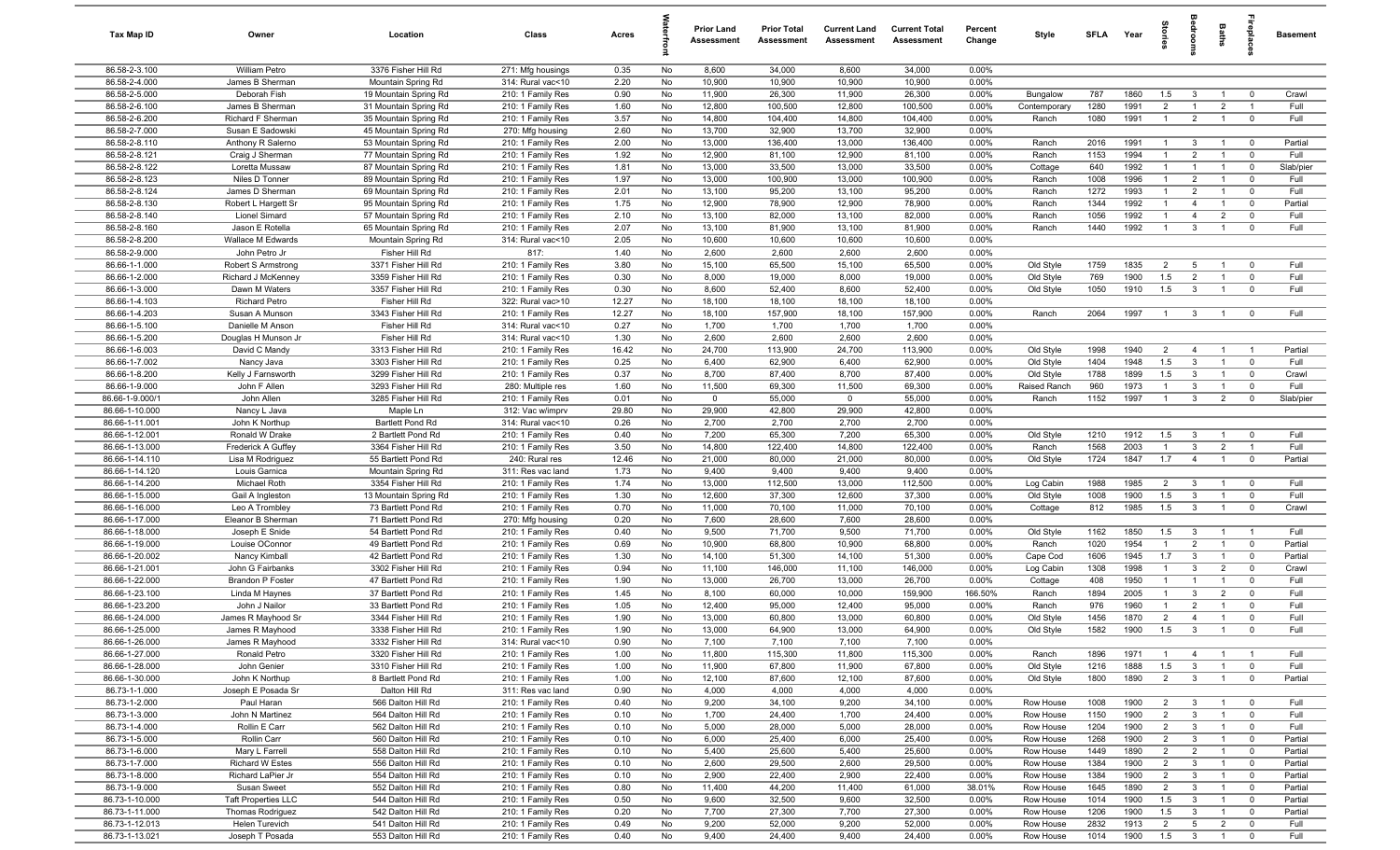| Tax Map ID                       | Owner                               | Location                                 | Class                                  | Acres        |          | <b>Prior Land</b><br>Assessment | <b>Prior Total</b><br>Assessment | <b>Current Land</b><br>Assessment | <b>Current Total</b><br>Assessment | Percent<br>Change | Style                  | SFLA         | Year         | $\frac{1}{2}$         |                                  | Baths                            | <b>G</b> bia                  | <b>Basement</b>    |
|----------------------------------|-------------------------------------|------------------------------------------|----------------------------------------|--------------|----------|---------------------------------|----------------------------------|-----------------------------------|------------------------------------|-------------------|------------------------|--------------|--------------|-----------------------|----------------------------------|----------------------------------|-------------------------------|--------------------|
| 86.73-1-14.000                   | Margaret M Sim                      | 543 Dalton Hill Rd                       | 210: 1 Family Res                      | 0.10         | No       | 2,900                           | 24,300                           | 2,900                             | 24,300                             | 0.00%             | Row House              | 810          | 1913         | $\overline{2}$        | $\overline{2}$                   | $\overline{1}$                   | $\mathbf 0$                   | Partial            |
| 86.73-1-15.000                   | Norman J Sharrow                    | 545 Dalton Hill Rd                       | 210: 1 Family Res                      | 0.20         | No       | 4,600                           | 9,900                            | 4,600                             | 9,900                              | 0.00%             | Row House              | 1138         | 1913         | 2                     | $\overline{2}$                   |                                  | $\mathbf 0$                   | Partial            |
| 86.73-1-16.000                   | Margaret M Sim                      | 545 Dalton Hill Rd                       | 210: 1 Family Res                      | 0.20         | No       | 5,700                           | 19,900                           | 5,700                             | 19,900                             | 0.00%             | Row House              | 1056         | 1900         | $\overline{2}$        | $\overline{2}$                   |                                  | $\mathbf 0$                   | Partial            |
| 86.73-1-17.000                   | Todd M Clarke                       | 547 Dalton Hill Rd                       | 210: 1 Family Res                      | 0.10         | No       | 2,800                           | 29,700                           | 2,800                             | 29,700                             | 0.00%             | Row House              | 1056         | 1900         | $\overline{2}$        | $\overline{2}$                   |                                  | $^{\circ}$                    | Partial            |
| 86.73-1-18.000                   | Alice P Green                       | 549 Dalton Hill Rd                       | 210: 1 Family Res                      | 0.10         | No       | 2,800                           | 29,700                           | 2,800                             | 29,700                             | 0.00%             | Row House              | 1056         | 1900         | $\overline{2}$        | $\overline{2}$                   |                                  | $\mathbf 0$                   | Partial            |
| 86.73-1-19.000<br>86.73-1-20.000 | Alice P Green<br>Charles L Touhey   | Dalton Hill Rd<br>551 Dalton Hill Rd     | 210: 1 Family Res<br>210: 1 Family Res | 0.20<br>0.20 | No<br>No | 6,400<br>8,100                  | 32,600<br>25,300                 | 6,400<br>8,100                    | 32,600<br>25,300                   | 0.00%<br>0.00%    | Row House<br>Row House | 1056<br>1014 | 1900<br>1900 | $\overline{2}$<br>1.5 | $\overline{2}$<br>$\mathbf{3}$   | $\overline{1}$                   | $\mathbf 0$<br>$\mathbf 0$    | Partial<br>Full    |
| 86.73-2-1.000                    | Adel A Allen                        | 523 Dalton Hill Rd                       | 210: 1 Family Res                      | 1.37         | No       | 12,000                          | 94,200                           | 12,000                            | 94,200                             | 0.00%             | Old Style              | 1655         | 1930         | 1.5                   | $\mathbf{3}$                     | $\overline{1}$                   | $\mathbf 0$                   | Partial            |
| 86.73-2-2.000                    | Walter A Trybendis                  | 1645 Powerhouse Rd                       | 210: 1 Family Res                      | 0.70         | No       | 10,700                          | 58,100                           | 10,700                            | 58,100                             | 0.00%             | Old Style              | 1584         | 1850         | 1.5                   | $\overline{4}$                   | $\overline{1}$                   | $\overline{0}$                | Partial            |
| 86.73-2-3.111                    | Maynard C Persons                   | Powerhouse Rd                            | 311: Res vac land                      | 0.37         | No       | 4,000                           | 4,000                            | 4,000                             | 4,000                              | 0.00%             |                        |              |              |                       |                                  |                                  |                               |                    |
| 86.73-2-3.120                    | Donna Evens                         | 1641 Powerhouse Rd                       | 311: Res vac land                      | 0.67         | No       | 15,000                          | 15,000                           | 15,000                            | 15,000                             | 0.00%             |                        |              |              |                       |                                  |                                  |                               |                    |
| 86.73-2-3.200                    | Jonathan J Karkoski                 | 526 Dalton Hill Rd                       | 210: 1 Family Res                      | 0.82         | No       | 11,300                          | 86,300                           | 11,300                            | 86,300                             | 0.00%             | Ranch                  | 1152         | 1988         | $\overline{1}$        | $\mathbf{3}$                     | $\overline{1}$                   | $^{\circ}$                    | Full               |
| 86.73-2-4.100                    | Persons Trust                       | Barton Hill Ln                           | 311: Res vac land                      | 2.89         | No       | 23,600                          | 23,600                           | 23,600                            | 23,600                             | 0.00%             |                        |              |              |                       |                                  |                                  |                               |                    |
| 86.73-2-4.200                    | Douglas N MacLachlan                | 31 Barton Hill Ln                        | 210: 1 Family Res                      | 2.90         | No       | 23,600                          | 110,200                          | 23,600                            | 110,200                            | 0.00%             | Ranch                  | 1536         | 2000         | $\mathbf{1}$          | $\overline{4}$                   | $\overline{2}$                   | $\mathbf 0$                   | Crawl              |
| 86.73-3-2.110                    | Marsha Erwin                        | 484 Witherbee Rd                         | 270: Mfg housing                       | 10.20        | No       | 21,200                          | 38,700                           | 21,200                            | 38,700                             | 0.00%             |                        |              |              |                       |                                  |                                  |                               |                    |
| 86.73-3-2.120                    | <b>Bradford W Duross</b>            | Silver Hill Rd                           | 311: Res vac land                      | 0.44         | No       | 5,300                           | 5,300                            | 5,300                             | 5,300                              | 0.00%             |                        |              |              |                       |                                  |                                  |                               |                    |
| 86.73-3-2.200                    | David L White                       | 18 Raymond Wright Ave                    | 280: Multiple res                      | 14.10        | No       | 26,200                          | 137,600                          | 26,200                            | 181,600                            | 31.98%            | Ranch                  | 1104         | 1988         | $\mathbf{1}$          | $\mathbf{3}$                     |                                  | $\mathbf 0$                   | Slab/pier          |
| 86.73-3-3.000                    | Samuel Gangi                        | 1658 Powerhouse Rd                       | 210: 1 Family Res                      | 1.50         | No       | 12,800                          | 75,800                           | 12,800                            | 75,800                             | 0.00%             | Old Style              | 1740         | 1940         | $\overline{2}$        | $\overline{4}$                   | $\overline{2}$                   | $\overline{1}$                | Partial            |
| 86.73-3-4.000                    | William M Woods                     | 1674 Powerhouse Rd                       | 210: 1 Family Res                      | 2.20         | No       | 13,200                          | 69,400                           | 13,200                            | 69,400                             | 0.00%             | Old Style              | 1654         | 1949         | 1.5                   | $\mathbf{3}$                     | $\overline{2}$                   | $\mathbf 0$                   | Partial            |
| 86.73-3-5.000<br>86.73-3-6.000   | Joseph R Vartuli                    | 11 Maiden Way                            | 210: 1 Family Res<br>210: 1 Family Res | 1.90<br>0.30 | No<br>No | 13,000<br>8,500                 | 68,900                           | 13,000                            | 68,900<br>50,000                   | 0.00%             | Old Style              | 1628         | 1900<br>1890 | $\overline{2}$<br>1.5 | $\overline{4}$<br>$\mathbf{3}$   | $\overline{1}$<br>$\overline{1}$ | $\mathbf 0$<br>$\mathbf 0$    | Full<br>Partial    |
| 86.73-3-7.000                    | John Vargo<br>Nicole Rogers         | 1689 Powerhouse Rd<br>11 Barton Hill Ln  | 210: 1 Family Res                      | 0.30         | No       | 7,900                           | 50,000<br>41,300                 | 8,500<br>7,900                    | 41,300                             | 0.00%<br>0.00%    | Old Style<br>Row House | 1423<br>1273 | 1887         | 1.5                   | $\overline{2}$                   | $\overline{1}$                   | $^{\circ}$                    | Full               |
| 86.73-3-8.000                    | Joseph Whalen II                    | 9 Barton Hill Ln                         | 210: 1 Family Res                      | 0.10         | No       | 5,000                           | 22,900                           | 5,000                             | 22,900                             | 0.00%             | Row House              | 675          | 1887         | 1.5                   | $\overline{2}$                   | $\overline{1}$                   | $^{\circ}$                    | Full               |
| 86.73-3-9.000                    | Stefanie Posada                     | 7 Barton Hill Ln                         | 210: 1 Family Res                      | 0.20         | No       | 8,300                           | 27,800                           | 8,300                             | 27,800                             | 0.00%             | Row House              | 441          | 1900         | 1.5                   | $\overline{2}$                   | $\overline{1}$                   | $^{\circ}$                    | Full               |
| 86.73-3-10.001                   | David J Mazzotti                    | 7 Maiden Way                             | 210: 1 Family Res                      | 0.70         | No       | 10,300                          | 82,000                           | 10,300                            | 82,000                             | 0.00%             | Old Style              | 2354         | 1910         | $\overline{2}$        | $\overline{4}$                   | $\overline{1}$                   | $\mathbf 0$                   | Full               |
| 86.73-3-11.000                   | Joseph Posada                       | 3 Maiden Way                             | 210: 1 Family Res                      | 0.20         | No       | 8,400                           | 34,800                           | 8,400                             | 34,800                             | 0.00%             | Row House              | 1080         | 1880         | $\overline{2}$        | $\mathbf{3}$                     |                                  | $\Omega$                      | Full               |
| 86.73-3-12.000                   | Michael Mazzotte                    | 5 Maiden Way                             | 210: 1 Family Res                      | 0.40         | No       | 9,800                           | 32,500                           | 9,800                             | 32,500                             | 0.00%             | Row House              | 1134         | 1880         | $\overline{2}$        | $\mathbf{3}$                     |                                  | $\mathbf 0$                   | Full               |
| 86.73-4-1.000                    | Joseph P Mazzotti                   | 36 Raymond Wright Ave                    | 210: 1 Family Res                      | 0.20         | No       | 5,300                           | 25,000                           | 5,300                             | 25,000                             | 0.00%             | Row House              | 1188         | 1900         | $\overline{2}$        | $\mathbf{3}$                     |                                  | $^{\circ}$                    | Full               |
| 86.73-4-2.000                    | Lee A Herrick                       | 36 Raymond Wright Ave                    | 210: 1 Family Res                      | 0.20         | No       | 4,800                           | 37,500                           | 4,800                             | 37,500                             | 0.00%             | Row House              | 1148         | 1900         | $\overline{2}$        | $\mathbf{3}$                     |                                  | $^{\circ}$                    | Full               |
| 86.73-4-3.000                    | Michael H Meehan                    | 40 Raymond Wright Ave                    | 220: 2 Family Res                      | 0.30         | No       | 11,400                          | 35,500                           | 11,400                            | 35,500                             | 0.00%             | Row House              | 3862         | 1922         | $\overline{2}$        | 6                                | $\overline{2}$                   | $\mathbf 0$                   | Full               |
| 86.73-4-4.000                    | Carlo J Russo                       | 44 Raymond Wright Ave                    | 220: 2 Family Res                      | 0.60         | No       | 9,700                           | 64,000                           | 9,700                             | 64,000                             | 0.00%             | Old Style              | 2294         | 1900         | $\overline{2}$        | 6                                | $\overline{2}$                   | $\overline{1}$                | Full               |
| 86.73-4-5.200                    | Karen M Russo                       | 50 Raymond Wright Ave                    | 210: 1 Family Res                      | 0.74         | No       | 5,900                           | 53,200                           | 5,900                             | 53,200                             | 0.00%             |                        |              |              |                       |                                  |                                  |                               |                    |
| 86.73-4-6.002                    | Thomas J Scozafava                  | 5 Barton Hill Ln                         | 210: 1 Family Res                      | 4.00         | No       | 15,300                          | 48,100                           | 15,300                            | 48,100                             | 0.00%             | Row House              | 801          | 1900         | 1.5                   | $\mathbf{3}$                     | $\overline{1}$<br>$\overline{1}$ | $^{\circ}$                    | Full               |
| 86.73-5-1.000<br>86.73-5-2.000   | Robert Bobbie<br>Richard E Kimball  | 575 Silver Hill Rd<br>3 Bridal Row       | 210: 1 Family Res<br>210: 1 Family Res | 0.40<br>0.29 | No<br>No | 8,700<br>8,200                  | 81,300<br>52,700                 | 8,700<br>8,200                    | 81,300<br>52,700                   | 0.00%<br>0.00%    | Old Style              | 1664<br>1208 | 1890<br>1906 | $\overline{2}$<br>2.7 | $\overline{4}$<br>$\overline{2}$ | $\overline{1}$                   | $\mathbf 0$<br>$\overline{1}$ | Full<br>Full       |
| 86.73-5-3.000                    | Robert J Kehoe                      | 9 Bridal Row                             | 210: 1 Family Res                      | 0.30         | No       | 7,800                           | 51,800                           | 7,800                             | 51,800                             | 0.00%             | Old Style<br>Old Style | 1144         | 1925         | $\overline{2}$        | $\mathbf{3}$                     | $\overline{1}$                   | $\mathbf 0$                   | Full               |
| 86.73-5-4.000                    | Jennifer E Rielly                   | 13 Bridal Row                            | 210: 1 Family Res                      | 0.30         | No       | 8,000                           | 51,800                           | 8,000                             | 51,800                             | 0.00%             | Old Style              | 1144         | 1909         | 2.7                   | $\overline{4}$                   | $\overline{1}$                   | $\mathbf 0$                   | Full               |
| 86.73-5-5.000                    | Marie C Woods                       | 17 Bridal Row                            | 210: 1 Family Res                      | 0.30         | No       | 8,000                           | 51,800                           | 8,000                             | 51,800                             | 0.00%             | Old Style              | 1100         | 1915         | 2.7                   | $\mathbf{3}$                     | $\overline{1}$                   | $\mathbf 0$                   | Full               |
| 86.73-5-6.000                    | Joseph P OConnor                    | 21 Bridal Row                            | 210: 1 Family Res                      | 0.30         | No       | 8,100                           | 75,200                           | 8,100                             | 75,200                             | 0.00%             | Old Style              | 1292         | 1910         | 2.7                   | $\mathbf{3}$                     |                                  | $^{\circ}$                    | Full               |
| 86.73-5-7.000                    | Raymond L Briggs                    | 25 Bridal Row                            | 210: 1 Family Res                      | 0.50         | No       | 9,300                           | 51,300                           | 9,300                             | 51,300                             | 0.00%             | Old Style              | 1100         | 1910         | 2.7                   | $\mathbf{3}$                     |                                  | $\mathbf 0$                   | Full               |
| 86.73-5-8.000                    | Holly R Burkey                      | 34 Bridal Row                            | 210: 1 Family Res                      | 0.20         | No       | 6,700                           | 50,000                           | 6,700                             | 50,000                             | 0.00%             | Old Style              | 1755         | 1890         | 1.5                   | $\overline{4}$                   |                                  | $^{\circ}$                    | Partial            |
| 86.73-5-9.000                    | Walter M Wojewodzic                 | 26 Bridal Row                            | 210: 1 Family Res                      | 0.20         | No       | 6,700                           | 45,200                           | 6,700                             | 45,200                             | 0.00%             | Row House              | 1296         | 1928         | $\overline{2}$        | $\overline{4}$                   | $\overline{1}$                   | $^{\circ}$                    | Full               |
| 86.73-5-10.000                   | John P McCormick                    | 24 Bridal Row                            | 210: 1 Family Res                      | 0.10         | No       | 6,300                           | 45,000                           | 6,300                             | 45,000                             | 0.00%             | Row House              | 1296         | 1928         | 2                     | $\mathbf{3}$                     |                                  | $\mathbf 0$                   | Full               |
| 86.73-5-11.000                   | Nancy L Crammond                    | <b>Bridal Row</b>                        | 210: 1 Family Res                      | 0.20         | No       | 7,800                           | 37,900                           | 7,800                             | 37,900                             | 0.00%             | Row House              | 1427         | 1928         | $\overline{2}$        | $\mathbf{3}$                     | $\overline{1}$                   | $\mathbf 0$                   | Partial            |
| 86.73-5-12.000                   | Michael T Vargo                     | 16 Bridal Row                            | 210: 1 Family Res                      | 0.30         | No       | 8,200                           | 37,900                           | 8,200                             | 37,900                             | 0.00%             | Row House              | 1427         | 1928         | $\overline{2}$        | $\mathbf{3}$                     |                                  | $\mathbf 0$                   | Partial            |
| 86.73-5-13.000                   | <b>Bradford W Duross</b>            | 4 Bridal Row                             | 210: 1 Family Res                      | 0.50         | No       | 9,900                           | 86,800                           | 9,900                             | 86,800                             | 0.00%             | Old Style              | 2144         | 1913<br>1925 | $\overline{2}$<br>1.7 | $\mathbf{3}$<br>$\overline{4}$   | $\overline{1}$<br>$\overline{1}$ | $^{\circ}$<br>$\Omega$        | Full               |
| 86.73-5-14.000<br>86.73-5-15.000 | Bonnie M Java                       | 600 Silver Hill Rd<br>596 Silver Hill Rd | 210: 1 Family Res<br>210: 1 Family Res | 0.90         | No<br>No | 10,600<br>12,100                | 40,600<br>116,300                | 10,600<br>12,100                  | 62,200<br>116,300                  | 53.20%<br>0.00%   | Old Style<br>Colonial  | 1857<br>1736 | 1992         | $\overline{2}$        | $\mathbf{3}$                     | $\overline{1}$                   | $\overline{0}$                | Partial<br>Full    |
| 86.73-5-16.000                   | Robert Lee<br>Robert Depolito       | Silver Hill Rd                           | 210: 1 Family Res                      | 1.10<br>0.40 | No       | 9,200                           | 77,500                           | 9,200                             | 77,500                             | 0.00%             | Old Style              | 1968         | 1900         | $\overline{2}$        | $\mathbf{3}$                     | $\overline{1}$                   | $\mathbf 0$                   | Partial            |
| 86.73-5-17.018                   | Patrick W LaFountain                | 586 Silver Hill Rd                       | 210: 1 Family Res                      | 0.50         | No       | 15,300                          | 98,500                           | 15,300                            | 109,000                            | 10.66%            | Old Style              | 1377         | 1880         | 1.7                   | $\overline{2}$                   | $\overline{1}$                   | - 1                           | Partial            |
| 86.73-5-18.026                   | Ralph E Schnee                      | Silver Hill Rd                           | 311: Res vac land                      | 23.45        | No       | 32,900                          | 32,900                           | 32,900                            | 32,900                             | 0.00%             |                        |              |              |                       |                                  |                                  |                               |                    |
| 86.73-5-19.000                   | Anthony Fernandez                   | 584 Silver Hill Rd                       | 210: 1 Family Res                      | 0.60         | No       | 15,400                          | 83,000                           | 15,400                            | 83,000                             | 0.00%             | Old Style              | 1465         | 1932         | 1.7                   | 5                                |                                  | $\overline{0}$                | Full               |
| 86.73-5-20.000                   | Anthony J Glebus                    | 576 Silver Hill Rd                       | 210: 1 Family Res                      | 1.00         | No       | 11,800                          | 82,200                           | 11,800                            | 82,200                             | 0.00%             | Old Style              | 1392         | 1875         | 1.5                   | $\mathbf{3}$                     | $\mathbf{1}$                     | $\overline{0}$                | Partial            |
| 86.73-5-21.003                   | Keith A Mero                        | 574 Silver Hill Rd                       | 210: 1 Family Res                      | 0.67         | No       | 11,200                          | 103,600                          | 11,200                            | 120,700                            | 16.51%            | Old Style              | 2385         | 1935         | 1.7                   | $\overline{4}$                   | $\overline{2}$                   | $\mathbf 0$                   | Partial            |
| 86.73-5-22.100                   | Robert J Corrigan                   | Silver Hill Rd                           | 311: Res vac land                      | 32.32        | No       | 32,700                          | 32,700                           | 32,700                            | 32,700                             | 0.00%             |                        |              |              |                       |                                  |                                  |                               |                    |
| 86.73-5-23.100                   | Theresa R Mandy                     | 570 Silver Hill Rd                       | 210: 1 Family Res                      | 1.59         | No       | 6,700                           | 26,400                           | 15,900                            | 35,600                             | 34.85%            | Cottage                | 760          | 1900         | 1.5                   | $\overline{2}$                   | $\overline{1}$                   | $\overline{\mathbf{0}}$       | Crawl              |
| 86.73-5-24.000                   | <b>William Myers</b>                | 553 Silver Hill Rd                       | 210: 1 Family Res                      | 5.30         | No       | 16,900                          | 89,100                           | 16,900                            | 89,100                             | 0.00%             | Ranch                  | 1204         | 1958         | $\overline{1}$        | $\mathbf{3}$                     | $\overline{1}$                   | $\overline{2}$                | Full               |
| 86.73-6-1.000                    | John Neggia                         | 485 Witherbee Rd                         | 425: Bar                               | 0.20         | No       | 1,200                           | 1,200                            | 1,200                             | 1,200                              | 0.00%             |                        |              |              |                       |                                  |                                  |                               |                    |
| 86.73-6-2.018                    | Shirley A Kelly                     | 97 Wasson St                             | 210: 1 Family Res                      | 0.96         | No       | 11,400                          | 65,100                           | 11,400                            | 65,100                             | 0.00%             | Old Style              | 1916         | 1942         | $\overline{2}$        | $\mathbf{3}$                     | $\overline{1}$                   | $\overline{0}$                | Partial            |
| 86.73-6-3.000                    | Gilbert Gadway                      | 95 Wasson St                             | 210: 1 Family Res                      | 0.20         | No       | 7,600                           | 33,300                           | 7,600                             | 33,300                             | 0.00%             | Row House              | 1300         | 1920         | $\overline{2}$        | $\overline{4}$                   | $\overline{1}$                   | $\overline{0}$                | Partial            |
| 86.73-6-4.000                    | Wallace M Edwards                   | 93 Wasson St                             | 210: 1 Family Res                      | 0.20         | No       | 7,500                           | 27,800                           | 7,500                             | 27,800                             | 0.00%             | Row House              | 1300         | 1941         | $\overline{2}$        | $\overline{4}$                   | $\mathbf{1}$                     | $\overline{0}$                | Full               |
| 86.73-6-5.006<br>86.73-6-6.012   | Theresa Gadway<br>Robert E Bergeron | 91 Wasson St<br>79 Wasson St             | 210: 1 Family Res<br>210: 1 Family Res | 0.33<br>0.30 | No<br>No | 8,600<br>8,400                  | 50,500<br>56,300                 | 8,600<br>8,400                    | 50,500<br>56,300                   | 0.00%<br>0.00%    | Row House<br>Row House | 2496<br>1250 | 1900<br>1942 | $\overline{2}$<br>1.7 | $\overline{4}$<br>$\mathbf{3}$   | $\overline{2}$<br>$\mathbf{1}$   | $\overline{0}$<br>$\mathbf 0$ | Partial<br>Partial |
| 86.73-6-7.000                    | Gilbert Gadway                      | 89 Wasson St                             | 210: 1 Family Res                      | 0.20         | No       | 7,000                           | 40,900                           | 7,000                             | 40,900                             | $0.00\%$          | Row House              | 1248         | 1900         |                       | $2 \t 4$                         | $\overline{1}$                   | $\overline{0}$                | Full               |
|                                  |                                     |                                          |                                        |              |          |                                 |                                  |                                   |                                    |                   |                        |              |              |                       |                                  |                                  |                               |                    |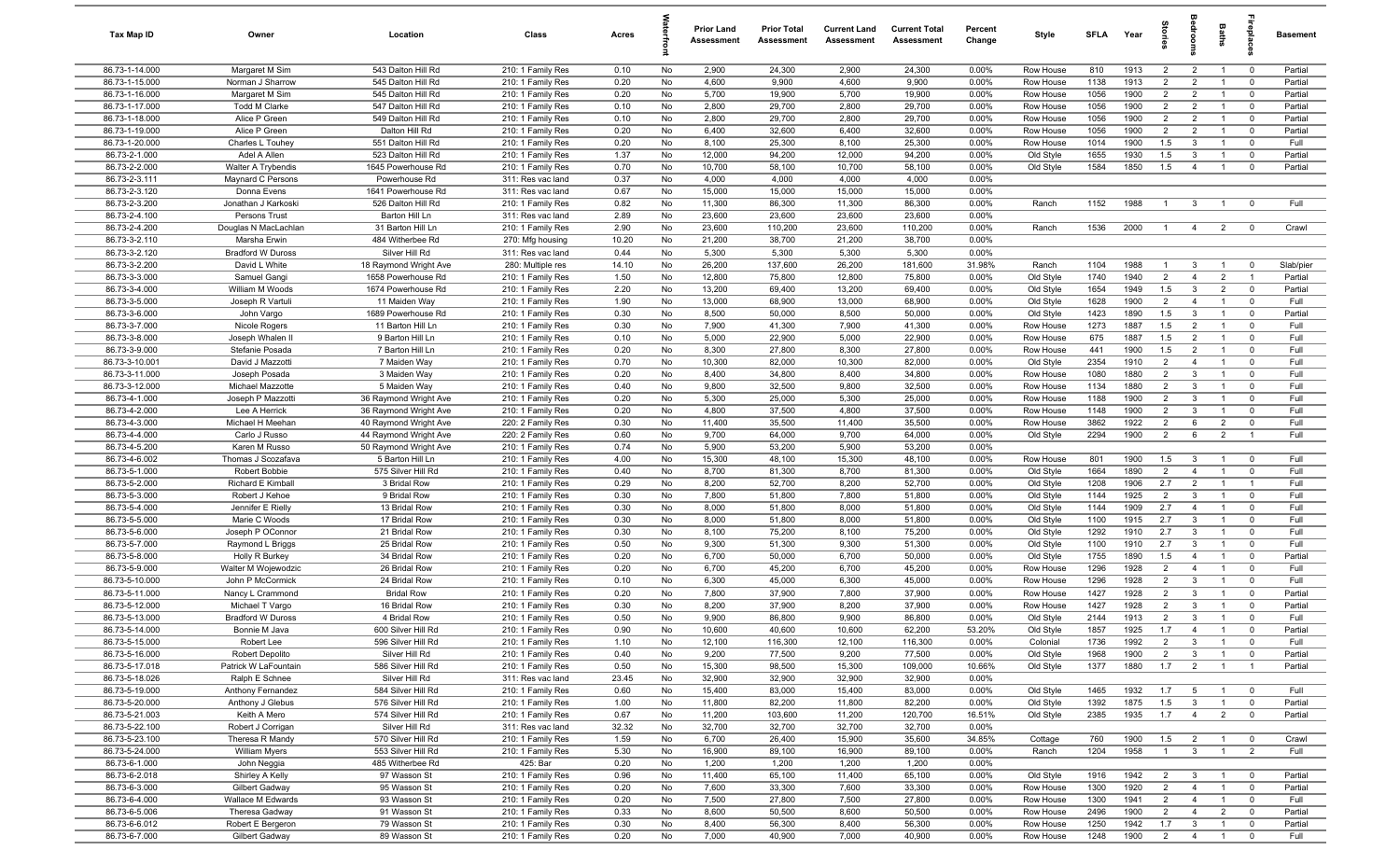| Tax Map ID                     | Owner                                   | Location                             | Class                                  | Acres        |          | <b>Prior Land</b><br>Assessment | <b>Prior Total</b><br>Assessment | <b>Current Land</b><br>Assessment | <b>Current Total</b><br>Assessment | Percent<br>Change | Style                  | <b>SFLA</b>  | Year         | tories         | droom                          | <b>Baths</b>                     | -8                         | Basement           |
|--------------------------------|-----------------------------------------|--------------------------------------|----------------------------------------|--------------|----------|---------------------------------|----------------------------------|-----------------------------------|------------------------------------|-------------------|------------------------|--------------|--------------|----------------|--------------------------------|----------------------------------|----------------------------|--------------------|
| 86.73-6-8.000                  | Norman J Jarvis                         | 87 Wasson St                         | 210: 1 Family Res                      | 0.30         | No       | 7,900                           | 30,400                           | 7,900                             | 30,400                             | 0.00%             | Row House              | 1350         | 1900         | $\overline{2}$ | $\mathbf{3}$                   | $\overline{1}$                   | $\mathbf 0$                | Full               |
| 86.73-6-9.000                  | David Malbon                            | 85 Wasson St                         | 210: 1 Family Res                      | 0.20         | No       | 6,100                           | 38,100                           | 6,100                             | 38,100                             | 0.00%             | Row House              | 1350         | 1900         | $\overline{2}$ | 3                              | $\overline{1}$                   | $\mathbf 0$                | Partial            |
| 86.73-6-10.000                 | Dean J Bachand                          | 83 Wasson St                         | 210: 1 Family Res                      | 0.30         | No       | 8,300                           | 39,300                           | 8,300                             | 39,300                             | 0.00%             | Row House              | 962          | 1942         | 1.7            | $\overline{2}$                 | $\overline{1}$                   | $\mathbf 0$                | Partial            |
| 86.73-6-11.000                 | Dean J Bachand                          | 81 Wasson St                         | 210: 1 Family Res                      | 0.10         | No       | 3,900                           | 32,200                           | 3,900                             | 32,200                             | 0.00%             | Row House              | 962          | 1942         | 1.7            | $\mathbf{3}$                   |                                  | $\mathbf 0$                | Partial            |
| 86.73-7-1.000                  | Judy Dunn                               | Wasson St                            | 311: Res vac land                      | 0.10         | No       | 3,200                           | 3,200                            | 3,200                             | 3,200                              | 0.00%             |                        |              |              |                |                                |                                  |                            |                    |
| 86.73-7-2.000                  | Stephen Urban                           | 479 Witherbee Rd                     | 210: 1 Family Res                      | 0.20         | No       | 6,700                           | 58,600                           | 6,700                             | 58,600                             | $0.00\%$          | Old Style              | 1968         | 1941         | $\overline{1}$ | 4                              |                                  | $\mathbf 0$                | Full               |
| 86.73-7-3.000                  | Craig W Scharpf                         | 477 Witherbee Rd                     | 210: 1 Family Res                      | 0.10         | No       | 4,700                           | 32,200                           | 4,700                             | 32,200                             | 0.00%             | Old Style              | 1448         | 1942         | $\mathbf{1}$   | 3                              | $\overline{1}$                   | $\mathbf 0$                | Full               |
| 86.73-7-4.000                  | Ronald N Chappell Jr                    | 473 Witherbee Rd                     | 210: 1 Family Res                      | 0.70         | No       | 17,900                          | 67,300                           | 17,900                            | 67,300                             | 0.00%             | Old Style              | 2670         | 1887         | $\overline{2}$ | $\overline{4}$                 | $\overline{1}$                   | $\mathbf 0$                | Partial            |
| 86.73-7-5.002                  | Carol C ODell                           | 449 Witherbee Rd                     | 210: 1 Family Res                      | 0.40         | No       | 9,300                           | 73,300                           | 9,300                             | 73,300                             | 0.00%             | Old Style              | 1500         | 1900         | $\overline{1}$ | $\mathbf{3}$                   | $\overline{1}$                   | $\overline{1}$             | Full               |
| 86.73-7-6.019<br>86.73-7-7.605 | <b>Essex County</b>                     | <b>Bridge St</b><br>468 Witherbee Rd | 311: Res vac land                      | 0.07<br>0.90 | No<br>No | 900                             | 900<br>46,000                    | 900<br>16,700                     | 900<br>46,000                      | 0.00%             | Old Style              | 1756         | 1900         | 1.5            | 6                              | $\overline{2}$                   | $\mathbf 0$                | Full               |
| 86.73-7-8.200                  | James J Mandy<br>Randolph W LaPier      | 465 Witherbee Rd                     | 220: 2 Family Res<br>210: 1 Family Res | 0.18         | No       | 16,700<br>2,200                 | 41,400                           | 4,600                             | 44,800                             | $0.00\%$<br>8.21% | Old Style              | 2982         | 1917         | $\overline{2}$ | $\overline{3}$                 | $\overline{1}$                   | $\mathbf 0$                | Full               |
| 86.73-7-9.000                  | <b>Essex County</b>                     | 445 Witherbee Rd                     | 210: 1 Family Res                      | 0.10         | No       | 3,400                           | 23,600                           | 3,400                             | 23,600                             | 0.00%             | Old Style              | 2992         | 1938         | 2              | 3                              | $\overline{1}$                   | $\mathbf 0$                | Full               |
| 86.73-7-10.000                 | Georgina L McKay                        | 441 Witherbee Rd                     | 220: 2 Family Res                      | 0.40         | No       | 11,700                          | 95,200                           | 11,700                            | 120,000                            | 26.05%            | Old Style              | 2600         | 1930         | $\overline{2}$ | $5\overline{5}$                | $\overline{2}$                   | $\mathbf 0$                | Full               |
| 86.73-7-11.000                 | Steven French                           | 78 Wasson St                         | 270: Mfg housing                       | 1.30         | No       | 10,000                          | 20,300                           | 10,000                            | 20,300                             | 0.00%             |                        |              |              |                |                                |                                  |                            |                    |
| 86.73-7-13.200                 | Trans Global Realty Inc                 | 459 Witherbee Rd                     | 411: Apartment                         | 0.20         | No       | 17,700                          | 92,700                           | 17,700                            | 117,400                            | 26.65%            |                        |              |              |                |                                |                                  |                            |                    |
| 86.73-7-14.002                 | Louis T Paris Sr                        | 86 Wasson St                         | 210: 1 Family Res                      | 1.00         | No       | 9,600                           | 53,500                           | 9,600                             | 53,500                             | 0.00%             | Old Style              | 1759         | 1920         | $\overline{2}$ | $\overline{2}$                 |                                  | $\overline{1}$             | Partial            |
| 86.73-7-15.000                 | Donald W Young                          | 457 Witherbee Rd                     | 210: 1 Family Res                      | 0.10         | No       | 5,300                           | 51,600                           | 5,300                             | 51,600                             | 0.00%             | Old Style              | 2359         | 1900         | 1.7            | 5                              | $\overline{2}$                   | $\mathbf 0$                | Full               |
| 86.73-7-16.000                 | Patricia Farrell                        | 453 Witherbee Rd                     | 210: 1 Family Res                      | 0.30         | No       | 7,900                           | 85,000                           | 7,900                             | 85,000                             | 0.00%             | Old Style              | 2880         | 1890         | $\overline{2}$ | $\mathbf{3}$                   | $\overline{1}$                   | $\mathbf 0$                | Full               |
| 86.73-8-1.000                  | Kathleen J Gonzalez                     | 458 Witherbee Rd                     | 210: 1 Family Res                      | 0.70         | No       | 9,900                           | 31,500                           | 9,900                             | 80,250                             | 154.76%           | Old Style              | 1296         | 1900         | $\overline{2}$ | 3                              | $\overline{1}$                   | $\mathbf 0$                | Full               |
| 86.73-8-2.000                  | Theodore F Savage                       | 452 Witherbee Rd                     | 210: 1 Family Res                      | 0.40         | No       | 8,100                           | 27,600                           | 8,100                             | 27,600                             | 0.00%             | Old Style              | 1425         | 1900         | 1.5            | $\overline{4}$                 | $\overline{1}$                   | $\mathbf 0$                | Full               |
| 86.73-8-3.000                  | Elizabeth S Genier                      | 456 Witherbee Rd                     | 210: 1 Family Res                      | 0.30         | No       | 8,000                           | 38,800                           | 8,000                             | 38,800                             | 0.00%             | Old Style              | 1237         | 1900         | 1.5            | 3                              | $\overline{1}$                   | $\overline{1}$             | Full               |
| 86.73-8-4.001                  | Richard B Wojewodzic                    | 440 Witherbee Rd                     | 210: 1 Family Res                      | 0.40         | No       | 8,800                           | 29,400                           | 8,800                             | 29,400                             | 0.00%             | Old Style              | 1209         | 1900         | 1.5            | $\overline{2}$                 | $\overline{1}$                   | $\mathbf 0$                | Full               |
| 86.73-8-5.002                  | Edward J Kearns                         | 444 Witherbee Rd                     | 210: 1 Family Res                      | 0.80         | No       | 7,800                           | 47,000                           | 7,800                             | 47,000                             | $0.00\%$          | Ranch                  | 874          | 1960         | $\overline{1}$ | $\overline{2}$                 | $\overline{1}$                   | $\mathbf 0$                | Full               |
| 86.73-8-6.000                  | Edward R Harter                         | 442 Witherbee Rd                     | 210: 1 Family Res                      | 0.20         | No       | 7,800                           | 32,100                           | 7,800                             | 32,100                             | 0.00%             | Old Style              | 2328         | 1906         | 1.5            | 3                              | $\overline{2}$                   | $\mathbf 0$                | Full               |
| 86.74-1-1.000                  | Lucinda M Marx                          | 9 Office Rd                          | 210: 1 Family Res                      | 0.40         | No       | 9,600                           | 25,600                           | 9,600                             | 25,600                             | 0.00%             | Old Style              | 1179         | 1888         | 1.5            | $\overline{2}$                 | $\overline{1}$                   | $\mathbf 0$                | Crawl              |
| 86.74-1-2.000                  | <b>Margaret Pierce</b>                  | 13 Office Rd                         | 210: 1 Family Res                      | 0.30         | No       | 8,000                           | 59,000                           | 8,000                             | 59,000                             | 0.00%             | Old Style              | 1817         | 1888         | 1.7            | $\overline{4}$                 | $\overline{1}$                   | $\mathbf 0$                | Full               |
| 86.74-1-3.002                  | Randy C Beeman                          | 44 Hospital Rd                       | 312: Vac w/imprv                       | 1.60         | No       | 12,500                          | 33,900                           | 12,500                            | 33,900                             | 0.00%             |                        |              |              |                |                                |                                  |                            |                    |
| 86.74-1-5.000                  | Carl Lindberg                           | 3 Valley View Ln                     | 210: 1 Family Res                      | 0.70         | No       | 10,000                          | 59,700                           | 10,000                            | 59,700                             | 0.00%             | Old Style              | 1348         | 1888         | 1.5            | $\mathbf{3}$                   | $\overline{1}$                   | $\overline{0}$             | Full               |
| 86.74-1-6.000                  | Geraldine LaChance                      | 4 Valley View Ln                     | 210: 1 Family Res                      | 0.30         | No       | 4,600                           | 15,100                           | 4,600                             | 15,100                             | $0.00\%$          | Row House              | 1260         | 1880         | 1.7            | $\mathbf{3}$                   |                                  | $^{\circ}$                 | Full               |
| 86.74-1-7.000                  | David J Mazzotti                        | 8 Valley View Ln                     | 210: 1 Family Res                      | 0.20         | No       | 2,600                           | 19,700                           | 2,600                             | 19,700                             | 0.00%             | Row House              | 1260         | 1898         | 1.7            | $\mathbf{3}$                   | $\overline{1}$                   | $\mathbf 0$                | Full               |
| 86.74-1-8.000                  | Frances Woodruff                        | 10 Valley View Ln                    | 210: 1 Family Res                      | 0.30         | No       | 7,900                           | 32,900                           | 7,900                             | 32,900                             | 0.00%             | Row House              | 1260         | 1898         | 1.7            | $\mathbf{3}$                   | $\overline{1}$                   | $\mathbf 0$                | Full               |
| 86.74-1-9.010                  | Winfield Raymond                        | 12 Valley View Ln                    | 210: 1 Family Res                      | 0.70         | No       | 10,300                          | 68,400                           | 10,300                            | 68,400                             | 0.00%             | Old Style              | 1512         | 1898         | 1.7            | $\mathbf{3}$                   | $\overline{1}$                   | $\mathbf 0$                | Full               |
| 86.74-2-1.000                  | David Cheney                            | 54 Raymond Wright Ave                | 210: 1 Family Res                      | 0.30         | No       | 4,000                           | 36,700                           | 4,000                             | 36,700                             | 0.00%             | Old Style              | 1924         | 1880         | $\overline{2}$ | $\overline{4}$                 | $\overline{1}$                   | $\mathbf{0}$               | Full               |
| 86.74-2-3.000/1                | VFW Post 5802 Inc                       | Raymond Wright Ave                   | 541: Bowlng alley                      | 0.01         | No       | 100                             | 30,000                           | 100                               | 30,000                             | 0.00%             |                        |              |              |                |                                |                                  |                            |                    |
| 86.74-2-4.000                  | Peter Zelinski                          | 29 Veterans Way                      | 210: 1 Family Res                      | 0.40         | No       | 9,300                           | 64,400                           | 9,300                             | 64,400                             | 0.00%             | Old Style              | 1170         | 1850         | $\overline{2}$ | $\overline{4}$                 | $\overline{1}$                   | $\mathbf 0$                | Full               |
| 86.74-3-3.000                  | Rhodia Rare Earths Inc                  | <b>Broad St</b>                      | 720: Mine/quarry                       | 80.82        | No       | 127,500                         | 144,800                          | 127,500                           | 144,800                            | 0.00%             |                        |              |              |                |                                |                                  |                            |                    |
| 86.74-3-4.000                  | Rhodia Rare Earths Inc                  | Curtis Ln                            | 330: Vacant comm                       | 0.90         | No       | 14,900                          | 14,900                           | 14,900                            | 14,900                             | 0.00%             |                        |              |              |                |                                |                                  |                            |                    |
| 86.74-3-5.000                  | Ray A Decker Jr                         | 69 Curtis Ln                         | 312: Vac w/imprv                       | 0.40         | No       | 6,100                           | 43,500                           | 6,100                             | 43,500                             | 0.00%             |                        |              |              |                |                                |                                  |                            |                    |
| 86.74-3-6.000<br>86.74-4-1.000 | Rhodia Rare Earths Inc<br>William Brown | Curtis Ln<br>76 Curtis Ln            | 330: Vacant comm<br>210: 1 Family Res  | 0.40<br>0.70 | No<br>No | 7,200<br>11,000                 | 7,200<br>32,600                  | 7,200<br>11,000                   | 7,200<br>32,600                    | 0.00%<br>0.00%    | Old Style              | 1098         | 1850         | 1.5            | 5                              | $\overline{1}$                   | $\mathbf 0$                | Full               |
| 86.74-4-2.000                  | Brenda Sherman                          | 70 Curtis Ln                         | 210: 1 Family Res                      | 0.70         | No       | 9,900                           | 32,700                           | 9,900                             | 32,700                             | 0.00%             | Old Style              | 1698         | 1890         | 1.5            | $\overline{4}$                 | $\overline{1}$                   | $\mathbf 0$                | Partial            |
| 86.74-4-3.000                  | Ray A Decker Jr                         | 64 Curtis Ln                         | 311: Res vac land                      | 0.20         | No       | 5,800                           | 5,800                            | 5,800                             | 5,800                              | $0.00\%$          |                        |              |              |                |                                |                                  |                            |                    |
| 86.74-4-4.000                  | Charles R Arno                          | 56 Curtis Ln                         | 210: 1 Family Res                      | 1.00         | No       | 12,400                          | 87,300                           | 12,400                            | 87,300                             | 0.00%             | Ranch                  | 1300         | 2004         |                | 3                              | $\overline{2}$                   | $\mathbf 0$                | Slab/pier          |
| 86.74-5-1.000                  | Joseph Cyphers                          | 3275 Fisher Hill Rd                  | 210: 1 Family Res                      | 0.80         | No       | 11,400                          | 49,600                           | 11,400                            | 49,600                             | 0.00%             | Old Style              | 1757         | 1898         | 1.5            | $\mathbf{3}$                   | $\overline{1}$                   | $\mathbf 0$                | Partial            |
| 86.74-5-2.000                  | James Virmala                           | 3261 Fisher Hill Rd                  | 483: Converted Res                     | 2.00         | No       | 47,100                          | 240,800                          | 47,100                            | 240,800                            | 0.00%             |                        |              |              |                |                                |                                  |                            |                    |
| 86.74-5-3.000                  | Robert J Allen                          | Maple Ln                             | 311: Res vac land                      | 0.30         | No       | 4,000                           | 4,000                            | 4,000                             | 4,000                              | 0.00%             |                        |              |              |                |                                |                                  |                            |                    |
| 86.74-5-4.000                  | Robert J Allen                          | 3245 Fisher Hill Rd                  | 210: 1 Family Res                      | 0.40         | No       | 9,500                           | 101,200                          | 9,500                             | 101,200                            | 0.00%             | Old Style              | 1592         | 1900         | 1.7            | $\overline{\mathbf{3}}$        | $\overline{1}$                   | $\overline{1}$             | Partial            |
| 86.74-5-5.000                  | Joseph G Cyphers Sr                     | 29 Maple Ln                          | 270: Mfg housing                       | 0.70         | No       | 6,400                           | 26,300                           | 6,400                             | 26,300                             | 0.00%             |                        |              |              |                |                                |                                  |                            |                    |
| 86.74-5-6.000                  | Daniel Karkoski                         | 9 Maple Ln                           | 270: Mfg housing                       | 0.40         | No       | 9,300                           | 21,000                           | 9,300                             | 21,000                             | 0.00%             |                        |              |              |                |                                |                                  |                            |                    |
| 86.74-5-7.000                  | Thomas E Morse                          | 15 Maple Ln                          | 210: 1 Family Res                      | 1.10         | No       | 12,100                          | 73,800                           | 12,100                            | 73,800                             | 0.00%             | Old Style              | 1270         | 1900         | 1.5            | $\overline{4}$                 | $\overline{1}$                   | $\overline{\mathbf{0}}$    | Partial            |
| 86.74-5-8.000                  | Leilani M Sprague                       | 25 Maple Ln                          | 210: 1 Family Res                      | 0.80         | No       | 11,200                          | 42,600                           | 11,200                            | 42,600                             | 0.00%             | Old Style              | 1154         | 1880         | $\overline{2}$ | $\overline{4}$                 | $\overline{1}$                   | $\overline{0}$             | Partial            |
| 86.74-5-9.000                  | James Virmala                           | Maple Ln                             | 312: Vac w/imprv                       | 0.45         | No       | 6,800                           | 24,100                           | 6,800                             | 24,100                             | 0.00%             |                        |              |              |                |                                |                                  |                            |                    |
| 86.74-5-10.000                 | James Virmala                           | 10 Maple Ln                          | 210: 1 Family Res                      | 0.80         | No       | 11,000                          | 42,600                           | 11,000                            | 42,600                             | 0.00%             | Ranch                  | 1184         | 1967         | $\overline{1}$ | $\overline{2}$                 | $\overline{1}$                   | $\overline{0}$             | Slab/pier          |
| 86.74-5-11.000                 | Mary C Beeman                           | 20 Maple Ln                          | 271: Mfg housings                      | 0.45         | No       | 8,800                           | 37,800                           | 8,800                             | 37,800                             | 0.00%             |                        |              |              |                |                                |                                  |                            |                    |
| 86.74-6-1.110                  | Nancy Bronson                           | Wall St                              | 311: Res vac land                      | 0.52         | No       | 8,500                           | 8,500                            | 8,500                             | 8,500                              | 0.00%             |                        |              |              |                |                                |                                  |                            |                    |
| 86.74-6-1.120                  | Barbara Pollock                         | Wall St                              | 210: 1 Family Res                      | 0.12         | No       | 7,000                           | 84,100                           | 7,000                             | 84,100                             | 0.00%             | Ranch                  | 1404         | 2005         | $\overline{1}$ | 3 <sup>3</sup>                 | $\overline{2}$                   | $\overline{0}$             | Slab/pier          |
| 86.74-6-1.200                  | William Simpson                         | 23 Foote St                          | 311: Res vac land                      | 0.12         | No       | 4,500                           | 4,500                            | 4,500                             | 4,500                              | 0.00%             |                        |              |              |                |                                |                                  |                            |                    |
| 86.74-6-2.000                  | Seward LaShomb                          | 27 Foote St                          | 210: 1 Family Res                      | 0.40         | No       | 8,200                           | 64,100                           | 8,200                             | 64,100                             | 0.00%             | Old Style              | 2208         | 1920         | 2              | $\overline{4}$                 | $\overline{1}$                   | $\overline{0}$             | Partial            |
| 86.74-6-3.000                  | Kenneth Demarais                        | 29 Foote St                          | 210: 1 Family Res                      | 0.40         | No       | 8,800                           | 35,200                           | 8,800                             | 35,200                             | 0.00%             | Old Style              | 1140         | 1898         | $\overline{2}$ | $\overline{2}$                 | $\overline{1}$                   | $\overline{0}$             | Full               |
| 86.74-6-4.000                  | Chester L Woods                         | 33 Wall St                           | 210: 1 Family Res                      | 0.20         | No       | 7,200                           | 51,800                           | 7,200                             | 51,800                             | 0.00%             | Old Style              | 1154         | 1888         | 1.5            | $\overline{2}$                 | $\overline{1}$                   | $\mathbf 0$                | Crawl              |
| 86.74-6-5.000                  | Nicholas P Bouchard                     | 37 Wall St                           | 210: 1 Family Res                      | 0.20         | No       | 7,100                           | 73,400                           | 7,100                             | 73,400                             | 0.00%             | Old Style              | 819          | 1888         | 1.5            | $\overline{2}$                 | $\overline{1}$                   | $\overline{0}$             | Partial            |
| 86.74-6-6.000<br>86.74-6-7.000 | William Allen<br><b>Edmund Trombley</b> | 39 Wall St<br>41 Wall St             | 210: 1 Family Res<br>210: 1 Family Res | 0.20<br>0.30 | No<br>No | 7,200<br>8,100                  | 56,300<br>42,200                 | 7,200<br>8,100                    | 56,300<br>42,200                   | 0.00%<br>$0.00\%$ | Old Style<br>Old Style | 1125<br>1205 | 1900<br>1898 | 1.5<br>1.5     | $\mathbf{3}$<br>$\overline{4}$ | $\overline{1}$<br>$\overline{1}$ | $\mathbf 0$<br>$\mathbf 0$ | Partial<br>Partial |
|                                |                                         |                                      |                                        |              |          |                                 |                                  |                                   |                                    |                   |                        |              |              |                |                                |                                  |                            |                    |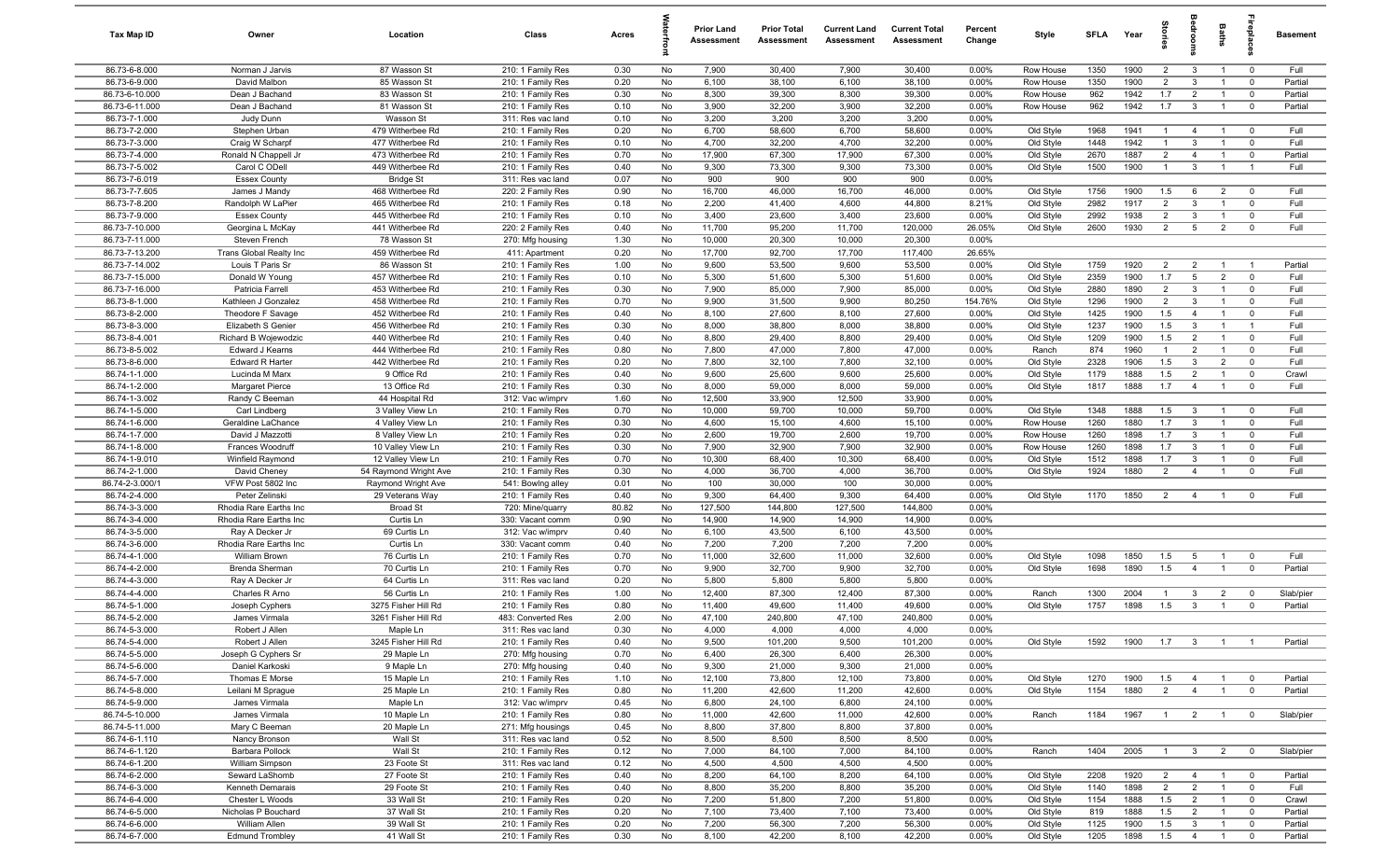| Tax Map ID                       | Owner                                           | Location                                         | Class                                  | Acres        |          | <b>Prior Land</b><br>Assessment | <b>Prior Total</b><br>Assessment | <b>Current Land</b><br>Assessment | <b>Current Total</b><br>Assessment | Percent<br>Change | Style                     | SFI A        | Year         | tories                           | <b>edroo</b>                              | Baths                            |                                        | <b>Basement</b>    |
|----------------------------------|-------------------------------------------------|--------------------------------------------------|----------------------------------------|--------------|----------|---------------------------------|----------------------------------|-----------------------------------|------------------------------------|-------------------|---------------------------|--------------|--------------|----------------------------------|-------------------------------------------|----------------------------------|----------------------------------------|--------------------|
| 86.74-6-8.000                    | Barbara OHara                                   | 45 Wall St                                       | 210: 1 Family Res                      | 0.90         | No       | 11,400                          | 62,400                           | 11,400                            | 62,400                             | 0.00%             | Old Style                 | 1998         | 1880         | $\overline{2}$                   | 6                                         | $\overline{1}$                   | $\overline{1}$                         | Full               |
| 86.74-6-9.100                    | Pamela Bednarz                                  | 51 Wall St                                       | 210: 1 Family Res                      | 0.55         | No       | 10,100                          | 58,400                           | 10,100                            | 58,400                             | 0.00%             | Old Style                 | 1912         | 1888         | $\overline{2}$                   | 6                                         | $\overline{1}$                   | $\mathbf 0$                            | Partial            |
| 86.74-6-9.200                    | Harry W Clark III                               | 53 Wall St                                       | 270: Mfg housing                       | 0.58         | No       | 10,300                          | 36,600                           | 10,300                            | 36,600                             | 0.00%             |                           |              |              |                                  |                                           |                                  |                                        |                    |
| 86.74-6-10.000<br>86.74-6-11.000 | Charles Arno Jr                                 | 57 Wall St<br>71 Wall St                         | 210: 1 Family Res                      | 1.20<br>2.10 | No<br>No | 12,600<br>12,500                | 68,600<br>14,000                 | 12,600<br>12,500                  | 68,600<br>45,400                   | 0.00%<br>224.29%  | Ranch<br>Ranch            | 1144<br>1568 | 1986<br>2000 | $\overline{1}$<br>$\overline{1}$ | $\mathbf{3}$<br>$\mathbf{3}$              | $\overline{1}$<br>$\overline{2}$ | $\mathbf 0$<br>$\mathbf 0$             | Full<br>Slab/pier  |
| 86.74-6-12.000                   | <b>Arnold McMurtry</b><br>Richard E Kimbal      | <b>Broad St</b>                                  | 210: 1 Family Res<br>311: Res vac land | 5.07         | No       | 6,000                           | 6,000                            | 6,000                             | 6,000                              | $0.00\%$          |                           |              |              |                                  |                                           |                                  |                                        |                    |
| 86.74-7-1.000                    | Robert Rand                                     | Curtis Ln                                        | 311: Res vac land                      | 0.58         | No       | 8,700                           | 8,700                            | 8,700                             | 8,700                              | 0.00%             |                           |              |              |                                  |                                           |                                  |                                        |                    |
| 86.74-7-2.000                    | Harvey A Rand Jr                                | 36 Curtis Ln                                     | 270: Mfg housing                       | 0.74         | No       | 11,900                          | 30,400                           | 11,900                            | 40,800                             | 34.21%            |                           |              |              |                                  |                                           |                                  |                                        |                    |
| 86.74-7-3.000                    | Jacob D Stevenson                               | 13 King Ln                                       | 270: Mfg housing                       | 0.47         | No       | 11,200                          | 36,800                           | 11,200                            | 36,800                             | 0.00%             |                           |              |              |                                  |                                           |                                  |                                        |                    |
| 86.74-7-4.000                    | John D Witherbee                                | 19 King Ln                                       | 210: 1 Family Res                      | 0.50         | No       | 7,300                           | 42,600                           | 7,300                             | 42,600                             | 0.00%             | Old Style                 | 3516         | 1838         | $\overline{2}$                   | 5                                         | $\overline{1}$                   | $\mathbf 0$                            | Partial            |
| 86.74-7-5.000                    | <b>Taft Properties LLC</b>                      | 25 King Ln                                       | 270: Mfg housing                       | 0.50         | No       | 14,500                          | 14,500                           | 14,500                            | 24,800                             | 71.03%            |                           |              |              |                                  |                                           |                                  |                                        |                    |
| 86.74-7-6.000                    | Persons Trust                                   | 27 King Ln                                       | 270: Mfg housing                       | 2.71         | No       | 12,600                          | 26,500                           | 12,600                            | 26,500                             | 0.00%             |                           |              |              |                                  |                                           |                                  |                                        |                    |
| 86.74-7-7.000                    | Persons Trust                                   | Raymond Wright Ave                               | 270: Mfg housing                       | 1.68         | No       | 13,800                          | 13,800                           | 13,800                            | 50,700                             | 267.39%           |                           |              |              |                                  |                                           |                                  |                                        |                    |
| 86.74-7-8.000                    | Melanie L Cyphers                               | 29 King Ln                                       | 270: Mfg housing                       | 0.75         | No       | 10,500                          | 31,900                           | 10,500                            | 31,900                             | 0.00%             |                           |              |              |                                  |                                           |                                  |                                        |                    |
| 86.74-7-9.000                    | Thurman W Lamb                                  | 161 Raymond Wright Ave                           | 210: 1 Family Res                      | 1.10         | No       | 12,200                          | 72,700                           | 12,200                            | 72,700                             | 0.00%             | Old Style                 | 1944         | 1900         | $\overline{2}$                   | 5                                         | $\overline{1}$                   | $\overline{0}$                         | Full               |
| 86.74-7-10.000<br>86.74-7-11.100 | Lisa Korb<br>Lisa Korb                          | 157 Raymond Wright Ave                           | 210: 1 Family Res                      | 0.30<br>0.25 | No<br>No | 7,900                           | 25,000                           | 7,500<br>7,500                    | 31,000<br>31,000                   | 24.00%            | Old Style                 | 962<br>962   | 1890<br>1890 | $\overline{2}$<br>$\overline{2}$ | $\mathbf{3}$<br>$\overline{2}$            | $\mathbf{1}$<br>$\overline{1}$   | $\mathbf 0$<br>$\mathbf 0$             | Full<br>Full       |
| 86.74-7-11.200                   | Heather J Gingras                               | 155 Raymond Wright Ave<br>153 Raymond Wright Ave | 210: 1 Family Res<br>210: 1 Family Res | 0.58         | No       |                                 |                                  | 10,000                            | 107,500                            |                   | Old Style<br>Other Style  | 1056         | 1985         | $\overline{2}$                   | $\overline{2}$                            | $\overline{1}$                   | $\mathbf 0$                            | Full               |
| 86.74-7-12.000                   | Persons Trust                                   | 32 King Ln                                       | 270: Mfg housing                       | 0.26         | No       | 8,900                           | 8,900                            | 9,000                             | 28,000                             | 214.61%           |                           |              |              |                                  |                                           |                                  |                                        |                    |
| 86.74-7-13.000                   | Diane LaFleche                                  | <b>Broad St</b>                                  | 270: Mfg housing                       | 4.70         | No       | 16,200                          | 38,900                           | 16,200                            | 38,900                             | 0.00%             |                           |              |              |                                  |                                           |                                  |                                        |                    |
| 86.74-7-14.000                   | Dominick Ida                                    | 137 Raymond Wright Ave                           | 652: Govt bldgs                        | 0.92         | No       | 36,300                          | 205,400                          | 36,300                            | 205,400                            | 0.00%             |                           |              |              |                                  |                                           |                                  |                                        |                    |
| 86.74-7-15.000                   | Kathleen M Hill                                 | <b>Broad St</b>                                  | 311: Res vac land                      | 0.50         | No       | 9,900                           | 9,900                            | 9,900                             | 9,900                              | 0.00%             |                           |              |              |                                  |                                           |                                  |                                        |                    |
| 86.74-7-16.000                   | Rayshel MacDougal                               | 12 Curtis Ln                                     | 210: 1 Family Res                      | 0.30         | No       | 7,500                           | 36,100                           | 7,500                             | 36,100                             | 0.00%             | Old Style                 | 989          | 1890         | 1.5                              | $\mathbf{3}$                              | $\overline{1}$                   | $\overline{\mathbf{0}}$                | Partial            |
| 86.75-1-1.000                    | Patricia Allen                                  | 3239 Fisher Hill Rd                              | 210: 1 Family Res                      | 3.70         | No       | 15,100                          | 53,300                           | 15,100                            | 53,300                             | 0.00%             | Old Style                 | 1332         | 1860         | 1.5                              | 2                                         | $\overline{1}$                   | $\overline{0}$                         | Full               |
| 86.75-3-1.100                    | Jane W Burgelin                                 | Fisher Hill Rd                                   | 311: Res vac land                      | 0.60         | No       | 8,300                           | 8,300                            | 8,300                             | 8,300                              | 0.00%             |                           |              |              |                                  |                                           |                                  |                                        |                    |
| 86.75-3-1.200                    | Allen C Supernault                              | 3274 Fisher Hill Rd                              | 210: 1 Family Res                      | 2.60         | No       | 13,600                          | 102,500                          | 13,600                            | 102,500                            | 0.00%             | Old Style                 | 1292         | 1925         | 1.5                              | $\mathbf{3}$                              | $\overline{1}$                   | $\overline{1}$                         | Partial            |
| 86.75-3-2.000                    | Arthur J Brassard                               | 3262 Fisher Hill Rd                              | 220: 2 Family Res                      | 1.00         | No       | 11,800                          | 90,400                           | 11,800                            | 90,400                             | 0.00%             | Old Style                 | 5240         | 1840         | $\overline{2}$                   | 8                                         | $\mathbf{3}$                     | $\mathbf 0$                            | Partial            |
| 86.75-3-3.000                    | Robert J Murphy                                 | 3258 Fisher Hill Rd                              | 210: 1 Family Res                      | 1.40         | No       | 12,700                          | 95,200                           | 12,700                            | 95,200                             | 0.00%             | Old Style                 | 2292         | 1920         | 2.5                              | $\overline{\mathbf{3}}$                   | $\overline{2}$                   | $\overline{1}$                         | Full               |
| 86.75-3-4.000<br>86.75-3-5.000   | <b>Tricia King</b><br><b>Catherine Tromblee</b> | 3256 Fisher Hill Rd<br>3250 Fisher Hill Rd       | 210: 1 Family Res                      | 0.40<br>0.70 | No<br>No | 9,100<br>10,700                 | 63,700<br>123,500                | 9,100<br>10,700                   | 63,700<br>130,000                  | 0.00%<br>5.26%    | Old Style<br>Raised Ranch | 1014<br>1328 | 1880<br>1970 | 1.5<br>$\overline{1}$            | $\overline{3}$<br>$\overline{2}$          | $\overline{1}$<br>$\overline{1}$ | $\overline{1}$                         | Full<br>Full       |
| 86.75-3-6.000                    | Mohawk Enterprises LLC                          | Fisher Hill Rd                                   | 210: 1 Family Res<br>312: Vac w/imprv  | 0.50         | No       | 10,100                          | 12,700                           | 10,100                            | 12,700                             | 0.00%             |                           |              |              |                                  |                                           |                                  |                                        |                    |
| 86.75-3-7.000                    | <b>William Endres</b>                           | 3234 Fisher Hill Rd                              | 271: Mfg housings                      | 0.40         | No       | 9,500                           | 43,400                           | 9,500                             | 43,400                             | 0.00%             |                           |              |              |                                  |                                           |                                  |                                        |                    |
| 86.75-3-9.111                    | Leonard A Rheaume                               | 38 Dynamite Ln                                   | 210: 1 Family Res                      | 14.00        | No       | 21,000                          | 73,900                           | 21,000                            | 73,900                             | 0.00%             | Cottage                   | 1164         | 2000         | 1.5                              | $\overline{1}$                            | $\overline{1}$                   | $\mathbf 0$                            | Slab/pier          |
| 86.75-3-9.112                    | Craig A Smith                                   | 10 Dynamite Ln                                   | 270: Mfg housing                       | 10.00        | No       | 19,800                          | 52,000                           | 19,800                            | 52,000                             | 0.00%             |                           |              |              |                                  |                                           |                                  |                                        |                    |
| 86.75-3-9.120                    | Stephen M Hart                                  | 73 Dynamite Way                                  | 312: Vac w/imprv                       | 10.00        | No       | 21,000                          | 36,300                           | 21,000                            | 36,300                             | 0.00%             |                           |              |              |                                  |                                           |                                  |                                        |                    |
| 86.75-3-9.200                    | Harvey Simpson                                  | Fisher Hill Rd                                   | 322: Rural vac>10                      | 18.30        | No       | 21,000                          | 21,000                           | 30,000                            | 30,000                             | 42.86%            |                           |              |              |                                  |                                           |                                  |                                        |                    |
| 86.75-3-10.000                   | Marcia Erwin                                    | Plank Rd                                         | 330: Vacant comm                       | 30.60        | No       | 24,400                          | 24,400                           | 24,400                            | 24,400                             | 0.00%             |                           |              |              |                                  |                                           |                                  |                                        |                    |
| 86.75-3-12.000                   | Paul Mazzotte                                   | 3280 Fisher Hill Rd                              | 210: 1 Family Res                      | 1.30         | No       | 12,700                          | 100,100                          | 12,700                            | 100,100                            | 0.00%             | Old Style                 | 1700         | 1904         | 1.5                              | $\overline{\mathbf{3}}$                   | $\overline{2}$                   | $\overline{1}$                         | Partial            |
| 86.75-4-1.000                    | Steven L Simpson Jr                             | 183 Raymond Wright Ave                           | 270: Mfg housing                       | 0.20         | No       | 7,400                           | 19,400                           | 7,400                             | 22,000                             | 13.40%            |                           |              |              |                                  |                                           |                                  |                                        |                    |
| 86.75-4-2.000                    | Steven L Simpson Jr                             | <b>Broad St</b>                                  | 311: Res vac land                      | 0.20         | No       | 600                             | 600                              | 600                               | 600                                | 0.00%             |                           |              |              | $\overline{1}$                   |                                           |                                  |                                        |                    |
| 86.75-4-3.000<br>86.75-4-4.000   | Richard E Kimball<br><b>Bruce Lamb</b>          | 189 Raymond Wright Ave<br>193 Raymond Wright Ave | 210: 1 Family Res<br>210: 1 Family Res | 0.20<br>0.18 | No<br>No | 7,300<br>7,400                  | 57,100<br>49,800                 | 7,300<br>7,400                    | 57,100<br>49,800                   | 0.00%<br>0.00%    | Ranch<br>Ranch            | 1349<br>1008 | 1968<br>1976 | $\overline{1}$                   | $\overline{\mathbf{3}}$<br>$\mathbf{3}$   | $\overline{1}$<br>$\overline{1}$ | $\overline{\mathbf{0}}$<br>$\mathbf 0$ | Crawl<br>Crawl     |
| 86.75-4-5.000                    | Jennie Lavigne                                  | Wall St                                          | 311: Res vac land                      | 0.10         | No       | 2,700                           | 2,700                            | 2,700                             | 2,700                              | 0.00%             |                           |              |              |                                  |                                           |                                  |                                        |                    |
| 86.75-4-6.100                    | William A Larrow                                | 201 Raymond Wright Ave                           | 432: Gas station                       | 0.69         | No       | 18,400                          | 88,400                           | 18,400                            | 88,400                             | 0.00%             |                           |              |              |                                  |                                           |                                  |                                        |                    |
| 86.75-4-6.200                    | Richard E Kimbal                                | <b>Broad St</b>                                  | 311: Res vac land                      | 0.15         | No       | 2,000                           | 2,000                            | 2,000                             | 2,000                              | 0.00%             |                           |              |              |                                  |                                           |                                  |                                        |                    |
| 86.75-4-6.300                    | <b>Essex County</b>                             | <b>Broad St</b>                                  | 311: Res vac land                      | 0.46         | No       | 2,600                           | 2,600                            | 2,600                             | 2,600                              | 0.00%             |                           |              |              |                                  |                                           |                                  |                                        |                    |
| 86.75-4-7.000                    | Deborah LaPier                                  | 3217 Plank Rd                                    | 482: Det row bldg                      | 0.10         | No       | 14,900                          | 111,300                          | 14,900                            | 111,300                            | 0.00%             |                           |              |              |                                  |                                           |                                  |                                        |                    |
| 86.75-4-8.000                    | William M Cohen                                 | 3215 Fisher Hill Rd                              | 311: Res vac land                      | 0.10         | No       | 4,000                           | 4,000                            | 4,000                             | 4,000                              | 0.00%             |                           |              |              |                                  |                                           |                                  |                                        |                    |
| 86.75-4-9.000                    | Mary Endres                                     | 3213 Plank Rd                                    | 421: Restaurant                        | 0.40         | No       | 11,700                          | 108,300                          | 11,700                            | 108,300                            | 0.00%             |                           |              |              |                                  |                                           |                                  |                                        |                    |
| 86.75-4-10.000                   | <b>Richard LaPier</b>                           | 200 Raymond Wright Ave                           | 210: 1 Family Res                      | 0.30         | No       | 8,000                           | 11,100                           | 8,000                             | 11,100                             | 0.00%             | Old Style                 | 2040         | 1910         | $\overline{2}$                   | $\mathbf{3}$                              | $\overline{1}$                   | $\overline{0}$                         | Full               |
| 86.75-4-11.000                   | Frederick J Trombley Sr                         | 198 Raymond Wright Ave                           | 210: 1 Family Res                      | 0.20         | No       | 7,900                           | 31,500                           | 7,900                             | 35,000                             | 11.11%            | Row House                 | 1014         | 1880         | 1.5                              | $\overline{2}$                            | $\overline{1}$                   | $\overline{0}$                         | Partial            |
| 86.75-4-12.000                   | David Decker                                    | 196 Raymond Wright Ave                           | 210: 1 Family Res                      | 0.30         | No       | 8,500                           | 32,700                           | 8,500                             | 32,700                             | 0.00%             | Row House                 | 988          | 1890         | 1.5                              | $\mathbf{3}$                              | $\overline{1}$                   | $\overline{\mathbf{0}}$                | Partial            |
| 86.75-4-13.000<br>86.75-4-14.000 | Richard Kimball<br><b>Richard Kimball</b>       | <b>Broad St</b><br>190 Raymond Wright Ave        | 210: 1 Family Res<br>210: 1 Family Res | 0.30<br>0.40 | No<br>No | 8,400<br>8,700                  | 27,000<br>27,800                 | 8,400<br>8,700                    | 27,000<br>27,800                   | 0.00%<br>0.00%    | Row House<br>Row House    | 1098<br>1302 | 1880<br>1880 | 1.5<br>1.5                       | $\overline{2}$<br>$\overline{\mathbf{3}}$ | $\overline{1}$<br>$\overline{1}$ | $\overline{\mathbf{0}}$<br>$\mathbf 0$ | Partial<br>Partial |
| 86.75-4-15.000                   | <b>Richard Kimball</b>                          | 184 Raymond Wright Ave                           | 270: Mfg housing                       | 0.80         | No       | 5,400                           | 17,600                           | 5,400                             | 17,600                             | 0.00%             |                           |              |              |                                  |                                           |                                  |                                        |                    |
| 86.75-4-16.000                   | Howard C Williams                               | 3203 Plank Rd                                    | 210: 1 Family Res                      | 0.21         | No       | 6,600                           | 49,800                           | 6,600                             | 77,500                             | 55.62%            | Old Style                 | 1352         | 1928         | $\overline{2}$                   | $\overline{\mathbf{3}}$                   | $\overline{1}$                   | $\overline{\mathbf{0}}$                | Partial            |
| 86.75-4-17.000                   | Anne M Destito                                  | 3209 Plank Rd                                    | 210: 1 Family Res                      | 0.40         | No       | 7,900                           | 49,000                           | 7,900                             | 49,000                             | 0.00%             | Old Style                 | 1550         | 1910         | $\overline{2}$                   | 6                                         | $\overline{1}$                   | $\mathbf 0$                            | Full               |
| 86.75-4-18.000                   | James Allen                                     | 3205 Plank Rd                                    | 210: 1 Family Res                      | 0.07         | No       | 6,100                           | 45,700                           | 6,100                             | 45,700                             | 0.00%             | Bungalow                  | 1044         | 1930         | 1.5                              | $\overline{2}$                            | $\overline{1}$                   | $\mathbf 0$                            | Partial            |
| 86.75-4-19.000                   | Richard Kimball                                 | 3201 Plank Rd                                    | 311: Res vac land                      | 0.10         | No       | 5,000                           | 5,000                            | 5,000                             | 5,000                              | 0.00%             |                           |              |              |                                  |                                           |                                  |                                        |                    |
| 86.75-4-20.000                   | Ronald J Riddle                                 | Plank Rd                                         | 311: Res vac land                      | 0.40         | No       | 7,900                           | 7,900                            | 7,900                             | 7,900                              | 0.00%             |                           |              |              |                                  |                                           |                                  |                                        |                    |
| 86.75-4-21.002                   | Mt Vista Properties LLC                         | 3197 Plank Rd                                    | 220: 2 Family Res                      | 0.30         | No       | 9,200                           | 52,500                           | 9,200                             | 52,500                             | 0.00%             | Old Style                 | 2604         | 1900         | $\overline{2}$                   | $\overline{4}$                            | $\mathbf{3}$                     | $\mathbf 0$                            | Full               |
| 86.75-4-22.000                   | Eric S Carson                                   | Plank Rd                                         | 330: Vacant comm                       | 0.12         | No       | 600                             | 600                              | 600                               | 600                                | 0.00%             |                           |              |              |                                  |                                           |                                  |                                        |                    |
| 86.75-4-23.100                   | Eric Carson                                     | 3193 Plank Rd                                    | 433: Auto body                         | 0.21         | No       | 9,900                           | 52,500                           | 9,900                             | 52,500                             | 0.00%             |                           |              |              |                                  |                                           |                                  |                                        |                    |
| 86.75-4-23.200                   | Lawrence E Clark                                | 95 Wall St                                       | 210: 1 Family Res                      | 0.41         | No       | 7,400                           | 49,200                           | 7,400                             | 49,200                             | $0.00\%$          | Ranch                     | 1120         | 1987 1 3 2 0 |                                  |                                           |                                  |                                        | Slab/pier          |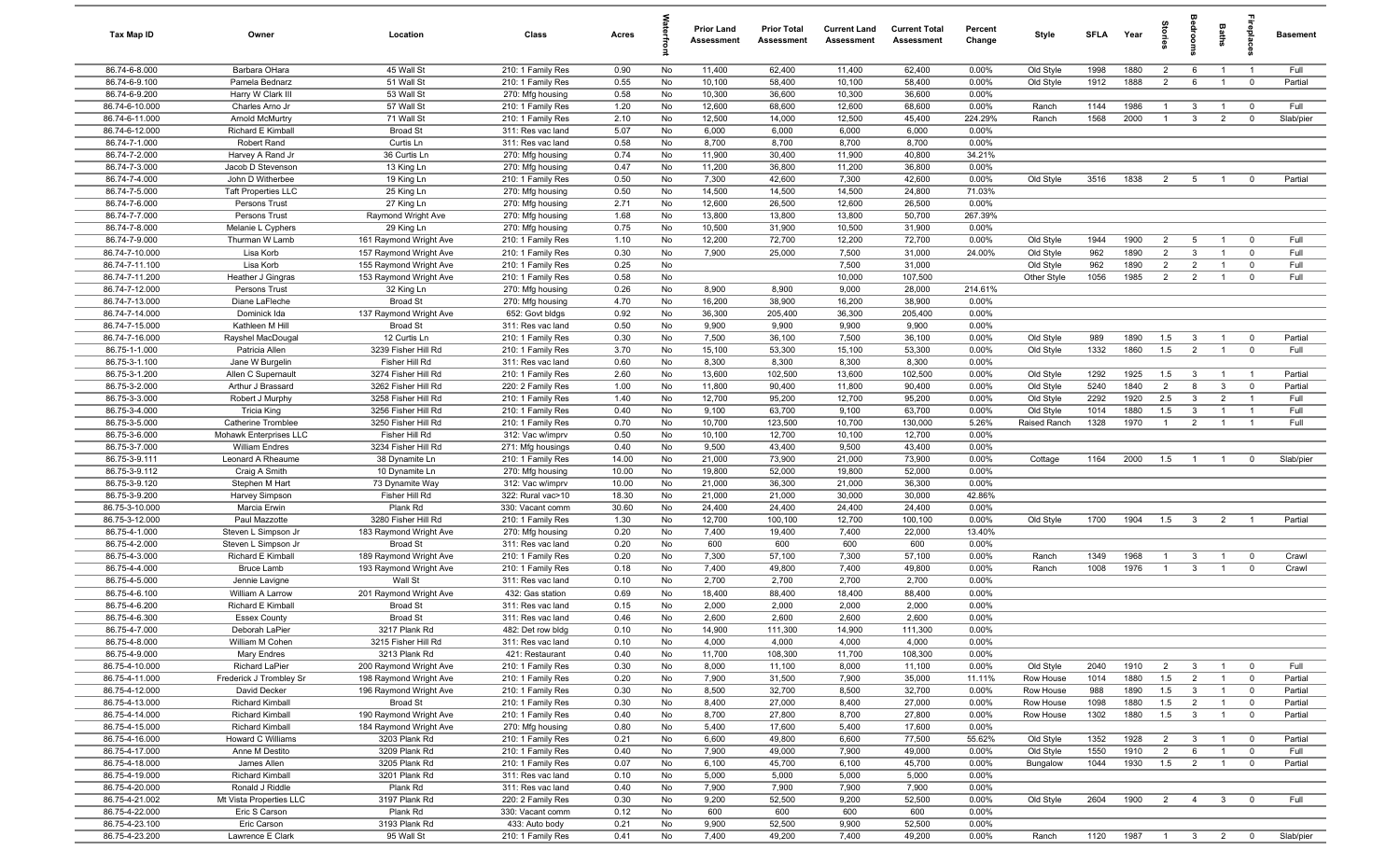| Tax Map ID                       | Owner                                | Location                         | Class                                  | Acres        |          | <b>Prior Land</b><br>Assessment | <b>Prior Total</b><br>Assessment | <b>Current Land</b><br>Assessment | <b>Current Total</b><br>Assessment | Percent<br>Change | Style                  | <b>SFLA</b>  | Year         |                       | drooi                           | Baths                            | ne<br>Pla                        | Basement           |
|----------------------------------|--------------------------------------|----------------------------------|----------------------------------------|--------------|----------|---------------------------------|----------------------------------|-----------------------------------|------------------------------------|-------------------|------------------------|--------------|--------------|-----------------------|---------------------------------|----------------------------------|----------------------------------|--------------------|
| 86.75-4-24.000                   | <b>Wendy Genier</b>                  | 87 Wall St                       | 210: 1 Family Res                      | 0.78         | No       | 11,300                          | 89,900                           | 11,300                            | 89,900                             | 0.00%             | Colonial               | 2056         | 1900         | $\overline{2}$        | $\mathbf{3}$                    | $\overline{2}$                   | $\mathbf 0$                      | Full               |
| 86.75-4-25.000                   | Timothy M Flippo                     | 79 Wall St                       | 210: 1 Family Res                      | 0.60         | No       | 10,500                          | 47,100                           | 10,500                            | 47,100                             | 0.00%             | Cottage                | 1156         | 1900         | 1.5                   | $\overline{2}$                  | $\overline{1}$                   | $\mathbf 0$                      | Partial            |
| 86.75-5-2.000                    | Robert Corbo                         | 3208 Plank Rd                    | 483: Converted Res                     | 0.10         | No       | 9,900                           | 101,800                          | 9,900                             | 101,800                            | 0.00%             |                        |              |              |                       |                                 |                                  |                                  |                    |
| 86.75-5-3.000<br>86.75-5-4.000   | Robert Corbo                         | Plank Rd<br>Plank Rd             | 311: Res vac land                      | 0.80         | No       | 10,600                          | 10,600                           | 10,600                            | 10,600                             | 0.00%             |                        |              |              |                       |                                 |                                  |                                  |                    |
| 86.75-5-5.000                    | David Hathaway<br>David Hathaway     | Plank Rd                         | 311: Res vac land<br>311: Res vac land | 0.20<br>0.70 | No<br>No | 2,700<br>9,600                  | 2,700<br>9,600                   | 2,700<br>9,600                    | 2,700<br>9,600                     | 0.00%<br>0.00%    |                        |              |              |                       |                                 |                                  |                                  |                    |
| 86.75-5-6.000                    | Vito J Velsini                       | 3198 Plank Rd                    | 210: 1 Family Res                      | 0.20         | No       | 6,200                           | 76,500                           | 6,200                             | 76,500                             | 0.00%             | Ranch                  | 1134         | 1981         | $\overline{1}$        | 3                               |                                  | $\mathbf 0$                      | Full               |
| 86.75-5-7.300                    | Benjamin J Renninger                 | Plank Rd                         | 210: 1 Family Res                      | 0.75         | No       |                                 |                                  | 15,000                            | 98,000                             |                   |                        |              |              |                       |                                 |                                  |                                  |                    |
| 86.75-5-8.000                    | Matthew B Glebus                     | Plank Rd                         | 330: Vacant comm                       | 0.41         | No       | 4,000                           | 4,000                            | 4,000                             | 4,000                              | 0.00%             |                        |              |              |                       |                                 |                                  |                                  |                    |
| 86.75-5-9.000                    | Matthew B Glebus                     | Plank Rd                         | 311: Res vac land                      | 1.03         | No       | 4,000                           | 4,000                            | 4,000                             | 4,000                              | 0.00%             |                        |              |              |                       |                                 |                                  |                                  |                    |
| 86.75-5-10.000                   | Matthew B Glebus                     | Plank Rd                         | 311: Res vac land                      | 0.68         | No       | 4,000                           | 4,000                            | 4,000                             | 4,000                              | 0.00%             |                        |              |              |                       |                                 |                                  |                                  |                    |
| 86.75-5-11.000                   | Matthew B Glebus                     | Plank Rd                         | 311: Res vac land                      | 0.65         | No       | 4,000                           | 4,000                            | 4,000                             | 4,000                              | 0.00%             |                        |              |              |                       |                                 |                                  |                                  |                    |
| 86.75-5-12.000                   | Marcia Erwin                         | Plank Rd                         | 311: Res vac land                      | 0.57         | No       | 4,000                           | 4,000                            | 4,000                             | 4,000                              | 0.00%             |                        |              |              |                       |                                 |                                  |                                  |                    |
| 86.75-5-13.000                   | Marcia Erwin                         | Plank Rd                         | 311: Res vac land                      | 0.50         | No       | 4,000                           | 4,000                            | 4,000                             | 4,000                              | 0.00%             |                        |              |              |                       |                                 |                                  |                                  |                    |
| 86.75-5-14.000                   | Marcia Erwin                         | Plank Rd                         | 311: Res vac land                      | 0.43         | No       | 4,000                           | 4,000                            | 4,000                             | 4,000                              | 0.00%             |                        |              |              |                       |                                 |                                  |                                  |                    |
| 86.75-5-15.000                   | Marcia Erwin                         | Plank Rd                         | 311: Res vac land                      | 0.39         | No       | 4,000                           | 4,000                            | 4,000                             | 4,000                              | 0.00%             |                        |              |              |                       |                                 |                                  |                                  |                    |
| 86.81-1-1.000                    | Jeanne M Bush                        | 77 Wasson St                     | 210: 1 Family Res                      | 0.30         | No       | 8,300                           | 34,700                           | 8,300                             | 37,000                             | 6.63%             | Row House              | 1168         | 1900         | $\overline{2}$        | $\mathbf{3}$                    | $\overline{2}$                   | $^{\circ}$                       | Partial            |
| 86.81-1-2.000<br>86.81-1-3.000   | Joseph G Mandy                       | 75 Wasson St<br>73 Wasson St     | 210: 1 Family Res                      | 0.20<br>0.20 | No<br>No | 7,900<br>7,700                  | 70,800<br>32,600                 | 7,900<br>7,700                    | 70,800<br>32,600                   | 0.00%<br>0.00%    | Row House              | 1363<br>1300 | 1900<br>1900 | $\overline{2}$<br>2   | $\overline{4}$<br>$\mathbf{3}$  | $\mathbf{1}$                     | $^{\circ}$<br>$\mathbf 0$        | Partial<br>Partial |
| 86.81-1-4.000                    | Gary P Glebus<br>Lena Cifrian        | 71 Wasson St                     | 210: 1 Family Res<br>210: 1 Family Res | 0.10         | No       | 3,400                           | 26,800                           | 3,400                             | 26,800                             | 0.00%             | Row House<br>Row House | 1300         | 1900         | $\overline{2}$        | $\mathbf{3}$                    | $\overline{1}$                   | $\mathbf 0$                      | Partial            |
| 86.81-1-5.000                    | Lorrie Rafferty                      | 69 Wasson St                     | 210: 1 Family Res                      | 0.20         | No       | 7,800                           | 32,700                           | 7,800                             | 32,700                             | 0.00%             | Row House              | 1300         | 1900         | $\overline{2}$        | $\overline{1}$                  | $\overline{1}$                   | $\mathbf 0$                      | Partial            |
| 86.81-1-6.000                    | Ann Marie Tur                        | 67 Wasson St                     | 210: 1 Family Res                      | 0.20         | No       | 7,800                           | 28,900                           | 7,800                             | 28,900                             | 0.00%             | Row House              | 1404         | 1900         | $\overline{2}$        | $\mathbf{3}$                    | $\overline{1}$                   | $\mathbf 0$                      | Partial            |
| 86.81-1-7.000                    | <b>Richard Sargent</b>               | 65 Wasson St                     | 210: 1 Family Res                      | 0.20         | No       | 7,700                           | 37,300                           | 7,700                             | 37,300                             | 0.00%             | Row House              | 1404         | 1900         | $\overline{2}$        | $\mathbf{3}$                    | $\overline{1}$                   | $\overline{0}$                   | Partial            |
| 86.81-1-8.000                    | Richard LaPier Jr                    | 63 Wasson St                     | 210: 1 Family Res                      | 0.20         | No       | 8,000                           | 28,600                           | 8,000                             | 28,600                             | $0.00\%$          | Row House              | 1300         | 1900         | $\overline{2}$        | $\overline{4}$                  | $\overline{1}$                   | $^{\circ}$                       | Partial            |
| 86.81-1-9.000                    | Anna L Mayville                      | 61 Wasson St                     | 210: 1 Family Res                      | 0.10         | No       | 3,700                           | 24,800                           | 3,700                             | 24,800                             | 0.00%             | Row House              | 1300         | 1900         | $\overline{2}$        | $\overline{4}$                  | $\overline{1}$                   | $\mathbf 0$                      | Partial            |
| 86.81-1-10.000                   | Theresa R Mandy                      | 59 Wasson St                     | 210: 1 Family Res                      | 0.20         | No       | 5,900                           | 33,700                           | 5,900                             | 33,700                             | 0.00%             | Row House              | 1470         | 1900         | $\overline{2}$        | $\overline{4}$                  | $\overline{1}$                   | $\mathbf 0$                      | Full               |
| 86.81-1-11.000                   | Gary Mandy                           | 55 Wasson St                     | 210: 1 Family Res                      | 0.20         | No       | 7,800                           | 23,000                           | 7,800                             | 23,000                             | 0.00%             | Row House              | 1040         | 1900         | $\overline{2}$        | $\mathbf{3}$                    | $\overline{1}$                   | $\mathbf 0$                      | Partial            |
| 86.81-1-12.000                   | Ver-NY Properties LLC                | 53 Wasson St                     | 210: 1 Family Res                      | 0.10         | No       | 2,800                           | 20,100                           | 2,800                             | 20,100                             | 0.00%             | Row House              | 1053         | 1900         | $\overline{2}$        | $\overline{2}$                  |                                  | $\mathbf 0$                      | Partial            |
| 86.81-1-13.000                   | Jeanne M Farnsworth                  | 51 Wasson St                     | 220: 2 Family Res                      | 0.20         | No       | 7,700                           | 32,700                           | 7,700                             | 65,000                             | 98.78%            | Row House              | 2093         | 1900         | $\overline{2}$        | $\overline{4}$                  | $\overline{2}$                   | $\mathbf 0$                      | Partial            |
| 86.81-1-14.000                   | Ver-NY Properties LLC                | 49 Wasson St                     | 210: 1 Family Res                      | 0.30         | No       | 8,300                           | 28,800                           | 8,300                             | 28,800                             | $0.00\%$          | Row House              | 936          | 1900         | 1.5                   | $\overline{4}$                  |                                  | $^{\circ}$                       | Partial            |
| 86.81-1-15.000                   | Gary P Glebus                        | 47 Wasson St                     | 210: 1 Family Res                      | 0.10         | No       | 3,800                           | 16,800                           | 3,800                             | 16,800                             | 0.00%             | Row House              | 936          | 1900         | 1.5                   | $\overline{4}$                  | $\overline{1}$                   | $^{\circ}$                       | Partial            |
| 86.81-1-16.000                   | Joseph Gursky                        | 45 Wasson St                     | 210: 1 Family Res                      | 0.30         | No       | 8,300                           | 31,700                           | 8,300                             | 31,700                             | 0.00%             | Row House              | 936          | 1900         | 1.5                   | $\overline{4}$                  | $\overline{1}$                   | $\mathbf 0$                      | Partial            |
| 86.81-1-17.000                   | <b>Richard Estes</b>                 | 43 Wasson St                     | 210: 1 Family Res                      | 0.20         | No<br>No | 7,300<br>8,000                  | 30,900<br>48,000                 | 7,300                             | 30,900<br>48,000                   | 0.00%             | Row House              | 1680<br>1920 | 1900<br>1900 | 1.7<br>$\overline{2}$ | $\mathbf{3}$<br>$\mathbf{3}$    | $\overline{1}$<br>$\overline{1}$ | $\overline{0}$<br>$\mathbf 0$    | Partial<br>Partial |
| 86.81-1-18.000<br>86.81-1-19.002 | William W Wright III<br>Henry Blahut | 41 Wasson St<br>39 Wasson St     | 210: 1 Family Res<br>210: 1 Family Res | 0.30<br>0.70 | No       | 9,900                           | 45,300                           | 8,000<br>9,900                    | 45,300                             | 0.00%<br>0.00%    | Row House<br>Row House | 2092         | 1900         | 1.7                   | $\mathbf{3}$                    | $\overline{1}$                   | $\mathbf 0$                      | Partial            |
| 86.81-1-20.001                   | <b>Beverly DeZalia</b>               | 13 Wasson St                     | 220: 2 Family Res                      | 0.60         | No       | 10,400                          | 58,400                           | 10,400                            | 58,400                             | $0.00\%$          | Row House              | 2320         | 1900         | 1.7                   | 6                               | $\overline{2}$                   | $\overline{0}$                   | Partial            |
| 86.81-1-21.000                   | John H Lansing Jr                    | 37 Wasson St                     | 210: 1 Family Res                      | 0.20         | No       | 7,900                           | 32,400                           | 7,900                             | 32,400                             | $0.00\%$          | Row House              | 1046         | 1900         | 1.7                   | $\mathbf{3}$                    | $\overline{1}$                   | $\overline{0}$                   | Partial            |
| 86.81-1-22.000                   | Paul W Drew                          | 33 Wasson St                     | 210: 1 Family Res                      | 0.30         | No       | 7,800                           | 27,700                           | 7,800                             | 27,700                             | 0.00%             | Row House              | 1104         | 1900         | 1.7                   | $\overline{4}$                  | $\overline{1}$                   | $\mathbf 0$                      | Partial            |
| 86.81-1-23.000                   | Jean Fields                          | 31 Wasson St                     | 210: 1 Family Res                      | 0.30         | No       | 7,900                           | 32,400                           | 7,900                             | 32,400                             | 0.00%             | Row House              | 1113         | 1900         | 1.7                   | $\mathbf{3}$                    | $\overline{2}$                   | $\mathbf 0$                      | Partial            |
| 86.81-1-24.000                   | Jason R Drake                        | 29 Wasson St                     | 210: 1 Family Res                      | 0.30         | No       | 8,500                           | 43,000                           | 8,500                             | 43,000                             | 0.00%             | Ranch                  | 1299         | 1993         | $\overline{1}$        | $\overline{1}$                  | $\overline{1}$                   | $\Omega$                         | Partial            |
| 86.81-1-25.000                   | Larry L Plac                         | 27 Wasson St                     | 312: Vac w/imprv                       | 0.10         | No       | 3,100                           | 4,000                            | 3,100                             | 4,000                              | 0.00%             |                        |              |              |                       |                                 |                                  |                                  |                    |
| 86.81-1-26.000                   | William Burke                        | 25 Wasson St                     | 270: Mfg housing                       | 0.20         | No       | 5,300                           | 20,500                           | 5,300                             | 20,500                             | 0.00%             |                        |              |              |                       |                                 |                                  |                                  |                    |
| 86.81-1-27.000                   | Michel A Cukierman                   | 23 Wasson St                     | 411: Apartment                         | 0.50         | No       | 12,600                          | 65,000                           | 12,600                            | 65,000                             | 0.00%             |                        |              |              |                       |                                 |                                  |                                  |                    |
| 86.81-1-28.000                   | Sandra L Sayyeau                     | 19 Wasson St                     | 230: 3 Family Res                      | 0.60         | No       | 10,600                          | 89,200                           | 10,600                            | 89,200                             | 0.00%             | Old Style              | 3276         | 1900         | 1.7                   | 6                               | 3                                | $^{\circ}$                       | Partial            |
| 86.81-1-29.000                   | Ricardo J Rodriguez                  | 17 Wasson St                     | 210: 1 Family Res                      | 0.30         | No       | 8,000                           | 39,400                           | 8,000                             | 39,400                             | 0.00%             | Row House              | 1069         | 1900         | 1.7                   | $\mathbf{3}$                    |                                  | $\Omega$                         | Partial            |
| 86.81-1-30.000                   | Laurie A Dezalia                     | 15 Wasson St                     | 210: 1 Family Res                      | 0.10         | No       | 3,300                           | 22,500                           | 3,300                             | 22,500                             | 0.00%             | Row House              | 968          | 1900         | 1.7                   | $\overline{3}$<br>$\mathcal{R}$ | $\overline{1}$<br>$\overline{1}$ | $\mathbf 0$                      | Partial            |
| 86.81-2-1.100<br>86.81-2-1.200   | Gary P Demarais<br>Willis B Haywood  | 431 Witherbee Rd<br>64 Wasson St | 210: 1 Family Res<br>270: Mfg housing  | 1.20<br>0.40 | No<br>No | 11,200<br>7,300                 | 73,000<br>20,400                 | 11,200<br>7,300                   | 73,000<br>20,400                   | $0.00\%$<br>0.00% | Old Style              | 2442         | 1900         | 2                     |                                 |                                  |                                  | Partial            |
| 86.81-2-2.000                    | Kelly M White                        | <b>Bridge St</b>                 | 210: 1 Family Res                      | 0.60         | No       | 7,000                           | 13,500                           | 7,000                             | 13,500                             | 0.00%             | Row House              | 2219         | 1900         | $\overline{2}$        | 3                               | $\overline{1}$                   | $\overline{\mathbf{0}}$          | Partial            |
| 86.81-2-3.000                    | Kelly M White                        | 5 Middle Rd                      | 210: 1 Family Res                      | 0.30         | No       | 7,000                           | 23,500                           | 7,000                             | 23,500                             | 0.00%             | Row House              | 2219         | 1900         | $\overline{2}$        | $\mathbf{3}$                    | $\overline{1}$                   | $\mathbf 0$                      | Partial            |
| 86.81-2-4.000                    | Griffith T Parry                     | 6 Middle Rd                      | 312: Vac w/imprv                       | 0.20         | No       | 5,300                           | 5,500                            | 5,300                             | 5,500                              | 0.00%             | Old Style              | 2210         | 1900         | $\overline{2}$        | $\overline{4}$                  | $\overline{1}$                   | $\mathbf 0$                      | Partial            |
| 86.81-2-5.000                    | Griffith T Parry                     | <b>Bridge St</b>                 | 312: Vac w/imprv                       | 0.10         | No       | 2,500                           | 2,500                            | 2,000                             | 2,500                              | 0.00%             |                        |              |              |                       |                                 |                                  |                                  |                    |
| 86.81-2-6.000                    | Griffith T Parry                     | <b>Bridge St</b>                 | 311: Res vac land                      | 0.50         | No       | 5,300                           | 5,300                            | 5,300                             | 5,300                              | 0.00%             |                        |              |              |                       |                                 |                                  |                                  |                    |
| 86.81-2-7.000                    | Griffith T Parry                     | 40 Wasson St                     | 464: Office bldg.                      | 2.00         | No       | 13,500                          | 150,400                          | 13,500                            | 150,400                            | 0.00%             |                        |              |              |                       |                                 |                                  |                                  |                    |
| 86.81-2-8.000                    | Thomas N French                      | 401 Witherbee Rd                 | 210: 1 Family Res                      | 1.00         | No       | 11,900                          | 70,900                           | 11,900                            | 70,900                             | 0.00%             | Old Style              | 2380         | 1900         | 2.5                   | 6                               |                                  | $\mathbf 0$                      | Full               |
| 86.81-2-9.000                    | Ti Federal Credit Union              | Wasson St                        | 311: Res vac land                      | 0.40         | No       | 5,100                           | 5,100                            | 5,100                             | 5,100                              | 0.00%             |                        |              |              |                       |                                 |                                  |                                  |                    |
| 86.81-2-10.000                   | <b>Essex County</b>                  | 399 Witherbee Rd                 | 210: 1 Family Res                      | 0.10         | No       | 5,900                           | 27,600                           | 5,900                             | 27,600                             | 0.00%             | Row House              | 1360         | 1920         | $\overline{2}$        | $\mathbf{3}$                    | $\overline{1}$                   | $\overline{\mathbf{0}}$          | Crawl              |
| 86.81-2-11.000                   | Robert Cox                           | 399 Witherbee Rd                 | 210: 1 Family Res                      | 0.10         | No       | 6,100                           | 29,000                           | 6,100                             | 29,000                             | 0.00%             | Row House              | 1360         | 1900         | $\overline{2}$        | $\mathbf{3}$                    | $\overline{1}$                   | $\overline{0}$                   | Crawl              |
| 86.81-2-12.000                   | <b>Edwin Genier</b>                  | 397 Witherbee Rd                 | 210: 1 Family Res                      | 0.10         | No       | 5,600                           | 26,700                           | 5,600                             | 26,700                             | 0.00%             | Row House              | 1190         | 1900         | 2.5                   | $\overline{2}$                  | $\overline{1}$                   | $\overline{0}$                   | Partial            |
| 86.81-2-13.000                   | Joann Morin                          | 395 Witherbee Rd                 | 210: 1 Family Res                      | 0.10         | No       | 5,600                           | 26,700                           | 5,600                             | 26,700                             | 0.00%             | Row House              | 1190         | 1900         | 2.5                   | $\mathbf{3}$                    | $\overline{1}$                   | $\overline{0}$                   | Partial            |
| 86.81-2-14.000                   | James Boisvert                       | 393 Witherbee Rd                 | 210: 1 Family Res                      | 0.80         | No       | 10,300                          | 62,300                           | 10,300                            | 62,300                             | 0.00%             | Old Style              | 1785         | 1900         | 2.5                   | $\mathbf{3}$                    | $\overline{1}$                   | $\overline{\mathbf{0}}$          | Partial            |
| 86.81-2-15.000                   | Kelly M White                        | 389 Witherbee Rd                 | 210: 1 Family Res                      | 0.80         | No       | 10,200                          | 57,800                           | 10,200                            | 57,800                             | 0.00%             | Old Style              | 2550         | 1900         | $\overline{1}$        | $\mathbf{3}$                    | $\overline{1}$                   | $\overline{\mathbf{0}}$          | Partial            |
| 86.81-2-16.000<br>86.81-3-1.001  | Thomas E Wallace<br>Jean Fields      | 6 Wasson St<br>424 Witherbee Rd  | 220: 2 Family Res<br>210: 1 Family Res | 0.50<br>0.20 | No<br>No | 10,000<br>6,700                 | 71,200<br>23,500                 | 10,000<br>6,700                   | 71,200<br>23,500                   | 0.00%<br>0.00%    | Old Style<br>Row House | 2380<br>1170 | 1900<br>1900 | 2.5<br>2              | 6<br>$\overline{4}$             | $\overline{2}$<br>$\overline{1}$ | $\overline{0}$<br>$\overline{0}$ | Partial<br>Partial |
|                                  |                                      |                                  |                                        |              |          |                                 |                                  |                                   |                                    |                   |                        |              |              |                       |                                 |                                  |                                  |                    |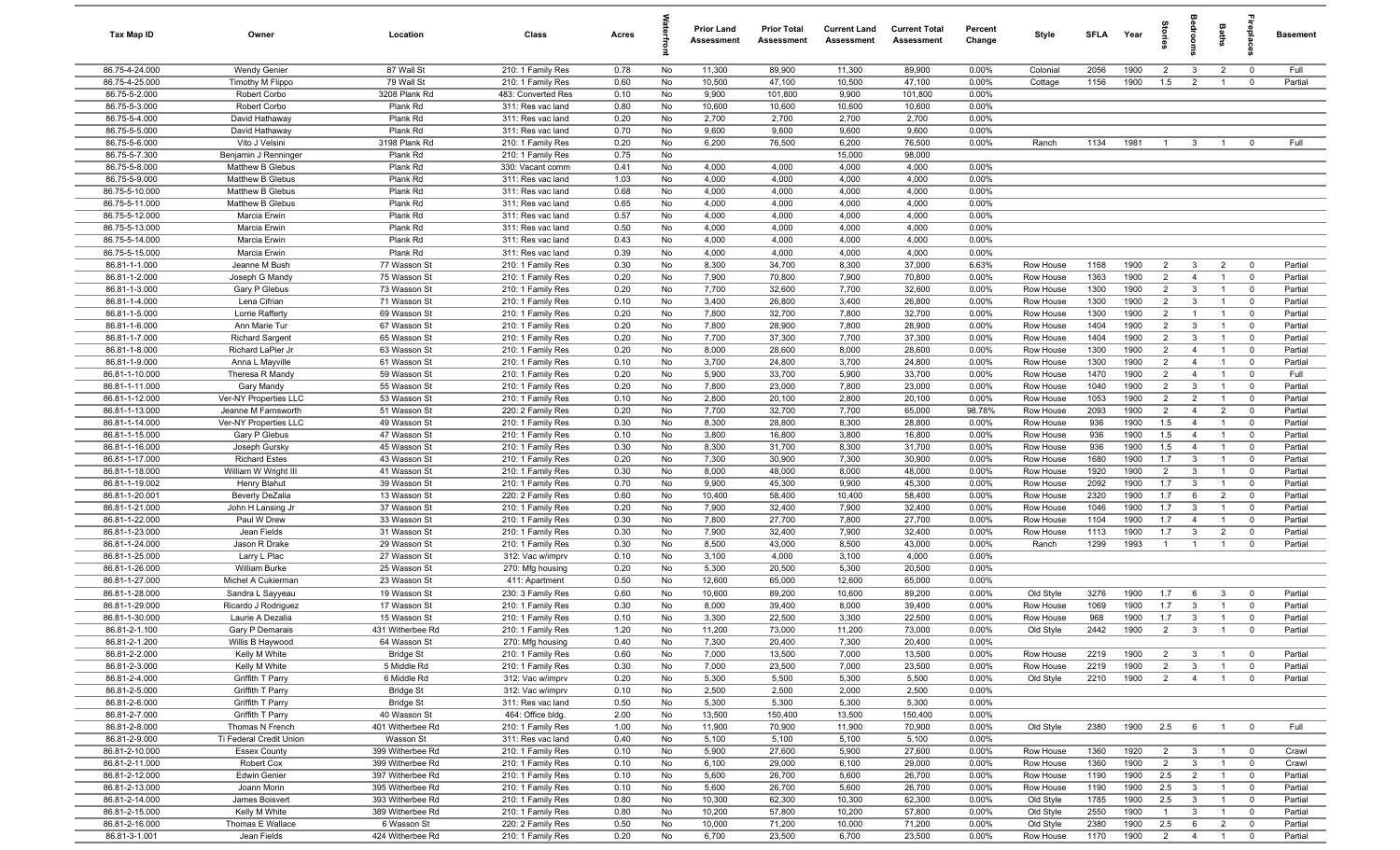| Tax Map ID                       | Owner                                | Location                             | Class                                  | Acres        |          | <b>Prior Land</b><br>Assessment | <b>Prior Total</b><br>Assessment | <b>Current Land</b><br>Assessment | <b>Current Total</b><br>Assessment | Percent<br>Change | Style                  | SFLA         | Year         |                                  | g                              | Baths                            | nebig                                  | Basement           |
|----------------------------------|--------------------------------------|--------------------------------------|----------------------------------------|--------------|----------|---------------------------------|----------------------------------|-----------------------------------|------------------------------------|-------------------|------------------------|--------------|--------------|----------------------------------|--------------------------------|----------------------------------|----------------------------------------|--------------------|
| 86.81-3-2.000                    | Eric T Rosselli                      | Lamos Ln                             | 210: 1 Family Res                      | 0.30         | No       | 8,400                           | 41,300                           | 8,400                             | 41,300                             | 0.00%             | Row House              | 1096         | 1900         | $\overline{2}$                   | $\mathbf{3}$                   | $\overline{1}$                   | $\mathbf 0$                            | Partial            |
| 86.81-3-3.002                    | Norbert J St Pierre                  | 432 Witherbee Rd                     | 210: 1 Family Res                      | 0.40         | No       | 6,300                           | 52,300                           | 6,300                             | 52,300                             | 0.00%             | Row House              | 2662         | 1900         | $\overline{2}$                   | $\mathbf{3}$                   | $\overline{1}$                   | $\mathbf 0$                            | Partial            |
| 86.81-3-4.000                    | John Podres                          | 18 Lamos Ln                          | 210: 1 Family Res                      | 0.20         | No       | 7,000                           | 30,700                           | 7,000                             | 30,700                             | 0.00%             | Row House              | 1096         | 1900         | $\overline{2}$                   | $\mathbf{3}$                   | $\overline{1}$                   | $\mathbf 0$                            | Partial            |
| 86.81-3-5.000                    | Jeanie L Trombley                    | 24 Lamos Ln                          | 270: Mfg housing                       | 0.30         | No       | 7,400                           | 24,200                           | 7,400                             | 24,200                             | 0.00%             |                        |              |              |                                  |                                |                                  |                                        |                    |
| 86.81-3-6.000                    | William S Murdock                    | 28 Lamos Ln                          | 210: 1 Family Res                      | 0.30         | No       | 7,500                           | 51,000                           | 7,500                             | 51,000                             | 0.00%             | Old Style              | 1872         | 1900         | $\overline{2}$                   | $\overline{7}$                 | $\overline{2}$                   | $^{\circ}$                             | Full               |
| 86.81-3-7.000                    | Sally M Ashline                      | 32 Lamos Ln                          | 210: 1 Family Res                      | 0.10         | No       | 6,000                           | 28,300                           | 6,000                             | 28,300                             | 0.00%             | Row House              | 936          | 1900         | $\overline{2}$                   | $\mathbf{3}$                   |                                  | $^{\circ}$                             | Full               |
| 86.81-3-8.000                    | Katrinka Trombley                    | 36 Lamos Ln                          | 210: 1 Family Res                      | 0.20         | No       | 6,200                           | 31,900                           | 6,200                             | 31,900                             | 0.00%             | Row House              | 936          | 1900         | $\overline{2}$                   | $\mathbf{3}$                   | $\overline{1}$                   | $\mathbf 0$                            | Crawl              |
| 86.81-3-9.000                    | Kim B Joiner                         | 408 Witherbee Rd                     | 210: 1 Family Res                      | 0.20         | No       | 6,400                           | 26,000                           | 6,400                             | 26,000                             | 0.00%             | Row House              | 1092         | 1900         | $\overline{2}$                   | $\mathbf{3}$                   | $\overline{1}$                   | $\mathbf 0$                            | Partial            |
| 86.81-3-10.000<br>86.81-3-11.000 | Cheyenne Morin<br>Barbara McEneaney  | 410 Witherbee Rd<br>414 Witherbee Rd | 210: 1 Family Res<br>210: 1 Family Res | 0.20<br>0.20 | No<br>No | 5,600<br>6,200                  | 22,400<br>24,100                 | 5,600<br>6,200                    | 22,400<br>24,100                   | 0.00%<br>0.00%    | Row House<br>Row House | 1136<br>1096 | 1900<br>1900 | $\overline{2}$<br>$\overline{2}$ | $\mathbf{3}$<br>$\mathbf{3}$   | $\overline{1}$<br>$\overline{1}$ | $\mathbf 0$<br>$^{\circ}$              | Full<br>Full       |
| 86.81-3-12.000                   | Barbara McEneaney                    | 416 Witherbee Rd                     | 210: 1 Family Res                      | 0.20         | No       | 6,300                           | 24,100                           | 6,300                             | 24,100                             | $0.00\%$          | Row House              | 936          | 1900         | 2                                | 3                              | $\overline{1}$                   | $^{\circ}$                             | Full               |
| 86.81-3-13.002                   | Tammy M Cyphers                      | 420 Witherbee Rd                     | 220: 2 Family Res                      | 0.40         | No       | 7,200                           | 44,000                           | 7,200                             | 44,000                             | 0.00%             | Row House              | 936          | 1900         | $\overline{2}$                   | 5                              | $\overline{2}$                   | $^{\circ}$                             | Full               |
| 86.81-3-14.001                   | <b>Charles Binninger</b>             | 426 Witherbee Rd                     | 210: 1 Family Res                      | 0.20         | No       | 6,200                           | 14,800                           | 6,200                             | 14,800                             | 0.00%             | Row House              | 1222         | 1900         | $\overline{2}$                   | $\mathbf{3}$                   | $\overline{1}$                   | $\mathbf 0$                            | Partial            |
| 86.81-4-1.002                    | Paul Whalen                          | 19 Lamos Ln                          | 210: 1 Family Res                      | 0.80         | No       | 7,900                           | 55,700                           | 7,900                             | 55,700                             | 0.00%             | Old Style              | 2426         | 1900         | $\overline{2}$                   | 6                              | $\overline{2}$                   | $\mathbf 0$                            | Partial            |
| 86.81-4-2.001                    | Robert C Hess                        | Lamos Ln                             | 311: Res vac land                      | 0.10         | No       | 4,100                           | 4,100                            | 4,100                             | 4,100                              | 0.00%             |                        |              |              |                                  |                                |                                  |                                        |                    |
| 86.81-4-3.000                    | Michael D Orr                        | 21 Lamos Ln                          | 210: 1 Family Res                      | 0.20         | No       | 7,900                           | 17,600                           | 7,900                             | 17,600                             | 0.00%             | Row House              | 1080         | 1900         | $\overline{2}$                   | $\mathbf{3}$                   |                                  | $\mathbf 0$                            | Partial            |
| 86.81-4-4.000                    | Allen Clark                          | 23 Lamos Ln                          | 210: 1 Family Res                      | 0.10         | No       | 2,700                           | 13,200                           | 2,700                             | 13,200                             | 0.00%             | Row House              | 1080         | 1900         | $\overline{2}$                   | $\mathbf{3}$                   |                                  | $^{\circ}$                             | Full               |
| 86.81-4-5.000                    | George S Clark                       | 25 Lamos Ln                          | 210: 1 Family Res                      | 0.70         | No       | 10,800                          | 37,100                           | 10,800                            | 37,100                             | 0.00%             | Row House              | 2084         | 1900         | $\overline{2}$                   | $\mathbf{3}$                   | $\overline{1}$                   | $^{\circ}$                             | Full               |
| 86.81-4-6.000                    | Robert C Hess                        | 27 Lamos Ln                          | 270: Mfg housing                       | 0.20         | No       | 4,800                           | 13,900                           | 4,800                             | 13,900                             | 0.00%             |                        |              |              |                                  |                                |                                  |                                        |                    |
| 86.82-1-1.000                    | Harry J Granger Sr                   | 383 Witherbee Rd                     | 210: 1 Family Res                      | 0.30         | No       | 7,800                           | 28,100                           | 7,800                             | 28,100                             | 0.00%             | Row House              | 1131         | 1920         | $\overline{2}$                   | $\mathbf{3}$                   | $\overline{1}$                   | $\overline{\mathbf{0}}$                | Partial            |
| 86.82-1-2.100                    | Ronald G Gagnon                      | 379 Witherbee Rd                     | 210: 1 Family Res                      | 0.10         | No       | 3,000                           | 26,200                           | 3,000                             | 26,200                             | 0.00%             | Row House              | 1131         | 1920         | $\overline{2}$                   | $\mathbf{3}$                   | $\overline{1}$                   | $\mathbf 0$                            | Partial            |
| 86.82-1-2.200                    | Leonard Trombley                     | 381 Witherbee Rd                     | 210: 1 Family Res                      | 0.10         | No       | 3,000                           | 26,200                           | 3,000                             | 26,200                             | 0.00%             | Row House              | 1131         | 1920         | $\overline{2}$                   | $\overline{4}$                 | $\overline{1}$                   | $\mathbf 0$                            | Partial            |
| 86.82-1-3.000                    | Joe Safford                          | 377 Witherbee Rd                     | 210: 1 Family Res                      | 0.20         | No       | 4,600                           | 27,600                           | 4,600                             | 27,600                             | 0.00%             | Row House              | 1131         | 1920         | $\overline{2}$                   | $\overline{2}$                 | $\overline{1}$                   | $\overline{0}$                         | Partial            |
| 86.82-1-4.100<br>86.82-1-4.200   |                                      | 375 Witherbee Rd<br>Witherbee Rd     | 220: 2 Family Res                      | 0.18         | No       |                                 |                                  | 5,000                             | 26,800                             |                   | Row House              | 2132         | 1920         | 2                                | 6                              | $\overline{2}$                   | $\overline{0}$                         | Partial            |
| 86.82-1-5.000                    | Dwayne S Maye<br>Mary Tefoe          | 373 Witherbee Rd                     | 311: Res vac land                      | 0.09<br>0.10 | No<br>No | 2,800                           | 26,200                           | 3,100<br>2,800                    | 24,900<br>28,500                   | 8.78%             | Row House              | 1131         | 1920         | $\overline{2}$                   | $\overline{2}$                 | $\overline{1}$                   | $^{\circ}$                             | Partial            |
| 86.82-1-6.000                    | Amy Armstrong                        | 371 Witherbee Rd                     | 210: 1 Family Res<br>210: 1 Family Res | 0.20         | No       | 4,800                           | 28,900                           | 4,800                             | 28,900                             | 0.00%             | Row House              | 1131         | 1920         | $\overline{2}$                   | $\mathbf{3}$                   | $\overline{1}$                   | $\mathbf 0$                            | Partial            |
| 86.82-1-7.000                    | Thomas N French                      | 369 Witherbee Rd                     | 270: Mfg housing                       | 1.00         | No       | 11,800                          | 21,700                           | 11,800                            | 21,700                             | 0.00%             |                        |              |              |                                  |                                |                                  |                                        |                    |
| 86.82-1-8.000                    | Wayne M Simard                       | 359 Witherbee Rd                     | 210: 1 Family Res                      | 0.70         | No       | 10,600                          | 69,500                           | 10,600                            | 69,500                             | 0.00%             | Old Style              | 1333         | 1850         | 1.5                              | $\mathbf{3}$                   | $\overline{1}$                   | $\overline{0}$                         | Partial            |
| 86.82-1-9.000                    | Paul LaHendro                        | 357 Witherbee Rd                     | 210: 1 Family Res                      | 0.30         | No       | 8,100                           | 36,700                           | 8,100                             | 36,700                             | $0.00\%$          | Row House              | 1183         | 1915         | 1.7                              | $\mathbf{3}$                   |                                  | $^{\circ}$                             | Full               |
| 86.82-1-10.000                   | Thomas W Meaker                      | 355 Witherbee Rd                     | 210: 1 Family Res                      | 0.20         | No       | 7,000                           | 41,300                           | 7,000                             | 41,300                             | 0.00%             | Row House              | 1183         | 1915         | 1.7                              | $\mathbf{3}$                   | $\overline{1}$                   | $^{\circ}$                             | Full               |
| 86.82-1-11.000                   | Thomas W Meaker                      | 353 Witherbee Rd                     | 210: 1 Family Res                      | 0.20         | No       | 6,900                           | 24,800                           | 6,900                             | 24,800                             | 0.00%             | Row House              | 1274         | 1920         | 1.7                              | $\mathbf{3}$                   | $\overline{1}$                   | $\mathbf 0$                            | Full               |
| 86.82-1-12.000                   | Jack F Kimball                       | 351 Witherbee Rd                     | 210: 1 Family Res                      | 0.30         | No       | 6,900                           | 23,400                           | 6,900                             | 23,400                             | 0.00%             | Row House              | 1274         | 1920         | 1.7                              | $\overline{4}$                 | $\overline{1}$                   | $\mathbf 0$                            | Partial            |
| 86.82-1-13.002                   | William Zelinski                     | 349 Witherbee Rd                     | 210: 1 Family Res                      | 0.47         | No       | 9,900                           | 54,400                           | 9,900                             | 54,400                             | 0.00%             | Row House              | 2366         | 1920         | 1.7                              | $\overline{7}$                 | $\overline{2}$                   | $\mathbf 0$                            | Full               |
| 86.82-1-14.001                   | Arthur R Pratt                       | 337 Witherbee Rd                     | 210: 1 Family Res                      | 0.90         | No       | 11,700                          | 47,700                           | 11,700                            | 47,700                             | 0.00%             | Old Style              | 1095         | 1850         | 1.5                              | $\overline{2}$                 | $\overline{1}$                   | $\mathbf 0$                            | Partial            |
| 86.82-1-15.000                   | Jeffrey M Hanson                     | 347 Witherbee Rd                     | 210: 1 Family Res                      | 0.20         | No       | 7,200                           | 29,300                           | 7,200                             | 29,300                             | $0.00\%$          | Row House              | 1183         | 1920         | 1.7                              | 3                              | $\overline{1}$                   | $\overline{0}$                         | Partial            |
| 86.82-1-16.000                   | Mercedes D Green                     | 345 Witherbee Rd                     | 210: 1 Family Res                      | 0.20         | No       | 7,400                           | 28,000                           | 7,400                             | 28,000                             | $0.00\%$          | Row House              | 1183         | 1920         | 1.7                              | $\mathbf{3}$                   | $\overline{1}$                   | $\overline{0}$                         | Partial            |
| 86.82-1-17.000                   | Michael LaHendro                     | 343 Witherbee Rd                     | 210: 1 Family Res                      | 0.20         | No       | 6,800                           | 25,800                           | 6,800                             | 25,800                             | 0.00%             | Row House              | 1092         | 1910         | 1.5                              | $\mathbf{3}$                   | $\overline{1}$                   | $\mathbf 0$                            | Partial            |
| 86.82-1-18.000                   | Samuel T Ezzo Jr                     | 341 Witherbee Rd                     | 210: 1 Family Res                      | 0.30         | No       | 7,700                           | 22,100                           | 7,700                             | 22,100                             | 0.00%             | Row House              | 1092         | 1910         | 1.5                              | $\mathbf{3}$                   | $\overline{1}$                   | $\mathbf 0$                            | Partial            |
| 86.82-2-1.000<br>86.82-2-2.000   | Kathleen M DAgostino<br>Matthew Ward | 366 Witherbee Rd                     | 210: 1 Family Res                      | 0.40<br>0.50 | No<br>No | 9,300<br>9,700                  | 68,400<br>32,000                 | 9,300<br>9,700                    | 68,400<br>32,000                   | 0.00%<br>0.00%    | Old Style              | 1614<br>1050 | 1923<br>1850 | 1.5<br>1.7                       | $\overline{2}$<br>$\mathbf{3}$ | $\overline{1}$                   | $\mathbf 0$<br>$\mathbf 0$             | Partial<br>Partial |
| 86.82-2-3.000                    | Matthew Ward                         | 360 Witherbee Rd<br>360 Witherbee Rd | 210: 1 Family Res<br>210: 1 Family Res | 0.30         | No       | 8,300                           | 29,300                           | 8,300                             | 29,300                             | 0.00%             | Row House<br>Row House | 1250         | 1850         | 1.7                              | $\mathbf{3}$                   | $\overline{1}$                   | $^{\circ}$                             | Partial            |
| 86.82-2-4.000                    | Helen Welch                          | 358 Witherbee Rd                     | 210: 1 Family Res                      | 0.20         | No       | 7,300                           | 54,000                           | 7,300                             | 54,000                             | 0.00%             | Row House              | 975          | 1915         | 1.5                              | $\overline{2}$                 |                                  | $^{\circ}$                             | Partial            |
| 86.82-2-5.000                    | Melanie Rodd                         | 356 Witherbee Rd                     | 210: 1 Family Res                      | 0.20         | No       | 6,800                           | 74,600                           | 6,800                             | 74,600                             | 0.00%             | Row House              | 819          | 1915         | 1.5                              | $\overline{2}$                 |                                  | $\Omega$                               | Full               |
| 86.82-2-6.000                    | <b>Essex County</b>                  | 354 Witherbee Rd                     | 210: 1 Family Res                      | 0.20         | No       | 6,200                           | 30,400                           | 6,200                             | 30,400                             | 0.00%             | Row House              | 897          | 1920         | 1.5                              | $\mathbf{3}$                   |                                  | $\Omega$                               | Full               |
| 86.82-2-7.000                    | Linda Baldwin                        | 352 Witherbee Rd                     | 210: 1 Family Res                      | 0.20         | No       | 6,900                           | 38,900                           | 6,900                             | 38,900                             | 0.00%             | Row House              | 1220         | 1920         | 1.5                              | $\mathbf{3}$                   | $\overline{1}$                   | $^{\circ}$                             | Full               |
| 86.82-2-8.000                    | Guy Raymond                          | 350 Witherbee Rd                     | 210: 1 Family Res                      | 0.20         | No       | 6,100                           | 39,300                           | 6,100                             | 39,300                             | $0.00\%$          | Row House              | 948          | 1920         | 1.5                              | $\mathbf{3}$                   | $\overline{1}$                   |                                        | Partial            |
| 86.82-2-9.000                    | Thomas W Meaker                      | 348 Witherbee Rd                     | 210: 1 Family Res                      | 0.20         | No       | 5,800                           | 47,200                           | 5,800                             | 47,200                             | 0.00%             | Row House              | 1060         | 1920         | 1.5                              | $\overline{2}$                 | $\overline{2}$                   | $\overline{0}$                         | Partial            |
| 86.82-2-11.000                   | Joseph Whalen Jr                     | 342 Witherbee Rd                     | 210: 1 Family Res                      | 0.70         | No       | 11,200                          | 132,300                          | 11,200                            | 132,300                            | 0.00%             | Row House              | 1001         | 1920         | 1.7                              | $\mathbf{3}$                   | $\overline{1}$                   | $\overline{0}$                         | Partial            |
| 86.82-2-12.000                   | Jody Haire                           | 336 Witherbee Rd                     | 312: Vac w/imprv                       | 1.00         | No       | 12,000                          | 27,300                           | 12,000                            | 27,300                             | 0.00%             | Old Style              | 1344         | 1880         | $\overline{2}$                   | $\overline{4}$                 | $\overline{1}$                   | $\mathbf 0$                            | Full               |
| 86.82-3-1.002                    | Michael Wojewodzic                   | 17 Wall St                           | 270: Mfg housing                       | 0.70         | No       | 8,900                           | 45,500                           | 8,900                             | 45,500                             | 0.00%             |                        |              |              |                                  |                                |                                  |                                        |                    |
| 86.82-3-2.001                    | Rocky A Morin                        | 3 Wall St                            | 220: 2 Family Res                      | 0.60         | No       | 10,300                          | 50,400                           | 10,300                            | 50,400                             | 0.00%             | Old Style              | 2520         | 1930         | $\overline{2}$                   | 6                              | $\overline{2}$                   | $\overline{0}$                         | Partial            |
| 86.82-3-3.000                    | Robert Simpson                       | 11 Wall St                           | 220: 2 Family Res                      | 0.22         | No       | 7,500                           | 29,100                           | 8,100                             | 67,500                             | 131.96%           | Row House              | 1260         | 1930         | $\overline{2}$                   | $\overline{2}$                 | $\mathbf{1}$                     | $\mathbf 0$                            | Partial            |
| 86.82-3-4.000                    | Emile D Morin Jr                     | 9 Wall St                            | 210: 1 Family Res                      | 0.30         | No       | 8,000                           | 26,200                           | 8,000                             | 26,200                             | 0.00%             | Row House              | 1260         | 1930         | $\overline{2}$                   | $\mathbf{3}$                   |                                  | $\mathbf 0$                            | Partial            |
| 86.82-4-1.000<br>86.82-4-2.000   | Katherine Molfetta                   | 18 Wall St<br>19 Foote St            | 210: 1 Family Res                      | 0.50<br>0.20 | No       | 9,400<br>7,600                  | 77,600<br>67,800                 | 9,400<br>7,600                    | 77,600<br>67,800                   | 0.00%<br>0.00%    | Old Style              | 2060<br>1189 | 1930<br>1930 | $\overline{2}$<br>1.7            | $\mathbf{3}$<br>$\overline{4}$ | $\mathbf{1}$<br>$\overline{1}$   | $\overline{\mathbf{0}}$                | Partial<br>Partial |
| 86.82-4-3.000                    | Kenneth Bobbie<br>Michael Genier     | 13 Foote St                          | 210: 1 Family Res<br>210: 1 Family Res | 0.30         | No<br>No | 7,600                           | 50,700                           | 7,600                             | 50,700                             | 0.00%             | Old Style<br>Old Style | 1092         | 1930         | 1.7                              | $\overline{3}$                 | $\overline{1}$                   | $\mathbf 0$<br>$\overline{\mathbf{0}}$ | Full               |
| 86.82-4-4.000                    | Donald R Boyea                       | 11 Foote St                          | 210: 1 Family Res                      | 0.20         | No       | 7,400                           | 59,700                           | 7,400                             | 59,700                             | 0.00%             | Old Style              | 1706         | 1900         | 1.7                              | $\overline{4}$                 | $\overline{1}$                   | $\mathbf 0$                            | Partial            |
| 86.82-4-5.000                    | Larry R Hickok                       | 7 Foote St                           | 210: 1 Family Res                      | 0.20         | No       | 7,400                           | 50,400                           | 7,400                             | 40,000                             | $-20.63%$         | Old Style              | 1700         | 1930         | 1.7                              | $\overline{3}$                 | $\overline{1}$                   | $\overline{\mathbf{0}}$                | Partial            |
| 86.82-4-6.000                    | Shirley T Allen                      | 5 Foote St                           | 210: 1 Family Res                      | 0.20         | No       | 7,800                           | 46,500                           | 7,800                             | 46,500                             | 0.00%             | Old Style              | 1092         | 1930         | 1.7                              | $\mathbf{3}$                   | $\overline{1}$                   | $\overline{0}$                         | Partial            |
| 86.82-4-7.000                    | Sec of HUD                           | 3 Foote St                           | 210: 1 Family Res                      | 0.20         | No       | 7,500                           | 48,700                           | 7,500                             | 48,700                             | $0.00\%$          | Old Style              | 1443         | 1930         | 1.7                              | $\overline{4}$                 | $\overline{1}$                   | $\overline{\mathbf{0}}$                | Partial            |
| 86.82-4-8.000                    | Kerry Patenaude                      | 4 Wall St                            | 220: 2 Family Res                      | 0.50         | No       | 9,600                           | 52,400                           | 9,600                             | 52,400                             | 0.00%             | Old Style              | 2520         | 1930         | $\overline{2}$                   | 6                              | $\overline{2}$                   | $\overline{\mathbf{0}}$                | Partial            |
| 86.82-4-9.000                    | Norman B Wright                      | 10 Wall St                           | 210: 1 Family Res                      | 0.50         | No       | 9,400                           | 44,600                           | 9,400                             | 44,600                             | 0.00%             | Old Style              | 1820         | 1930         | $\overline{2}$                   | $\mathbf{3}$                   | $\overline{1}$                   | $\mathbf 0$                            | Partial            |
| 86.82-5-1.000                    | Thomas P Brace                       | 34 Wall St                           | 210: 1 Family Res                      | 0.40         | No       | 9,000                           | 78,000                           | 9,000                             | 78,000                             | 0.00%             | Old Style              | 1454         | 1900         | 1.5                              | $\overline{\mathbf{3}}$        | $\overline{1}$                   | $\overline{1}$                         | Full               |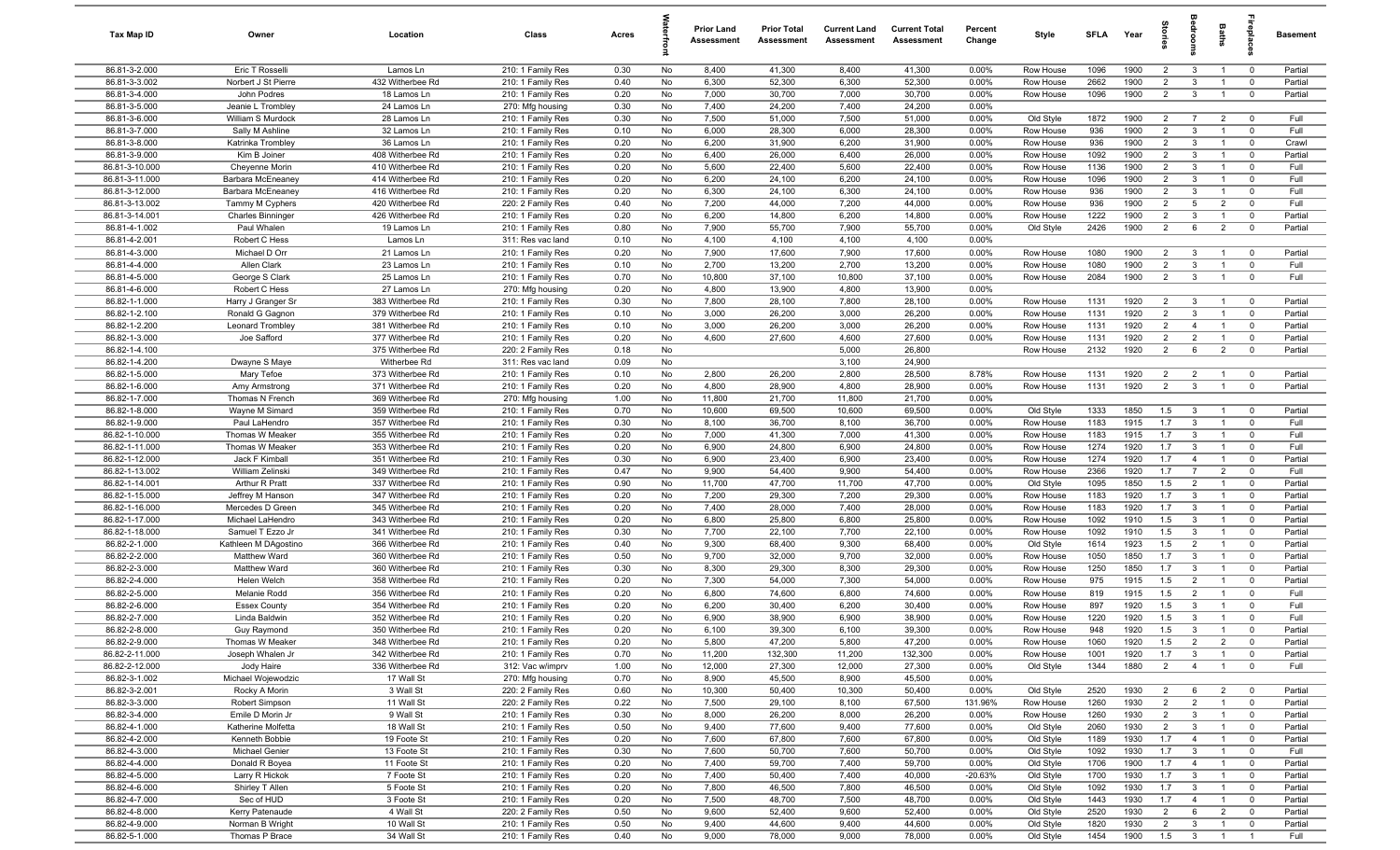| Tax Map ID                      | Owner                                   | Location                       | Class                                  | Acres        |          | <b>Prior Land</b><br>Assessment | <b>Prior Total</b><br>Assessment | <b>Current Land</b><br>Assessment | <b>Current Total</b><br>Assessment | Percent<br>Change | Style                  | <b>SFLA</b>  | Year         | tories                           |                                | Baths                            | epla                                   | <b>Basement</b>      |
|---------------------------------|-----------------------------------------|--------------------------------|----------------------------------------|--------------|----------|---------------------------------|----------------------------------|-----------------------------------|------------------------------------|-------------------|------------------------|--------------|--------------|----------------------------------|--------------------------------|----------------------------------|----------------------------------------|----------------------|
| 86.82-5-2.000                   | Susan Mace                              | 38 Wall St                     | 210: 1 Family Res                      | 0.30         | No       | 8,500                           | 56,300                           | 8,500                             | 56,300                             | $0.00\%$          | Old Style              | 1123         | 1900         | 1.5                              | $\overline{4}$                 | $\overline{1}$                   | $\overline{0}$                         | Partial              |
| 86.82-5-3.000                   | Michael P Allen                         | 40 Wall St                     | 210: 1 Family Res                      | 0.40         | No       | 8,500                           | 54,500                           | 8,500                             | 54,500                             | 0.00%             | Old Style              | 1066         | 1900         | 1.5                              | $\overline{4}$                 | $\overline{1}$                   | $\mathbf 0$                            | Partial              |
| 86.82-5-4.000                   | <b>Edmund D Trombley</b>                | 42 Wall St                     | 210: 1 Family Res                      | 0.40         | No       | 8,700                           | 13,100                           | 8,700                             | 13,100                             | 0.00%             | Old Style              | 1255         | 1880         | 1.5                              | $\mathbf{3}$                   | $\overline{1}$                   | $\mathbf 0$                            | Partial              |
| 86.82-5-5.000                   | George Savage                           | 46 Wall St                     | 210: 1 Family Res                      | 0.40         | No       | 7,900                           | 32,200                           | 7,900                             | 32,200                             | 0.00%             | Old Style              | 1127         | 1880         | 1.5                              | $\overline{2}$                 | $\overline{1}$                   | $\overline{0}$                         | Partial              |
| 86.82-5-6.002                   | Tina L Trombley                         | 50 Wall St                     | 210: 1 Family Res                      | 0.41         | No       | 8,300                           | 70,400                           | 8,300                             | 70,400                             | 0.00%             | Ranch                  | 1040         | 1994         | $\mathbf{1}$                     | $\mathbf{3}$                   | $\overline{2}$                   | $\mathbf 0$                            | Crawl                |
| 86.82-5-8.000<br>86.82-5-9.110  | Mark S Blodgett<br>Duane M Stevenson Jr | 52 Wall St                     | 210: 1 Family Res                      | 0.80         | No<br>No | 8,700                           | 69,600                           | 8,900<br>9,000                    | 72,000<br>60,100                   | 3.45%             | Ranch                  | 1264<br>1110 | 1954<br>1880 | $\mathbf{1}$<br>1.5              | $\mathbf{3}$<br>$\overline{4}$ | $\overline{1}$<br>$\overline{1}$ | $\mathbf 0$<br>$\mathbf 0$             | Partial<br>Full      |
| 86.82-5-9.120                   | Arnold J McMurtry                       | 64 Wall St<br>58 Wall St       | 210: 1 Family Res<br>270: Mfg housing  | 0.59<br>0.60 | No       |                                 |                                  | 4,000                             | 14,200                             |                   | Old Style<br>Old Style | 1110         | 1880         | 1.5                              | $\overline{4}$                 | $\overline{1}$                   | $\mathbf 0$                            | Full                 |
| 86.82-5-10.100                  | James R Wright                          | 123 Joyce Rd                   | 210: 1 Family Res                      | 0.80         | No       | 11,300                          | 30,900                           | 11,300                            | 30,900                             | 0.00%             | Old Style              | 912          | 1900         | 1.5                              | $\overline{4}$                 | $\overline{1}$                   | $\mathbf 0$                            | Full                 |
| 86.82-5-10.200                  | <b>Ernest Wright</b>                    | 117 Joyce Rd                   | 210: 1 Family Res                      | 0.60         | No       | 10,400                          | 47,900                           | 10,400                            | 47,900                             | 0.00%             | Ranch                  | 925          | 1951         | $\overline{1}$                   | $\overline{2}$                 | $\overline{1}$                   | $\mathbf 0$                            | Crawl                |
| 86.82-5-11.000                  | Gray CW & Sons Inc                      | 113 Joyce Rd                   | 210: 1 Family Res                      | 0.50         | No       | 9,700                           | 87,700                           | 9,700                             | 87,700                             | 0.00%             | Old Style              | 1292         | 1920         | 1.5                              | $\mathbf{3}$                   | $\overline{1}$                   | $\mathbf 0$                            | Full                 |
| 86.82-5-12.000                  | Daniel C Whitman                        | 112 Joyce Rd                   | 210: 1 Family Res                      | 0.30         | No       | 7,500                           | 61,400                           | 7,500                             | 61,400                             | 0.00%             | Old Style              | 1080         | 1920         | 1.5                              | $\mathbf{3}$                   | 2                                | $\mathbf 0$                            | Full                 |
| 86.82-5-13.000                  | Kenneth A Gadway                        | 109 Joyce Rd                   | 210: 1 Family Res                      | 0.50         | No       | 9,600                           | 56,200                           | 9,600                             | 56,200                             | 0.00%             | Old Style              | 1092         | 1930         | 1.7                              | $\mathbf{3}$                   | $\overline{1}$                   | $\mathbf 0$                            | Partial              |
| 86.82-5-14.000                  | Tina L Ouellette                        | 107 Joyce Rd                   | 210: 1 Family Res                      | 0.50         | No       | 9,600                           | 50,900                           | 9,600                             | 50,900                             | 0.00%             | Old Style              | 1092         | 1920         | 1.7                              | $\mathbf{3}$                   | $\overline{1}$                   | $\mathbf 0$                            | Partial              |
| 86.82-5-15.000                  | Eugene Wilson                           | 103 Joyce Rd                   | 210: 1 Family Res                      | 0.40         | No       | 9,400                           | 70,600                           | 9,400                             | 70,600                             | 0.00%             | Old Style              | 1540         | 1930         | 1.7                              | $\mathbf{3}$                   | $\overline{1}$                   | $\mathbf 0$                            | Partial              |
| 86.82-5-16.000                  | James G Kimball                         | 99 Joyce Rd                    | 210: 1 Family Res                      | 0.40         | No       | 9,000                           | 44,500                           | 9,000                             | 44,500                             | 0.00%             | Old Style              | 1092         | 1930         | 1.7                              | $\mathbf{3}$                   | $\overline{1}$                   | $\overline{0}$                         | Partial              |
| 86.82-5-17.001                  | Gary Allen                              | 8 Foote St                     | 210: 1 Family Res                      | 0.40         | No       | 8,800                           | 84,700                           | 8,800                             | 84,700                             | 0.00%             | Old Style              | 1092         | 1930         | 1.7                              | $\mathbf{3}$                   |                                  | $\mathbf 0$                            | Partial              |
| 86.82-5-18.002                  | Steven J Mitchel                        | 98 Joyce Rd                    | 220: 2 Family Res                      | 0.70         | No       | 9,700                           | 91,000                           | 9,700                             | 91,000                             | 0.00%             | Old Style              | 2698         | 1930         | 1.7                              | 8                              | $\overline{2}$                   | $\mathbf 0$                            | Partial              |
| 86.82-5-19.000                  | <b>Melvin Hyatt</b>                     | 97 Joyce Rd                    | 210: 1 Family Res                      | 0.40         | No       | 8,600                           | 37,500                           | 8,600                             | 37,500                             | 0.00%             | Old Style              | 1092         | 1875         | 1.7                              | $\mathbf{3}$                   | $\overline{1}$                   | $\Omega$                               | Partial              |
| 86.82-5-20.000                  | Joseph T Gaddor Jr                      | 93 Joyce Rd                    | 210: 1 Family Res                      | 0.50         | No       | 9,600                           | 53,800                           | 9,600                             | 53,800                             | 0.00%             | Old Style              | 1092         | 1930         | 1.7                              | $\overline{\mathbf{3}}$        | $\overline{1}$                   | $\mathbf 0$                            | Partial              |
| 86.82-6-1.000<br>86.82-6-2.000  | Thomas Gebo<br>Persons Trust            | 400 Witherbee Rd<br>Joyce Rd   | 449: Warehouse<br>311: Res vac land    | 1.80<br>1.55 | No<br>No | 19,400<br>12,900                | 66,100<br>12,900                 | 19,400<br>12,900                  | 66,100<br>12,900                   | 0.00%<br>0.00%    |                        |              |              |                                  |                                |                                  |                                        |                      |
| 86.82-6-4.100                   | Gary E Allen Jr                         | 86 Joyce Rd                    | 240: Rural res                         | 27.52        | No       | 30,700                          | 30,700                           | 40,100                            | 115,600                            | 276.55%           | Ranch                  | 1568         | 2007         | $\overline{1}$                   | $\mathbf{3}$                   | $\overline{2}$                   |                                        | Slab/pier            |
| 86.82-6-4.200                   | Daniel M Whitman                        | Joyce Rd                       | 311: Res vac land                      | 1.12         | No       | 3,500                           | 3,500                            | 3,500                             | 3,500                              | 0.00%             |                        |              |              |                                  |                                |                                  |                                        |                      |
| 86.82-6-5.000                   | William I Hay                           | Republic St                    | 322: Rural vac>10                      | 31.30        | No       | 49,900                          | 49,900                           | 49,900                            | 49,900                             | 0.00%             |                        |              |              |                                  |                                |                                  |                                        |                      |
| 86.82-6-7.000                   | William I Hay                           | Witherbee Rd                   | 322: Rural vac>10                      | 27.00        | No       | 36,800                          | 36,800                           | 36,800                            | 36,800                             | 0.00%             |                        |              |              |                                  |                                |                                  |                                        |                      |
| 86.82-6-8.000                   | Persons Trust                           | Joyce Rd                       | 311: Res vac land                      | 2.90         | No       | 12,500                          | 12,500                           | 12,500                            | 12,500                             | 0.00%             |                        |              |              |                                  |                                |                                  |                                        |                      |
| 86.83-1-1.000                   | Arnold McMurtry                         | 70 Wall St                     | 439: Sm park gar                       | 0.40         | No       | 13,000                          | 118,700                          | 13,000                            | 118,700                            | 0.00%             |                        |              |              |                                  |                                |                                  |                                        |                      |
| 86.83-1-2.000                   | <b>Arnold McMurtry</b>                  | Wall St                        | 311: Res vac land                      | 0.10         | No       | 3,000                           | 3,000                            | 3,000                             | 3,000                              | 0.00%             |                        |              |              |                                  |                                |                                  |                                        |                      |
| 86.83-1-3.000                   | William Baldwin                         | Wall St                        | 312: Vac w/imprv                       | 0.10         | No       | 4,500                           | 10,400                           | 4,500                             | 10,400                             | 0.00%             |                        |              |              |                                  |                                |                                  |                                        |                      |
| 86.83-1-4.000                   | William Baldwin                         | 78 Wall St                     | 210: 1 Family Res                      | 0.90         | No       | 12,000                          | 54,600                           | 12,000                            | 54,600                             | 0.00%             | Old Style              | 1216         | 1850         | 1.5                              | $\mathbf{3}$                   | $\overline{1}$                   | $\mathbf 0$                            | Partial              |
| 86.83-1-5.000                   | Michael Speshock                        | 84 Wall St                     | 210: 1 Family Res                      | 0.90         | No       | 11,800                          | 90,400                           | 11,800                            | 90,400                             | 0.00%             | Old Style              | 1720         | 1880         | $\overline{2}$                   | $\overline{4}$                 | $\overline{1}$                   | $\overline{1}$                         | Full                 |
| 86.83-1-6.000                   | <b>Howard Simpson</b>                   | 139 Joyce Rd                   | 210: 1 Family Res                      | 1.30         | No       | 12,600                          | 30,600                           | 12,600                            | 30,600                             | 0.00%             | Old Style              | 1148         | 1850         | 1.5                              | $\overline{\mathbf{3}}$        | $\overline{1}$                   | $\mathbf 0$                            | Partial              |
| 86.83-1-7.000<br>86.83-1-8.000  | Richard E Kimball                       | 124 Joyce Rd<br>144 Joyce Rd   | 210: 1 Family Res<br>210: 1 Family Res | 0.50<br>0.70 | No<br>No | 9,200<br>10,900                 | 46,400<br>52,400                 | 9,200<br>10,900                   | 52,700<br>52,400                   | 13.58%<br>0.00%   | Old Style              | 1350<br>696  | 1945<br>1960 | $\overline{2}$<br>$\overline{1}$ | $\mathbf{3}$<br>$\overline{2}$ | $\overline{1}$<br>$\overline{1}$ | $\mathbf 0$<br>$\mathbf 0$             | Full<br>Full         |
| 86.83-1-9.000                   | Gertrude Artus<br>Kelly A Cross         | 143 Joyce Rd                   | 210: 1 Family Res                      | 0.70         | No       | 9,800                           | 90,400                           | 9,800                             | 90,400                             | 0.00%             | Cottage<br>Old Style   | 1400         | 1900         | $\overline{2}$                   | $\mathbf{3}$                   | $\overline{1}$                   | $\mathbf 0$                            | Full                 |
| 86.83-1-10.000                  | Bruce M LaHendro                        | 90 Wall St                     | 210: 1 Family Res                      | 0.10         | No       | 2,100                           | 24,500                           | 2,100                             | 24,500                             | 0.00%             | Row House              | 694          | 1910         | 1.5                              | $\mathbf{3}$                   | $\overline{1}$                   | $\mathbf 0$                            | Partial              |
| 86.83-1-11.000                  | Jennie Lavigne                          | 92 Wall St                     | 210: 1 Family Res                      | 0.10         | No       | 2,900                           | 24,500                           | 2,900                             | 24,500                             | 0.00%             | Row House              | 696          | 1910         | 1.5                              | 2                              | $\overline{1}$                   | $\overline{0}$                         | Partial              |
| 86.83-1-12.000                  | <b>Tracy Sprague</b>                    | 94 Wall St                     | 210: 1 Family Res                      | 0.10         | No       | 6,100                           | 27,800                           | 6,100                             | 27,800                             | 0.00%             | Row House              | 891          | 1920         | 1.5                              | $\mathbf{3}$                   | $\overline{1}$                   | $\mathbf 0$                            | Full                 |
| 86.83-1-13.002                  | Mary F Whitman                          | 96 Wall St                     | 210: 1 Family Res                      | 0.14         | No       | 7,000                           | 29,500                           | 7,000                             | 29,500                             | 0.00%             | Row House              | 891          | 1920         | 1.5                              | $\mathbf{3}$                   | $\overline{1}$                   | $\mathbf 0$                            | Full                 |
| 86.83-1-14.000                  | Evelyn Callockio                        | 3187 Plank Rd                  | 220: 2 Family Res                      | 0.50         | No       | 14,300                          | 77,200                           | 14,300                            | 77,200                             | 0.00%             | Old Style              | 2106         | 1900         | $\overline{2}$                   | $\overline{4}$                 | $\overline{2}$                   | $\mathbf 0$                            | Full                 |
| 86.83-1-15.200                  | Darcee J Slack                          | 3185 Plank Rd                  | 230: 3 Family Res                      | 0.38         | No       | 9,500                           | 99,000                           | 9,500                             | 99,000                             | 0.00%             | Old Style              | 2604         | 1900         | $\overline{2}$                   | $\overline{7}$                 | $\overline{3}$                   | $\mathbf 0$                            | Full                 |
| 86.83-1-16.151                  | <b>Edmund Trombley</b>                  | 148 Joyce Rd                   | 210: 1 Family Res                      | 0.47         | No       | 9,900                           | 81,200                           | 9,900                             | 81,200                             | 0.00%             | Ranch                  | 1562         | 1987         | $\mathbf{1}$                     | $\mathbf{3}$                   |                                  | $\mathbf 0$                            | Slab/pier            |
| 86.83-1-17.000                  | James B Simpson                         | 3181 Plank Rd                  | 210: 1 Family Res                      | 0.50         | No       | 10,400                          | 58,400                           | 10,400                            | 58,400                             | 0.00%             | Old Style              | 1130         | 1880         | 1.5                              | $\overline{4}$                 | $\overline{1}$                   | $\mathbf 0$                            | Partial              |
| 86.83-1-18.000                  | Gary Wright                             | 128 Joyce Rd                   | 210: 1 Family Res                      | 0.50         | No       | 7,800                           | 65,300                           | 7,800                             | 65,300                             | 0.00%             | Ranch                  | 1456         | 1993         | $\overline{1}$                   | 3                              | $\overline{1}$                   | $\mathbf 0$                            | Crawl                |
| 86.83-1-19.000                  | Anthony J Brassard                      | 3173 Plank Rd                  | 210: 1 Family Res                      | 1.35         | No       | 11,900                          | 87,400                           | 11,900                            | 87,400                             | 0.00%             | Old Style              | 1589         | 1920         | 1.5                              | $\mathbf{3}$                   | $\overline{1}$                   | $\mathbf 0$                            | Full                 |
| 86.83-1-20.000                  | John Nels                               | Joyce Rd                       | 311: Res vac land<br>210: 1 Family Res | 1.00         | No       | 9,600                           | 9,600                            | 9,600                             | 9,600                              | 0.00%             |                        |              |              |                                  |                                |                                  |                                        |                      |
| 86.83-1-21.000<br>86.83-2-1.000 | Robin L Tompkins<br>Marjorie J Paquette | Plank Rd<br>3186 Plank Rd      | 210: 1 Family Res                      | 3.10<br>0.22 | No<br>No | 12,500<br>8,400                 | 80,800<br>50,000                 | 12,500<br>8,400                   | 80,800<br>50,000                   | 0.00%<br>0.00%    | Ranch<br>Old Style     | 1008<br>1170 | 1999<br>1850 | $\overline{1}$<br>1.7            | $\mathbf{3}$<br>$\mathbf{3}$   | $\overline{1}$<br>$\overline{1}$ | $\overline{\mathbf{0}}$<br>$\mathbf 0$ | Slab/pier<br>Partial |
| 86.83-2-2.000                   | Lionel R Simard Jr                      | 3182 Plank Rd                  | 210: 1 Family Res                      | 0.29         | No       | 8,400                           | 66,600                           | 8,400                             | 66,600                             | 0.00%             | Old Style              | 1615         | 1850         | 1.7                              | $\mathbf{3}$                   | $\overline{1}$                   | $\mathbf 0$                            | Partial              |
| 86.83-2-3.000                   | Agnes Forgette                          | 3180 Plank Rd                  | 210: 1 Family Res                      | 0.16         | No       | 7,300                           | 55,800                           | 7,300                             | 55,800                             | 0.00%             | Old Style              | 1303         | 1850         | 1.7                              | $\overline{3}$                 | $\overline{1}$                   | $\overline{0}$                         | Partial              |
| 86.83-2-4.000                   | Gary Payne                              | 3178 Plank Rd                  | 210: 1 Family Res                      | 0.38         | No       | 8,700                           | 76,500                           | 8,700                             | 76,500                             | 0.00%             | Old Style              | 1611         | 1900         | $\overline{2}$                   | $\overline{3}$                 | $\overline{1}$                   | $\mathbf 0$                            | Partial              |
| 86.83-2-5.100                   | Sylvia Shirley                          | 3174 Plank Rd                  | 534: Social org.                       | 0.50         | No       | 12,600                          | 57,500                           | 12,600                            | 65,000                             | 13.04%            |                        |              |              |                                  |                                |                                  |                                        |                      |
| 86.83-2-5.200                   | George Simpson Jr                       | 3172 Plank Rd                  | 210: 1 Family Res                      | 0.41         | No       | 9,000                           | 58,900                           | 9,000                             | 58,900                             | 0.00%             | Old Style              | 1742         | 1860         | $\overline{2}$                   | $\overline{4}$                 | $\overline{1}$                   | $\overline{0}$                         | Full                 |
| 86.83-3-2.000                   | Ver-NY Properties LLC                   | 3163 Plank Rd                  | 270: Mfg housing                       | 0.20         | No       | 7,600                           | 37,200                           | 7,600                             | 37,200                             | 0.00%             |                        |              |              |                                  |                                |                                  |                                        |                      |
| 86.83-3-3.000                   | Ver-NY Properties LLC                   | 3159 Plank Rd                  | 220: 2 Family Res                      | 0.50         | No       | 10,000                          | 75,000                           | 10,000                            | 75,000                             | 0.00%             | Colonial               | 2400         | 1960         | $\overline{2}$                   | $5\overline{5}$                | $\overline{2}$                   | $\overline{\mathbf{0}}$                | Slab/pier            |
| 86.83-3-4.000                   | Tammy L Foster                          | 3160 Plank Rd                  | 210: 1 Family Res                      | 1.50         | No       | 12,800                          | 71,600                           | 12,800                            | 71,600                             | 0.00%             | Cape Cod               | 1428         | 1951         | 1.7                              | $\overline{3}$                 | $\overline{1}$                   | $\overline{1}$                         | Full                 |
| 86.83-3-5.000                   | Dennis D Mullen                         | 3150 Plank Rd                  | 210: 1 Family Res                      | 1.30         | No       | 12,600                          | 85,200                           | 12,600                            | 85,200                             | 0.00%             | Cape Cod               | 1638         | 1942         | 1.5                              | $\overline{\mathbf{3}}$        | $\overline{1}$                   | $\mathbf 0$                            | Full                 |
| 86.83-3-6.000                   | <b>Edmund D Trombley</b>                | 3153 Plank Rd                  | 270: Mfg housing                       | 0.90         | No       | 11,900                          | 20,600                           | 11,900                            | 20,600                             | 0.00%             |                        |              |              |                                  |                                |                                  |                                        |                      |
| 86.83-3-7.000                   | John A Childs                           | 3149 Plank Rd                  | 210: 1 Family Res                      | 0.50         | No       | 8,900                           | 88,000                           | 8,900                             | 88,000                             | 0.00%             | Old Style              | 1796         | 1900         | $\overline{2}$                   | $\overline{\mathbf{3}}$        | $\overline{1}$                   | $\overline{\mathbf{0}}$                | Full                 |
| 86.83-3-8.000                   | Damon S Trybendis                       | 3143 Plank Rd                  | 210: 1 Family Res                      | 1.00         | No       | 11,900                          | 72,300                           | 11,900                            | 72,300                             | 0.00%             | Old Style              | 2682         | 1880         | $\overline{2}$                   | $5\overline{5}$                | $\overline{1}$                   | $\mathbf 0$                            | Partial              |
| 86.83-3-9.000<br>86.83-3-10.000 | Citimortgage Inc<br>John Leone          | 3139 Plank Rd<br>3135 Plank Rd | 210: 1 Family Res                      | 0.50<br>0.70 | No<br>No | 9,800<br>10,400                 | 93,800<br>96,200                 | 9,800<br>10,400                   | 93,800<br>96,200                   | 0.00%<br>0.00%    | Old Style              | 1256<br>1757 | 1907<br>1914 | 1.7<br>1.7                       | $\mathbf{3}$<br>6              | $\overline{1}$<br>$\overline{1}$ | $\mathbf 0$<br>$\overline{1}$          | Full                 |
| 86.83-3-11.000                  | Joseph H Kolodzey                       | 3131 Plank Rd                  | 210: 1 Family Res<br>210: 1 Family Res | 0.50         | No       | 9,500                           | 80,800                           | 9,500                             | 80,800                             | 0.00%             | Old Style<br>Old Style | 1454         | 1940         | 1.7                              | $\overline{\mathbf{3}}$        | $\overline{1}$                   | $\mathbf 0$                            | Full<br>Full         |
|                                 |                                         |                                |                                        |              |          |                                 |                                  |                                   |                                    |                   |                        |              |              |                                  |                                |                                  |                                        |                      |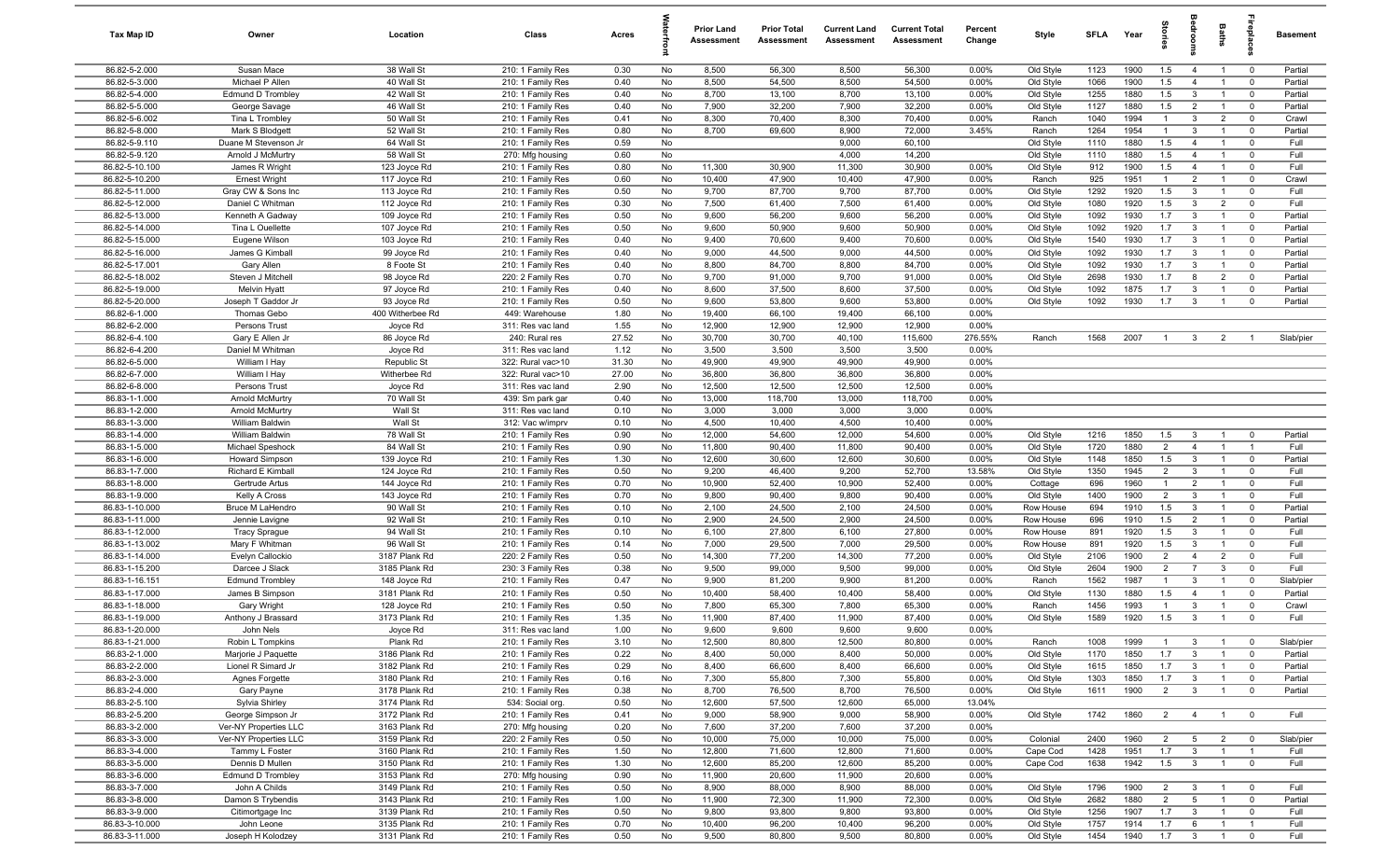| Tax Map ID                       | Owner                                       | Location                         | Class                                  | Acres           |          | <b>Prior Land</b><br>Assessment | <b>Prior Total</b><br>Assessment | <b>Current Land</b><br>Assessment | <b>Current Total</b><br>Assessment | Percent<br>Change | Style                  | <b>SFI A</b> | Year         | tories              | droom                        | Baths          | ireplace                  | <b>Basement</b> |
|----------------------------------|---------------------------------------------|----------------------------------|----------------------------------------|-----------------|----------|---------------------------------|----------------------------------|-----------------------------------|------------------------------------|-------------------|------------------------|--------------|--------------|---------------------|------------------------------|----------------|---------------------------|-----------------|
| 86.83-3-12.000                   | Dominick Ida                                | 3127 Plank Rd                    | 210: 1 Family Res                      | 0.30            | No       | 8,400                           | 62,400                           | 8,400                             | 62,400                             | 0.00%             | Old Style              | 1112         | 1920         | $\overline{2}$      | $\mathbf{3}$                 | $\overline{1}$ | $\overline{0}$            | Full            |
| 86.83-3-13.000                   | Richard J Carpenter                         | 3125 Plank Rd                    | 210: 1 Family Res                      | 0.20            | No       | 7,800                           | 69,400                           | 7,800                             | 69,400                             | 0.00%             | Old Style              | 1080         | 1920         | $\overline{2}$      | $\mathbf{3}$                 | $\overline{1}$ | $\mathbf 0$               | Full            |
| 86.83-3-14.000                   | Patrick F Farrell                           | 3121 Plank Rd                    | 210: 1 Family Res                      | 0.40            | No       | 9,000                           | 94,400                           | 9,000                             | 94,400                             | 0.00%             | Colonial               | 1548         | 1919         | $\overline{2}$      | $\mathbf{3}$                 | $\overline{1}$ | $\mathbf 0$               | Full            |
| 86.83-3-15.000                   | Robert W Shea Jr                            | 10 Republic St                   | 210: 1 Family Res                      | 0.50            | No       | 10,300                          | 108,600                          | 10,300                            | 108,600                            | 0.00%             | Old Style              | 1874         | 1918         | 1.7                 | $\overline{4}$               | $\overline{2}$ | $\mathbf 0$               | Full            |
| 86.83-3-16.000                   | <b>Christine Olcott</b>                     | 14 Republic St                   | 210: 1 Family Res                      | 0.30            | No       | 8,400                           | 49,300                           | 8,400                             | 49,300                             | 0.00%             | Row House              | 938          | 1920         | 1.7                 | $\mathbf{3}$                 |                | $\mathbf 0$               | Full            |
| 86.83-3-17.000                   | Kay Hanson                                  | 16 Republic St                   | 210: 1 Family Res                      | 0.50            | No       | 9,800                           | 49,800                           | 9,800                             | 49,800                             | 0.00%             | Row House              | 938          | 1920         | 1.7                 | $\mathbf{3}$                 |                | $^{\circ}$                | Full            |
| 86.83-3-18.000<br>86.83-3-19.000 | John Halaburda<br>John Mischenko            | 20 Republic St<br>22 Republic St | 210: 1 Family Res<br>210: 1 Family Res | 0.40<br>0.40    | No<br>No | 9,100<br>9,100                  | 67,300<br>62,700                 | 9,100<br>9,100                    | 67,300<br>62,700                   | 0.00%<br>0.00%    | Row House<br>Row House | 968<br>968   | 1920<br>1920 | $\overline{2}$<br>2 | $\mathbf{3}$<br>$\mathbf{3}$ |                | $^{\circ}$<br>$\mathbf 0$ | Full<br>Full    |
| 86.83-3-20.000                   | <b>Edward Mullen</b>                        | 26 Republic St                   | 210: 1 Family Res                      | 1.30            | No       | 12,600                          | 94,000                           | 12,600                            | 94,000                             | 0.00%             | Old Style              | 1984         | 1890         | $\overline{2}$      | 6                            | $\overline{1}$ | $^{\circ}$                | Full            |
| 86.83-3-21.000                   | Peter B Menard                              | 30 Republic St                   | 210: 1 Family Res                      | 0.90            | No       | 12,600                          | 106,600                          | 12,600                            | 106,600                            | 0.00%             | Old Style              | 2002         | 1921         | $\overline{2}$      | 6                            | $\overline{2}$ | $\mathbf 0$               | Full            |
| 86.83-3-22.000                   | Scott Kantorcik                             | 34 Republic St                   | 210: 1 Family Res                      | 0.30            | No       | 7,500                           | 55,000                           | 7,500                             | 55,000                             | 0.00%             | Row House              | 950          | 1918         | $\overline{2}$      | $\mathbf{3}$                 | $\overline{1}$ | $\mathbf 0$               | Full            |
| 86.83-3-23.000                   | Janice I Potskowski                         | 36 Republic St                   | 210: 1 Family Res                      | 0.40            | No       | 8,800                           | 50,500                           | 8,800                             | 50,500                             | 0.00%             | Row House              | 950          | 1918         | 2                   | $\mathbf{3}$                 | $\overline{1}$ | $\mathbf 0$               | Full            |
| 86.83-3-24.000                   | <b>Arthur Brace</b>                         | 42 Republic St                   | 210: 1 Family Res                      | 0.60            | No       | 10,500                          | 97,200                           | 10,500                            | 97,200                             | 0.00%             | Old Style              | 2281         | 1918         | $\overline{2}$      | 6                            | $\mathbf{3}$   | $^{\circ}$                | Full            |
| 86.83-3-25.000                   | Cassandra J Dunbar                          | 46 Republic St                   | 210: 1 Family Res                      | 0.50            | No       | 10,000                          | 91,300                           | 10,000                            | 91,300                             | 0.00%             | Old Style              | 2068         | 1918         | $\overline{2}$      | $5\overline{5}$              | $\overline{1}$ | $\mathbf 0$               | Full            |
| 86.83-3-26.000                   | <b>Edward Callahan</b>                      | 3115 Plank Rd                    | 210: 1 Family Res                      | 0.60            | No       | 10,500                          | 96,500                           | 10,500                            | 96,500                             | 0.00%             | Colonial               | 1700         | 1918         | $\overline{2}$      | $\mathbf{3}$                 | $\overline{1}$ | $\overline{1}$            | Partial         |
| 86.83-3-27.000                   | Ver-NY Properties LLC                       | Plank Rd                         | 311: Res vac land                      | 0.10            | No       | 200                             | 200                              | 200                               | 200                                | 0.00%             |                        |              |              |                     |                              |                |                           |                 |
| 86.83-4-1.000                    | William D Cogswell                          | 3138 Plank Rd                    | 210: 1 Family Res                      | 0.70            | No       | 10,400                          | 74,200                           | 10,400                            | 74,200                             | 0.00%             | Old Style              | 1268         | 1900         | $\overline{2}$      | $\mathbf{3}$                 |                | - 1                       | Full            |
| 86.83-4-2.000                    | John M Deresky                              | 3136 Plank Rd                    | 210: 1 Family Res                      | 0.60            | No       | 10,700                          | 88,700                           | 10,700                            | 88,700                             | 0.00%             | Old Style              | 1594         | 1900         | 1.7                 | $\mathbf{3}$                 |                | $\mathbf 0$               | Full            |
| 86.83-4-3.000                    | Dawn M Burgey                               | 3130 Plank Rd                    | 210: 1 Family Res                      | 0.70            | No       | 10,100                          | 85,100                           | 10,100                            | 85,100                             | 0.00%             | Old Style              | 1400         | 1912         | $\overline{2}$      | $\mathbf{3}$                 |                | $^{\circ}$                | Full            |
| 86.83-4-4.000                    | Jonnie Batterson                            | 3126 Plank Rd                    | 210: 1 Family Res                      | 0.20            | No       | 8,200                           | 73,500                           | 8,200                             | 73,500                             | 0.00%             | Ranch                  | 1184         | 1953         | $\overline{1}$      | $\mathbf{3}$                 |                | $^{\circ}$                | Partial         |
| 86.83-4-5.000                    | William A Dukette                           | 3124 Plank Rd                    | 210: 1 Family Res                      | 0.56            | No       | 9,000                           | 83,900                           | 10,000                            | 84,900                             | 1.19%             | Old Style              | 1608         | 1850         | 2                   | $\mathbf{3}$                 |                | $\mathbf 0$               | Full            |
| 86.83-4-6.200<br>86.83-4-7.000   | Douglas Shirley<br><b>Brandy Patnode</b>    | 3118 Plank Rd<br>7 Teft Ln       | 411: Apartment<br>210: 1 Family Res    | 0.60<br>0.80    | No<br>No | 20,000<br>11,000                | 127,500<br>37,500                | 20,000<br>11,000                  | 127,500<br>37,500                  | 0.00%<br>0.00%    | Old Style              | 1331         | 1830         | 2                   | $\overline{3}$               | $\overline{1}$ | $\mathbf 0$               | Partial         |
| 86.83-4-8.000                    | Raymond Burgey                              | Teft Ln                          | 311: Res vac land                      | 0.50            | No       | 8,000                           | 8,000                            | 8,000                             | 8,000                              | 0.00%             |                        |              |              |                     |                              |                |                           |                 |
| 86.83-4-9.000                    | Tracy Vaughn                                | 29 Teft Ln                       | 271: Mfg housings                      | 0.70            | No       | 10,600                          | 27,700                           | 10,600                            | 27,700                             | 0.00%             |                        |              |              |                     |                              |                |                           |                 |
| 86.83-4-10.100                   | Ernest J Crowe                              | 33 Teft Ln                       | 210: 1 Family Res                      | 0.32            | No       | 9,900                           | 58,200                           | 9,900                             | 58,200                             | 0.00%             | Old Style              | 954          | 1850         | 1.5                 | $\mathbf{3}$                 | $\overline{1}$ | $^{\circ}$                | Partial         |
| 86.83-4-10.200                   | Sherman Crowe Jr                            | 37 Teft Ln                       | 210: 1 Family Res                      | 0.28            | No       | 9,300                           | 110,300                          | 9,300                             | 110,300                            | 0.00%             | Other Style            | 2016         | 2000         | 1.5                 | $\mathbf{3}$                 | $\overline{1}$ | $\mathbf 0$               | Crawl           |
| 86.83-4-11.100                   | David Rotella                               | 3104 Plank Rd                    | 280: Multiple res                      | 2.40            | No       | 13,600                          | 128,600                          | 13,600                            | 128,600                            | 0.00%             | Old Style              | 1329         | 1880         | 1.5                 | $\mathbf{3}$                 | $\overline{1}$ | $\mathbf 0$               | Full            |
| 86.83-4-11.200                   | Jeffrey Mauran                              | 6 Teft Ln                        | 270: Mfg housing                       | 0.40            | No       | 7,900                           | 34,500                           | 7,900                             | 34,500                             | 0.00%             |                        |              |              |                     |                              |                |                           |                 |
| 86.83-4-12.000                   | Michael C Miron                             | 3098 Plank Rd                    | 210: 1 Family Res                      | 0.30            | No       | 8,100                           | 73,400                           | 8,100                             | 73,400                             | 0.00%             | Ranch                  | 1080         | 1955         | 1                   | $\mathbf{3}$                 |                | $^{\circ}$                | Full            |
| 86.83-4-13.000                   | James Genier                                | 3144 Plank Rd                    | 240: Rural res                         | 11.30           | No       | 24,000                          | 115,300                          | 24,000                            | 115,300                            | 0.00%             | Colonial               | 2066         | 1890         | $\overline{2}$      | $\overline{4}$               |                | $^{\circ}$                | Partial         |
| 86.83-4-14.000                   | Dennis D Mullen                             | Plank Rd                         | 311: Res vac land                      | 0.22            | No       | 100                             | 100                              | 100                               | 100                                | 0.00%             |                        |              |              |                     |                              |                |                           |                 |
| 86.83-4-14.008                   | Marcia Erwin                                | Plank Rd                         | 311: Res vac land                      | 1.91            | No       | 6,000                           | 6,000                            | 6,000                             | 6,000                              | 0.00%             |                        |              |              |                     |                              |                |                           |                 |
| 86.83-4-15.000                   | Marcia Erwin                                | Plank Rd                         | 311: Res vac land                      | 0.54            | No       | 4,000                           | 4,000                            | 4,000                             | 4,000                              | 0.00%             |                        |              |              |                     |                              |                |                           |                 |
| 86.83-4-16.000                   | Marcia Erwin                                | Plank Rd                         | 311: Res vac land                      | 0.33            | No       | 4,000                           | 4,000                            | 4,000                             | 4,000                              | 0.00%             |                        |              |              |                     |                              |                |                           |                 |
| 86.83-4-17.000<br>86.83-4-18.000 | Marcia Erwin                                | Plank Rd<br>Plank Rd             | 311: Res vac land                      | 0.36<br>0.39    | No<br>No | 4,000<br>4,000                  | 4,000<br>4,000                   | 4,000<br>4,000                    | 4,000<br>4,000                     | 0.00%<br>0.00%    |                        |              |              |                     |                              |                |                           |                 |
| 86.83-4-19.000                   | Marcia Erwin<br>Marcia Erwin                | Plank Rd                         | 311: Res vac land<br>311: Res vac land | 0.38            | No       | 4,000                           | 4,000                            | 4,000                             | 4,000                              | 0.00%             |                        |              |              |                     |                              |                |                           |                 |
| 86.83-4-20.000                   | Marcia Erwin                                | Plank Rd                         | 311: Res vac land                      | 0.73            | No       | 5,000                           | 5,000                            | 5,000                             | 5,000                              | 0.00%             |                        |              |              |                     |                              |                |                           |                 |
| 86.83-4-21.000                   | Marcia Erwin                                | Plank Rd                         | 311: Res vac land                      | 1.10            | No       | 6,000                           | 6,000                            | 6,000                             | 6,000                              | 0.00%             |                        |              |              |                     |                              |                |                           |                 |
| 86.83-4-22.000                   | Marcia Erwin                                | Plank Rd                         | 311: Res vac land                      | 0.47            | No       | 4,000                           | 4,000                            | 4,000                             | 4,000                              | 0.00%             |                        |              |              |                     |                              |                |                           |                 |
| 86.83-4-23.000                   | Marcia Erwin                                | Plank Rd                         | 311: Res vac land                      | 0.48            | No       | 4,000                           | 4,000                            | 4,000                             | 4,000                              | 0.00%             |                        |              |              |                     |                              |                |                           |                 |
| 86.83-4-24.000                   | Marcia Erwin                                | Plank Rd                         | 311: Res vac land                      | 0.51            | No       | 4,000                           | 4,000                            | 4,000                             | 4,000                              | 0.00%             |                        |              |              |                     |                              |                |                           |                 |
| 86.83-4-25.000                   | Marcia Erwin                                | Plank Rd                         | 311: Res vac land                      | 0.52            | No       | 4,000                           | 4,000                            | 4,000                             | 4,000                              | 0.00%             |                        |              |              |                     |                              |                |                           |                 |
| 86.83-4-26.000                   | Marcia Erwin                                | Plank Rd                         | 311: Res vac land                      | 0.46            | No       | 4,000                           | 4,000                            | 4,000                             | 4,000                              | 0.00%             |                        |              |              |                     |                              |                |                           |                 |
| 86.83-5-1.000                    | Persons Trust                               | 58 Meadows Way                   | 314: Rural vac<10                      | 5.90            | No       | 4,600                           | 4,600                            | 4,600                             | 4,600                              | 0.00%             |                        |              |              |                     |                              |                |                           |                 |
| 86.83-5-2.000                    | James Genier                                | Plank Rd                         | 322: Rural vac>10                      | 10.70           | No       | 1,500                           | 1,500                            | 1,500                             | 1,500                              | $0.00\%$          |                        |              |              |                     |                              |                |                           |                 |
| 87.1-2-1.000                     | Lyme Adk Timberlands I LLC                  | Bartlett Pond Rd                 | 912: Forest s480a                      | 160.70          | No       | 73,200                          | 73,200                           | 73,200                            | 73,200                             | 0.00%             |                        |              |              |                     |                              |                |                           |                 |
| 87.1-2-2.000                     | Lyme Adk Timberlands I LLC                  | NYS Route 9N                     | 912: Forest s480a                      | 160.70          | No       | 48,700                          | 48,700                           | 48,700                            | 48,700                             | 0.00%             |                        |              |              |                     |                              |                |                           |                 |
| 87.1-2-3.000                     | Lyme Adk Timberlands I LLC                  | NYS Route 9N                     | 912: Forest s480a                      | 169.40          | No       | 50,400                          | 50,400                           | 50,400                            | 50,400                             | 0.00%             |                        |              |              |                     |                              |                |                           |                 |
| 87.1-2-4.000<br>87.1-2-5.000     | Lyme Adk Timberlands I LLC<br>Gregory Moore | NYS Route 9N<br>Stevenson Rd     | 912: Forest s480a<br>322: Rural vac>10 | 102.50<br>21.00 | No<br>No | 56,600<br>17,300                | 56,600<br>17,300                 | 56,600<br>17,300                  | 56,600<br>17,300                   | 0.00%<br>0.00%    |                        |              |              |                     |                              |                |                           |                 |
| 87.1-2-7.000                     | <b>Betty White</b>                          | NYS Route 9N                     | 322: Rural vac>10                      | 31.80           | No       | 16,500                          | 16,500                           | 16,500                            | 16,500                             | 0.00%             |                        |              |              |                     |                              |                |                           |                 |
| 87.1-2-8.000                     | Edward W White                              | NYS Route 9N                     | 322: Rural vac>10                      | 98.20           | No       | 38,200                          | 38,200                           | 38,200                            | 38,200                             | 0.00%             |                        |              |              |                     |                              |                |                           |                 |
| 87.1-2-9.000                     | Lyme Adk Timberlands I LLC                  | NYS Route 9N                     | 912: Forest s480a                      | 234.80          | No       | 76,200                          | 76,200                           | 76,200                            | 76,200                             | 0.00%             |                        |              |              |                     |                              |                |                           |                 |
| 87.1-2-10.000                    | Lyme Adk Timberlands I LLC                  | NYS Route 9N                     | 912: Forest s480a                      | 162.10          | No       | 51,700                          | 51,700                           | 51,700                            | 51,700                             | 0.00%             |                        |              |              |                     |                              |                |                           |                 |
| 87.1-2-11.000                    | Gerald Tromblee                             | NYS Route 9N                     | 910: Priv forest                       | 75.00           | No       | 44,200                          | 44,200                           | 44,200                            | 44,200                             | 0.00%             |                        |              |              |                     |                              |                |                           |                 |
| 87.3-1-1.000                     | Lyme Adk Timberlands I LLC                  | Pilfershire Rd                   | 912: Forest s480a                      | 147.10          | No       | 52,000                          | 52,000                           | 52,000                            | 52,000                             | 0.00%             |                        |              |              |                     |                              |                |                           |                 |
| 87.3-1-2.000                     | Margaret Yukalis-Goggins                    | Pilfershire Rd                   | 912: Forest s480a                      | 243.50          | No       | 91,900                          | 91,900                           | 91,900                            | 91,900                             | 0.00%             |                        |              |              |                     |                              |                |                           |                 |
| 87.3-1-3.000                     | Lyme Adk Timberlands I LLC                  | NYS Route 9N                     | 912: Forest s480a                      | 106.40          | No       | 37,600                          | 37,600                           | 37,600                            | 37,600                             | 0.00%             |                        |              |              |                     |                              |                |                           |                 |
| 87.3-1-4.000                     | Stanley J Koch                              | NYS Route 9N                     | 322: Rural vac>10                      | 134.50          | No       | 75,400                          | 75,400                           | 75,400                            | 75,400                             | 0.00%             |                        |              |              |                     |                              |                |                           |                 |
| 87.3-1-5.100                     | Bruce Koch                                  | 98 Bigelow Rd                    | 210: 1 Family Res                      | 2.10            | No       | 10,500                          | 98,900                           | 10,500                            | 98,900                             | 0.00%             | Ranch                  | 1816         | 1983         | $\overline{1}$      | $\mathbf{3}$                 | $\overline{1}$ | $\overline{\mathbf{0}}$   | Crawl           |
| 87.3-1-5.200                     | Wayne R Wright                              | 64 Bigelow Rd                    | 210: 1 Family Res                      | 2.03            | No       | 13,000                          | 116,500                          | 13,000                            | 116,500                            | 0.00%             | Ranch                  | 1421         | 1984         | $\mathbf{1}$        | $\mathbf{3}$                 | $\overline{1}$ | $\overline{0}$            | Full            |
| 87.3-1-6.000                     | Alice M Gabel                               | 5109 NYS Route 9N                | 210: 1 Family Res                      | 2.30            | No       | 14,800                          | 56,300                           | 14,800                            | 56,300                             | 0.00%             | Cottage                | 648          | 1947         | $\overline{1}$      | $\overline{\mathbf{3}}$      | $\overline{1}$ | $\overline{0}$            | Partial         |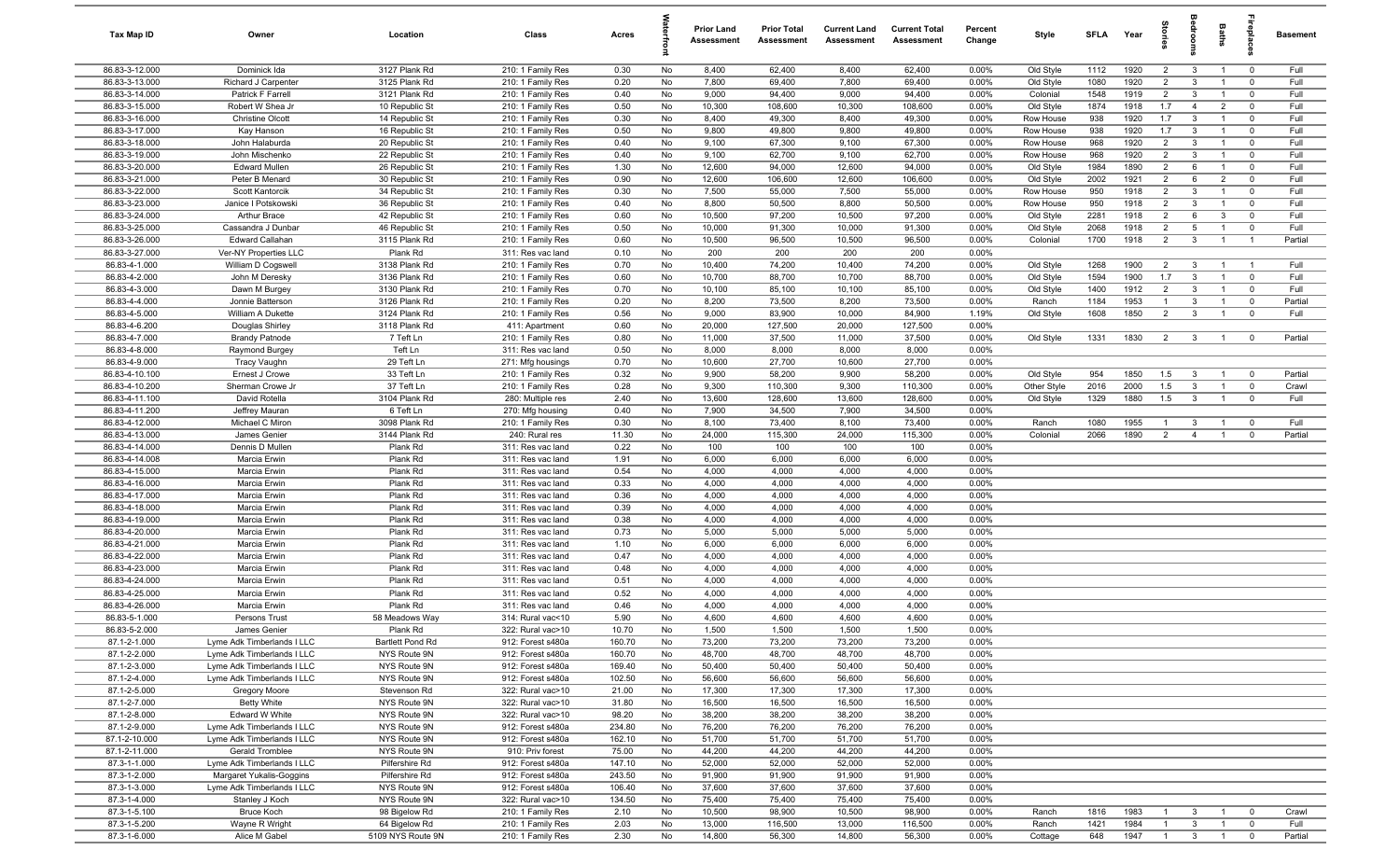| Tax Map ID                      | Owner                                | Location                                | Class                                  | Acres          |            | <b>Prior Land</b><br>Assessment | <b>Prior Total</b><br>Assessment | <b>Current Land</b><br>Assessment | <b>Current Total</b><br>Assessment | Percent<br>Change | Style              | <b>SFLA</b>  | Year         | itories                          | Bedroon                                   | Baths                            | repla                                  | <b>Basement</b>    |
|---------------------------------|--------------------------------------|-----------------------------------------|----------------------------------------|----------------|------------|---------------------------------|----------------------------------|-----------------------------------|------------------------------------|-------------------|--------------------|--------------|--------------|----------------------------------|-------------------------------------------|----------------------------------|----------------------------------------|--------------------|
| 87.3-1-7.100                    | <b>Bigelow Farms LLC</b>             | 41 Bigelow Rd                           | 240: Rural res                         | 65.80          | No         | 52,400                          | 74,600                           | 52,400                            | 74,600                             | 0.00%             | Old Style          | 1482         | 1860         | 1.5                              | $5\overline{5}$                           | $\overline{1}$                   | $\mathbf 0$                            | Full               |
| 87.3-1-7.200                    | Lyme Adk Timberlands I LLC           | Pilfershire Rd                          | 912: Forest s480a                      | 210.10         | No         | 118,200                         | 122,200                          | 118,200                           | 122,200                            | 0.00%             |                    |              |              |                                  |                                           |                                  |                                        |                    |
| 87.3-1-8.000                    | Thomas G Bigelow                     | NYS Route 9N                            | 314: Rural vac<10                      | 1.00           | No         | 8,500<br>8,900                  | 8,500                            | 8,500<br>8,900                    | 8,500                              | 0.00%             |                    |              | 1960         |                                  |                                           | $\overline{1}$                   | $\overline{0}$                         | Full               |
| 87.3-1-9.000<br>87.3-1-10.000   | Galen E Bigelow<br>Arthur W Walsh    | 5 Bigelow Rd<br>5053 NYS Route 9N       | 210: 1 Family Res<br>210: 1 Family Res | 0.26<br>1.07   | No<br>No   | 12,100                          | 77,300<br>84,700                 | 12,100                            | 77,300<br>84,700                   | 0.00%<br>0.00%    | Ranch<br>Old Style | 1000<br>1500 | 1944         | $\overline{1}$<br>1.5            | $\overline{\mathbf{3}}$<br>$\overline{2}$ | $\overline{1}$                   | $\mathbf 0$                            | Crawl              |
| 87.3-1-11.000                   | Barbara A Stevenson                  | 11 Bigelow Rd                           | 210: 1 Family Res                      | 6.51           | No         | 18,400                          | 108,700                          | 18,400                            | 108,700                            | 0.00%             | Ranch              | 1730         | 1964         | $\mathbf{1}$                     | $\overline{4}$                            | $\overline{1}$                   | $\overline{1}$                         | Full               |
| 87.3-1-12.000                   | Christopher P Mazzotte               | 4995 NYS Route 9N                       | 240: Rural res                         | 10.10          | No         | 18,600                          | 146,600                          | 18,600                            | 156,100                            | 6.48%             | Cottage            | 576          | 1948         | $\mathbf{1}$                     | $\overline{1}$                            | $\overline{1}$                   | $\overline{1}$                         | Slab/pier          |
| 87.3-1-13.000                   | William A Wyant Jr                   | 5003 NYS Route 9N                       | 210: 1 Family Res                      | 0.40           | No         | 9,600                           | 71,700                           | 9,600                             | 71,700                             | 0.00%             | Cape Cod           | 1260         | 1960         | 1.5                              | -3                                        | $\mathbf{1}$                     |                                        | Full               |
| 87.3-1-14.000                   | James J Davis                        | 649 Pilfershire Rd                      | 210: 1 Family Res                      | 7.50           | No         | 17,100                          | 104,400                          | 17,100                            | 104,400                            | 0.00%             | Old Style          | 1795         | 1860         | 1.7                              | $\overline{4}$                            | $\overline{2}$                   | $\overline{2}$                         | Partial            |
| 87.3-1-15.000                   | Kimberly L Rielly                    | 627 Pilfershire Rd                      | 240: Rural res                         | 19.40          | No         | 25,800                          | 106,200                          | 25,800                            | 106,200                            | 0.00%             | Old Style          | 1819         | 1929         | 1.5                              | $\overline{2}$                            | $\overline{1}$                   | $\overline{2}$                         | Crawl              |
| 87.3-1-16.110                   | Samuel Gangi                         | 4978 NYS Route 9N                       | 240: Rural res                         | 36.77          | No         | 32,400                          | 106,200                          | 32,400                            | 106,200                            | 0.00%             | Ranch              | 2184         | 1991         | $\overline{1}$                   | $\mathbf{3}$                              | $\overline{1}$                   | $\overline{\mathbf{0}}$                | Slab/pier          |
| 87.3-1-16.120                   | <b>Timothy Bryant</b>                | NYS Route 9N                            | 322: Rural vac>10                      | 62.00          | No         | 32,900                          | 32,900                           | 32,900                            | 32,900                             | 0.00%             |                    |              |              |                                  |                                           |                                  |                                        |                    |
| 87.3-1-17.000<br>87.3-1-18.110  | Paul A Reese<br>Robert Drake         | 4856 NYS Route 9N<br>510 Pilfershire Rd | 240: Rural res<br>210: 1 Family Res    | 12.90<br>43.84 | No<br>No   | 28,200                          | 109,600                          | 28,200<br>58,600                  | 164,100<br>92,600                  | 49.73%            | Colonial<br>Ranch  | 2480<br>800  | 1802<br>1968 | $\overline{2}$<br>$\overline{1}$ | 5<br>$\overline{1}$                       | $\overline{2}$<br>$\overline{1}$ | $\mathbf 0$<br>$\mathbf 0$             | Partial<br>Full    |
| 87.3-1-18.120                   | Mirzet Kadric                        | Pilfershire Rd                          | 260: Seasonal res                      | 33.00          | No         |                                 |                                  | 45,000                            | 50,000                             |                   |                    |              |              |                                  |                                           |                                  |                                        |                    |
| 87.3-1-18.200                   | John A Muro                          | Pilfershire Rd                          | 322: Rural vac>10                      | 45.00          | No         | 94,400                          | 94,400                           | 94,400                            | 94,400                             | 0.00%             |                    |              |              |                                  |                                           |                                  |                                        |                    |
| 87.3-1-19.002                   | James McCray                         | 580 Pilfershire Rd                      | 210: 1 Family Res                      | 3.00           | No         | 12,000                          | 31,700                           | 12,000                            | 31,700                             | 0.00%             | Ranch              | 912          | 1969         | $\overline{1}$                   | $\overline{\mathbf{3}}$                   | $\overline{1}$                   | $\overline{0}$                         | Partial            |
| 87.3-1-20.000                   | Aaron J Brassard                     | 550 Pilfershire Rd                      | 210: 1 Family Res                      | 5.00           | No         | 14,200                          | 14,200                           | 14,200                            | 61,700                             | 334.51%           |                    |              |              |                                  |                                           |                                  |                                        |                    |
| 87.3-1-21.000                   | Milo Drake                           | 534 Pilfershire Rd                      | 270: Mfg housing                       | 4.00           | No         | 15,400                          | 35,500                           | 15,400                            | 35,500                             | 0.00%             |                    |              |              |                                  |                                           |                                  |                                        |                    |
| 87.3-1-22.000                   | Margaret Yukalis-Goggins             | 521 Pilfershire Rd                      | 240: Rural res                         | 138.10         | No         | 99,900                          | 128,600                          | 99,900                            | 128,600                            | 0.00%             | Cottage            | 728          | 1954         | $\overline{1}$                   | $\overline{2}$                            | $\overline{1}$                   | $\mathbf 0$                            | Crawl              |
| 87.3-1-23.000                   | Richard A Sheffer                    | Pilfershire Rd                          | 910: Priv forest                       | 89.20          | No         | 44,700                          | 44,700                           | 44,700                            | 44,700                             | 0.00%             |                    |              |              |                                  |                                           |                                  |                                        |                    |
| 87.3-1-24.000                   | Pasquale J Monaco                    | Pilfershire Rd                          | 322: Rural vac>10                      | 90.40          | No         | 53,600                          | 53,600                           | 53,600                            | 53,600                             | 0.00%             |                    |              |              |                                  |                                           |                                  |                                        |                    |
| 87.3-1-25.000                   | Lyme Adk Timberlands I LLC           | Pilfershire Rd                          | 912: Forest s480a                      | 258.00         | No         | 129,400                         | 129,400                          | 129,400                           | 129,400                            | 0.00%             |                    |              |              |                                  |                                           |                                  |                                        |                    |
| 87.4-1-1.004<br>87.4-1-2.110    | Samuel M Gangi<br>Colleen A Coughlin | NYS Route 9N<br>5004 NYS Route 9N       | 417: Cottages<br>280: Multiple res     | 2.00<br>1.53   | No<br>No   | 16,600<br>12,900                | 93,200<br>63,800                 | 16,600<br>12,900                  | 93,200<br>63,800                   | 0.00%<br>0.00%    | Ranch              | 1120         | 1994         | $\overline{1}$                   | $\mathbf{3}$                              | $\overline{2}$                   | $\mathbf 0$                            | Crawl              |
| 87.4-1-2.120                    | Harold Spetla                        | 5004 NYS Route 9N                       | 260: Seasonal res                      | 4.10           | No         | 15,400                          | 31,700                           | 15,400                            | 31,700                             | 0.00%             | Cottage            | 600          | 1950         | $\overline{1}$                   | 2                                         | $\overline{1}$                   | $\mathbf 0$                            | Slab/pier          |
| 87.4-1-2.200                    | Thomas W Brooks                      | 5006 NYS Route 9N                       | 312: Vac w/imprv                       | 141.80         | No         | 67,900                          | 118,500                          | 67,900                            | 118,500                            | 0.00%             |                    |              |              |                                  |                                           |                                  |                                        |                    |
| 87.4-1-2.300                    | Peter Daetwyler                      | NYS Route 9N                            | 322: Rural vac>10                      | 12.04          | No         | 12,200                          | 12,200                           | 12,200                            | 12,200                             | 0.00%             |                    |              |              |                                  |                                           |                                  |                                        |                    |
| 87.11-1-1.100                   | Eric Lawaetz                         | 5312 NYS Route 9N                       | 240: Rural res                         | 50.00          | No         | 95,400                          | 171,000                          | 95,400                            | 171,000                            | 0.00%             | Old Style          | 2493         | 1857         | $\overline{2}$                   | $\overline{\mathbf{3}}$                   | $\overline{1}$                   | $\mathbf 0$                            | Full               |
| 87.11-1-1.200                   | John B Sprague                       | 5218 NYS Route 9N                       | 312: Vac w/imprv                       | 43.00          | No         | 56,300                          | 56,300                           | 56,300                            | 60,000                             | 6.57%             |                    |              |              |                                  |                                           |                                  |                                        |                    |
| 87.11-1-2.100                   | Gerald Tromblee                      | 5279 NYS Route 9N                       | 113: Cattle farm                       | 37.86          | No         | 53,100                          | 137,500                          | 53,100                            | 137,500                            | 0.00%             | Old Style          | 2337         | 1880         | $\overline{2}$                   | $5\overline{)}$                           | $\overline{2}$                   | $\overline{0}$                         | Partial            |
| 87.11-1-3.001                   | Daniel J White                       | 5354 NYS Route 9N                       | 439: Sm park gar                       | 4.70           | No         | 20,900                          | 93,600                           | 20,900                            | 93,600                             | 0.00%             |                    |              |              |                                  |                                           |                                  |                                        |                    |
| 87.11-2-1.000                   | Gerald Tromblee                      | NYS Route 9N                            | 313: Watrfrnt vac                      | 3.40           | Yes        | 141,100                         | 141,100                          | 141,100                           | 141,100                            | 0.00%             |                    |              |              |                                  |                                           |                                  |                                        |                    |
| 87.11-2-2.000<br>87.11-2-3.000  | Anthony J Fidd<br>Maxwell E Eaton Jr | 25 Mullen Bay Ln<br>31 Mullen Bay Ln    | 260: Seasonal res<br>260: Seasonal res | 0.70<br>1.20   | Yes<br>Yes | 97,500<br>139,400               | 152,600<br>167,800               | 97,500<br>139,400                 | 152,600<br>167,800                 | 0.00%<br>0.00%    | Old Style          | 1512<br>576  | 1920<br>1930 | $\overline{2}$<br>$\overline{1}$ | $\overline{4}$<br>$\overline{2}$          | $\overline{1}$<br>$\overline{1}$ | $\overline{\mathbf{0}}$<br>$\mathbf 0$ | Crawl<br>Slab/pier |
| 87.11-2-4.000                   | James Patterson                      | 33 Mullen Bay Ln                        | 260: Seasonal res                      | 0.40           | Yes        | 66,800                          | 98,400                           | 66,800                            | 98,400                             | 0.00%             | Cottage<br>Cottage | 774          | 1930         | $\overline{1}$                   | $\overline{2}$                            | $\overline{1}$                   | $\overline{1}$                         | Slab/pier          |
| 87.11-2-5.000                   | Ernest R Dickson                     | 37 Mullen Bay Ln                        | 210: 1 Family Res                      | 0.30           | Yes        | 73,300                          | 215,500                          | 73,300                            | 215,500                            | 0.00%             | Colonial           | 2672         | 1969         | $\overline{2}$                   | $\overline{4}$                            | $\overline{2}$                   | $\overline{1}$                         | Full               |
| 87.11-2-6.110                   | Donna A Taylor                       | 61 Mullen Bay Ln                        | 210: 1 Family Res                      | 4.11           | Yes        | 260,900                         | 402,000                          | 260,900                           | 402,000                            | 0.00%             | Ranch              | 1456         | 1997         | $\overline{1}$                   | $\mathbf{3}$                              | $\overline{1}$                   | $\mathbf 0$                            | Full               |
| 87.11-2-6.120                   | Virginia A Gleason                   | 73 Mullen Bay Ln                        | 210: 1 Family Res                      | 2.04           | Yes        | 150,300                         | 269,200                          | 150,300                           | 269,200                            | 0.00%             | Other Style        | 1180         | 1992         | 1.5                              | $\overline{2}$                            | $\overline{1}$                   | $\mathbf 0$                            | Full               |
| 87.11-2-6.200                   | John C Black                         | 77 Mullen Bay Ln                        | 210: 1 Family Res                      | 2.10           | Yes        | 147,600                         | 273,000                          | 147,600                           | 273,000                            | 0.00%             | Split Level        | 1752         | 1997         | $\overline{1}$                   | $\overline{2}$                            | $\overline{2}$                   | $\mathbf 0$                            | Full               |
| 87.11-2-7.000                   | Terrence Demaso                      | 85 Mullen Bay Ln                        | 210: 1 Family Res                      | 2.94           | Yes        | 245,200                         | 308,200                          | 245,200                           | 308,200                            | 0.00%             | Old Style          | 1275         | 1926         | 1.7                              | $\overline{4}$                            | $\overline{1}$                   | $\mathbf 0$                            | Full               |
| 87.11-2-8.000                   | Terrence Demaso                      | 89 Mullen Bay Ln                        | 210: 1 Family Res                      | 0.57           | Yes        | 52,200                          | 159,300                          | 52,200                            | 159,300                            | 0.00%             |                    |              |              |                                  |                                           |                                  |                                        |                    |
| 87.11-2-9.000<br>87.11-2-10.000 | Terrence Demaso<br>Darren Moss       | NYS Route 9N<br>103 Mullen Bay Ln       | 313: Watrfrnt vac                      | 0.54<br>0.46   | Yes<br>Yes | 44,400<br>44,800                | 44,400<br>56,000                 | 44,400<br>44,800                  | 44,400<br>56,000                   | 0.00%<br>0.00%    |                    |              |              |                                  |                                           |                                  |                                        |                    |
| 87.11-2-11.000                  | Darren Moss                          | NYS Route 9N                            | 270: Mfg housing<br>312: Vac w/imprv   | 0.40           | Yes        | 61,400                          | 62,100                           | 61,400                            | 62,100                             | 0.00%             |                    |              |              |                                  |                                           |                                  |                                        |                    |
| 87.11-2-12.000                  | William J Baird                      | NYS Route 9N                            | 312: Vac w/imprv                       | 0.20           | Yes        | 55,000                          | 64,700                           | 55,000                            | 64,700                             | 0.00%             |                    |              |              |                                  |                                           |                                  |                                        |                    |
| 87.11-2-13.000                  | Stuart Mace                          | 113 Mullen Bay Ln                       | 210: 1 Family Res                      | 0.20           | Yes        | 60,900                          | 128,900                          | 60,900                            | 128,900                            | $0.00\%$          | Cottage            | 820          | 1998         | 1.5                              | $\mathbf{3}$                              |                                  |                                        | Partial            |
| 87.11-2-14.000                  | Daniel Bryant                        | 115 Mullen Bay Ln                       | 260: Seasonal res                      | 0.20           | Yes        | 58,000                          | 103,200                          | 58,000                            | 103,200                            | 0.00%             | Contemporary       | 1175         | 1975         | $\overline{2}$                   | $\mathbf{3}$                              | $\overline{1}$                   | $\overline{0}$                         | Slab/pier          |
| 87.11-2-15.000                  | <b>Charles Bryant</b>                | 119 Mullen Bay Ln                       | 260: Seasonal res                      | 0.20           | Yes        | 53,800                          | 70,300                           | 53,800                            | 70,300                             | 0.00%             | Cottage            | 556          | 1940         | $\overline{1}$                   | $\overline{1}$                            | $\overline{1}$                   | $\mathbf 0$                            | Slab/pier          |
| 87.11-2-16.000                  | <b>Timothy M Bryant</b>              | 125 Mullen Bay Ln                       | 260: Seasonal res                      | 0.40           | Yes        | 14,100                          | 109,100                          | 14,100                            | 109,100                            | 0.00%             | Cottage            | 600          | 1950         | $\overline{1}$                   | $\overline{2}$                            | $\overline{1}$                   | $\mathbf{0}$                           | Slab/pier          |
| 87.15-1-1.000                   | Stanley J Koch                       | 5130 NYS Route 9N                       | 417: Cottages                          | 3.20           | No         | 30,500                          | 178,200                          | 30,500                            | 178,200                            | 0.00%             |                    |              |              |                                  |                                           |                                  |                                        |                    |
| 87.15-1-2.000                   | Alice M Gabel                        | 5134 NYS Route 9N                       | 314: Rural vac<10                      | 4.50           | No         | 23,600                          | 23,600                           | 23,600                            | 23,600                             | 0.00%             |                    |              |              |                                  |                                           |                                  |                                        |                    |
| 87.15-1-3.000<br>87.15-1-4.000  | Gerald J McCabe<br>Chris J Genier    | 5094 NYS Route 9N<br>5090 NYS Route 9N  | 311: Res vac land<br>210: 1 Family Res | 0.55<br>0.70   | No<br>No   | 21,200<br>18,600                | 21,200<br>106,300                | 21,200<br>18,600                  | 21,200<br>106,300                  | 0.00%<br>0.00%    | Ranch              | 1170         | 1971         | $\overline{1}$                   | $\overline{2}$                            | $\overline{1}$                   | $\mathbf 0$                            | Partial            |
| 87.15-1-5.000                   | Loretta Baxter                       | 5068 NYS Route 9N                       | 210: 1 Family Res                      | 4.60           | No         | 20,300                          | 104,100                          | 20,300                            | 104,100                            | 0.00%             | Old Style          | 1248         | 1949         | $\overline{2}$                   | $\overline{4}$                            | $\overline{1}$                   | $\mathbf 0$                            | Full               |
| 87.15-1-6.000                   | Richard E Buell                      | 5058 NYS Route 9N                       | 210: 1 Family Res                      | 6.60           | No         | 28,000                          | 103,800                          | 28,000                            | 103,800                            | 0.00%             | Raised Ranch       | 1808         | 1970         | $\overline{1}$                   | $\overline{3}$                            | $\overline{1}$                   | $\mathbf{0}$                           | Full               |
| 87.15-1-7.000                   | Ben W Nelson                         | 5046 NYS Route 9N                       | 417: Cottages                          | 9.18           | No         | 43,000                          | 201,000                          | 43,000                            | 201,000                            | 0.00%             |                    |              |              |                                  |                                           |                                  |                                        |                    |
| 87.15-1-8.000                   | Thomas W Brooks                      | NYS Route 9N                            | 322: Rural vac>10                      | 19.29          | No         | 26,900                          | 26,900                           | 26,900                            | 26,900                             | 0.00%             |                    |              |              |                                  |                                           |                                  |                                        |                    |
| 87.15-1-9.000                   | Vaugh J Brennan                      | NYS Route 9N                            | 314: Rural vac<10                      | 3.86           | No         | 12,900                          | 12,900                           | 12,900                            | 12,900                             | 0.00%             |                    |              |              |                                  |                                           |                                  |                                        |                    |
| 87.15-1-10.000                  | Peter Daetwyler                      | NYS Route 9N                            | 314: Rural vac<10                      | 0.68           | No         | 14,600                          | 14,600                           | 14,600                            | 14,600                             | 0.00%             |                    |              |              |                                  |                                           |                                  |                                        |                    |
| 87.15-2-1.000                   | Stanley J Koch                       | NYS Route 9N                            | 417: Cottages                          | 2.10           | Yes        | 260,000                         | 330,000                          | 260,000                           | 330,000                            | 0.00%             |                    |              |              |                                  |                                           |                                  |                                        |                    |
| 87.15-3-1.000                   | Richard E Buell                      | NYS Route 9N                            | 313: Watrfrnt vac                      | 0.04           | Yes        | 29,500                          | 29,500                           | 29,500                            | 29,500                             | 0.00%             | Ranch              |              |              |                                  |                                           |                                  |                                        |                    |
| 87.15-3-2.000<br>87.15-3-3.000  | <b>Richard M Riggs</b><br>Ruth Allen | 39 Woodall Way<br>43 Woodall Way        | 260: Seasonal res<br>260: Seasonal res | 0.12<br>0.26   | Yes<br>Yes | 75,200<br>81,000                | 122,600<br>126,800               | 75,200<br>81,000                  | 122,600<br>126,800                 | 0.00%<br>0.00%    | Old Style          | 963<br>1163  | 1960<br>1926 | $\overline{1}$<br>$\overline{1}$ | $\overline{2}$<br>$\overline{4}$          | $\overline{1}$<br>$\overline{1}$ | $\mathbf 0$<br>$\overline{1}$          | Slab/pier<br>Crawl |
|                                 |                                      |                                         |                                        |                |            |                                 |                                  |                                   |                                    |                   |                    |              |              |                                  |                                           |                                  |                                        |                    |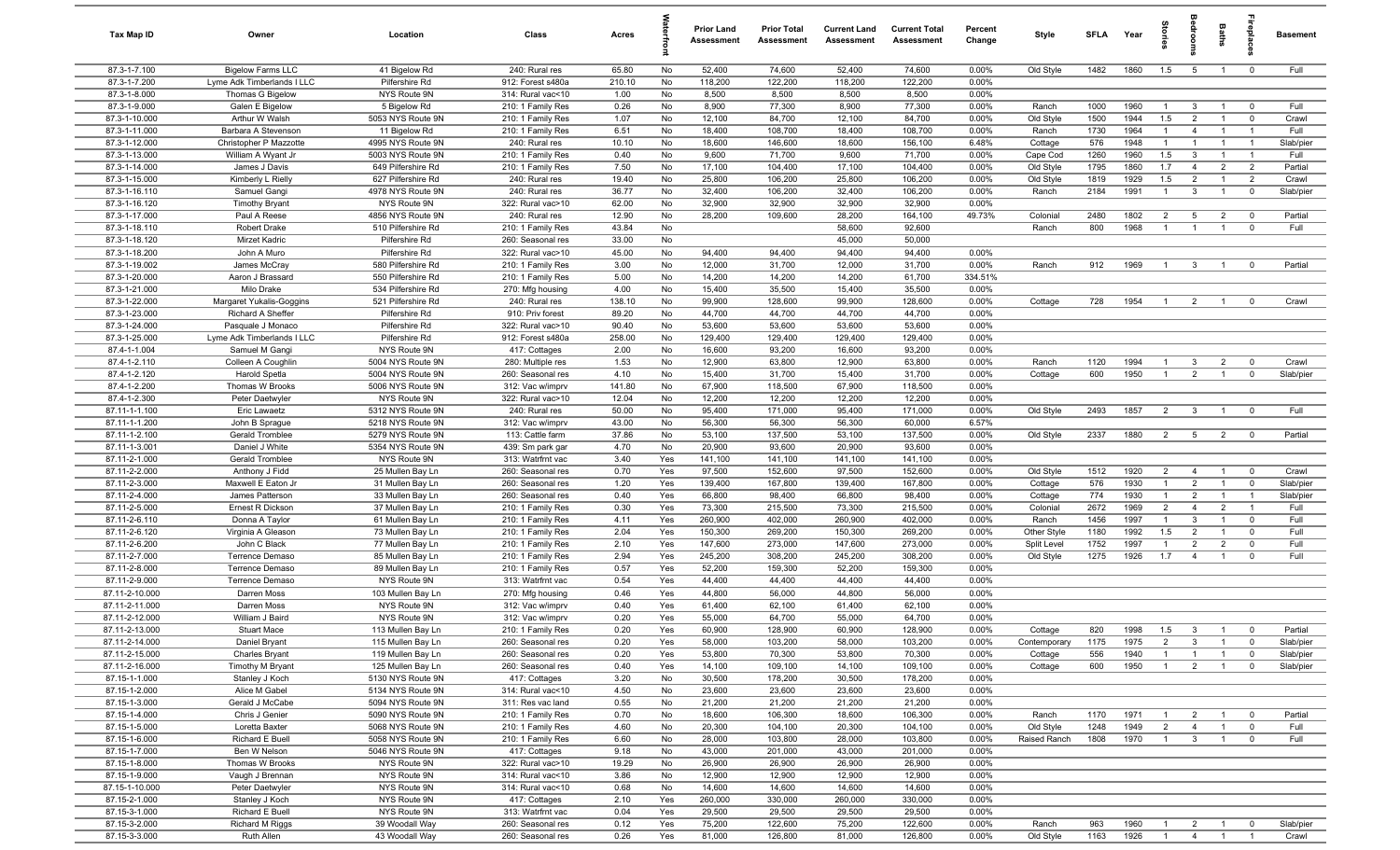| Tax Map ID                       | Owner                                       | Location                                  | Class                                  | Acres           |           | <b>Prior Land</b><br>Assessment | <b>Prior Total</b><br>Assessment | <b>Current Land</b><br>Assessment | <b>Current Total</b><br>Assessment | Percent<br>Change | Style              | <b>SFLA</b> | Year               | tories                           | å                                | Baths                            |                               | <b>Basement</b>        |
|----------------------------------|---------------------------------------------|-------------------------------------------|----------------------------------------|-----------------|-----------|---------------------------------|----------------------------------|-----------------------------------|------------------------------------|-------------------|--------------------|-------------|--------------------|----------------------------------|----------------------------------|----------------------------------|-------------------------------|------------------------|
| 87.15-3-4.000                    | Beth C Monroe                               | 45 Woodall Way                            | 260: Seasonal res                      | 0.24            | Yes       | 90,000                          | 270,000                          | 90,000                            | 270,000                            | $0.00\%$          | Cottage            | 692         | 1965               | $\overline{1}$                   | $\mathbf{3}$                     | $\overline{1}$                   | $\overline{1}$                | Crawl                  |
| 87.15-3-5.000                    | Steven Acevedo                              | 49 Woodall Way                            | 260: Seasonal res                      | 0.16            | Yes       | 75,000                          | 106,300                          | 75,000                            | 106,300                            | 0.00%             | Cottage            | 680         | 1965               | $\overline{1}$                   | $\overline{2}$                   | $\overline{1}$                   | $\mathbf 0$                   | Slab/pier              |
| 87.15-3-6.000                    | Elizabeth K Sanchez                         | 47 Woodall Way                            | 260: Seasonal res                      | 0.23            | Yes       | 75,000                          | 119,800                          | 75,000                            | 129,600                            | 8.18%             | Cottage            | 670         | 1965               | -1                               | $\overline{2}$                   | $\overline{1}$                   | $\mathbf 0$                   | Slab/pier              |
| 87.15-3-7.000                    | <b>Sherry Pratt</b>                         | 41 Woodall Way                            | 260: Seasonal res                      | 0.10            | Yes       | 60,000                          | 95,000                           | 60,000                            | 95,000                             | 0.00%             | Cottage            | 816         | 1960               | $\overline{1}$                   | $\overline{2}$                   | $\overline{1}$                   |                               | Slab/pier              |
| 87.15-3-8.000                    | William Demaso                              | 51 Woodall Way                            | 260: Seasonal res                      | 0.22            | Yes       | 70,000                          | 105,700                          | 70,000                            | 105,700                            | 0.00%             | Cottage            | 804         | 1890               | $\overline{1}$                   | $\overline{2}$                   | $\overline{1}$                   | $\mathbf 0$                   | Slab/pier              |
| 87.15-3-9.000                    | Ronald M Scauri                             | 57 Woodall Way                            | 260: Seasonal res                      | 0.20            | Yes       | 65,000                          | 106,000                          | 65,000                            | 106,000                            | 0.00%             | Cottage            | 644         | 1965               | $\mathbf{1}$                     | $\overline{2}$                   | $\overline{1}$                   |                               | Crawl                  |
| 87.15-3-10.000                   | <b>William Lussier</b>                      | 55 Woodall Way                            | 260: Seasonal res                      | 0.10            | Yes       | 52,200                          | 156,600                          | 69,000                            | 170,700                            | 9.00%             | Old Style          | 1294        | 1925               | 1.5                              | $\overline{2}$                   | $\overline{1}$                   | $\overline{1}$                | Slab/pier              |
| 87.15-3-11.000                   | Daniel A Espey                              | 59 Woodall Way                            | 260: Seasonal res                      | 0.20            | Yes       | 85,000                          | 180,800                          | 85,000                            | 180,800                            | 0.00%             | Old Style          | 1867        | 1905               | $\overline{1}$                   | 3                                | $\overline{1}$                   | $\overline{1}$                | Slab/pier              |
| 87.15-3-12.000                   | Alfred Acevedo                              | 61 Woodall Way                            | 260: Seasonal res                      | 0.75            | Yes       | 104,000                         | 185,400                          | 104,000                           | 185,400                            | 0.00%             | Cape Cod           | 1328        | 1986               | 1.5                              | 3                                | $\overline{2}$                   | $\mathbf 0$                   | Slab/pier              |
| 87.15-3-13.000                   | Peter Mucciolo                              | 62 Woodall Way                            | 260: Seasonal res                      | 0.30            | Yes       | 91,400                          | 124,700                          | 91,400                            | 124,700                            | 0.00%             | Cottage            | 518         | 1965               | 1.5                              | $\overline{1}$                   | $\overline{1}$                   | $\mathbf 0$                   | Slab/pier              |
| 87.15-3-14.000                   | Vaugh J Brennan                             | 19 Train Trestle Way                      | 316: Wr vac w/imp                      | 0.20            | Yes       | 69,800                          | 100,400                          | 69,800                            | 100,400                            | 0.00%             |                    |             |                    |                                  |                                  |                                  |                               |                        |
| 87.15-4-1.000<br>87.15-4-2.000   | David C Hartman                             | 43 Train Trestle Way                      | 260: Seasonal res                      | 0.30<br>0.40    | Yes       | 75,200<br>90,200                | 106,400<br>110,800               | 75,200<br>90,200                  | 106,400<br>110,800                 | 0.00%<br>0.00%    | Cottage            | 750<br>606  | 1922<br>1922       | $\overline{1}$<br>$\overline{1}$ | $\overline{2}$<br>$\overline{2}$ | $\overline{1}$<br>$\overline{1}$ | $\overline{1}$<br>$\mathbf 0$ | Slab/pier<br>Slab/pier |
| 87.49-1-1.000                    | Marc W Bodnar<br>William Stephan            | 43 Train Trestle Way<br>186 Mullen Bay Ln | 260: Seasonal res<br>260: Seasonal res | 0.10            | Yes<br>No | 1,400                           | 52,300                           | 1,400                             | 52,300                             | 0.00%             | Cottage<br>Ranch   | 924         | 1965               | $\overline{1}$                   | $\overline{4}$                   | $\overline{1}$                   | $\mathbf 0$                   | Slab/pier              |
| 87.49-1-2.000                    | End Of Road Assoc Inc                       | NYS Route 9N                              | 313: Watrfrnt vac                      | 3.20            | Yes       | 162,400                         | 162,400                          | 162,400                           | 162,400                            | 0.00%             |                    |             |                    |                                  |                                  |                                  |                               |                        |
| 87.49-1-3.000                    | John M Kelly                                | 181 Mullen Bay Ln                         | 260: Seasonal res                      | 0.05            | No        | 2,000                           | 28,900                           | 2,000                             | 28,900                             | 0.00%             | Cottage            | 576         | 1965               | -1                               | $\overline{2}$                   | $\overline{1}$                   | $\overline{\mathbf{0}}$       | Slab/pier              |
| 87.49-1-4.000                    | William Houston                             | 179 Mullen Bay Ln                         | 260: Seasonal res                      | 0.10            | No        | 1,400                           | 27,500                           | 1,400                             | 27,500                             | 0.00%             | Cottage            | 384         | 1950               |                                  | $\overline{2}$                   | $\mathbf{1}$                     | $\mathbf 0$                   | Slab/pier              |
| 87.49-1-5.000                    | Stephanie Hludzinski                        | 177 Mullen Bay Ln                         | 260: Seasonal res                      | 0.05            | No        | 1,400                           | 25,800                           | 1,400                             | 25,800                             | 0.00%             | Cottage            | 576         | 1950               | -1                               | $\overline{2}$                   | $\overline{1}$                   | $\mathbf 0$                   | Slab/pier              |
| 87.49-1-6.000                    | <b>Edward Novak</b>                         | 173 Mullen Bay Ln                         | 260: Seasonal res                      | 0.11            | No        | 1,300                           | 39,300                           | 1,300                             | 39,300                             | 0.00%             | Cottage            | 726         | 1960               | $\overline{1}$                   | $\overline{2}$                   | $\overline{1}$                   | 0                             | Slab/pier              |
| 87.49-1-7.000                    | Nancy F Rajkowski                           | 171 Mullen Bay Ln                         | 260: Seasonal res                      | 0.07            | No        | 1,400                           | 28,000                           | 1,400                             | 28,000                             | 0.00%             | Cottage            | 619         | 1950               | $\overline{1}$                   | $\overline{2}$                   | $\overline{1}$                   | $\mathbf 0$                   | Slab/pier              |
| 87.49-1-8.000                    | <b>Edward Schmid</b>                        | 193 Mullen Bay Ln                         | 260: Seasonal res                      | 0.01            | No        | 1,500                           | 30,600                           | 1,500                             | 30,600                             | 0.00%             | Cottage            | 780         | 1949               | $\overline{1}$                   | 3                                | $\overline{1}$                   | $\mathbf 0$                   | Slab/pier              |
| 87.49-1-9.000                    | Ronald Neissen                              | 195 Mullen Bay Ln                         | 260: Seasonal res                      | 0.05            | No        | 1,300                           | 24,500                           | 1,300                             | 24,500                             | 0.00%             | Cottage            | 520         | 1965               | $\overline{1}$                   | $\overline{2}$                   | $\overline{1}$                   | $\mathbf 0$                   | Slab/pier              |
| 87.49-1-10.000                   | Frank N Guest                               | 197 Mullen Bay Ln                         | 260: Seasonal res                      | 0.05            | No        | 1,400                           | 34,200                           | 1,400                             | 34,200                             | 0.00%             | Cottage            | 624         | 1960               | $\overline{1}$                   | $\overline{2}$                   | $\overline{1}$                   | $\mathbf 0$                   | Slab/pier              |
| 87.49-1-11.000                   | William Stephan                             | 199 Mullen Bay Ln                         | 260: Seasonal res                      | 0.05            | No        | 1,400                           | 32,300                           | 1,400                             | 32,300                             | 0.00%             | Cottage            | 676         | 1960               | $\overline{1}$                   | $\overline{2}$                   | $\overline{1}$                   | $\mathbf 0$                   | Slab/pier              |
| 87.49-1-12.000                   | End Of Road Assoc Inc                       | NYS Route 9N                              | 313: Watrfrnt vac                      | 0.40            | Yes       | 126,700                         | 126,700                          | 126,700                           | 126,700                            | 0.00%             |                    |             |                    |                                  |                                  |                                  |                               |                        |
| 87.49-1-13.000                   | Francis Goodspeed                           | 169 Mullen Bay Ln                         | 210: 1 Family Res                      | 0.20            | Yes       | 74,500                          | 171,300                          | 74,500                            | 171,300                            | 0.00%             | Log Cabin          | 1596        | 1989               | 1.5                              | $\mathbf{3}$                     | $\overline{2}$                   | $\overline{1}$                | Full                   |
| 87.49-1-14.000                   | William Kelly Jr                            | 165 Mullen Bay Ln                         | 260: Seasonal res                      | 0.20            | Yes       | 86,400                          | 115,000                          | 86,400                            | 115,000                            | 0.00%             | Cottage            | 784         | 1950               | $\overline{1}$                   | $\mathbf{3}$                     | $\overline{1}$                   | $\mathbf 0$                   | Slab/pier              |
| 87.49-1-15.000                   | James Tromblee                              | NYS Route 9N                              | 313: Watrfrnt vac                      | 0.10            | Yes       | 43,000                          | 43,000                           | 43,000                            | 43,000                             | 0.00%             |                    |             |                    |                                  |                                  |                                  |                               |                        |
| 87.49-1-16.000                   | End Of Road Assoc Inc                       | 163 Mullen Bay Ln                         | 312: Vac w/imprv                       | 3.00            | Yes       | 137,100                         | 149,300                          | 137,100                           | 149,300                            | 0.00%             |                    |             |                    |                                  |                                  |                                  |                               |                        |
| 87.49-1-17.000                   | Arthur J Stephan                            | 161 Mullen Bay Ln                         | 260: Seasonal res                      | 0.03            | No        | 1,400                           | 30,100                           | 1,400                             | 30,100                             | 0.00%             | Cottage            | 384         | 1965               | -1                               | $\overline{2}$                   | $\overline{1}$                   | $\mathbf 0$                   | Slab/pier              |
| 87.49-1-18.000                   | Floyd B Many                                | 157 Mullen Bay Ln                         | 260: Seasonal res                      | 0.07            | No        | 1,300                           | 37,500                           | 1,300                             | 37,500                             | 0.00%             | Cottage            | 840         | 1966               | $\mathbf{1}$                     | 3                                | $\mathbf{1}$                     | $\mathbf 0$                   | Slab/pier              |
| 87.49-1-19.000                   | Stephen G Baran                             | 16 Association Way                        | 260: Seasonal res                      | 0.05            | No        | 1,500                           | 26,000                           | 1,500                             | 26,000                             | 0.00%             | Cottage            | 550         | 1960               | $\mathbf{1}$                     | $\overline{2}$                   | $\overline{1}$                   | $\mathbf 0$                   | Slab/pier              |
| 87.49-1-20.000<br>87.49-1-21.000 | Michael E Baran                             | 14 Association Way<br>12 Association Way  | 260: Seasonal res<br>260: Seasonal res | 0.05<br>0.05    | No<br>No  | 1,500<br>1,300                  | 27,300<br>24,700                 | 1,500<br>1,300                    | 27,300<br>24,700                   | 0.00%<br>0.00%    | Cottage            | 613<br>540  | 1960<br>1890       | $\overline{1}$<br>$\overline{1}$ | $\overline{2}$<br>$\overline{1}$ | $\overline{1}$<br>$\overline{1}$ | $\mathbf 0$<br>$\mathbf 0$    | Slab/pier<br>Slab/pier |
| 87.49-1-22.000                   | Patrick V Gandron<br>Nicholas Pappalardo    | 10 Association Way                        | 260: Seasonal res                      | 0.04            | No        | 1,400                           | 25,400                           | 1,400                             | 25,400                             | 0.00%             | Cottage<br>Cottage | 540         | 1950               | $\overline{1}$                   | $\overline{2}$                   | $\overline{1}$                   | $\mathbf 0$                   | Slab/pier              |
| 87.49-1-23.000                   | Gary Asciutto                               | 8 Association Way                         | 260: Seasonal res                      | 0.04            | No        | 1,300                           | 37,500                           | 1,300                             | 37,500                             | 0.00%             | Cottage            | 576         | 1960               | $\overline{1}$                   | $\overline{2}$                   | $\overline{1}$                   | $\mathbf 0$                   | Slab/pier              |
| 87.49-1-24.000                   | Thomas D Anderson                           | 153 Mullen Bay Ln                         | 210: 1 Family Res                      | 0.47            | Yes       | 128,700                         | 300,800                          | 128,700                           | 300,800                            | 0.00%             | Contemporary       | 2968        | 1998               | 2                                | 3                                | $\overline{2}$                   | $\mathbf 0$                   | Full                   |
| 87.49-1-25.000                   | Amy Hayes                                   | 149 Mullen Bay Ln                         | 210: 1 Family Res                      | 0.50            | Yes       | 126,000                         | 310,100                          | 126,000                           | 310,100                            | 0.00%             | Other Style        | 2412        | 2003               | $\overline{1}$                   | $\mathbf{3}$                     | $\overline{2}$                   | $\mathbf 0$                   | Full                   |
| 87.49-1-26.000                   | Mark Smith                                  | 147 Mullen Bay Ln                         | 260: Seasonal res                      | 1.00            | Yes       | 125,500                         | 160,100                          | 125,500                           | 160,100                            | 0.00%             | Old Style          | 1042        | 1940               | $\overline{1}$                   | $\overline{2}$                   | $\mathbf{1}$                     | $\mathbf 0$                   | Partial                |
| 87.49-1-27.000                   | Frederick J Dorgler                         | 139 Mullen Bay Ln                         | 210: 1 Family Res                      | 0.40            | Yes       | 72,800                          | 124,500                          | 72,800                            | 124,500                            | 0.00%             | Cottage            | 600         | 1960               | $\mathbf{1}$                     | $\overline{2}$                   | $\overline{1}$                   | $\mathbf 0$                   | Partial                |
| 87.49-1-28.000                   | Ronald Mitchell                             | 135 Mullen Bay Ln                         | 210: 1 Family Res                      | 0.20            | Yes       | 55,400                          | 160,000                          | 55,400                            | 160,000                            | 0.00%             | Contemporary       | 1949        | 1988               | $\overline{2}$                   | 3                                | $\overline{2}$                   | $\mathbf 0$                   | Full                   |
| 87.49-1-29.000                   | David Whitford                              | 131 Mullen Bay Ln                         | 210: 1 Family Res                      | 0.17            | Yes       | 55,400                          | 93,600                           | 55,400                            | 93,600                             | 0.00%             | Ranch              | 840         | 1952               | $\overline{1}$                   | $\overline{2}$                   | $\overline{1}$                   | $\overline{1}$                | Full                   |
| 95.-2-1.002                      | Lyme Adk Timberlands I LLC                  | <b>Tracy Rd</b>                           | 912: Forest s480a                      | 162.70          | No        | 74,700                          | 81,900                           | 74,700                            | 81,900                             | 0.00%             |                    |             |                    |                                  |                                  |                                  |                               |                        |
| 95.-2-3.000                      | Lyme Adk Timberlands I LLC                  | <b>Tracy Rd</b>                           | 912: Forest s480a                      | 165.90          | No        | 121,800                         | 121,800                          | 121,800                           | 121,800                            | 0.00%             |                    |             |                    |                                  |                                  |                                  |                               |                        |
| 95.-2-4.000                      | Lyme Adk Timberlands I LLC                  | Tracy Rd                                  | 260: Seasonal res                      | 165.90          | No        | 126,400                         | 136,900                          | 126,400                           | 136,900                            | 0.00%             |                    |             |                    |                                  |                                  |                                  |                               |                        |
| 95.-2-5.000                      | Lyme Adk Timberlands I LLC                  | <b>Tracy Rd</b>                           | 912: Forest s480a                      | 163.10          | No        | 120,200                         | 120,200                          | 120,200                           | 120,200                            | 0.00%             |                    |             |                    |                                  |                                  |                                  |                               |                        |
| 95.-2-6.000                      | David W Kerr                                | 842 Tracy Rd                              | 210: 1 Family Res                      | 2.20            | Yes       | 90,700                          | 275,000                          | 90,700                            | 275,000                            | 0.00%             | Other Style        | 807         | 1988               |                                  |                                  |                                  |                               | Full                   |
| 95.-2-7.000                      | Lyme Adk Timberlands I LLC                  | Tracy Rd                                  | 912: Forest s480a                      | 171.50          | No        | 107,300                         | 107,300                          | 107,300                           | 107,300                            | 0.00%             |                    |             |                    |                                  |                                  |                                  |                               |                        |
| 95.-2-8.000                      | Lyme Adk Timberlands I LLC                  | Tracy Rd                                  | 912: Forest s480a                      | 170.00          | No        | 121,800                         | 125,800                          | 121,800                           | 125,800                            | $0.00\%$          |                    |             |                    |                                  |                                  |                                  |                               |                        |
| 95.-2-9.000<br>95.-2-14.000      | Lyme Adk Timberlands I LLC<br>James A Datri | <b>Tracy Rd</b>                           | 912: Forest s480a                      | 172.00<br>25.00 | No        | 76,500                          | 76,500                           | 76,500<br>30,100                  | 76,500<br>39,300                   | 0.00%<br>0.00%    |                    | 420         | 1985               |                                  |                                  |                                  |                               | Slab/pier              |
| 95.-2-15.000                     | Charles S Moore                             | Tracy Rd                                  | 260: Seasonal res<br>322: Rural vac>10 | 38.70           | No<br>No  | 30,100<br>24,800                | 39,300<br>24,800                 | 24,800                            | 24,800                             | 0.00%             | Cottage            |             |                    | $\overline{1}$                   | $\blacksquare$ 1                 | $\overline{0}$                   | $\overline{0}$                |                        |
| 95.-2-20.000                     | Lyme Adk Timberlands I LLC                  | Tracy Rd<br>Tracy Rd                      | 910: Priv forest                       | 184.00          | No        | 69,000                          | 69,000                           | 69,000                            | 69,000                             | 0.00%             |                    |             |                    |                                  |                                  |                                  |                               |                        |
| 95.-2-21.000                     | Elain MV Chang                              | Tracy Rd                                  | 322: Rural vac>10                      | 124.40          | No        | 49,100                          | 49,100                           | 49,100                            | 49,100                             | 0.00%             |                    |             |                    |                                  |                                  |                                  |                               |                        |
| 95.-2-24.000                     | David W Garrett                             | Tracy Rd                                  | 260: Seasonal res                      | 166.90          | No        | 75,200                          | 88,300                           | 75,200                            | 88,300                             | 0.00%             | Cottage            | 450         | 1972               | $\overline{1}$                   | $\overline{1}$                   | $\overline{0}$                   | $\overline{0}$                | Slab/pier              |
| 95.-2-25.000                     | Lyme Adk Timberlands I LLC                  | Tracy Rd                                  | 910: Priv forest                       | 160.00          | No        | 60,100                          | 60,100                           | 60,100                            | 60,100                             | 0.00%             |                    |             |                    |                                  |                                  |                                  |                               |                        |
| 95.-2-28.000                     | Christopher Johnson                         | Tracy Rd                                  | 322: Rural vac>10                      | 175.70          | No        | 77,500                          | 77,500                           | 77,500                            | 77,500                             | 0.00%             |                    |             |                    |                                  |                                  |                                  |                               |                        |
| 95.-2-29.000                     | Christopher J Johnson                       | Tracy Rd                                  | 322: Rural vac>10                      | 180.70          | No        | 125,100                         | 125,100                          | 125,100                           | 125,100                            | 0.00%             |                    |             |                    |                                  |                                  |                                  |                               |                        |
| 95.-2-30.000                     | Gary S Fleming                              | Tracy Rd                                  | 312: Vac w/imprv                       | 1.00            | No        | 3,300                           | 5,900                            | 3,300                             | 5,900                              | 0.00%             |                    |             |                    |                                  |                                  |                                  |                               |                        |
| 96.1-1-1.000                     | Lyme Adk Timberlands I LLC                  | Silver Hill Rd                            | 912: Forest s480a                      | 174.40          | No        | 68,700                          | 68,700                           | 68,700                            | 68,700                             | 0.00%             |                    |             |                    |                                  |                                  |                                  |                               |                        |
| 96.1-1-2.000                     | Robert Bruel                                | Silver Hill Rd                            | 322: Rural vac>10                      | 77.70           | No        | 30,700                          | 30,700                           | 30,700                            | 30,700                             | 0.00%             |                    |             |                    |                                  |                                  |                                  |                               |                        |
| 96.1-1-3.000                     | A Johnson Co                                | Silver Hill Rd                            | 910: Priv forest                       | 107.80          | No        | 42,400                          | 42,400                           | 42,400                            | 42,400                             | 0.00%             |                    |             |                    |                                  |                                  |                                  |                               |                        |
| 96.1-1-4.000                     | A Johnson Co                                | Silver Hill Rd                            | 910: Priv forest                       | 109.80          | No        | 83,700                          | 83,700                           | 83,700                            | 83,700                             | 0.00%             |                    |             |                    |                                  |                                  |                                  |                               |                        |
| 96.1-1-5.110                     | Carl OKusky                                 | 305 Silver Hill Rd                        | 240: Rural res                         | 88.18           | No        | 88,700                          | 153,000                          | 88,700                            | 153,000                            | $0.00\%$          | Old Style          | 2492        | 1850  1.7  4  1  0 |                                  |                                  |                                  |                               | Partial                |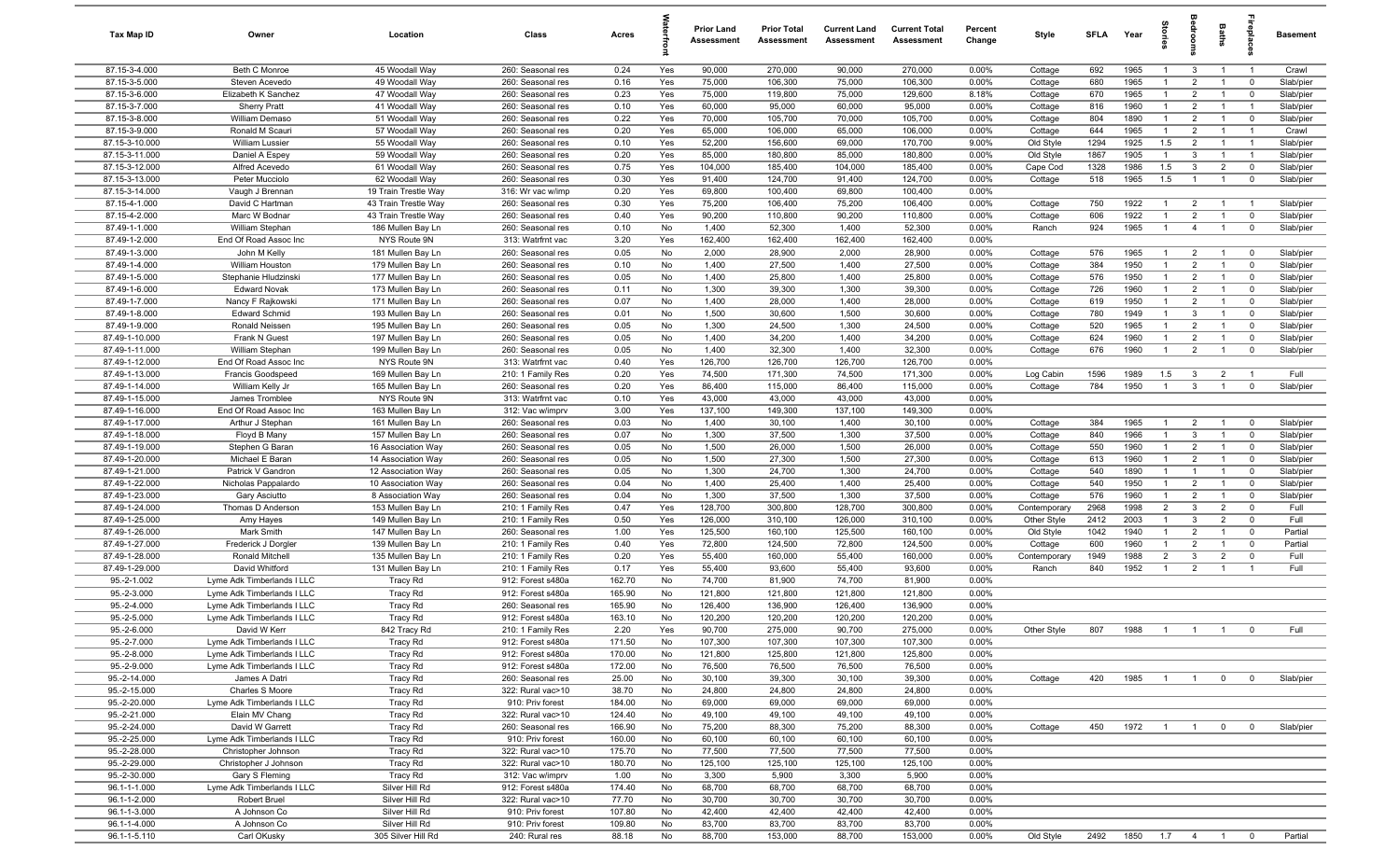| Tax Map ID                     | Owner                                         | Location                                | Class                                  | Acres          |          | <b>Prior Land</b><br>Assessment | <b>Prior Total</b><br>Assessment | <b>Current Land</b><br>Assessment | <b>Current Total</b><br><b>Assessment</b> | Percent<br>Change | Style       | SFI A | Year         | tories         | bedrool                 | Baths          |                         | <b>Basement</b> |
|--------------------------------|-----------------------------------------------|-----------------------------------------|----------------------------------------|----------------|----------|---------------------------------|----------------------------------|-----------------------------------|-------------------------------------------|-------------------|-------------|-------|--------------|----------------|-------------------------|----------------|-------------------------|-----------------|
| 96.1-1-5.120                   | Tammy L Perkins                               | 252 Silver Hill Rd                      | 210: 1 Family Res                      | 8.50           | No       | 17,700                          | 75,300                           | 17,700                            | 75,300                                    | 0.00%             | Ranch       | 843   | 1985         | $\overline{1}$ | $\overline{2}$          | $\overline{1}$ | $\overline{\mathbf{0}}$ | Slab/pier       |
| 96.1-1-5.200                   | Steven Allen                                  | 327 Silver Hill Rd                      | 210: 1 Family Res                      | 9.90           | No       | 18,500                          | 96,400                           | 18,500                            | 96,400                                    | 0.00%             | Other Style | 1272  | 1979         | 1.5            | $\overline{\mathbf{3}}$ | $\overline{1}$ | $\mathbf 0$             | Full            |
| 96.1-1-6.000                   | Dylan T Celotti                               | 226 Silver Hill Rd                      | 240: Rural res                         | 27.00          | No       | 34,500                          | 99,600                           | 34,500                            | 167,000                                   | 67.67%            | Old Style   | 1938  | 1880         | $\overline{2}$ | $\overline{4}$          | $\overline{1}$ | $\mathbf 0$             | Full            |
| 96.1-1-7.000                   | <b>Tracy Platero</b>                          | 196 Silver Hill Rd                      | 210: 1 Family Res                      | 24.70          | No       | 33,600                          | 82,100                           | 33,600                            | 82,100                                    | 0.00%             | Old Style   | 1334  | 1863         | 1.7            | $\overline{\mathbf{3}}$ | $\overline{1}$ | $\mathbf 0$             | Partial         |
| 96.1-1-8.000                   | Robert J Corrigan                             | Silver Hill Rd                          | 330: Vacant comm                       | 26.00          | No       | 19,900                          | 19,900                           | 19,900                            | 19,900                                    | 0.00%             |             |       |              |                |                         |                |                         |                 |
| 96.1-1-9.000                   | Lyme Adk Timberlands I LLC                    | Silver Hill Rd                          | 910: Priv forest                       | 5.50           | No       | 9,400                           | 9,400                            | 9,400                             | 9,400                                     | 0.00%             |             |       |              |                |                         |                |                         |                 |
| 96.1-1-10.000                  | Lyme Adk Timberlands I LLC                    | Silver Hill Rd                          | 910: Priv forest                       | 44.40          | No       | 31,700                          | 31,700                           | 31,700                            | 31,700                                    | 0.00%             |             |       |              |                |                         |                |                         |                 |
| 96.1-1-11.000                  | Ryan P Zaushny                                | Silver Hill Rd                          | 322: Rural vac>10                      | 96.30          | No       | 37,800                          | 37,800                           | 37,800                            | 37,800                                    | 0.00%             |             |       |              |                |                         |                |                         |                 |
| 96.1-1-12.000                  | Lyme Adk Timberlands I LLC                    | Chipmunk Ln                             | 910: Priv forest                       | 59.90          | No       | 23,600                          | 23,600                           | 23,600                            | 23,600                                    | 0.00%             |             |       |              |                |                         |                |                         |                 |
| 96.1-1-13.000                  | Adele L Baker                                 | 272 Chipmunk Ln                         | 270: Mfg housing                       | 23.40          | No       | 27,700                          | 37,800                           | 27,700                            | 37,800                                    | 0.00%             |             |       |              |                |                         |                |                         |                 |
| 96.1-1-14.000<br>96.1-1-15.000 | Lyme Adk Timberlands I LLC<br>Rebecca J Baker | Chipmunk Ln<br>279 Chipmunk Ln          | 910: Priv forest                       | 20.00<br>0.63  | No<br>No | 15,200<br>7,900                 | 15,200<br>12,500                 | 15,200<br>7,900                   | 15,200<br>12,500                          | 0.00%<br>0.00%    |             |       |              |                |                         |                |                         |                 |
| 96.1-1-16.000                  | John R Lewis                                  | Chipmunk Ln                             | 270: Mfg housing<br>314: Rural vac<10  | 0.72           | No       | 8,800                           | 8,800                            | 8,800                             | 8,800                                     | 0.00%             |             |       |              |                |                         |                |                         |                 |
| 96.1-1-17.000                  | Lyme Adk Timberlands I LLC                    | Chipmunk Ln                             | 910: Priv forest                       | 84.37          | No       | 64,000                          | 64,000                           | 64,000                            | 64,000                                    | 0.00%             |             |       |              |                |                         |                |                         |                 |
| 96.1-1-18.000                  | Jacques VonFelton                             | Chipmunk Ln                             | 912: Forest s480a                      | 79.60          | No       | 39,400                          | 39,400                           | 39,400                            | 39,400                                    | 0.00%             |             |       |              |                |                         |                |                         |                 |
| 96.1-1-19.000                  | Rexford WC Baker                              | Chipmunk Ln                             | 322: Rural vac>10                      | 80.00          | No       | 60,900                          | 60,900                           | 60,900                            | 60,900                                    | 0.00%             |             |       |              |                |                         |                |                         |                 |
| 96.1-1-20.000                  | A Johnson Co                                  | Chipmunk Ln                             | 322: Rural vac>10                      | 46.80          | No       | 18,200                          | 18,200                           | 18,200                            | 18,200                                    | 0.00%             |             |       |              |                |                         |                |                         |                 |
| 96.1-1-21.000                  | Rexford WC Baker                              | Chipmunk Ln                             | 322: Rural vac>10                      | 50.00          | No       | 38,100                          | 38,100                           | 38,100                            | 38,100                                    | 0.00%             |             |       |              |                |                         |                |                         |                 |
| 96.1-1-22.001                  | A Johnson Co                                  | Chipmunk Ln                             | 910: Priv forest                       | 20.00          | No       | 24,200                          | 24,200                           | 24,200                            | 24,200                                    | 0.00%             |             |       |              |                |                         |                |                         |                 |
| 96.1-1-23.000                  | A Johnson Co                                  | Chipmunk Ln                             | 910: Priv forest                       | 22.55          | No       | 17,200                          | 17,200                           | 17,200                            | 17,200                                    | 0.00%             |             |       |              |                |                         |                |                         |                 |
| 96.1-1-24.000                  | Matthew X Carniglia                           | Crowfoot Rd                             | 912: Forest s480a                      | 61.93          | No       | 47,300                          | 47,300                           | 47,300                            | 47,300                                    | 0.00%             |             |       |              |                |                         |                |                         |                 |
| 96.1-1-25.000                  | A Johnson Co                                  | Chipmunk Ln                             | 322: Rural vac>10                      | 59.03          | No       | 34,800                          | 34,800                           | 34,800                            | 34,800                                    | 0.00%             |             |       |              |                |                         |                |                         |                 |
| 96.1-1-26.000                  | A Johnson Co                                  | Chipmunk Ln                             | 910: Priv forest                       | 166.30         | No       | 80,100                          | 80,100                           | 80,100                            | 80,100                                    | 0.00%             |             |       |              |                |                         |                |                         |                 |
| 96.1-1-27.000                  | Lyme Adk Timberlands I LLC                    | Crowfoot Rd                             | 912: Forest s480a                      | 35.40          | No       | 13,200                          | 13,200                           | 13,200                            | 13,200                                    | 0.00%             |             |       |              |                |                         |                |                         |                 |
| 96.1-1-28.000<br>96.1-1-29.000 | A Johnson Co<br>A Johnson Co                  | Crowfoot Rd<br>Crowfoot Rd              | 910: Priv forest<br>322: Rural vac>10  | 36.10<br>17.50 | No<br>No | 27,400<br>14,200                | 27,400<br>14,200                 | 27,400<br>14,200                  | 27,400<br>14,200                          | 0.00%<br>0.00%    |             |       |              |                |                         |                |                         |                 |
| 96.1-1-30.000                  | Dale Quesnel                                  | Crowfoot Rd                             | 314: Rural vac<10                      | 9.90           | No       | 5,900                           | 5,900                            | 5,900                             | 5,900                                     | 0.00%             |             |       |              |                |                         |                |                         |                 |
| 96.1-1-31.000                  | A Johnson Co                                  | Crowfoot Rd                             | 910: Priv forest                       | 20.00          | No       | 15,800                          | 15,800                           | 15,800                            | 15,800                                    | 0.00%             |             |       |              |                |                         |                |                         |                 |
| 96.1-1-32.100                  | A Johnson Co                                  | Crowfoot Rd                             | 314: Rural vac<10                      | 5.00           | No       | 12,500                          | 12,500                           | 12,500                            | 12,500                                    | 0.00%             |             |       |              |                |                         |                |                         |                 |
| 96.1-1-32.200                  | A Johnson Co                                  | Crowfoot Rd                             | 910: Priv forest                       | 5.00           | No       | 12,500                          | 12,500                           | 12,500                            | 12,500                                    | 0.00%             |             |       |              |                |                         |                |                         |                 |
| 96.1-1-33.000                  | A Johnson Co                                  | Crowfoot Rd                             | 910: Priv forest                       | 25.00          | No       | 19,000                          | 19,000                           | 19,000                            | 19,000                                    | 0.00%             |             |       |              |                |                         |                |                         |                 |
| 96.1-1-34.000                  | A Johnson Co                                  | Crowfoot Rd                             | 910: Priv forest                       | 120.80         | No       | 91,400                          | 91,400                           | 91,400                            | 91,400                                    | 0.00%             |             |       |              |                |                         |                |                         |                 |
| 96.1-1-35.000                  | A Johnson Co                                  | Crowfoot Rd                             | 910: Priv forest                       | 71.70          | No       | 28,400                          | 28,400                           | 28,400                            | 28,400                                    | 0.00%             |             |       |              |                |                         |                |                         |                 |
| 96.1-1-36.000                  | Lyme Adk Timberlands I LLC                    | Crowfoot Rd                             | 912: Forest s480a                      | 168.20         | No       | 66,300                          | 66,300                           | 66,300                            | 66,300                                    | 0.00%             |             |       |              |                |                         |                |                         |                 |
| 96.1-1-37.000                  | Matthew X Carniglia                           | Chipmunk Ln                             | 912: Forest s480a                      | 22.48          | No       | 16,800                          | 16,800                           | 16,800                            | 16,800                                    | 0.00%             |             |       |              |                |                         |                |                         |                 |
| 96.2-1-1.000                   | Ultan George S                                | Joyce Rd                                | 330: Vacant comm                       | 113.20         | No       | 86,100                          | 86,100                           | 86,100                            | 86,100                                    | 0.00%             |             |       |              |                |                         |                |                         |                 |
| 96.2-1-2.110                   | Tracy R McCabe                                | 82 Silver Hill Rd                       | 322: Rural vac>10                      | 10.50          | No       |                                 |                                  | 21,000                            | 21,000                                    |                   | Old Style   | 1728  | 1860         | 1.7            | $\overline{\mathbf{3}}$ | $\overline{1}$ | $\mathbf 0$             | Partial         |
| 96.2-1-2.120<br>96.2-1-2.200   | Tony J Allen<br>Tracy R McCabe                | 82 Silver Hill Rd<br>108 Silver Hill Rd | 240: Rural res<br>210: 1 Family Res    | 8.00<br>2.00   | No<br>No | 13,000                          | 121,400                          | 20,600<br>13,000                  | 125,000<br>121,400                        | 0.00%             | Ranch       | 1502  | 1998         | $\overline{1}$ | $\mathbf{3}$            | $\overline{2}$ | $\overline{0}$          | Full            |
| 96.2-1-3.110                   | Ryan P Zaushny                                | Silver Hill Rd                          | 322: Rural vac>10                      | 24.46          | No       | 31,200                          | 31,200                           | 31,200                            | 31,200                                    | 0.00%             |             |       |              |                |                         |                |                         |                 |
| 96.2-1-3.121                   | Dennis Gray                                   | 119 Silver Hill Rd                      | 240: Rural res                         | 13.80          | No       | 28,800                          | 170,900                          | 28,800                            | 170,900                                   | 0.00%             | Ranch       | 1728  | 1982         | $\overline{1}$ | $\overline{2}$          | $\overline{1}$ | $\overline{\mathbf{0}}$ | Full            |
| 96.2-1-3.122                   | Charles C Calabrese                           | 99 Silver Hill Rd                       | 210: 1 Family Res                      | 4.08           | No       | 15,400                          | 135,900                          | 15,400                            | 135,900                                   | 0.00%             | Ranch       | 1584  | 1993         | $\mathbf{1}$   | $\overline{2}$          | $\overline{2}$ | $\mathbf 0$             | Full            |
| 96.2-1-3.200                   | <b>Timothy Shpur</b>                          | 91 Silver Hill Rd                       | 210: 1 Family Res                      | 5.29           | No       | 16,900                          | 134,400                          | 16,900                            | 134,400                                   | 0.00%             | Cape Cod    | 1748  | 1988         | 1.7            | $\overline{\mathbf{3}}$ | $\overline{1}$ | $\mathbf 0$             | Full            |
| 96.2-1-3.300                   | Robert I Taylor                               | Silver Hill Rd                          | 314: Rural vac<10                      | 6.92           | No       | 16,400                          | 16,400                           | 16,400                            | 16,400                                    | 0.00%             |             |       |              |                |                         |                |                         |                 |
| 96.2-1-4.000                   | Anthony Wojciukiewicz                         | Silver Hill Rd                          | 322: Rural vac>10                      | 11.90          | No       | 15,100                          | 15,100                           | 15,100                            | 15,100                                    | 0.00%             |             |       |              |                |                         |                |                         |                 |
| 96.2-1-5.000                   | Cecelia A Wojciukiewicz                       | 50 Silver Hill Rd                       | 240: Rural res                         | 11.50          | No       | 20,000                          | 66,700                           | 20,000                            | 66,700                                    | 0.00%             | Old Style   | 1292  | 1900         | $\overline{2}$ | $\mathbf{3}$            | $\overline{1}$ | $\overline{1}$          | Partial         |
| 96.2-1-6.000                   | Stephen J Kedmenec                            | 323 Witherbee Rd                        | 210: 1 Family Res                      | 1.90           | No       | 13,100                          | 51,300                           | 13,100                            | 51,300                                    | 0.00%             | Bungalow    | 1150  | 1850         | $\overline{1}$ | $\overline{2}$          | $\mathbf{1}$   | 0                       | Partial         |
| 96.2-1-7.000                   | Phillip C Sleeper Jr                          | 275 Witherbee Rd                        | 210: 1 Family Res                      | 0.90           | No       | 11,900                          | 58,400                           | 11,900                            | 58,400                                    | 0.00%             | Old Style   | 2285  | 1900         | $\overline{2}$ | $\mathbf{3}$            | $\overline{1}$ | $\mathbf 0$             | Full            |
| 96.2-1-8.000                   | Dorothy McMurtry                              | 266 Witherbee Rd                        | 270: Mfg housing                       | 1.60           | No       | 12,900                          | 35,900                           | 12,900                            | 35,900                                    | 0.00%             |             |       |              |                |                         |                |                         |                 |
| 96.2-1-9.000                   | Victor C Mandy                                | 248 Witherbee Rd                        | 210: 1 Family Res                      | 4.50           | No       | 15,500                          | 41,800                           | 15,500                            | 41,800                                    | 0.00%             | Old Style   | 1200  | 1900         | 1.5            | $\overline{\mathbf{3}}$ | $\overline{2}$ | $\overline{0}$          | Partial         |
| 96.2-1-10.100<br>96.2-1-10.200 | William I Hay                                 | Witherbee Rd<br>Silver Hill Rd          | 322: Rural vac>10<br>322: Rural vac>10 | 53.00          | No<br>No | 50,500<br>24,174                | 50,500<br>24,174                 | 50,500<br>35,000                  | 50,500<br>35,000                          | 0.00%<br>44.78%   |             |       |              |                |                         |                |                         |                 |
| 96.2-1-10.300                  | Jason Westover<br>Anthony Wojciukiewicz       | Witherbee Rd                            | 322: Rural vac>10                      | 11.40<br>11.30 | No       | 17,300                          | 17,300                           | 17,300                            | 17,300                                    | 0.00%             |             |       |              |                |                         |                |                         |                 |
| 96.2-1-10.400                  | Michael P Allen                               | 28 Silver Hill Rd                       | 210: 1 Family Res                      | 1.00           | No       | 11,900                          | 70,100                           | 11,900                            | 70,100                                    | 0.00%             | Log Cabin   | 848   | 1976         | $\overline{1}$ | $\overline{2}$          | $\overline{1}$ | $\mathbf 0$             | Full            |
| 96.2-1-11.000                  | Kathleen A Rogers                             | 298 Witherbee Rd                        | 210: 1 Family Res                      | 1.80           | No       | 13,000                          | 104,100                          | 13,000                            | 104,100                                   | 0.00%             | Old Style   | 1540  | 1900         | 1.5            | $\overline{\mathbf{3}}$ | $\overline{1}$ | $\mathbf 0$             | Partial         |
| 96.2-1-12.000                  | Norman T Phillpott                            | 494 Switchback Rd                       | 312: Vac w/imprv                       | 9.50           | No       | 19,600                          | 32,700                           | 19,600                            | 32,700                                    | 0.00%             |             |       |              |                |                         |                |                         |                 |
| 96.2-1-13.000                  | William I Hay                                 | Plank Rd                                | 330: Vacant comm                       | 38.20          | No       | 37,800                          | 37,800                           | 37,800                            | 37,800                                    | 0.00%             |             |       |              |                |                         |                |                         |                 |
| 96.2-1-14.102                  | Michael Speshock                              | 3059 Plank Rd                           | 210: 1 Family Res                      | 2.94           | No       | 14,100                          | 155,600                          | 14,100                            | 167,400                                   | 7.58%             | Old Style   | 2828  | 1875         | $\overline{2}$ | $5^{\circ}$             | $\overline{2}$ | $\overline{\mathbf{0}}$ | Partial         |
| 96.2-1-15.001                  | Corey S Fleury                                | 136 Witherbee Rd                        | 210: 1 Family Res                      | 1.33           | No       | 15,700                          | 150,100                          | 15,700                            | 150,100                                   | 0.00%             | Other Style | 2036  | 2001         | 1.5            | $\overline{3}$          | $\overline{2}$ | $\mathbf 0$             | Full            |
| 96.2-1-16.002                  | Thompson Family Trust                         | 3071 Plank Rd                           | 210: 1 Family Res                      | 1.50           | No       | 12,500                          | 129,000                          | 12,500                            | 129,000                                   | 0.00%             | Old Style   | 1961  | 1900         | 1.7            | $\overline{2}$          | $\overline{1}$ | $\mathbf 0$             | Partial         |
| 96.2-1-18.100                  | Richard G Welch                               | 81 Pilfershire Rd                       | 312: Vac w/imprv                       | 1.40           | No       | 10,400                          | 14,400                           | 10,400                            | 14,400                                    | 0.00%             |             |       |              |                |                         |                |                         |                 |
| 96.2-1-18.200                  | Richard G Welch                               | 89 Pilfershire Rd                       | 270: Mfg housing                       | 2.10           | No       | 13,200                          | 24,400                           | 13,200                            | 24,400                                    | 0.00%             |             |       |              |                |                         |                |                         |                 |
| 96.2-1-19.110                  | <b>Alfred Rule</b>                            | 570 Switchback Rd                       | 311: Res vac land                      | 9.00           | No       | 16,800                          | 16,800                           | 16,800                            | 16,800                                    | 0.00%             |             |       |              |                |                         |                |                         |                 |
| 96.2-1-19.120                  | Arthur K Morgan                               | 102 Pilfershire Rd                      | 210: 1 Family Res                      | 2.00           | No       | 11,900                          | 106,400                          | 11,900                            | 106,400                                   | $0.00\%$          | Ranch       | 1456  | 1998 1 3 2 0 |                |                         |                |                         | Full            |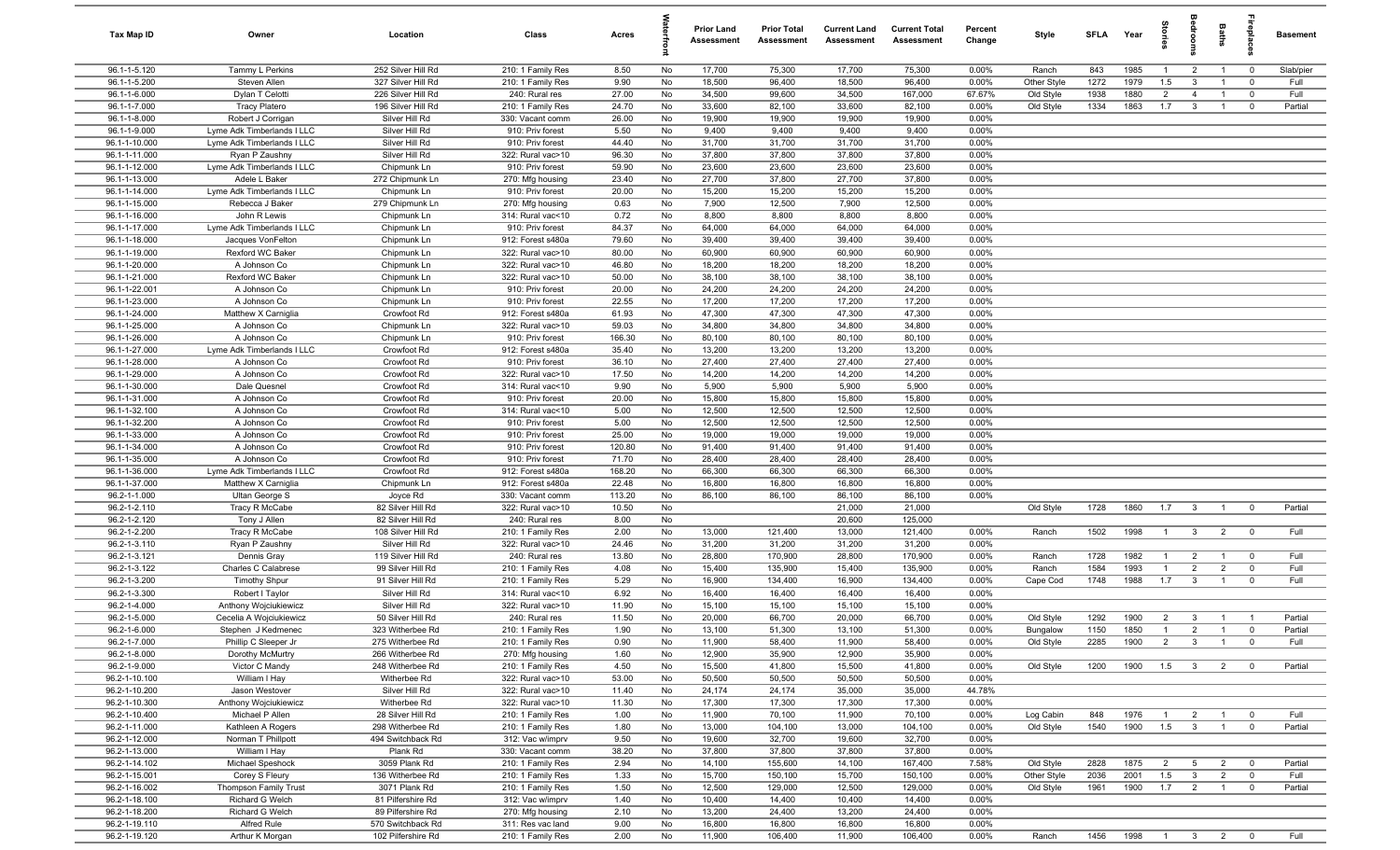| Tax Map ID                     | Owner                                     | Location                             | Class                                  | Acres        |          | <b>Prior Land</b><br>Assessment | <b>Prior Total</b><br>Assessment | <b>Current Land</b><br>Assessment | <b>Current Total</b><br>Assessment | Percent<br>Change | Style                  | <b>SFLA</b>  | Year         |                                  | groo                           | Baths                            | epla                         | Basement           |
|--------------------------------|-------------------------------------------|--------------------------------------|----------------------------------------|--------------|----------|---------------------------------|----------------------------------|-----------------------------------|------------------------------------|-------------------|------------------------|--------------|--------------|----------------------------------|--------------------------------|----------------------------------|------------------------------|--------------------|
| 96.2-1-19.200                  | Sherman Crowe                             | 574 Switchback Rd                    | 210: 1 Family Res                      | 2.00         | No       | 9,900                           | 119,400                          | 9,900                             | 119,400                            | 0.00%             | Raised Ranch           | 960          | 1983         | $\overline{1}$                   | $\overline{2}$                 | $\overline{1}$                   | $\mathbf 0$                  | Full               |
| 96.2-1-19.310                  | William Allen                             | 582 Switchback Rd                    | 210: 1 Family Res                      | 0.82         | No       | 7,500                           | 68,900                           | 7,500                             | 68,900                             | 0.00%             | Ranch                  | 1008         | 1999         | $\overline{1}$                   | $\mathbf{3}$                   | $\overline{1}$                   | $^{\circ}$                   | Full               |
| 96.2-1-19.320                  | William Allen Jr                          | 94 Pilfershire Rd                    | 210: 1 Family Res                      | 0.82         | No       | 9,700                           | 102,900                          | 9,700                             | 102,900                            | 0.00%             | Ranch                  | 960          | 1997         | $\mathbf{1}$                     | $\mathbf{3}$                   | $\overline{1}$                   | $\mathbf 0$                  | Full               |
| 96.2-1-21.020                  | Yvonne Hammond                            | 497 Switchback Rd                    | 240: Rural res                         | 18.20        | No       | 30,900                          | 70,000                           | 30,900                            | 70,000                             | 0.00%             | Old Style              | 1561         | 1900         | 1.5                              | $\mathbf{3}$                   |                                  | $\mathbf 0$                  | Partial            |
| 96.2-1-22.000                  | Faye Henry                                | 469 Switchback Rd                    | 240: Rural res                         | 27.50        | No       | 34,500                          | 123,900                          | 34,500                            | 170,000                            | 37.21%            | Old Style              | 2004         | 1875         | 1.7                              | 5                              |                                  | $\mathbf 0$                  | Partial            |
| 96.2-1-23.000                  | William J Brennan                         | Plank Rd                             | 322: Rural vac>10                      | 40.00        | No       | 26,200                          | 26,200                           | 26,200                            | 26,200                             | 0.00%             |                        |              |              |                                  |                                |                                  |                              |                    |
| 96.2-1-24.000<br>96.2-1-25.000 | George T Celotti<br>William J Brennan     | 2984 Plank Rd<br>2978 Plank Rd       | 210: 1 Family Res<br>210: 1 Family Res | 5.10<br>5.60 | No<br>No | 16,600<br>17,400                | 135,700<br>95,000                | 16,600<br>17,400                  | 135,700<br>95,000                  | 0.00%<br>0.00%    | Ranch<br>Ranch         | 1878<br>1542 | 1956<br>1958 | $\overline{1}$<br>$\overline{1}$ | $\overline{4}$<br>$\mathbf{3}$ | $\overline{1}$<br>$\overline{1}$ | - 1<br>$\overline{1}$        | Full<br>Full       |
| 96.2-1-26.110                  | Thomas R Marcil                           | 2940 Plank Rd                        | 240: Rural res                         | 62.69        | No       | 59,500                          | 176,300                          | 59,500                            | 176,300                            | 0.00%             | Colonial               | 2966         | 1875         | $\overline{2}$                   | $\mathbf{3}$                   | $\overline{1}$                   | $\overline{1}$               | Partial            |
| 96.2-1-26.120                  | Thomas R Marcil                           | 2962 Plank Rd                        | 210: 1 Family Res                      | 5.67         | No       | 15,700                          | 130,400                          | 15,700                            | 142,700                            | 9.43%             | Ranch                  | 1716         | 2005         | $\overline{1}$                   | $\mathbf{3}$                   | $\overline{2}$                   | $\mathbf 0$                  | Full               |
| 96.2-1-26.200                  | Thomas W Manfred                          | 2928 Plank Rd                        | 210: 1 Family Res                      | 1.24         | No       | 12,100                          | 147,700                          | 12,100                            | 147,700                            | 0.00%             | Ranch                  | 1632         | 1992         | $\overline{1}$                   | $\mathbf{3}$                   | $\overline{1}$                   | $^{\circ}$                   | Full               |
| 96.2-1-27.000                  | <b>Gregory Furness</b>                    | 2918 Plank Rd                        | 210: 1 Family Res                      | 2.20         | No       | 13,200                          | 93,900                           | 13,200                            | 93,900                             | 0.00%             | Ranch                  | 1704         | 1962         | $\overline{1}$                   | $\mathbf{3}$                   | $\overline{1}$                   | $\overline{1}$               | Slab/pier          |
| 96.2-1-28.100                  | Victoria M LaFayette                      | 2908 Plank Rd                        | 210: 1 Family Res                      | 1.56         | No       | 12,300                          | 125,000                          | 12,300                            | 125,000                            | 0.00%             | Ranch                  | 1525         | 1951         | $\overline{1}$                   | 6                              | $\overline{1}$                   | $^{\circ}$                   | Full               |
| 96.2-1-28.200                  | Robert Blaise                             | 2896 Plank Rd                        | 312: Vac w/imprv                       | 34.40        | No       | 45,800                          | 45,800                           | 45,000                            | 45,800                             | 0.00%             |                        |              |              |                                  |                                |                                  |                              |                    |
| 96.2-1-29.000                  | Judith A Garrison                         | 2888 Plank Rd                        | 210: 1 Family Res                      | 3.00         | No       | 14,200                          | 75,200                           | 14,200                            | 75,200                             | 0.00%             | Old Style              | 1134         | 1900         | 1.5                              | $\mathbf{3}$                   | $\overline{1}$                   | $^{\circ}$                   | Partial            |
| 96.2-1-30.000                  | <b>Brett M Thompson</b>                   | 2881 Plank Rd                        | 240: Rural res                         | 45.50        | No       | 45,700                          | 131,100                          | 45,700                            | 131,100                            | 0.00%             | Old Style              | 1768         | 1900         | 2                                | $\mathbf{3}$                   |                                  | $\mathbf 0$                  | Full               |
| 96.2-1-31.100                  | Howard Swan Jr                            | 43 Titus Rd                          | 240: Rural res                         | 56.40        | No       | 54,000                          | 114,800                          | 54,000                            | 114,800                            | 0.00%             | Old Style              | 1281         | 1850         | 1.5                              | $\mathbf{3}$                   | $\overline{2}$                   |                              | Partial            |
| 96.2-1-31.200                  | Robert W Kelly                            | Stone St                             | 311: Res vac land                      | 5.91         | No       | 5,300                           | 5,300                            | 5,300                             | 5,300                              | 0.00%             |                        |              |              |                                  |                                |                                  |                              |                    |
| 96.2-1-32.000                  | Donald L Budwick Jr                       | 31 Titus Rd                          | 210: 1 Family Res                      | 3.10         | No       | 14,300                          | 58,900                           | 14,300                            | 58,900                             | 0.00%             | Old Style              | 1502         | 1860         | 1.7                              | $\mathbf{3}$                   |                                  | $\mathbf 0$                  | Partial            |
| 96.2-1-34.110                  | Noel C Smith                              | 2850 Plank Rd                        | 210: 1 Family Res                      | 4.74         | No       | 17,000                          | 78,300                           | 17,000                            | 78,300                             | 0.00%             | Contemporary           | 854          | 1983         | $\overline{1}$                   | $\overline{2}$                 | $\overline{1}$                   | $\mathbf 0$                  | Partial            |
| 96.2-1-34.120                  | David Malbon                              | Plank Rd                             | 210: 1 Family Res                      | 2.99         | No       | 12,000                          | 12,000                           | 15,000                            | 152,500                            | 1170.83%          | Ranch                  | 2040         | 2006         | $\overline{1}$                   | $\mathbf{3}$                   | $\overline{2}$                   | $\mathbf 0$                  | Full               |
| 96.2-1-34.200                  | John F Tromblee III                       | 2832 Plank Rd                        | 210: 1 Family Res                      | 2.00         | No       | 13,000                          | 58,500                           | 13,000                            | 58,500                             | 0.00%             | Old Style              | 1810         | 1860         | $\overline{2}$                   | $\overline{4}$                 | $\overline{1}$                   | $\overline{1}$               | Partial            |
| 96.2-1-35.000                  | Ned M Phinney                             | 2843 Plank Rd                        | 210: 1 Family Res                      | 3.40         | No       | 14,700                          | 104,900                          | 14,700                            | 104,900                            | 0.00%             | Cape Cod               | 1743         | 1947         | 1.7                              | $\mathbf{3}$                   | $\overline{2}$                   | $\overline{1}$               | Full               |
| 96.2-1-36.000                  | Walter H Gilbo                            | 2889 Plank Rd                        | 210: 1 Family Res                      | 2.50         | No       | 13,700                          | 91,700                           | 13,700                            | 91,700                             | $0.00\%$          | Old Style              | 1470         | 1930         | 1.7                              | $\mathbf{3}$                   | $\overline{1}$                   | $^{\circ}$                   | Full               |
| 96.2-1-37.000                  | David Malbon                              | 2899 Plank Rd                        | 210: 1 Family Res                      | 1.00         | No       | 11,900                          | 68,200                           | 11,900                            | 68,200                             | 0.00%             | Old Style              | 1742         | 1900         | 1.5                              | $\mathbf{3}$                   | $\overline{1}$                   | $\mathbf 0$                  | Partial            |
| 96.2-1-38.000<br>96.2-1-39.000 | John Harvish                              | 2907 Plank Rd<br>2917 Plank Rd       | 210: 1 Family Res                      | 6.20         | No       | 17,900                          | 103,000                          | 17,900                            | 103,000                            | 0.00%             | Cape Cod               | 1389         | 1954<br>1850 | 1.5<br>1.7                       | $\mathbf{3}$<br>$\overline{2}$ | $\overline{1}$<br>$\overline{1}$ | $^{\circ}$<br>$\mathbf 0$    | Full<br>Partial    |
| 96.2-1-40.000                  | Charles M ONeil Jr<br>Thomas V Wood       | 2923 Plank Rd                        | 210: 1 Family Res<br>210: 1 Family Res | 4.00<br>4.00 | No<br>No | 15,400<br>15,300                | 121,000<br>101,200               | 15,400<br>15,300                  | 121,000<br>101,200                 | 0.00%<br>0.00%    | Old Style<br>Old Style | 1306<br>1969 | 1850         | 1.5                              | $\mathbf{3}$                   |                                  | $\mathbf 0$                  | Partial            |
| 96.2-1-41.000                  | Kevin L Drake                             | 2931 Plank Rd                        | 210: 1 Family Res                      | 1.90         | No       | 13,000                          | 157,300                          | 13,000                            | 157,300                            | 0.00%             | Ranch                  | 1626         | 2003         | $\mathbf{1}$                     | $\mathbf{3}$                   | $\overline{2}$                   | $\mathbf 0$                  | Full               |
| 96.2-1-42.000                  | Rollin E Carr Jr                          | 2935 Plank Rd                        | 210: 1 Family Res                      | 0.40         | No       | 9,300                           | 29,600                           | 9,300                             | 29,600                             | 0.00%             | Bungalow               | 1144         | 1920         | $\overline{1}$                   | $\overline{2}$                 |                                  | $^{\circ}$                   | Partial            |
| 96.2-1-43.000                  | Hendrik Overbeek                          | Plank Rd                             | 311: Res vac land                      | 1.10         | No       | 10,100                          | 10,100                           | 10,100                            | 10,100                             | 0.00%             |                        |              |              |                                  |                                |                                  |                              |                    |
| 96.2-1-44.100                  | Donald Sprague                            | 2969 Plank Rd                        | 210: 1 Family Res                      | 3.40         | No       | 14,800                          | 102,800                          | 14,800                            | 102,800                            | 0.00%             | Old Style              | 2187         | 1875         | 1.5                              | $\overline{4}$                 | $\overline{1}$                   | $^{\circ}$                   | Full               |
| 96.2-1-44.200                  | Kevin A Sprague                           | 2947 Plank Rd                        | 210: 1 Family Res                      | 1.84         | No       | 13,100                          | 74,500                           | 13,100                            | 74,500                             | 0.00%             | Ranch                  | 1620         | 1988         | $\mathbf{1}$                     | $\mathbf{3}$                   | $\overline{2}$                   | $\mathbf 0$                  | Full               |
| 96.2-1-45.000                  | Stephen Urban                             | 2977 Plank Rd                        | 210: 1 Family Res                      | 12.50        | No       | 28,100                          | 92,600                           | 28,100                            | 96,600                             | 4.32%             | Old Style              | 1870         | 1900         | 1.7                              | $\mathbf{3}$                   | $\overline{1}$                   | $\mathbf 0$                  | Partial            |
| 96.2-1-46.000                  | Cheryl A Brown                            | 2989 Plank Rd                        | 210: 1 Family Res                      | 2.50         | No       | 15,000                          | 146,300                          | 15,000                            | 146,300                            | 0.00%             | Ranch                  | 1846         | 1955         | $\overline{1}$                   | 3                              | $\overline{1}$                   | $\overline{1}$               | Full               |
| 96.2-1-47.003                  | Joe Kalna                                 | 2997 Plank Rd                        | 210: 1 Family Res                      | 24.48        | No       | 30,200                          | 118,900                          | 30,200                            | 118,900                            | 0.00%             | Old Style              | 1654         | 1948         | 1.7                              | $\overline{2}$                 | $\overline{2}$                   | $\mathbf 0$                  | Full               |
| 96.2-1-48.001                  | Michael J Pratt                           | 174 Witherbee Rd                     | 210: 1 Family Res                      | 2.00         | No       | 13,000                          | 140,300                          | 13,000                            | 140,300                            | 0.00%             | Ranch                  | 1280         | 1992         | $\overline{1}$                   | $\mathbf{3}$                   | $\overline{2}$                   | $\overline{0}$               | Full               |
| 96.2-1-49.100                  | Michael Bosarge                           | 3009 Plank Rd                        | 210: 1 Family Res                      | 1.10         | No       | 18,400                          | 91,200                           | 18,400                            | 79,600                             | $-12.72%$         | Ranch                  | 1512         | 1998         | $\overline{1}$                   | $\mathbf{3}$                   | $\overline{2}$                   | $\mathbf 0$                  | Crawl              |
| 96.2-1-49.200                  | Dana L Bush                               | 3005 Plank Rd                        | 270: Mfg housing                       | 1.14         | No       | 16,400                          | 57,500                           | 16,400                            | 66,100                             | 14.96%            |                        |              |              |                                  |                                |                                  |                              |                    |
| 96.2-1-50.001                  | Gary K Gray                               | 140 Witherbee Rd                     | 210: 1 Family Res                      | 1.58         | No       | 12,500                          | 80,500                           | 12,500                            | 80,500                             | 0.00%             | Ranch                  | 1352         | 1994         | $\overline{1}$                   | $\mathbf{3}$                   | $\overline{2}$                   | $\mathbf 0$                  | Crawl              |
| 96.2-1-51.100                  | Martin J Nephew                           | Witherbee Rd                         | 322: Rural vac>10                      | 51.50        | No       | 39,000                          | 39,000                           | 39,000                            | 39,000                             | 0.00%<br>27.44%   |                        |              |              |                                  |                                |                                  |                              |                    |
| 96.2-1-52.000<br>96.2-1-53.103 | Michelle Woods<br>Arthur R Coogan         | 210 Witherbee Rd<br>198 Witherbee Rd | 210: 1 Family Res<br>210: 1 Family Res | 0.70<br>2.50 | No<br>No | 10,800<br>13,600                | 102,400<br>69,600                | 10,800<br>13,600                  | 130,500<br>69,600                  | 0.00%             | Ranch                  | 1176<br>1764 | 1968<br>1870 | $\mathbf{1}$<br>1.7              | $\overline{2}$<br>5            | $\mathbf{1}$                     | $\overline{0}$<br>$^{\circ}$ | Partial<br>Partial |
| 96.2-1-54.111                  | Sandra A Pooler                           | 148 Witherbee Rd                     | 220: 2 Family Res                      | 2.18         | No       | 12,800                          | 106,300                          | 12,800                            | 106,300                            | 0.00%             | Old Style<br>Old Style | 2758         | 1900         | $\overline{2}$                   | $\mathbf{3}$                   | $\overline{2}$                   | - 1                          | Partial            |
| 96.2-1-54.112                  | Norman Westover                           | 43 Diamond Way                       | 240: Rural res                         | 14.30        | No       | 28,900                          | 116,700                          | 28,900                            | 116,700                            | 0.00%             | Other Style            | 1673         | 1987         | 1.7                              | $\mathbf{3}$                   | $\overline{2}$                   | $\Omega$                     | Full               |
| 96.2-1-54.120                  | Jason Westover                            | 160 Witherbee Rd                     | 270: Mfg housing                       | 1.28         | No       | 12,500                          | 45,900                           | 12,500                            | 56,300                             | 22.66%            |                        |              |              |                                  |                                |                                  |                              |                    |
| 96.2-1-54.200                  | Arthur A Pratt                            | 10 Diamond Way                       | 270: Mfg housing                       | 1.50         | No       | 12,800                          | 46,700                           | 12,800                            | 46,700                             | $0.00\%$          |                        |              |              |                                  |                                |                                  |                              |                    |
| 96.2-1-55.000                  | Robert M Vetter                           | Witherbee Rd                         | 322: Rural vac>10                      | 39.75        | No       | 38,900                          | 38,900                           | 38,900                            | 38,900                             | 0.00%             |                        |              |              |                                  |                                |                                  |                              |                    |
| 96.2-1-56.000                  | Josephine F Fields                        | Witherbee Rd                         | 311: Res vac land                      | 4.70         | No       | 4,200                           | 4,200                            | 4,200                             | 4,200                              | 0.00%             |                        |              |              |                                  |                                |                                  |                              |                    |
| 96.2-1-57.100                  | Thomas D Briggs                           | 42 Witherbee Rd                      | 210: 1 Family Res                      | 7.50         | No       | 17,300                          | 99,000                           | 17,300                            | 99,000                             | 0.00%             | Old Style              | 2082         | 1900         | $\overline{2}$                   | $\overline{4}$                 | $\mathbf{1}$                     | $\mathbf 0$                  | Partial            |
| 96.2-1-57.200                  | Adam D McKiernan                          | Witherbee Rd                         | 210: 1 Family Res                      | 0.94         | No       | 12,400                          | 57,800                           | 12,400                            | 84,800                             | 46.71%            | Cape Cod               | 1540         | 2005         | 1.5                              | $\overline{2}$                 | $\mathbf{1}$                     | $\mathbf 0$                  | Full               |
| 96.2-1-58.000                  | Susan M Cadmus                            | 54 Witherbee Rd                      | 210: 1 Family Res                      | 2.00         | No       | 12,900                          | 102,500                          | 12,900                            | 102,500                            | 0.00%             | Ranch                  | 2320         | 1960         | $\overline{1}$                   | $\overline{4}$                 | $\overline{1}$                   | $\overline{1}$               | Full               |
| 96.2-1-59.000                  | Ronald J Baker                            | 66 Witherbee Rd                      | 210: 1 Family Res                      | 0.10         | No       | 4,800                           | 23,200                           | 4,800                             | 23,200                             | 0.00%             | Old Style              | 840          | 1948         | $\overline{2}$                   | $\mathbf{3}$                   | $\mathbf{1}$                     | $\mathbf 0$                  | Full               |
| 96.2-1-60.000                  | Ronald J Baker                            | 70 Witherbee Rd                      | 210: 1 Family Res                      | 0.70         | No       | 10,300                          | 58,600                           | 10,300                            | 58,600                             | 0.00%             | Old Style              | 1302         | 1875         | 1.7                              | $\overline{3}$                 |                                  | $\mathbf 0$                  | Partial            |
| 96.2-1-61.000                  | Robert Vetter                             | Witherbee Rd                         | 314: Rural vac<10                      | 3.45         | No       | 18,300                          | 18,300                           | 18,300                            | 18,300                             | 0.00%             |                        |              |              |                                  |                                |                                  |                              |                    |
| 96.2-1-62.000                  | Eleanor H Rogers                          | 8 Chipmunk Ln                        | 270: Mfg housing                       | 1.60         | No       | 12,900<br>13,600                | 63,800                           | 12,900                            | 63,800                             | 0.00%             |                        |              | 1998         | $\overline{1}$                   |                                |                                  |                              |                    |
| 96.2-1-63.100<br>96.2-1-63.200 | Charles Beeman<br><b>Timothy Erickson</b> | 159 Witherbee Rd<br>153 Witherbee Rd | 210: 1 Family Res<br>270: Mfg housing  | 2.50<br>2.00 | No<br>No | 13,000                          | 73,500<br>25,300                 | 13,600<br>13,000                  | 73,500<br>49,000                   | 0.00%<br>93.68%   | Ranch                  | 1568         |              |                                  | $\overline{4}$                 | $\overline{2}$                   | $\overline{\mathbf{0}}$      | Slab/pier          |
| 96.2-1-64.000                  | Theodore R Davis                          | 20 Chipmunk Ln                       | 260: Seasonal res                      | 0.90         | No       | 8,400                           | 20,200                           | 8,400                             | 20,200                             | 0.00%             | Cottage                | 512          | 1973         | $\overline{1}$                   | $\overline{1}$                 | $\mathbf 0$                      | $\overline{0}$               | Slab/pier          |
| 96.2-1-65.110                  | Peter H Green                             | 173 Witherbee Rd                     | 240: Rural res                         | 13.80        | No       | 21,600                          | 120,200                          | 21,600                            | 120,200                            | 0.00%             | Log Cabin              | 1168         | 1989         | $\overline{1}$                   | $\mathbf{3}$                   | $\overline{1}$                   | $\overline{0}$               | Full               |
| 96.2-1-65.200                  | <b>Brian Tromblee</b>                     | 68 Chipmunk Ln                       | 210: 1 Family Res                      | 3.30         | No       | 14,700                          | 206,500                          | 14,700                            | 206,500                            | $0.00\%$          | Log Cabin              | 1109         | 1979         | $\mathbf{1}$                     | $\mathbf{3}$                   | $\overline{1}$                   | $\mathbf 0$                  | Full               |
| 96.2-1-65.310                  | Thomas J Shpur                            | 40 Chipmunk Ln                       | 210: 1 Family Res                      | 4.27         | No       |                                 |                                  | 15,000                            | 100,500                            |                   | Split Level            | 1632         | 1980         | $\overline{1}$                   | $\mathbf{3}$                   | $\mathbf{1}$                     | $\mathbf 0$                  | Partial            |
| 96.2-1-65.320                  | Danielle Rohrer                           | Chipmunk Ln                          | 311: Res vac land                      | 1.81         | No       |                                 |                                  | 9,000                             | 9,000                              |                   |                        |              |              |                                  |                                |                                  |                              |                    |
| 96.2-1-65.400                  | John Lansing                              | Chipmunk Ln                          | 314: Rural vac<10                      | 0.30         | No       | 2,800                           | 2,800                            | 2,800                             | 2,800                              | 0.00%             |                        |              |              |                                  |                                |                                  |                              |                    |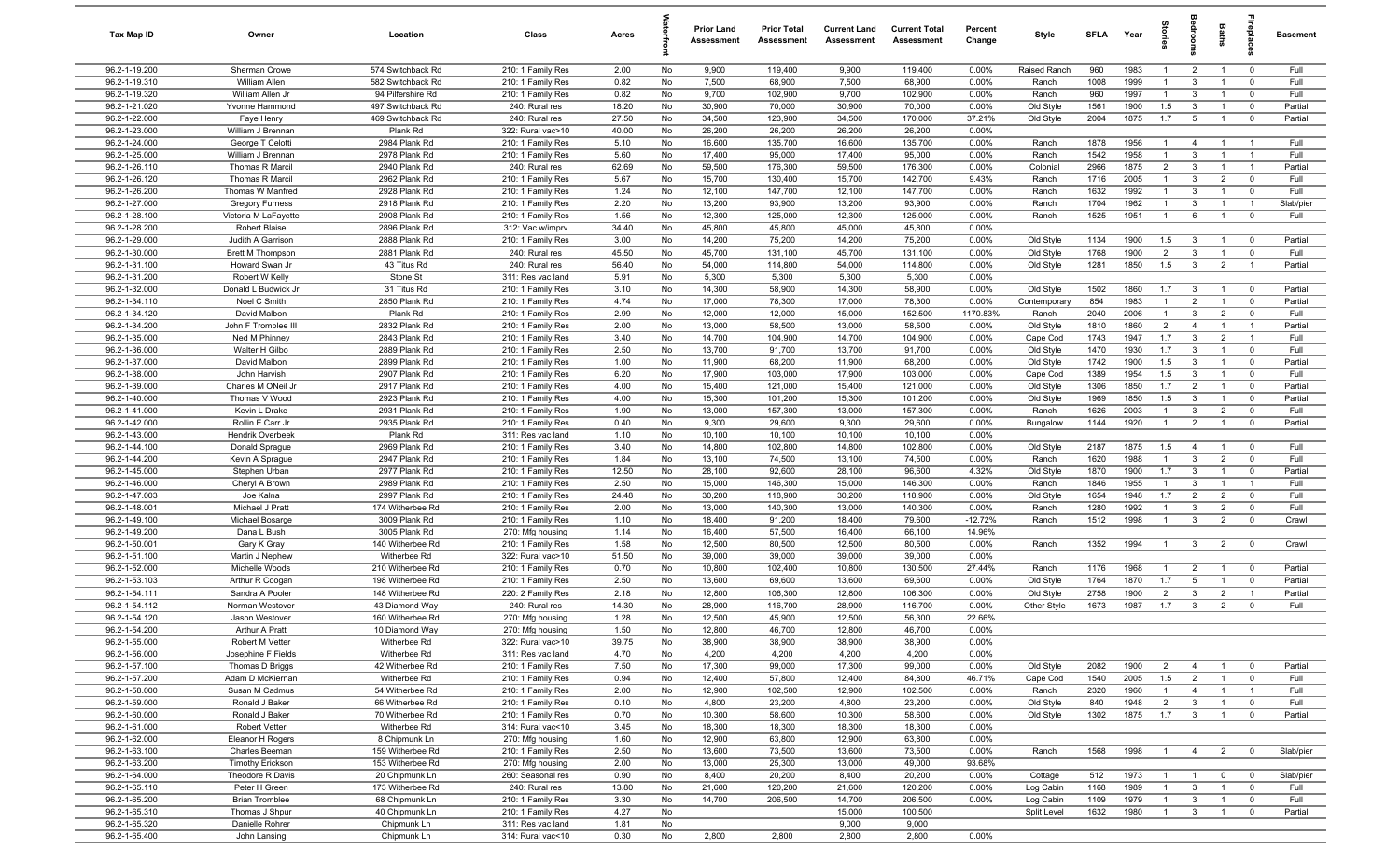| Tax Map ID                     | Owner                                          | Location                               | Class                                  | Acres          |          | <b>Prior Land</b><br>Assessment | <b>Prior Total</b><br>Assessment | <b>Current Land</b><br>Assessment | <b>Current Total</b><br>Assessment | Percent<br>Change | Style              | <b>SFLA</b> | Year         | ğ                                | drooi                   | Baths                         | <b>Gebla</b>              | <b>Basement</b>        |
|--------------------------------|------------------------------------------------|----------------------------------------|----------------------------------------|----------------|----------|---------------------------------|----------------------------------|-----------------------------------|------------------------------------|-------------------|--------------------|-------------|--------------|----------------------------------|-------------------------|-------------------------------|---------------------------|------------------------|
| 96.2-1-66.110                  | Dennis Mayer                                   | Witherbee Rd                           | 322: Rural vac>10                      | 53.70          | No       | 51,900                          | 51,900                           | 51,900                            | 51,900                             | 0.00%             |                    |             |              |                                  |                         |                               |                           |                        |
| 96.2-1-66.121                  | David L Allen                                  | 232 Witherbee Rd                       | 210: 1 Family Res                      | 17.26          | No       | 23,700                          | 175,000                          | 23,700                            | 175,000                            | 0.00%             | Raised Ranch       | 1680        | 2001         | $\overline{1}$                   | $\mathbf{3}$            | $\overline{2}$                | $\mathbf 0$               | Full                   |
| 96.2-1-66.122                  | David J Allen                                  | 228 Witherbee Rd                       | 210: 1 Family Res                      | 15.69          | No       | 22,900                          | 170,500                          | 22,900                            | 170,500                            | 0.00%             | Colonial           | 2240        | 2002         | $\overline{2}$                   | $\mathbf{3}$            | $\overline{2}$                | $^{\circ}$                | Full                   |
| 96.2-1-66.202                  | Richard N Bruce                                | 96 Chipmunk Ln                         | 240: Rural res                         | 26.60          | No       | 33,800                          | 135,000                          | 33,800                            | 135,000                            | 0.00%             | Log Cabin          | 1312        | 1978         | 1.5                              | $\mathbf{3}$            |                               | $\Omega$                  | Full                   |
| 96.2-1-67.000                  | <b>Essex County</b>                            | 148 Chipmunk Ln                        | 240: Rural res                         | 59.20          | No       | 55,600                          | 92,400                           | 55,600                            | 92,400                             | 0.00%             | Old Style          | 1155        | 1900         | 1.7                              | $\overline{2}$          | $\overline{1}$                | $^{\circ}$                | Full                   |
| 96.2-1-68.000                  | Robert I Taylor                                | 253 Witherbee Rd                       | 240: Rural res                         | 54.70          | No       | 43,900                          | 111,200                          | 43,900                            | 111,200                            | 0.00%             | Ranch              | 840         | 1992         | $\mathbf{1}$                     | $\overline{2}$          |                               | $\overline{1}$            | Full                   |
| 96.2-1-69.000                  | Josephine Fields                               | 2872 Plank Rd                          | 210: 1 Family Res                      | 4.50           | No       | 16,800                          | 145,300                          | 16,800                            | 145,300                            | 0.00%             | Ranch              | 1568        | 1960         | $\overline{1}$                   | $\overline{4}$          | $\overline{2}$                | $\overline{1}$            | Full                   |
| 96.2-1-70.000                  | Patricia Kazlo                                 | 2983 Plank Rd                          | 210: 1 Family Res                      | 1.26           | No       | 12,600                          | 93,800                           | 12,600                            | 93,800                             | 0.00%             | Ranch              | 1316        | 1970         | $\overline{1}$                   | $\overline{2}$          | $\overline{1}$                | $\mathbf 0$               | Full                   |
| 96.2-1-71.000<br>96.2-2-1.000  | James Sabastian<br>Rosale M Lewis              | 156 Witherbee Rd<br>261 Chipmunk Ln    | 322: Rural vac>10<br>240: Rural res    | 50.70<br>48.50 | No<br>No | 38,700<br>52,400                | 38,700<br>194,600                | 38,700<br>52,400                  | 38,700<br>194,600                  | 0.00%<br>0.00%    | Ranch              | 1728        | 2003         | $\overline{1}$                   | $\overline{3}$          | $\overline{2}$                | $\overline{1}$            | Full                   |
| 96.2-2-2.002                   | James D Phinney                                | Chipmunk Ln                            | 322: Rural vac>10                      | 58.50          | No       | 23,100                          | 23,100                           | 23,100                            | 23,100                             | 0.00%             |                    |             |              |                                  |                         |                               |                           |                        |
| 96.2-2-3.001                   | Richard F Redman                               | 2515 Ensign Pond Rd                    | 210: 1 Family Res                      | 1.50           | No       | 12,900                          | 26,400                           | 12,900                            | 26,400                             | 0.00%             | Old Style          | 1038        | 1890         | 1.5                              | $\mathbf{3}$            | $\overline{1}$                | $\overline{0}$            | Partial                |
| 96.2-2-4.000                   | James D Phinney                                | 191 Chipmunk Ln                        | 322: Rural vac>10                      | 65.00          | No       | 59,100                          | 59,100                           | 59,100                            | 59,100                             | 0.00%             |                    |             |              |                                  |                         |                               |                           |                        |
| 96.2-2-5.000                   | Ned Phinney                                    | Chipmunk Ln                            | 322: Rural vac>10                      | 16.00          | No       | 12,300                          | 12,300                           | 12,300                            | 12,300                             | 0.00%             |                    |             |              |                                  |                         |                               |                           |                        |
| 96.2-2-6.000                   | Sean C Cawley                                  | Chipmunk Ln                            | 322: Rural vac>10                      | 22.50          | No       | 25,800                          | 25,800                           | 25,800                            | 25,800                             | 0.00%             |                    |             |              |                                  |                         |                               |                           |                        |
| 96.2-2-7.100                   | Leigh S Dunning                                | 113 Chipmunk Ln                        | 240: Rural res                         | 24.20          | No       | 23,600                          | 98,800                           | 23,600                            | 98,800                             | 0.00%             |                    |             |              |                                  |                         |                               |                           |                        |
| 96.2-2-7.200                   | Ralph Larmore                                  | 97 Chipmunk Ln                         | 210: 1 Family Res                      | 7.30           | No       | 17,400                          | 65,300                           | 17,400                            | 65,300                             | 0.00%             | Ranch              | 1352        | 1999         | 1                                | $\mathbf{3}$            | $\overline{2}$                | $^{\circ}$                | Slab/pier              |
| 96.2-2-8.110                   | Robert M Vetter                                | 111 Witherbee Rd                       | 240: Rural res                         | 33.90          | No       | 33,500                          | 156,900                          | 33,500                            | 156,900                            | 0.00%             | Colonial           | 1865        | 1830         | $\overline{2}$                   | $\mathbf{3}$            |                               |                           | Partial                |
| 96.2-2-8.120                   | <b>Brian R Cross</b>                           | 61 Witherbee Rd                        | 210: 1 Family Res                      | 2.84           | No       | 18,400                          | 161,700                          | 18,400                            | 161,700                            | 0.00%             | Contemporary       | 2052        | 1994         | $\overline{1}$                   | $\mathbf{3}$            | $\overline{2}$                | $\Omega$                  | Full                   |
| 96.2-2-8.200                   | Francis J Wong                                 | Chipmunk Ln                            | 322: Rural vac>10                      | 183.10         | No       | 118,000                         | 118,000                          | 118,000                           | 118,000                            | 0.00%             |                    |             |              |                                  |                         |                               |                           |                        |
| 96.2-2-8.300                   | Sean C Cawley                                  | Chipmunk Ln                            | 322: Rural vac>10                      | 38.00          | No       | 15,000                          | 15,000                           | 15,000                            | 15,000                             | 0.00%             |                    |             |              |                                  |                         |                               |                           |                        |
| 96.2-2-9.000                   | Allan D Clark                                  | 77 Witherbee Rd                        | 210: 1 Family Res                      | 3.10           | No       | 15,500                          | 104,500                          | 15,500                            | 104,500                            | 0.00%             | Colonial           | 2080        | 1875         | $\overline{2}$                   | $\mathbf{3}$            | $\overline{1}$                | $\overline{1}$            | Full                   |
| 96.2-2-10.000                  | Orlie Fish                                     | 2591 Ensign Pond Rd                    | 210: 1 Family Res                      | 0.50           | No       | 8,700                           | 56,300                           | 8,700                             | 56,300                             | 0.00%             | Old Style          | 1171        | 1885         | 1.5                              | $\mathbf{3}$            | $\overline{2}$                | $\mathbf 0$               | Full                   |
| 96.2-2-11.100<br>96.2-2-11.200 | <b>Richard Redman</b><br><b>Richard Redman</b> | 2531 Ensign Pond Rd<br>Ensign Pond Rd  | 210: 1 Family Res<br>314: Rural vac<10 | 1.97<br>2.50   | No<br>No | 13,000<br>3,000                 | 47,600<br>3,000                  | 13,000<br>3,000                   | 47,600<br>3,000                    | 0.00%<br>0.00%    | Old Style          | 1092        | 1900         | 1.7                              | $\overline{3}$          | $\overline{1}$                | $^{\circ}$                | Full                   |
| 96.2-3-1.000                   | Joseph F Rotella                               | Plank Rd                               | 311: Res vac land                      | 9.60           | No       | 5,700                           | 5,700                            | 5,700                             | 5,700                              | 0.00%             |                    |             |              |                                  |                         |                               |                           |                        |
| 96.2-3-2.000                   | William P Savage                               | Pilfershire Rd                         | 311: Res vac land                      | 5.00           | No       | 4,500                           | 4,500                            | 4,500                             | 4,500                              | 0.00%             |                    |             |              |                                  |                         |                               |                           |                        |
| 96.3-1-2.111                   | Ronald F Baker                                 | 450 Crowfoot Rd                        | 312: Vac w/imprv                       | 25.56          | No       | 37,700                          | 58,900                           | 37,700                            | 58,900                             | 0.00%             |                    |             |              |                                  |                         |                               |                           |                        |
| 96.3-1-2.200                   | James M Baker                                  | 454 Crowfoot Rd                        | 312: Vac w/imprv                       | 0.10           | No       | 8,600                           | 19,100                           | 8,600                             | 19,100                             | 0.00%             |                    |             |              |                                  |                         |                               |                           |                        |
| 96.3-1-3.000                   | Rhonda Baker                                   | 464 Crowfoot Rd                        | 260: Seasonal res                      | 0.40           | No       | 26,400                          | 63,500                           | 26,400                            | 63,500                             | 0.00%             | Cottage            | 704         | 1996         | $\overline{1}$                   | $\overline{1}$          |                               |                           | Slab/pier              |
| 96.3-1-4.000                   | Elise M Demarais                               | 458 Crowfoot Rd                        | 260: Seasonal res                      | 0.30           | No       | 20,800                          | 49,800                           | 20,800                            | 49,800                             | 0.00%             | Other Style        | 1008        | 1964         | $\overline{2}$                   | $\overline{1}$          | $\mathbf 0$                   | - 1                       | Slab/pier              |
| 96.3-1-5.003                   | Rexford WC Baker                               | 438 Crowfoot Rd                        | 210: 1 Family Res                      | 1.44           | No       | 42,700                          | 77,500                           | 42,700                            | 77,500                             | 0.00%             | Cottage            | 570         | 1953         | $\overline{1}$                   | $\overline{2}$          | $\overline{1}$                | $\overline{1}$            | Slab/pier              |
| 96.3-1-6.001                   | Ronald F Baker                                 | 408 Crowfoot Rd                        | 312: Vac w/imprv                       | 0.22           | No       | 7,000                           | 54,800                           | 7,000                             | 54,800                             | 0.00%             |                    |             |              |                                  |                         |                               |                           |                        |
| 96.3-1-7.000                   | Ronald F Baker                                 | 436 Crowfoot Rd                        | 260: Seasonal res                      | 0.40           | No       | 34,700                          | 49,200                           | 34,700                            | 49,200                             | 0.00%             | Cottage            | 350         | 1972         | $\overline{1}$                   | $\mathbf 0$             | $\mathbf 0$                   | $\mathbf 0$               | Slab/pier              |
| 96.3-1-8.000                   | Charles S Moore                                | 428 Crowfoot Rd                        | 260: Seasonal res                      | 0.40           | No       | 27,000                          | 38,900                           | 27,000                            | 38,900                             | 0.00%             | Cottage            | 368         | 1964         | $\overline{1}$                   | $\overline{1}$          | $\mathbf 0$                   | $\mathbf 0$               | Slab/pier              |
| 96.3-1-9.000                   | Theodore Witherbee                             | 423 Crowfoot Rd                        | 260: Seasonal res                      | 0.40           | No       | 25,300                          | 38,400                           | 25,300                            | 38,400                             | 0.00%             | Cottage            | 462         | 1960         | $\overline{1}$                   | $\overline{1}$          | $\mathbf 0$                   | $^{\circ}$                | Slab/pier              |
| 96.3-1-10.000                  | Gary Olcott                                    | 419 Crowfoot Rd                        | 312: Vac w/imprv                       | 0.30           | No       | 22,800                          | 55,800                           | 22,800                            | 55,800                             | 0.00%             |                    |             |              |                                  |                         |                               |                           |                        |
| 96.3-1-11.000<br>96.3-1-12.000 | <b>Richard Baker</b>                           | 413 Crowfoot Rd                        | 260: Seasonal res                      | 0.70           | No       | 53,600                          | 70,700                           | 53,600                            | 70,700                             | 0.00%             | Cottage            | 576<br>672  | 1953<br>1945 | $\overline{1}$<br>$\overline{1}$ | $\overline{1}$          | $\mathbf 0$<br>$\overline{1}$ | $\overline{1}$            | Slab/pier              |
| 96.3-1-13.000                  | Glenda A Tilley<br>Yvonne J Brod               | 407 Crowfoot Rd<br>405 Crowfoot Rd     | 260: Seasonal res<br>260: Seasonal res | 0.34<br>0.26   | No<br>No | 13,200<br>28,000                | 21,900<br>46,500                 | 13,200<br>28,000                  | 21,900<br>46,500                   | 0.00%<br>0.00%    | Cottage<br>Cottage | 576         | 1953         | $\overline{1}$                   | $\overline{2}$          | $\mathbf 0$                   | $\mathbf 0$<br>$^{\circ}$ | Slab/pier<br>Slab/pier |
| 96.3-1-14.000                  | A Johnson Co                                   | Crowfoot Rd                            | 910: Priv forest                       | 110.10         | No       | 43,400                          | 43,400                           | 43,400                            | 43,400                             | 0.00%             |                    |             |              |                                  |                         |                               |                           |                        |
| 96.3-1-15.000                  | A Johnson Co                                   | Crowfoot Rd                            | 910: Priv forest                       | 109.40         | No       | 83,100                          | 83,100                           | 83,100                            | 83,100                             | 0.00%             |                    |             |              |                                  |                         |                               |                           |                        |
| 96.3-1-16.000                  | Marc A Manfred                                 | 62 Military Ln                         | 240: Rural res                         | 89.66          | No       | 71,900                          | 212,400                          | 71,900                            | 212,400                            | 0.00%             | Ranch              | 2604        | 1977         | $\mathbf{1}$                     | $\mathbf{3}$            | $\overline{4}$                | $\overline{2}$            | Full                   |
| 96.3-1-17.002                  | Jaques VonFelton                               | 104 Crowfoot Rd                        | 240: Rural res                         | 23.17          | No       | 32,900                          | 109,500                          | 32,900                            | 109,500                            | 0.00%             | Contemporary       | 1017        | 1976         | 1.5                              | $\mathbf{3}$            | $\overline{2}$                | $\mathbf 0$               | Full                   |
| 96.3-1-18.000                  | Dominick Manco                                 | Crowfoot Rd                            | 314: Rural vac<10                      | 9.11           | No       | 19,700                          | 19,700                           | 19,700                            | 19,700                             | 0.00%             |                    |             |              |                                  |                         |                               |                           |                        |
| 96.3-1-19.000                  | Dominick Manco                                 | 13 Military Ln                         | 260: Seasonal res                      | 7.00           | No       | 17,100                          | 31,700                           | 17,100                            | 31,700                             | 0.00%             | Cottage            | 480         | 1970         | $\overline{1}$                   | $\overline{1}$          | $\overline{1}$                | $^{\circ}$                | Crawl                  |
| 96.3-1-20.000                  | Steven H French                                | 53 Crowfoot Rd                         | 210: 1 Family Res                      | 7.90           | No       | 13,900                          | 92,400                           | 13,900                            | 92,400                             | $0.00\%$          | Ranch              | 1008        | 2000         | $\overline{1}$                   | $\mathcal{P}$           |                               |                           | Full                   |
| 96.3-1-21.001                  | Daniel Gallagher                               | Ensign Pond Rd                         | 912: Forest s480a                      | 61.93          | No       | 96,400                          | 96,400                           | 96,400                            | 96,400                             | 0.00%             |                    |             |              |                                  |                         |                               |                           |                        |
| 96.3-1-22.200                  | Michael Speshock Jr                            | Ensign Pond Rd                         | 314: Rural vac<10                      | 2.10           | No       | 2,500                           | 2,500                            | 2,500                             | 2,500                              | 0.00%             |                    |             |              |                                  |                         |                               |                           |                        |
| 96.3-1-23.001                  | Kirk R Hargett                                 | 2186 Ensign Pond Rd                    | 260: Seasonal res                      | 1.00           | No       | 12,400                          | 39,100                           | 10,000                            | 27,100                             | $-30.69%$         | Cottage            | 400         | 1945         | $\overline{1}$                   | $\overline{1}$          | $\mathbf{0}$                  | $\mathbf 0$               | Crawl                  |
| 96.3-1-25.000                  | Thomas E Aurilio                               | 6 Crowfoot Rd                          | 210: 1 Family Res                      | 1.00           | No       | 11,900                          | 49,700                           | 11,900                            | 49,700                             | 0.00%             | Old Style          | 1604        | 1946         | 1.7                              | $\overline{4}$          | $\overline{1}$                | $\mathbf 0$               | Partial                |
| 96.3-1-26.000                  | Ralph Gumlaw                                   | 2201 Ensign Pond Rd                    | 270: Mfg housing                       | 1.76           | No       | 13,000                          | 19,500                           | 13,000                            | 19,500                             | 0.00%             |                    |             |              |                                  |                         |                               |                           |                        |
| 96.3-1-27.000                  | Elliery W Carter                               | 2215 Ensign Pond Rd                    | 312: Vac w/imprv                       | 4.55           | No       | 15,300                          | 20,400                           | 15,300                            | 20,400                             | 0.00%             |                    |             |              |                                  |                         |                               |                           |                        |
| 96.3-1-28.005<br>96.3-1-29.000 | Ann Brancato<br>Thomas J Heald                 | 136 Crowfoot Rd<br>2275 Ensign Pond Rd | 240: Rural res<br>314: Rural vac<10    | 212.35<br>8.85 | No<br>No | 125,300<br>21,200               | 452,200<br>26,200                | 125,300<br>21,200                 | 452,200<br>26,200                  | 0.00%<br>0.00%    | Colonial           | 4311        | 1982         | $\overline{2}$                   | 6                       |                               | $\overline{2}$            | Full                   |
| 96.3-1-30.000                  | Michael W Clark                                | 2245 Ensign Pond Rd                    | 210: 1 Family Res                      | 3.86           | No       | 15,200                          | 38,200                           | 15,200                            | 38,200                             | 0.00%             | Old Style          | 900         | 1910         | 1.5                              | $\overline{2}$          | $\overline{1}$                | $\overline{\mathbf{0}}$   | Crawl                  |
| 96.3-1-31.100                  | William J Bryan                                | Ensign Pond Rd                         | 311: Res vac land                      | 7.26           | No       | 8,500                           | 8,500                            | 8,500                             | 8,500                              | 0.00%             |                    |             |              |                                  |                         |                               |                           |                        |
| 96.3-1-31.200                  | William J Bryan                                | 2250 Ensign Pond Rd                    | 210: 1 Family Res                      | 3.04           | No       | 14,100                          | 57,900                           | 14,100                            | 57,900                             | 0.00%             | Old Style          | 1152        | 1930         | 1.5                              | $\overline{2}$          | $\overline{1}$                | $\overline{\mathbf{0}}$   | Full                   |
| 96.3-1-32.100                  | Walter H Rushby                                | Ensign Pond Rd                         | 314: Rural vac<10                      | 9.76           | No       | 16,000                          | 16,000                           | 16,000                            | 16,000                             | 0.00%             |                    |             |              |                                  |                         |                               |                           |                        |
| 96.3-1-32.200                  | Glenn A Briggs                                 | 2232 Ensign Pond Rd                    | 240: Rural res                         | 47.96          | No       | 39,500                          | 114,000                          | 39,500                            | 118,400                            | 3.86%             | Ranch              | 1792        | 2005         | $\overline{1}$                   | $\overline{\mathbf{3}}$ | $\overline{2}$                | $\overline{0}$            | Slab/pier              |
| 96.3-1-33.100                  | Brian J Glebus                                 | Windy Hill Rd                          | 322: Rural vac>10                      | 40.42          | No       | 37,600                          | 37,600                           | 37,600                            | 37,600                             | 0.00%             |                    |             |              |                                  |                         |                               |                           |                        |
| 96.3-1-33.200                  | Benjamin H Hammond                             | Windy Hill Rd                          | 322: Rural vac>10                      | 40.27          | No       | 35,500                          | 35,500                           | 35,500                            | 35,500                             | 0.00%             |                    |             |              |                                  |                         |                               |                           |                        |
| 96.3-1-34.110                  | Nancy J Wojcik                                 | 151 Windy Hill Rd                      | 210: 1 Family Res                      | 3.10           | No       | 14,300                          | 69,300                           | 14,300                            | 69,300                             | 0.00%             | Ranch              | 1120        | 1993         | $\mathbf{1}$                     | $3\overline{3}$         | $\overline{2}$                | $\mathbf 0$               | Crawl                  |
| 96.3-1-34.120                  | Lorraine Wojewodzic                            | 167 Windy Hill Rd                      | 210: 1 Family Res                      | 2.00           | No       | 12,900                          | 95,900                           | 12,900                            | 95,900                             | 0.00%             | Ranch              | 1352        | 1991         | $\overline{1}$                   | $\mathbf{3}$            | $\overline{2}$                | $\mathbf 0$               | Crawl                  |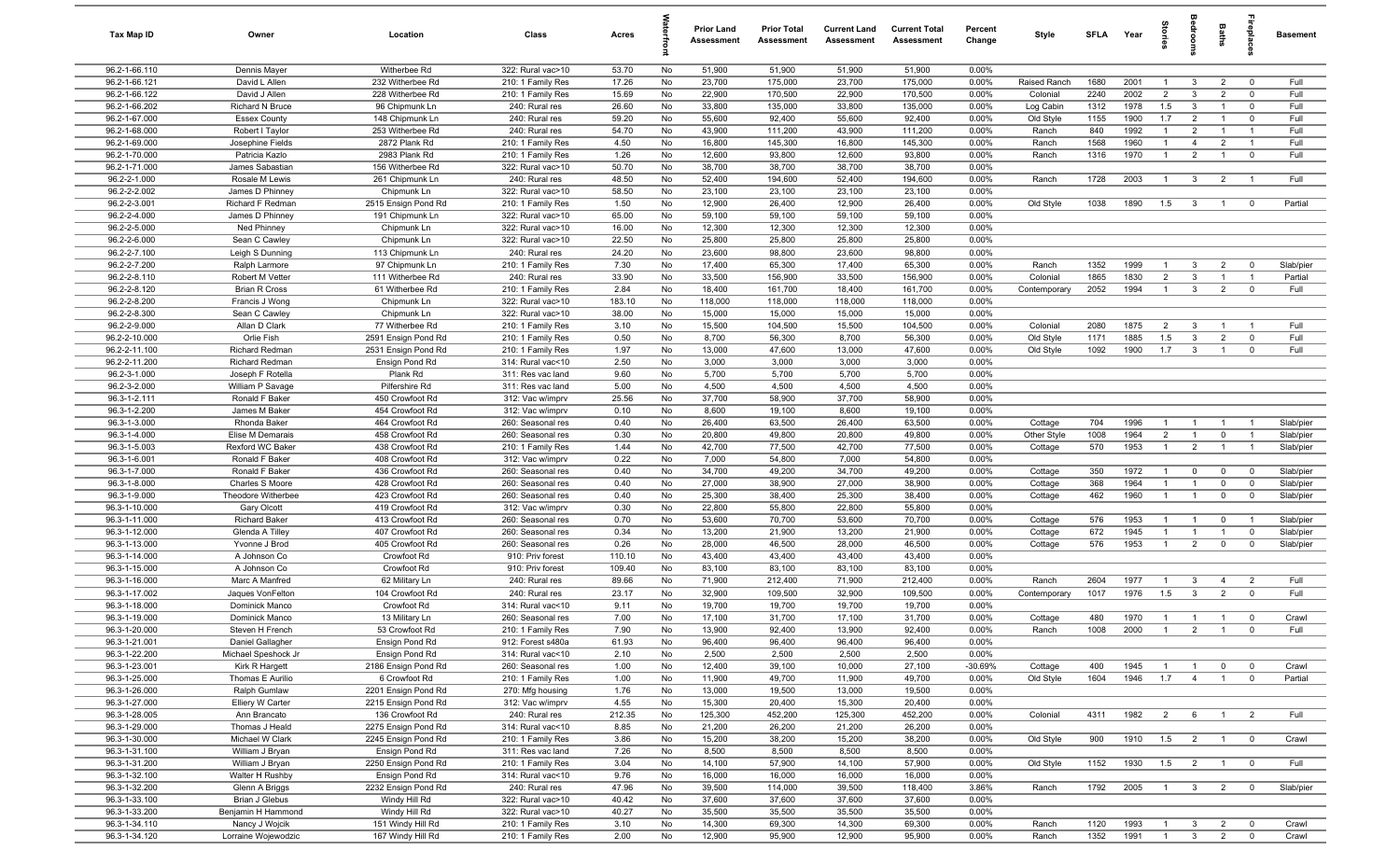| Tax Map ID                       | Owner                             | Location                                   | Class                                  | Acres         |          | <b>Prior Land</b><br>Assessment | <b>Prior Total</b><br>Assessment | <b>Current Land</b><br>Assessment | <b>Current Total</b><br>Assessment | Percent<br>Change  | Style                      | SFI A        | Year         | tories                | <b>B</b>                       | Baths                            |                                        | <b>Basement</b>  |
|----------------------------------|-----------------------------------|--------------------------------------------|----------------------------------------|---------------|----------|---------------------------------|----------------------------------|-----------------------------------|------------------------------------|--------------------|----------------------------|--------------|--------------|-----------------------|--------------------------------|----------------------------------|----------------------------------------|------------------|
| 96.3-1-34.200                    | Kevin Hammond                     | 175 Windy Hill Rd                          | 210: 1 Family Res                      | 2.83          | No       | 14,000                          | 122,200                          | 14,000                            | 122,200                            | 0.00%              | Other Style                | 1280         | 1996         | $\overline{1}$        | $\overline{2}$                 | $\overline{1}$                   | $\overline{\mathbf{0}}$                | Slab/pier        |
| 96.3-1-35.000                    | Martin J Nephew                   | 123 Windy Hill Rd                          | 210: 1 Family Res                      | 1.87          | No       | 13,100                          | 95,000                           | 13,100                            | 95,000                             | 0.00%              | Other Style                | 1500         | 1986         | 1.5                   | $\mathbf{3}$                   | $\overline{1}$                   | $\mathbf 0$                            | Full             |
| 96.3-1-36.000                    | Elaine F Porter                   | 146 Windy Hill Rd                          | 210: 1 Family Res                      | 0.60          | No       | 10,100                          | 39,800                           | 10,100                            | 39,800                             | 0.00%              | Bungalow                   | 756          | 1888         | $\overline{1}$        | $\overline{2}$                 | $\overline{1}$                   | $\mathbf 0$                            | Full             |
| 96.3-1-37.000                    | Elizabeth Coonrod                 | 152 Windy Hill Rd                          | 322: Rural vac>10                      | 23.90         | No       | 28,000                          | 28,000                           | 28,000                            | 28,000                             | 0.00%              |                            |              |              |                       |                                |                                  |                                        |                  |
| 96.3-1-38.000                    | Richard J Christian               | 126 Windy Hill Rd                          | 210: 1 Family Res                      | 5.88          | No       | 17,700                          | 41,300                           | 17,700                            | 41,300                             | 0.00%              | Old Style                  | 1474         | 1880         | 1.5                   | $\overline{4}$                 | $\overline{1}$                   | $\mathbf 0$                            | Full             |
| 96.3-1-39.000                    | <b>Robert Tompkins</b>            | 2170 Ensign Pond Rd                        | 240: Rural res                         | 57.00         | No       | 52,000                          | 178,500                          | 52,000                            | 178,500                            | 0.00%              | Ranch                      | 1344         | 2004         | -1                    | $\overline{2}$                 | $\overline{2}$                   | $\mathbf 0$                            | Full             |
| 96.3-1-40.000                    | Klaus Wachter                     | Ensign Pond Rd                             | 322: Rural vac>10                      | 192.90        | No       | 75,300                          | 75,300                           | 75,300                            | 75,300                             | 0.00%              |                            |              |              |                       |                                |                                  |                                        |                  |
| 96.3-1-41.000                    | Debbie A Mandy                    | 2156 Ensign Pond Rd                        | 210: 1 Family Res                      | 1.60          | No       | 12,900                          | 51,400                           | 12,900                            | 51,400                             | 0.00%              | Ranch                      | 888          | 1954         | $\overline{1}$        | $\overline{\mathbf{3}}$        | $\overline{1}$                   | $\overline{\mathbf{0}}$                | Full             |
| 96.3-1-42.000                    | Debbie Gregory                    | Ensign Pond Rd                             | 314: Rural vac<10                      | 2.20          | No       | 10,500                          | 10,500                           | 10,500                            | 10,500                             | 0.00%              |                            |              |              |                       |                                |                                  |                                        |                  |
| 96.3-1-43.000                    | <b>Rolland Tompkins</b>           | 2112 Ensign Pond Rd                        | 240: Rural res                         | 12.50         | No       | 19,400                          | 52,200                           | 19,400                            | 52,200                             | 0.00%              | Old Style                  | 1000         | 1940<br>1900 | $\overline{2}$<br>1.5 | $\overline{2}$<br>3            | $\overline{1}$<br>$\overline{2}$ | $\overline{\mathbf{0}}$<br>$\mathbf 0$ | Crawl<br>Partial |
| 96.3-1-44.000<br>96.3-1-45.000   | Barbara A Pooler<br>Linda Horizny | 2108 Ensign Pond Rd<br>2090 Ensign Pond Rd | 220: 2 Family Res<br>210: 1 Family Res | 0.40<br>0.90  | No<br>No | 8,100<br>11,800                 | 41,800<br>42,400                 | 8,100<br>11,800                   | 41,800<br>69,200                   | 0.00%<br>63.21%    | Old Style<br>Cape Cod      | 1837<br>1296 | 2005         | 1.5                   | $\overline{2}$                 | $\overline{1}$                   | $\overline{0}$                         | Full             |
| 96.3-1-46.100                    | Russell J Baker                   | 63 Windy Hill Rd                           | 240: Rural res                         | 42.13         | No       | 40,200                          | 79,400                           | 40,200                            | 79,400                             | 0.00%              | Old Style                  | 1830         | 1828         | 1.7                   | $\overline{4}$                 | $\overline{1}$                   | $\mathbf 0$                            | Full             |
| 96.3-1-47.000                    | Justin D Gebo                     | 100 Windy Hill Rd                          | 240: Rural res                         | 73.00         | No       | 55,500                          | 152,900                          | 55,500                            | 152,900                            | 0.00%              | Contemporary               | 2273         | 1978         | $\overline{2}$        | $\overline{2}$                 | $\overline{2}$                   | $\mathbf 0$                            | Partial          |
| 96.3-1-48.000                    | Richard J Christian               | Mutton Hollow Rd                           | 322: Rural vac>10                      | 37.38         | No       | 16,400                          | 16,400                           | 16,400                            | 16,400                             | 0.00%              |                            |              |              |                       |                                |                                  |                                        |                  |
| 96.3-1-49.000                    | Thomas L Phelps Jr                | Ensign Pond Rd                             | 314: Rural vac<10                      | 0.30          | No       | 6,800                           | 6,800                            | 6,800                             | 6,800                              | 0.00%              |                            |              |              |                       |                                |                                  |                                        |                  |
| 96.3-1-50.100                    | Amy Hill LLC                      | Ensign Pond Rd                             | 322: Rural vac>10                      | 130.76        | No       | 108,100                         | 108,100                          | 90,000                            | 90,000                             | $-16.74%$          |                            |              |              |                       |                                |                                  |                                        |                  |
| 96.3-1-50.200                    | Genevieve A Stuber                | 1983 Ensign Pond Rd                        | 240: Rural res                         | 50.94         | No       | 49,900                          | 182,700                          | 49,900                            | 182,700                            | 0.00%              | Old Style                  | 2520         | 1812         | $\overline{2}$        | $\overline{4}$                 | $\overline{2}$                   | $\overline{1}$                         | Partial          |
| 96.3-1-51.000                    | Calvin J McKiernan                | 2081 Ensign Pond Rd                        | 210: 1 Family Res                      | 1.50          | No       | 12,900                          | 60,700                           | 12,900                            | 60,700                             | 0.00%              | Old Style                  | 1428         | 1940         | $\overline{2}$        | $\overline{4}$                 | $\overline{1}$                   | $\mathbf 0$                            | Partial          |
| 96.3-1-52.000                    | Richard L Baker                   | 2123 Ensign Pond Rd                        | 240: Rural res                         | 105.00        | No       | 91,000                          | 136,300                          | 91,000                            | 136,300                            | 0.00%              | Ranch                      | 986          | 1970         | $\overline{1}$        | $\overline{2}$                 | $\overline{1}$                   | $\mathbf 0$                            | Full             |
| 96.3-1-53.100                    | John Wright                       | 1929 Ensign Pond Rd                        | 240: Rural res                         | 65.90         | No       | 48,900                          | 123,000                          | 48,900                            | 123,000                            | 0.00%              | Ranch                      | 1716         | 1974         | $\overline{1}$        | $\mathbf{3}$                   | $\overline{1}$                   | $\mathbf{0}$                           | Full             |
| 96.3-1-53.200                    | <b>Howard Sprague</b>             | Ensign Pond Rd                             | 322: Rural vac>10                      | 73.10         | No       | 33,700                          | 33,700                           | 33,700                            | 33,700                             | 0.00%              |                            |              |              |                       |                                |                                  |                                        |                  |
| 96.3-1-54.000                    | William Wright                    | Ensign Pond Rd                             | 314: Rural vac<10                      | 3.00          | No       | 2,500                           | 2,500                            | 2,500                             | 2,500                              | 0.00%              |                            |              |              |                       |                                |                                  |                                        |                  |
| 96.3-1-55.000                    | Thomas L Phelps Jr                | Ensign Pond Rd                             | 314: Rural vac<10                      | 4.00          | No       | 13,000                          | 13,000                           | 13,000                            | 13,000                             | 0.00%              |                            |              |              |                       |                                |                                  |                                        |                  |
| 96.3-1-56.000                    | James Hill                        | 1904 Ensign Pond Rd                        | 314: Rural vac<10                      | 4.10          | No       | 13,100                          | 13,100                           | 13,100                            | 13,100                             | 0.00%              |                            |              |              |                       |                                |                                  |                                        |                  |
| 96.3-1-57.000                    | Laura Sprague                     | 1896 Ensign Pond Rd                        | 270: Mfg housing                       | 0.40          | No       | 9,000                           | 18,400                           | 9,000                             | 18,400                             | 0.00%              |                            |              |              | $\overline{1}$        |                                |                                  |                                        |                  |
| 96.3-1-58.000<br>96.3-1-59.000   | Laura Sprague<br>Sandra A Allen   | 1890 Ensign Pond Rd<br>1845 Ensign Pond Rd | 240: Rural res<br>210: 1 Family Res    | 12.50<br>1.30 | No<br>No | 20,700<br>12,600                | 125,600<br>36,100                | 20,700<br>12,600                  | 125,600<br>36,100                  | 0.00%<br>0.00%     | Ranch<br>Old Style         | 1456<br>1188 | 1993<br>1930 | 1.5                   | $\mathbf{3}$<br>$\overline{2}$ | $\overline{2}$<br>$\overline{1}$ | $\overline{0}$<br>$\mathbf 0$          | Crawl<br>Partial |
| 96.3-1-60.000                    | A Johnson Co                      | Ensign Pond Rd                             | 910: Priv forest                       | 217.10        | No       | 85,600                          | 85,600                           | 85,600                            | 85,600                             | 0.00%              |                            |              |              |                       |                                |                                  |                                        |                  |
| 96.3-1-61.000                    | A Johnson Co                      | Ensign Pond Rd                             | 910: Priv forest                       | 70.60         | No       | 53,900                          | 53,900                           | 53,900                            | 53,900                             | 0.00%              |                            |              |              |                       |                                |                                  |                                        |                  |
| 96.3-1-62.100                    | Kellie Valentine                  | 1800 Ensign Pond Rd                        | 210: 1 Family Res                      | 22.70         | No       | 28,300                          | 165,100                          | 28,300                            | 165,100                            | 0.00%              | Ranch                      | 1920         | 1957         | $\overline{1}$        | $\mathbf{3}$                   | $\overline{2}$                   | $\mathbf 0$                            | Full             |
| 96.3-1-62.210                    | A Johnson Co                      | Ensign Pond Rd                             | 910: Priv forest                       | 29.57         | No       | 46,600                          | 46,600                           | 46,600                            | 46,600                             | 0.00%              |                            |              |              |                       |                                |                                  |                                        |                  |
| 96.15-1-1.000                    | <b>Thomas Heald</b>               | 2307 Ensign Pond Rd                        | 112: Dairy farm                        | 179.40        | No       | 149,300                         | 299,400                          | 149,300                           | 299,400                            | 0.00%              | Old Style                  | 1620         | 1880         | $\overline{2}$        | $\overline{4}$                 | $\overline{1}$                   | $\overline{1}$                         | Full             |
| 96.15-1-2.001                    | Thomas J Heald                    | 2277 Ensign Pond Rd                        | 210: 1 Family Res                      | 4.34          | No       | 15,700                          | 81,800                           | 15,700                            | 81,800                             | 0.00%              | Old Style                  | 1703         | 1900         | $\overline{2}$        | $5\overline{5}$                | $\overline{1}$                   | $\mathbf{0}$                           | Full             |
| 96.15-1-3.100                    | Gary Rancour                      | 45 Furnace Rd                              | 312: Vac w/imprv                       | 4.94          | No       | 15,000                          | 45,200                           | 15,000                            | 45,200                             | 0.00%              |                            |              |              |                       |                                |                                  |                                        |                  |
| 96.15-1-3.200                    | Anthony J Harvish                 | Furnace Rd                                 | 314: Rural vac<10                      | 0.18          | No       | 400                             | 400                              | 400                               | 400                                | 0.00%              |                            |              |              |                       |                                |                                  |                                        |                  |
| 96.15-1-3.300                    | James C Fowlkes                   | Furnace Rd                                 | 314: Rural vac<10                      | 2.99          | No       | 11,200                          | 11,200                           | 11,200                            | 11,200                             | 0.00%              |                            |              |              |                       |                                |                                  |                                        |                  |
| 96.15-1-4.200                    | Anthony J Harvish                 | 57 Furnace Rd                              | 210: 1 Family Res                      | 1.35          | No       | 13,000                          | 66,700                           | 13,000                            | 66,700                             | 0.00%              | Old Style                  | 1592         | 1910         | 1.7                   | $\mathbf{3}$                   | $\overline{1}$                   | $\mathbf 0$                            | Partial          |
| 96.15-1-5.023                    | Patricia Reynolds                 | 2451 Ensign Pond Rd                        | 240: Rural res                         | 26.00         | No       | 31,000                          | 212,800                          | 31,000                            | 212,800                            | 0.00%              | Ranch                      | 1920         | 1973         | $\overline{1}$        | $\overline{2}$                 | $\overline{2}$                   | $\overline{1}$                         | Full             |
| 96.15-1-6.000                    | Kimberly M Carr                   | 2459 Ensign Pond Rd                        | 210: 1 Family Res                      | 1.80          | No       | 13,000                          | 55,800                           | 13,000                            | 55,800                             | 0.00%              | Old Style                  | 864          | 1900         | 1.5                   | $\overline{2}$                 | $\overline{1}$                   | $\mathbf 0$                            | Full             |
| 96.15-1-7.100                    | Robert J Carr                     | Ensign Pond Rd                             | 314: Rural vac<10                      | 1.90          | No       | 2,200<br>700                    | 2,200<br>700                     | 2,200<br>700                      | 2,200<br>700                       | 0.00%              |                            |              |              |                       |                                |                                  |                                        |                  |
| 96.15-1-7.210<br>96.15-1-7.302   | Ronnie R Lang<br>Thomas D Ida     | Furnace Rd<br>67 Furnace Rd                | 314: Rural vac<10<br>240: Rural res    | 0.60<br>8.40  | No<br>No | 21,100                          | 117,500                          | 21,100                            | 117,500                            | 0.00%<br>0.00%     | Old Style                  | 2036         | 1864         | $\overline{2}$        | $\overline{4}$                 | $\overline{1}$                   | $\overline{1}$                         | Full             |
| 96.15-1-8.000                    | Ronnie R Lang                     | 79 Furnace Rd                              | 210: 1 Family Res                      | 0.30          | No       | 6,800                           | 29,000                           | 6,800                             | 29,000                             | 0.00%              | Bungalow                   | 780          | 1939         | $\overline{1}$        | $\overline{2}$                 | $\overline{1}$                   | $\mathbf 0$                            | Partial          |
| 96.15-1-9.110                    | Robert W Anderson                 | Ensign Pond Rd                             | 322: Rural vac>10                      | 10.70         | No       | 10,500                          | 10,500                           | 10,500                            | 10,500                             | 0.00%              |                            |              |              |                       |                                |                                  |                                        |                  |
| 96.15-1-9.120                    | Kellie Valentine                  | 2496 Ensign Pond Rd                        | 210: 1 Family Res                      | 5.96          | No       | 15,700                          | 89,800                           | 15,700                            | 89,800                             | 0.00%              | Ranch                      | 896          | 1994         | $\overline{1}$        | $\overline{1}$                 | $\overline{1}$                   | $\mathbf 0$                            | Full             |
| 96.15-1-9.210                    | Kenneth W Stoddard                | 17 Forest Way                              | 210: 1 Family Res                      | 3.52          | No       | 14,600                          | 46,300                           | 14,600                            | 46,300                             | 0.00%              | Other Style                | 1296         | 1996         | 1.5                   | $\mathbf{3}$                   | -1                               | 0                                      | Slab/pier        |
| 96.15-1-9.220                    | John E LaFountaine                | 25 Forest Way                              | 210: 1 Family Res                      | 3.52          | No       | 14,500                          | 134,500                          | 14,500                            | 134,500                            | 0.00%              | Other Style                | 1484         | 1994         | 1.5                   | $\overline{2}$                 | $\overline{1}$                   | $\mathbf 0$                            | Full             |
| 96.15-1-10.002                   | Denis Guillette                   | 87 Furnace Rd                              | 210: 1 Family Res                      | 1.33          | No       | 12,900                          | 110,100                          | 12,900                            | 110,100                            | 0.00%              | Log Cabin                  | 896          | 1991         | $\overline{1}$        | $\mathbf{3}$                   | $\overline{1}$                   | $\mathbf 0$                            | Full             |
| 96.15-1-11.100                   | Randy Fleming                     | 93 Furnace Rd                              | 312: Vac w/imprv                       | 0.46          | No       | 7,600                           | 15,500                           | 7,600                             | 15,500                             | 0.00%              |                            |              |              |                       |                                |                                  |                                        |                  |
| 96.15-1-11.300                   | William Smith                     | Furnace Rd                                 | 210: 1 Family Res                      | 0.93          | No       | 11,200                          | 45,400                           | 11,200                            | 45,400                             | 0.00%              | Ranch                      | 1344         | 1998         | $\overline{1}$        | 3                              | $\overline{1}$                   | $\overline{0}$                         | Slab/pier        |
| 96.15-1-12.100                   | Randy Fleming                     | Furnace Rd                                 | 314: Rural vac<10                      | 0.30          | No       | 6,400                           | 6,400                            | 6,400                             | 6,400                              | 0.00%              |                            |              |              |                       |                                |                                  |                                        |                  |
| 96.15-1-12.200                   | Randy Fleming                     | 105 Furnace Rd                             | 210: 1 Family Res                      | 0.77          | No       | 10,400                          | 101,800                          | 10,400                            | 101,800                            | 0.00%              | Colonial                   | 1440         | 1983         | $\overline{2}$        | $\overline{4}$                 | $\overline{1}$                   | $\overline{0}$                         | Full             |
| 96.15-1-13.000                   | Edward Ida                        | 144 Furnace Rd                             | 312: Vac w/imprv                       | 3.90          | No       | 15,800                          | 27,000                           | 15,800                            | 27,000                             | 0.00%              |                            |              |              |                       |                                |                                  |                                        |                  |
| 96.15-1-14.111                   | Robert E Woods                    | 128 Furnace Rd                             | 210: 1 Family Res                      | 4.90          | No       | 16,400                          | 58,400                           | 16,400                            | 58,400                             | 0.00%              | Old Style                  | 954          | 1910         | 1.5                   | $\mathbf{3}$                   | $\overline{1}$                   | $\overline{1}$                         | Partial          |
| 96.15-1-14.112                   | George E Genier                   | 112 Furnace Rd                             | 210: 1 Family Res                      | 4.50          | No       | 16,000                          | 114,200                          | 16,000                            | 114,200<br>69,000                  | 0.00%              | Log Cabin                  | 1160         | 1999         | $\overline{1}$        | $\overline{1}$                 | $\overline{1}$                   | $\mathbf 0$                            | Full             |
| 96.15-1-14.120<br>96.15-1-14.200 | Ronda Blaise<br>Robert E Woods    | 98 Furnace Rd<br>118 Furnace Rd            | 210: 1 Family Res<br>210: 1 Family Res | 5.40<br>0.70  | No<br>No | 17,100<br>8,500                 | 79,000<br>114,100                | 17,100<br>8,500                   | 114,100                            | $-12.66%$<br>0.00% | Split Level<br>Other Style | 1570<br>1740 | 1980<br>1988 | $\overline{1}$<br>1.5 | $\mathbf{3}$<br>$\mathbf{3}$   | $\overline{1}$<br>$\overline{1}$ | $\mathbf 0$<br>$\mathbf 0$             | Full<br>Full     |
| 96.15-1-15.000                   | Philip A McKown                   | 90 Furnace Rd                              | 210: 1 Family Res                      | 0.60          | No       | 10,900                          | 97,000                           | 10,900                            | 97,000                             | 0.00%              | Colonial                   | 1798         | 1988         | $\overline{2}$        | $\overline{2}$                 | $\overline{2}$                   | $\mathbf 0$                            | Full             |
| 96.15-1-16.000                   | Thomas Scalzo Jr                  | 82 Furnace Rd                              | 240: Rural res                         | 11.20         | No       | 23,700                          | 90,000                           | 23,700                            | 90,000                             | 0.00%              | Ranch                      | 1202         | 1975         | $\overline{1}$        | $\mathbf{3}$                   | $\overline{1}$                   | $\mathbf 0$                            | Full             |
| 96.15-1-17.000                   | <b>Ted M Atchley</b>              | 60 Furnace Rd                              | 210: 1 Family Res                      | 1.00          | No       | 11,800                          | 67,500                           | 11,800                            | 67,500                             | 0.00%              | Old Style                  | 1647         | 1900         | 1.5                   | $\mathbf{3}$                   | $\overline{1}$                   | $\mathbf 0$                            | Full             |
| 96.15-1-18.000                   | Ronald Baker                      | 74 Furnace Rd                              | 240: Rural res                         | 12.90         | No       | 21,000                          | 100,200                          | 21,000                            | 100,200                            | 0.00%              | Ranch                      | 1250         | 1973         | $\overline{1}$        | $\overline{4}$                 | $\overline{1}$                   | $\mathbf 0$                            | Full             |
| 96.15-1-19.100                   | Gary G Olcott                     | Furnace Rd                                 | 322: Rural vac>10                      | 40.00         | No       | 15,800                          | 15,800                           | 15,800                            | 15,800                             | 0.00%              |                            |              |              |                       |                                |                                  |                                        |                  |
| 96.15-1-20.110                   | Eric Baker                        | 52 Turner Hill Way                         | 240: Rural res                         | 18.80         | No       | 25,500                          | 117,900                          | 25,500                            | 117,900                            | $0.00\%$           | Ranch                      | 1280         | 1995         | $\overline{1}$        |                                | $2 \t 1$                         | $\overline{\mathbf{0}}$                | Slab/pier        |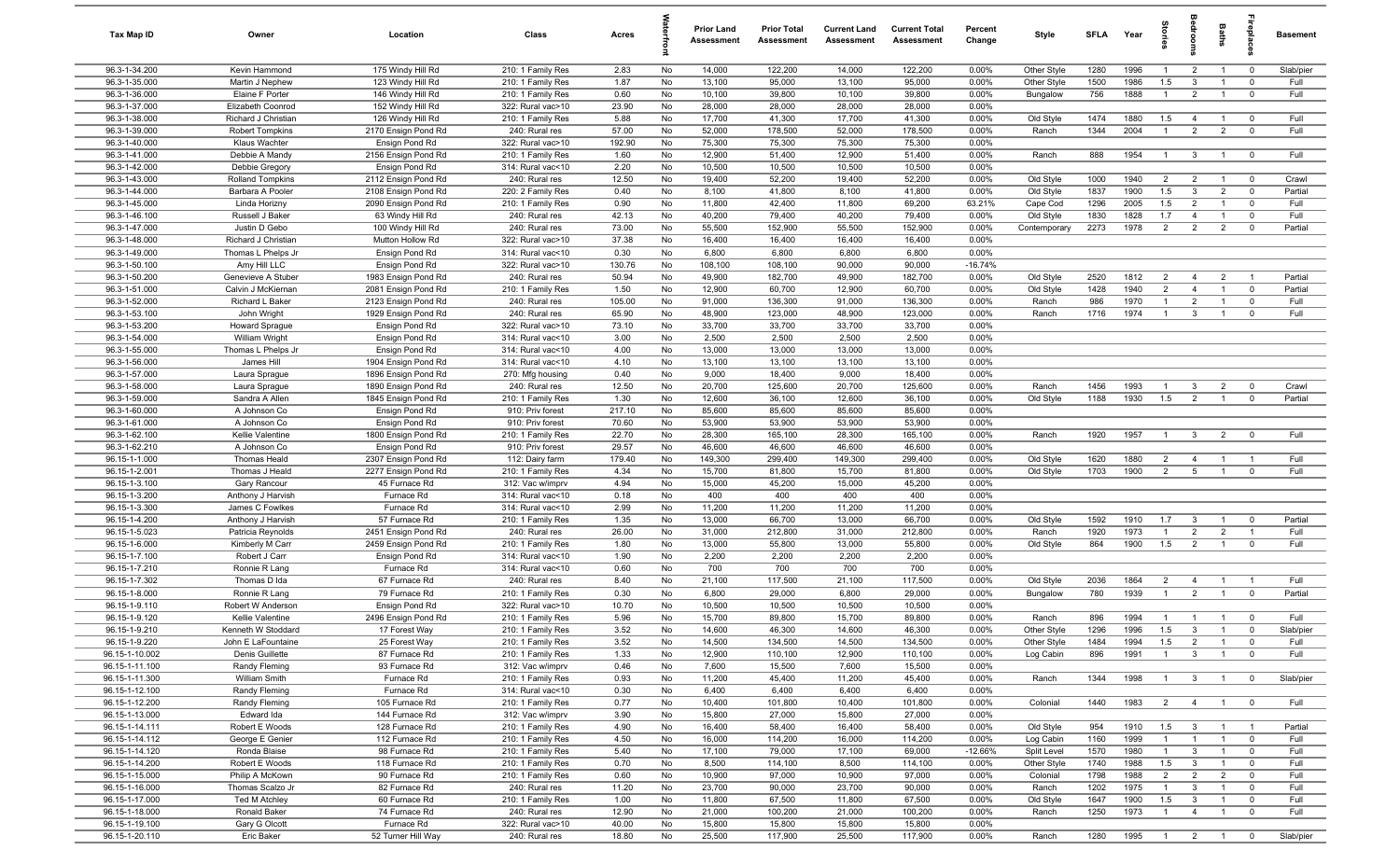| Tax Map ID                       | Owner                                          | Location                         | Class                                  | Acres          |          | <b>Prior Land</b><br>Assessment | <b>Prior Total</b><br>Assessment | <b>Current Land</b><br>Assessment | <b>Current Total</b><br>Assessment | Percent<br>Change | Style                 | <b>SFI A</b> | Year         | ĝ                     | droom                          | Baths                            | ireplace                         | <b>Basement</b>   |
|----------------------------------|------------------------------------------------|----------------------------------|----------------------------------------|----------------|----------|---------------------------------|----------------------------------|-----------------------------------|------------------------------------|-------------------|-----------------------|--------------|--------------|-----------------------|--------------------------------|----------------------------------|----------------------------------|-------------------|
| 96.15-1-20.130                   | Jason S Sprague                                | 98 Hunter Way                    | 240: Rural res                         | 40.00          | No       | 47,200                          | 181,400                          | 47,200                            | 181,400                            | $0.00\%$          | Other Style           | 1920         | 1992         | 1.5                   | $\mathbf{3}$                   | $\overline{2}$                   | $\overline{0}$                   | Full              |
| 96.15-1-20.140                   | Ronald R Baker                                 | 42 Furnace Rd                    | 240: Rural res                         | 20.00          | No       | 23,800                          | 159,900                          | 23,800                            | 159,900                            | 0.00%             | Ranch                 | 1500         | 1996         | $\overline{1}$        | 2                              | $\overline{1}$                   | $\mathbf 0$                      | Full              |
| 96.15-1-20.210                   | Derek L Sprague                                | Ensign Pond Rd                   | 322: Rural vac>10                      | 21.00          | No       | 8,300                           | 8,300                            | 8,300                             | 8,300                              | 0.00%             |                       |              |              |                       |                                |                                  |                                  |                   |
| 96.15-1-20.220                   | Ronald Baker                                   | Furnace Rd                       | 910: Priv forest                       | 5.00           | No       | 2,000                           | 2,000                            | 2,000                             | 2,000                              | 0.00%             |                       |              |              |                       |                                |                                  |                                  |                   |
| 96.15-1-21.000                   | Derek L Sprague                                | 134 Turner Hill Way              | 240: Rural res                         | 48.00          | No       | 48,800                          | 171,200                          | 48,800                            | 171,200                            | 0.00%             | Ranch                 | 1452         | 1986         | $\overline{1}$        | $\mathbf{3}$                   | $\overline{1}$                   | $^{\circ}$                       | Full              |
| 96.15-1-22.110<br>96.15-1-22.120 | Thomas Heald<br>David Malbon                   | Ensign Pond Rd<br>Ensign Pond Rd | 322: Rural vac>10                      | 26.33<br>39.00 | No<br>No | 28,800<br>19,200                | 28,800<br>19,200                 | 28,800<br>19,200                  | 28,800<br>19,200                   | 0.00%<br>0.00%    |                       |              |              |                       |                                |                                  |                                  |                   |
| 96.16-1-1.000                    | Belinda R Heald                                | Ensign Pond Rd                   | 322: Rural vac>10<br>314: Rural vac<10 | 0.50           | No       | 9,700                           | 9,700                            | 9,700                             | 9,700                              | 0.00%             |                       |              |              |                       |                                |                                  |                                  |                   |
| 96.16-1-2.000                    | James McKiernan                                | 2546 Ensign Pond Rd              | 210: 1 Family Res                      | 0.40           | No       | 9,700                           | 47,300                           | 9,700                             | 47,300                             | 0.00%             | Ranch                 | 1708         | 1989         | $\overline{1}$        | $\mathbf{3}$                   | $\overline{1}$                   | $^{\circ}$                       | Partial           |
| 96.16-1-3.111                    | Richard F Sherman Jr                           | 2584 Ensign Pond Rd              | 210: 1 Family Res                      | 3.68           | No       | 13,200                          | 122,400                          | 13,200                            | 122,400                            | 0.00%             |                       |              |              |                       |                                |                                  |                                  |                   |
| 96.16-1-3.112                    | Christopher S Ida                              | 2564 Ensign Pond Rd              | 210: 1 Family Res                      | 5.00           | No       | 16,400                          | 163,500                          | 16,400                            | 163,500                            | 0.00%             | Log Cabin             | 1750         | 1994         | 1.7                   | $\mathbf{3}$                   | $\overline{2}$                   | $\mathbf 0$                      | Full              |
| 96.16-1-3.200                    | Elliot F Heald                                 | Ensign Pond Rd                   | 322: Rural vac>10                      | 31.00          | No       | 35,900                          | 35,900                           | 35,900                            | 35,900                             | 0.00%             |                       |              |              |                       |                                |                                  |                                  |                   |
| 96.16-1-4.000                    | <b>Edward Decker</b>                           | 2773 Center Rd                   | 270: Mfg housing                       | 1.50           | No       | 13,000                          | 36,600                           | 13,000                            | 36,600                             | 0.00%             |                       |              |              |                       |                                |                                  |                                  |                   |
| 96.16-1-5.000                    | Bruno P Mazzotte                               | 2765 Center Rd                   | 210: 1 Family Res                      | 1.00           | No       | 12,100                          | 109,200                          | 12,100                            | 105,222                            | $-3.64%$          | Raised Ranch          | 1598         | 1977         | $\mathbf{1}$          | $\overline{2}$                 | $\overline{1}$                   | $\mathbf 0$                      | Full              |
| 96.16-1-6.110                    | Ned M Phinney                                  | Center Rd                        | 322: Rural vac>10                      | 18.70          | No       | 30,400                          | 30,400                           | 30,400                            | 30,400                             | 0.00%             |                       |              |              |                       |                                |                                  |                                  |                   |
| 96.16-1-6.120                    | David M Douglas Sr                             | 2757 Center Rd                   | 210: 1 Family Res                      | 0.50           | No       | 10,000                          | 89,900                           | 10,000                            | 89,900                             | 0.00%             | Ranch                 | 1368         | 1987         | $\mathbf{1}$          | $\mathbf{3}$                   | $\overline{2}$                   | $\mathbf 0$                      | Crawl             |
| 96.16-1-6.200                    | Peter Milicia                                  | 2761 Center Rd                   | 210: 1 Family Res                      | 1.10           | No       | 12,000                          | 69,600                           | 12,000                            | 69,600                             | 0.00%             | Ranch                 | 960          | 1984         | $\overline{1}$        | $\overline{1}$                 | $\overline{2}$                   | $\mathbf 0$                      | Crawl             |
| 96.16-1-7.000                    | <b>Richard Maye</b>                            | 2737 Center Rd                   | 210: 1 Family Res                      | 0.50           | No       | 10,100                          | 92,000                           | 10,100                            | 92,000                             | 0.00%             | Ranch                 | 1512         | 2000         | $\mathbf{1}$          | $\mathbf{3}$                   | $\overline{2}$                   | $\mathbf 0$                      | Slab/pier         |
| 96.16-1-9.000                    | Daniel J Slattery                              | 2733 Center Rd                   | 210: 1 Family Res                      | 0.60           | No       | 9,600                           | 63,100<br>58,500                 | 9,600                             | 63,100<br>58,500                   | $0.00\%$          | Old Style             | 1467         | 1920         | 1.5<br>$\overline{2}$ | 5                              |                                  | $^{\circ}$                       | Partial           |
| 96.16-1-11.000<br>96.16-1-13.000 | Lake Placid Baptist Church<br>Donald S Jaquish | 2727 Center Rd<br>2717 Center Rd | 210: 1 Family Res<br>210: 1 Family Res | 0.30<br>0.90   | No<br>No | 8,300<br>11,000                 | 90,900                           | 8,300<br>11,000                   | 90,900                             | 0.00%<br>0.00%    | Old Style<br>Ranch    | 2617<br>1800 | 1900<br>1975 | $\overline{1}$        | $\mathbf{3}$<br>$\overline{4}$ | $\overline{1}$                   | $^{\circ}$<br>$\overline{1}$     | Partial<br>Full   |
| 96.16-1-15.100                   | Susan-Jo Hall                                  | 2705 Center Rd                   | 210: 1 Family Res                      | 25.20          | No       | 32,500                          | 127,600                          | 32,500                            | 127,600                            | 0.00%             | Old Style             | 2398         | 1870         | $\overline{2}$        | $\overline{4}$                 | $\overline{2}$                   | $\mathbf 0$                      | Partial           |
| 96.16-1-15.200                   | William Wykes                                  | 191 Furnace Rd                   | 210: 1 Family Res                      | 0.50           | No       | 9,900                           | 78,600                           | 9,900                             | 78,600                             | 0.00%             | Ranch                 | 1134         | 1986         | $\overline{1}$        | $\mathbf{3}$                   | $\overline{1}$                   | $\mathbf 0$                      | Crawl             |
| 96.16-1-16.000                   | Diane C McCardell                              | 2701 Center Rd                   | 210: 1 Family Res                      | 0.60           | No       | 10,500                          | 107,500                          | 10,500                            | 107,500                            | 0.00%             | Old Style             | 2255         | 1941         | $\overline{2}$        | $\overline{4}$                 | $\overline{1}$                   | $\overline{1}$                   |                   |
| 96.16-1-17.000                   | Peter McKown                                   | 119 Furnace Rd                   | 210: 1 Family Res                      | 1.10           | No       | 12,100                          | 75,600                           | 12,100                            | 75,600                             | 0.00%             | Cape Cod              | 1209         | 1980         | 1.5                   | $\overline{4}$                 | $\overline{1}$                   | $\mathbf 0$                      | Full              |
| 96.16-1-18.000                   | George O Pilger                                | 251 Furnace Rd                   | 210: 1 Family Res                      | 0.90           | No       | 17,400                          | 100,200                          | 17,400                            | 100,200                            | 0.00%             | Ranch                 | 1104         | 1967         | $\mathbf{1}$          | $\mathbf{3}$                   | $\overline{1}$                   | $\overline{1}$                   | Partial           |
| 96.16-1-19.000                   | Marie E Jaquish                                | 245 Furnace Rd                   | 270: Mfg housing                       | 0.40           | No       | 7,700                           | 10,500                           | 7,700                             | 15,000                             | 42.86%            |                       |              |              |                       |                                |                                  |                                  |                   |
| 96.16-1-20.000                   | Margaret M Kolodzey                            | 239 Furnace Rd                   | 210: 1 Family Res                      | 0.70           | No       | 11,100                          | 73,500                           | 11,100                            | 73,500                             | 0.00%             | Ranch                 | 950          | 1957         | $\overline{1}$        | $\mathbf{3}$                   | $\overline{1}$                   | $\mathbf 0$                      | Full              |
| 96.16-1-21.000                   | Joseph Marinello                               | 123 Furnace Rd                   | 210: 1 Family Res                      | 1.51           | No       | 12,900                          | 112,700                          | 12,900                            | 112,700                            | 0.00%             | Split Level           | 1878         | 1977         | 1                     | $\mathbf{3}$                   | $\overline{1}$                   | $\mathbf 0$                      | Partial           |
| 96.16-1-22.000                   | Peter A Hanson                                 | 231 Furnace Rd                   | 210: 1 Family Res                      | 1.00           | No       | 11,900                          | 50,400                           | 11,900                            | 50,400                             | 0.00%             | Old Style             | 768          | 1946         | $\mathbf{1}$          | $\overline{2}$                 |                                  | $^{\circ}$                       | Full              |
| 96.16-1-23.100                   | Philip H McKown                                | 223 Furnace Rd                   | 280: Multiple res                      | 1.10           | No       | 11,300                          | 105,100                          | 11,300                            | 105,100                            | 0.00%             | Old Style             | 1196         | 1948         | $\mathbf{1}$          | $\mathbf{3}$                   | $\overline{1}$                   | $^{\circ}$                       | Full              |
| 96.16-1-24.000                   | John W Larmore                                 | 219 Furnace Rd                   | 210: 1 Family Res                      | 0.37           | No       | 8,900                           | 52,400                           | 8,900                             | 52,400                             | 0.00%             | Old Style             | 912          | 1940         | 1.5                   | $\overline{2}$                 |                                  | $^{\circ}$                       | Partial           |
| 96.16-1-25.000                   | <b>Michael Wright</b>                          | 185 Furnace Rd                   | 210: 1 Family Res                      | 1.60           | No       | 12,800                          | 54,600                           | 12,800                            | 54,600                             | 0.00%             | Bungalow              | 836          | 1939         | $\overline{1}$        |                                |                                  | $\mathbf 0$                      | Partial           |
| 96.16-1-26.000                   | Donald Sherman                                 | 177 Furnace Rd                   | 210: 1 Family Res                      | 2.70           | No<br>No | 13,800                          | 70,600                           | 13,800                            | 70,600                             | 0.00%             | Old Style             | 1139         | 1900<br>1943 | 1.5<br>$\mathbf{1}$   | $\mathbf{3}$<br>$\mathbf{3}$   | $\overline{1}$                   | $\mathbf 0$<br>$\overline{1}$    | Partial           |
| 96.16-1-27.000<br>96.16-1-28.000 | Fayette Sherman<br>James Boyea                 | 171 Furnace Rd<br>167 Furnace Rd | 210: 1 Family Res<br>210: 1 Family Res | 2.00<br>0.70   | No       | 13,000<br>8,800                 | 50,500<br>63,100                 | 13,000<br>8,800                   | 50,500<br>63,100                   | 0.00%<br>0.00%    | Old Style<br>Ranch    | 875<br>1152  | 1985         | $\overline{1}$        | 3                              | $\overline{2}$                   | $\overline{1}$                   | Full<br>Slab/pier |
| 96.16-1-29.000                   | Joseph Rogers                                  | 163 Furnace Rd                   | 210: 1 Family Res                      | 1.10           | No       | 12,200                          | 47,600                           | 12,200                            | 47,600                             | 0.00%             | Old Style             | 882          | 1920         | 1.5                   | $\overline{2}$                 | $\overline{1}$                   | $^{\circ}$                       | Partial           |
| 96.16-1-30.000                   | Joseph M Bogdanowicz                           | 157 Furnace Rd                   | 270: Mfg housing                       | 0.70           | No       | 11,000                          | 39,000                           | 11,000                            | 39,000                             | 0.00%             |                       |              |              |                       |                                |                                  |                                  |                   |
| 96.16-1-31.000                   | <b>Gary Fleming</b>                            | 151 Furnace Rd                   | 210: 1 Family Res                      | 0.60           | No       | 11,100                          | 69,700                           | 11,100                            | 69,700                             | 0.00%             | Ranch                 | 1120         | 1971         | $\overline{1}$        | $\mathbf{3}$                   | $\overline{1}$                   | $\mathbf 0$                      | Full              |
| 96.16-1-32.100                   | Francis Christian                              | 131 Furnace Rd                   | 271: Mfg housings                      | 21.05          | No       |                                 |                                  | 18,600                            | 37,700                             |                   |                       |              |              |                       |                                |                                  |                                  |                   |
| 96.16-1-32.200                   | Robert P Mildon                                | Furnace Rd                       | 314: Rural vac<10                      | 3.47           | No       |                                 |                                  | 12,000                            | 12,000                             |                   |                       |              |              |                       |                                |                                  |                                  |                   |
| 96.16-1-32.300                   | Francis Christian                              | 131 Furnace Rd                   | 270: Mfg housing                       | 4.05           | No       |                                 |                                  | 12,600                            | 25,200                             |                   |                       |              |              |                       |                                |                                  |                                  |                   |
| 96.16-1-33.000                   | Donald R Boyea                                 | 137 Furnace Rd                   | 210: 1 Family Res                      | 3.70           | No       | 15,000                          | 62,200                           | 15,000                            | 62,200                             | 0.00%             | Ranch                 | 1080         | 1992         | $\mathbf{1}$          | $\mathbf{3}$                   |                                  | $^{\circ}$                       | Slab/pier         |
| 96.16-1-34.000                   | James Scozzafava                               | 2574 Ensign Pond Rd              | 210: 1 Family Res                      | 5.00           | No       | 16,400                          | 148,900                          | 16,400                            | 148,900                            | 0.00%             | Log Cabin             | 1960         | 1992         | 1.7                   | $\mathbf{3}$                   | $\overline{2}$                   | $\Omega$                         | Full              |
| 96.16-1-35.000                   | William K Norris                               | 2556 Ensign Pond Rd              | 210: 1 Family Res                      | 32.50          | No       | 36,000                          | 61,000                           | 36,000                            | 61,000                             | 0.00%             |                       |              |              |                       |                                |                                  |                                  |                   |
| 96.16-1-36.000                   | William K Norris                               | Ensign Pond Rd                   | 314: Rural vac<10                      | 8.49           | No       | 6,000                           | 6,000                            | 6,000                             | 6,000                              | 0.00%             |                       |              |              |                       |                                |                                  |                                  |                   |
| 96.16-2-1.002                    | Sylvia A Muth                                  | 2768 Center Rd                   | 210: 1 Family Res                      | 0.40           | No       | 9,900                           | 55,800                           | 9,900                             | 100,000                            | 79.21%            | Cottage               | 807          | 1939         | 1.5                   | $\mathbf{3}$                   |                                  |                                  | Full              |
| 96.16-2-2.001<br>96.16-2-3.000   | Paul Whalen<br>William Waite                   | 675 Tarbell Hill Rd<br>Center Rd | 210: 1 Family Res<br>311: Res vac land | 9.80<br>0.60   | No<br>No | 22,000<br>8,500                 | 117,600<br>8,500                 | 22,000<br>8,500                   | 117,600<br>8,500                   | 0.00%<br>0.00%    | Contemporary          | 1792         | 1983         | 1.7                   | $\overline{4}$                 | $\overline{2}$                   | $\overline{\mathbf{0}}$          | Full              |
| 96.16-2-4.002                    | <b>Bernard Waite</b>                           | 2758 Center Rd                   | 210: 1 Family Res                      | 0.50           | No       | 9,200                           | 75,500                           | 9,200                             | 75,500                             | $0.00\%$          | Old Style             | 1424         | 1940         | 1.5                   | $\mathbf{3}$                   | $\overline{1}$                   | $\overline{1}$                   | Full              |
| 96.16-2-5.100                    | David Laing                                    | 152 Furnace Rd                   | 240: Rural res                         | 19.44          | No       |                                 |                                  | 25,300                            | 160,100                            |                   | Raised Ranch          | 2650         | 1977         | $\mathbf{1}$          | $\mathbf{3}$                   | $\overline{2}$                   | $\overline{1}$                   | Full              |
| 96.16-2-5.200                    | Daniel J Laing                                 | 152 Furnace Rd                   | 210: 1 Family Res                      | 4.38           | No       |                                 |                                  | 12,900                            | 40,600                             |                   | Cape Cod              | 2394         | 2006         | 1.7                   | $\overline{2}$                 | $\mathbf{1}$                     | $\mathbf 0$                      | Full              |
| 96.16-2-6.001                    | Michael R Carr                                 | 162 Furnace Rd                   | 210: 1 Family Res                      | 2.40           | No       | 13,400                          | 66,800                           | 13,400                            | 133,600                            | 100.00%           | Cape Cod              | 1680         | 2005         | 1.5                   | $\mathbf{3}$                   | $\overline{2}$                   | $\mathbf 0$                      | Full              |
| 96.16-2-7.002                    | Cledas J Nephew                                | 2752 Center Rd                   | 210: 1 Family Res                      | 0.41           | No       | 10,900                          | 99,200                           | 10,900                            | 99,200                             | 0.00%             | Old Style             | 1556         | 1939         | $\mathbf{1}$          | $\mathbf{3}$                   | $\overline{1}$                   | $\overline{1}$                   | Partial           |
| 96.16-2-8.102                    | <b>Essex County</b>                            | Spruce Way                       | 311: Res vac land                      | 0.87           | No       | 3,000                           | 3,000                            | 3,000                             | 3,000                              | 0.00%             |                       |              |              |                       |                                |                                  |                                  |                   |
| 96.16-2-8.202                    | Geneva Scalzo                                  | 17 Spruce Way                    | 270: Mfg housing                       | 4.00           | No       | 14,600                          | 60,700                           | 14,600                            | 60,700                             | 0.00%             |                       |              |              |                       |                                |                                  |                                  |                   |
| 96.16-2-8.302                    | Paul J Arthur                                  | 20 Spruce Way                    | 210: 1 Family Res                      | 4.32           | No       | 19,700                          | 104,400                          | 19,700                            | 104,400                            | 0.00%             | Raised Ranch          | 1056         | 1995         | $\mathbf{1}$          | $\overline{4}$                 | $\overline{1}$                   | $\overline{\mathbf{0}}$          | Full              |
| 96.16-2-9.000                    | Lawrence Turner                                | Center Rd                        | 311: Res vac land                      | 0.30           | No       | 3,800                           | 3,800                            | 3,800                             | 3,800                              | 0.00%             |                       |              |              |                       |                                |                                  |                                  |                   |
| 96.16-2-10.000                   | Lawrence Turner                                | 2744 Center Rd                   | 210: 1 Family Res                      | 0.30           | No       | 9,100                           | 95,100                           | 9,100                             | 95,100                             | 0.00%             | Cape Cod              | 1505         | 1937         | 1.5                   | $\mathbf{3}$                   | $\overline{1}$                   |                                  | Full              |
| 96.16-2-11.000                   | Steven F Karkoski                              | 2736 Center Rd                   | 210: 1 Family Res                      | 1.10           | No       | 12,200                          | 120,500                          | 12,200                            | 120,500                            | 0.00%             | Old Style             | 2505         | 1900         | $\overline{2}$        | $\mathbf{3}$                   | $\overline{1}$                   | $\overline{0}$                   | Partial           |
| 96.16-2-12.000                   | Richard D Hill                                 | 2728 Center Rd                   | 210: 1 Family Res                      | 0.76           | No       | 16,400                          | 115,000                          | 16,400                            | 138,000                            | 20.00%            | Ranch                 | 1280         | 1970         | $\overline{1}$        | $\mathbf{3}$                   | $\overline{2}$                   | $\overline{1}$                   | Full              |
| 96.16-2-13.000<br>96.16-2-14.000 | Joan A Buchanan<br><b>Harold Grant</b>         | 2724 Center Rd<br>2716 Center Rd | 210: 1 Family Res<br>210: 1 Family Res | 1.10<br>0.30   | No<br>No | 12,200<br>8,500                 | 90,200<br>109,300                | 12,200<br>8,500                   | 90,200<br>109,300                  | 0.00%<br>0.00%    | Old Style<br>Cape Cod | 2032<br>2135 | 1900<br>1959 | 1.5<br>1.7            | $\mathbf{3}$<br>$\mathbf{3}$   | $\overline{1}$<br>$\overline{2}$ | $\overline{1}$<br>$\overline{1}$ | Partial<br>Full   |
| 96.16-2-15.000                   | Steven J Barrows                               | 2714 Center Rd                   | 210: 1 Family Res                      | 0.30           | No       | 8,200                           | 89,300                           | 8,000                             | 110,000                            | 23.18%            | Ranch                 | 1324         | 1954         | $\overline{1}$        | $\overline{2}$                 | $\overline{1}$                   | $\mathbf 0$                      | Full              |
|                                  |                                                |                                  |                                        |                |          |                                 |                                  |                                   |                                    |                   |                       |              |              |                       |                                |                                  |                                  |                   |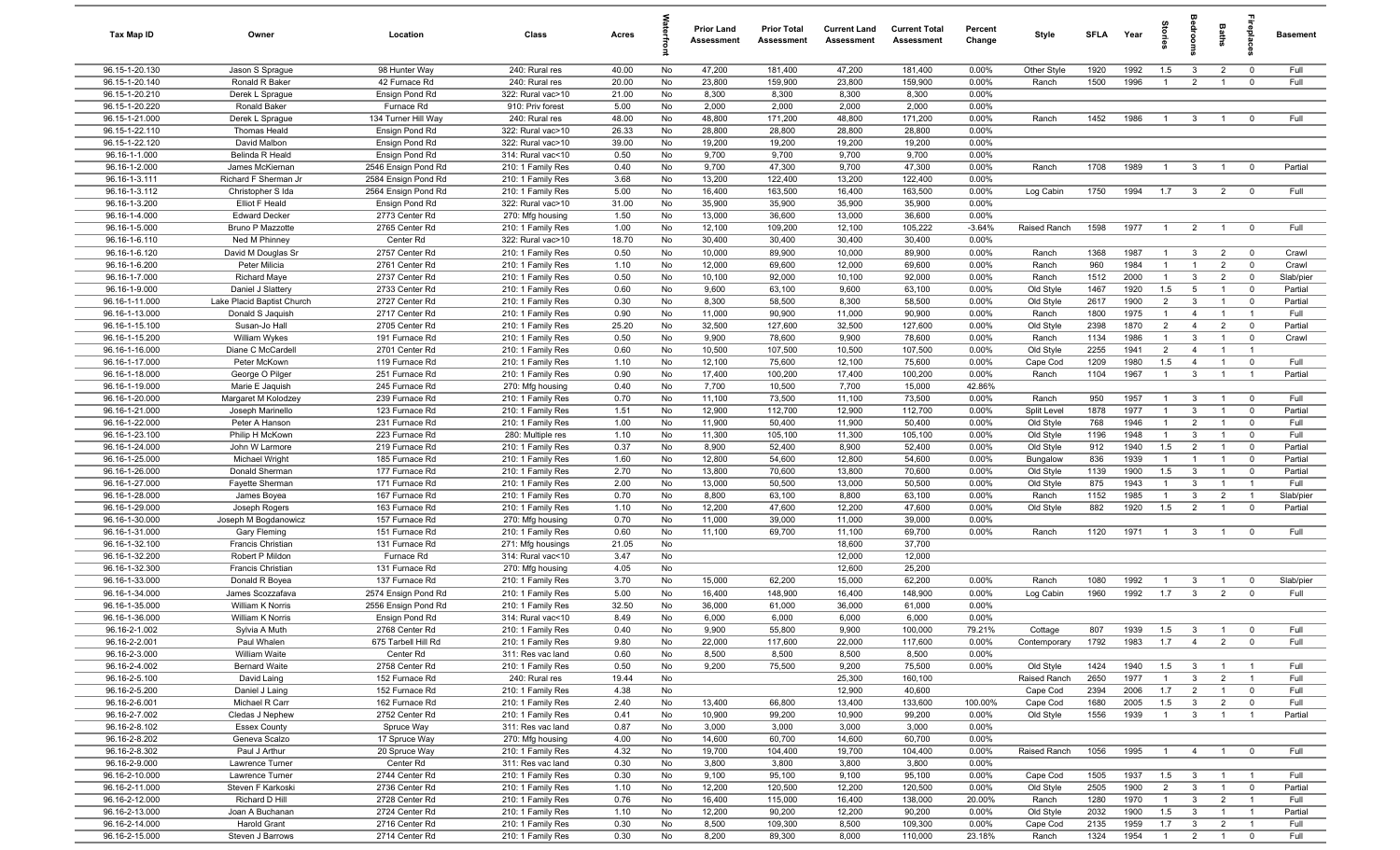| Tax Map ID                       | Owner                                 | Location                               | Class                                  | Acres         |          | <b>Prior Land</b><br>Assessment | <b>Prior Total</b><br>Assessment | <b>Current Land</b><br>Assessment | <b>Current Total</b><br><b>Assessment</b> | Percent<br>Change | Style                  | <b>SFI A</b> | Year         | ĝ                                | droom                          | <b>Baths</b>   | ireplace                | <b>Basement</b> |
|----------------------------------|---------------------------------------|----------------------------------------|----------------------------------------|---------------|----------|---------------------------------|----------------------------------|-----------------------------------|-------------------------------------------|-------------------|------------------------|--------------|--------------|----------------------------------|--------------------------------|----------------|-------------------------|-----------------|
| 96.16-2-16.000                   | Michael D Cornwell                    | 2708 Center Rd                         | 210: 1 Family Res                      | 0.30          | No       | 8,200                           | 95,200                           | 8,200                             | 95,200                                    | $0.00\%$          | Ranch                  | 1695         | 1956         | $\overline{1}$                   | $\mathbf{3}$                   | $\overline{1}$ | $\overline{0}$          | Full            |
| 96.16-2-17.000                   | Janet Wojewodzic                      | 2702 Center Rd                         | 210: 1 Family Res                      | 0.80          | No       | 11,100                          | 111,000                          | 11,100                            | 111,000                                   | 0.00%             | Old Style              | 2510         | 1890         | $\overline{2}$                   | 5                              | $\overline{2}$ | $\mathbf 0$             | Partial         |
| 96.16-2-18.000                   | Mary F Sprague                        | 2698 Center Rd                         | 210: 1 Family Res                      | 0.40          | No       | 9,000                           | 48,300                           | 9,000                             | 48,300                                    | 0.00%             | Ranch                  | 976          | 1955         | $\overline{1}$                   | $\mathbf{3}$                   | $\overline{1}$ | $\mathbf 0$             | Partial         |
| 96.16-2-19.000                   | Donald Baker                          | Center Rd                              | 311: Res vac land                      | 0.40          | No       | 7,200                           | 7,200                            | 7,200                             | 7,200                                     | 0.00%             |                        |              |              |                                  |                                |                |                         |                 |
| 96.16-2-20.000<br>96.16-2-21.000 | James M Baker<br>Franklin R Webster   | 2688 Center Rd<br>2684 Center Rd       | 210: 1 Family Res                      | 0.40<br>0.40  | No<br>No | 9,500<br>9,500                  | 88,400<br>104,300                | 9,500<br>9,500                    | 88,400<br>104,300                         | 0.00%<br>0.00%    | Ranch<br>Colonial      | 1170<br>1898 | 1953<br>1940 | $\overline{1}$<br>$\overline{2}$ | $\overline{2}$<br>$\mathbf{3}$ |                | - 1<br>$\overline{2}$   | Full<br>Full    |
| 96.16-2-22.000                   | Percy Green                           | 2680 Center Rd                         | 210: 1 Family Res<br>210: 1 Family Res | 0.50          | No       | 10,100                          | 100,700                          | 10,100                            | 100,700                                   | 0.00%             | Ranch                  | 1248         | 1970         | $\mathbf{1}$                     | $\mathbf{3}$                   |                | $^{\circ}$              | Full            |
| 96.16-2-23.120                   | <b>Christopher Harris</b>             | 7 Spruce Way                           | 210: 1 Family Res                      | 3.96          | No       | 17,200                          | 111,600                          | 17,200                            | 111,600                                   | 0.00%             | Cape Cod               | 1430         | 1994         | $\overline{1}$                   | $\mathbf{3}$                   | $\overline{2}$ | $^{\circ}$              | Full            |
| 96.16-2-23.130                   | Jason M Strieble                      | 37 Spruce Way                          | 210: 1 Family Res                      | 6.42          | No       | 18,400                          | 188,400                          | 18,400                            | 188,400                                   | 0.00%             | Contemporary           | 2422         | 1998         | $\overline{2}$                   | $\overline{4}$                 | $\overline{2}$ | $^{\circ}$              | Full            |
| 96.16-2-23.200                   | Steven Karkoski                       | 2738 Center Rd                         | 210: 1 Family Res                      | 0.42          | No       | 8,400                           | 80,700                           | 8,400                             | 80,700                                    | 0.00%             | Ranch                  | 1456         | 1994         | $\overline{1}$                   | $\mathbf{3}$                   | $\overline{2}$ | $\mathbf 0$             | Crawl           |
| 96.16-2-24.000                   | Thomas R Callahan                     | 2702 Dugway Rd                         | 210: 1 Family Res                      | 6.00          | No       | 12,400                          | 96,200                           | 12,400                            | 96,200                                    | 0.00%             | Cape Cod               | 1400         | 1993         | 1.5                              | $\mathbf{3}$                   | $\overline{1}$ | $\mathbf 0$             | Full            |
| 96.16-2-25.000                   | Thomas M Aurilio                      | Plank Rd                               | 311: Res vac land                      | 25.50         | No       | 26,600                          | 26,600                           | 26,600                            | 26,600                                    | 0.00%             |                        |              |              |                                  |                                |                |                         |                 |
| 96.16-2-27.000                   | Klaus Wachter                         | Center Rd                              | 322: Rural vac>10                      | 47.80         | No       | 36,300                          | 36,300                           | 36,300                            | 36,300                                    | 0.00%             |                        |              |              |                                  |                                |                |                         |                 |
| 96.16-2-28.100                   | Ervin Laing                           | 2656 Center Rd                         | 240: Rural res                         | 103.40        | No       | 89,800                          | 137,200                          | 89,800                            | 137,200                                   | 0.00%             | Old Style              | 2166         | 1880         | $\overline{2}$                   | 4                              | $\overline{1}$ | $^{\circ}$              | Partial         |
| 96.16-2-28.200                   | <b>Richard Laing</b>                  | 2649 Center Rd                         | 240: Rural res                         | 25.00         | No       | 22,300                          | 130,200                          | 22,300                            | 130,200                                   | 0.00%             | Ranch                  | 1536         | 1999         | $\overline{1}$                   | $\mathbf{3}$                   | $\overline{1}$ | $\mathbf 0$             | Full            |
| 96.16-2-29.110                   | Ricki Smith                           | 699 Tarbell Hill Rd                    | 240: Rural res                         | 17.72         | No       | 24,600                          | 113,800                          | 24,600                            | 113,800                                   | 0.00%             | Old Style              | 2103         | 1890         | $\overline{2}$                   | $\overline{2}$                 | $\overline{1}$ | $\mathbf 0$             | Partial         |
| 96.16-2-29.120                   | Scott Peters                          | 707 Tarbell Hill Rd                    | 210: 1 Family Res                      | 1.02          | No       | 11,900                          | 97,000                           | 11,900                            | 97,000                                    | 0.00%             | Ranch                  | 1458         | 2003         | $\mathbf{1}$                     | $\mathbf{3}$                   | $\overline{2}$ | $\mathbf 0$             | Slab/pier       |
| 96.16-2-29.200                   | Randy Smith                           | 713 Tarbell Hill Rd                    | 210: 1 Family Res                      | 0.76          | No       | 11,800                          | 78,000                           | 11,800                            | 78,000                                    | 0.00%             | Ranch                  | 1904         | 1998         | $\mathbf{1}$<br>$\mathbf{1}$     | $\mathbf{3}$                   | $\overline{2}$ | $\mathbf 0$<br>$\Omega$ | Slab/pier       |
| 96.16-2-30.000<br>96.16-2-31.000 | Michael J McBride<br>Michael P Langey | 721 Tarbell Hill Rd<br>2600 Center Rd  | 210: 1 Family Res<br>240: Rural res    | 0.30<br>31.80 | No<br>No | 8,700<br>47,300                 | 60,100<br>215,000                | 8,700<br>47,300                   | 60,100<br>215,000                         | $0.00\%$<br>0.00% | Ranch<br>Colonial      | 864<br>3656  | 1951<br>1932 | 2.5                              | $\overline{4}$                 | 3              | $\overline{1}$          | Full<br>Full    |
| 96.16-2-32.000                   | James Fernandez                       | 2634 Center Rd                         | 210: 1 Family Res                      | 1.00          | No       | 11,900                          | 88,700                           | 11,900                            | 88,700                                    | 0.00%             | Old Style              | 2672         | 1880         | 2                                | 6                              |                | $\mathbf 0$             | Partial         |
| 96.16-2-33.100                   | Michael Ashline                       | Center Rd                              | 311: Res vac land                      | 0.34          | No       | 8,000                           | 8,000                            | 8,000                             | 8,000                                     | 0.00%             |                        |              |              |                                  |                                |                |                         |                 |
| 96.16-2-33.200                   | <b>Larry Carrow</b>                   | 2624 Center Rd                         | 210: 1 Family Res                      | 1.10          | No       | 10,500                          | 88,600                           | 12,500                            | 90,600                                    | 2.26%             | Old Style              | 1435         | 1900         | 1.5                              | $\overline{4}$                 | $\overline{1}$ | $\overline{1}$          | Partial         |
| 96.16-2-34.000                   | M William Baird                       | 2618 Center Rd                         | 210: 1 Family Res                      | 0.47          | No       | 8,800                           | 31,300                           | 8,800                             | 62,650                                    | 100.16%           | Old Style              | 2466         | 1920         | 1.5                              | $\mathbf{3}$                   | $\overline{2}$ | $^{\circ}$              | Full            |
| 96.16-2-35.000                   | Toby W Danforth                       | 2612 Center Rd                         | 210: 1 Family Res                      | 0.50          | No       | 9,800                           | 32,900                           | 9,800                             | 32,900                                    | 0.00%             | Old Style              | 964          | 1890         | 1.5                              | $\overline{1}$                 | $\overline{1}$ | $^{\circ}$              | Partial         |
| 96.16-2-36.000                   | Lois B Killeen                        | 2608 Center Rd                         | 210: 1 Family Res                      | 0.40          | No       | 9,300                           | 52,700                           | 9,300                             | 52,700                                    | 0.00%             | Old Style              | 2098         | 1880         | 2                                | $\overline{4}$                 | $\overline{1}$ | $\overline{1}$          | Partial         |
| 96.16-2-37.000                   | John C Heald                          | Center Rd                              | 311: Res vac land                      | 0.10          | No       | 1,900                           | 1,900                            | 1,900                             | 1,900                                     | 0.00%             |                        |              |              |                                  |                                |                |                         |                 |
| 96.16-2-38.000                   | John C Heald                          | 2611 Center Rd                         | 210: 1 Family Res                      | 0.90          | No       | 11,500                          | 62,400                           | 11,500                            | 62,400                                    | 0.00%             | Old Style              | 1910         | 1905         | $\overline{2}$                   | $\mathbf{3}$                   | $\overline{1}$ | $\mathbf 0$             | Partial         |
| 96.16-2-39.000                   | John McGinnes                         | 2615 Center Rd                         | 210: 1 Family Res                      | 1.20          | No       | 12,500                          | 64,200                           | 12,500                            | 64,200                                    | 0.00%             | Old Style              | 1219         | 1938         | 1.5                              | $\mathbf{3}$                   | $\overline{1}$ | $\mathbf 0$             | Partial         |
| 96.16-2-40.000                   | Joseph Hamner                         | 2621 Center Rd                         | 270: Mfg housing                       | 0.40          | No       | 8,600                           | 13,100                           | 8,600                             | 13,100                                    | 0.00%             |                        |              |              |                                  |                                |                |                         |                 |
| 96.16-2-41.000                   | Valerie L Mildon                      | 2625 Center Rd                         | 210: 1 Family Res                      | 0.50          | No       | 9,300                           | 37,900                           | 9,300                             | 37,900                                    | 0.00%             | Old Style              | 780          | 1900         | 1.5                              | $\mathbf{3}$                   | $\mathbf{1}$   | $\overline{0}$          | Full            |
| 96.16-2-42.000                   | Joan P Haseltine                      | Center Rd                              | 311: Res vac land                      | 0.50          | No       | 7,700                           | 7,700                            | 7,700                             | 7,700                                     | 0.00%             |                        |              |              |                                  |                                |                |                         |                 |
| 96.16-2-43.000<br>96.16-2-44.000 | Hilda Pepper                          | 2627 Center Rd<br>2631 Center Rd       | 322: Rural vac>10                      | 14.20<br>1.00 | No       | 5,900<br>11,800                 | 5,900<br>90,400                  | 5,900<br>11,800                   | 5,900<br>90,400                           | 0.00%<br>0.00%    |                        |              | 1890         |                                  |                                |                |                         |                 |
| 96.16-2-45.000                   | Gary W Rancour<br>Klaus Wachter       | Center Rd                              | 210: 1 Family Res<br>912: Forest s480a | 13.20         | No<br>No | 10,000                          | 10,000                           | 10,000                            | 10,000                                    | 0.00%             | Old Style              | 2033         |              | 2                                | 6                              | $\overline{1}$ | $^{\circ}$              | Partial         |
| 96.16-2-46.000                   | William Trybendis                     | 2637 Center Rd                         | 210: 1 Family Res                      | 1.80          | No       | 13,000                          | 156,400                          | 13,000                            | 156,400                                   | 0.00%             | Ranch                  | 1136         | 1974         | $\overline{1}$                   | $\overline{2}$                 | $\overline{1}$ | $\overline{1}$          | Full            |
| 96.16-2-47.000                   | Elliott R Morgan                      | 2643 Center Rd                         | 210: 1 Family Res                      | 0.30          | No       | 8,200                           | 75,000                           | 8,200                             | 75,000                                    | 0.00%             | Cape Cod               | 1339         | 1938         | 1.5                              | $\mathbf{3}$                   | $\overline{1}$ | $\mathbf 0$             | Partial         |
| 96.16-2-48.001                   | Timothy M Fernandez                   | 689 Tarbell Hill Rd                    | 210: 1 Family Res                      | 8.50          | No       | 36,700                          | 167,100                          | 36,700                            | 167,100                                   | $0.00\%$          | Contemporary           | 2106         | 1993         | $\overline{2}$                   | $\mathbf{3}$                   | $\overline{2}$ | $^{\circ}$              | Full            |
| 96.16-2-49.002                   | Carolyn P Tilley                      | 2661 Center Rd                         | 210: 1 Family Res                      | 1.43          | No       | 12,500                          | 75,900                           | 12,500                            | 75,900                                    | 0.00%             | Old Style              | 1620         | 1920         | 1.5                              | $\overline{4}$                 | $\overline{2}$ | $^{\circ}$              | Partial         |
| 96.16-2-50.000                   | Paul O Blaise                         | 2667 Center Rd                         | 210: 1 Family Res                      | 0.50          | No       | 9,300                           | 75,300                           | 9,300                             | 75,300                                    | 0.00%             | Old Style              | 1236         | 1935         | 1.5                              | 2                              | $\overline{1}$ | $\mathbf 0$             | Full            |
| 96.16-2-51.000                   | Robert L Whittemore                   | 2671 Center Rd                         | 210: 1 Family Res                      | 0.50          | No       | 9,800                           | 61,400                           | 9,800                             | 61,400                                    | 0.00%             | Old Style              | 1275         | 1920         | 1.5                              | 5                              | $\overline{1}$ | $^{\circ}$              | Full            |
| 96.16-2-52.000                   | Claude P LaFramboise                  | 2679 Center Rd                         | 220: 2 Family Res                      | 11.58         | No       | 24,000                          | 108,100                          | 29,000                            | 127,100                                   | 17.58%            | Old Style              | 2378         | 1890         | 1.5                              | $5\overline{5}$                | $\overline{2}$ | $\mathbf 0$             | Partial         |
| 96.16-2-54.000                   | Lola Bessette                         | 254 Furnace Rd                         | 210: 1 Family Res                      | 0.50          | No       | 9,700                           | 66,400                           | 9,700                             | 128,000                                   | 92.77%            | Old Style              | 2468         | 1938         | $\overline{2}$                   | $\overline{2}$                 |                | $^{\circ}$              | Partial         |
| 96.16-2-55.000                   | George O Pilger                       | 248 Furnace Rd                         | 433: Auto body                         | 0.20          | No       | 9,000                           | 20,900                           | 9,000                             | 20,900                                    | 0.00%             |                        |              |              |                                  |                                |                |                         |                 |
| 96.16-2-56.000                   | Carol Edwards-Rich                    | 244 Furnace Rd                         | 270: Mfg housing                       | 0.50          | No       | 9,800                           | 29,600                           | 9,800                             | 29,600                                    | 0.00%             |                        |              |              |                                  |                                |                |                         |                 |
| 96.16-2-57.000<br>96.16-2-58.000 | Shirley M Monette<br>Gary K Ward      | 238 Furnace Rd<br>232 Furnace Rd       | 210: 1 Family Res<br>210: 1 Family Res | 1.40<br>1.20  | No<br>No | 12,800<br>12,600                | 55,000                           | 12,800<br>12,600                  | 55,000<br>66,200                          | 0.00%<br>9.06%    | Old Style<br>Old Style | 891<br>1545  | 1940<br>1940 | 1.5<br>1.7                       | $\mathbf{3}$<br>$\mathbf{3}$   |                |                         | Full<br>Full    |
| 96.16-2-59.000                   | Paul J Arthur                         | 226 Furnace Rd                         | 270: Mfg housing                       | 0.70          | No       | 10,300                          | 60,700<br>31,400                 | 10,300                            | 31,400                                    | 0.00%             |                        |              |              |                                  |                                |                |                         |                 |
| 96.16-2-60.100                   | Napoleon A Marcotte                   | 220 Furnace Rd                         | 210: 1 Family Res                      | 1.10          | No       | 13,000                          | 95,800                           | 13,000                            | 95,800                                    | 0.00%             | Ranch                  | 984          | 1980         | $\overline{1}$                   | $\mathbf{3}$                   | $\overline{1}$ | $\overline{0}$          | Full            |
| 96.16-2-60.200                   | Joseph H Marcotte                     | 216 Furnace Rd                         | 210: 1 Family Res                      | 0.63          | No       | 9,700                           | 98,600                           | 9,700                             | 98,600                                    | 0.00%             | Ranch                  | 1440         | 1992         | $\overline{1}$                   | $\overline{4}$                 | $\overline{1}$ | $\overline{0}$          | Full            |
| 96.16-2-61.100                   | Klaus Wachter                         | 182 Furnace Rd                         | 311: Res vac land                      | 27.10         | No       | 23,700                          | 23,700                           | 23,700                            | 23,700                                    | 0.00%             |                        |              |              |                                  |                                |                |                         |                 |
| 96.19-1-1.110                    | Anthony J Harvish                     | 313 Windy Hill Rd                      | 210: 1 Family Res                      | 2.65          | No       | 13,800                          | 72,600                           | 13,800                            | 72,600                                    | 0.00%             | Old Style              | 1511         | 1900         | $\overline{2}$                   | $\overline{4}$                 | $\overline{1}$ | $\mathbf 0$             | Partial         |
| 96.19-1-1.120                    | Dianna J Alger                        | 311 Windy Hill Rd                      | 210: 1 Family Res                      | 8.51          | No       | 20,800                          | 116,700                          | 20,800                            | 116,700                                   | 0.00%             | Cape Cod               | 1963         | 1992         | 1.7                              | $\overline{4}$                 | $\overline{2}$ | $\mathbf 0$             | Full            |
| 96.19-1-1.130                    | Joseph Harvish                        | Windy Hill Rd                          | 910: Priv forest                       | 96.10         | No       | 33,000                          | 33,000                           | 33,000                            | 33,000                                    | 0.00%             |                        |              |              |                                  |                                |                |                         |                 |
| 96.19-1-1.200                    | Joseph Harvish                        | 305 Windy Hill Rd                      | 210: 1 Family Res                      | 1.26          | No       | 12,600                          | 51,400                           | 12,600                            | 51,400                                    | 0.00%             | Old Style              | 1196         | 1900         | 1.5                              | $5\overline{5}$                | $\overline{1}$ | $\overline{\mathbf{0}}$ | Partial         |
| 96.19-1-2.000                    | Klaus Wachter                         | Windy Hill Rd                          | 912: Forest s480a                      | 65.00         | No       | 54,600                          | 54,600                           | 54,600                            | 54,600                                    | 0.00%             |                        |              |              |                                  |                                |                |                         |                 |
| 96.19-1-3.000                    | Michael L Flack                       | 295 Windy Hill Rd                      | 210: 1 Family Res                      | 1.30          | No       | 12,600                          | 79,200                           | 12,600                            | 79,200                                    | 0.00%             | Old Style              | 1228         | 1890         | 1.5                              | $\overline{2}$                 | $\overline{1}$ | $\overline{\mathbf{0}}$ | Partial         |
| 96.19-1-4.000                    | Gary G Olcott Jr                      | Windy Hill Rd                          | 240: Rural res                         | 61.25         | No       | 47,100                          | 190,900                          | 47,100                            | 190,900                                   | 0.00%             | Colonial               | 2320         | 2004         | $\overline{2}$                   | $\overline{2}$                 | $\overline{1}$ | $\mathbf 0$             | Full            |
| 96.19-1-5.111                    | Shiela V OBanion                      | 399 Windy Hill Rd                      | 322: Rural vac>10                      | 26.30         | No       | 20,300                          | 20,300                           | 20,300                            | 20,300                                    | 0.00%             |                        |              |              |                                  |                                |                |                         |                 |
| 96.19-1-5.112                    | Jennifer OBanion                      | 337 Windy Hill Rd                      | 314: Rural vac<10                      | 8.58          | No       | 14,800                          | 14,800                           | 14,800                            | 14,800                                    | 0.00%             |                        |              |              |                                  |                                |                |                         |                 |
| 96.19-1-5.120                    | Mark Landon                           | 391 Windy Hill Rd                      | 210: 1 Family Res                      | 1.56<br>2.07  | No<br>No | 12,900                          | 51,300                           | 12,900                            | 51,300                                    | 0.00%<br>9.53%    | Old Style              | 1954         | 1888         | $\overline{2}$                   | $\overline{4}$                 | $\overline{1}$ | $\overline{\mathbf{0}}$ | Partial         |
| 96.19-1-5.210<br>96.19-1-6.000   | Tim OBanion<br>Paul Lamoria           | 396 Windy Hill Rd<br>373 Windy Hill Rd | 312: Vac w/imprv<br>210: 1 Family Res  | 3.20          | No       | 13,300<br>14,500                | 96,500<br>59,700                 | 13,300<br>14,500                  | 105,700<br>65,100                         | 9.05%             | Old Style              | 1254         | 1930         | 1.5                              | $\overline{\mathbf{2}}$        | $\overline{1}$ | $\overline{0}$          | Partial         |
| 96.19-1-7.000                    | Robert OBanion                        | 409 Windy Hill Rd                      | 210: 1 Family Res                      | 2.10          | No       | 13,100                          | 87,400                           | 13,100                            | 87,400                                    | 0.00%             | Ranch                  | 1248         | 1974         | $\overline{1}$                   | $\overline{\mathbf{3}}$        | $\overline{1}$ | $\mathbf 0$             | Full            |
|                                  |                                       |                                        |                                        |               |          |                                 |                                  |                                   |                                           |                   |                        |              |              |                                  |                                |                |                         |                 |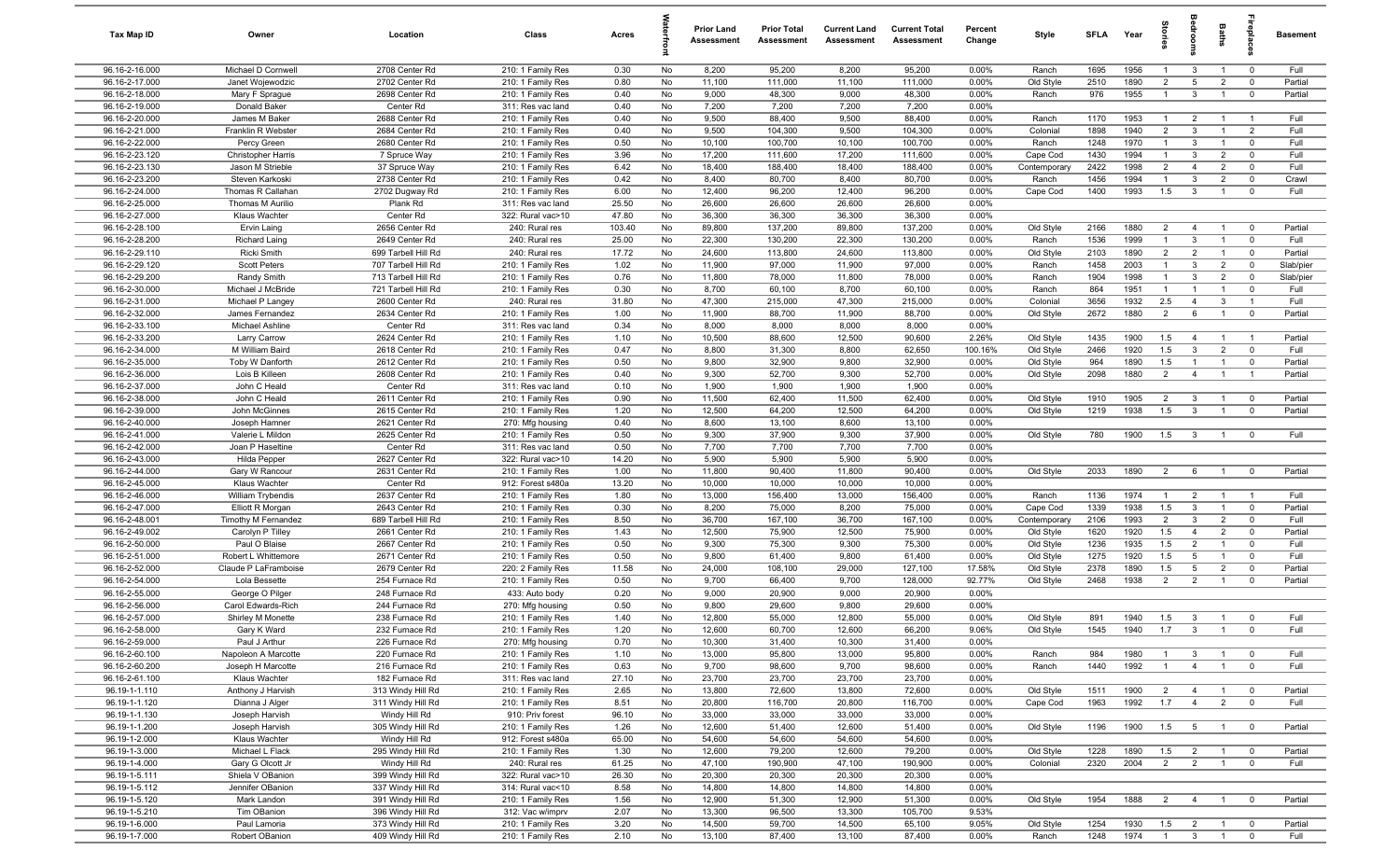| Tax Map ID                         | Owner                                    | Location                                   | Class                                 | Acres         |          | <b>Prior Land</b><br>Assessment | <b>Prior Total</b><br>Assessment | <b>Current Land</b><br>Assessment | <b>Current Total</b><br>Assessment | Percent<br>Change | Style              | <b>SFLA</b>  | Year         | tories                | alpe                    | Baths                            | eb                         | <b>Basement</b>  |
|------------------------------------|------------------------------------------|--------------------------------------------|---------------------------------------|---------------|----------|---------------------------------|----------------------------------|-----------------------------------|------------------------------------|-------------------|--------------------|--------------|--------------|-----------------------|-------------------------|----------------------------------|----------------------------|------------------|
| 96.19-1-8.000                      | Herbert H Mosman                         | 423 Windy Hill Rd                          | 210: 1 Family Res                     | 1.50          | No       | 12,900                          | 65,600                           | 12,900                            | 65,600                             | 0.00%             | Old Style          | 1029         | 1830         | 1.5                   | $\overline{2}$          | $\overline{1}$                   | $\overline{0}$             | Partial          |
| 96.19-1-9.000                      | Steven M Staples                         | 3 Rocky Top Way                            | 312: Vac w/imprv                      | 1.80          | No       | 12,900                          | 54,000                           | 12,900                            | 13,400                             | $-75.19%$         | Old Style          | 1131         | 1900         | 1.5                   | 3                       | $\overline{1}$                   | $\overline{0}$             | Partial          |
| 96.19-1-10.100/1                   | Gary G Olcott                            | Rocky Top Way                              | 210: 1 Family Res                     | 0.01          | No       | $\mathbf 0$                     | 75,600                           | $\mathbf 0$                       | 75,600                             | 0.00%             | Other Style        | 1152         | 1995         | 1.5                   | $\overline{2}$          | $\overline{1}$                   | $\mathbf 0$                | Full             |
| 96.19-1-10.110                     | Gary Olcott                              | 12 Rocky Top Way                           | 312: Vac w/imprv                      | 58.30         | No       | 48,100                          | 61,200                           | 48,100                            | 61,200                             | 0.00%             |                    |              |              |                       |                         |                                  |                            |                  |
| 96.19-1-10.120                     | Thomas M Olcott                          | 5 Rocky Top Way                            | 210: 1 Family Res                     | 1.70          | No       | 12,700                          | 123,300                          | 12,700                            | 123,300                            | 0.00%             | Contemporary       | 1198         | 1999         | 1.5                   |                         | $\overline{1}$                   | $\mathbf 0$                | Full             |
| 96.19-1-10.210                     | Gary G Olcott                            | 12 Rocky Top Way                           | 210: 1 Family Res                     | 1.77          | No       | 12,700                          | 64,100                           | 12,700                            | 64,100                             | 0.00%             | Old Style          | 1566         | 1788         | 1.5                   | $\overline{4}$          | $\overline{1}$                   | $\mathbf 0$                | Full             |
| 96.19-1-10.220                     | Ronald Schofield                         | 447 Windy Hill Rd                          | 210: 1 Family Res                     | 1.70          | No       | 12,600                          | 127,900                          | 12,600                            | 127,900                            | 0.00%             | Colonial           | 1872         | 1995         | $\overline{2}$        | $\mathbf{3}$            | $\overline{1}$                   | $\mathbf 0$                | Full             |
| 96.19-1-10.230<br>96.19-1-11.000   | Gary G Olcott                            | Windy Hill Rd                              | 311: Res vac land                     | 0.20          | No       | 400                             | 400<br>30,700                    | 400<br>9,000                      | 400<br>30,700                      | 0.00%<br>0.00%    |                    |              |              |                       |                         |                                  |                            |                  |
| 96.19-1-12.000                     | Roger Gevry<br>Nathan Heald              | 457 Windy Hill Rd<br>466 Windy Hill Rd     | 270: Mfg housing<br>210: 1 Family Res | 0.30<br>0.30  | No<br>No | 9,000<br>8,000                  | 41,300                           | 8,000                             | 41,300                             | 0.00%             | Cottage            | 720          | 1943         | $\overline{1}$        | $\overline{3}$          | $\overline{1}$                   | $\overline{0}$             | Partial          |
| 96.19-1-13.000                     | Nathan Heald                             | Windy Hill Rd                              | 314: Rural vac<10                     | 0.30          | No       | 4,100                           | 4,100                            | 4,100                             | 4,100                              | 0.00%             |                    |              |              |                       |                         |                                  |                            |                  |
| 96.19-1-14.000                     | Ivan M Streible Jr                       | 454 Windy Hill Rd                          | 210: 1 Family Res                     | 0.90          | No       | 11,400                          | 76,800                           | 11,400                            | 76,800                             | 0.00%             | Ranch              | 1222         | 1955         | $\overline{1}$        | $\overline{4}$          | $\overline{1}$                   | $\overline{0}$             | Partial          |
| 96.19-1-15.027                     | Gary G Olcott                            | 440 Windy Hill Rd                          | 240: Rural res                        | 21.21         | No       | 32,300                          | 125,800                          | 32,300                            | 125,800                            | 0.00%             | Old Style          | 1626         | 1949         | 1.5                   | 2                       | $\overline{1}$                   | $\overline{1}$             | Partial          |
| 96.19-1-16.001                     | <b>Isabel Adkins</b>                     | 372 Mutton Hollow Rd                       | 210: 1 Family Res                     | 3.30          | No       | 14,600                          | 33,500                           | 14,600                            | 33,500                             | 0.00%             | Cottage            | 775          | 1954         | $\overline{1}$        | $\overline{2}$          | $\overline{1}$                   | $\mathbf 0$                | Partial          |
| 96.19-1-17.000                     | Michael E Mydlarz                        | 428 Windy Hill Rd                          | 210: 1 Family Res                     | 0.30          | No       | 8,300                           | 47,700                           | 8,300                             | 47,700                             | 0.00%             | Old Style          | 1066         | 1944         | $\overline{1}$        | 3                       | $\overline{1}$                   | $\overline{0}$             | Partial          |
| 96.19-1-18.002                     | Theodore Witherbee                       | 434 Windy Hill Rd                          | 210: 1 Family Res                     | 0.50          | No       | 8,200                           | 68,000                           | 8,200                             | 68,000                             | 0.00%             | Old Style          | 1511         | 1940         | $\overline{1}$        | $\mathbf{3}$            | $\overline{1}$                   | $\overline{1}$             | Partial          |
| 96.19-1-19.035                     | Harold LaPier                            | 401 Mutton Hollow Rd                       | 240: Rural res                        | 52.28         | No       | 36,000                          | 88,500                           | 36,000                            | 88,500                             | 0.00%             | Old Style          | 1296         | 1900         | 1.5                   | $\overline{2}$          | $\mathbf{1}$                     | $\mathbf{0}$               | Full             |
| 96.19-1-20.000                     | Timothy W OBanion                        | Fairy Lake Rd                              | 322: Rural vac>10                     | 41.60         | No       | 43,800                          | 43,800                           | 43,800                            | 43,800                             | 0.00%             |                    |              |              |                       |                         |                                  |                            |                  |
| 96.19-1-21.000                     | Margaret Sprague                         | 610 Fairy Lake Rd                          | 270: Mfg housing                      | 1.60          | No       | 12,800                          | 24,400                           | 12,800                            | 24,400                             | 0.00%             |                    |              |              |                       |                         |                                  |                            |                  |
| 96.19-1-22.000                     | Howard D Sprague                         | 624 Fairy Lake Rd                          | 270: Mfg housing                      | 0.50          | No       | 10,100                          | 17,100                           | 10,100                            | 17,100                             | 0.00%             |                    |              |              |                       |                         |                                  |                            |                  |
| 96.19-1-23.242                     | Paul Sprague                             | 630 Fairy Lake Rd                          | 210: 1 Family Res                     | 0.68          | No       | 10,900                          | 36,600                           | 10,900                            | 36,600                             | 0.00%             | Cottage            | 872          | 1950         | 1.5                   | $\overline{1}$          | $\overline{1}$                   | $\overline{0}$             | Partial          |
| 96.19-1-24.032                     | George B Cummings III                    | 388 Mutton Hollow Rd                       | 210: 1 Family Res                     | 0.70          | No       | 8,700                           | 76,800                           | 8,700                             | 76,800                             | 0.00%             | Ranch              | 1120         | 1970         | $\overline{1}$        | $\mathbf{3}$            | $\overline{1}$                   | $\mathbf 0$                | Full             |
| 96.19-1-25.033                     | Thomas D Anderson                        | 304 Windy Hill Rd                          | 210: 1 Family Res                     | 1.00          | No       | 11,900                          | 53,000                           | 11,900                            | 53,000                             | 0.00%             | Old Style          | 1014         | 1830         | 1.5                   | $\mathbf{3}$            | $\overline{1}$                   | $\overline{0}$             | Full             |
| 96.19-1-26.200                     | Ralph J Schofield Jr                     | 422 Windy Hill Rd                          | 210: 1 Family Res                     | 0.59          | No       | 10,400                          | 46,700                           | 10,400                            | 46,700                             | 0.00%             | Old Style          | 1162         | 1900         | 1.5                   | $\mathbf{3}$            | $\overline{1}$                   | $\mathbf 0$                | Partial          |
| 96.19-1-27.034                     | Joseph Poliquin                          | 367 Mutton Hollow Rd                       | 210: 1 Family Res                     | 3.40          | No       | 13,100                          | 131,300                          | 13,100                            | 131,300                            | 0.00%             | Old Style          | 1846         | 1878         | 1.5                   | $\mathbf{3}$            | $\overline{1}$                   | $\mathbf 0$                | Partial          |
| 96.19-1-28.002                     | Stewart S Jerdo                          | 639 Fairy Lake Rd                          | 210: 1 Family Res                     | 0.70          | No       | 11,000                          | 101,000                          | 11,000                            | 103,300                            | 2.28%             | Old Style          | 1825         | 1890         | 2                     | $\overline{4}$          | $\overline{1}$                   | $\overline{0}$             | Partial          |
| 96.19-1-29.100                     | Christopher A Gibbs                      | 368 Windy Hill Rd                          | 240: Rural res                        | 33.70         | No       | 36,000                          | 177,000                          | 36,000                            | 157,000                            | $-11.30%$         | Old Style          | 1200         | 1946         | $\overline{1}$        | $\mathbf{3}$            | $\overline{1}$                   | $\overline{1}$             | Full             |
| 96.19-1-29.200                     | Robert Bradley                           | 382 Windy Hill Rd                          | 210: 1 Family Res                     | 5.10          | No       | 35,000                          | 160,500                          | 35,000                            | 160,500                            | 0.00%             | Log Cabin          | 1392         | 2005<br>1885 | $\overline{1}$<br>1.5 | $\overline{2}$          | $\overline{1}$<br>$\overline{1}$ | $\mathbf 0$                | Full             |
| 96.19-1-30.000<br>96.19-1-30.000/1 | Martin W Chapuk Jr<br>Martin W Chapuk Jr | 348 Windy Hill Rd<br>360 Windy Hill Rd     | 120: Field crops<br>210: 1 Family Res | 69.30<br>0.01 | No<br>No | 60,500<br>300                   | 100,400<br>58,200                | 60,500<br>300                     | 100,400<br>58,200                  | 0.00%<br>0.00%    | Old Style<br>Ranch | 1683<br>1248 | 1987         | $\overline{1}$        | $\mathbf{3}$<br>3       | $\overline{2}$                   | $\mathbf 0$<br>$\mathbf 0$ | Partial<br>Crawl |
| 96.19-1-32.000                     | Lori A Kilburn                           | 399 Windy Hill Rd                          | 210: 1 Family Res                     | 1.12          | No       | 11,900                          | 61,700                           | 11,900                            | 61,700                             | 0.00%             | Ranch              | 1232         | 1992         | $\overline{1}$        | $\mathbf{3}$            | $\overline{2}$                   | $\mathbf 0$                | Slab/pier        |
| 96.19-1-34.000                     | Melissa Kilburn                          | Windy Hill Rd                              | 314: Rural vac<10                     | 8.65          | No       | 14,800                          | 14,800                           | 14,800                            | 14,800                             | 0.00%             |                    |              |              |                       |                         |                                  |                            |                  |
| 96.20-1-1.002                      | Klaus Wachter                            | Center Rd                                  | 912: Forest s480a                     | 69.66         | No       | 52,100                          | 52,700                           | 52,100                            | 52,700                             | 0.00%             |                    |              |              |                       |                         |                                  |                            |                  |
| 96.20-1-2.000                      | <b>Charmaine M Summers</b>               | 2607 Center Rd                             | 210: 1 Family Res                     | 0.80          | No       | 11,300                          | 40,900                           | 11,300                            | 40,900                             | 0.00%             | Old Style          | 1507         | 1900         | 1.5                   | $\overline{4}$          | $\overline{1}$                   | $\overline{\mathbf{0}}$    | Partial          |
| 96.20-1-3.000                      | Alfred J Chamberlain                     | 2601 Center Rd                             | 210: 1 Family Res                     | 0.68          | No       | 10,800                          | 61,400                           | 10,800                            | 61,400                             | 0.00%             | Old Style          | 2562         | 1885         | $\overline{2}$        | $\overline{2}$          | $\overline{1}$                   | $\overline{\mathbf{0}}$    | Partial          |
| 96.20-1-4.000                      | Design Directors JAW LLC                 | 2597 Center Rd                             | 411: Apartment                        | 0.70          | No       | 14,300                          | 170,000                          | 14,300                            | 185,000                            | 8.82%             |                    |              |              |                       |                         |                                  |                            |                  |
| 96.20-1-5.000                      | Elizabeth Bean                           | 2591 Center Rd                             | 210: 1 Family Res                     | 0.20          | No       | 7,700                           | 50,500                           | 7,700                             | 50,500                             | 0.00%             | Old Style          | 1196         | 1920         | 2                     | $\overline{4}$          | $\overline{1}$                   | $\overline{0}$             | Full             |
| 96.20-1-6.000                      | Donald Baker                             | 2589 Center Rd                             | 210: 1 Family Res                     | 0.30          | No       | 7,900                           | 78,000                           | 7,900                             | 78,000                             | 0.00%             | Old Style          | 1485         | 1905         | 1.7                   | $\overline{4}$          | $\overline{1}$                   | $\overline{1}$             | Partial          |
| 96.20-1-7.000                      | Stephen Tolosky                          | 2585 Center Rd                             | 210: 1 Family Res                     | 0.30          | No       | 8,300                           | 84,100                           | 8,300                             | 84,100                             | 0.00%             | Old Style          | 1512         | 1928         | $\overline{2}$        | $\overline{4}$          | $\overline{1}$                   | $\overline{1}$             | Full             |
| 96.20-1-8.001                      | Gary Sadowski                            | 583 Windy Hill Rd                          | 210: 1 Family Res                     | 0.20          | No       | 8,000                           | 60,300                           | 8,000                             | 60,300                             | 0.00%             | Cape Cod           | 1080         | 1940         | 1.5                   | $\mathbf{3}$            | $\overline{1}$                   | $\mathbf 0$                | Full             |
| 96.20-1-9.002                      | <b>Richard Staber</b>                    | 601 Windy Hill Rd                          | 210: 1 Family Res                     | 0.80          | No       | 12,500                          | 64,800                           | 12,500                            | 64,800                             | 0.00%             | Old Style          | 1875         | 1935         | $\overline{1}$        | $\overline{2}$          | $\overline{1}$                   | $\mathbf 0$                | Crawl            |
| 96.20-1-10.000                     | <b>Essex County</b>                      | 597 Windy Hill Rd                          | 210: 1 Family Res                     | 0.20          | No       | 7,500                           | 59,100                           | 7,500                             | 59,100                             | 0.00%             | Old Style          | 1206         | 1942         | $\overline{2}$        | 3                       | $\overline{1}$                   | $\mathbf 0$                | Full             |
| 96.20-1-11.000                     | Francis McCray                           | 593 Windy Hill Rd                          | 210: 1 Family Res                     | 0.20          | No       | 7,600                           | 48,100                           | 7,600                             | 48,100                             | 0.00%             | Old Style          | 1188         | 1940         | 1.5                   | $\overline{2}$          | $\overline{1}$                   | $\mathbf 0$                | Full             |
| 96.20-1-12.000                     | Mark J Lashway                           | 589 Windy Hill Rd                          | 210: 1 Family Res                     | 0.30          | No       | 7,800                           | 106,200                          | 7,800                             | 106,200                            | 0.00%             | Ranch              | 2013         | 1954         | $\overline{1}$        | 3                       | $\overline{2}$                   | $\Omega$                   | Full             |
| 96.20-1-13.000<br>96.20-1-14.000   | Jason E Rotella<br>Mark J Lashway        | 587 Windy Hill Rd<br>547 Windy Hill Rd     | 210: 1 Family Res                     | 0.20<br>0.80  | No<br>No | 7,500<br>9,000                  | 61,100<br>136,400                | 7,500<br>9,000                    | 61,100<br>136,400                  | 0.00%<br>0.00%    | Old Style          | 1162         | 1938         | 1.5                   | $\mathbf{3}$            | $\overline{1}$                   |                            | Partial          |
| 96.20-1-15.000                     | Joni S Burkett                           | 541 Windy Hill Rd                          | 270: Mfg housing<br>210: 1 Family Res | 0.40          | No       | 8,600                           | 62,900                           | 8,600                             | 62,900                             | $0.00\%$          | Old Style          | 1260         | 1949         | 1.7                   | $\overline{4}$          | $\overline{2}$                   |                            | Full             |
| 96.20-1-16.000                     | Kathleen Gallo                           | 491 Windy Hill Rd                          | 210: 1 Family Res                     | 0.40          | No       | 8,700                           | 72,100                           | 8,700                             | 72,100                             | 0.00%             | Cape Cod           | 1387         | 1965         | 1.5                   | $\overline{\mathbf{3}}$ | $\overline{1}$                   | $\mathbf 0$                | Full             |
| 96.20-1-17.000                     | Dale N Groshans                          | 485 Windy Hill Rd                          | 210: 1 Family Res                     | 1.50          | No       | 12,900                          | 74,600                           | 12,900                            | 74,600                             | 0.00%             | Old Style          | 1245         | 1890         | 1.5                   | $\overline{4}$          | $\overline{1}$                   | $\mathbf 0$                | Full             |
| 96.20-1-18.000                     | Clifford C Woodard                       | Windy Hill Rd                              | 311: Res vac land                     | 0.10          | No       | 600                             | 600                              | 600                               | 600                                | 0.00%             |                    |              |              |                       |                         |                                  |                            |                  |
| 96.20-1-19.000                     | Clifford C Woodard                       | 461 Windy Hill Rd                          | 210: 1 Family Res                     | 0.20          | No       | 7,300                           | 102,800                          | 7,300                             | 102,800                            | 0.00%             | Ranch              | 756          | 1963         | $\overline{1}$        | $\overline{2}$          | $\overline{1}$                   | $\overline{\mathbf{0}}$    | Crawl            |
| 96.20-1-20.000                     | Clifford C Woodard                       | 469 Windy Hill Rd                          | 240: Rural res                        | 10.20         | No       | 22,800                          | 60,700                           | 22,800                            | 60,700                             | 0.00%             | Old Style          | 1421         | 1890         | 1.5                   | $\overline{4}$          | $\overline{1}$                   | $\overline{0}$             | Partial          |
| 96.20-2-1.000                      | Anna Wisnefski                           | 2592 Center Rd                             | 210: 1 Family Res                     | 1.00          | No       | 11,900                          | 123,300                          | 11,900                            | 123,300                            | 0.00%             | Old Style          | 2664         | 1900         | $\overline{2}$        | $\overline{4}$          | $\overline{2}$                   | $\overline{1}$             | Partial          |
| 96.20-2-2.000                      | Anna Wisnefski                           | Center Rd                                  | 311: Res vac land                     | 2.10          | No       | 2,000                           | 2,000                            | 2,000                             | 2,000                              | 0.00%             |                    |              |              |                       |                         |                                  |                            |                  |
| 96.20-2-3.000                      | Joan Staunches                           | 661 Tarbell Hill Rd                        | 210: 1 Family Res                     | 3.46          | No       | 12,800                          | 115,300                          | 12,800                            | 115,300                            | 0.00%             | Ranch              | 1922         | 2003         | $\overline{1}$        | $\mathbf{3}$            | $\overline{2}$                   | $\overline{0}$             | Slab/pier        |
| 96.20-2-4.000                      | Alex Pliscofsky                          | 2588 Center Rd                             | 210: 1 Family Res                     | 0.20          | No       | 7,100                           | 55,800                           | 7,100                             | 55,800                             | 0.00%             | Old Style          | 1203         | 1910         | 1.5                   | $\mathbf{3}$            | $\overline{1}$                   | $\mathbf 0$                | Full             |
| 96.20-2-5.000                      | Michael Bordeau                          | 625 Tarbell Hill Rd                        | 210: 1 Family Res                     | 0.30          | No       | 8,000                           | 72,900                           | 8,000                             | 72,900                             | 0.00%             | Old Style          | 2061         | 1910         | 1.5                   | $\mathbf{3}$            | $\overline{1}$                   | $\overline{\mathbf{0}}$    | Crawl            |
| 96.20-2-6.000                      | Claudia N Swan                           | 671 Tarbell Hill Rd                        | 210: 1 Family Res                     | 0.40          | No       | 9,200                           | 54,400                           | 9,200                             | 54,400                             | 0.00%             | Old Style          | 1132         | 1850         | 1.5                   | $\overline{4}$          | $\overline{1}$                   | $\overline{\mathbf{0}}$    | Partial          |
| 96.20-2-7.000                      | Steven T Swan                            | 657 Tarbell Hill Rd                        | 210: 1 Family Res                     | 0.54          | No       | 9,300                           | 51,300                           | 9,300                             | 51,300                             | 0.00%             | Old Style          | 1160         | 1880         | 1.5                   | $\mathbf{3}$            | $\overline{1}$                   | $\overline{\mathbf{0}}$    | Full             |
| 96.20-2-8.001                      | Howard A Swan Jr                         | 663 Tarbell Hill Rd                        | 270: Mfg housing                      | 0.53          | No       | 10,500                          | 36,700                           | 10,500                            | 36,700                             | 0.00%             |                    |              |              |                       |                         |                                  |                            |                  |
| 96.20-2-9.000                      | Linda Vance                              | 651 Tarbell Hill Rd                        | 210: 1 Family Res                     | 0.90          | No       | 11,500                          | 54,800                           | 11,500                            | 54,800                             | 0.00%             | Old Style          | 1191         | 1838         | 1.5                   | $\overline{4}$          | $\overline{1}$                   | $\overline{\mathbf{0}}$    | Partial          |
| 96.20-2-12.000                     | Randy C Beeman                           | 637 Tarbell Hill Rd                        | 210: 1 Family Res                     | 0.40          | No       | 7,500                           | 30,900                           | 7,500                             | 30,900                             | 0.00%             | Old Style          | 2534         | 1808         | 1.5                   | $\overline{\mathbf{3}}$ | $\overline{1}$                   | $\mathbf 0$                | Partial          |
| 96.20-2-13.000<br>96.20-2-14.000   | Victor C Mandy                           | 633 Tarbell Hill Rd<br>631 Tarbell Hill Rd | 270: Mfg housing<br>220: 2 Family Res | 0.30          | No       | 8,300<br>8,200                  | 30,000<br>39,000                 | 8,300<br>8,200                    | 30,000<br>39,000                   | 0.00%<br>$0.00\%$ |                    | 3245         | 1860         |                       |                         | $\mathbf{3}$                     | $\overline{0}$             | Partial          |
|                                    | Phillip Angier                           |                                            |                                       | 0.30          | No       |                                 |                                  |                                   |                                    |                   | Old Style          |              |              | $2 \t 6$              |                         |                                  |                            |                  |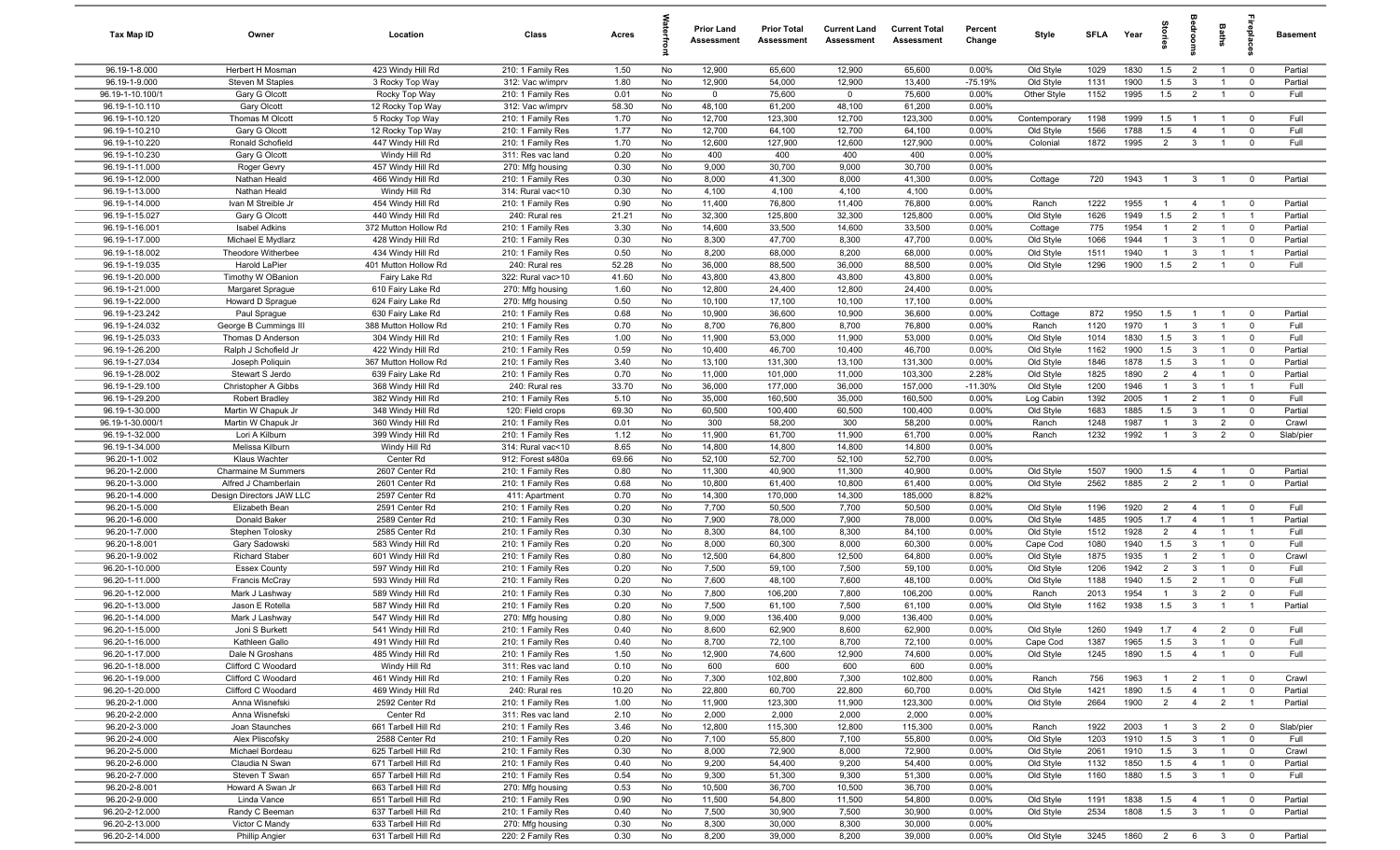| Tax Map ID                       | Owner                                       | Location                                   | Class                                   | Acres         |          | <b>Prior Land</b><br>Assessment | <b>Prior Total</b><br>Assessment | <b>Current Land</b><br>Assessment | <b>Current Total</b><br>Assessment | Percent<br>Change | Style                  | SFLA         | Year         | tories                           | <b>Sedroo</b>                    | Baths                            |                            | <b>Basement</b>  |
|----------------------------------|---------------------------------------------|--------------------------------------------|-----------------------------------------|---------------|----------|---------------------------------|----------------------------------|-----------------------------------|------------------------------------|-------------------|------------------------|--------------|--------------|----------------------------------|----------------------------------|----------------------------------|----------------------------|------------------|
| 96.20-2-15.000                   | Douglas Munson                              | 629 Tarbell Hill Rd                        | 270: Mfg housing                        | 0.40          | No       | 8,900                           | 21,100                           | 8,900                             | 21,100                             | 0.00%             |                        |              |              |                                  |                                  |                                  |                            |                  |
| 96.20-2-16.000                   | Carl Merrill                                | 627 Tarbell Hill Rd                        | 210: 1 Family Res                       | 0.10          | No       | 5,800                           | 39,200                           | 5,800                             | 39,200                             | 0.00%             | Old Style              | 837          | 1880         | 1.5                              | $\overline{2}$                   | $\overline{1}$                   | $\mathbf 0$                | Partial          |
| 96.20-2-17.000                   | Dora J Kear                                 | Tarbell Hill Rd                            | 311: Res vac land                       | 0.10          | No       | 4,800                           | 4,800                            | 4,800                             | 4,800                              | 0.00%             |                        |              |              |                                  |                                  |                                  |                            |                  |
| 96.20-2-18.000<br>96.20-3-2.000  | Dora J Kear<br>Gary J Sargent               | 619 Tarbell Hill Rd<br>490 Windy Hill Rd   | 483: Converted Res<br>210: 1 Family Res | 0.20<br>0.40  | No<br>No | 8,000<br>9,100                  | 78,800<br>76,200                 | 8,000<br>9,100                    | 78,800<br>76,200                   | 0.00%<br>0.00%    | Ranch                  | 1346         | 1953         | $\overline{1}$                   | $\overline{4}$                   | $\overline{1}$                   | $\overline{\mathbf{0}}$    | Partial          |
| 96.20-3-3.100                    | Pamela Sargent                              | Windy Hill Rd                              | 311: Res vac land                       | 1.00          | No       | 5,500                           | 5,500                            | 5,500                             | 5,500                              | 0.00%             |                        |              |              |                                  |                                  |                                  |                            |                  |
| 96.20-3-3.200                    | Sandra Fernandez                            | 498 Windy Hill Rd                          | 210: 1 Family Res                       | 0.35          | No       | 8,600                           | 75,200                           | 8,600                             | 75,200                             | 0.00%             | Ranch                  | 1248         | 1987         | -1                               | $\mathbf{3}$                     | $\overline{2}$                   | $\overline{0}$             | Crawl            |
| 96.20-3-4.000                    | John Hanchett                               | 502 Windy Hill Rd                          | 210: 1 Family Res                       | 0.30          | No       | 8,800                           | 82,200                           | 8,800                             | 82,200                             | 0.00%             | Cape Cod               | 1338         | 1968         | 1.5                              | $\mathbf{3}$                     | $\overline{1}$                   | $\mathbf{0}$               | Full             |
| 96.20-3-5.002                    | Frances E Nels                              | 506 Windy Hill Rd                          | 270: Mfg housing                        | 0.71          | No       | 10,800                          | 29,100                           | 10,800                            | 43,300                             | 48.80%            |                        |              |              |                                  |                                  |                                  |                            |                  |
| 96.20-3-6.100                    | Rebecca J Baker                             | Windy Hill Rd                              | 311: Res vac land                       | 5.48          | No       | 3,500                           | 3,500                            | 3,500                             | 3,500                              | 0.00%             |                        |              |              |                                  |                                  |                                  |                            |                  |
| 96.20-3-6.210                    | Rebecca J Baker                             | 556 Windy Hill Rd                          | 210: 1 Family Res                       | 5.00          | No       | 16,500                          | 83,900                           | 16,500                            | 83,900                             | 0.00%             | Log Cabin              | 1610         | 1978         | 1.5                              | $\overline{2}$                   | $\overline{1}$                   | $\mathbf 0$                | Partial          |
| 96.20-3-6.220<br>96.20-3-7.002   | <b>Wendy Penrose</b><br><b>Stanley Kent</b> | Windy Hill Rd<br>574 Windy Hill Rd         | 910: Priv forest<br>210: 1 Family Res   | 0.18<br>5.62  | No<br>No | 2,500<br>17,500                 | 2,500<br>70,600                  | 2,500<br>17,500                   | 3,100<br>70,600                    | 24.00%<br>0.00%   | Ranch                  | 1152         | 1976         | $\overline{1}$                   | $\mathbf{3}$                     | $\overline{1}$                   | $\overline{0}$             | Crawl            |
| 96.20-3-7.120                    | Rebecca J Baker                             | 584 Windy Hill Rd                          | 210: 1 Family Res                       | 0.58          | No       | 10,200                          | 39,300                           | 10,200                            | 39,300                             | 0.00%             | Old Style              | 1048         | 1900         | 1.7                              | $\overline{2}$                   | $\overline{1}$                   | $\mathbf 0$                | Partial          |
| 96.20-3-8.002                    | Paula J Monette                             | 588 Windy Hill Rd                          | 210: 1 Family Res                       | 0.86          | No       | 9,300                           | 34,800                           | 9,300                             | 34,800                             | 0.00%             | Cottage                | 600          | 1900         | $\overline{1}$                   | -1                               | $\overline{1}$                   | $\mathbf 0$                | Partial          |
| 96.20-3-9.100                    | Mary A Seigler                              | 594 Windy Hill Rd                          | 210: 1 Family Res                       | 1.64          | No       | 12,500                          | 78,800                           | 12,500                            | 78,800                             | 0.00%             | Colonial               | 1632         | 1949         | $\overline{2}$                   | $\mathbf{3}$                     | $\overline{2}$                   | $\overline{1}$             | Full             |
| 96.20-3-10.000                   | Melanie Hathaway                            | 598 Windy Hill Rd                          | 210: 1 Family Res                       | 0.40          | No       | 9,200                           | 79,300                           | 9,200                             | 84,500                             | 6.56%             | Old Style              | 1793         | 1900         | 1.7                              | $\mathbf{3}$                     | $\overline{1}$                   | $\mathbf 0$                | Full             |
| 96.20-3-11.000                   | Lemuel A Treadway                           | 602 Windy Hill Rd                          | 210: 1 Family Res                       | 0.40          | No       | 9,700                           | 58,400                           | 9,700                             | 58,400                             | 0.00%             | Old Style              | 1994         | 1860         | $\overline{2}$                   | $\overline{2}$                   | $\overline{1}$                   | $\mathbf 0$                | Partial          |
| 96.20-3-12.000                   | Thomas L Phelps Jr                          | Windy Hill Rd                              | 311: Res vac land                       | 0.20          | No       | 5,000                           | 5,000                            | 5,000                             | 5,000                              | 0.00%             |                        |              |              |                                  |                                  |                                  |                            |                  |
| 96.20-3-13.000                   | Thomas L Phelps                             | 612 Windy Hill Rd                          | 210: 1 Family Res                       | 0.20          | No       | 6,700                           | 31,700                           | 6,700                             | 31,700                             | 0.00%             | Old Style              | 1119         | 1900         | 1.5                              | $\overline{\mathbf{3}}$          | $\overline{1}$                   | $\overline{\mathbf{0}}$    | Partial          |
| 96.20-3-14.000<br>96.20-3-15.000 | Gail Pilger<br>Scott J Austin               | 2581 Moriah Rd<br>2577 Moriah Rd           | 210: 1 Family Res                       | 0.20<br>0.30  | No<br>No | 6,300<br>8,400                  | 104,700<br>52,500                | 6,300<br>8,400                    | 104,700<br>52,500                  | 0.00%<br>0.00%    | Old Style              | 2278<br>1264 | 1900<br>1930 | $\overline{2}$<br>$\overline{1}$ | $\overline{4}$<br>3              | $\overline{1}$<br>$\overline{1}$ | $\mathbf 0$<br>$\mathbf 0$ | Partial<br>Full  |
| 96.20-3-16.000                   | <b>Brian Slattery</b>                       | 2575 Moriah Rd                             | 210: 1 Family Res<br>210: 1 Family Res  | 0.20          | No       | 7,100                           | 35,800                           | 7,100                             | 35,800                             | 0.00%             | Old Style<br>Old Style | 1023         | 1880         | 1.5                              | $\mathbf{3}$                     | $\overline{1}$                   | $\mathbf 0$                | Full             |
| 96.20-3-17.000                   | Thomas A Allen                              | 2569 Moriah Rd                             | 210: 1 Family Res                       | 2.30          | No       | 13,500                          | 64,100                           | 13,500                            | 64,100                             | 0.00%             | Old Style              | 1255         | 1885         | 1.5                              | $\mathbf{3}$                     | $\overline{1}$                   | $\mathbf 0$                | Full             |
| 96.20-3-18.001                   | Leroy K Snow                                | Moriah Rd                                  | 314: Rural vac<10                       | 3.20          | No       | 3,800                           | 3,800                            | 3,800                             | 3,800                              | 0.00%             |                        |              |              |                                  |                                  |                                  |                            |                  |
| 96.20-3-19.000                   | David Laing                                 | 2563 Moriah Rd                             | 270: Mfg housing                        | 2.80          | No       | 13,000                          | 38,400                           | 13,000                            | 38,400                             | 0.00%             |                        |              |              |                                  |                                  |                                  |                            |                  |
| 96.20-3-20.000                   | Roger P St George                           | 2553 Moriah Rd                             | 210: 1 Family Res                       | 2.40          | No       | 13,500                          | 86,700                           | 13,500                            | 86,700                             | 0.00%             | Old Style              | 1700         | 1890         | 2                                | $\overline{\mathbf{3}}$          | $\overline{2}$                   | $\overline{1}$             | Partial          |
| 96.20-3-21.000                   | Leroy K Snow                                | 2549 Moriah Rd                             | 484: 1 use sm bld                       | 2.00          | No       | 16,700                          | 127,100                          | 16,700                            | 127,100                            | 0.00%             |                        |              |              |                                  |                                  |                                  |                            |                  |
| 96.20-3-22.000                   | Roger P St George                           | Moriah Rd                                  | 311: Res vac land                       | 0.20          | No       | 1,200                           | 1,200                            | 1,200                             | 1,200                              | 0.00%             |                        |              |              |                                  |                                  |                                  |                            |                  |
| 96.20-3-23.024                   | <b>Robert Neaves</b>                        | 2543 Moriah Rd                             | 210: 1 Family Res                       | 0.81          | No       | 11,400                          | 55,800                           | 11,400                            | 55,800                             | 0.00%             | Old Style              | 1270         | 1940         | 1.5                              | $\overline{2}$                   | $\overline{1}$                   | $\mathbf 0$                | Partial          |
| 96.20-3-24.100<br>96.20-3-24.200 | Gary J Sargent Sr                           | 484 Windy Hill Rd<br>468 Windy Hill Rd     | 280: Multiple res<br>210: 1 Family Res  | 63.56<br>9.04 | No<br>No | 59,200<br>18,400                | 122,700<br>102,600               | 59,200<br>18,400                  | 157,660<br>102,600                 | 28.49%<br>0.00%   | Ranch<br>Other Style   | 1232<br>1212 | 1971<br>2003 | $\mathbf{1}$<br>1.5              | $\overline{2}$<br>$\overline{2}$ | $\overline{1}$<br>$\overline{2}$ | $\mathbf 0$<br>$\mathbf 0$ | Full<br>Full     |
| 96.20-3-25.000                   | Gary Sargent Jr<br>Clifford J Klingenberg   | 2541 Moriah Rd                             | 210: 1 Family Res                       | 0.40          | No       | 9,400                           | 50,600                           | 9,400                             | 50,600                             | 0.00%             | Old Style              | 1616         | 1935         | $\overline{2}$                   | $\mathbf{3}$                     | $\overline{1}$                   | $\mathbf 0$                | Partial          |
| 96.20-3-26.000                   | Thomas R Evens Sr                           | 2535 Moriah Rd                             | 210: 1 Family Res                       | 0.30          | No       | 8,000                           | 72,100                           | 8,000                             | 72,100                             | 0.00%             | Ranch                  | 1166         | 1970         | $\overline{1}$                   | $\overline{2}$                   | $\overline{1}$                   | $\mathbf{0}$               | Full             |
| 96.20-3-27.000                   | Kim Alia                                    | 2531 Moriah Rd                             | 270: Mfg housing                        | 0.20          | No       | 7,200                           | 13,800                           | 7,200                             | 13,800                             | 0.00%             |                        |              |              |                                  |                                  |                                  |                            |                  |
| 96.20-3-28.000                   | Jean Phinney                                | Moriah Rd                                  | 311: Res vac land                       | 0.20          | No       | 3,700                           | 3,700                            | 3,700                             | 3,700                              | 0.00%             |                        |              |              |                                  |                                  |                                  |                            |                  |
| 96.20-3-29.000                   | Jean Phinney                                | 2525 Moriah Rd                             | 210: 1 Family Res                       | 0.70          | No       | 9,700                           | 75,000                           | 9,700                             | 75,000                             | 0.00%             | Bungalow               | 1162         | 1938         | 1.5                              | $\overline{2}$                   | $\overline{1}$                   | $\mathbf 0$                | Full             |
| 96.20-3-30.000                   | Jean Phinney                                | Moriah Rd                                  | 311: Res vac land                       | 1.10          | No       | 9,800                           | 9,800                            | 9,800                             | 9,800                              | 0.00%             |                        |              |              |                                  |                                  |                                  |                            |                  |
| 96.20-3-31.000                   | Anne S Ricks                                | 2517 Moriah Rd                             | 210: 1 Family Res                       | 0.90          | No       | 11,700                          | 77,300                           | 11,700                            | 77,300                             | 0.00%             | Ranch                  | 1230         | 1960         | $\mathbf{1}$                     | $\mathbf{3}$                     | $\overline{1}$                   | $\mathbf 0$                | Full             |
| 96.20-3-32.000<br>96.20-3-33.000 | Neil F Rancour                              | 2499 Moriah Rd<br>2495 Moriah Rd           | 210: 1 Family Res                       | 0.90          | No<br>No | 10,900                          | 84,700                           | 10,900                            | 84,700                             | 0.00%             | Colonial<br>Ranch      | 2240<br>960  | 1984         | $\overline{2}$<br>$\overline{1}$ | $\mathbf{3}$<br>$\mathbf{3}$     | $\overline{1}$<br>$\overline{1}$ | $\mathbf 0$<br>$\mathbf 0$ | Full<br>Full     |
| 96.20-3-34.000                   | Frank McCray<br>Phyllis Wilsey              | 2473 Moriah Rd                             | 210: 1 Family Res<br>210: 1 Family Res  | 0.60<br>0.40  | No       | 10,200<br>9,200                 | 56,900<br>58,300                 | 10,200<br>9,200                   | 56,900<br>58,300                   | 0.00%<br>0.00%    | Ranch                  | 1450         | 1975<br>1951 | $\overline{1}$                   | $\mathbf{3}$                     | $\overline{1}$                   | $\overline{1}$             | Full             |
| 96.20-3-35.000                   | Randy Stoddard                              | Moriah Rd                                  | 311: Res vac land                       | 0.20          | No       | 1,900                           | 1,900                            | 1,900                             | 1,900                              | 0.00%             |                        |              |              |                                  |                                  |                                  |                            |                  |
| 96.20-3-36.000                   | Randy Stoddard                              | 2465 Moriah Rd                             | 270: Mfg housing                        | 0.20          | No       | 6,200                           | 40,700                           | 6,200                             | 40,700                             | 0.00%             |                        |              |              |                                  |                                  |                                  |                            |                  |
| 96.20-3-37.000                   | <b>Phyllis Wilsey</b>                       | Moriah Rd                                  | 311: Res vac land                       | 27.00         | No       | 19,400                          | 19,400                           | 19,400                            | 19,400                             | 0.00%             |                        |              |              |                                  |                                  |                                  |                            |                  |
| 96.20-3-38.100                   | Donald Helms                                | Moriah Rd                                  | 322: Rural vac>10                       | 19.00         | No       | 25,100                          | 25,100                           | 25,100                            | 25,100                             | 0.00%             |                        |              |              |                                  |                                  |                                  |                            |                  |
| 96.20-3-38.200                   | Jean Lord                                   | 2479 Moriah Rd                             | 210: 1 Family Res                       | 4.50          | No       | 16,100                          | 81,200                           | 16,100                            | 81,200                             | 0.00%             | Old Style              | 1760         | 1900         | $\mathcal{P}$                    | $\mathbf{A}$                     |                                  |                            | Full             |
| 96.20-3-39.000                   | Lisa W Whitford                             | 2511 Moriah Rd                             | 270: Mfg housing                        | 44.00         | No       | 33,400                          | 76,800                           | 33,400                            | 76,800                             | 0.00%             |                        |              |              |                                  |                                  |                                  |                            |                  |
| 96.20-3-40.110                   | Wendy Penrose                               | Moriah Rd                                  | 322: Rural vac>10                       | 37.20         | No       | 28,400                          | 28,400                           | 49,900                            | 49,900                             | 75.70%            |                        |              |              |                                  |                                  |                                  |                            |                  |
| 96.20-3-40.121<br>96.20-3-40.122 | Leroy K Snow<br>Clifford J Klingenberg      | Moriah Rd<br>Moriah Rd                     | 314: Rural vac<10<br>311: Res vac land  | 5.60<br>0.20  | No<br>No | 6,800<br>600                    | 6,800<br>600                     | 6,800<br>600                      | 6,800<br>600                       | 0.00%<br>0.00%    |                        |              |              |                                  |                                  |                                  |                            |                  |
| 96.20-4-2.000                    | Christopher Martin                          | 622 Tarbell Hill Rd                        | 411: Apartment                          | 0.20          | No       | 11,900                          | 85,800                           | 11,900                            | 147,000                            | 71.33%            |                        |              |              |                                  |                                  |                                  |                            |                  |
| 96.20-4-3.000                    | Jovan Rodic                                 | 2578 Moriah Rd                             | 210: 1 Family Res                       | 0.20          | No       | 7,500                           | 50,900                           | 7,500                             | 55,600                             | 9.23%             | Old Style              | 1951         | 1900         | $\overline{2}$                   | $\overline{4}$                   | $\overline{1}$                   | $\overline{0}$             | Full             |
| 96.20-4-4.000                    | Duncan Hermanson Corp                       | 2574 Moriah Rd                             | 210: 1 Family Res                       | 0.78          | No       | 11,200                          | 68,100                           | 11,200                            | 36,200                             | $-46.84%$         | Old Style              | 1909         | 1900         | $\overline{2}$                   | $\overline{4}$                   | $\overline{2}$                   | $\mathbf 0$                | Full             |
| 96.20-4-5.000                    | Douglas S Allen                             | 624 Tarbell Hill Rd                        | 210: 1 Family Res                       | 0.44          | No       | 9,800                           | 38,500                           | 9,800                             | 38,500                             | 0.00%             | Old Style              | 920          | 1945         | $\mathbf{1}$                     | $\overline{2}$                   | $\overline{1}$                   | $\overline{0}$             | Full             |
| 96.20-4-9.000                    | Arthur L Larmore                            | 638 Tarbell Hill Rd                        | 210: 1 Family Res                       | 1.18          | No       | 12,500                          | 61,100                           | 12,500                            | 81,200                             | 32.90%            | Old Style              | 3379         | 1880         | $\overline{2}$                   | $\overline{4}$                   | $\overline{1}$                   | $\mathbf 0$                | Partial          |
| 96.20-4-10.000                   | Alan E Pattison                             | 644 Tarbell Hill Rd                        | 210: 1 Family Res                       | 0.60          | No       | 10,300                          | 55,300                           | 10,300                            | 55,300                             | 0.00%             | Old Style              | 1612         | 1880         | $\overline{2}$                   | $\mathbf{3}$                     | $\overline{1}$                   | $\mathbf 0$                | Full             |
| 96.20-4-11.000                   | Wanda Cox                                   | 650 Tarbell Hill Rd                        | 210: 1 Family Res                       | 0.30          | No       | 8,800                           | 58,100                           | 8,800                             | 58,100                             | 0.00%             | Old Style              | 1000         | 1900         | 1.5                              | $\mathbf{3}$                     | $\overline{1}$                   | $\mathbf 0$                | Full             |
| 96.20-4-12.000                   | Valerie L Mildon                            | 658 Tarbell Hill Rd                        | 210: 1 Family Res                       | 0.90          | No       | 11,500                          | 86,300<br>39,400                 | 11,500                            | 86,300                             | 0.00%             | Old Style              | 1264<br>1498 | 1800<br>1900 | 1.5<br>1.7                       | $\overline{4}$                   | $\overline{1}$                   | $\mathbf 0$<br>$\mathbf 0$ | Crawl<br>Partial |
| 96.20-4-13.100<br>96.20-4-13.200 | John H Vaughan<br>John H Vaughan            | 662 Tarbell Hill Rd<br>660 Tarbell Hill Rd | 210: 1 Family Res<br>210: 1 Family Res  | 0.30<br>0.20  | No<br>No | 7,400<br>6,600                  | 47,900                           | 7,400<br>6,600                    | 39,400<br>47,900                   | 0.00%<br>0.00%    | Old Style<br>Old Style | 1152         | 1945         | 1.5                              | $\overline{4}$<br>$\mathbf{3}$   | $\overline{1}$<br>$\overline{1}$ | $\mathbf 0$                | Partial          |
| 96.20-4-14.000                   | Joseph Stobierski                           | 668 Tarbell Hill Rd                        | 270: Mfg housing                        | 1.00          | No       | 12,000                          | 37,800                           | 12,000                            | 37,800                             | 0.00%             |                        |              |              |                                  |                                  |                                  |                            |                  |
| 96.20-4-15.100                   | William P Lemmon                            | 674 Tarbell Hill Rd                        | 425: Bar                                | 14.50         | No       | 35,500                          | 59,100                           | 35,500                            | 59,100                             | 0.00%             |                        |              |              |                                  |                                  |                                  |                            |                  |
| 96.20-4-15.200                   | Mohammed O Iqbal                            | 690 Tarbell Hill Rd                        | 210: 1 Family Res                       | 1.50          | No       | 23,600                          | 167,000                          | 23,600                            | 167,000                            | 0.00%             | Other Style            | 1776         | 1996         |                                  | $2 \t3 \t2$                      |                                  | $\overline{0}$             | Full             |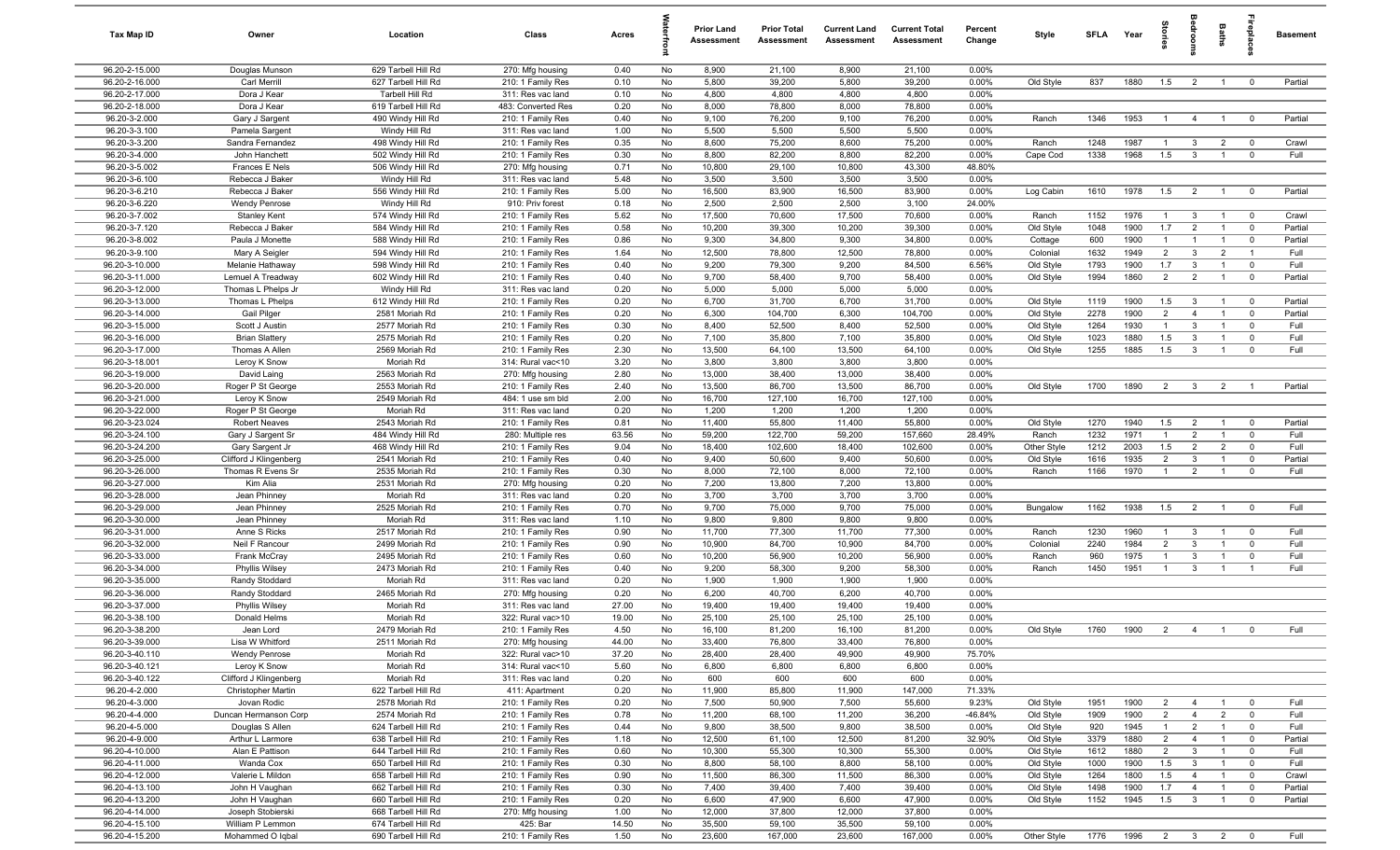| Tax Map ID                       | Owner                                   | Location                                   | Class                                  | Acres         |          | <b>Prior Land</b><br>Assessment | <b>Prior Total</b><br>Assessment | <b>Current Land</b><br>Assessment | <b>Current Total</b><br>Assessment | Percent<br>Change | Style                  | <b>SFLA</b>  | Year         | ğ                              | drooi                             | Baths                            | <b>G</b> bla                     | Basement          |
|----------------------------------|-----------------------------------------|--------------------------------------------|----------------------------------------|---------------|----------|---------------------------------|----------------------------------|-----------------------------------|------------------------------------|-------------------|------------------------|--------------|--------------|--------------------------------|-----------------------------------|----------------------------------|----------------------------------|-------------------|
| 96.20-4-16.110                   | William Hay                             | Tarbell Hill Rd                            | 322: Rural vac>10                      | 76.11         | No       | 57,200                          | 57,200                           | 57,200                            | 57,200                             | 0.00%             |                        |              |              |                                |                                   |                                  |                                  |                   |
| 96.20-4-16.120                   | John R Langey                           | 714 Tarbell Hill Rd                        | 210: 1 Family Res                      | 1.03          | No       | 21,000                          | 114,600                          | 21,000                            | 114,600                            | 0.00%             | Raised Ranch           | 1136         | 1992         | $\overline{1}$                 | $\mathbf{3}$                      | $\overline{1}$                   | $\mathbf 0$                      | Full              |
| 96.20-4-16.130                   | Gary L Gordon                           | 706 Tarbell Hill Rd                        | 210: 1 Family Res                      | 0.43          | No       | 15,900                          | 108,600                          | 15,900                            | 108,600                            | 0.00%             | Ranch                  | 1344         | 1993         | $\mathbf{1}$                   | $\mathbf{3}$                      | $\overline{2}$                   | $\mathbf 0$                      | Crawl             |
| 96.20-4-16.140<br>96.20-4-16.200 | Thomas J Depaolis<br>Kathryn Lacey      | 724 Tarbell Hill Rd<br>696 Tarbell Hill Rd | 210: 1 Family Res<br>240: Rural res    | 0.43<br>10.00 | No<br>No | 10,500<br>22,400                | 118,200<br>88,500                | 10,500<br>22,400                  | 118,200<br>88,500                  | 0.00%<br>0.00%    | Cape Cod<br>Old Style  | 1300<br>759  | 1993<br>1844 | 1.5<br>$\mathbf{1}$            | $\mathbf{3}$<br>$\mathbf{3}$      | $\overline{2}$<br>$\overline{1}$ | $^{\circ}$<br>$^{\circ}$         | Full<br>Slab/pier |
| 96.20-4-17.000                   | William I Hay                           | 2436 Moriah Rd                             | 116: Other stock                       | 68.90         | No       | 67,400                          | 107,900                          | 67,400                            | 107,900                            | 0.00%             | Old Style              | 2330         | 1900         | 1.7                            | 5                                 | $\overline{2}$                   | -1                               | Full              |
| 96.20-4-18.000                   | Fay A Tedford                           | 2452 Moriah Rd                             | 311: Res vac land                      | 0.30          | No       | 8,600                           | 8,600                            | 8,600                             | 8,600                              | 0.00%             | Ranch                  | 1776         | 1973         | $\overline{1}$                 | $\mathbf{3}$                      | $\overline{1}$                   | $\overline{0}$                   | Partial           |
| 96.20-4-19.100                   | Fay A Tedford                           | Moriah Rd                                  | 311: Res vac land                      | 2.50          | No       | 13,800                          | 13,800                           | 13,800                            | 13,800                             | 0.00%             |                        |              |              |                                |                                   |                                  |                                  |                   |
| 96.20-4-19.200                   | Fay A Tedford                           | 2454 Moriah Rd                             | 270: Mfg housing                       | 0.70          | No       | 11,000                          | 20,200                           | 11,000                            | 20,200                             | 0.00%             |                        |              |              |                                |                                   |                                  |                                  |                   |
| 96.20-4-20.000                   | Raymond Lang                            | 2458 Moriah Rd                             | 210: 1 Family Res                      | 0.40          | No       | 9,600                           | 47,700                           | 9,600                             | 47,700                             | 0.00%             | Ranch                  | 1424         | 1960         | $\overline{1}$                 | $\overline{2}$                    | $\overline{1}$                   | $\overline{1}$                   | Full              |
| 96.20-4-21.000                   | William H Suddard                       | 2464 Moriah Rd                             | 210: 1 Family Res                      | 1.50          | No       | 12,900                          | 64,100                           | 12,900                            | 64,100                             | $0.00\%$          | Old Style              | 974          | 1900         | 1.5                            | $\mathbf{3}$                      | $\overline{1}$                   | $^{\circ}$                       | Partial           |
| 96.20-4-23.000                   | Ralph Jaquish                           | 2500 Moriah Rd                             | 210: 1 Family Res                      | 0.50          | No       | 9,900                           | 99,800                           | 9,900                             | 99,800                             | 0.00%             | Old Style              | 1623         | 1845         | 1.5                            | $\mathbf{3}$                      | $\overline{1}$                   | $\overline{1}$                   | Partial           |
| 96.20-4-24.000                   | James W Boyea Jr                        | 2506 Moriah Rd                             | 210: 1 Family Res                      | 1.30          | No       | 12,600                          | 97,900                           | 12,600                            | 97,900                             | 0.00%             | Cottage                | 691          | 1930         | $\overline{1}$                 | $\mathbf{3}$                      | $\overline{1}$                   | $\mathbf 0$                      | Full              |
| 96.20-4-25.000                   | David J Tesar                           | 2508 Moriah Rd                             | 210: 1 Family Res                      | 1.60          | No       | 13,000                          | 130,300                          | 13,000                            | 130,300                            | 0.00%             | Other Style            | 1912         | 1990         | $\overline{2}$                 | $\mathbf{3}$                      | $\overline{2}$                   | $\mathbf 0$                      | Slab/pier         |
| 96.20-4-26.000<br>96.20-4-27.000 | Tammy J Tesar<br>Tammy J Tesar          | 2510 Moriah Rd<br>Moriah Rd                | 210: 1 Family Res<br>311: Res vac land | 0.20<br>0.20  | No<br>No | 6,300<br>3,300                  | 77,100<br>3,300                  | 6,300<br>3,300                    | 77,100<br>3,300                    | 0.00%<br>0.00%    | Ranch                  | 1364         | 1953         | $\overline{1}$                 | $\mathbf{3}$                      | $\overline{1}$                   | $\mathbf 0$                      | Partial           |
| 96.20-4-28.000                   | Wilbur H Whitford                       | 2520 Moriah Rd                             | 210: 1 Family Res                      | 1.90          | No       | 13,000                          | 65,400                           | 13,000                            | 65,400                             | 0.00%             | Old Style              | 1624         | 1905         | $\overline{2}$                 | $\mathbf{3}$                      |                                  |                                  | Full              |
| 96.20-4-29.000                   | Rodney Frost                            | 2526 Moriah Rd                             | 270: Mfg housing                       | 2.00          | No       | 13,000                          | 24,800                           | 13,000                            | 24,800                             | 0.00%             |                        |              |              |                                |                                   |                                  |                                  |                   |
| 96.20-4-30.000                   | Lari Trapasso                           | 2532 Moriah Rd                             | 270: Mfg housing                       | 0.50          | No       | 10,000                          | 61,200                           | 10,000                            | 61,200                             | 0.00%             |                        |              |              |                                |                                   |                                  |                                  |                   |
| 96.20-4-31.000                   | Lari S Trapasso                         | 2546 Moriah Rd                             | 210: 1 Family Res                      | 1.00          | No       | 11,900                          | 99,100                           | 11,900                            | 99,100                             | 0.00%             | Old Style              | 2320         | 1890         | 2                              | $\overline{4}$                    | $\overline{2}$                   |                                  | Partial           |
| 96.20-4-32.111                   | Lari S Trapasso                         | 2560 Moriah Rd                             | 311: Res vac land                      | 25.16         | No       | 20,100                          | 20,100                           | 20,100                            | 20,100                             | 0.00%             |                        |              |              |                                |                                   |                                  |                                  |                   |
| 96.20-4-32.112                   | William Murdock                         | Moriah Rd                                  | 311: Res vac land                      | 1.00          | No       | 4,600                           | 4,600                            | 4,600                             | 4,600                              | 0.00%             |                        |              |              |                                |                                   |                                  |                                  |                   |
| 96.20-4-32.120                   | Paul Swan                               | Moriah Rd                                  | 311: Res vac land                      | 1.00          | No       | 4,600                           | 4,600                            | 4,600                             | 4,600                              | 0.00%             |                        |              |              |                                |                                   |                                  |                                  |                   |
| 96.20-4-32.200                   | Howard A Swan                           | 2554 Moriah Rd                             | 270: Mfg housing                       | 1.14          | No       | 12,300                          | 25,400                           | 12,300                            | 25,400                             | 0.00%             |                        |              |              |                                |                                   |                                  |                                  |                   |
| 96.20-4-33.000                   | Robert T OBorn                          | 2562 Moriah Rd                             | 210: 1 Family Res                      | 0.60          | No       | 9,500                           | 91,300                           | 9,500                             | 91,300                             | 0.00%             | Ranch                  | 1536         | 1975         | $\overline{1}$<br>1.7          | $\mathbf{3}$                      | $\overline{2}$                   | $\mathbf 0$                      | Full              |
| 96.27-1-1.000<br>96.27-1-2.000   | Joseph M Kordziel<br>Thomas P Langey    | 3053 Plank Rd<br>3049 Plank Rd             | 210: 1 Family Res<br>210: 1 Family Res | 1.00<br>1.00  | No<br>No | 11,800<br>13,700                | 82,000<br>73,500                 | 11,800<br>13,700                  | 82,000<br>73,500                   | 0.00%<br>0.00%    | Old Style<br>Ranch     | 1653<br>1058 | 1921<br>1952 | $\overline{1}$                 | $\mathbf{3}$<br>$\overline{3}$    | $\overline{1}$<br>$\overline{1}$ | $\overline{1}$<br>$\overline{1}$ | Full<br>Full      |
| 96.27-1-3.000                    | Joseph F Tursky II                      | 3043 Plank Rd                              | 311: Res vac land                      | 2.27          | No       | 600                             | 600                              | 12,000                            | 12,000                             | 1900.00%          |                        |              |              |                                |                                   |                                  |                                  |                   |
| 96.27-1-5.000                    | Sylvia Tursky                           | 3037 Plank Rd                              | 210: 1 Family Res                      | 1.59          | No       | 11,900                          | 122,200                          | 12,900                            | 124,200                            | 1.64%             | Ranch                  | 1347         | 1968         | $\mathbf{1}$                   | $\overline{4}$                    |                                  | $\mathbf 0$                      | Full              |
| 96.27-1-6.000                    | Mary K Venne                            | 3029 Plank Rd                              | 210: 1 Family Res                      | 3.30          | No       | 14,600                          | 78,600                           | 14,600                            | 78,600                             | $0.00\%$          | Old Style              | 1624         | 1934         | $\overline{2}$                 | $\overline{4}$                    |                                  | $^{\circ}$                       | Full              |
| 96.27-1-7.002                    | Robert Kelly                            | 3023 Plank Rd                              | 210: 1 Family Res                      | 1.01          | No       | 13,700                          | 114,900                          | 13,700                            | 114,900                            | 0.00%             | Ranch                  | 1680         | 1970         | $\overline{1}$                 | $\mathbf{3}$                      |                                  | $\overline{1}$                   | Full              |
| 96.27-1-8.001                    | Vernon Venne                            | Plank Rd                                   | 311: Res vac land                      | 1.60          | No       | 900                             | 900                              | 900                               | 900                                | 0.00%             |                        |              |              |                                |                                   |                                  |                                  |                   |
| 96.27-1-9.002                    | <b>Edward Boyle</b>                     | 3017 Plank Rd                              | 210: 1 Family Res                      | 1.05          | No       | 14,400                          | 111,900                          | 14,400                            | 111,900                            | 0.00%             | Ranch                  | 1541         | 1973         | $\overline{1}$                 | $\overline{4}$                    | $\overline{1}$                   | $\overline{0}$                   | Full              |
| 96.27-2-3.100                    | Paul E Zerbe                            | 3060 Plank Rd                              | 210: 1 Family Res                      | 1.40          | No       | 15,100                          | 78,000                           | 15,100                            | 78,000                             | 0.00%             | Old Style              | 1352         | 1942         | $\overline{2}$                 | $\mathbf{3}$                      | $\overline{1}$                   | $\mathbf 0$                      | Full              |
| 96.27-2-3.200<br>96.27-2-4.000   | John G Zerbe                            | 9 Pilfershire Rd<br>Pilfershire Rd         | 210: 1 Family Res                      | 1.00          | No<br>No | 11,800<br>4,700                 | 48,600<br>4,700                  | 11,800<br>4,700                   | 48,600<br>4,700                    | 0.00%             | Ranch                  | 1040         | 1992         | $\overline{1}$                 | $\overline{2}$                    | $\overline{2}$                   | $\mathbf 0$                      | Slab/pier         |
| 96.27-2-5.000                    | Jody L Sherman<br>Jody L Sherman        | 23 Pilfershire Rd                          | 311: Res vac land<br>484: 1 use sm bld | 0.10<br>0.10  | No       | 15,100                          | 122,200                          | 15,100                            | 122,200                            | $0.00\%$<br>0.00% |                        |              |              |                                |                                   |                                  |                                  |                   |
| 96.27-2-6.000                    | Alfred Rule                             | 3048 Plank Rd                              | 280: Multiple res                      | 3.30          | No       | 14,600                          | 105,000                          | 14,600                            | 111,800                            | 6.48%             | Ranch                  | 1520         | 1975         | $\overline{1}$                 | $\mathbf{3}$                      | $\overline{1}$                   | $\mathbf 0$                      | Full              |
| 96.27-2-7.000                    | Mera B Prew                             | 49 Federal St                              | 210: 1 Family Res                      | 0.20          | No       | 7,500                           | 62,500                           | 7,500                             | 62,500                             | 0.00%             | Old Style              | 1614         | 1943         | $\overline{1}$                 | $\mathbf{3}$                      | $\overline{2}$                   | $\mathbf 0$                      | Full              |
| 96.27-2-8.000                    | Francis W Genier                        | 47 Federal St                              | 210: 1 Family Res                      | 0.20          | No       | 7,200                           | 52,900                           | 7,200                             | 52,900                             | 0.00%             | Old Style              | 1071         | 1942         | $\overline{1}$                 | $\mathbf{3}$                      | $\overline{1}$                   | $\mathbf 0$                      | Full              |
| 96.27-2-9.000                    | <b>Bradley J Hargett</b>                | 41 Federal St                              | 220: 2 Family Res                      | 0.20          | No       | 7,000                           | 42,600                           | 7,000                             | 42,600                             | 0.00%             | Old Style              | 984          | 1941         | $\overline{1}$                 | $\overline{4}$                    | $\overline{2}$                   | $\mathbf 0$                      | Partial           |
| 96.27-2-10.000                   | William Petro                           | 37 Federal St                              | 220: 2 Family Res                      | 0.20          | No       | 7,000                           | 55,500                           | 7,000                             | 55,500                             | 0.00%             | Old Style              | 1827         | 1943         | $\mathbf{1}$                   | $\overline{4}$                    | $\overline{2}$                   | $^{\circ}$                       | Full              |
| 96.27-2-11.000                   | Janice A Powalski                       | 35 Federal St                              | 210: 1 Family Res                      | 0.20          | No       | 6,400                           | 52,200                           | 6,400                             | 52,200                             | 0.00%             | Old Style              | 1428         | 1941         | $\mathbf{1}$                   | $\mathbf{3}$                      |                                  | $^{\circ}$                       | Crawl             |
| 96.27-2-12.000                   | Michael J Stoddard                      | 33 Federal St                              | 210: 1 Family Res                      | 0.20          | No       | 7,200                           | 84,100                           | 7,200                             | 84,100                             | 0.00%             | Old Style              | 1786         | 1943         | $\overline{1}$                 | $\mathbf{3}$                      | $\overline{2}$                   | $\mathbf 0$                      | Partial           |
| 96.27-2-14.000<br>96.27-2-15.000 | Melissa L Brooks                        | 29 Federal St<br>25 Federal St             | 210: 1 Family Res<br>210: 1 Family Res | 0.20<br>0.80  | No<br>No | 7,200<br>11,200                 | 76,700<br>68,000                 | 7,200<br>11,200                   | 87,000<br>68,000                   | 13.43%<br>0.00%   | Old Style<br>Old Style | 1821<br>2374 | 1938<br>1941 | $\overline{1}$<br>$\mathbf{1}$ | $\mathbf{3}$<br>5                 | $\overline{2}$                   | $\Omega$<br>$\mathbf 0$          | Partial<br>Full   |
| 96.27-2-16.000                   | <b>Edward Roberts</b><br>Roger K Savage | 21 Federal St                              | 210: 1 Family Res                      | 0.20          | No       | 6,800                           | 75,000                           | 6,800                             | 95,000                             | 26.67%            | Old Style              | 1488         | 1943         | $\overline{1}$                 | $\mathcal{R}$                     | $\overline{1}$                   |                                  | Crawl             |
| 96.27-2-17.000                   | Scott L Nephew                          | 27 Harmony Rd                              | 210: 1 Family Res                      | 0.20          | No       | 6,800                           | 50,500                           | 6,800                             | 50,500                             | 0.00%             | Old Style              | 1204         | 1946         | $\overline{1}$                 | $\overline{2}$                    | $\overline{2}$                   | $\mathbf 0$                      | Partial           |
| 96.27-2-18.000                   | Calvin W Nephew                         | 25 Harmony Rd                              | 210: 1 Family Res                      | 0.20          | No       | 6,400                           | 75,200                           | 6,400                             | 75,200                             | 0.00%             | Old Style              | 1236         | 1943         | $\overline{1}$                 | 3                                 | $\overline{1}$                   | $\mathbf 0$                      | Crawl             |
| 96.27-2-19.000                   | Robert L Lake                           | 23 Harmony Rd                              | 210: 1 Family Res                      | 0.20          | No       | 6,200                           | 51,900                           | 6,200                             | 74,200                             | 42.97%            | Old Style              | 1072         | 1942         | $\overline{1}$                 | $\mathbf{3}$                      | $\overline{1}$                   | $\mathbf 0$                      | Crawl             |
| 96.27-2-20.000                   | Daniel Coburn                           | 21 Harmony Rd                              | 210: 1 Family Res                      | 0.20          | No       | 6,200                           | 48,600                           | 6,200                             | 48,600                             | 0.00%             | Old Style              | 1072         | 1945         | $\mathbf{1}$                   | $\mathbf{3}$                      | $\mathbf{1}$                     | $\mathbf 0$                      | Crawl             |
| 96.27-2-21.000                   | Joan A Slattery                         | 19 Harmony Rd                              | 210: 1 Family Res                      | 0.30          | No       | 7,600                           | 48,700                           | 7,600                             | 48,700                             | 0.00%             | Old Style              | 1003         | 1942         | $\mathbf{1}$                   | $\mathbf{3}$                      | $\overline{1}$                   | $\mathbf 0$                      | Full              |
| 96.27-2-22.000                   | Harold J Nephew                         | 17 Harmony Rd                              | 210: 1 Family Res                      | 0.20          | No       | 5,600                           | 58,100                           | 5,600                             | 58,100                             | 0.00%             | Old Style              | 1600         | 1941         | $\mathbf{1}$                   | $\mathbf{3}$                      | $\mathbf{1}$                     | $\mathbf 0$                      | Partial           |
| 96.27-2-23.000                   | Raymond C Daniels                       | 13 Harmony Rd                              | 210: 1 Family Res                      | 0.20          | No       | 6,200                           | 47,700                           | 6,200                             | 47,700                             | 0.00%             | Old Style              | 1054         | 1943         | $\overline{1}$                 | $\mathbf{3}$                      |                                  | $\mathbf 0$                      | Full              |
| 96.27-2-24.000<br>96.27-2-25.000 | Bonita Alexander<br>Maria Popitan       | 12 Harmony Rd<br>9 Harmony Rd              | 210: 1 Family Res<br>220: 2 Family Res | 0.20<br>0.20  | No<br>No | 6,700<br>6,700                  | 65,800<br>67,600                 | 6,700<br>6,700                    | 65,800<br>67,600                   | 0.00%<br>0.00%    | Old Style<br>Old Style | 1730<br>1730 | 1942<br>1942 | $\mathbf{1}$<br>$\overline{1}$ | $5\overline{)}$<br>$\overline{4}$ | $\overline{2}$<br>$\overline{2}$ | $\mathbf 0$<br>$\mathbf 0$       | Partial<br>Crawl  |
| 96.27-2-26.000                   | <b>Bernard L Marx</b>                   | 3 Harmony Rd                               | 270: Mfg housing                       | 0.20          | No       | 7,000                           | 41,700                           | 7,000                             | 41,700                             | 0.00%             |                        |              |              |                                |                                   |                                  |                                  |                   |
| 96.27-2-27.000                   | Regina Varno                            | 3 Champlain Dr                             | 210: 1 Family Res                      | 0.20          | No       | 5,900                           | 55,500                           | 5,900                             | 55,500                             | 0.00%             | Old Style              | 1425         | 1944         | $\overline{1}$                 | $\overline{2}$                    | $\overline{1}$                   | $\overline{0}$                   | Slab/pier         |
| 96.27-2-28.000                   | George A Java                           | 3004 Plank Rd                              | 210: 1 Family Res                      | 0.20          | No       | 7,300                           | 66,300                           | 7,300                             | 66,300                             | 0.00%             | Old Style              | 1704         | 1942         | $\overline{1}$                 | $\mathbf{3}$                      | $\overline{2}$                   | $\mathbf 0$                      | Full              |
| 96.27-2-29.000                   | <b>Rita Nephew</b>                      | 3008 Plank Rd                              | 210: 1 Family Res                      | 0.20          | No       | 6,800                           | 59,100                           | 6,800                             | 59,100                             | 0.00%             | Old Style              | 1488         | 1942         | $\overline{1}$                 | $\mathbf{3}$                      | $\overline{2}$                   | $\overline{0}$                   | Partial           |
| 96.27-2-30.000                   | Edward W Goralczyk                      | 3012 Plank Rd                              | 210: 1 Family Res                      | 0.20          | No       | 6,900                           | 68,700                           | 6,900                             | 68,700                             | 0.00%             | Old Style              | 1437         | 1942         | $\mathbf{1}$                   | $\overline{4}$                    | $\overline{2}$                   | $\mathbf 0$                      | Full              |
| 96.27-2-31.000                   | Richard P Litchfield                    | 3016 Plank Rd                              | 210: 1 Family Res                      | 0.20          | No       | 8,000                           | 56,900                           | 8,000                             | 56,900                             | 0.00%             | Old Style              | 1509         | 1941         | $\mathbf{1}$                   | $\overline{4}$                    | $\overline{2}$                   | $\overline{0}$                   | Partial           |
| 96.27-2-32.000                   | Janice M Bradley                        | 3020 Plank Rd                              | 220: 2 Family Res                      | 0.20          | No       | 6,800                           | 61,200                           | 6,800                             | 61,200                             | 0.00%             | Old Style              | 1755         | 1942         | $\mathbf{1}$                   | $\overline{4}$                    | $\overline{2}$                   | $\mathbf 0$                      | Crawl             |
| 96.27-2-33.000                   | Stephen J Dier                          | 3024 Plank Rd                              | 210: 1 Family Res                      | 0.20          | No       | 6,300                           | 69,000                           | 6,300                             | 69,000                             | 0.00%             | Old Style              | 1248         | 1942         | $\overline{1}$                 | $\mathbf{3}$                      | $\overline{2}$                   | $\mathbf 0$                      | Crawl             |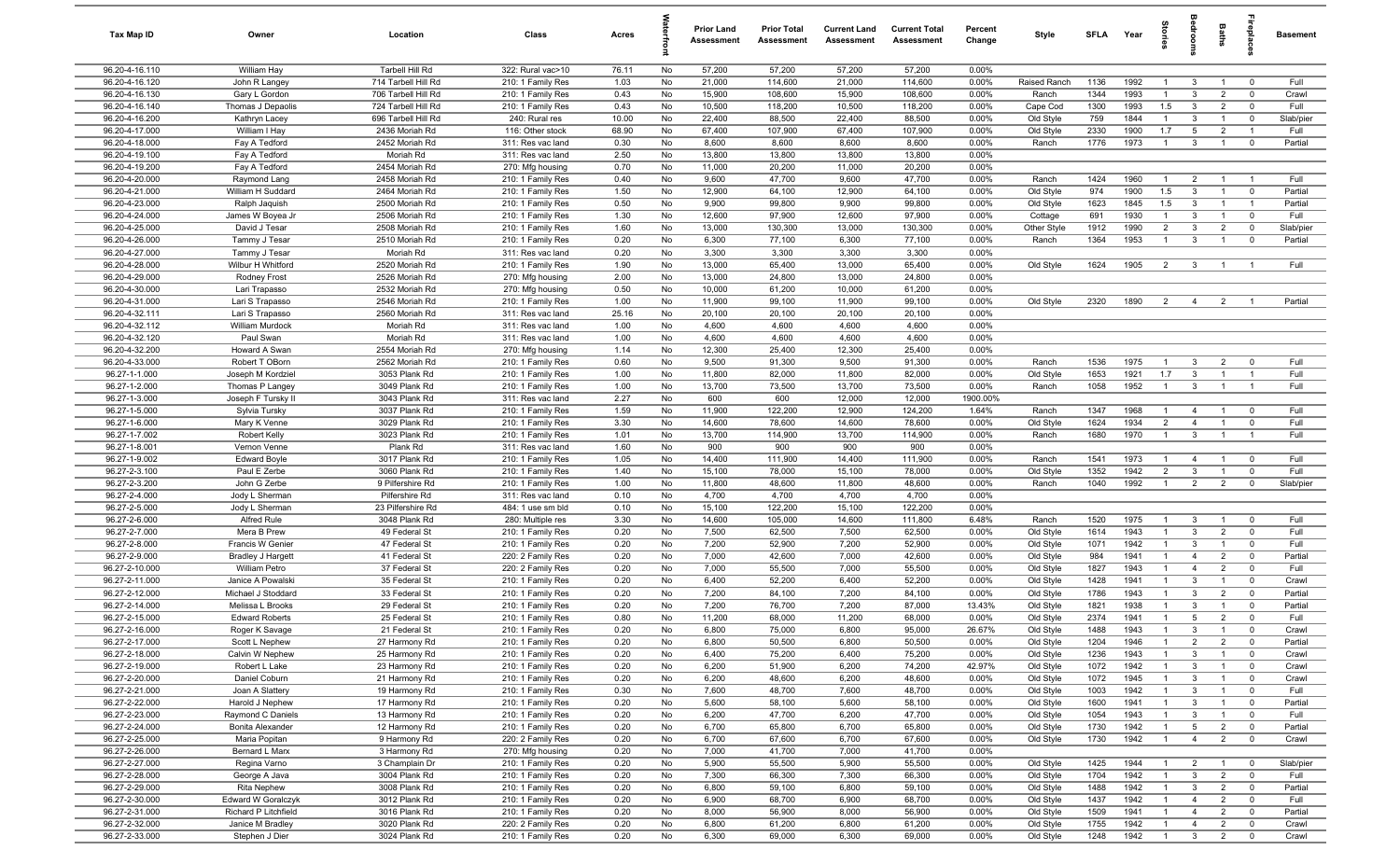| Tax Map ID                       | Owner                                                  | Location                           | Class                                  | Acres        |          | <b>Prior Land</b><br>Assessment | <b>Prior Total</b><br>Assessment | <b>Current Land</b><br>Assessment | <b>Current Total</b><br>Assessment | Percent<br>Change | Style                  | <b>SFLA</b>  | Year         |                                  | drooi                            | Baths                            | 률                                         | Basement           |
|----------------------------------|--------------------------------------------------------|------------------------------------|----------------------------------------|--------------|----------|---------------------------------|----------------------------------|-----------------------------------|------------------------------------|-------------------|------------------------|--------------|--------------|----------------------------------|----------------------------------|----------------------------------|-------------------------------------------|--------------------|
| 96.27-2-34.100                   | James Goggins                                          | Plank Rd                           | 311: Res vac land                      | 0.50         | No       | 4,600                           | 4,600                            | 4,600                             | 4,600                              | 0.00%             | Old Style              | 1404         | 1929         | 1.5                              | $\overline{4}$                   | $\overline{1}$                   | $^{\circ}$                                | Full               |
| 96.27-2-34.200                   | Virginia A Urban                                       | 3026 Plank Rd                      | 210: 1 Family Res                      | 0.50         | No       | 9,700                           | 51,100                           | 9,700                             | 51,100                             | 0.00%             | Old Style              | 1404         | 1929         | 1.5                              | $\overline{4}$                   | $\overline{1}$                   | $^{\circ}$                                | Full               |
| 96.27-2-35.000                   | Wayne E Taylor Jr                                      | 3032 Plank Rd                      | 210: 1 Family Res                      | 0.50         | No       | 9,200                           | 91,900                           | 9,200                             | 91,900                             | 0.00%             | Old Style              | 936          | 1915         | 1.5                              | $\overline{4}$                   | $\overline{1}$                   | $^{\circ}$                                | Full               |
| 96.27-2-36.000<br>96.27-2-37.000 | Roger F Gumlaw<br>Robert H Blaise                      | 3034 Plank Rd<br>3038 Plank Rd     | 210: 1 Family Res                      | 0.40<br>0.50 | No<br>No | 9,300<br>9,500                  | 37,500<br>23,400                 | 9,300<br>9,500                    | 37,500<br>23,400                   | 0.00%<br>0.00%    | Bungalow               | 606          | 1928         | $\overline{1}$                   | $\overline{2}$                   |                                  | $\Omega$                                  | Full               |
| 96.27-2-38.000                   | Michael Stoddard                                       | Plank Rd                           | 270: Mfg housing<br>311: Res vac land  | 1.00         | No       | 1,200                           | 1,200                            | 1,200                             | 1,200                              | 0.00%             |                        |              |              |                                  |                                  |                                  |                                           |                    |
| 96.27-2-39.000                   | John F McDonough                                       | 3040 Plank Rd                      | 270: Mfg housing                       | 1.00         | No       | 12,000                          | 16,600                           | 12,000                            | 16,600                             | 0.00%             |                        |              |              |                                  |                                  |                                  |                                           |                    |
| 96.27-3-1.000                    | Patrick J Ida                                          | 50 Federal St                      | 210: 1 Family Res                      | 0.20         | No       | 6,800                           | 71,600                           | 6,800                             | 71,600                             | 0.00%             | Old Style              | 1677         | 1939         | $\overline{1}$                   | $\mathbf{3}$                     |                                  | - 1                                       | Full               |
| 96.27-3-2.000                    | Lawrence Paquette                                      | 32 Pilfershire Rd                  | 220: 2 Family Res                      | 0.20         | No       | 6,700                           | 62,500                           | 6,700                             | 62,500                             | 0.00%             | Old Style              | 1574         | 1947         | $\overline{1}$                   | $\mathbf{3}$                     | $\overline{2}$                   | $\mathbf 0$                               | Full               |
| 96.27-3-3.000                    | Leonard F Mayville                                     | 36 Pilfershire Rd                  | 210: 1 Family Res                      | 0.20         | No       | 6,700                           | 53,100                           | 6,700                             | 53,100                             | 0.00%             | Old Style              | 1572         | 1946         | $\overline{1}$                   | $\mathbf{3}$                     | $\overline{2}$                   | $^{\circ}$                                | Full               |
| 96.27-3-4.000                    | <b>Richard LaPier</b>                                  | 40 Pilfershire Rd                  | 210: 1 Family Res                      | 0.20         | No       | 6,800                           | 70,200                           | 6,800                             | 70,200                             | $0.00\%$          | Old Style              | 1856         | 1942         | $\overline{1}$                   | 3                                | $\overline{1}$                   | $^{\circ}$                                | Full               |
| 96.27-3-5.000                    | Ethan Snyder                                           | 42 Pilfershire Rd                  | 220: 2 Family Res                      | 0.30         | No       | 7,300                           | 60,300                           | 7,300                             | 60,300                             | 0.00%             | Old Style              | 1614         | 1937         | $\overline{1}$                   | $\overline{4}$                   | $\overline{2}$                   | $^{\circ}$                                | Full               |
| 96.27-3-6.000                    | James Kordziel                                         | 79 Harmony Rd                      | 210: 1 Family Res                      | 0.20         | No       | 6,000                           | 53,900                           | 6,000                             | 53,900                             | 0.00%             | Old Style              | 1180         | 1942         | $\overline{1}$                   | $\mathbf{3}$                     | $\overline{1}$                   | $^{\circ}$                                | Full               |
| 96.27-3-7.000                    | Everett E Bowen                                        | 17 Liberty St                      | 210: 1 Family Res                      | 0.20         | No       | 6,600                           | 59,100                           | 6,600                             | 59,100                             | 0.00%             | Old Style              | 1530         | 1944         | $\mathbf{1}$                     | $\overline{2}$                   | $\overline{1}$                   | $\mathbf 0$                               | Slab/pier          |
| 96.27-3-8.000<br>96.27-3-9.000   | Thomas W Putnam<br>Mona Simard                         | 11 Liberty St<br>9 Liberty St      | 220: 2 Family Res<br>210: 1 Family Res | 0.20<br>0.20 | No<br>No | 6,700<br>6,800                  | 49,900<br>71,500                 | 6,700<br>6,800                    | 49,900<br>71,500                   | 0.00%<br>0.00%    | Old Style<br>Old Style | 1509<br>1164 | 1941<br>1942 | $\mathbf{1}$<br>$\mathbf{1}$     | $\overline{4}$<br>$\mathbf{3}$   | $\overline{2}$                   | $\mathbf 0$<br>$\mathbf 0$                | Crawl<br>Crawl     |
| 96.27-3-10.000                   | Dianne Bauer                                           | 5 Liberty St                       | 220: 2 Family Res                      | 0.20         | No       | 6,800                           | 60,400                           | 6,800                             | 60,400                             | 0.00%             | Old Style              | 1446         | 1942         | 1                                | 3                                | $\overline{2}$                   | $^{\circ}$                                | Crawl              |
| 96.27-3-11.000                   | Thomas W Delamater                                     | 3 Liberty St                       | 210: 1 Family Res                      | 0.20         | No       | 5,800                           | 56,500                           | 5,800                             | 56,500                             | 0.00%             | Old Style              | 1479         | 1938         | 1                                | $\overline{2}$                   |                                  | - 1                                       | Crawl              |
| 96.27-3-12.000                   | Joanne Velsini                                         | 4 Liberty St                       | 210: 1 Family Res                      | 0.20         | No       | 6,100                           | 54,200                           | 6,100                             | 54,200                             | 0.00%             | Old Style              | 1441         | 1940         | $\overline{1}$                   | $\overline{2}$                   |                                  | $\mathbf 0$                               | Crawl              |
| 96.27-3-13.000                   | Garry F Rabideau                                       | 6 Liberty St                       | 210: 1 Family Res                      | 0.20         | No       | 6,200                           | 59,200                           | 6,200                             | 59,200                             | 0.00%             | Old Style              | 1476         | 1941         | $\overline{1}$                   | $\mathbf{3}$                     | $\overline{1}$                   | $\mathbf 0$                               | Full               |
| 96.27-3-14.000                   | Catherine O Cross                                      | 10 Liberty St                      | 220: 2 Family Res                      | 0.20         | No       | 6,300                           | 58,800                           | 6,300                             | 58,800                             | 0.00%             | Old Style              | 1574         | 1941         | $\overline{1}$                   | $\overline{4}$                   | $\overline{2}$                   | $\mathbf 0$                               | Full               |
| 96.27-3-15.000                   | Joseph L Scozzafava                                    | 14 Liberty St                      | 210: 1 Family Res                      | 0.20         | No       | 6,200                           | 61,200                           | 6,200                             | 61,200                             | 0.00%             | Old Style              | 1464         | 1943         | $\overline{1}$                   | $\mathbf{3}$                     | $\overline{1}$                   | $\mathbf 0$                               | Crawl              |
| 96.27-3-16.000                   | Michael LaHendro                                       | 18 Liberty St                      | 210: 1 Family Res                      | 0.20         | No       | 6,300                           | 68,700                           | 6,300                             | 68,700                             | 0.00%             | Old Style              | 1769         | 1942         | $\overline{1}$                   | $\mathbf{3}$                     | $\overline{1}$                   | $\mathbf 0$                               | Full               |
| 96.27-3-17.000<br>96.27-3-18.000 | Zigmund J Karkoski                                     | 15 Community PI                    | 210: 1 Family Res                      | 0.20         | No       | 6,800                           | 65,800                           | 6,800                             | 65,800                             | $0.00\%$          | Old Style              | 1509         | 1940         | $\overline{1}$                   | $\overline{2}$                   | $\overline{2}$                   | $^{\circ}$                                | Partial            |
| 96.27-3-19.000                   | Joseph Rotella<br>Sandra R Pattison                    | 13 Community PI<br>9 Community PI  | 210: 1 Family Res<br>210: 1 Family Res | 0.20<br>0.20 | No<br>No | 6,800<br>6,900                  | 55,900<br>65,400                 | 6,800<br>6,900                    | 55,900<br>65,400                   | 0.00%<br>0.00%    | Old Style<br>Old Style | 1440<br>1536 | 1942<br>1941 | $\overline{1}$<br>$\overline{1}$ | $\overline{4}$<br>$\overline{4}$ | $\overline{2}$<br>$\overline{2}$ | $\mathbf 0$<br>$^{\circ}$                 | Crawl<br>Partial   |
| 96.27-3-20.000                   | Elaine Popp                                            | 5 Community PI                     | 210: 1 Family Res                      | 0.20         | No       | 6,700                           | 56,000                           | 6,700                             | 56,000                             | 0.00%             | Old Style              | 1353         | 1944         | $\overline{1}$                   | $\overline{4}$                   | $\overline{2}$                   | $\mathbf 0$                               | Partial            |
| 96.27-3-21.000                   | Elizabeth A Karkoski                                   | 38 Federal St                      | 210: 1 Family Res                      | 0.20         | No       | 6,700                           | 72,300                           | 6,700                             | 72,300                             | 0.00%             | Old Style              | 1617         | 1942         | $\mathbf{1}$                     | $\mathbf{3}$                     | $\overline{2}$                   | $\mathbf 0$                               | Full               |
| 96.27-4-1.000                    | Preston Mitchell                                       | 4 Community PI                     | 220: 2 Family Res                      | 2.10         | No       | 13,200                          | 154,100                          | 13,200                            | 164,100                            | 6.49%             | Old Style              | 2015         | 1942         | $\overline{2}$                   | $\overline{2}$                   | $\overline{2}$                   | $\mathbf 0$                               | Partial            |
| 96.27-4-2.000                    | Barbara Mullen                                         | 14 Community PI                    | 210: 1 Family Res                      | 0.20         | No       | 6,100                           | 58,500                           | 6,100                             | 58,500                             | 0.00%             | Old Style              | 2058         | 1941         | $\mathbf{1}$                     | $\overline{4}$                   | $\overline{2}$                   | $^{\circ}$                                | Full               |
| 96.27-4-3.000                    | Cynthia Forbes                                         | 16 Community PI                    | 210: 1 Family Res                      | 0.20         | No       | 5,700                           | 61,400                           | 5,700                             | 61,400                             | 0.00%             | Old Style              | 1509         | 1945         | 1                                | $\mathbf{3}$                     | $\overline{1}$                   | $\mathbf 0$                               | Crawl              |
| 96.27-4-4.000                    | Ronald N Chappel                                       | 49 Harmony Rd                      | 210: 1 Family Res                      | 0.10         | No       | 5,100                           | 50,200                           | 5,100                             | 50,200                             | 0.00%             | Old Style              | 1072         | 1942         | $\overline{1}$                   | $\overline{4}$                   |                                  | $\mathbf 0$                               | Full               |
| 96.27-4-5.000                    | James W St Pierre Jr                                   | 45 Harmony Rd                      | 220: 2 Family Res                      | 0.20         | No       | 6,200                           | 63,000                           | 6,200                             | 63,000                             | 0.00%             | Old Style              | 1574         | 1947         | $\mathbf{1}$                     | $\overline{4}$                   | $\overline{2}$                   | $\mathbf 0$                               | Partial            |
| 96.27-4-6.000<br>96.27-4-7.000   | Nancy A Connery                                        | 41 Harmony Rd                      | 210: 1 Family Res                      | 0.10         | No       | 5,800                           | 69,500                           | 5,800<br>5,600                    | 69,500                             | 0.00%             | Old Style              | 1150<br>1296 | 1946<br>1945 | $\overline{1}$<br>$\overline{1}$ | $\mathbf{3}$<br>$\mathbf{3}$     | $\overline{1}$<br>$\overline{2}$ | $\mathbf 0$<br>$\mathbf 0$                | Partial<br>Crawl   |
| 96.27-4-8.000                    | Bernice J Smith<br>Robert Cross                        | 37 Harmony Rd<br>24 Federal St     | 210: 1 Family Res<br>210: 1 Family Res | 0.20<br>0.30 | No<br>No | 5,600<br>7,800                  | 60,700<br>76,500                 | 7,800                             | 60,700<br>76,500                   | 0.00%<br>$0.00\%$ | Old Style<br>Old Style | 1334         | 1944         | $\overline{1}$                   | 3                                | $\overline{2}$                   | $\mathbf 0$                               | Crawl              |
| 96.27-5-1.002                    | Joyce Harris                                           | 16 Harmony Rd                      | 210: 1 Family Res                      | 0.20         | No       | 10,000                          | 72,000                           | 10,000                            | 72,000                             | $0.00\%$          | Cottage                | 660          | 1954         | $\mathbf{1}$                     | $\overline{2}$                   | $\overline{1}$                   | $^{\circ}$                                | Crawl              |
| 96.27-5-2.000                    | Shawna A Christian                                     | 24 Harmony Rd                      | 210: 1 Family Res                      | 0.20         | No       | 6,800                           | 71,500                           | 6,800                             | 71,500                             | 0.00%             | Old Style              | 2214         | 1941         | $\overline{1}$                   | $\mathbf{3}$                     | $\overline{1}$                   | $\mathbf 0$                               | Full               |
| 96.27-5-3.000                    | John R Mascarenas                                      | 28 Harmony Rd                      | 210: 1 Family Res                      | 0.20         | No       | 6,300                           | 58,500                           | 6,300                             | 58,500                             | 0.00%             | Old Style              | 1488         | 1947         | $\overline{1}$                   | $\overline{1}$                   |                                  | $\mathbf 0$                               | Full               |
| 96.27-5-4.000                    | Elizabeth J Abare                                      | 32 Harmony Rd                      | 210: 1 Family Res                      | 0.20         | No       | 6,200                           | 75,000                           | 6,200                             | 75,000                             | 0.00%             | Old Style              | 1533         | 1941         | $\mathbf{1}$                     | $\mathbf{3}$                     | $\overline{2}$                   | $\overline{1}$                            | Full               |
| 96.27-5-5.000                    | Marion E Roberts                                       | 42 Harmony Rd                      | 210: 1 Family Res                      | 0.40         | No       | 8,200                           | 58,400                           | 8,200                             | 58,400                             | 0.00%             | Old Style              | 1527         | 1941         | $\overline{1}$                   | $\mathbf{3}$                     | $\overline{2}$                   | $\mathbf 0$                               | Partial            |
| 96.27-5-6.000                    | <b>Arthur Christian</b>                                | 14 Federal St                      | 210: 1 Family Res                      | 0.20         | No       | 6,800                           | 47,700                           | 6,800                             | 47,700                             | 0.00%             | Cottage                | 704          | 1992         | $\mathbf{1}$                     | $\overline{1}$                   | $\overline{1}$                   | $\overline{\mathbf{0}}$                   | Crawl              |
| 96.27-5-7.000                    | Kevin Reyor                                            | 12 Federal St                      | 210: 1 Family Res                      | 0.30         | No       | 8,500                           | 58,300                           | 8,500                             | 58,300                             | 0.00%             | Old Style              | 1509         | 1943         | $\mathbf{1}$<br>1                | 3                                | $\overline{2}$                   | $^{\circ}$                                | Partial            |
| 96.27-5-8.000<br>96.27-5-9.000   | <b>Thompson Family Trust</b><br><b>Thomas Rosselli</b> | 13 Federal St<br>9 Mineville Rd    | 220: 2 Family Res<br>210: 1 Family Res | 0.20<br>0.20 | No<br>No | 6,300<br>7,000                  | 51,300<br>68,700                 | 6,300<br>7,000                    | 51,300<br>68,700                   | 0.00%<br>0.00%    | Old Style<br>Old Style | 1509<br>1756 | 1940<br>1941 | $\overline{1}$                   | $\overline{4}$<br>$\overline{2}$ | $\overline{2}$                   | $^{\circ}$<br>$\Omega$                    | Partial<br>Partial |
| 96.27-5-10.000                   | <b>Barry Messenger</b>                                 | 5 Mineville Rd                     | 210: 1 Family Res                      | 0.20         | No       | 6,800                           | 67,300                           | 6,800                             | 67,300                             | 0.00%             | Old Style              | 1669         | 1943         | $\overline{1}$                   | $\mathbf{3}$                     | $\overline{2}$                   | $^{\circ}$                                | Full               |
| 96.27-5-11.001                   | Thomas W Meaker                                        | 11 Champlain Dr                    | 220: 2 Family Res                      | 0.20         | No       | 7,700                           | 65,600                           | 7,700                             | 65,600                             | $0.00\%$          | Old Style              | 2066         | 1942         | $\overline{1}$                   | $\mathcal{R}$                    | $\overline{2}$                   |                                           | Full               |
| 96.27-5-12.000                   | Michael F Slattery                                     | 3 Mineville Rd                     | 210: 1 Family Res                      | 0.20         | No       | 6,800                           | 58,500                           | 6,800                             | 58,500                             | 0.00%             | Old Style              | 1643         | 1942         | $\overline{1}$                   | $\mathbf{3}$                     | $\overline{1}$                   | $\overline{1}$                            | Crawl              |
| 96.27-5-13.000                   | Kenneth Stoddard                                       | 6 Harmony Rd                       | 210: 1 Family Res                      | 0.20         | No       | 6,900                           | 49,300                           | 6,900                             | 26,000                             | $-47.26%$         | Old Style              | 1509         | 1942         | $\mathbf{1}$                     | $\mathbf{3}$                     | $\overline{1}$                   | $\overline{\mathbf{0}}$                   | Partial            |
| 96.27-5-14.000                   | Henry Kudlacik                                         | 6 Mineville Rd                     | 210: 1 Family Res                      | 0.20         | No       | 7,000                           | 63,000                           | 7,000                             | 63,000                             | 0.00%             | Old Style              | 1875         | 1942         | $\mathbf{1}$                     | $\overline{4}$                   | $\overline{1}$                   | $\mathbf 0$                               | Full               |
| 96.27-5-15.000                   | Ralph Wright                                           | 10 Mineville Rd                    | 210: 1 Family Res                      | 0.20         | No       | 6,700                           | 63,200                           | 6,700                             | 63,200                             | 0.00%             | Old Style              | 1734         | 1943         | $\overline{1}$                   | $\mathbf{3}$                     | $\mathbf{1}$                     | $\overline{0}$                            | Partial            |
| 96.27-5-16.000                   | Kathleen Deskin                                        | 14 Mineville Rd                    | 210: 1 Family Res                      | 0.20         | No       | 6,400                           | 53,000                           | 6,400                             | 53,000                             | 0.00%             | Old Style              | 1384         | 1948         | $\mathbf{1}$                     | $\overline{4}$                   | $\overline{2}$                   | $\overline{0}$                            | Partial            |
| 96.27-5-17.000<br>96.27-5-19.000 | James D Goralczyk                                      | 20 Mineville Rd                    | 270: Mfg housing                       | 0.86<br>0.20 | No<br>No | 7,200                           | 37,100                           | 15,100<br>8,500                   | 52,800<br>74,300                   | 42.32%<br>0.00%   |                        | 1040         | 1993         | $\overline{1}$                   | $\mathbf{3}$                     |                                  |                                           | Crawl              |
| 96.27-5-20.000                   | Robert F Brown<br>Robert J Corbo                       | 31 Champlain Dr<br>2 Federal St    | 210: 1 Family Res<br>210: 1 Family Res | 0.20         | No       | 8,500<br>7,100                  | 74,300<br>69,400                 | 7,100                             | 69,400                             | 0.00%             | Ranch<br>Old Style     | 1545         | 1944         | $\mathbf{1}$                     | $\mathbf{3}$                     | $\overline{2}$<br>$\overline{2}$ | $\overline{\mathbf{0}}$<br>$\overline{1}$ | Partial            |
| 96.27-5-21.000                   | William F Waite                                        | 3 Federal St                       | 210: 1 Family Res                      | 0.20         | No       | 6,200                           | 55,800                           | 6,200                             | 55,800                             | 0.00%             | Old Style              | 1425         | 1943         | $\mathbf{1}$                     | $\mathbf{3}$                     | $\overline{1}$                   | $\mathbf 0$                               | Full               |
| 96.27-5-22.000                   | Robert Colburn                                         | 19 Champlain Dr                    | 210: 1 Family Res                      | 0.30         | No       | 7,400                           | 54,200                           | 7,400                             | 92,500                             | 70.66%            | Old Style              | 765          | 1942         | $\mathbf{1}$                     | $\overline{2}$                   | $\overline{1}$                   | $\overline{\mathbf{0}}$                   | Slab/pier          |
| 96.27-5-23.000                   | William Petro Sr                                       | 15 Champlain Dr                    | 220: 2 Family Res                      | 0.20         | No       | 6,900                           | 49,900                           | 6,900                             | 49,900                             | 0.00%             | Old Style              | 1687         | 1942         | $\mathbf{1}$                     | 5                                | $\overline{2}$                   | $\mathbf 0$                               | Partial            |
| 96.27-6-1.000                    | Gene R Tougas                                          | 2994 Plank Rd                      | 210: 1 Family Res                      | 0.20         | No       | 7,300                           | 59,100                           | 7,300                             | 59,100                             | 0.00%             | Old Style              | 1034         | 1942         | $\overline{1}$                   | $\overline{4}$                   | $\overline{1}$                   | $\mathbf 0$                               | Full               |
| 96.27-6-2.000                    | Amos J Ploufe                                          | 6 Champlain Dr                     | 210: 1 Family Res                      | 0.30         | No       | 8,000                           | 80,600                           | 8,000                             | 80,600                             | 0.00%             | Old Style              | 1515         | 1943         | $\mathbf{1}$                     | 2                                | $\overline{1}$                   | $\mathbf 0$                               | Full               |
| 96.27-6-3.000                    | Garth Oaksford                                         | 8 Champlain Dr                     | 210: 1 Family Res                      | 0.20         | No       | 7,000                           | 59,200                           | 7,000                             | 59,200                             | 0.00%             | Old Style              | 1754         | 1942         | $\overline{1}$                   | $\overline{4}$                   | $\overline{2}$                   | $\mathbf 0$                               | Full               |
| 96.27-6-4.000                    | Angela M Simard                                        | 12 Champlain Dr<br>14 Champlain Dr | 210: 1 Family Res                      | 0.20         | No       | 7,200                           | 55,900                           | 7,200                             | 55,900                             | 0.00%             | Old Style              | 1130         | 1945         | $\mathbf{1}$<br>$\mathbf{1}$     | $\mathbf{3}$                     | $\overline{1}$                   | $\overline{0}$                            | Partial            |
| 96.27-6-5.000<br>96.27-6-6.000   | Thomas W Meaker<br>Erik L Grenon                       | 20 Champlain Dr                    | 210: 1 Family Res<br>210: 1 Family Res | 0.30<br>0.30 | No<br>No | 7,900<br>7,900                  | 101,500<br>95,000                | 7,900<br>7,900                    | 101,500<br>95,000                  | 0.00%<br>0.00%    | Old Style<br>Old Style | 2206<br>1721 | 1942<br>1943 | $\overline{1}$                   | $\mathbf{3}$<br>$\mathbf{3}$     | $\overline{2}$<br>$\overline{1}$ | $\mathbf 0$<br>$\overline{1}$             | Full<br>Full       |
|                                  |                                                        |                                    |                                        |              |          |                                 |                                  |                                   |                                    |                   |                        |              |              |                                  |                                  |                                  |                                           |                    |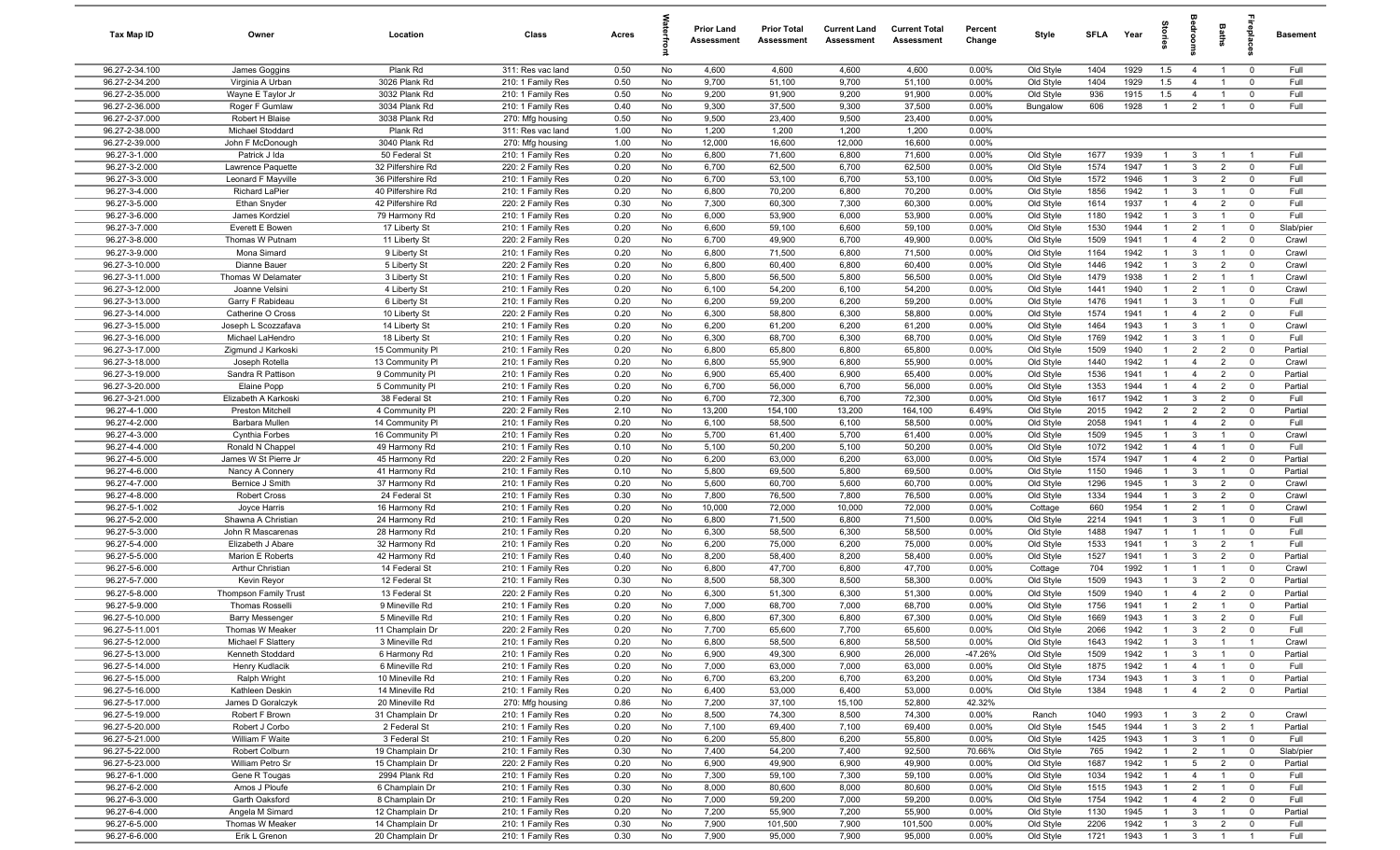| Tax Map ID                       | Owner                                   | Location                           | Class                                  | Acres        |          | <b>Prior Land</b><br>Assessment | <b>Prior Total</b><br>Assessment | <b>Current Land</b><br>Assessment | <b>Current Total</b><br>Assessment | Percent<br>Change | Style                  | <b>SFI A</b> | Year         | Stori                          | droom                        | Baths                            | <b>G</b> bla                  | Basement        |
|----------------------------------|-----------------------------------------|------------------------------------|----------------------------------------|--------------|----------|---------------------------------|----------------------------------|-----------------------------------|------------------------------------|-------------------|------------------------|--------------|--------------|--------------------------------|------------------------------|----------------------------------|-------------------------------|-----------------|
| 96.27-6-7.000                    | Kelly Furnia                            | 24 Champlain Dr                    | 220: 2 Family Res                      | 0.20         | No       | 7,900                           | 50,300                           | 7,900                             | 50,300                             | 0.00%             | Old Style              | 1257         | 1942         | $\mathbf{1}$                   | $\overline{2}$               | $\overline{2}$                   | $\mathbf 0$                   | Full            |
| 96.27-6-8.000                    | Richard M Norton                        | 26 Champlain Dr                    | 220: 2 Family Res                      | 0.20         | No       | 7,400                           | 61,400                           | 7,400                             | 61,400                             | 0.00%             | Old Style              | 2128         | 1944         | $\overline{1}$                 | $\overline{4}$               | $\overline{2}$                   | $\mathbf 0$                   | Full            |
| 96.27-6-9.000                    | Lori A Fuller                           | 30 Champlain Dr                    | 210: 1 Family Res                      | 0.20         | No       | 7,500                           | 49,900                           | 7,500                             | 49,900                             | 0.00%             | Old Style              | 1278         | 1940         | $\mathbf{1}$                   | $\mathbf{3}$                 | $\overline{1}$                   | $\mathbf 0$                   | Full            |
| 96.27-6-10.000                   | Kendra D Swenor                         | Champlain Dr                       | 311: Res vac land                      | 0.30         | No       | 7,900                           | 7,900                            | 7,900                             | 7,900                              | 0.00%             |                        |              |              |                                |                              |                                  |                               |                 |
| 96.28-1-1.000<br>96.28-1-2.000   | Loretta Genier<br>Anna Shova            | 82 Harmony Rd<br>78 Harmony Rd     | 220: 2 Family Res<br>220: 2 Family Res | 0.30<br>0.20 | No<br>No | 8,500<br>7,100                  | 57,200<br>42,500                 | 8,500<br>7,100                    | 57,200<br>42,500                   | 0.00%<br>0.00%    | Old Style<br>Old Style | 1365<br>937  | 1942<br>1940 | $\mathbf{1}$<br>$\overline{1}$ | 3<br>$\overline{4}$          | $\overline{2}$<br>$\overline{2}$ | $\overline{0}$<br>$\mathbf 0$ | Full<br>Crawl   |
| 96.28-1-3.000                    | Brent Ida                               | 74 Harmony Rd                      | 210: 1 Family Res                      | 0.20         | No       | 6,300                           | 73,400                           | 6,300                             | 73,400                             | 0.00%             | Old Style              | 1592         | 1945         | $\mathbf{1}$                   | $\mathbf{3}$                 | $\overline{1}$                   | $\mathbf 0$                   | Full            |
| 96.28-1-4.000                    | Paul W Tromblee                         | 70 Harmony Rd                      | 210: 1 Family Res                      | 0.96         | No       | 6,200                           | 61,100                           | 11,000                            | 83,500                             | 36.66%            | Old Style              | 1759         | 1942         | $\overline{1}$                 | $\overline{2}$               | $\overline{1}$                   | $\mathbf 0$                   | Partial         |
| 96.28-1-5.200                    | Joseph Drake                            | 77 Mineville Rd                    | 270: Mfg housing                       | 0.24         | No       | 6,400                           | 24,800                           | 6,400                             | 24,800                             | 0.00%             |                        |              |              |                                |                              |                                  |                               |                 |
| 96.28-1-6.000                    | Thurman Cross                           | 64 Harmony Rd                      | 210: 1 Family Res                      | 0.50         | No       | 10,300                          | 101,000                          | 10,300                            | 101,000                            | 0.00%             | Old Style              | 1701         | 1945         | $\overline{1}$                 | $\mathbf{3}$                 | $\overline{2}$                   | $\overline{0}$                | Partial         |
| 96.28-1-7.000                    | Thomas Slattery                         | 29 Mineville Rd                    | 210: 1 Family Res                      | 0.40         | No       | 9,000                           | 72,000                           | 9,000                             | 72,000                             | 0.00%             | Raised Ranch           | 2080         | 1977         | $\mathbf{1}$                   | $\overline{4}$               | $\overline{2}$                   | $^{\circ}$                    | Full            |
| 96.28-1-8.100                    | Daniel P Roy                            | 60 Harmony Rd                      | 210: 1 Family Res                      | 0.25         | No       | 8,500                           | 65,100                           | 8,500                             | 70,000                             | 7.53%             | Old Style              | 1280         | 1942         | $\overline{1}$                 | $\overline{4}$               | $\overline{2}$                   | $^{\circ}$                    | Full            |
| 96.28-1-8.200                    | Thomas D Ida Jr                         | 55 Mineville Rd                    | 210: 1 Family Res                      | 0.35         | No       | 9,200                           | 87,600                           | 9,200                             | 87,600                             | 0.00%             | Ranch                  | 1904         | 1996         | $\overline{1}$                 | $\mathbf{3}$                 | $\overline{2}$                   | $\mathbf 0$                   | Crawl           |
| 96.28-1-9.000                    | Stephen P Kazlo Jr                      | 56 Harmony Rd                      | 210: 1 Family Res                      | 1.10         | No       | 12,100                          | 62,400                           | 12,100                            | 62,400                             | 0.00%             | Old Style              | 1552         | 1942         | $\overline{1}$                 | $\overline{4}$               | $\overline{2}$                   | $\mathbf 0$                   | Partial         |
| 96.28-1-10.000                   | <b>Wilbur Sprague</b>                   | 41 Mineville Rd                    | 270: Mfg housing                       | 0.40         | No       | 8,400                           | 46,000                           | 8,400                             | 46,000                             | 0.00%             |                        |              |              |                                |                              |                                  |                               |                 |
| 96.28-1-11.000                   | William E Goralczyk                     | 33 Mineville Rd                    | 210: 1 Family Res                      | 0.40         | No       | 8,700                           | 52,500                           | 8,700                             | 52,500                             | 0.00%             | Ranch                  | 1371         | 1980         | $\overline{1}$                 | $\mathbf{3}$                 |                                  | $\overline{0}$                | Slab/pier       |
| 96.28-1-12.019                   | Thomas J Burhart                        | 20 Liberty St                      | 210: 1 Family Res                      | 0.20         | No       | 6,100                           | 59,100                           | 6,100                             | 59,100                             | 0.00%             | Old Style              | 1230         | 1942<br>1942 | $\mathbf{1}$                   | $\overline{2}$               | $\overline{1}$                   | $\mathbf 0$<br>$^{\circ}$     | Crawl           |
| 96.28-1-13.000<br>96.28-1-14.000 | Michael E Decker<br>Gerald Carlson      | 50 Harmony Rd<br>51 Harmony Rd     | 210: 1 Family Res<br>210: 1 Family Res | 0.50<br>0.20 | No<br>No | 8,800<br>6,300                  | 60,400<br>65,400                 | 8,800<br>6,300                    | 60,400<br>65,400                   | 0.00%<br>0.00%    | Old Style<br>Old Style | 1372<br>1986 | 1940         | $\overline{1}$                 | $\mathbf{3}$<br>$\mathbf{3}$ |                                  | $\mathbf 0$                   | Full<br>Partial |
| 96.28-1-15.000                   | John E LaFountain                       | 55 Harmony Rd                      | 210: 1 Family Res                      | 0.20         | No       | 6,300                           | 44,100                           | 6,300                             | 44,100                             | 0.00%             | Old Style              | 1034         | 1942         | $\overline{1}$                 | $\overline{4}$               | $\overline{1}$                   | $\mathbf 0$                   | Full            |
| 96.28-1-16.000                   | Martin T Mischenko                      | 59 Harmony Rd                      | 210: 1 Family Res                      | 0.10         | No       | 5,500                           | 58,800                           | 5,500                             | 58,800                             | 0.00%             | Old Style              | 1059         | 1940         | $\overline{1}$                 | $\mathbf{3}$                 | $\overline{1}$                   | $\mathbf 0$                   | Crawl           |
| 96.28-1-17.000                   | Sharon M OConnor                        | 65 Harmony Rd                      | 210: 1 Family Res                      | 0.20         | No       | 6,000                           | 51,800                           | 6,000                             | 51,800                             | 0.00%             | Old Style              | 1509         | 1945         | $\mathbf{1}$                   | $\mathbf{3}$                 | $\overline{2}$                   | $\mathbf 0$                   | Partial         |
| 96.28-1-18.000                   | Dorothy M Kordziel                      | 69 Harmony Rd                      | 220: 2 Family Res                      | 0.20         | No       | 6,300                           | 65,400                           | 6,300                             | 65,400                             | 0.00%             | Old Style              | 1574         | 1942         | $\overline{1}$                 | $\mathbf{3}$                 | $\overline{2}$                   | $\mathbf 0$                   | Full            |
| 96.28-2-1.000                    | Michael Boucher                         | 80 Mineville Rd                    | 270: Mfg housing                       | 0.20         | No       | 8,500                           | 38,800                           | 8,500                             | 38,800                             | 0.00%             |                        |              |              |                                |                              |                                  |                               |                 |
| 96.28-2-2.000                    | Percy D Fleming                         | 107 Champlain Dr                   | 210: 1 Family Res                      | 0.20         | No       | 7,900                           | 70,300                           | 7,900                             | 70,300                             | 0.00%             | Ranch                  | 1254         | 1968         | $\overline{1}$                 | 3                            | $\overline{1}$                   | $\overline{0}$                | Partial         |
| 96.28-2-3.002                    | Dean S Fleming                          | 101 Champlain Dr                   | 210: 1 Family Res                      | 0.40         | No       | 9,300                           | 91,400                           | 9,300                             | 91,400                             | 0.00%             | Ranch                  | 944          | 1992         | $\overline{1}$                 | $\overline{2}$               | $\overline{1}$                   | $^{\circ}$                    | Full            |
| 96.28-2-4.002                    | Dean Fleming                            | Witherbee Rd                       | 311: Res vac land                      | 0.40         | No       | 11,900                          | 11,900                           | 11,900                            | 11,900                             | 0.00%             |                        |              |              |                                |                              |                                  |                               |                 |
| 96.28-2-5.000                    | Michael P Toohey                        | 93 Champlain Dr                    | 270: Mfg housing                       | 0.20         | No       | 7,800                           | 50,500                           | 7,800                             | 50,500                             | 0.00%             |                        |              |              |                                |                              |                                  |                               |                 |
| 96.28-2-6.000                    | Michael J Aitner                        | Champlain Dr                       | 311: Res vac land                      | 0.20         | No       | 8,500                           | 8,500                            | 8,500                             | 8,500                              | 0.00%             |                        |              |              |                                |                              |                                  |                               |                 |
| 96.28-2-7.000<br>96.28-2-8.000   | Carol Carson                            | 83 Champlain Dr                    | 210: 1 Family Res                      | 0.20         | No       | 7,900                           | 59,900                           | 7,900                             | 59,900                             | 0.00%             | Ranch                  | 1120         | 1995         | -1                             | 3                            | $\overline{2}$                   | $\mathbf 0$                   | Crawl           |
| 96.28-2-9.000                    | Bonnie M Meachem<br>Wilbur E Sprague Jr | Champlain Dr<br>Champlain Dr       | 311: Res vac land<br>210: 1 Family Res | 0.26<br>0.60 | No<br>No | 7,900<br>12,500                 | 7,900<br>105,600                 | 7,900<br>12,500                   | 7,900<br>105,600                   | 0.00%<br>0.00%    | Ranch                  | 1568         | 2002         | $\overline{1}$                 | $\mathbf{3}$                 | $\overline{2}$                   | $^{\circ}$                    | Slab/pier       |
| 96.28-2-11.000                   | Randy S Rogers                          | 67 Champlain Dr                    | 210: 1 Family Res                      | 0.30         | No       | 8,500                           | 93,000                           | 8,500                             | 93,000                             | 0.00%             | Ranch                  | 1056         | 2005         | $\overline{1}$                 | $\overline{2}$               | $\overline{2}$                   | $\mathbf 0$                   | Slab/pier       |
| 96.28-2-12.000                   | M William Baird                         | 63 Champlain Dr                    | 210: 1 Family Res                      | 0.30         | No       | 8,500                           | 100,000                          | 8,500                             | 100,000                            | 0.00%             | Ranch                  | 1467         | 2005         | $\overline{1}$                 | $\mathbf{3}$                 | $\overline{2}$                   | $\mathbf 0$                   | Slab/pier       |
| 96.28-2-13.000                   | Bonnie M Meachem                        | Champlain Dr                       | 311: Res vac land                      | 0.30         | No       | 8,500                           | 8,500                            | 8,500                             | 8,500                              | 0.00%             |                        |              |              |                                |                              |                                  |                               |                 |
| 96.28-2-14.000                   | Bonnie M Meachem                        | Champlain Dr                       | 311: Res vac land                      | 0.20         | No       | 7,900                           | 7,900                            | 7,900                             | 7,900                              | 0.00%             |                        |              |              |                                |                              |                                  |                               |                 |
| 96.28-2-15.000                   | Bonnie M Meachem                        | 49 Champlain Dr                    | 311: Res vac land                      | 0.30         | No       | 8,500                           | 8,500                            | 8,500                             | 8,500                              | 0.00%             |                        |              |              |                                |                              |                                  |                               |                 |
| 96.28-2-16.000                   | <b>Taft Properties LLC</b>              | Champlain Dr                       | 270: Mfg housing                       | 0.20         | No       | 8,000                           | 53,000                           | 8,000                             | 53,000                             | 0.00%             |                        |              |              |                                |                              |                                  |                               |                 |
| 96.28-2-17.000                   | Terry M Trepanier                       | 43 Champlain Dr                    | 210: 1 Family Res                      | 0.20         | No       | 8,500                           | 62,500                           | 8,500                             | 62,500                             | 0.00%             | Ranch                  | 1344         | 1994         | $\overline{1}$                 | 3                            | $\overline{2}$                   | $\Omega$                      | Crawl           |
| 96.28-2-18.000                   | Walter E Welch Jr                       | 39 Champlain Dr                    | 270: Mfg housing                       | 0.20         | No       | 8,600                           | 15,800                           | 8,600                             | 19,600                             | 24.05%            |                        |              |              |                                |                              |                                  |                               |                 |
| 96.28-2-19.000                   | Dennis Britt                            | 35 Champlain Dr                    | 311: Res vac land                      | 0.20         | No       | 8,000                           | 8,000                            | 8,000                             | 8,000                              | 0.00%             |                        |              |              |                                |                              |                                  |                               |                 |
| 96.28-2-22.000                   | <b>Tammy Malbon</b>                     | 36 Mineville Rd                    | 210: 1 Family Res                      | 0.20         | No       | 8,500                           | 64,400                           | 8,500                             | 64,400                             | 0.00%             | Ranch                  | 1456         | 1998         | $\overline{1}$                 | $\mathbf{3}$                 | $\overline{2}$                   | $^{\circ}$                    | Slab/pier       |
| 96.28-2-23.000<br>96.28-2-24.000 | Bonnie M Meachem<br>Edward D Ida        | Mineville Rd<br>42 Mineville Rd    | 311: Res vac land<br>270: Mfg housing  | 0.20<br>0.40 | No<br>No | 7,900<br>9,000                  | 7,900<br>47,800                  | 7,900<br>9,000                    | 7,900<br>53,000                    | 0.00%<br>10.88%   |                        |              |              |                                |                              |                                  |                               |                 |
| 96.28-2-25.000                   | Norman H Blaise                         | 46 Mineville Rd                    | 270: Mfg housing                       | 0.30         | No       | 8,500                           | 21,100                           | 8,500                             | 26,800                             | 27.01%            |                        |              |              |                                |                              |                                  |                               |                 |
| 96.28-2-26.000                   | Albert F Cutting Jr                     | Mineville Rd                       | 270: Mfg housing                       | 0.30         | No       | 8,500                           | 8,500                            | 8,500                             | 48,500                             | 470.59%           |                        |              |              |                                |                              |                                  |                               |                 |
| 96.28-2-27.000                   | Michelle C Woodard                      | 54 Mineville Rd                    | 270: Mfg housing                       | 0.30         | No       | 8,500                           | 38,500                           | 8,500                             | 38,500                             | $0.00\%$          |                        |              |              |                                |                              |                                  |                               |                 |
| 96.28-2-28.000                   | Shawna A Christian                      | 58 Mineville Rd                    | 270: Mfg housing                       | 0.30         | No       | 8,500                           | 43,700                           | 8,500                             | 43,700                             | 0.00%             |                        |              |              |                                |                              |                                  |                               |                 |
| 96.28-2-29.000                   | Peter P Whalen II                       | 62 Mineville Rd                    | 210: 1 Family Res                      | 0.30         | No       | 8,500                           | 88,100                           | 8,500                             | 88,100                             | 0.00%             | Ranch                  | 1296         | 2001         | $\overline{1}$                 | 3 <sup>3</sup>               | 2                                | $\overline{0}$                | Full            |
| 96.28-2-30.000                   | Joseph R Meachem                        | 68 Mineville Rd                    | 270: Mfg housing                       | 0.40         | No       | 9,100                           | 61,600                           | 9,100                             | 61,600                             | 0.00%             |                        |              |              |                                |                              |                                  |                               |                 |
| 96.28-3-1.100                    | Rodney Mace                             | 106 Champlain Dr                   | 270: Mfg housing                       | 0.36         | No       | 9,900                           | 45,200                           | 9,900                             | 45,200                             | 0.00%             |                        |              |              |                                |                              |                                  |                               |                 |
| 96.28-3-1.200                    | Richard James                           | 102 Champlain Dr                   | 270: Mfg housing                       | 0.33         | No       | 9,100                           | 36,700                           | 9,100                             | 36,700                             | 0.00%             |                        |              |              |                                |                              |                                  |                               |                 |
| 96.28-3-3.000                    | Donald R Boyea                          | 96 Champlain Dr                    | 270: Mfg housing                       | 0.60         | No       | 9,400                           | 39,300                           | 9,400                             | 39,300                             | 0.00%             |                        |              |              |                                |                              |                                  |                               |                 |
| 96.28-3-4.000                    | Michael Brenish                         | 88 Champlain Dr                    | 210: 1 Family Res                      | 0.20         | No       | 7,900                           | 75,000                           | 7,900                             | 75,000                             | 0.00%             | Ranch                  | 880          | 1995         | $\overline{1}$                 | $\mathbf{3}$                 | $\overline{1}$                   | $\mathbf{0}$                  | Slab/pier       |
| 96.28-3-5.000<br>96.28-3-6.000   | Carol Carson<br>Paul J Savage           | 84 Champlain Dr<br>80 Champlain Dr | 270: Mfg housing<br>270: Mfg housing   | 0.20<br>0.20 | No<br>No | 7,900<br>8,000                  | 23,000<br>18,100                 | 7,900<br>8,000                    | 23,000<br>18,100                   | 0.00%<br>0.00%    |                        |              |              |                                |                              |                                  |                               |                 |
| 96.28-3-7.000                    | Paul J Savage                           | Champlain Dr                       | 311: Res vac land                      | 0.20         | No       | 6,600                           | 6,600                            | 6,600                             | 6,600                              | 0.00%             |                        |              |              |                                |                              |                                  |                               |                 |
| 96.28-3-8.000                    | Michael J Slattery                      | Champlain Dr                       | 210: 1 Family Res                      | 0.30         | No       | 8,500                           | 69,600                           | 8,500                             | 69,600                             | 0.00%             | Ranch                  | 1166         | 1986         | $\overline{1}$                 | $\overline{2}$               | $\overline{1}$                   | $\overline{0}$                | Slab/pier       |
| 96.28-3-9.000                    | Rollin E Carr Jr                        | 70 Champlain Dr                    | 270: Mfg housing                       | 0.40         | No       | 8,900                           | 31,400                           | 8,900                             | 31,400                             | 0.00%             |                        |              |              |                                |                              |                                  |                               |                 |
| 96.28-3-10.000                   | Robert L Depew                          | Champlain Dr                       | 210: 1 Family Res                      | 0.60         | No       | 10,500                          | 103,400                          | 10,500                            | 103,400                            | 0.00%             | Split Level            | 1716         | 1986         | $\overline{1}$                 | $\overline{3}$               | $\overline{2}$                   | $\overline{0}$                | Full            |
| 96.28-3-11.000                   | Robert L Depew                          | 66 Champlain Dr                    | 312: Vac w/imprv                       | 0.60         | No       | 7,900                           | 30,300                           | 7,900                             | 30,300                             | 0.00%             |                        |              |              |                                |                              |                                  |                               |                 |
| 96.28-3-12.000                   | Edward B Carpenter Jr                   | 60 Champlain Dr                    | 210: 1 Family Res                      | 0.80         | No       | 10,200                          | 60,700                           | 10,200                            | 60,700                             | 0.00%             | Ranch                  | 1242         | 1988         | $\overline{1}$                 | $\overline{3}$               | $\overline{1}$                   | $\overline{0}$                | Slab/pier       |
| 96.28-3-13.000                   | Bonita Vaughan                          | 58 Champlain Dr                    | 270: Mfg housing                       | 0.60         | No       | 9,900                           | 37,400                           | 9,900                             | 37,400                             | 0.00%             |                        |              |              |                                |                              |                                  |                               |                 |
| 96.28-3-14.003                   | William F Armstrong                     | 52 Champlain Dr                    | 210: 1 Family Res                      | 1.30         | No       | 17,800                          | 66,600                           | 17,800                            | 74,800                             | 12.31%            | Ranch                  | 1792         | 1984         | $\overline{1}$                 | $\overline{\mathbf{3}}$      | $\overline{1}$                   | $\overline{\mathbf{0}}$       | Slab/pier       |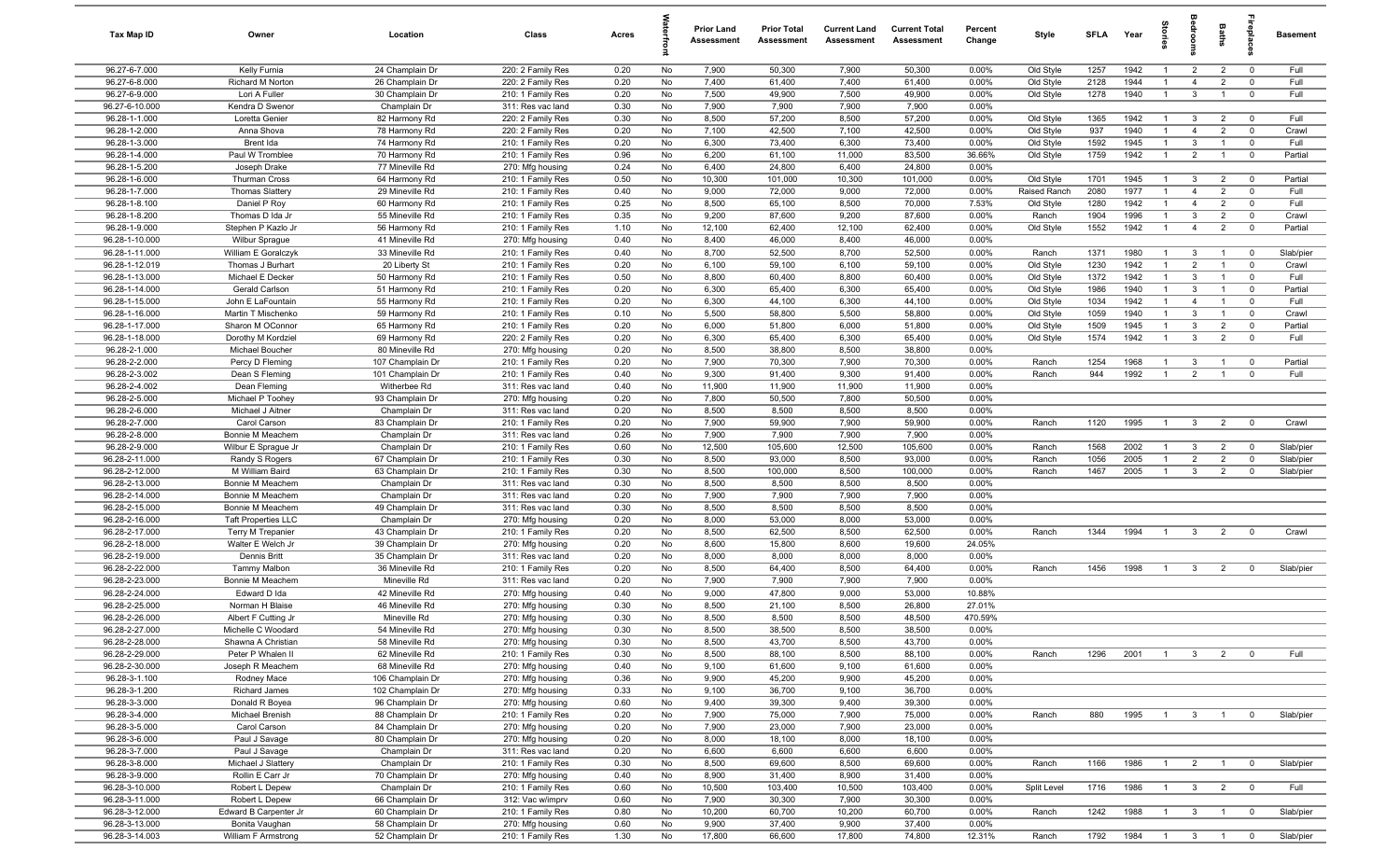| Tax Map ID                       | Owner                               | Location                            | Class                                  | Acres         |           | <b>Prior Land</b><br>Assessment | <b>Prior Total</b><br><b>Assessment</b> | <b>Current Land</b><br>Assessment | <b>Current Total</b><br>Assessment | Percent<br>Change | Style                 | <b>SFLA</b>  | Year         | ğ                   |                                  | Baths                            | epla                    | <b>Basement</b>    |
|----------------------------------|-------------------------------------|-------------------------------------|----------------------------------------|---------------|-----------|---------------------------------|-----------------------------------------|-----------------------------------|------------------------------------|-------------------|-----------------------|--------------|--------------|---------------------|----------------------------------|----------------------------------|-------------------------|--------------------|
| 96.28-3-15.001                   | Kendra D Swenor                     | Champlain Dr                        | 311: Res vac land                      | 0.30          | No        | 8,500                           | 8,500                                   | 8,500                             | 8,500                              | $0.00\%$          |                       |              |              |                     |                                  |                                  |                         |                    |
| 96.28-3-16.001                   | Kendra D Swenor                     | 36 Champlain Dr                     | 270: Mfg housing                       | 0.30          | No        | 8,500                           | 16,800                                  | 8,500                             | 16,800                             | 0.00%             |                       |              |              |                     |                                  |                                  |                         |                    |
| 96.28-3-17.000                   | Daniel E Hutchins                   | 46 Champlain Dr                     | 210: 1 Family Res                      | 0.30          | No        | 8,500                           | 106,300                                 | 8,500                             | 106,300                            | 0.00%             | Ranch                 | 1080         | 1988         | -1                  | $\overline{2}$                   |                                  | $^{\circ}$              | Full               |
| 96.51-1-1.100                    | Lloyd J Boyea Sr                    | 53 Witherbee Rd                     | 210: 1 Family Res                      | 0.40          | No        | 9,000                           | 94,200                                  | 9,000<br>8,500                    | 94,200<br>8,500                    | 0.00%             | Old Style             | 1239         | 1890         | 1.5                 | $\mathbf{3}$                     |                                  | $^{\circ}$              | Partial            |
| 96.51-1-1.200<br>96.51-1-2.000   | Patsy Jaquish<br>Robert C McFerran  | Witherbee Rd<br>45 Witherbee Rd     | 311: Res vac land<br>210: 1 Family Res | 0.36<br>1.00  | No<br>No  | 8,500<br>11,800                 | 8,500<br>46,700                         | 11,800                            | 46,700                             | 0.00%<br>0.00%    | Old Style             | 1559         | 1900         | 1.5                 | $\mathbf{3}$                     | $\overline{2}$                   | $\overline{0}$          | Partial            |
| 96.51-1-3.000                    | Rose M Rice                         | 41 Witherbee Rd                     | 210: 1 Family Res                      | 3.00          | No        | 14,200                          | 85,900                                  | 14,200                            | 85,900                             | 0.00%             | Cape Cod              | 1265         | 1935         | 1.5                 | $\mathbf{3}$                     | $\overline{1}$                   | $\mathbf 0$             | Partial            |
| 96.51-1-4.000                    | William W Wright                    | 27 Witherbee Rd                     | 210: 1 Family Res                      | 1.90          | No        | 13,000                          | 83,200                                  | 13,000                            | 83,200                             | 0.00%             | Ranch                 | 1232         | 1993         | $\overline{1}$      | $\mathbf{3}$                     | $\overline{1}$                   | $\mathbf 0$             | Slab/pier          |
| 96.51-1-5.000                    | Barbara Urban                       | 19 Witherbee Rd                     | 210: 1 Family Res                      | 0.70          | No        | 10,500                          | 41,200                                  | 10,500                            | 41,200                             | 0.00%             | Old Style             | 1426         | 1860         | $\overline{2}$      | $\overline{2}$                   | $\overline{1}$                   | $^{\circ}$              | Full               |
| 96.51-1-6.200                    | John E Simpson                      | 11 Witherbee Rd                     | 220: 2 Family Res                      | 0.30          | No        | 8,100                           | 60,800                                  | 8,100                             | 60,800                             | 0.00%             | Old Style             | 1040         | 1941         | $\overline{1}$      | $\overline{4}$                   | $\overline{2}$                   | $^{\circ}$              | Full               |
| 96.51-1-7.110                    | Griffith T Parry                    | Witherbee Rd                        | 311: Res vac land                      | 0.16          | No        | 1,200                           | 1,200                                   | 1,200                             | 1,200                              | 0.00%             |                       |              |              |                     |                                  |                                  |                         |                    |
| 96.51-1-7.120                    | Gerard A Plouffe                    | 7 Witherbee Rd                      | 210: 1 Family Res                      | 0.24          | No        | 7,900                           | 53,100                                  | 7,900                             | 53,100                             | 0.00%             | Cape Cod              | 1060         | 1950         | 1.5                 | $\overline{2}$                   | $\overline{1}$                   | $\mathbf 0$             | Full               |
| 96.51-1-7.200                    | William W Wright                    | Witherbee Rd                        | 311: Res vac land                      | 0.10          | No        | 1,900                           | 1,900                                   | 1,900                             | 1,900                              | 0.00%             |                       |              |              |                     |                                  |                                  |                         |                    |
| 96.51-1-8.000                    | <b>Albert Cutting</b>               | 3 Witherbee Rd                      | 210: 1 Family Res                      | 0.20          | No        | 7,000                           | 51,000                                  | 7,000                             | 51,000                             | 0.00%             | Old Style             | 1203         | 1910         | 1.5                 | $\mathbf{3}$                     | $\mathbf{1}$                     | $\overline{0}$          | Partial            |
| 96.51-1-9.000                    | David A Brackenbury                 | 2807 Plank Rd                       | 483: Converted Res                     | 0.20          | No        | 7,800<br>900                    | 42,500<br>900                           | 7,800<br>900                      | 42,500<br>900                      | 0.00%             |                       |              |              |                     |                                  |                                  |                         |                    |
| 96.51-1-10.000<br>96.51-1-11.000 | David A Brackenbury<br>Roger Wright | Ensign Pond Rd<br>2801 Center Rd    | 311: Res vac land<br>210: 1 Family Res | 0.10<br>0.40  | No<br>No  | 8,500                           | 46,000                                  | 8,500                             | 46,000                             | 0.00%<br>0.00%    | Old Style             | 1294         | 1930         | 1.5                 | $\mathbf{3}$                     | $\overline{1}$                   | $\mathbf 0$             | Slab/pier          |
| 96.51-1-12.000                   | Donna F Keyes                       | 2638 Ensign Pond Rd                 | 210: 1 Family Res                      | 2.36          | No        | 13,400                          | 157,600                                 | 13,400                            | 157,600                            | 0.00%             | Log Cabin             | 1152         | 2003         | 1.5                 | $\mathbf{3}$                     | $\overline{2}$                   | $\overline{\mathbf{0}}$ | Full               |
| 96.51-1-13.000                   | Randy Fleming                       | 2787 Center Rd                      | 484: 1 use sm bld                      | 1.30          | No        | 16,100                          | 57,900                                  | 16,100                            | 57,900                             | 0.00%             |                       |              |              |                     |                                  |                                  |                         |                    |
| 96.51-1-14.000                   | Paul G Hadd                         | 2630 Ensign Pond Rd                 | 210: 1 Family Res                      | 1.00          | No        | 11,900                          | 80,900                                  | 11,900                            | 80,900                             | 0.00%             | Old Style             | 1914         | 1900         | $\overline{2}$      | $\overline{4}$                   | $\mathbf{1}$                     | $\overline{\mathbf{0}}$ | Partial            |
| 96.51-1-15.000                   | Kenneth L Anderson Jr               | 2624 Ensign Pond Rd                 | 210: 1 Family Res                      | 1.40          | No        | 12,800                          | 73,900                                  | 12,800                            | 73,900                             | 0.00%             | Ranch                 | 1680         | 1992         | $\overline{1}$      | $\mathbf{3}$                     | $\overline{2}$                   | $\overline{1}$          | Slab/pier          |
| 96.51-1-16.000                   | <b>Richard Tromblee</b>             | 2616 Ensign Pond Rd                 | 312: Vac w/imprv                       | 1.00          | No        | 11,900                          | 51,400                                  | 10,000                            | 11,500                             | $-77.63%$         | Old Style             | 1119         | 1860         | $\overline{1}$      | $\overline{2}$                   | $\overline{1}$                   | $^{\circ}$              | Partial            |
| 96.51-1-17.000                   | Deborah M Holmes                    | 2590 Ensign Pond Rd                 | 210: 1 Family Res                      | 1.60          | No        | 13,000                          | 57,600                                  | 13,000                            | 57,600                             | 0.00%             | Old Style             | 1139         | 1900         | 1.5                 | $\mathbf{3}$                     | $\overline{1}$                   | $^{\circ}$              | Partial            |
| 96.51-1-18.000                   | Richard J Tromblee                  | 2617 Ensign Pond Rd                 | 210: 1 Family Res                      | 0.50          | No        | 8,800                           | 75,100                                  | 8,800                             | 75,100                             | 0.00%             | Old Style             | 1807         | 1945         | 1.5                 | 2                                | $\overline{1}$                   | $\mathbf 0$             | Partial            |
| 96.51-1-19.000                   | Patricia M Tromblee                 | 2623 Ensign Pond Rd                 | 270: Mfg housing                       | 0.50          | No        | 8,800                           | 33,900                                  | 8,800                             | 33,900                             | 0.00%             |                       |              |              |                     |                                  |                                  |                         |                    |
| 96.51-1-20.000<br>96.51-1-21.000 | Shelly A Winters<br>George Adkins   | 2815 Plank Rd<br>2795 Center Rd     | 441: Fuel Store&Dist                   | 7.40<br>0.92  | No<br>No  | 24,500<br>11,600                | 95,500<br>84,300                        | 24,500<br>11,600                  | 95,500<br>84,300                   | 0.00%<br>0.00%    | Old Style             | 1344         | 1910         | 1.7                 | $\mathbf{3}$                     |                                  | $^{\circ}$              | Full               |
| 96.51-2-1.000                    | Christopher M Giovazzino            | 2826 Plank Rd                       | 210: 1 Family Res<br>210: 1 Family Res | 0.45          | No        | 9,600                           | 110,000                                 | 9,600                             | 110,000                            | 0.00%             | Old Style             | 1898         | 1909         | $\overline{2}$      | $\mathbf{3}$                     |                                  | $\Omega$                | Partial            |
| 96.51-2-3.200                    | Pamela A Norton                     | 2814 Plank Rd                       | 422: Diner/lunch                       | 0.31          | No        | 10,500                          | 103,300                                 | 10,500                            | 103,300                            | 0.00%             |                       |              |              |                     |                                  |                                  |                         |                    |
| 96.51-2-6.000                    | Norman Westover                     | Stone St                            | 311: Res vac land                      | 0.20          | No        | 2,100                           | 2,100                                   | 2,100                             | 2,100                              | 0.00%             |                       |              |              |                     |                                  |                                  |                         |                    |
| 96.51-2-7.000                    | Peter Daetwyler                     | Stone St                            | 311: Res vac land                      | 0.10          | No        | 2,500                           | 2,500                                   | 2,500                             | 2,500                              | 0.00%             |                       |              |              |                     |                                  |                                  |                         |                    |
| 96.51-2-8.000                    | Norman Westover                     | 2651 Dugway Rd                      | 425: Bar                               | 0.20          | No        | 7,300                           | 127,700                                 | 7,300                             | 127,700                            | 0.00%             |                       |              |              |                     |                                  |                                  |                         |                    |
| 96.51-2-9.000                    | Roger Tatro                         | 2659 Dugway Rd                      | 422: Diner/lunch                       | 0.20          | No        | 8,500                           | 71,200                                  | 8,500                             | 71,200                             | 0.00%             |                       |              |              |                     |                                  |                                  |                         |                    |
| 96.51-2-10.000                   | <b>Edward Hanchett</b>              | 2664 Dugway Rd                      | 210: 1 Family Res                      | 0.90          | No        | 11,500                          | 50,200                                  | 11,500                            | 50,200                             | 0.00%             | Old Style             | 1378         | 1900         | 1.5                 | $\overline{4}$                   | $\overline{2}$                   | $^{\circ}$              | Partial            |
| 96.51-2-11.000                   | Richard E Sleeper                   | 2660 Dugway Rd                      | 433: Auto body                         | 0.60          | No        | 7,600                           | 46,700                                  | 7,600                             | 46,700                             | 0.00%             |                       |              |              |                     |                                  |                                  |                         |                    |
| 96.51-2-12.000                   | Linda J Perry                       | 2802 Center Rd                      | 210: 1 Family Res                      | 0.36          | No        | 8,700                           | 63,100                                  | 8,700                             | 63,100                             | 0.00%             | Old Style             | 1496<br>2010 | 1900<br>1870 | $\overline{1}$<br>2 | $\mathbf{3}$                     | $\overline{1}$                   | $\overline{1}$          | Full<br>Full       |
| 96.51-2-13.000<br>96.51-2-14.000 | Robert Orr<br>Thomas W Callahan     | 2798 Center Rd<br>2790 Center Rd    | 210: 1 Family Res<br>210: 1 Family Res | 0.80<br>0.50  | No<br>No  | 11,200<br>10,100                | 75,900<br>72,100                        | 11,200<br>10,100                  | 75,900<br>72,100                   | 0.00%<br>0.00%    | Colonial<br>Old Style | 1333         | 1900         | 1.5                 | $\overline{4}$<br>$\overline{3}$ | $\overline{1}$<br>$\overline{1}$ | - 1<br>$\mathbf 0$      | Partial            |
| 96.51-2-15.000                   | William Carson                      | 2786 Center Rd                      | 210: 1 Family Res                      | 0.30          | No        | 8,500                           | 34,200                                  | 8,500                             | 34,200                             | 0.00%             | Old Style             | 958          | 1875         | 1.5                 | $\mathbf{3}$                     | $\overline{1}$                   | $\mathbf 0$             | Slab/pier          |
| 96.51-2-16.100                   | Michael Callahan                    | 2780 Center Rd                      | 280: Multiple res                      | 5.00          | No        | 16,600                          | 224,900                                 | 16,600                            | 224,900                            | 0.00%             | Ranch                 | 1107         | 1988         | $\overline{1}$      | $\mathbf{3}$                     | $\overline{2}$                   | $\mathbf 0$             | Slab/pier          |
| 96.51-2-16.200                   | Michael Callahan                    | 2784 Center Rd                      | 311: Res vac land                      | 0.20          | No        | 1,200                           | 1,200                                   | 1,200                             | 1,200                              | 0.00%             |                       |              |              |                     |                                  |                                  |                         |                    |
| 96.51-2-17.000                   | <b>Thomas Genier</b>                | 2774 Center Rd                      | 210: 1 Family Res                      | 1.40          | No        | 12,800                          | 77,900                                  | 12,800                            | 77,900                             | 0.00%             | Old Style             | 1397         | 1890         | 1.7                 | $\mathbf{3}$                     | $\overline{1}$                   | $\mathbf 0$             | Partial            |
| 96.51-3-1.000                    | William A Conway                    | 30 Witherbee Rd                     | 210: 1 Family Res                      | 0.80          | No        | 10,900                          | 88,700                                  | 10,900                            | 88,700                             | 0.00%             | Old Style             | 2573         | 1940         | 1.7                 | $\overline{4}$                   | $\overline{2}$                   | $\mathbf 0$             | Partial            |
| 96.51-3-2.000                    | Claude M Forand                     | 22 Witherbee Rd                     | 210: 1 Family Res                      | 0.40          | No        | 13,300                          | 60,500                                  | 13,300                            | 60,500                             | 0.00%             | Old Style             | 1125         | 1862         | 1.5                 | $\overline{4}$                   | $\overline{1}$                   | $\mathbf 0$             | Full               |
| 96.51-3-3.000                    | Thomas N French                     | 12 Witherbee Rd                     | 220: 2 Family Res                      | 1.90          | No        | 12,900                          | 68,400                                  | 12,900                            | 68,400                             | 0.00%             | Old Style             | 1975         | 1930         | $\overline{2}$      | 5                                | $\overline{2}$                   | $^{\circ}$              | Full               |
| 96.51-3-4.000<br>96.51-3-5.000   | Robert W Rowe                       | 2831 Plank Rd<br>2823 Plank Rd      | 210: 1 Family Res                      | 0.40<br>0.40  | No<br>No. | 8,700<br>8,900                  | 41,100                                  | 8,700                             | 41,100                             | 0.00%             | Old Style             | 1052<br>1110 | 1860<br>1900 | 1.5<br>1.5          | $\mathbf{3}$<br>$\mathbf{3}$     | $\overline{1}$<br>$\mathbf{1}$   | $^{\circ}$              | Partial<br>Partial |
| 96.51-3-6.000                    | Scott Larmore<br>John A Boyea       | 2819 Plank Rd                       | 210: 1 Family Res<br>482: Det row bldg | 0.20          | No        | 8,700                           | 44,700<br>131,800                       | 8,900<br>8,700                    | 44,700<br>131,800                  | 0.00%<br>0.00%    | Old Style             |              |              |                     |                                  |                                  |                         |                    |
| $96.52 - 1 - 2.100$              | Jeffrey Antonetti                   | 46 Titus Rd                         | 240: Rural res                         | 68.40         | No        | 48,900                          | 98,600                                  | 48,900                            | 98,600                             | 0.00%             | Old Style             | 1354         | 1840         | 1.5                 | $\mathbf{3}$                     | $\overline{2}$                   | $\mathbf 0$             | Partial            |
| 96.52-1-2.200                    | Kelly C Greene                      | 130 Titus Rd                        | 210: 1 Family Res                      | 1.30          | No        | 12,500                          | 93,000                                  | 12,500                            | 93,000                             | 0.00%             | Ranch                 | 1716         | 2000         | $\overline{1}$      | $\mathbf{3}$                     | $\overline{2}$                   | $\mathbf 0$             | Slab/pier          |
| 96.52-1-4.100                    | Mary J Daha                         | 2726 Dugway Rd                      | 210: 1 Family Res                      | 4.63          | No        | 16,100                          | 41,500                                  | 16,100                            | 41,500                             | 0.00%             | Old Style             | 1275         | 1850         | 1.5                 | $\overline{4}$                   | $\overline{1}$                   | $\overline{0}$          | Partial            |
| 96.52-1-4.210                    | Daniel E Sadowski                   | 2716 Dugway Rd                      | 210: 1 Family Res                      | 0.56          | No        | 10,500                          | 101,700                                 | 10,500                            | 101,700                            | 0.00%             | Ranch                 | 1904         | 1999         | $\overline{1}$      | $\mathbf{3}$                     | $\overline{2}$                   | $\mathbf 0$             | Crawl              |
| 96.52-1-4.220                    | Wanda Harper                        | 2708 Dugway Rd                      | 270: Mfg housing                       | 0.51          | No        | 8,500                           | 36,800                                  | 8,500                             | 36,800                             | 0.00%             |                       |              |              |                     |                                  |                                  |                         |                    |
| 96.52-1-5.001                    | Rhodia Rare Earths Inc              | Stone St                            | 314: Rural vac<10                      | 1.80          | No        | 2,100                           | 2,100                                   | 2,100                             | 2,100                              | 0.00%             |                       |              |              |                     |                                  |                                  |                         |                    |
| 96.52-1-6.002                    | <b>Edward F Kelly</b>               | 2702 Dugway Rd                      | 210: 1 Family Res                      | 2.30          | No        | 13,300                          | 76,200                                  | 13,300                            | 76,200                             | 0.00%             | Old Style             | 1728         | 1900         | $\overline{2}$      | $\overline{4}$                   | $\overline{2}$                   | $\overline{\mathbf{0}}$ | Full               |
| 97.2-1-1.000                     | Anthony P Reale                     | NYS Route 9N                        | 910: Priv forest                       | 180.50        | No        | 137,500                         | 137,500                                 | 137,500                           | 137,500                            | 0.00%             |                       |              |              |                     |                                  |                                  |                         |                    |
| 97.2-1-2.000<br>97.5-2-1.000     | John Maye<br>Rhodia Rare Earths Inc | 4772 NYS Route 9N<br>Pilfershire Rd | 312: Vac w/imprv<br>322: Rural vac>10  | 0.60<br>25.43 | No<br>No  | 9,400<br>27,100                 | 10,100<br>27,100                        | 9,400<br>27,100                   | 10,100<br>27,100                   | 0.00%<br>0.00%    |                       |              |              |                     |                                  |                                  |                         |                    |
| 97.5-2-2.000                     | Rhodia Rare Earths Inc              | Switchback Rd                       | 720: Mine/quarry                       | 2.60          | No        | 4,100                           | 4,100                                   | 4,100                             | 4,100                              | 0.00%             |                       |              |              |                     |                                  |                                  |                         |                    |
| 97.5-3-1.000                     | William A McDonough                 | 451 Switchback Rd                   | 240: Rural res                         | 12.60         | No        | 24,300                          | 87,200                                  | 24,300                            | 124,800                            | 43.12%            | Old Style             | 1309         | 1920         | 1.7                 | $\overline{\mathbf{3}}$          | $\overline{1}$                   | $\overline{0}$          | Full               |
| 97.5-4-1.000                     | Rhodia Rare Earths Inc              | Switchback Rd                       | 314: Rural vac<10                      | 0.40          | No        | 4,200                           | 4,200                                   | 4,200                             | 4,200                              | 0.00%             |                       |              |              |                     |                                  |                                  |                         |                    |
| 97.5-5-1.000                     | Rhodia Rare Earths Inc              | Cheney Rd                           | 322: Rural vac>10                      | 14.67         | No        | 13,700                          | 13,700                                  | 13,700                            | 13,700                             | 0.00%             |                       |              |              |                     |                                  |                                  |                         |                    |
| 97.5-6-1.000                     | Rhodia Rare Earths Inc              | 156 Cheney Rd                       | 720: Mine/quarry                       | 0.62          | No        | 1,400                           | 1,400                                   | 1,400                             | 1,400                              | 0.00%             |                       |              |              |                     |                                  |                                  |                         |                    |
| 97.5-6-2.000                     | Rhodia Rare Earths Inc              | Pilfershire Rd                      | 322: Rural vac>10                      | 112.46        | No        | 87,400                          | 87,400                                  | 87,400                            | 87,400                             | 0.00%             |                       |              |              |                     |                                  |                                  |                         |                    |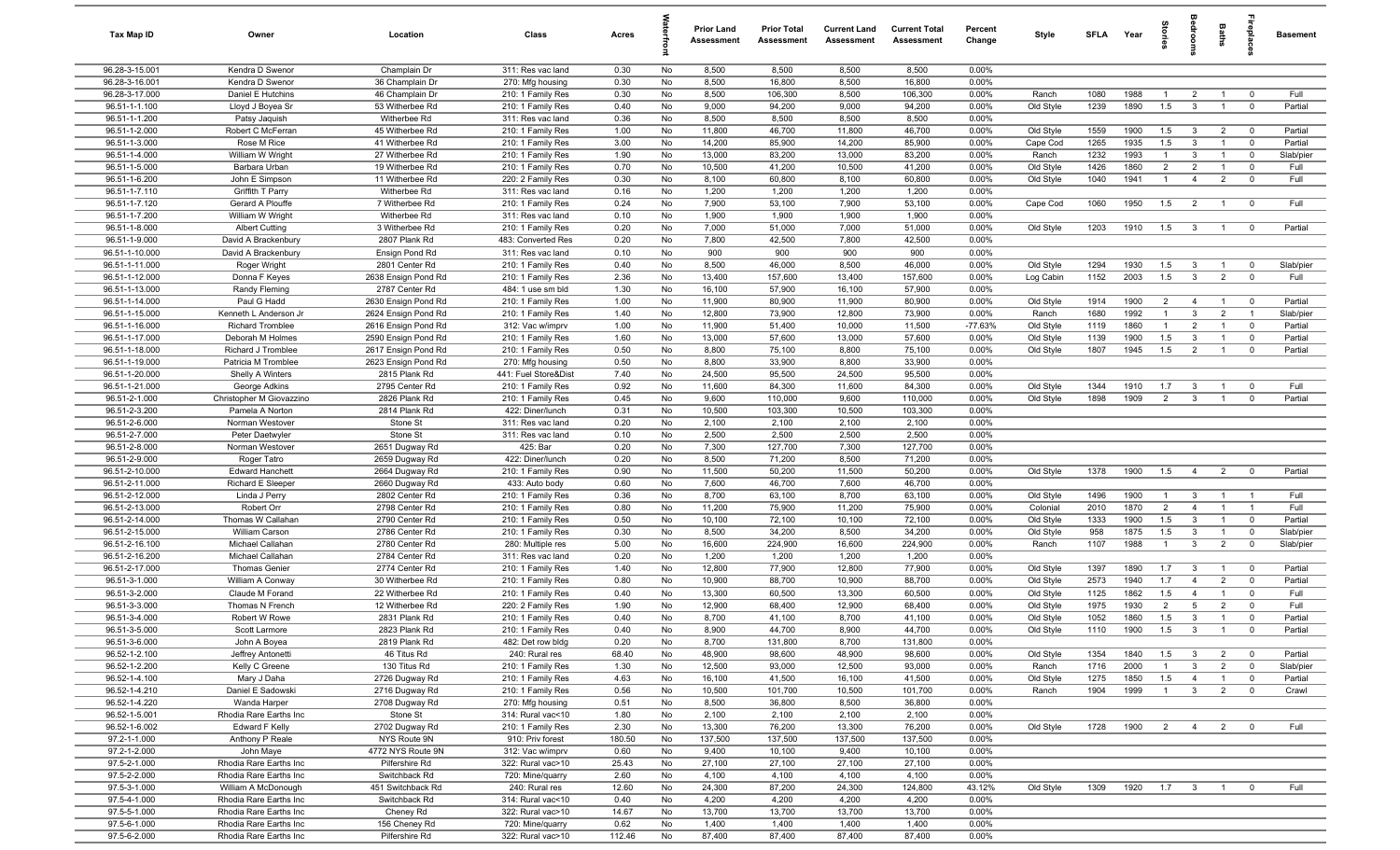| Tax Map ID                     | Owner                                    | Location                               | Class                                  | Acres         |          | <b>Prior Land</b><br>Assessment | <b>Prior Total</b><br>Assessment | <b>Current Land</b><br>Assessment | <b>Current Total</b><br>Assessment | Percent<br>Change | Style                  | <b>SFI A</b> | Year         | tories                           | drooms                       | Baths                            | lebia                         | <b>Basement</b>   |
|--------------------------------|------------------------------------------|----------------------------------------|----------------------------------------|---------------|----------|---------------------------------|----------------------------------|-----------------------------------|------------------------------------|-------------------|------------------------|--------------|--------------|----------------------------------|------------------------------|----------------------------------|-------------------------------|-------------------|
| 97.5-6-3.000                   | Marcia M Erwin                           | 218 Cheney Rd                          | 720: Mine/quarry                       | 3.50          | No       | 12,500                          | 12,500                           | 12,500                            | 12,500                             | 0.00%             |                        |              |              |                                  |                              |                                  |                               |                   |
| 97.5-6-4.000                   | Patrick Esposito                         | Cheney Rd                              | 314: Rural vac<10                      | 4.50          | No       | 13,700                          | 13,700                           | 13,700                            | 13,700                             | 0.00%             |                        |              |              |                                  |                              |                                  |                               |                   |
| 97.5-6-7.000                   | <b>Tiger Ventures</b>                    | Cheney Rd                              | 314: Rural vac<10                      | 6.90          | No       | 6,500                           | 6,500                            | 6,500                             | 6,500                              | 0.00%             |                        |              |              |                                  |                              |                                  |                               |                   |
| 97.5-6-8.000                   | Marcia M Erwin                           | Cheney Rd                              | 720: Mine/quarry                       | 67.00         | No       | 51,000                          | 51,000                           | 51,000                            | 51,000                             | 0.00%             |                        |              |              |                                  |                              |                                  |                               |                   |
| 97.5-6-9.000<br>97.5-6-10.000  | Peter W Savage<br>Rhodia Rare Earths Inc | 126 Pilfershire Rd<br>Cheney Rd        | 210: 1 Family Res                      | 1.23<br>0.12  | No<br>No | 10,100<br>200                   | 69,100<br>200                    | 10,100<br>200                     | 69,100<br>200                      | 0.00%<br>0.00%    | Ranch                  | 960          | 2000         | $\overline{1}$                   | $\overline{\mathbf{3}}$      | $\overline{2}$                   | $\mathbf 0$                   | Full              |
| 97.5-6-11.100                  | Marcia Erwin                             | 157 Cheney Rd                          | 720: Mine/quarry<br>311: Res vac land  | 8.80          | No       | 11,600                          | 11,600                           | 11,600                            | 11,600                             | 0.00%             |                        |              |              |                                  |                              |                                  |                               |                   |
| 97.5-6-11.200                  | Howard C Addis II                        | 156 Cheney Rd                          | 322: Rural vac>10                      | 11.84         | No       | 15,800                          | 15,800                           | 24,000                            | 24,000                             | 51.90%            |                        |              |              |                                  |                              |                                  |                               |                   |
| 97.5-6-12.001                  | Larry Carrow                             | Cheney Rd                              | 322: Rural vac>10                      | 25.00         | No       | 12,400                          | 12,400                           | 12,400                            | 12,400                             | 0.00%             |                        |              |              |                                  |                              |                                  |                               |                   |
| 97.5-7-1.000                   | <b>Walter Cheney</b>                     | 146 Cheney Rd                          | 210: 1 Family Res                      | 6.20          | No       | 16,900                          | 56,300                           | 16,900                            | 56,300                             | 0.00%             | Old Style              | 1517         | 1944         | 1.5                              | $\overline{2}$               | $\overline{1}$                   | $\overline{0}$                | Partial           |
| 97.6-1-1.000                   | <b>Tiger Ventures</b>                    | NYS Route 9N                           | 322: Rural vac>10                      | 311.90        | No       | 302,700                         | 302,700                          | 302,700                           | 302,700                            | 0.00%             |                        |              |              |                                  |                              |                                  |                               |                   |
| 97.6-1-2.000                   | Clarence Pereau                          | NYS Route 9N                           | 322: Rural vac>10                      | 119.90        | No       | 94,000                          | 94,000                           | 94,000                            | 94,000                             | 0.00%             |                        |              |              |                                  |                              |                                  |                               |                   |
| 97.6-1-3.000                   | Dwayne S Maye                            | 4745 NYS Route 9N                      | 210: 1 Family Res                      | 2.11          | No       | 12,600                          | 151,600                          | 12,600                            | 151,600                            | 0.00%             | Ranch                  | 1856         | 2002         | $\overline{1}$                   | $\mathbf{3}$                 | $\overline{2}$                   | $\mathbf 0$                   | Full              |
| 97.6-1-4.000                   | Marcelline A Mends                       | 4759 NYS Route 9N                      | 210: 1 Family Res                      | 2.53          | No       | 13,100                          | 40,400                           | 13,100                            | 40,400                             | 0.00%             | Ranch                  | 1440         | 1974         | $\overline{1}$                   | 3                            | $\overline{1}$                   | $\overline{0}$                | Full              |
| 97.6-1-5.000                   | Rodney W Burt                            | 4763 NYS Route 9N                      | 210: 1 Family Res                      | 4.08          | No       | 16,800                          | 63,400                           | 16,800                            | 63,400                             | 0.00%             | Old Style              | 3148         | 1860         | $\overline{2}$                   | 5                            | $\overline{1}$                   | $\mathbf 0$                   | Full              |
| 97.6-1-7.000                   | George S McCardell                       | 4789 NYS Route 9N                      | 210: 1 Family Res                      | 1.70          | No       | 12,200                          | 93,100                           | 12,200                            | 93,100                             | 0.00%             |                        |              |              |                                  |                              |                                  |                               |                   |
| 97.6-1-8.000                   | Earl A Welch Jr                          | 4818 NYS Route 9N                      | 271: Mfg housings                      | 1.20          | No       | 12,500                          | 40,200                           | 12,500                            | 40,200                             | 0.00%             |                        |              |              |                                  |                              |                                  |                               |                   |
| 97.6-1-9.000                   | Mark A Maye                              | NYS Route 9N                           | 314: Rural vac<10                      | 1.00          | No       | 7,100                           | 7,100                            | 7,100                             | 7,100                              | 0.00%             |                        |              |              |                                  |                              |                                  |                               |                   |
| 97.6-1-10.000                  | Robin Gregory                            | 4802 NYS Route 9N                      | 210: 1 Family Res                      | 0.60          | No       | 10,100                          | 58,200                           | 10,100                            | 58,200                             | 0.00%             | Old Style              | 1863         | 1860         | 1.5                              | $\overline{\mathbf{3}}$      | $\overline{1}$                   | $\mathbf 0$                   | Full              |
| 97.6-1-11.000                  | Mark A Maye                              | 4800 NYS Route 9N                      | 210: 1 Family Res                      | 0.60          | No       | 9,600                           | 54,900                           | 9,600                             | 54,900                             | 0.00%             | Old Style              | 1452         | 1860         | 1.5                              | $\overline{4}$               | $\overline{1}$                   | $\overline{1}$                | Full              |
| 97.6-1-12.000                  | Corinne A Duross                         | 4796 NYS Route 9N                      | 210: 1 Family Res                      | 1.70          | No       | 13,000                          | 76,800                           | 13,000                            | 76,800                             | 0.00%             | Old Style              | 2031         | 1930         | 1.7                              | $\overline{4}$               | $\overline{1}$                   | $\mathbf 0$                   | Full              |
| 97.6-1-13.000<br>97.6-1-14.000 | Judith Disorda                           | 4780 NYS Route 9N<br>4764 NYS Route 9N | 210: 1 Family Res                      | 0.90          | No       | 11,400                          | 35,800<br>58,900                 | 11,400<br>11,300                  | 35,800<br>58,900                   | 0.00%<br>0.00%    | Old Style              | 1092<br>2084 | 1860<br>1860 | 1.5<br>1.7                       | 3<br>$\overline{4}$          | $\overline{1}$<br>$\overline{1}$ | $\mathbf 0$                   | Partial           |
| 97.6-1-15.000                  | Judy Disorda<br>Ralph Cowin              | 4760 NYS Route 9N                      | 210: 1 Family Res<br>210: 1 Family Res | 0.80<br>0.70  | No<br>No | 11,300<br>10,000                | 54,600                           | 10,000                            | 54,600                             | 0.00%             | Old Style<br>Old Style | 1380         | 1900         | 1.5                              | $\mathbf{3}$                 | $\overline{1}$                   | $\mathbf 0$<br>$\mathbf 0$    | Partial<br>Full   |
| 97.6-1-16.000                  | Ralph Cowin                              | NYS Route 9N                           | 314: Rural vac<10                      | 1.00          | No       | 1,200                           | 1,200                            | 1,200                             | 1,200                              | 0.00%             |                        |              |              |                                  |                              |                                  |                               |                   |
| 97.6-1-17.000                  | Thomas K Heslop                          | 4696 NYS Route 9N                      | 240: Rural res                         | 39.50         | No       | 70,300                          | 182,500                          | 70,300                            | 197,400                            | 8.16%             | Log Cabin              | 1512         | 2003         | 1.5                              | $\overline{2}$               | $\overline{2}$                   | $\overline{\mathbf{0}}$       | Full              |
| 97.6-1-18.000                  | Randall E Welch                          | 4712 NYS Route 9N                      | 210: 1 Family Res                      | 1.40          | No       | 12,800                          | 26,000                           | 12,800                            | 26,000                             | 0.00%             | Cottage                | 840          | 1910         | $\overline{1}$                   | $\overline{2}$               | $\overline{1}$                   | $\mathbf 0$                   | Slab/pier         |
| 97.6-1-19.000                  | Ronald Bame                              | NYS Route 9N                           | 314: Rural vac<10                      | 2.30          | No       | 4,000                           | 4,000                            | 4,000                             | 4,000                              | 0.00%             |                        |              |              |                                  |                              |                                  |                               |                   |
| 97.6-1-20.000                  | George W Haley Jr                        | 4688 NYS Route 9N                      | 210: 1 Family Res                      | 0.40          | No       | 9,300                           | 74,200                           | 9,300                             | 74,200                             | 0.00%             | Ranch                  | 1650         | 1961         | $\overline{1}$                   | $\overline{\mathbf{3}}$      | $\overline{1}$                   | $\overline{0}$                | Full              |
| 97.6-1-21.000                  | Jessie L Spring                          | 4682 NYS Route 9N                      | 210: 1 Family Res                      | 1.60          | No       | 12,500                          | 76,800                           | 12,500                            | 76,800                             | 0.00%             |                        |              |              |                                  |                              |                                  |                               |                   |
| 97.6-1-22.000                  | Kerry E LeClair                          | 4664 NYS Route 9N                      | 210: 1 Family Res                      | 1.80          | No       | 13,000                          | 102,300                          | 13,000                            | 102,300                            | 0.00%             | Raised Ranch           | 1742         | 1978         | $\overline{1}$                   | $\mathbf{3}$                 | $\overline{1}$                   | $\overline{0}$                | Full              |
| 97.6-1-23.000                  | Stanley Lemza                            | 4654 NYS Route 9N                      | 210: 1 Family Res                      | 2.60          | No       | 15,000                          | 103,900                          | 15,000                            | 103,900                            | 0.00%             | Ranch                  | 1282         | 1977         | $\overline{1}$                   | $\mathbf{3}$                 | $\overline{1}$                   | $\overline{1}$                | Full              |
| 97.6-1-24.000                  | Julia F Hammond                          | 4665 NYS Route 9N                      | 210: 1 Family Res                      | 3.70          | No       | 15,000                          | 127,000                          | 15,000                            | 127,000                            | 0.00%             | Old Style              | 4093         | 1914         | $\overline{2}$                   | 8                            | $\mathbf{3}$                     | $\overline{1}$                | Full              |
| 97.6-1-25.000                  | Julia F Hammond                          | 4671 NYS Route 9N                      | 210: 1 Family Res                      | 2.00          | No       | 12,900                          | 57,900                           | 12,900                            | 57,900                             | 0.00%             | Old Style              | 1241         | 1820         | 1.5                              | $\mathbf{3}$                 | $\overline{1}$                   | $\mathbf 0$                   | Partial           |
| 97.6-1-26.000                  | David Dufrane                            | 4681 NYS Route 9N                      | 210: 1 Family Res                      | 3.40          | No       | 14,700                          | 57,200                           | 14,700                            | 57,200                             | 0.00%             | Cottage                | 950          | 1940         | 1.5                              | $\overline{2}$               | $\overline{1}$                   | $\overline{\mathbf{0}}$       | Partial           |
| 97.6-1-27.100                  | George Jacobs                            | 4697 NYS Route 9N                      | 417: Cottages                          | 5.10          | No       | 16,600                          | 37,600                           | 25,000                            | 67,500                             | 79.52%            |                        |              |              |                                  |                              |                                  |                               |                   |
| 97.6-1-27.200<br>97.6-1-28.000 | Stephen Meader<br>Carol Hayes            | 4703 NYS Route 9N<br>4709 NYS Route 9N | 210: 1 Family Res<br>210: 1 Family Res | 1.30<br>0.60  | No<br>No | 12,600<br>10,300                | 74,900<br>57,600                 | 12,600<br>10,300                  | 74,900<br>57,600                   | 0.00%<br>0.00%    | Old Style<br>Old Style | 1102<br>1320 | 1847<br>1930 | 1.5<br>$\overline{2}$            | $\mathbf{3}$<br>$\mathbf{3}$ | $\overline{1}$<br>$\overline{2}$ | $\mathbf 0$<br>$\mathbf 0$    | Partial<br>Full   |
| 97.6-1-29.000                  | John E Maye                              | 4771 NYS Route 9N                      | 240: Rural res                         | 22.90         | No       | 26,200                          | 95,000                           | 26,200                            | 95,000                             | 0.00%             | Ranch                  | 1200         | 2000         | $\overline{1}$                   | 3                            | $\overline{1}$                   | $\mathbf 0$                   | Full              |
| 97.9-1-1.000                   | Donna Hargett                            | 396 Switchback Rd                      | 240: Rural res                         | 14.20         | No       | 21,800                          | 63,700                           | 21,800                            | 63,700                             | 0.00%             | Old Style              | 912          | 1860         | $\overline{1}$                   | $\overline{2}$               | $\overline{1}$                   | $\mathbf 0$                   | Partial           |
| 97.9-1-2.000                   | Rhodia Rare Earths Inc                   | Switchback Rd                          | 720: Mine/quarry                       | 0.90          | No       | 1,400                           | 1,400                            | 1,400                             | 1,400                              | 0.00%             |                        |              |              |                                  |                              |                                  |                               |                   |
| 97.9-1-3.000                   | Rhodia Rare Earths Inc                   | 382 Switchback Rd                      | 720: Mine/quarry                       | 158.72        | No       | 726,400                         | 818,300                          | 726,400                           | 818,300                            | 0.00%             |                        |              |              |                                  |                              |                                  |                               |                   |
| 97.9-1-4.000                   | Rhodia Rare Earths Inc                   | Switchback Rd                          | 720: Mine/quarry                       | 43.47         | No       | 216,900                         | 216,900                          | 216,900                           | 216,900                            | 0.00%             |                        |              |              |                                  |                              |                                  |                               |                   |
| 97.9-1-5.000                   | Rhodia Rare Earths Inc                   | Cheney Rd                              | 720: Mine/quarry                       | 52.50         | No       | 82,800                          | 82,800                           | 82,800                            | 82,800                             | 0.00%             |                        |              |              |                                  |                              |                                  |                               |                   |
| 97.9-1-6.100                   | Rhodia Rare Earths Inc                   | Cheney Rd                              | 720: Mine/quarry                       | 8.30          | No       | 13,100                          | 13,100                           | 13,100                            | 13,100                             | 0.00%             |                        |              |              |                                  |                              |                                  |                               |                   |
| 97.9-1-6.200                   | Richard N Sargent                        | Cheney Rd                              | 314: Rural vac<10                      | 2.29          | No       | 2,600                           | 2,600                            | 2,600                             | 2,600                              | 0.00%             |                        |              |              |                                  |                              |                                  |                               |                   |
| 97.9-1-7.000                   | Rhodia Rare Earths Inc                   | Stone St                               | 720: Mine/quarry                       | 17.60         | No       | 27,700                          | 27,700                           | 27,700                            | 27,700                             | $0.00\%$          |                        |              |              |                                  |                              |                                  |                               |                   |
| 97.9-1-8.000                   | Rhodia Rare Earths Inc                   | Cheney Rd                              | 720: Mine/quarry                       | 7.40          | No       | 11,700                          | 11,700                           | 11,700                            | 11,700                             | 0.00%             |                        |              |              |                                  |                              |                                  |                               |                   |
| 97.9-1-9.000                   | Persons & Persons                        | Stone St                               | 720: Mine/quarry                       | 0.80          | No       | 2,400                           | 2,400                            | 2,400                             | 2,400                              | 0.00%             |                        |              |              |                                  |                              |                                  |                               |                   |
| 97.9-1-10.000                  | Leon Taylor                              | 2 Cheney Rd                            | 270: Mfg housing                       | 0.64          | No       | 9,400                           | 29,100                           | 9,400                             | 29,100                             | 0.00%             |                        |              |              |                                  |                              |                                  |                               |                   |
| 97.9-1-12.000                  | Carl H Bovee                             | Switchback Rd                          | 311: Res vac land                      | 1.04          | No       | 2,400                           | 2,400                            | 2,400                             | 2,400                              | 0.00%             |                        |              |              |                                  |                              |                                  |                               |                   |
| 97.9-1-13.000<br>97.9-2-1.110  | Dale N Groshans<br>Sargent Richard N     | 154 Switchback Rd<br>105 Cheney Rd     | 210: 1 Family Res<br>210: 1 Family Res | 1.76<br>11.04 | No<br>No | 13,100<br>17,300                | 69,000<br>88,600                 | 13,100<br>17,300                  | 73,200<br>88,600                   | 6.09%<br>0.00%    | Ranch<br>Ranch         | 964<br>1456  | 1984<br>2001 | $\overline{1}$<br>$\overline{1}$ | $\mathbf{3}$<br>$\mathbf{3}$ | $\overline{1}$<br>$\overline{2}$ | $\overline{0}$<br>$\mathbf 0$ | Full<br>Slab/pier |
| 97.9-2-1.120                   | Croteau Trust                            | 106 Cheney Rd                          | 260: Seasonal res                      | 7.00          | No       | 16,400                          | 57,800                           | 16,400                            | 57,800                             | 0.00%             | Cottage                | 594          | 1995         | $\overline{1}$                   | $\overline{1}$               | $\overline{1}$                   | $\mathbf 0$                   | Full              |
| 97.9-2-1.200                   | Rhodia Rare Earths Inc                   | Cheney Rd                              | 720: Mine/quarry                       | 3.91          | No       | 12,900                          | 12,900                           | 12,900                            | 12,900                             | 0.00%             |                        |              |              |                                  |                              |                                  |                               |                   |
| 97.9-2-2.110                   | Alex D Cheeney Jr                        | Cheney Rd                              | 322: Rural vac>10                      | 33.70         | No       | 15,300                          | 15,300                           | 15,300                            | 15,300                             | 0.00%             |                        |              |              |                                  |                              |                                  |                               |                   |
| 97.9-2-2.120                   | Alex D Cheney Jr                         | Cheney Rd                              | 260: Seasonal res                      | 29.04         | No       | 24,000                          | 40,000                           | 24,000                            | 40,000                             | 0.00%             | Cottage                | 716          | 1940         | $\overline{1}$                   | $\overline{1}$               | $\overline{1}$                   | $\overline{0}$                | Slab/pier         |
| 97.9-2-2.200                   | Fay A Cheney                             | 132 Cheney Rd                          | 240: Rural res                         | 25.00         | No       | 21,200                          | 129,200                          | 21,200                            | 129,200                            | 0.00%             | Other Style            | 1344         | 1984         | $\overline{2}$                   | $\mathbf{3}$                 | $\overline{2}$                   | $\mathbf 0$                   | Partial           |
| 97.9-2-3.000                   | Floyd H Shappy                           | 81 Elk Inn Rd                          | 210: 1 Family Res                      | 0.54          | No       | 10,000                          | 24,300                           | 10,000                            | 24,300                             | 0.00%             | Ranch                  | 1059         | 1978         | $\overline{1}$                   | $\overline{\mathbf{3}}$      | $\overline{1}$                   | $\overline{\mathbf{0}}$       | Partial           |
| 97.9-2-4.100                   | Myrtle S Beebe                           | Elk Inn Rd                             | 322: Rural vac>10                      | 30.00         | No       | 25,400                          | 25,400                           | 25,400                            | 25,400                             | 0.00%             |                        |              |              |                                  |                              |                                  |                               |                   |
| 97.9-2-5.000                   | Larry E Putnam                           | Cheney Rd                              | 322: Rural vac>10                      | 96.67         | No       | 48,900                          | 48,900                           | 48,900                            | 48,900                             | 0.00%             |                        |              |              |                                  |                              |                                  |                               |                   |
| 97.9-2-6.000                   | Rhodia Rare Earths Inc                   | Cheney Rd                              | 720: Mine/quarry                       | 0.60          | No       | 600                             | 600                              | 600                               | 600                                | 0.00%             |                        |              |              |                                  |                              |                                  |                               |                   |
| 97.9-2-7.000                   | Roberta Chandler                         | 95 Cheney Rd                           | 210: 1 Family Res                      | 0.90          | No       | 11,800                          | 140,700                          | 11,800                            | 140,700                            | 0.00%             | Log Cabin              | 1536         | 1996         | $\overline{1}$                   | $\overline{2}$               | $\overline{2}$                   |                               | Full              |
| 97.9-2-8.000                   | Richard Litchfield                       | 67 Elk Inn Rd                          | 270: Mfg housing                       | 0.59          | No       | 8,800                           | 33,900                           | 8,800                             | 33,900                             | $0.00\%$          |                        |              |              |                                  |                              |                                  |                               |                   |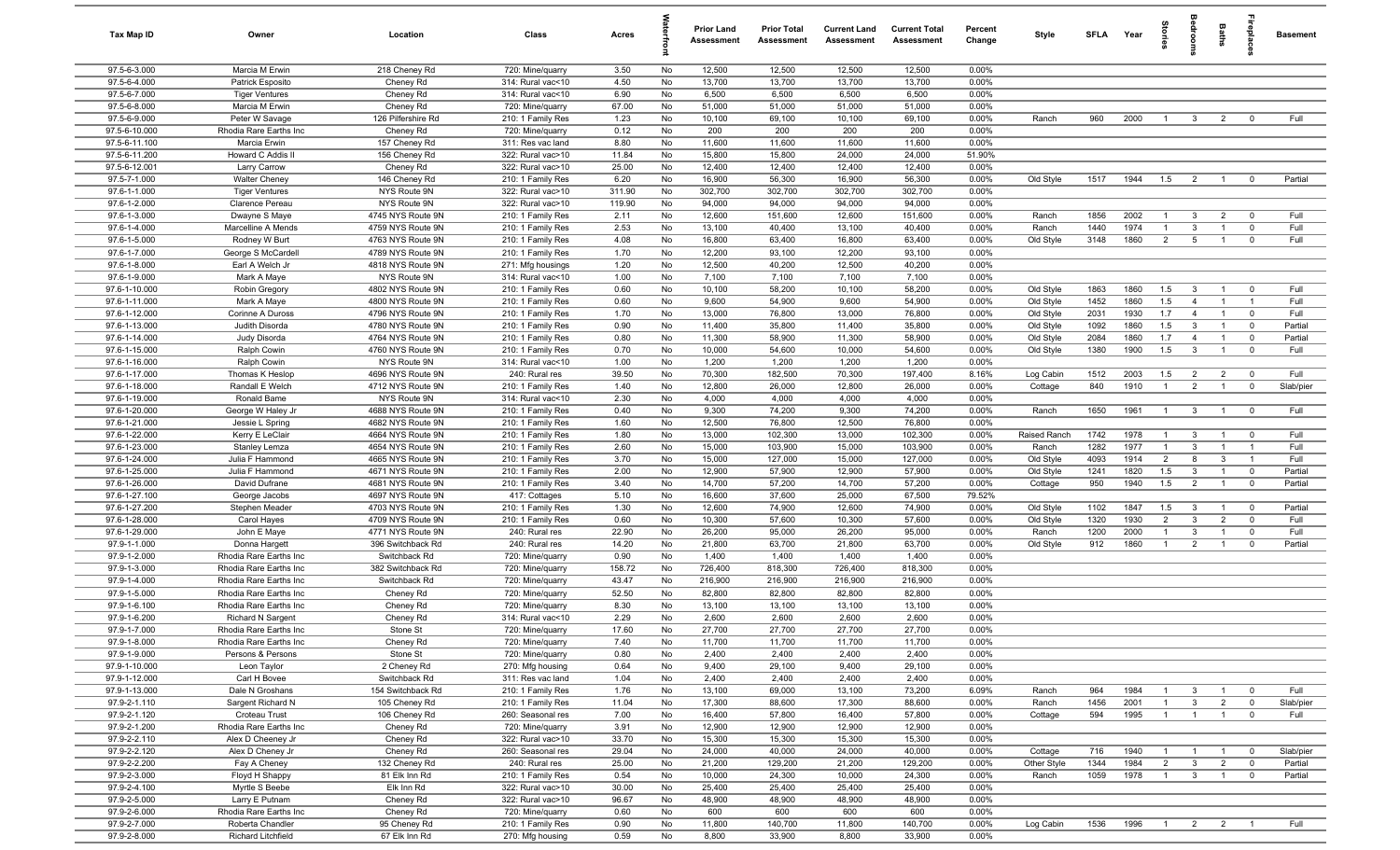| Tax Map ID                       | Owner                                       | Location                                   | Class                                  | Acres         |          | <b>Prior Land</b><br>Assessment | <b>Prior Total</b><br>Assessment | <b>Current Land</b><br>Assessment | <b>Current Total</b><br><b>Assessment</b> | Percent<br>Change | Style                     | <b>SFI A</b> | Year         | tories                           | edroo                            | Baths                            | repla                                  | <b>Basement</b>   |
|----------------------------------|---------------------------------------------|--------------------------------------------|----------------------------------------|---------------|----------|---------------------------------|----------------------------------|-----------------------------------|-------------------------------------------|-------------------|---------------------------|--------------|--------------|----------------------------------|----------------------------------|----------------------------------|----------------------------------------|-------------------|
| 97.9-2-9.000                     | Robert Bruce                                | Elk Inn Rd                                 | 322: Rural vac>10                      | 23.30         | No       | 27,100                          | 27,100                           | 27,100                            | 27,100                                    | 0.00%             |                           |              |              |                                  |                                  |                                  |                                        |                   |
| 97.10-1-1.111                    |                                             | 115 Elk Inn Rd                             | 112: Dairy farm                        | 210.16        | No       |                                 |                                  | 123,100                           | 134,200                                   |                   | Old Style                 | 2184         | 1880         | 1.5                              | $\overline{2}$                   | $\overline{1}$                   | $\overline{0}$                         | Partial           |
| 97.10-1-1.112                    | Peter J Green                               | 115 Elk Inn Rd                             | 210: 1 Family Res                      | 12.70         | No       |                                 |                                  | 17,500                            | 91,000                                    |                   | Other Style               | 2752         | 2002         | 1.5                              | $\overline{4}$                   | $\overline{2}$                   | $\mathbf 0$                            | Full              |
| 97.10-1-1.120                    | Robert R Wheelock Jr                        | Elk Inn Rd                                 | 314: Rural vac<10                      | 1.30          | No       | 20,000                          | 20,000                           | 20,000                            | 20,000                                    | 0.00%             |                           |              |              |                                  |                                  |                                  |                                        |                   |
| 97.10-1-1.200<br>97.10-1-2.110   | <b>Franklin Pepper</b>                      | 152 Elk Inn Rd<br>259 Elk Inn Rd           | 210: 1 Family Res<br>240: Rural res    | 1.65<br>47.25 | No<br>No | 12,600<br>50,000                | 65,100<br>143,000                | 12,600<br>50,000                  | 65,100<br>143,000                         | 0.00%<br>0.00%    | Old Style<br>Contemporary | 2184<br>1868 | 1880<br>1980 | 1.5<br>1.5                       | $\overline{2}$<br>$\mathbf{3}$   | $\overline{1}$<br>$\overline{1}$ | $\overline{\mathbf{0}}$<br>$\mathbf 0$ | Partial<br>Full   |
| 97.10-1-2.120                    | Maybelle E Gregory<br><b>Todd M Gregory</b> | 285 Elk Inn Rd                             | 210: 1 Family Res                      | 1.30          | No       | 23,700                          | 132,300                          | 23,700                            | 132,300                                   | 0.00%             | Contemporary              | 1616         | 1994         | $\overline{1}$                   | 3                                | $\overline{2}$                   | $\mathbf 0$                            | Full              |
| 97.10-1-2.200                    | Dawn C Gregory                              | 261 Elk Inn Rd                             | 210: 1 Family Res                      | 1.48          | No       | 25,400                          | 99,000                           | 25,400                            | 99,000                                    | 0.00%             | Contemporary              | 960          | 1983         | 1.5                              | $\mathbf{3}$                     | $\overline{1}$                   | $\mathbf 0$                            | Full              |
| 97.10-1-3.000                    | Timothy W Sprague                           | 4644 NYS Route 9N                          | 210: 1 Family Res                      | 1.00          | No       | 11,900                          | 72,100                           | 11,900                            | 72,100                                    | 0.00%             | Colonial                  | 1524         | 1933         | $\overline{2}$                   | $\overline{4}$                   | $\overline{1}$                   | $\overline{\mathbf{0}}$                | Partial           |
| 97.10-1-4.110                    | Peter J Delaire                             | 4572 NYS Route 9N                          | 312: Vac w/imprv                       | 12.72         | No       | 66,100                          | 94,300                           | 66,100                            | 94,300                                    | 0.00%             |                           |              |              |                                  |                                  |                                  |                                        |                   |
| 97.10-1-4.120                    | Melvin C James                              | 4602 NYS Route 9N                          | 240: Rural res                         | 79.04         | No       | 156,100                         | 310,700                          | 159,200                           | 313,800                                   | 1.00%             | Other Style               | 1551         | 1997         | 1.5                              | $\overline{2}$                   | $\overline{2}$                   | $\mathbf 0$                            | Full              |
| 97.10-1-4.220                    | Linda M Pratt                               | NYS Route 9N                               | 314: Rural vac<10                      | 1.06          | No       | 9,400                           | 9,400                            | 9,400                             | 9,400                                     | 0.00%             |                           |              |              |                                  |                                  |                                  |                                        |                   |
| 97.10-1-4.300                    | Roger T Pratt                               | 4608 NYS Route 9N                          | 210: 1 Family Res                      | 1.79          | No       | 13,100                          | 103,500                          | 13,100                            | 103,500                                   | 0.00%             | Contemporary              | 1480         | 1989         | 2                                | $\overline{2}$                   | $\overline{1}$                   | $\mathbf 0$                            | Full              |
| 97.10-1-5.000                    | William J Baird                             | NYS Route 9N                               | 314: Rural vac<10                      | 0.30          | No       | 8,100                           | 8,100                            | 8,100                             | 8,100                                     | 0.00%             |                           |              |              |                                  |                                  |                                  |                                        |                   |
| 97.10-1-6.100                    | Terra Mountain LLC                          | NYS Route 9N                               | 910: Priv forest                       | 89.34         | No       | 76,900                          | 76,900                           | 80,000                            | 80,000                                    | 4.03%             |                           |              |              |                                  |                                  |                                  |                                        |                   |
| 97.10-1-6.211                    | Ruth Rushby                                 | NYS Route 9N                               | 314: Rural vac<10                      | 6.10          | No       | 31,700                          | 31,700                           | 31,700                            | 31,700                                    | 0.00%             |                           |              |              |                                  |                                  |                                  |                                        |                   |
| 97.10-1-6.212                    | Ruth E Rushby                               | NYS Route 9N                               | 314: Rural vac<10                      | 4.06          | No       | 21,100                          | 21,100                           | 21,100                            | 21,100                                    | 0.00%             |                           |              |              |                                  |                                  |                                  |                                        |                   |
| 97.10-1-6.213<br>97.10-1-6.214   | Harold Colburn<br>Ann M Manning             | 17 Coyote Ridge Way<br>25 Coyote Ridge Way | 210: 1 Family Res<br>210: 1 Family Res | 5.35          | No<br>No | 24,500<br>30,100                | 138,100<br>163,100               | 24,500<br>30,100                  | 138,100<br>163,100                        | 0.00%<br>0.00%    | Ranch                     | 1344<br>1716 | 1997<br>2001 | $\overline{1}$<br>1.5            |                                  | $\mathbf{1}$<br>$\overline{1}$   | $\mathbf 0$<br>$\mathbf 0$             | Slab/pier<br>Full |
| 97.10-1-6.215                    | Walter T Rushby                             | 19 Coyote Ridge Way                        | 210: 1 Family Res                      | 5.27<br>4.87  | No       | 25,300                          | 126,800                          | 25,300                            | 130,500                                   | 2.92%             | Cape Cod<br>Ranch         | 1344         | 2005         | $\overline{1}$                   | $\overline{2}$<br>$\overline{2}$ | $\overline{1}$                   | $\mathbf 0$                            | Full              |
| 97.10-1-6.216                    | Dean E McLaughlin                           | 35 Coyote Ridge Way                        | 312: Vac w/imprv                       | 5.44          | No       | 28,300                          | 36,300                           | 28,300                            | 36,300                                    | 0.00%             |                           |              |              |                                  |                                  |                                  |                                        |                   |
| 97.10-1-6.217                    | Walter T Rushby                             | NYS Route 9N                               | 314: Rural vac<10                      | 6.20          | No       | 22,400                          | 22,400                           | 22,400                            | 22,400                                    | 0.00%             |                           |              |              |                                  |                                  |                                  |                                        |                   |
| 97.10-1-6.230                    | Ruth Rushby                                 | 46 Coyote Ridge Way                        | 210: 1 Family Res                      | 3.85          | No       | 22,500                          | 115,700                          | 22,500                            | 115,700                                   | 0.00%             | Log Cabin                 | 1518         | 1993         | 1.5                              | $\overline{2}$                   | $\overline{2}$                   | $\overline{0}$                         | Full              |
| 97.10-1-6.300                    | Rexford WC Baker                            | NYS Route 9N                               | 910: Priv forest                       | 1.10          | No       | 1,300                           | 1,300                            | 1,300                             | 1,300                                     | 0.00%             |                           |              |              |                                  |                                  |                                  |                                        |                   |
| 97.10-1-6.400                    | Rexford WC Baker                            | NYS Route 9N                               | 910: Priv forest                       | 0.42          | No       | 900                             | 900                              | 900                               | 900                                       | 0.00%             |                           |              |              |                                  |                                  |                                  |                                        |                   |
| 97.10-1-6.500                    | Andrew Polinsky Jr                          | 25 Treble Cliff Way                        | 210: 1 Family Res                      | 7.70          | No       | 40,000                          | 128,800                          | 40,000                            | 128,800                                   | 0.00%             | Other Style               | 1852         | 2005         | 1.5                              | $\overline{2}$                   | $\overline{2}$                   | $\mathbf 0$                            | Full              |
| 97.10-1-7.000                    | William J Baird                             | NYS Route 9N                               | 314: Rural vac<10                      | 7.60          | No       | 22,500                          | 22,500                           | 22,500                            | 22,500                                    | 0.00%             |                           |              |              |                                  |                                  |                                  |                                        |                   |
| 97.10-1-8.000                    | Kevin Reyor                                 | 4611 NYS Route 9N                          | 210: 1 Family Res                      | 10.10         | No       | 21,500                          | 95,600                           | 21,500                            | 95,600                                    | 0.00%             | Ranch                     | 1196         | 1991         | $\overline{1}$                   | $\overline{2}$                   | $\overline{1}$                   | $\overline{0}$                         | Full              |
| 97.10-1-10.000                   | James L Breen                               | NYS Route 9N                               | 322: Rural vac>10                      | 11.45         | No       | 47,600                          | 47,600                           | 47,600                            | 47,600                                    | 0.00%             |                           |              |              |                                  |                                  |                                  |                                        |                   |
| 97.10-1-11.000                   | James L Breen                               | 262 Elk Inn Rd                             | 210: 1 Family Res                      | 2.20          | No       | 38,800                          | 169,300                          | 38,800                            | 169,300                                   | 0.00%             | Ranch                     | 1690         | 1958         | $\overline{1}$                   | $\mathbf{3}$                     | $\overline{1}$                   | $\overline{1}$                         | Full              |
| 97.10-1-12.000<br>97.10-1-14.016 | William J Baird                             | 258 Elk Inn Rd<br>4535 NYS Route 9N        | 240: Rural res                         | 37.50<br>0.24 | No<br>No | 37,700<br>7,100                 | 146,000<br>82,700                | 37,700<br>7,100                   | 146,000<br>82,700                         | 0.00%<br>0.00%    | Colonial<br>Ranch         | 1920<br>1288 | 1979<br>1960 | $\overline{2}$<br>$\overline{1}$ | $\overline{2}$<br>$\overline{2}$ | $\overline{2}$<br>$\overline{2}$ | $\mathbf 0$<br>$\mathbf 0$             | Crawl<br>Crawl    |
| 97.10-1-15.110                   | Gerald Provoncha<br><b>Bruce Cox</b>        | 96 Elk Inn Rd                              | 210: 1 Family Res<br>270: Mfg housing  | 1.44          | No       | 12,400                          | 16,300                           | 12,400                            | 16,300                                    | 0.00%             |                           |              |              |                                  |                                  |                                  |                                        |                   |
| 97.10-1-15.120                   | Gasper Defelice                             | 90 Elk Inn Rd                              | 270: Mfg housing                       | 2.51          | No       | 13,700                          | 25,700                           | 13,700                            | 25,700                                    | 0.00%             |                           |              |              |                                  |                                  |                                  |                                        |                   |
| 97.10-1-15.200                   | Patrick Hyatt                               | 72 Elk Inn Rd                              | 210: 1 Family Res                      | 1.60          | No       | 12,900                          | 63,500                           | 12,900                            | 63,500                                    | 0.00%             | Ranch                     | 960          | 1994         | $\overline{1}$                   | $\mathbf{3}$                     | $\overline{2}$                   | $\mathbf 0$                            | Full              |
| 97.13-1-1.000                    | <b>Phillip Sleeper</b>                      | 2822 Dugway Rd                             | 210: 1 Family Res                      | 5.50          | No       | 17,200                          | 83,900                           | 17,200                            | 83,900                                    | 0.00%             | Old Style                 | 1621         | 1875         | 1.7                              | $\overline{4}$                   | $\overline{1}$                   | $\mathbf 0$                            | Partial           |
| 97.13-1-2.000                    | Carl H Bovee                                | 2813 Dugway Rd                             | 210: 1 Family Res                      | 0.30          | No       | 5,300                           | 18,800                           | 5,300                             | 18,800                                    | 0.00%             |                           |              |              |                                  |                                  |                                  |                                        |                   |
| 97.13-1-3.000                    | James W Martin                              | 2823 Dugway Rd                             | 210: 1 Family Res                      | 0.90          | No       | 11,400                          | 52,000                           | 11,400                            | 52,000                                    | 0.00%             | Old Style                 | 1141         | 1900         | 1.5                              | $\mathbf{3}$                     | $\overline{1}$                   | $\mathbf 0$                            | Partial           |
| 97.13-1-4.000                    | Rhodia Rare Earths Inc                      | Dugway Rd                                  | 720: Mine/quarry                       | 9.70          | No       | 15,200                          | 15,200                           | 15,200                            | 15,200                                    | 0.00%             |                           |              |              |                                  |                                  |                                  |                                        |                   |
| 97.13-1-6.100                    | Edwin C Hoag                                | Dugway Rd                                  | 312: Vac w/imprv                       | 1.03          | No       | 10,500                          | 11,900                           | 10,500                            | 11,900                                    | 0.00%             |                           |              |              |                                  |                                  |                                  |                                        |                   |
| 97.13-1-6.200                    | James Cunningham                            | 2923 Dugway Rd                             | 210: 1 Family Res                      | 5.94          | No       | 17,500                          | 51,000                           | 17,500                            | 51,000                                    | 0.00%             | Old Style                 | 1584         | 1920         | $\overline{2}$                   | $\overline{4}$                   | $\overline{1}$                   | $\mathbf 0$                            | Partial           |
| 97.13-1-7.000                    | Thomas W Meaker                             | 2951 Dugway Rd                             | 271: Mfg housings                      | 0.50          | No       | 10,000                          | 40,100                           | 10,000                            | 40,100                                    | 0.00%             |                           |              |              |                                  |                                  |                                  |                                        |                   |
| 97.13-1-8.000<br>97.13-1-9.000   | Rhodia Rare Earths Inc                      | Dugway Rd<br>17 Forge Hollow Rd            | 720: Mine/quarry<br>270: Mfg housing   | 72.00<br>9.50 | No<br>No | 54,900<br>16,900                | 54,900<br>36,600                 | 54,900<br>16,900                  | 54,900<br>36,600                          | 0.00%<br>0.00%    |                           |              |              |                                  |                                  |                                  |                                        |                   |
| 97.13-1-10.000                   | Mary M Streibel<br>William Petro Sr         | 58 Forge Hollow Rd                         | 210: 1 Family Res                      | 1.90          | No       | 13,100                          | 98,400                           | 13,100                            | 98,400                                    | 0.00%             | Old Style                 | 2589         | 1915         | $\overline{2}$                   | $5\overline{5}$                  | $\overline{2}$                   | $\mathbf 0$                            | Full              |
| 97.13-1-11.000                   | <b>William Petro</b>                        | 66 Forge Hollow Rd                         | 314: Rural vac<10                      | 4.20          | No       | 2,700                           | 2,700                            | 2,700                             | 2,700                                     | 0.00%             |                           |              |              |                                  |                                  |                                  |                                        |                   |
| 97.13-1-12.000                   | William Petro Sr                            | <b>Broad St</b>                            | 322: Rural vac>10                      | 25.00         | No       | 15,600                          | 15,600                           | 15,600                            | 15,600                                    | $0.00\%$          |                           |              |              |                                  |                                  |                                  |                                        |                   |
| 97.13-1-14.100                   | Richard D Harker                            | 2997 Broad St                              | 455: Dealer-prod.                      | 3.40          | No       | 48,900                          | 136,300                          | 48,900                            | 136,300                                   | 0.00%             |                           |              |              |                                  |                                  |                                  |                                        |                   |
| 97.13-1-14.200                   | Thomas J Wheelock                           | 2993 Broad St                              | 210: 1 Family Res                      | 0.52          | No       | 10,300                          | 95,900                           | 10,300                            | 95,900                                    | 0.00%             | Old Style                 | 1672         | 1920         | 1.5                              | $\mathbf{3}$                     | $\overline{2}$                   | $\overline{1}$                         | Partial           |
| 97.13-1-16.001                   | William Petro Jr                            | 38 Forge Hollow Rd                         | 210: 1 Family Res                      | 0.30          | No       | 7,900                           | 115,000                          | 7,900                             | 115,000                                   | 0.00%             | Ranch                     | 1472         | 1992         | $\overline{1}$                   | $\mathbf{3}$                     | $\mathbf{1}$                     | $\mathbf 0$                            | Full              |
| 97.13-1-21.000                   | Peter P Zelinski                            | Dugway Rd                                  | 322: Rural vac>10                      | 115.67        | No       | 109,700                         | 109,700                          | 109,700                           | 109,700                                   | 0.00%             |                           |              |              |                                  |                                  |                                  |                                        |                   |
| 97.13-1-21.120                   | James P Slattery                            | 759 Tarbell Hill Rd                        | 210: 1 Family Res                      | 1.25          | No       | 19,200                          | 183,400                          | 19,200                            | 183,400                                   | 0.00%             | Ranch                     | 1656         | 1996         | $\overline{1}$                   | $\mathbf{3}$                     | $\overline{2}$                   | $\mathbf 0$                            | Full              |
| 97.13-1-21.200                   | Mark A Slattery                             | 745 Tarbell Hill Rd                        | 210: 1 Family Res                      | 1.25          | No       | 19,200                          | 135,300                          | 19,200                            | 135,300                                   | 0.00%             | Ranch                     | 1536         | 1992         | $\overline{1}$                   | $\mathbf{3}$                     | $\overline{2}$                   | $\mathbf 0$                            | Full              |
| 97.13-1-21.300                   | Carlo A Calabrese                           | 751 Tarbell Hill Rd                        | 210: 1 Family Res                      | 1.25          | No       | 19,200                          | 125,800                          | 19,200                            | 125,800                                   | 0.00%             | Contemporary              | 1800         | 1992         | $\overline{2}$                   | $\mathbf{3}$                     | $\overline{2}$                   | $\mathbf 0$                            | Full              |
| 97.13-1-22.000<br>97.13-1-23.100 | Robert F Tur                                | 733 Tarbell Hill Rd                        | 210: 1 Family Res<br>210: 1 Family Res | 1.00          | No       | 14,100<br>14,800                | 112,200<br>40,600                | 14,100<br>14,800                  | 112,200<br>40,600                         | 0.00%<br>0.00%    | Raised Ranch              | 1754<br>778  | 1976<br>1938 | $\mathbf{1}$<br>$\overline{1}$   | $\overline{3}$<br>$\overline{1}$ | $\overline{1}$<br>$\overline{1}$ | $\mathbf 0$                            | Full<br>Partial   |
| 97.13-1-23.200                   | June Tur<br>Robert F Tur                    | 739 Tarbell Hill Rd<br>Tarbell Hill Rd     | 311: Res vac land                      | 0.96<br>3.94  | No<br>No | 10,400                          | 10,400                           | 10,400                            | 10,400                                    | 0.00%             | Bungalow                  |              |              |                                  |                                  |                                  | $\mathbf 0$                            |                   |
| 97.13-1-24.100                   | Carol Smith                                 | 727 Tarbell Hill Rd                        | 210: 1 Family Res                      | 0.98          | No       | 11,900                          | 95,200                           | 11,900                            | 95,200                                    | 0.00%             | Cape Cod                  | 2193         | 1940         | 1.7                              | $\overline{\mathbf{3}}$          | $\overline{1}$                   | $\overline{1}$                         | Full              |
| 97.13-1-24.200                   | Jami J Smith                                | 723 Tarbell Hill Rd                        | 210: 1 Family Res                      | 1.09          | No       | 12,200                          | 78,400                           | 12,200                            | 78,400                                    | 0.00%             | Log Cabin                 | 1428         | 1989         | 1.7                              | $\overline{\mathbf{3}}$          | $\overline{2}$                   | $\overline{\mathbf{0}}$                | Full              |
| 97.13-1-24.300                   | Carol Smith                                 | Tarbell Hill Rd                            | 311: Res vac land                      | 2.93          | No       | 7,600                           | 7,600                            | 7,600                             | 7,600                                     | 0.00%             |                           |              |              |                                  |                                  |                                  |                                        |                   |
| 97.13-2-1.000                    | Larry E Putnam                              | 117 Switchback Rd                          | 240: Rural res                         | 36.00         | No       | 36,500                          | 102,500                          | 36,500                            | 102,500                                   | 0.00%             | Colonial                  | 2688         | 1920         | $\overline{2}$                   | $5\overline{6}$                  | $\overline{1}$                   | $\overline{\mathbf{0}}$                | Partial           |
| 97.13-2-2.000                    | Charles A McCaughin                         | 34 Switchback Rd                           | 210: 1 Family Res                      | 1.30          | No       | 9,800                           | 59,700                           | 9,800                             | 59,700                                    | 0.00%             | Ranch                     | 1120         | 1988         | $\overline{1}$                   | $\overline{2}$                   | $\overline{1}$                   | $\mathbf 0$                            | Full              |
| 97.13-2-5.000                    | Martin J Malone                             | 19 Switchback Rd                           | 270: Mfg housing                       | 11.10         | No       | 16,500                          | 37,800                           | 16,500                            | 37,800                                    | 0.00%             |                           |              |              |                                  |                                  |                                  |                                        |                   |
| 97.13-2-6.000                    | Thomas J Williams                           | 64 Switchback Rd                           | 210: 1 Family Res                      | 2.10          | No       | 13,100                          | 48,500                           | 13,100                            | 48,500                                    | 0.00%             | Cottage                   | 800          | 1945         | $1 \quad 1$                      |                                  | $\overline{1}$                   | $\overline{\mathbf{0}}$                | Slab/pier         |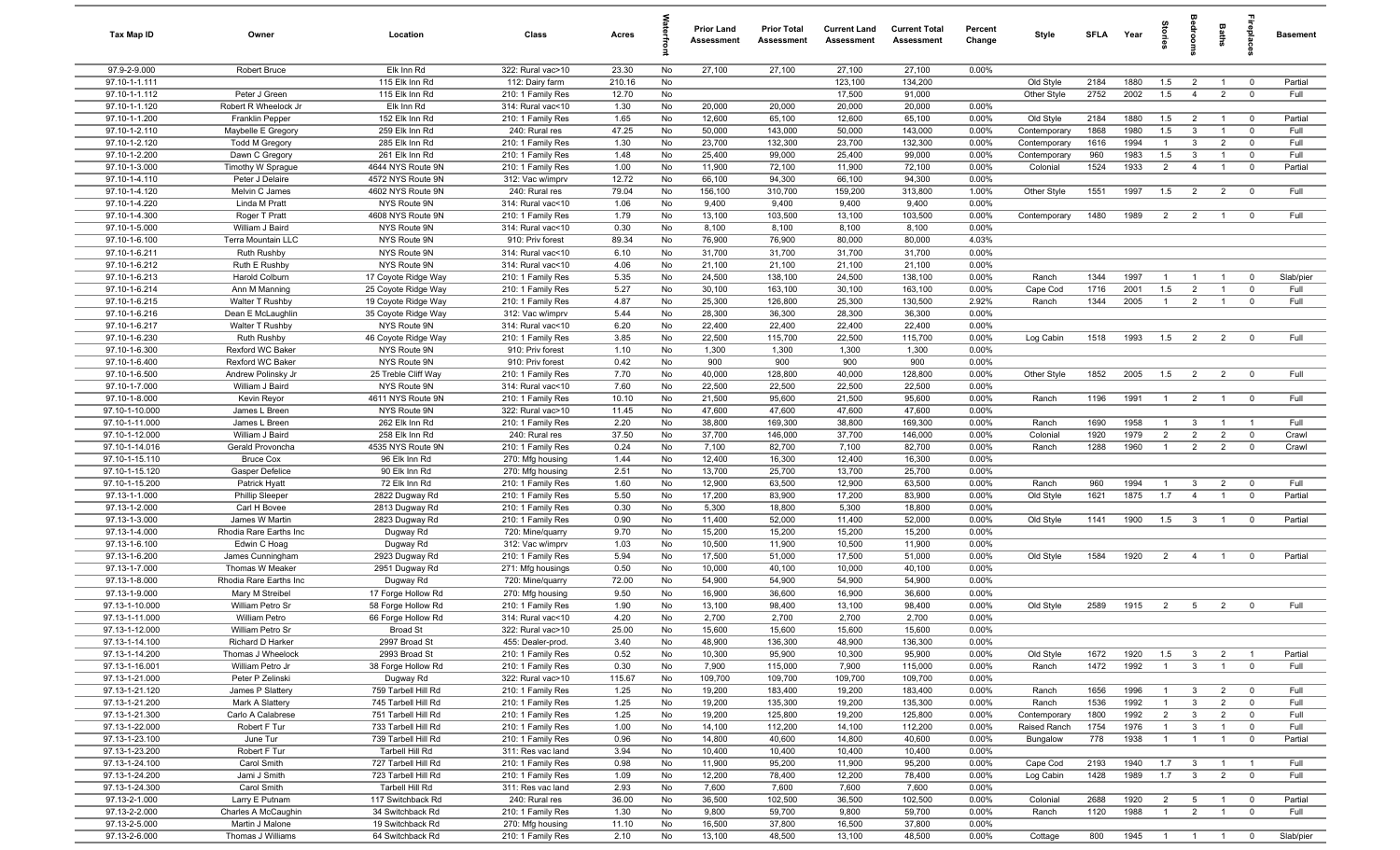| Tax Map ID                       | Owner                                 | Location                               | Class                                  | Acres         |          | <b>Prior Land</b><br>Assessment | <b>Prior Total</b><br>Assessment | <b>Current Land</b><br>Assessment | <b>Current Total</b><br>Assessment | Percent<br>Change | Style                  | <b>SFI A</b> | Year         | Stori                 | drooi                            | Baths                            | epla                          | Basement           |
|----------------------------------|---------------------------------------|----------------------------------------|----------------------------------------|---------------|----------|---------------------------------|----------------------------------|-----------------------------------|------------------------------------|-------------------|------------------------|--------------|--------------|-----------------------|----------------------------------|----------------------------------|-------------------------------|--------------------|
| 97.13-2-7.000                    | Erick L Tichonuk                      | 26 Switchback Rd                       | 210: 1 Family Res                      | 1.00          | No       | 12,400                          | 64,300                           | 12,400                            | 64,300                             | 0.00%             | Old Style              | 1333         | 1900         | 1.5                   | $\overline{2}$                   | $\overline{1}$                   | $\overline{0}$                | Partial            |
| 97.13-2-8.000                    | David D Morris                        | 10 Switchback Rd                       | 210: 1 Family Res                      | 0.40          | No       | 9,200                           | 70,900                           | 9,200                             | 70,900                             | 0.00%             | Old Style              | 1528         | 1930         | $\overline{2}$        | $\mathbf{3}$                     | $\overline{1}$                   | $\mathbf 0$                   | Partial            |
| 97.13-2-9.000                    | Jack M Crossman                       | 16 Switchback Rd                       | 210: 1 Family Res                      | 2.67          | No       | 13,800                          | 43,200                           | 13,800                            | 43,200                             | 0.00%             | Bungalow               | 700          | 1900         | $\mathbf{1}$          | $\overline{2}$                   | $\overline{1}$                   | $\overline{1}$                | Partial            |
| 97.13-2-10.000                   | Craig E Searles                       | Elk Inn Rd                             | 210: 1 Family Res                      | 1.30          | No       | 12,700                          | 61,400                           | 12,700                            | 61,400                             | 0.00%             | Old Style              | 1673         | 1875         | 1.5                   | $\mathbf{3}$                     |                                  | $\mathbf 0$                   | Partial            |
| 97.13-2-11.000                   | James E French                        | 28 Elk Inn Rd                          | 210: 1 Family Res                      | 0.30          | No       | 8,200                           | 45,400                           | 8,200                             | 45,400                             | 0.00%             | Old Style              | 1376         | 1900         | $\overline{2}$        | $\mathbf{3}$                     | $\overline{1}$                   | $^{\circ}$                    | Partial            |
| 97.13-2-12.000                   | Marie G Pendell                       | 34 Elk Inn Rd                          | 280: Multiple res                      | 0.50          | No       | 6,200                           | 63,300                           | 6,200                             | 92,300                             | 45.81%            | Cape Cod               | 1104         | 2004         | 1.5                   | $\mathbf{3}$                     | $\overline{2}$<br>$\overline{1}$ | $\mathbf 0$                   | Full               |
| 97.13-2-13.000<br>97.13-2-14.000 | Mary V Poirier<br>Gasper Koczur       | 24 Elk Inn Rd<br>14 Elk Inn Rd         | 210: 1 Family Res<br>210: 1 Family Res | 1.00<br>0.73  | No<br>No | 11,800<br>11,100                | 59,100<br>75,800                 | 11,800<br>11,100                  | 59,100<br>75,800                   | 0.00%<br>0.00%    | Old Style<br>Old Style | 1138<br>1768 | 1900<br>1930 | 1.5<br>$\overline{1}$ | $\overline{2}$<br>$\overline{2}$ | $\overline{1}$                   | $\mathbf 0$<br>$\mathbf 0$    | Partial<br>Partial |
| 97.13-2-15.000                   | Roger Tatro                           | 158 Stone St                           | 210: 1 Family Res                      | 1.00          | No       | 11,900                          | 55,800                           | 11,900                            | 55,800                             | 0.00%             | Old Style              | 1601         | 1880         | 1.5                   | $\mathbf{3}$                     | $\overline{1}$                   | $\overline{0}$                | Crawl              |
| 97.13-2-16.000                   | <b>Craig Searles</b>                  | Stone St                               | 314: Rural vac<10                      | 0.90          | No       | 9,200                           | 9,200                            | 9,200                             | 9,200                              | 0.00%             |                        |              |              |                       |                                  |                                  |                               |                    |
| 97.13-2-17.000                   | <b>Egbert M Harris</b>                | 149 Stone St                           | 210: 1 Family Res                      | 3.10          | No       | 14,300                          | 61,600                           | 14,300                            | 61,600                             | 0.00%             | Bungalow               | 960          | 1938         | $\overline{1}$        | $\overline{2}$                   | $\overline{1}$                   | $^{\circ}$                    | Full               |
| 97.13-2-18.000                   | David Bruce                           | 92 Forge Hollow Rd                     | 270: Mfg housing                       | 36.80         | No       | 37,700                          | 62,700                           | 37,700                            | 62,700                             | 0.00%             | Old Style              | 1712         | 1875         | $\overline{2}$        | $\overline{2}$                   | $\overline{1}$                   | $^{\circ}$                    | Partial            |
| 97.13-2-19.000                   | David Bruce                           | 92 Forge Hollow Rd                     | 240: Rural res                         | 16.20         | No       | 21,000                          | 78,800                           | 21,000                            | 78,800                             | 0.00%             | Old Style              | 1712         | 1875         | $\overline{2}$        | $\overline{2}$                   | $\overline{1}$                   | $\mathbf 0$                   | Partial            |
| 97.13-2-20.000                   | William A Gray Jr                     | 100 Forge Hollow Rd                    | 210: 1 Family Res                      | 0.40          | No       | 9,300                           | 100,400                          | 9,300                             | 100,400                            | 0.00%             | Old Style              | 2546         | 1941         | 1.7                   | $\overline{4}$                   | $\overline{2}$                   | $\mathbf 0$                   | Crawl              |
| 97.13-2-21.000                   | Joseph L Gregory                      | 96 Forge Hollow Rd                     | 210: 1 Family Res                      | 0.40          | No       | 9,100                           | 126,500                          | 9,100                             | 128,000                            | 1.19%             | Ranch                  | 960          | 1977         | $\overline{1}$        | $\mathbf{3}$                     | $\overline{1}$                   | $^{\circ}$                    | Full               |
| 97.13-2-22.000                   | Stephen A Kozma                       | Forge Hollow Rd                        | 311: Res vac land                      | 0.10          | No       | 4,400                           | 4,400                            | 4,400                             | 4,400                              | 0.00%             |                        |              |              |                       |                                  |                                  |                               |                    |
| 97.13-2-23.000                   | Stephen A Kozma                       | 118 Forge Hollow Rd                    | 210: 1 Family Res                      | 0.20          | No       | 6,300                           | 75,600                           | 6,300                             | 75,600                             | 0.00%             | Ranch                  | 1092         | 1970         | $\mathbf{1}$          | $\mathbf{3}$                     |                                  | $^{\circ}$                    | Full               |
| 97.13-2-24.000                   | Michael J Gunning                     | Forge Hollow Rd                        | 314: Rural vac<10                      | 0.30          | No       | 6,700                           | 6,700                            | 6,700                             | 6,700                              | 0.00%             |                        |              |              |                       |                                  |                                  |                               |                    |
| 97.13-2-25.000                   | Martin J Malone                       | 89 Forge Hollow Rd                     | 271: Mfg housings                      | 0.64          | No       | 8,500                           | 82,800                           | 8,500                             | 82,800                             | 0.00%             |                        |              |              |                       |                                  |                                  |                               |                    |
| 97.13-2-26.282<br>97.13-2-27.110 | Michael Mazzotte<br>Martin J Malone   | 63 Forge Hollow Rd<br>75 Switchback Rd | 270: Mfg housing                       | 3.85<br>32.10 | No<br>No | 13,900<br>39,800                | 35,300<br>76,000                 | 13,900<br>39,800                  | 35,300<br>76,000                   | 0.00%<br>0.00%    |                        |              |              |                       |                                  |                                  |                               |                    |
| 97.13-2-27.120                   | John Brennan                          | 79 Forge Hollow Rd                     | 270: Mfg housing<br>210: 1 Family Res  | 0.76          | No       | 11,100                          | 39,500                           | 11,100                            | 39,500                             | 0.00%             | Old Style              | 2787         | 1875         | 1.5                   | $\mathbf{3}$                     | $\overline{1}$                   | $^{\circ}$                    | Partial            |
| 97.13-2-27.200                   | Wayne Busby                           | 83 Forge Hollow Rd                     | 311: Res vac land                      | 0.15          | No       | 4,000                           | 4,300                            | 4,000                             | 4,000                              | $-6.98%$          |                        |              |              |                       |                                  |                                  |                               |                    |
| 97.13-2-28.100                   | <b>William Petro</b>                  | Forge Hollow Rd                        | 314: Rural vac<10                      | 3.66          | No       | 2,600                           | 2,600                            | 2,600                             | 2,600                              | 0.00%             |                        |              |              |                       |                                  |                                  |                               |                    |
| 97.13-2-28.210                   | Lawrence Putnam                       | Stone St                               | 322: Rural vac>10                      | 11.55         | No       | 8,700                           | 8,700                            | 8,700                             | 8,700                              | 0.00%             |                        |              |              |                       |                                  |                                  |                               |                    |
| 97.13-3-1.110                    | John Bush                             | 3097 Broad St                          | 210: 1 Family Res                      | 0.30          | No       | 8,200                           | 62,500                           | 8,200                             | 62,500                             | 0.00%             | Old Style              | 1044         | 1830         | 1.5                   | $\overline{2}$                   | $\overline{1}$                   |                               | Partial            |
| 97.13-3-1.202                    | William H Petro Jr                    | 3095 Broad St                          | 271: Mfg housings                      | 0.50          | No       | 8,500                           | 23,800                           | 8,500                             | 23,800                             | 0.00%             |                        |              |              |                       |                                  |                                  |                               |                    |
| 97.13-3-2.000                    | Daniel J St Cyr Jr                    | 3099 Broad St                          | 210: 1 Family Res                      | 0.60          | No       | 9,700                           | 58,000                           | 9,700                             | 58,000                             | 0.00%             | Old Style              | 1080         | 1925         | $\overline{2}$        | $\mathbf{3}$                     | $\overline{1}$                   | $^{\circ}$                    | Full               |
| 97.13-3-3.000                    | Louise Bush                           | <b>Broad St</b>                        | 311: Res vac land                      | 0.10          | No       | 5,500                           | 5,500                            | 5,500                             | 5,500                              | 0.00%             |                        |              |              |                       |                                  |                                  |                               |                    |
| 97.13-3-4.000                    | John Bush                             | <b>Broad St</b>                        | 311: Res vac land                      | 0.08          | No       | 3,800                           | 3,800                            | 3,800                             | 3,800                              | 0.00%             |                        |              |              |                       |                                  |                                  |                               |                    |
| 97.13-4-1.000                    | Stephen J Brace                       | Tarbell Hill Rd                        | 210: 1 Family Res                      | 0.66          | No       | 18,700                          | 98,500                           | 18,700                            | 98,500                             | 0.00%             | Ranch                  | 1144         | 2002         | $\mathbf{1}$          | $\mathbf{3}$                     | $\overline{2}$                   | $^{\circ}$                    | Full               |
| 97.13-4-2.000                    | Edward R Petro                        | 2962 Dugway Rd                         | 210: 1 Family Res                      | 1.27          | No       | 19,700                          | 156,700                          | 19,700                            | 156,700                            | 0.00%             | Ranch                  | 1664         | 2000         | $\overline{1}$        | $\mathbf{3}$                     | $\overline{2}$                   | $\mathbf 0$                   | Full               |
| 97.13-4-3.000<br>97.13-4-4.000   | George A Baker Jr                     | 2974 Dugway Rd<br><b>Broad St</b>      | 210: 1 Family Res                      | 1.50<br>0.50  | No<br>No | 12,500<br>9,700                 | 74,700<br>68,300                 | 12,500<br>9,700                   | 74,700<br>68,300                   | 0.00%<br>0.00%    | Old Style<br>Old Style | 1804<br>1617 | 1860<br>1900 | $\overline{2}$<br>1.7 | $\mathbf{3}$<br>$\overline{4}$   | $\overline{1}$<br>$\overline{1}$ | $\mathbf 0$<br>$\overline{1}$ | Partial<br>Full    |
| 97.13-4-5.000                    | Charles M Bryant<br>Charles Bryant Sr | 3004 Broad St                          | 210: 1 Family Res<br>444: Lumber yd/ml | 2.80          | No       | 44,300                          | 136,800                          | 44,300                            | 136,800                            | 0.00%             |                        |              |              |                       |                                  |                                  |                               |                    |
| 97.13-4-6.000                    | William W Conn                        | 2990 Broad St                          | 210: 1 Family Res                      | 4.70          | No       | 16,100                          | 63,400                           | 16,100                            | 63,400                             | 0.00%             | Old Style              | 1440         | 1900         | $\overline{1}$        | $\mathbf{3}$                     | $\overline{1}$                   | $\overline{0}$                | Full               |
| 97.13-4-7.000                    | Leslie Pepper                         | 822 Tarbell Hill Rd                    | 210: 1 Family Res                      | 1.25          | No       | 12,500                          | 79,200                           | 12,500                            | 79,200                             | 0.00%             | Old Style              | 1458         | 1875         | $\overline{2}$        | $\overline{4}$                   | $\overline{1}$                   | $\overline{1}$                | Full               |
| 97.14-1-1.200                    | Michael F Wallace                     | 56 Elk Inn Rd                          | 240: Rural res                         | 57.30         | No       | 66,200                          | 174,600                          | 66,200                            | 174,600                            | 0.00%             |                        |              |              |                       |                                  |                                  |                               |                    |
| 97.14-1-2.002                    | Richard T Chamberlain                 | 110 Stone St                           | 210: 1 Family Res                      | 0.90          | No       | 12,500                          | 68,300                           | 12,500                            | 68,300                             | 0.00%             | Ranch                  | 1344         | 1992         | $\overline{1}$        | $\overline{2}$                   | $\overline{1}$                   | $^{\circ}$                    | Slab/pier          |
| 97.14-1-3.000                    | Werner Kull                           | 78 Stone St                            | 312: Vac w/imprv                       | 115.20        | No       | 214,000                         | 226,000                          | 214,000                           | 226,000                            | 0.00%             |                        |              |              |                       |                                  |                                  |                               |                    |
| 97.14-1-4.000                    | Daniel Drake                          | 80 Stone St                            | 210: 1 Family Res                      | 24.56         | No       | 29,600                          | 97,900                           | 29,600                            | 97,900                             | 0.00%             | Ranch                  | 1456         | 1994         | $\overline{1}$        | $\overline{4}$                   | $\overline{2}$                   | $\overline{0}$                | Crawl              |
| 97.14-1-5.001                    | Joseph Velsini                        | Stone St                               | 311: Res vac land                      | 0.02          | No       | 100                             | 100                              | 100                               | 100                                | 0.00%             |                        |              |              |                       |                                  |                                  |                               |                    |
| 97.14-1-6.000                    | Richard E Tompkins                    | 52 Stone St                            | 210: 1 Family Res                      | 0.60          | No       | 10,500                          | 52,900                           | 10,500                            | 52,900                             | 0.00%             | Old Style              | 1369         | 1900         | $\mathbf{3}$          | $\mathbf{3}$                     |                                  | $^{\circ}$                    | Full               |
| 97.14-1-7.200<br>97.14-1-8.200   | Harold J Ferguson<br>William Petro Sr | 59 Stone St<br>Stone St                | 210: 1 Family Res<br>311: Res vac land | 0.90<br>1.60  | No<br>No | 12,400<br>800                   | 68,700<br>800                    | 12,400<br>800                     | 68,700<br>800                      | 0.00%<br>0.00%    | Old Style              | 1357         | 1880         | 1.5                   | $\mathbf{3}$                     | $\overline{1}$                   | $^{\circ}$                    | Full               |
| 97.14-1-10.000                   | Patricia A Newhall                    | 63 Stone St                            | 210: 1 Family Res                      | 1.90          | No       | 13,100                          | 72,000                           | 13,100                            | 72,000                             | 0.00%             | Cape Cod               | 1296         | 1955         | 1.5                   | $\mathbf{3}$                     | $\overline{1}$                   | $\mathbf 0$                   | Full               |
| 97.14-1-11.000                   | Willard Anderson                      | 16 Pumphouse Ln                        | 210: 1 Family Res                      | 1.00          | No       | 12,100                          | 42,400                           | 12,100                            | 42,400                             | $0.00\%$          | Old Style              | 1228         | 1860         | 1.5                   | $\mathbf{3}$                     | $\overline{1}$                   |                               | Full               |
| 97.14-1-12.000                   | William Joyce                         | 10 Pumphouse Ln                        | 210: 1 Family Res                      | 0.70          | No       | 9,800                           | 80,500                           | 9,800                             | 80,500                             | 0.00%             | Ranch                  | 1450         | 1953         | $\overline{1}$        | $\mathbf{3}$                     | $\mathbf{1}$                     | $\mathbf 0$                   | Full               |
| 97.14-1-13.000                   | Susan C Capuano                       | 75 Stone St                            | 210: 1 Family Res                      | 0.60          | No       | 10,400                          | 58,300                           | 10,400                            | 58,300                             | 0.00%             | Cape Cod               | 1188         | 1950         | 1.5                   | $\mathbf{3}$                     | $\overline{1}$                   | $\mathbf 0$                   | Full               |
| 97.14-1-14.000                   | Louis R Trapasso Sr                   | Stone St                               | 210: 1 Family Res                      | 0.60          | No       | 10,400                          | 48,300                           | 10,400                            | 48,300                             | 0.00%             | Old Style              | 1674         | 1860         | $\overline{2}$        | $\mathbf{3}$                     | $\overline{1}$                   | $\mathbf 0$                   | Full               |
| 97.14-1-15.000                   | <b>Travis Hartwell</b>                | 81 Stone St                            | 210: 1 Family Res                      | 0.30          | No       | 8,600                           | 46,400                           | 8,600                             | 46,400                             | 0.00%             | Old Style              | 816          | 1860         | $\mathbf{1}$          | $\overline{1}$                   | $\mathbf{1}$                     | $\mathbf 0$                   | Partial            |
| 97.14-1-16.000                   | Anthony R Provoncha                   | 83 Stone St                            | 210: 1 Family Res                      | 0.20          | No       | 7,100                           | 46,000                           | 7,100                             | 46,000                             | 0.00%             | Old Style              | 780          | 1860         | 1.5                   | $\overline{2}$                   | $\overline{1}$                   | $\mathbf 0$                   | Full               |
| 97.14-1-17.000                   | Gerald Johnson                        | 87 Stone St                            | 210: 1 Family Res                      | 0.30          | No       | 7,800                           | 35,600                           | 7,800                             | 35,600                             | 0.00%             | Old Style              | 1079         | 1860         | 1.5                   | $\mathbf{3}$                     | $\mathbf{1}$                     | $\mathbf 0$                   | Full               |
| 97.14-1-18.000                   | Michael S Larmore                     | 89 Stone St                            | 210: 1 Family Res                      | 0.22          | No       | 6,600                           | 44,300                           | 6,600                             | 78,200                             | 76.52%            | Old Style              | 1347         | 1860         | 1.5                   | $\overline{2}$                   |                                  | $\mathbf 0$                   | Full               |
| 97.14-1-19.000                   | Linda Pratt                           | 95 Stone St                            | 210: 1 Family Res                      | 0.30          | No       | 6,000                           | 50,700                           | 6,000                             | 50,700                             | 0.00%             | Old Style              | 1235         | 1889         | $\mathbf{1}$          | $\overline{2}$                   | $\overline{1}$                   | $\mathbf 0$                   | Partial            |
| 97.14-1-20.000<br>97.14-1-21.000 | Lisa M Delosa<br>Rachel Cochran       | 109 Stone St<br>111 Stone St           | 210: 1 Family Res                      | 0.40<br>0.60  | No<br>No | 8,400<br>10,800                 | 24,300<br>62,400                 | 8,400<br>10,800                   | 24,300<br>62,400                   | 0.00%             | Old Style              | 940          | 1860         | 1.5<br>1.5            | $\overline{4}$                   | $\overline{1}$                   | $\mathbf 0$                   | Full               |
| 97.14-1-22.100                   | Michael J Aitner                      | 90 Stone St                            | 210: 1 Family Res<br>210: 1 Family Res | 8.41          | No       | 20,600                          | 82,600                           | 20,600                            | 82,600                             | 0.00%<br>0.00%    | Old Style<br>Ranch     | 1138<br>1584 | 1860<br>1965 | $\mathbf{1}$          | $\mathbf{3}$<br>$\mathbf{3}$     | $\overline{2}$                   | $\overline{0}$<br>$\mathbf 0$ | Full<br>Partial    |
| 97.17-2-1.000                    | Gerald F Carlson                      | 3093 Broad St                          | 433: Auto body                         | 1.05          | No       | 39,400                          | 107,000                          | 39,400                            | 107,000                            | 0.00%             |                        |              |              |                       |                                  |                                  |                               |                    |
| 97.17-2-2.000                    | Maureen Finguerra                     | 3103 Broad St                          | 210: 1 Family Res                      | 0.60          | No       | 9,900                           | 115,400                          | 9,900                             | 115,400                            | 0.00%             | Cape Cod               | 2374         | 1950         | 1.5                   | $\mathbf{3}$                     | $\overline{2}$                   | $\overline{1}$                | Full               |
| 97.17-2-3.000                    | Joseph J Garcia Jr                    | 3107 Broad St                          | 210: 1 Family Res                      | 0.30          | No       | 8,100                           | 92,000                           | 8,100                             | 93,800                             | 1.96%             | Cape Cod               | 1300         | 1951         | 1.5                   | $\overline{2}$                   | $\overline{1}$                   | $\overline{1}$                | Full               |
| 97.17-2-4.000                    | Nancy S OConnor                       | 3109 Broad St                          | 210: 1 Family Res                      | 0.40          | No       | 9,600                           | 104,400                          | 9,600                             | 104,400                            | 0.00%             | Ranch                  | 1460         | 1951         | $\overline{1}$        | $\mathbf{3}$                     | $\overline{1}$                   | $\overline{1}$                | Full               |
| 97.17-2-5.000                    | Gilbert Brassard                      | 3113 Broad St                          | 210: 1 Family Res                      | 0.20          | No       | 7,700                           | 110,000                          | 7,700                             | 110,000                            | 0.00%             | Bungalow               | 962          | 1939         | $\overline{1}$        | $\overline{2}$                   | $\overline{1}$                   | $\overline{1}$                | Full               |
| 97.17-2-6.000                    | Nelson Beebe                          | 3117 Broad St                          | 210: 1 Family Res                      | 0.20          | No       | 6,600                           | 74,700                           | 6,600                             | 74,700                             | 0.00%             | Cape Cod               | 852          | 1950         | 1.5                   | $\overline{\mathbf{3}}$          | $\overline{1}$                   | $\mathbf 0$                   | Full               |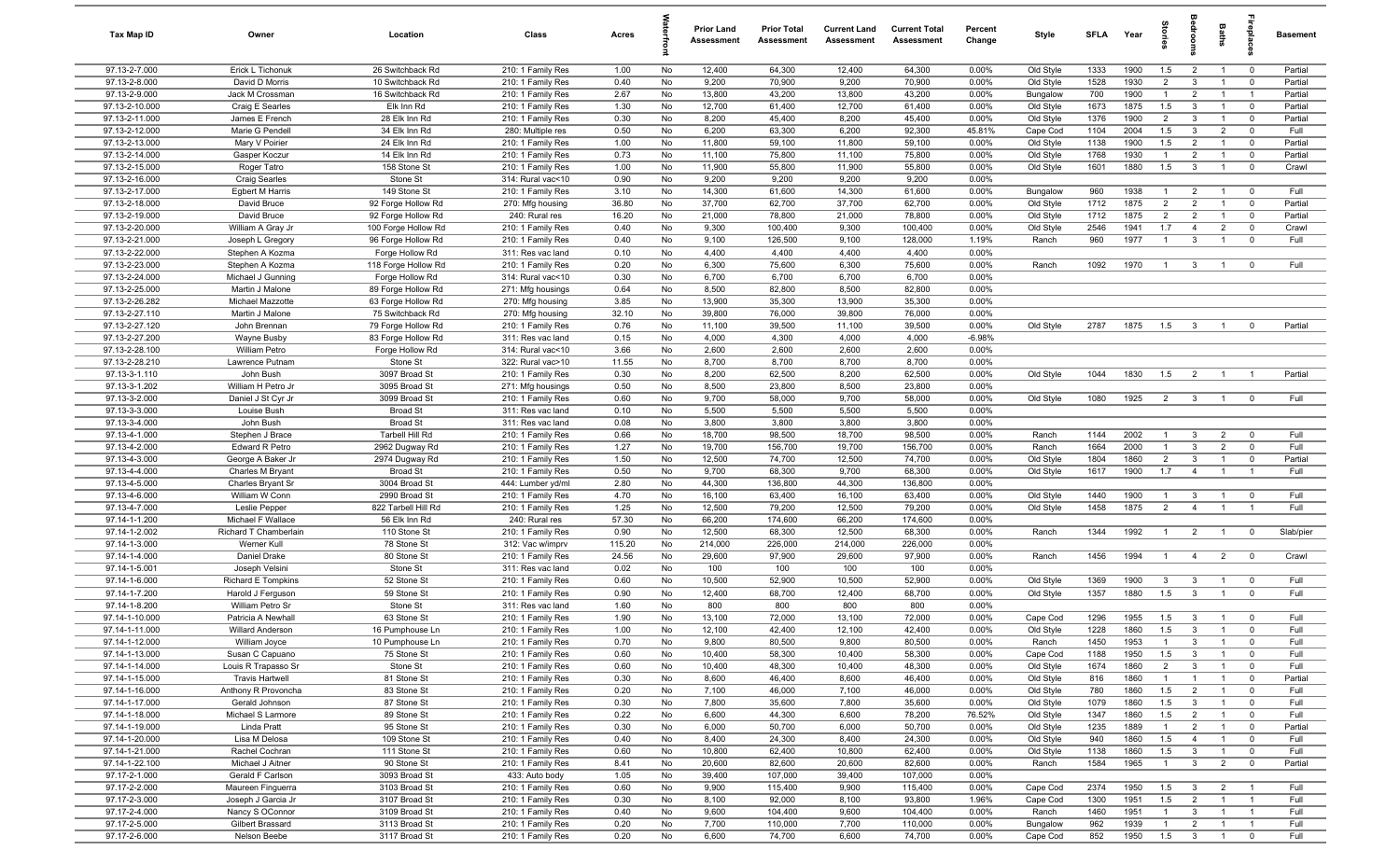| Tax Map ID                       | Owner                                  | Location                              | Class                                  | Acres         |          | <b>Prior Land</b><br>Assessment | <b>Prior Total</b><br>Assessment | <b>Current Land</b><br>Assessment | <b>Current Total</b><br>Assessment | Percent<br>Change | Style                        | <b>SFLA</b>  | Year         | Stori                 | groo                             | Baths                            | repia                            | Basement        |
|----------------------------------|----------------------------------------|---------------------------------------|----------------------------------------|---------------|----------|---------------------------------|----------------------------------|-----------------------------------|------------------------------------|-------------------|------------------------------|--------------|--------------|-----------------------|----------------------------------|----------------------------------|----------------------------------|-----------------|
| 97.17-2-7.000                    | Joseph J Whalen                        | 3119 Broad St                         | 210: 1 Family Res                      | 0.10          | No       | 6,500                           | 88,700                           | 6,500                             | 88,700                             | 0.00%             | Ranch                        | 1680         | 2003         | $\mathbf{1}$          | $\mathbf{3}$                     | $\overline{2}$                   | $\mathbf 0$                      | Slab/pier       |
| 97.17-2-8.000                    | George Jarvis                          | 3131 Broad St                         | 311: Res vac land                      | 0.50          | No       | 9,900                           | 9,900                            | 9,900                             | 9,900                              | 0.00%             |                              |              |              |                       |                                  |                                  |                                  |                 |
| 97.17-2-9.002<br>97.17-2-10.000  | Joseph Kazlo<br>John R Baldwin         | 171 Whitney St<br>3134 Broad St       | 210: 1 Family Res<br>210: 1 Family Res | 2.85<br>0.50  | No<br>No | 16,800<br>9,600                 | 120,200<br>100,800               | 16,800<br>9,600                   | 120,200<br>100,800                 | 0.00%<br>0.00%    | Raised Ranch<br>Old Style    | 1567<br>756  | 1978<br>1900 | $\overline{1}$<br>1.5 | $\overline{2}$<br>$\overline{2}$ | $\overline{1}$                   | - 1<br>$\mathbf 0$               | Full<br>Crawl   |
| 97.17-2-11.000                   | James D Diehl                          | 3130 Broad St                         | 210: 1 Family Res                      | 0.60          | No       | 12,800                          | 68,300                           | 12,800                            | 68,300                             | 0.00%             | Cape Cod                     | 1280         | 1952         | 1.5                   | $\mathbf{3}$                     | $\overline{1}$                   | $^{\circ}$                       | Partial         |
| 97.17-2-12.000                   | Terry L Allen                          | 3126 Broad St                         | 210: 1 Family Res                      | 0.40          | No       | 8,600                           | 47,900                           | 8,600                             | 47,900                             | 0.00%             | Old Style                    | 1300         | 1920         | $\overline{2}$        | $\mathbf{3}$                     |                                  | $\mathbf 0$                      | Partial         |
| 97.17-2-13.000                   | Mary M Greenough                       | 3124 Broad St                         | 210: 1 Family Res                      | 0.40          | No       | 8,600                           | 64,200                           | 8,600                             | 64,200                             | 0.00%             | Ranch                        | 934          | 1962         | $\overline{1}$        | $\overline{2}$                   | $\overline{1}$                   | $^{\circ}$                       | Full            |
| 97.17-2-14.000                   | <b>Timothy Harland</b>                 | 3098 Broad St                         | 210: 1 Family Res                      | 2.90          | No       | 14,000                          | 57,900                           | 14,000                            | 57,900                             | 0.00%             | Old Style                    | 1498         | 1860         | 1.5                   | $\overline{4}$                   | $\overline{1}$                   | $\mathbf 0$                      | Full            |
| 97.17-2-15.000                   | Port Henry Country Club                | 3122 Broad St                         | 553: Country club                      | 29.90         | No       | 135,000                         | 172,600                          | 135,000                           | 172,600                            | 0.00%             |                              |              |              |                       |                                  |                                  |                                  |                 |
| 97.17-2-16.100                   | Ann M Kazlo                            | 21 Evergreen Way                      | 210: 1 Family Res                      | 0.90          | No       | 10,600                          | 137,600                          | 10,600                            | 137,600                            | 0.00%             | Other Style                  | 2076         | 1992<br>2001 | 1.5<br>$\overline{2}$ | $\overline{4}$                   | $\mathbf{3}$                     | $\overline{0}$<br>$\overline{1}$ | Full            |
| 97.17-2-16.210<br>97.17-2-16.220 | Ann M Kazlo<br>Joseph Kazlo            | 10 Evergreen Way<br><b>Whitney St</b> | 322: Rural vac>10<br>210: 1 Family Res | 22.30<br>3.50 | No<br>No | 25,600<br>13,800                | 25,600<br>211,700                | 25,600<br>13,800                  | 25,600<br>211,700                  | 0.00%<br>0.00%    | Contemporary<br>Contemporary | 2367<br>2367 | 2001         | $\overline{2}$        | $\overline{4}$<br>$\overline{4}$ | $\overline{2}$<br>$\overline{2}$ | $\overline{1}$                   | Full<br>Full    |
| 97.17-2-17.000                   | Joseph D Kazlo                         | <b>Whitney St</b>                     | 311: Res vac land                      | 0.35          | No       | 600                             | 600                              | 600                               | 600                                | 0.00%             |                              |              |              |                       |                                  |                                  |                                  |                 |
| 97.17-2-19.002                   | Alphonse J Pawelczyk                   | 159 Whitney St                        | 220: 2 Family Res                      | 2.73          | No       | 15,400                          | 113,200                          | 15,400                            | 113,200                            | 0.00%             | Old Style                    | 3072         | 1900         | 2                     | $5\overline{5}$                  | $\overline{2}$                   | $\overline{0}$                   | Full            |
| 97.17-2-20.300                   | Ann M Kazlo                            | <b>Whitney St</b>                     | 314: Rural vac<10                      | 0.27          | No       | 600                             | 600                              | 600                               | 600                                | 0.00%             |                              |              |              |                       |                                  |                                  |                                  |                 |
| 97.17-2-21.000                   | Wallace M Edwards                      | 100 Golf Course Way                   | 210: 1 Family Res                      | 9.72          | No       | 18,500                          | 66,900                           | 18,500                            | 66,900                             | 0.00%             | Ranch                        | 1344         | 1993         | $\mathbf{1}$          | $\mathbf{3}$                     | $\overline{2}$                   | $\mathbf 0$                      | Slab/pier       |
| 97.17-3-1.000                    | Peter Hanson                           | Whitney St                            | 314: Rural vac<10                      | 0.70          | No       | 10,900                          | 10,900                           | 10,900                            | 10,900                             | 0.00%             |                              |              |              |                       |                                  |                                  |                                  |                 |
| 97.17-3-2.000                    | Eugene F Williams Jr<br>Keith M Peters | Whitney St                            | 314: Rural vac<10                      | 0.30          | No       | 5,700                           | 5,700                            | 22,500                            | 22,500                             | 294.74%           |                              |              |              |                       |                                  |                                  |                                  |                 |
| 97.17-4-1.000<br>97.17-4-2.000   | Alice Williams                         | 158 Whitney St<br>Lake View Ave       | 210: 1 Family Res<br>210: 1 Family Res | 1.60<br>0.52  | No<br>No | 11,700<br>8,600                 | 95,500<br>68,900                 | 11,700<br>8,600                   | 95,500<br>68,900                   | 0.00%<br>0.00%    | Old Style<br>Old Style       | 1300<br>1569 | 1900<br>1933 | $\overline{2}$<br>1.7 | $\mathbf{3}$<br>$\overline{4}$   | $\overline{2}$<br>$\overline{1}$ | $\overline{1}$<br>$\overline{1}$ | Full<br>Partial |
| 97.17-4-3.002                    | Thomas A Baker                         | 17 Lake View Ave                      | 210: 1 Family Res                      | 6.22          | No       | 18,100                          | 59,600                           | 18,100                            | 59,600                             | 0.00%             | Old Style                    | 820          | 1860         | 1.5                   | $\overline{1}$                   | $\overline{1}$                   | $\mathbf 0$                      | Full            |
| 97.17-4-4.000                    | Thomas A Baker                         | 19 Lake View Ave                      | 210: 1 Family Res                      | 0.10          | No       | 5,100                           | 65,400                           | 5,100                             | 68,700                             | 5.05%             | Old Style                    | 1334         | 1880         | $\overline{2}$        | $\mathbf{3}$                     | $\overline{1}$                   | $\mathbf 0$                      | Full            |
| 97.17-4-5.100                    | Glen E Durfee                          | Lake View Ave                         | 210: 1 Family Res                      | 4.00          | No       | 13,800                          | 118,800                          | 13,800                            | 118,800                            | 0.00%             | Ranch                        | 1232         | 2002         | $\mathbf{1}$          | $\mathbf{3}$                     | $\overline{2}$                   | $\mathbf 0$                      | Full            |
| 97.17-5-3.000                    | Martin J Huchro                        | 153 Whitney St                        | 210: 1 Family Res                      | 1.00          | No       | 6,600                           | 71,600                           | 6,600                             | 71,600                             | 0.00%             | Ranch                        | 1200         | 1994         | $\overline{1}$        | $\mathbf{3}$                     | $\overline{1}$                   | $^{\circ}$                       | Full            |
| 97.17-5-4.000                    | James A Fernandez                      | 149 Whitney St                        | 210: 1 Family Res                      | 2.20          | No       | 13,200                          | 128,000                          | 13,200                            | 128,000                            | 0.00%             | Other Style                  | 1840         | 1970         | 1.7                   | $\overline{2}$                   | $\overline{1}$                   | $\mathbf 0$                      | Full            |
| 97.17-5-5.000                    | <b>Michael Ashline</b>                 | 139 Whitney St                        | 210: 1 Family Res                      | 2.66          | No       | 13,800                          | 147,100                          | 13,800                            | 147,100                            | 0.00%             | Colonial                     | 2772         | 1980         | $\overline{2}$        | $\mathbf{3}$                     | $\overline{1}$                   | $^{\circ}$                       | Crawl           |
| 97.17-5-6.000<br>97.17-5-7.000   | Marcy Jarvis<br>Mark F Robinson        | <b>Whitney St</b><br>86 Viking Ln     | 322: Rural vac>10<br>411: Apartment    | 89.34<br>7.00 | No<br>No | 79,100<br>38,800                | 79,100<br>148,200                | 79,100<br>38,800                  | 79,100<br>148,200                  | 0.00%<br>0.00%    |                              |              |              |                       |                                  |                                  |                                  |                 |
| 97.17-5-8.000                    | Dorothy M Kordziel                     | Viking Ln                             | 311: Res vac land                      | 1.60          | No       | 5,900                           | 5,900                            | 5,900                             | 5,900                              | 0.00%             |                              |              |              |                       |                                  |                                  |                                  |                 |
| 97.17-5-9.000                    | Dorothy M Kordziel                     | 70 Viking Ln                          | 210: 1 Family Res                      | 2.80          | No       | 13,800                          | 113,400                          | 13,800                            | 113,400                            | 0.00%             | Old Style                    | 1900         | 1860         | $\overline{1}$        | $\mathbf{3}$                     |                                  | - 1                              | Partial         |
| 97.17-6-1.000                    | Charles A Brooks                       | 730 Tarbell Hill Rd                   | 210: 1 Family Res                      | 1.40          | No       | 12,700                          | 74,300                           | 12,700                            | 74,300                             | 0.00%             | Ranch                        | 960          | 1960         | $\overline{1}$        | $\mathbf{3}$                     |                                  | $\mathbf 0$                      | Full            |
| 97.17-6-2.000                    | Alan L Thompson                        | 740 Tarbell Hill Rd                   | 210: 1 Family Res                      | 3.20          | No       | 14,600                          | 92,400                           | 14,600                            | 119,000                            | 28.79%            | Ranch                        | 1904         | 2002         | $\overline{1}$        | $\mathbf{3}$                     | $\overline{2}$                   | $\mathbf 0$                      | Slab/pier       |
| 97.17-6-3.000                    | David J Mayer                          | 774 Tarbell Hill Rd                   | 210: 1 Family Res                      | 6.85          | No       | 30,900                          | 106,700                          | 30,900                            | 106,700                            | 0.00%             | Contemporary                 | 1274         | 1998         | 1.7                   | $\overline{2}$                   | $\overline{1}$                   | $\overline{0}$                   | Full            |
| 97.17-6-4.000                    | Dixon D Williams                       | 788 Tarbell Hill Rd                   | 210: 1 Family Res                      | 6.48          | No       | 32,000                          | 111,900                          | 32,000                            | 114,900                            | 2.68%             | Ranch                        | 2016         | 2002         | $\overline{1}$        | 5                                | $\overline{2}$                   | $\mathbf 0$                      | Slab/pier       |
| 97.17-6-5.000<br>97.17-6-8.110   | James Stahl<br><b>Emmett Hargett</b>   | 800 Tarbell Hill Rd<br>Fisk Rd        | 210: 1 Family Res<br>322: Rural vac>10 | 6.65<br>25.60 | No<br>No | 31,300<br>35,400                | 175,700<br>35,400                | 31,300<br>35,400                  | 175,700<br>35,400                  | 0.00%<br>0.00%    | Colonial                     | 1956         | 1999         | $\overline{2}$        | $\mathbf{3}$                     | $\overline{2}$                   | $\mathbf 0$                      | Full            |
| 97.17-6-8.120                    | Carlo F Russo                          | Fisk Rd                               | 311: Res vac land                      | 2.31          | No       | 16,500                          | 16,500                           | 16,500                            | 16,500                             | 0.00%             |                              |              |              |                       |                                  |                                  |                                  |                 |
| 97.17-6-8.130                    | <b>Bernard Vanier</b>                  | 220 Fisk Rd                           | 210: 1 Family Res                      | 21.00         | No       | 67,300                          | 145,200                          | 58,000                            | 135,900                            | $-6.40%$          | Ranch                        | 1232         | 2005         | $\overline{1}$        | 2                                | $\overline{2}$                   | $\mathbf 0$                      | Slab/pier       |
| 97.17-6-8.200                    | Frederick A Guffey                     | Fisk Rd                               | 322: Rural vac>10                      | 16.86         | No       | 57,600                          | 57,600                           | 57,600                            | 57,600                             | 0.00%             |                              |              |              |                       |                                  |                                  |                                  |                 |
| 97.17-6-9.000                    | Hilda Pepper                           | 290 Fisk Rd                           | 210: 1 Family Res                      | 5.70          | No       | 17,400                          | 70,400                           | 17,400                            | 70,400                             | 0.00%             | Old Style                    | 1261         | 1900         | 1.5                   | $\mathbf{3}$                     | $\overline{1}$                   | $\mathbf 0$                      | Full            |
| 97.17-6-10.000                   | <b>Benjamin Winters</b>                | 250 Fisk Rd                           | 210: 1 Family Res                      | 2.75          | No       | 21,700                          | 112,300                          | 21,700                            | 112,300                            | 0.00%             | Ranch                        | 1344         | 2002         | $\mathbf{1}$          | $\mathbf{3}$                     | $\overline{2}$                   | $^{\circ}$                       | Full            |
| 97.17-6-11.000                   | Carlo F Russo                          | 240 Fisk Rd                           | 210: 1 Family Res                      | 6.03          | No       | 30,900                          | 132,900                          | 30,900                            | 156,500                            | 17.76%            | Log Cabin                    | 1792         | 2003         | 1.5                   | $\mathbf{3}$                     | $\overline{2}$                   | $^{\circ}$                       | Full            |
| 97.17-6-12.000<br>97.17-6-13.000 | George Anderson<br>Stephen R Pelkey    | 222 Fisk Rd<br>212 Fisk Rd            | 210: 1 Family Res<br>210: 1 Family Res | 2.76<br>3.00  | No<br>No | 14,800<br>19,200                | 220,000<br>111,400               | 14,800<br>19,200                  | 250,900<br>111,400                 | 14.05%<br>0.00%   | Contemporary<br>Ranch        | 1820<br>1560 | 2001<br>1998 | 1.7<br>$\mathbf{1}$   | $\mathbf{3}$<br>$\overline{4}$   | $\overline{2}$<br>$\overline{2}$ | $^{\circ}$<br>$^{\circ}$         | Full<br>Full    |
| 97.17-6-14.000                   | Gary Stoddard Sr                       | 200 Fisk Rd                           | 220: 2 Family Res                      | 0.40          | No       | 9,800                           | 110,200                          | 9,800                             | 110,200                            | 0.00%             | Colonial                     | 4000         | 1967         | $\overline{2}$        | 5                                | $\overline{2}$                   | $\Omega$                         | Slab/pier       |
| 97.17-6-15.000                   | Gary A Stoddard Sr                     | Fisk Rd                               | 311: Res vac land                      | 5.86          | No       | 13,100                          | 13,100                           | 13,100                            | 13,100                             | 0.00%             |                              |              |              |                       |                                  |                                  |                                  |                 |
| 97.17-6-16.000                   | Lowell Pereau                          | 192 Fisk Rd                           | 210: 1 Family Res                      | 1.65          | No       | 11,600                          | 55,300                           | 11,600                            | 55,300                             | $0.00\%$          | Cottage                      | 924          | 1950         | $\overline{1}$        | $\overline{2}$                   | $\overline{1}$                   |                                  | Full            |
| 97.17-6-18.000                   | George Evens Jr                        | Fisk Rd                               | 322: Rural vac>10                      | 16.26         | No       | 15,800                          | 15,800                           | 15,800                            | 15,800                             | 0.00%             |                              |              |              |                       |                                  |                                  |                                  |                 |
| 97.17-6-19.000                   | Manuel V Perez                         | 188 Fisk Rd                           | 210: 1 Family Res                      | 0.90          | No       | 11,600                          | 66,100                           | 11,600                            | 66,100                             | 0.00%             | Old Style                    | 1442         | 1900         | 1.5                   | $\mathbf{3}$                     | $\overline{1}$                   | $\overline{0}$                   | Full            |
| 97.17-6-20.000                   | George Evens Jr                        | 170 Fisk Rd                           | 210: 1 Family Res                      | 5.20          | No       | 15,800                          | 81,400                           | 15,800                            | 81,400                             | 0.00%             | Ranch                        | 1344         | 1999         | $\overline{1}$        | $\mathbf{3}$                     | $\overline{2}$                   | $\mathbf 0$                      | Slab/pier       |
| 97.17-6-21.000                   | Phillip Huchro                         | 176 Fisk Rd                           | 270: Mfg housing                       | 0.70          | No       | 10,900                          | 18,900                           | 10,900                            | 18,900                             | 0.00%             |                              |              |              |                       |                                  |                                  |                                  |                 |
| 97.17-6-22.000<br>97.17-6-23.000 | George A Evens<br>Ronald F Smith       | 164 Fisk Rd<br>158 Fisk Rd            | 210: 1 Family Res<br>210: 1 Family Res | 1.10<br>3.89  | No<br>No | 12,200<br>10,400                | 86,800<br>93,700                 | 12,200<br>14,200                  | 86,800<br>95,600                   | 0.00%<br>2.03%    | Ranch<br>Other Style         | 1120<br>1296 | 1970<br>1970 | $\overline{1}$<br>1.5 | $\mathbf{3}$<br>$\overline{1}$   | $\mathbf{1}$<br>$\overline{1}$   | $\overline{0}$<br>$\overline{1}$ | Full<br>Full    |
| 97.17-6-25.000                   | John T Aurilio                         | 147 Fisk Rd                           | 270: Mfg housing                       | 1.00          | No       | 11,900                          | 21,900                           | 11,900                            | 21,900                             | 0.00%             |                              |              |              |                       |                                  |                                  |                                  |                 |
| 97.17-6-26.000                   | John T Aurilio                         | Fisk Rd                               | 314: Rural vac<10                      | 2.31          | No       | 11,000                          | 11,000                           | 11,000                            | 11,000                             | 0.00%             |                              |              |              |                       |                                  |                                  |                                  |                 |
| 97.17-6-27.000                   | Jamie J Cheney                         | 167 Fisk Rd                           | 270: Mfg housing                       | 0.20          | No       | 7,400                           | 17,500                           | 7,400                             | 17,500                             | 0.00%             |                              |              |              |                       |                                  |                                  |                                  |                 |
| 97.17-6-28.000                   | William I Hay                          | 185 Fisk Rd                           | 240: Rural res                         | 44.12         | No       | 44,600                          | 74,100                           | 44,600                            | 74,100                             | 0.00%             | Colonial                     | 3136         | 1860         | $\overline{2}$        | 10                               | $\overline{2}$                   | $\overline{0}$                   | Full            |
| 97.17-6-29.000                   | William J Tromblee                     | 173 Fisk Rd                           | 210: 1 Family Res                      | 1.38          | No       | 12,500                          | 64,400                           | 12,500                            | 64,400                             | 0.00%             | Ranch                        | 1120         | 1988         | $\mathbf{1}$          | $\mathbf{3}$                     | $\overline{2}$                   | $\overline{0}$                   | Slab/pier       |
| 97.17-6-31.000                   | Anthony Fernadez                       | 195 Fisk Rd                           | 210: 1 Family Res                      | 0.55          | No       | 10,300                          | 147,100                          | 10,300                            | 147,100                            | 0.00%             | Ranch                        | 1360         | 1986         | $\mathbf{1}$          | $\mathbf{3}$                     | $\overline{2}$                   | $\overline{0}$                   | Full            |
| 97.17-6-32.000<br>97.17-6-33.000 | Laurie Fleury<br>Michael D Badger      | 203 Fisk Rd<br>231 Fisk Rd            | 270: Mfg housing<br>210: 1 Family Res  | 0.90<br>19.33 | No<br>No | 11,300<br>25,800                | 25,500<br>145,000                | 11,300<br>25,800                  | 25,500<br>145,000                  | 0.00%<br>0.00%    | Log Cabin                    | 1792         | 1999         | $\overline{1}$        | $\overline{2}$                   | $\overline{2}$                   | $\overline{0}$                   | Full            |
| 97.17-6-34.000                   | Daniel A Cutting Jr                    | 239 Fisk Rd                           | 210: 1 Family Res                      | 1.00          | No       | 11,800                          | 34,100                           | 11,800                            | 34,100                             | 0.00%             | Old Style                    | 1073         | 1900         | 1.5                   | $\overline{4}$                   | $\mathbf{1}$                     | $\overline{0}$                   | Partial         |
| 97.17-6-35.000                   | John Tromblee III                      | 251 Fisk Rd                           | 210: 1 Family Res                      | 2.00          | No       | 13,100                          | 53,300                           | 13,100                            | 53,300                             | 0.00%             | Old Style                    | 1504         | 1905         | $\overline{2}$        | $\mathbf{3}$                     | $\overline{1}$                   | $\overline{0}$                   | Full            |
| 97.17-6-36.000                   | <b>Emmett Hargett</b>                  | 261 Fisk Rd                           | 210: 1 Family Res                      | 0.90          | No       | 11,900                          | 116,900                          | 11,900                            | 116,900                            | 0.00%             | Old Style                    | 2246         | 1860         | 2                     | $\overline{4}$                   | 2                                | $\overline{0}$                   | Partial         |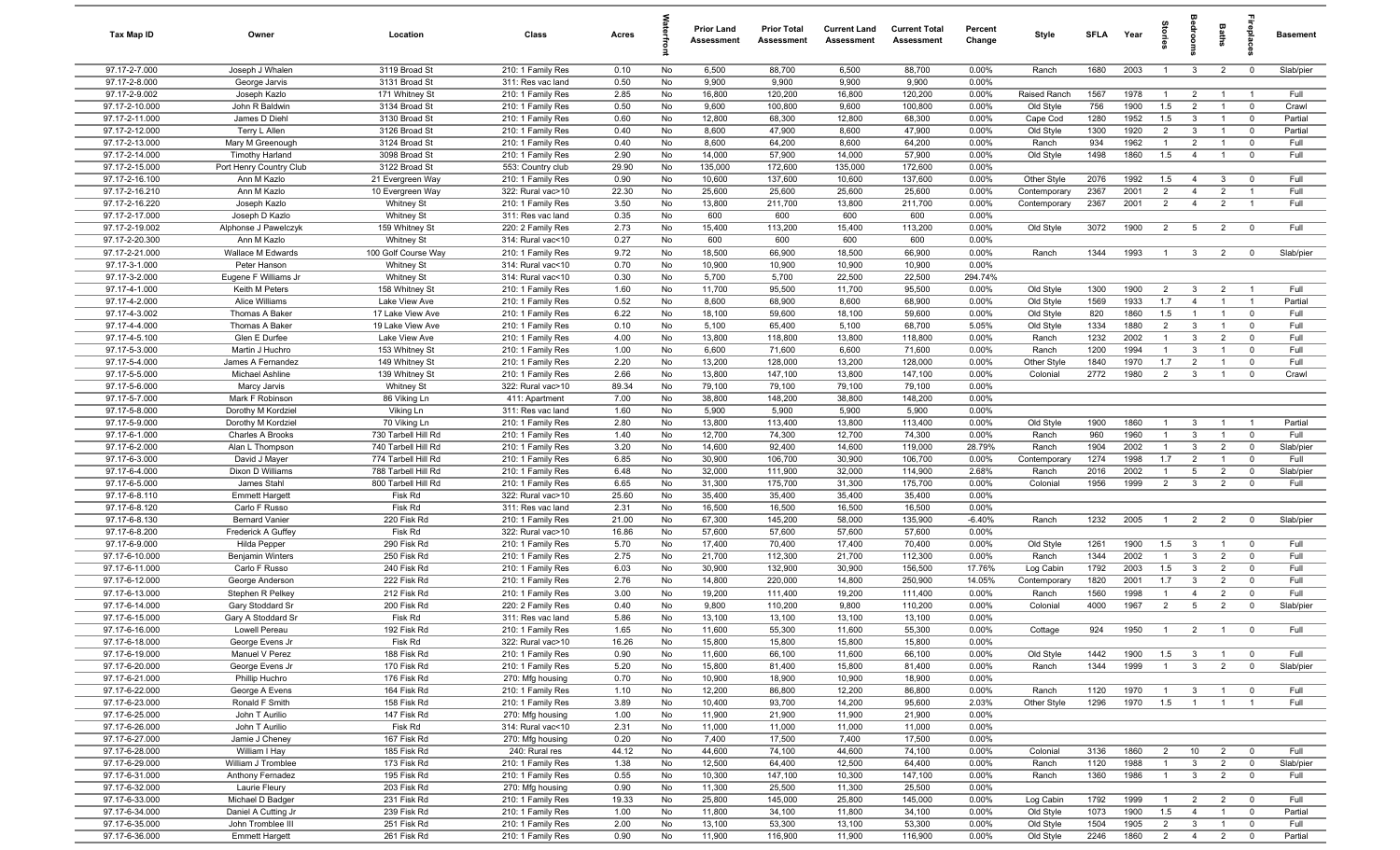| Tax Map ID                       | Owner                                                      | Location                                   | Class                                  | Acres            |           | <b>Prior Land</b><br>Assessment | <b>Prior Total</b><br>Assessment | <b>Current Land</b><br><b>Assessment</b> | <b>Current Total</b><br><b>Assessment</b> | Percent<br>Change | Style              | <b>SFLA</b>  | Year         | tories              | groo                | Baths          | epla                      | <b>Basement</b> |
|----------------------------------|------------------------------------------------------------|--------------------------------------------|----------------------------------------|------------------|-----------|---------------------------------|----------------------------------|------------------------------------------|-------------------------------------------|-------------------|--------------------|--------------|--------------|---------------------|---------------------|----------------|---------------------------|-----------------|
| 97.17-6-37.000                   | Charles R French                                           | 265 Fisk Rd                                | 210: 1 Family Res                      | 2.00             | No        | 12,900                          | 89,400                           | 12,900                                   | 89,400                                    | 0.00%             | Ranch              | 1120         | 1996         | $\mathbf{1}$        | $\mathbf{3}$        | $\overline{1}$ | $\mathbf 0$               | Full            |
| 97.17-6-38.000                   | William Prew                                               | 271 Fisk Rd                                | 210: 1 Family Res                      | 2.30             | No        | 13,300                          | 127,100                          | 13,300                                   | 127,100                                   | 0.00%             | Ranch              | 1456         | 1983         |                     | 3                   |                | $\mathbf 0$               | Full            |
| 97.17-6-39.000                   | Donald F Hanson                                            | 277 Fisk Rd                                | 210: 1 Family Res                      | 0.50             | No        | 9,700                           | 45,300                           | 9,700                                    | 45,300                                    | 0.00%             | Old Style          | 1089         | 1820         | 1.5                 | $\mathbf{3}$        |                | $\mathbf 0$               | Full            |
| 97.17-6-40.000<br>97.17-6-41.100 | Edward F Allen<br>Warren M Pattison Sr                     | 285 Fisk Rd<br>310 Fisk Rd                 | 210: 1 Family Res<br>322: Rural vac>10 | 4.25<br>24.50    | No<br>No  | 15,600<br>22,700                | 106,800<br>22,700                | 15,600<br>22,700                         | 106,800<br>22,700                         | 0.00%<br>0.00%    | Ranch<br>Old Style | 1386<br>3272 | 1985<br>1833 | $\overline{1}$<br>2 | 3<br>$\overline{4}$ | $\overline{1}$ | $^{\circ}$<br>$\mathbf 0$ | Full<br>Partial |
| 97.17-6-41.200                   | Casey D Nephew                                             | 303 Fisk Rd                                | 210: 1 Family Res                      | 5.50             | No        | 17,200                          | 69,700                           | 17,200                                   | 155,600                                   | 123.24%           | Ranch              | 1634         | 2005         | $\overline{1}$      | 3                   | $\overline{2}$ | $\mathbf 0$               | Full            |
| 97.17-6-41.300                   | Warren M Pattison Sr                                       | 310 Fisk Rd                                | 210: 1 Family Res                      | 1.00             | No        | 12,400                          | 78,000                           | 12,400                                   | 78,000                                    | 0.00%             | Ranch              | 1248         | 1993         | $\overline{1}$      | 3                   | $\overline{2}$ | $\mathbf 0$               | Slab/pier       |
| 105.-2-2.000                     | <b>Eddy Foundation</b>                                     | Ensign Pond Rd                             | 322: Rural vac>10                      | 154.20           | No        | 96,800                          | 96,800                           | 96,800                                   | 96,800                                    | 0.00%             |                    |              |              |                     |                     |                |                           |                 |
| 105.-2-3.000                     | <b>Eddy Foundation</b>                                     | Ensign Pond Rd                             | 322: Rural vac>10                      | 143.00           | No        | 90,200                          | 90,200                           | 90,200                                   | 90,200                                    | 0.00%             |                    |              |              |                     |                     |                |                           |                 |
| 105.-2-4.000                     | Stephen J Serina III                                       | 1560 Ensign Pond Rd                        | 240: Rural res                         | 215.80           | No        | 172,600                         | 217,600                          | 172,600                                  | 217,600                                   | 0.00%             | Other Style        | 1162         | 1960         | 1.5                 | $\mathbf{3}$        | $\overline{1}$ | $\mathbf{0}$              | Slab/pier       |
| 105.-2-6.100                     | William M Roden                                            | Ensign Pond Rd                             | 311: Res vac land                      | 1.22             | No        |                                 |                                  | 15,000                                   | 15,000                                    |                   |                    |              |              |                     |                     |                |                           |                 |
| 105.-2-6.300                     |                                                            | Ensign Pond Rd                             | 311: Res vac land                      | 1.78             | No        |                                 |                                  | 15,000                                   | 15,000                                    |                   |                    |              |              |                     |                     |                |                           |                 |
| 105.-2-7.000                     | Edward R James                                             | Ensign Pond Rd                             | 312: Vac w/imprv                       | 1.30             | No        | 12,600                          | 13,800                           | 12,600                                   | 13,800                                    | 0.00%             |                    |              |              |                     |                     |                |                           |                 |
| 105.-2-14.000                    | William M Roden                                            | Ensign Pond Rd                             | 911: Forest s480                       | 165.80           | No        | 65,300                          | 68,600                           | 65,300                                   | 68,600                                    | 0.00%             |                    |              |              |                     |                     |                |                           |                 |
| 106.-1-1.100<br>106.-1-1.200     | Daniel Gallagher<br>Anna C Bruce                           | Ensign Pond Rd<br>1679 Ensign Pond Rd      | 912: Forest s480a<br>240: Rural res    | 21.57<br>97.23   | No<br>No  | 23,100<br>70,800                | 23,100<br>99,200                 | 23,100<br>70,800                         | 23,100<br>99,200                          | 0.00%<br>0.00%    | Cottage            | 756          | 1965         | $\overline{1}$      | $\overline{2}$      | $\mathbf 0$    | $\overline{0}$            | Crawl           |
| 106.-1-2.000                     | Daniel Gallagher                                           | Ensign Pond Rd                             | 912: Forest s480a                      | 30.80            | No        | 50,300                          | 50,300                           | 50,300                                   | 50,300                                    | 0.00%             |                    |              |              |                     |                     |                |                           |                 |
| 106.-1-3.000                     | Daniel Gallagher                                           | Ensign Pond Rd                             | 912: Forest s480a                      | 172.00           | No        | 90,300                          | 90,300                           | 90,300                                   | 90,300                                    | 0.00%             |                    |              |              |                     |                     |                |                           |                 |
| 106.-1-4.000                     | Daniel Gallagher                                           | Ensign Pond Rd                             | 912: Forest s480a                      | 188.70           | No        | 74,300                          | 74,300                           | 74,300                                   | 74,300                                    | 0.00%             |                    |              |              |                     |                     |                |                           |                 |
| 106.-1-5.000                     | Howard D Sprague                                           | Mutton Hollow Rd                           | 910: Priv forest                       | 171.60           | No        | 67,600                          | 67,600                           | 67,600                                   | 67,600                                    | 0.00%             |                    |              |              |                     |                     |                |                           |                 |
| 106.-1-6.000                     | Douglas L Mauran                                           | Mutton Hollow Rd                           | 322: Rural vac>10                      | 47.60            | No        | 36,200                          | 36,200                           | 36,200                                   | 36,200                                    | 0.00%             |                    |              |              |                     |                     |                |                           |                 |
| 106.-1-7.000                     | Mark E Smith                                               | Mutton Hollow Rd                           | 314: Rural vac<10                      | 0.10             | No        | 3,300                           | 3,300                            | 3,300                                    | 3,300                                     | 0.00%             |                    |              |              |                     |                     |                |                           |                 |
| 106.-1-8.000                     | Douglas L Mauran                                           | 108 Mutton Hollow Rd                       | 210: 1 Family Res                      | 2.20             | No        | 12,500                          | 85,500                           | 12,500                                   | 85,500                                    | 0.00%             | Ranch              | 900          | 1988         | $\overline{1}$      | $\overline{2}$      | $\overline{1}$ | $\overline{0}$            | Crawl           |
| 106.-1-9.000                     | Wendy S Archilla                                           | 88 Mutton Hollow Rd                        | 240: Rural res                         | 20.00            | No        | 25,400                          | 134,200                          | 25,400                                   | 134,200                                   | 0.00%             | Ranch              | 1345         | 2004         | $\overline{1}$      | $\mathbf{3}$        | $\overline{2}$ | $\mathbf 0$               | Full            |
| 106.-1-10.110                    | James Pepper                                               | 56 Mutton Hollow Rd                        | 210: 1 Family Res                      | 56.27            | No        | 54,000                          | 87,000                           | 54,000                                   | 87,000                                    | 0.00%             | Old Style          | 1069         | 1850         | 1.5                 | $\overline{4}$      | $\overline{1}$ | $\mathbf 0$               | Full            |
| 106.-1-10.120<br>106.-1-10.200   | James E Pepper<br>Larry Cutting                            | 62 Mutton Hollow Rd<br>72 Mutton Hollow Rd | 270: Mfg housing<br>210: 1 Family Res  | 0.73<br>4.99     | No<br>No  | 8,500<br>14,800                 | 61,000<br>93,300                 | 8,500<br>14,800                          | 61,000<br>93,300                          | 0.00%<br>0.00%    | Ranch              | 936          | 1996         | $\overline{1}$      | $\overline{2}$      | $\overline{1}$ | $\overline{0}$            | Full            |
| 106.-1-11.000                    | Elizabeth Coonrod                                          | Mutton Hollow Rd                           | 322: Rural vac>10                      | 60.00            | No        | 40,400                          | 40,400                           | 40,400                                   | 40,400                                    | 0.00%             |                    |              |              |                     |                     |                |                           |                 |
| 106.-1-12.000                    | Oliver J Hickock Sr                                        | 207 Mutton Hollow Rd                       | 210: 1 Family Res                      | 5.00             | No        | 14,200                          | 136,600                          | 14,200                                   | 136,600                                   | 0.00%             | Contemporary       | 2166         | 1992         | $\overline{2}$      | $\overline{2}$      | $\overline{2}$ | $\overline{\mathbf{0}}$   | Full            |
| $106.-1-13.000$                  | Oliver J Hickock Sr                                        | 201 Mutton Hollow Rd                       | 210: 1 Family Res                      | 10.80            | No        | 16,600                          | 60,500                           | 16,600                                   | 60,500                                    | 0.00%             | Old Style          | 1450         | 1940         | $\overline{1}$      | $\mathbf{3}$        | $\overline{1}$ | $\overline{0}$            | Crawl           |
| 106.-1-14.001                    | Lyme Adk Timberlands I LLC                                 | Mutton Hollow Rd                           | 912: Forest s480a                      | 10.00            | No        | 3,800                           | 3,800                            | 3,800                                    | 3,800                                     | 0.00%             |                    |              |              |                     |                     |                |                           |                 |
| 106.-1-15.002                    | Oliver J Hickock Sr                                        | 169 Mutton Hollow Rd                       | 240: Rural res                         | 40.00            | No        | 29,500                          | 101,400                          | 29,500                                   | 108,400                                   | 6.90%             | Other Style        | 1424         | 1991         | $\overline{2}$      | $\overline{1}$      | $\overline{1}$ | $\overline{0}$            | Slab/pier       |
| 106.-1-16.000                    | Thomas Hanchett                                            | 109 Mutton Hollow Rd                       | 270: Mfg housing                       | 2.20             | No        | 12,100                          | 38,100                           | 12,100                                   | 38,100                                    | 0.00%             |                    |              |              |                     |                     |                |                           |                 |
| 106.-1-17.110                    | <b>Brian McCormack</b>                                     | 148 Mutton Hollow Rd                       | 240: Rural res                         | 117.20           | No        | 65,000                          | 65,000                           | 65,000                                   | 97,500                                    | 50.00%            | Ranch              | 1008         | 2007         | $\overline{1}$      | $\overline{2}$      | $\overline{1}$ | $\overline{0}$            | Full            |
| 106.-1-17.120                    | A Johnson Co                                               | Mutton Hollow Rd                           | 314: Rural vac<10                      | 6.10             | No        | 5,300                           | 5,300                            | 5,300                                    | 5,300                                     | 0.00%             |                    |              |              |                     |                     |                |                           |                 |
| 106.-1-17.200<br>106.-1-18.000   | Kristi E Uunila<br>Mark E Smith                            | Mutton Hollow Rd<br>132 Mutton Hollow Rd   | 314: Rural vac<10<br>210: 1 Family Res | 3.60<br>86.90    | No<br>No  | 13,900<br>76,000                | 13,900<br>127,300                | 13,900<br>76,000                         | 13,900<br>127,300                         | 0.00%<br>0.00%    | Old Style          | 1798         | 1890         | 2                   | $\overline{4}$      | $\overline{1}$ | $\mathbf 0$               | Full            |
| 106.-1-19.000                    | A Johnson Co                                               | Mutton Hollow Rd                           | 322: Rural vac>10                      | 86.10            | No        | 33,900                          | 33,900                           | 33,900                                   | 33,900                                    | 0.00%             |                    |              |              |                     |                     |                |                           |                 |
| 106.-1-20.000                    | Lyme Adk Timberlands II LLC                                | Mutton Hollow Rd                           | 912: Forest s480a                      | 85.60            | No        | 33,700                          | 33,700                           | 33,700                                   | 33,700                                    | 0.00%             |                    |              |              |                     |                     |                |                           |                 |
| 106.-1-21.000                    | Howard D Sprague                                           | Mutton Hollow Rd                           | 322: Rural vac>10                      | 85.70            | No        | 33,700                          | 33,700                           | 33,700                                   | 33,700                                    | 0.00%             |                    |              |              |                     |                     |                |                           |                 |
| 106.-1-22.000                    | Daniel Gallagher                                           | Ensign Pond Rd                             | 912: Forest s480a                      | 715.90           | No        | 450,800                         | 450,800                          | 450,800                                  | 450,800                                   | 0.00%             |                    |              |              |                     |                     |                |                           |                 |
| 106.-1-23.000                    | Lyme Adk Timberlands II LLC                                | Mutton Hollow Rd                           | 912: Forest s480a                      | 170.90           | No        | 67,400                          | 67,400                           | 67,400                                   | 67,400                                    | 0.00%             |                    |              |              |                     |                     |                |                           |                 |
| 106.-1-24.000                    | Lewis G Pattison                                           | Mutton Hollow Rd                           | 311: Res vac land                      | 41.97            | No        | 16,500                          | 16,500                           | 16,500                                   | 16,500                                    | 0.00%             |                    |              |              |                     |                     |                |                           |                 |
| 106.-1-25.000                    | Ned Phinney                                                | Mutton Hollow Rd                           | 322: Rural vac>10                      | 41.97            | No        | 16,500                          | 16,500                           | 16,500                                   | 16,500                                    | 0.00%             |                    |              |              |                     |                     |                |                           |                 |
| 106.-1-26.000                    | Henry H Bailey Jr                                          | Mutton Hollow Rd                           | 322: Rural vac>10<br>322: Rural vac>10 | 89.40            | No        | 35,200                          | 35,200<br>23,200                 | 35,200<br>23,200                         | 35,200                                    | 0.00%             |                    |              |              |                     |                     |                |                           |                 |
| 106.-1-27.000<br>106.-1-28.000   | Henry H Bailey Jr<br>Alexander Koopalethes                 | Mutton Hollow Rd<br>Mutton Hollow Rd       | 322: Rural vac>10                      | 59.00<br>22.20   | No<br>No. | 23,200<br>16,900                | 16,900                           | 16,900                                   | 23,200<br>16,900                          | 0.00%<br>0.00%    |                    |              |              |                     |                     |                |                           |                 |
| 106.-1-29.000                    | Lyme Adk Timberlands I LLC                                 | Mutton Hollow Rd                           | 912: Forest s480a                      | 92.60            | No        | 36,200                          | 36,200                           | 36,200                                   | 36,200                                    | 0.00%             |                    |              |              |                     |                     |                |                           |                 |
| 106.-1-30.000                    | Lyme Adk Timberlands I LLC                                 | Mutton Hollow Rd                           | 910: Priv forest                       | 50.00            | No        | 33,500                          | 33,500                           | 33,500                                   | 33,500                                    | 0.00%             |                    |              |              |                     |                     |                |                           |                 |
| 106.-1-31.000                    | Lyme Adk Timberlands II LLC                                | Mutton Hollow Rd                           | 912: Forest s480a                      | 113.77           | No        | 44,700                          | 44,700                           | 44,700                                   | 44,700                                    | 0.00%             |                    |              |              |                     |                     |                |                           |                 |
| 106.-1-32.000                    | John S Harvish                                             | Mutton Hollow Rd                           | 322: Rural vac>10                      | 46.94            | No        | 18,500                          | 18,500                           | 18,500                                   | 18,500                                    | 0.00%             |                    |              |              |                     |                     |                |                           |                 |
| 106.-1-33.000                    | Lyme Adk Timberlands II LLC                                | Mutton Hollow Rd                           | 912: Forest s480a                      | 174.70           | No        | 68,600                          | 68,600                           | 68,600                                   | 68,600                                    | 0.00%             |                    |              |              |                     |                     |                |                           |                 |
| 106.-1-34.000                    | Lyme Adk Timberlands II LLC                                | Mutton Hollow Rd                           | 912: Forest s480a                      | 170.10           | No        | 67,000                          | 67,000                           | 67,000                                   | 67,000                                    | 0.00%             |                    |              |              |                     |                     |                |                           |                 |
| 106.-1-35.000                    | Lyme Adk Timberlands II LLC                                | Mutton Hollow Rd                           | 260: Seasonal res                      | 188.10           | No        | 74,100                          | 85,000                           | 74,100                                   | 85,000                                    | 0.00%             |                    |              |              |                     |                     |                |                           |                 |
| 106.-1-38.000                    | Lyme Adk Timberlands II LLC                                | Mutton Hollow Rd                           | 912: Forest s480a                      | 124.40           | No        | 49,100                          | 49,100                           | 49,100                                   | 49,100                                    | 0.00%             |                    |              |              |                     |                     |                |                           |                 |
| 106.-1-39.000<br>106.-1-41.000   | Lyme Adk Timberlands II LLC<br>Lyme Adk Timberlands II LLC | Mutton Hollow Rd<br>Mutton Hollow Rd       | 912: Forest s480a<br>912: Forest s480a | 142.50<br>183.90 | No<br>No  | 55,900<br>72,500                | 55,900<br>72,500                 | 55,900<br>72,500                         | 55,900<br>72,500                          | 0.00%<br>0.00%    |                    |              |              |                     |                     |                |                           |                 |
| 106.-1-42.000                    | Lyme Adk Timberlands II LLC                                | Mutton Hollow Rd                           | 912: Forest s480a                      | 122.70           | No        | 48,000                          | 48,000                           | 48,000                                   | 48,000                                    | 0.00%             |                    |              |              |                     |                     |                |                           |                 |
| 106.-1-43.000                    | Lyme Adk Timberlands II LLC                                | Mutton Hollow Rd                           | 260: Seasonal res                      | 122.40           | No        | 48,200                          | 60,100                           | 48,200                                   | 54,200                                    | $-9.82%$          |                    |              |              |                     |                     |                |                           |                 |
| 106.-1-44.000                    | Bert F Barber                                              | Mutton Hollow Rd                           | 314: Rural vac<10                      | 0.40             | No        | 7,100                           | 7,100                            | 7,100                                    | 7,100                                     | 0.00%             |                    |              |              |                     |                     |                |                           |                 |
| 106.2-1-1.100                    | Melvin Vinciguerra                                         | 306 Mutton Hollow Rd                       | 210: 1 Family Res                      | 18.70            | No        | 23,000                          | 89,700                           | 23,000                                   | 89,700                                    | 0.00%             | Ranch              | 1344         | 1992         | $\overline{1}$      | $\overline{1}$      | $\overline{1}$ | $\mathbf 0$               | Slab/pier       |
| 106.2-1-1.200                    | Harold Lapier                                              | Mutton Hollow Rd                           | 322: Rural vac>10                      | 34.60            | No        | 36,200                          | 36,200                           | 36,200                                   | 36,200                                    | 0.00%             |                    |              |              |                     |                     |                |                           |                 |
| 106.2-1-1.300                    | Thomas W Hanchett                                          | 313 Mutton Hollow Rd                       | 322: Rural vac>10                      | 25.40            | No        | 28,900                          | 28,900                           | 28,900                                   | 28,900                                    | 0.00%             |                    |              |              |                     |                     |                |                           |                 |
| 106.2-1-1.400                    | Janet K Hagy                                               | 301 Mutton Hollow Rd                       | 260: Seasonal res                      | 24.39            | No        | 28,900                          | 40,200                           | 28,900                                   | 40,200                                    | 0.00%             |                    |              |              |                     |                     |                |                           |                 |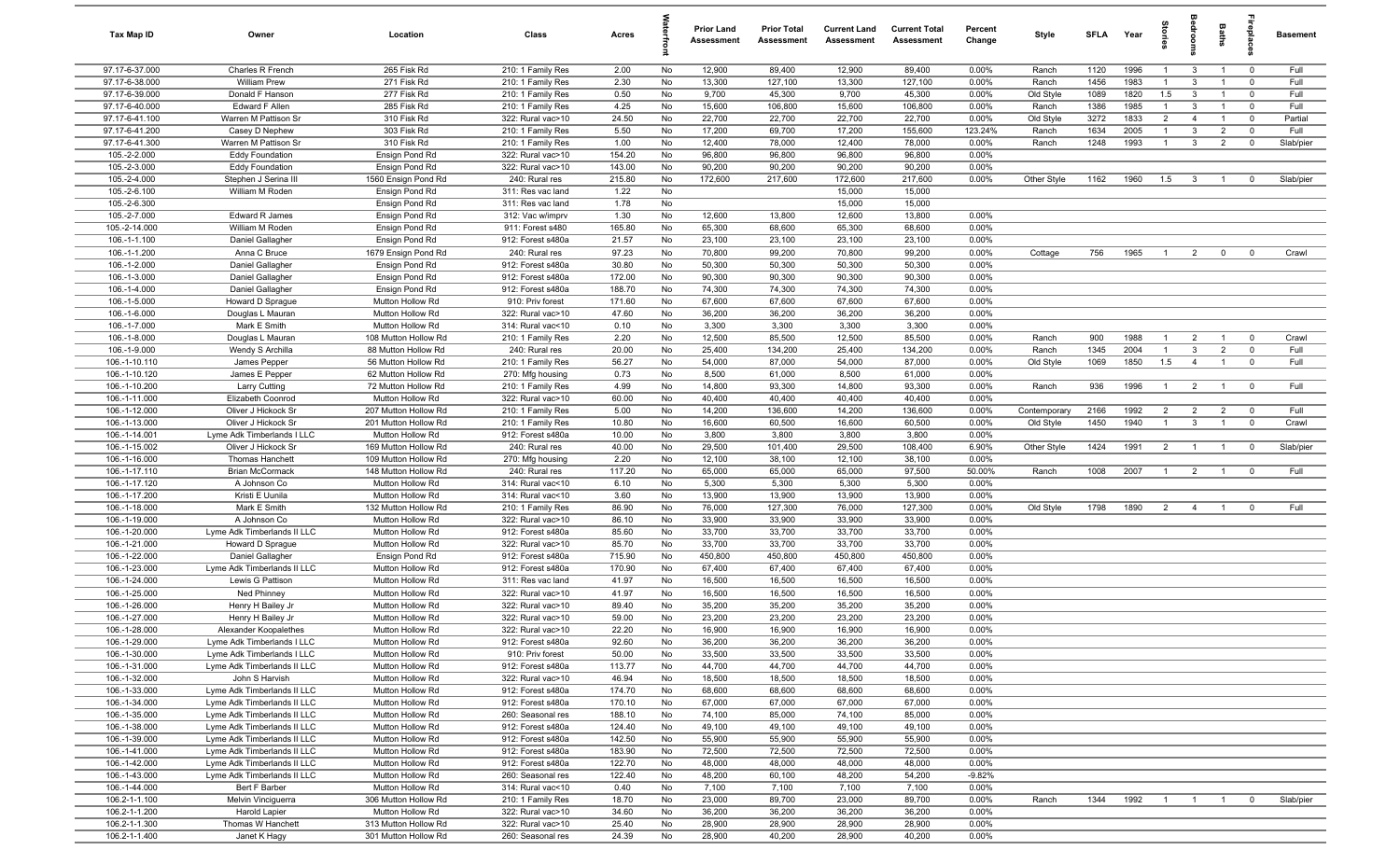| Tax Map ID                       | Owner                                      | Location                                     | Class                                  | Acres          |          | <b>Prior Land</b><br>Assessment | <b>Prior Total</b><br>Assessment | <b>Current Land</b><br>Assessment | <b>Current Total</b><br>Assessment | Percent<br>Change | Style                    | <b>SFLA</b>  | Year         | tories                | ledroo                         | Baths                            |                               | <b>Basement</b>    |
|----------------------------------|--------------------------------------------|----------------------------------------------|----------------------------------------|----------------|----------|---------------------------------|----------------------------------|-----------------------------------|------------------------------------|-------------------|--------------------------|--------------|--------------|-----------------------|--------------------------------|----------------------------------|-------------------------------|--------------------|
| 106.2-1-2.000                    | Fern L Adkins                              | 266 Mutton Hollow Rd                         | 240: Rural res                         | 11.61          | No       | 18,800                          | 37,900                           | 18,800                            | 37,900                             | 0.00%             | Cottage                  | 448          | 1975         | $\overline{1}$        | $\overline{1}$                 | $\overline{1}$                   | $\overline{0}$                | Partial            |
| 106.2-1-3.000                    | Douglas A Morrell                          | Mutton Hollow Rd                             | 311: Res vac land                      | 1.20           | No       | 600                             | 600                              | 600                               | 600                                | 0.00%             |                          |              |              |                       |                                |                                  |                               |                    |
| 106.2-1-4.000                    | Douglas A Morrell                          | 263 Mutton Hollow Rd<br>336 Mutton Hollow Rd | 210: 1 Family Res                      | 1.72           | No       | 13,500                          | 47,200<br>31,500                 | 13,500                            | 47,200<br>31,500                   | 0.00%<br>0.00%    | Old Style                | 1084         | 1897         | $\overline{1}$        | $\overline{1}$                 | $\overline{1}$                   | $\overline{0}$                | Partial            |
| 106.2-1-5.000<br>106.2-1-6.000   | John H Lansing<br>Valorie L Sherwin        | Fairy Lake Rd                                | 270: Mfg housing<br>322: Rural vac>10  | 5.80<br>190.00 | No<br>No | 15,700<br>116,600               | 116,600                          | 15,700<br>116,600                 | 116,600                            | 0.00%             |                          |              |              |                       |                                |                                  |                               |                    |
| 106.2-1-7.000                    | Richard Hollenbeck                         | 401 Fairy Lake Rd                            | 210: 1 Family Res                      | 8.00           | No       | 14,900                          | 80,200                           | 14,900                            | 80,200                             | 0.00%             | Other Style              | 1260         | 1955         | 1.5                   | $\mathbf{3}$                   | $\overline{1}$                   | $\overline{\mathbf{0}}$       | Partial            |
| 106.2-1-8.000                    | George R Harrington                        | 423 Fairy Lake Rd                            | 210: 1 Family Res                      | 3.20           | No       | 14,500                          | 70,800                           | 14,500                            | 70,800                             | 0.00%             | Old Style                | 1515         | 1943         | 1.5                   | $\overline{4}$                 | $\overline{1}$                   | $\overline{1}$                | Full               |
| 106.2-1-9.000                    | <b>Richard Morrell</b>                     | 443 Fairy Lake Rd                            | 240: Rural res                         | 9.70           | No       | 27,600                          | 76,900                           | 27,600                            | 76,900                             | 0.00%             | Old Style                | 1087         | 1887         | 1.5                   | $\overline{4}$                 | $\overline{1}$                   | $\mathbf{0}$                  | Partial            |
| 106.2-1-10.110                   | Dianne M Mydlarz                           | 458 Fairy Lake Rd                            | 240: Rural res                         | 31.79          | No       |                                 |                                  | 25,900                            | 64,450                             |                   |                          |              |              |                       |                                |                                  |                               |                    |
| 106.2-1-10.120                   | Michael E Mydlarz                          | Fairy Lake Rd                                | 312: Vac w/imprv                       | 8.50           | No       |                                 |                                  | 12,500                            | 15,400                             |                   |                          |              |              |                       |                                |                                  |                               |                    |
| 106.2-1-10.200                   | <b>Richard Morrell</b>                     | Fairy Lake Rd                                | 314: Rural vac<10                      | 1.60           | No       | 10,500                          | 10,500                           | 10,500                            | 10,500                             | 0.00%             |                          |              |              |                       |                                |                                  |                               |                    |
| 106.2-1-11.100                   | Phyllis M Wilsey                           | Moriah Rd                                    | 322: Rural vac>10                      | 36.40          | No       | 21,400                          | 21,400                           | 21,400                            | 21,400                             | 0.00%             |                          |              |              |                       |                                |                                  |                               |                    |
| 106.2-1-11.200                   | James H Jaquish Jr                         | 2437 Moriah Rd                               | 210: 1 Family Res                      | 10.00          | No       | 16,700                          | 65,000                           | 16,700                            | 65,000                             | 0.00%             | Ranch                    | 1232         | 1994         | $\overline{1}$        | $\mathbf{3}$                   | $\overline{2}$                   | $\overline{0}$                | Slab/pier          |
| 106.2-1-12.000<br>106.2-1-13.200 | Donald Tansey<br>James Tedford             | 506 Fairy Lake Rd<br>516 Fairy Lake Rd       | 210: 1 Family Res<br>210: 1 Family Res | 3.40<br>0.70   | No<br>No | 14,700<br>10,500                | 52,600<br>81,200                 | 14,700<br>10,500                  | 52,600<br>81,200                   | 0.00%<br>0.00%    | Old Style<br>Split Level | 1125<br>1360 | 1900<br>1979 | 1.5<br>$\overline{1}$ | $\mathbf{3}$<br>$\mathbf{3}$   | $\overline{1}$<br>$\overline{1}$ | $\mathbf 0$<br>$\mathbf 0$    | Partial<br>Partial |
| 106.2-1-14.002                   | James F Brady                              | 494 Fairy Lake Rd                            | 240: Rural res                         | 20.10          | No       | 38,800                          | 196,400                          | 38,800                            | 196,400                            | 0.00%             | Colonial                 | 2760         | 1971         | $\overline{2}$        | $\mathbf{3}$                   | $\overline{1}$                   | $\overline{1}$                | Full               |
| 106.2-1-15.000                   | Raymond D Burgey                           | 2427 Moriah Rd                               | 240: Rural res                         | 3.30           | No       | 14,600                          | 84,600                           | 14,600                            | 84,600                             | 0.00%             | Old Style                | 1764         | 1870         | 1.5                   | 5                              | $\mathbf{1}$                     | $\mathbf 0$                   | Partial            |
| 106.2-1-16.200                   | Rheal J LaFleche                           | 2443 Moriah Rd                               | 210: 1 Family Res                      | 2.20           | No       | 13,200                          | 68,900                           | 13,200                            | 68,900                             | 0.00%             | Old Style                | 1144         | 1942         | 1.5                   | $\mathbf{3}$                   | $\overline{1}$                   | $\mathbf 0$                   | Full               |
| 106.2-1-17.002                   | James Jaquish                              | 2439 Moriah Rd                               | 210: 1 Family Res                      | 2.10           | No       | 13,200                          | 91,200                           | 13,200                            | 91,200                             | 0.00%             | Ranch                    | 1113         | 1970         | $\overline{1}$        | $\overline{3}$                 | $\overline{1}$                   | $\overline{1}$                | Full               |
| 106.2-1-18.000                   | Richard Meachem                            | 2431 Moriah Rd                               | 210: 1 Family Res                      | 2.30           | No       | 13,200                          | 133,800                          | 13,200                            | 133,800                            | 0.00%             | Ranch                    | 2090         | 1969         | $\overline{1}$        | $\overline{\mathbf{3}}$        | $\overline{1}$                   | $\mathbf 0$                   | Full               |
| 106.2-1-19.000                   | Charles Whitford                           | 2415 Moriah Rd                               | 210: 1 Family Res                      | 2.10           | No       | 13,100                          | 94,300                           | 13,100                            | 94,300                             | 0.00%             | Colonial                 | 2280         | 1860         | $\overline{2}$        | $\overline{4}$                 | $\overline{1}$                   | $\mathbf 0$                   | Partial            |
| 106.2-1-20.112                   | Peter Zelinski                             | 2381 Moriah Rd                               | 240: Rural res                         | 308.00         | No       | 172,300                         | 299,700                          | 172,300                           | 299,700                            | 0.00%             |                          |              |              |                       |                                |                                  |                               |                    |
| 106.2-1-20.130                   | Charles E Whitford                         | Moriah Rd                                    | 322: Rural vac>10                      | 10.00          | No       | 6,600                           | 6,600                            | 6,600                             | 6,600                              | 0.00%             |                          |              |              |                       |                                |                                  |                               |                    |
| 106.2-1-20.200<br>106.2-1-21.000 | Ronald C Sargent<br><b>Bernard Sargent</b> | 2353 Moriah Rd<br>2351 Moriah Rd             | 240: Rural res<br>210: 1 Family Res    | 12.26<br>4.30  | No<br>No | 20,200<br>15,700                | 80,600<br>121,200                | 20,200<br>15,700                  | 80,600<br>121,200                  | 0.00%<br>0.00%    | Ranch<br>Old Style       | 1512<br>1673 | 2000<br>1860 | $\overline{1}$<br>1.7 | $\mathbf{3}$<br>$\overline{3}$ | $\overline{1}$<br>$\overline{1}$ | $\mathbf 0$<br>$\overline{1}$ | Slab/pier<br>Full  |
| 106.2-1-22.000                   | David Plumadore                            | Moriah Rd                                    | 322: Rural vac>10                      | 52.65          | No       | 46,300                          | 46,300                           | 46,300                            | 46,300                             | 0.00%             |                          |              |              |                       |                                |                                  |                               |                    |
| 106.2-1-23.000                   | Linda C Plumadore                          | 2323 Moriah Rd                               | 210: 1 Family Res                      | 0.60           | No       | 10,400                          | 65,000                           | 10,400                            | 65,000                             | 0.00%             | Ranch                    | 2028         | 1960         | $\overline{1}$        | $\mathbf{3}$                   | $\overline{1}$                   | $\overline{1}$                | Full               |
| 106.2-1-24.000                   | David Plumadore                            | 2305 Moriah Rd                               | 210: 1 Family Res                      | 2.50           | No       | 13,700                          | 62,900                           | 13,700                            | 62,900                             | 0.00%             | Old Style                | 1188         | 1804         | 1.5                   |                                | $\overline{1}$                   | $\mathbf 0$                   | Partial            |
| 106.2-1-25.100                   | Anna Beebe                                 | Moriah Rd                                    | 120: Field crops                       | 33.39          | No       | 34,100                          | 34,100                           | 34,100                            | 34,100                             | 0.00%             | Old Style                | 2697         | 1900         | 1.7                   | 6                              | $\overline{2}$                   | $\overline{1}$                | Slab/pier          |
| 106.2-1-25.200                   | Richard E Lang                             | 2304 Moriah Rd                               | 210: 1 Family Res                      | 3.38           | No       | 18,500                          | 118,000                          | 18,500                            | 118,000                            | 0.00%             | Ranch                    | 1512         | 2004         | $\overline{1}$        | 3                              | $\overline{1}$                   | $\overline{0}$                | Full               |
| 106.2-1-25.300                   | <b>Frederick Gilbert</b>                   | 2292 Moriah Rd                               | 220: 2 Family Res                      | 5.62           | No       | 25,000                          | 46,000                           | 25,000                            | 46,000                             | 0.00%             | Old Style                | 2696         | 1900         | 1.7                   | 6                              | $\overline{2}$                   | $\overline{1}$                | Slab/pier          |
| 106.2-1-25.400                   | William J Larrow                           | 7 Edgemont Rd                                | 210: 1 Family Res                      | 3.21           | No       | 21,200                          | 210,600                          | 21,200                            | 210,600                            | 0.00%             | Colonial                 | 2560         | 2002         | $\overline{2}$        | $\mathbf{3}$                   | $\overline{2}$                   | $\mathbf 0$                   | Full               |
| 106.2-1-25.500                   | James Sprague III                          | Moriah Rd                                    | 311: Res vac land                      | 3.20           | No       | 19,700                          | 19,700                           | 19,700                            | 19,700                             | 0.00%             |                          |              |              |                       |                                |                                  |                               |                    |
| 106.2-1-25.600<br>106.2-1-25.700 | James Sprague III                          | Moriah Rd<br>Moriah Rd                       | 311: Res vac land                      | 3.40<br>3.20   | No<br>No | 19,700                          | 19,700                           | 19,700                            | 19,700<br>19,700                   | 0.00%<br>0.00%    |                          |              |              |                       |                                |                                  |                               |                    |
| 106.2-1-25.800                   | Rollin E Carr<br>Ann Brace                 | 45 Edgemont Rd                               | 311: Res vac land<br>210: 1 Family Res | 3.30           | No       | 19,700<br>18,400                | 19,700<br>111,700                | 19,700<br>18,400                  | 111,700                            | 0.00%             | Ranch                    | 2128         | 2003         | $\overline{1}$        | $\overline{4}$                 | $\overline{1}$                   | $\mathbf 0$                   | Slab/pier          |
| 106.2-1-26.000                   | Nancy Carr                                 | 18 Edgemont Rd                               | 210: 1 Family Res                      | 2.70           | No       | 13,800                          | 47,800                           | 13,800                            | 47,800                             | 0.00%             | Old Style                | 1027         | 1920         | 1.5                   | $\mathbf{3}$                   | $\overline{1}$                   | $\mathbf 0$                   | Partial            |
| 106.2-1-28.100                   | Jeffrey F Winters                          | 80 Edgemont Rd                               | 240: Rural res                         | 22.73          | No       | 33,000                          | 113,900                          | 33,000                            | 113,900                            | 0.00%             | Ranch                    | 1344         | 1966         | $\overline{1}$        | $\mathbf{3}$                   | $\overline{1}$                   | $\overline{1}$                | Full               |
| 106.2-1-28.200                   | Shelly A Winters                           | 54 Edgemont Rd                               | 210: 1 Family Res                      | 1.47           | No       | 12,800                          | 108,300                          | 12,800                            | 108,300                            | 0.00%             | Ranch                    | 1372         | 1975         | $\overline{1}$        | $\overline{2}$                 | $\overline{1}$                   | $\mathbf 0$                   | Full               |
| 106.2-1-29.100                   | Jack B Ives                                | 2238 Moriah Rd                               | 210: 1 Family Res                      | 1.00           | No       | 11,900                          | 46,000                           | 11,900                            | 46,000                             | 0.00%             | Old Style                | 1612         | 1800         | 1.5                   | $\mathbf{3}$                   | $\overline{1}$                   | $\mathbf 0$                   | Partial            |
| 106.2-1-29.200                   | Delora J Miles                             | Moriah Rd                                    | 695: Cemetery                          | 0.02           | No       | 400                             | 400                              | 400                               | 400                                | 0.00%             |                          |              |              |                       |                                |                                  |                               |                    |
| 106.2-1-30.000                   | <b>Bernard C Beebe</b>                     | Moriah Rd                                    | 322: Rural vac>10                      | 32.53          | No       | 29,500                          | 29,500                           | 29,500                            | 29,500                             | 0.00%             |                          |              |              |                       |                                |                                  |                               |                    |
| 106.2-1-31.000                   | Patricia Ives                              | Moriah Rd                                    | 314: Rural vac<10                      | 2.00           | No       | 10,600                          | 10,600                           | 10,600                            | 10,600                             | 0.00%             |                          |              |              |                       |                                |                                  |                               |                    |
| 106.2-1-32.000<br>106.2-1-33.000 | Joshua A McKiernan<br>Joshua A McKiernan   | Moriah Rd<br>2133 Moriah Rd                  | 314: Rural vac<10<br>210: 1 Family Res | 0.60<br>1.90   | No<br>No | 8,100<br>13,100                 | 8,100<br>57,500                  | 8,100<br>13,100                   | 8,100<br>69,300                    | 0.00%<br>20.52%   | Old Style                | 1281         | 1948         | $\overline{2}$        | $\overline{\mathbf{3}}$        | $\overline{1}$                   | $\Omega$                      | Full               |
| 106.2-1-34.100                   | Robert Stone                               | Breed Hill Rd                                | 322: Rural vac>10                      | 20.00          | No       | 13,100                          | 13,100                           | 13,100                            | 13,100                             | 0.00%             |                          |              |              |                       |                                |                                  |                               |                    |
| 106.2-1-34.200                   | Vernon Stone                               | 1410 Breed Hill Rd                           | 210: 1 Family Res                      | 10.00          | No       | 7,700                           | 11,600                           | 7,700                             | 11,600                             | $0.00\%$          | Cottage                  | 376          | 1998         | $\overline{1}$        | $\overline{1}$                 | $\overline{1}$                   |                               | Crawl              |
| 106.2-1-35.000                   | Frank Ives                                 | 2171 Moriah Rd                               | 240: Rural res                         | 88.50          | No       | 59,500                          | 118,500                          | 59,500                            | 118,500                            | 0.00%             | Old Style                | 2140         | 1858         | $\overline{2}$        | $5\overline{5}$                | $\overline{1}$                   | $\overline{1}$                | Full               |
| 106.2-1-36.000                   | Edwin R Scollon                            | 2249 Moriah Rd                               | 240: Rural res                         | 15.50          | No       | 29,500                          | 95,500                           | 29,500                            | 167,000                            | 74.87%            | Ranch                    | 1008         | 1974         | $\overline{1}$        | $\overline{2}$                 | $\overline{1}$                   | $\overline{1}$                | Full               |
| 106.2-1-37.110                   | Daniel C Moulton                           | Moriah Rd                                    | 322: Rural vac>10                      | 238.60         | No       | 206,500                         | 206,500                          | 206,500                           | 206,500                            | 0.00%             |                          |              |              |                       |                                |                                  |                               |                    |
| 106.2-1-37.120                   | Thomas R Jaquish                           | 2293 Moriah Rd                               | 210: 1 Family Res                      | 1.60           | No       | 12,800                          | 158,900                          | 12,800                            | 158,900                            | 0.00%             | Other Style              | 1992         | 1992         | 1.5                   | $\overline{\mathbf{3}}$        | $\overline{2}$                   | $\overline{0}$                | Full               |
| 106.2-1-37.200                   | William C Bryant                           | 2277 Moriah Rd                               | 240: Rural res                         | 35.50          | No       | 43,000                          | 156,800                          | 43,000                            | 156,800                            | 0.00%             | Colonial                 | 2252         | 1844         | 2                     | $\overline{2}$                 | $\overline{1}$                   | $\overline{0}$                | Full               |
| 106.2-1-37.300                   | Daniel C Moulton                           | Moriah Rd                                    | 322: Rural vac>10                      | 95.50          | No       | 89,700                          | 89,700                           | 89,700                            | 89,700                             | 0.00%             |                          |              |              |                       |                                |                                  |                               |                    |
| 106.2-1-38.000<br>106.2-1-39.000 | Daniel C Moulton<br>Alonzo H Roberts       | Fairy Lake Rd<br>293 Fairy Lake Rd           | 322: Rural vac>10<br>112: Dairy farm   | 25.00<br>87.00 | No<br>No | 9,400<br>58,300                 | 9,400<br>123,700                 | 9,400<br>58,300                   | 9,400<br>123,700                   | 0.00%<br>0.00%    | Old Style                | 1668         | 1880         | 1.7                   | $\mathbf{3}$                   |                                  |                               | Partial            |
| 106.2-1-40.000                   | Debra L Grass                              | 226 Fairy Lake Rd                            | 210: 1 Family Res                      | 0.90           | No       | 11,500                          | 99,400                           | 11,500                            | 99,400                             | 0.00%             | Log Cabin                | 1878         | 1940         | $\overline{1}$        | $\mathbf{3}$                   | $\overline{1}$                   | $\overline{2}$                | Full               |
| 106.2-1-41.000                   | Derrald S Grass                            | 220 Fairy Lake Rd                            | 240: Rural res                         | 22.60          | No       | 27,900                          | 74,200                           | 27,900                            | 74,200                             | 0.00%             | Other Style              | 1222         | 1960         | 1.5                   | $\overline{2}$                 | $\overline{1}$                   | $\overline{\mathbf{0}}$       | Full               |
| 106.2-1-42.000                   | Donald E Heisinger                         | 194 Fairy Lake Rd                            | 240: Rural res                         | 16.80          | No       | 23,800                          | 63,200                           | 23,800                            | 63,200                             | 0.00%             | Log Cabin                | 1032         | 1940         | $\overline{1}$        | $\mathbf{3}$                   | $\overline{1}$                   | $\overline{1}$                | Crawl              |
| 106.2-1-43.000                   | Larry V Wintle Jr                          | 225 Fairy Lake Rd                            | 240: Rural res                         | 63.30          | No       | 59,200                          | 125,600                          | 59,200                            | 125,600                            | 0.00%             | Log Cabin                | 2356         | 1943         | 1.5                   | $\overline{2}$                 | $\overline{1}$                   | $\overline{1}$                | Partial            |
| 106.2-1-44.000                   | Derrald S Grass                            | 238 Fairy Lake Rd                            | 210: 1 Family Res                      | 3.00           | No       | 14,200                          | 64,800                           | 14,200                            | 64,800                             | 0.00%             | Log Cabin                | 1164         | 1930         | $\overline{1}$        | $\mathbf{3}$                   | $\overline{1}$                   | $\overline{1}$                | Full               |
| 106.2-1-45.000                   | Larry V Wintle Jr                          | Fairy Lake Rd                                | 912: Forest s480a                      | 142.30         | No       | 94,400                          | 94,400                           | 94,400                            | 94,400                             | 0.00%             |                          |              |              |                       |                                |                                  |                               |                    |
| 106.2-1-46.100                   | Ruediger C Hillmann                        | Fairy Lake Rd                                | 912: Forest s480a                      | 115.51         | No       | 79,300                          | 79,300                           | 79,300                            | 79,300                             | 0.00%             |                          |              |              |                       |                                |                                  |                               |                    |
| 106.2-1-46.200<br>106.2-1-47.000 | Rory Rotella<br>Christopher C Lobdell      | 360 Fairy Lake Rd<br>240 Mutton Hollow Rd    | 240: Rural res<br>322: Rural vac>10    | 14.49<br>89.40 | No<br>No | 21,700<br>54,900                | 151,500<br>54,900                | 21,700<br>54,900                  | 168,800<br>54,900                  | 11.42%<br>0.00%   | Other Style              | 2104         | 2002         | $\overline{2}$        | $\overline{\mathbf{2}}$        | $\overline{2}$                   | $\overline{1}$                | Full               |
|                                  |                                            |                                              |                                        |                |          |                                 |                                  |                                   |                                    |                   |                          |              |              |                       |                                |                                  |                               |                    |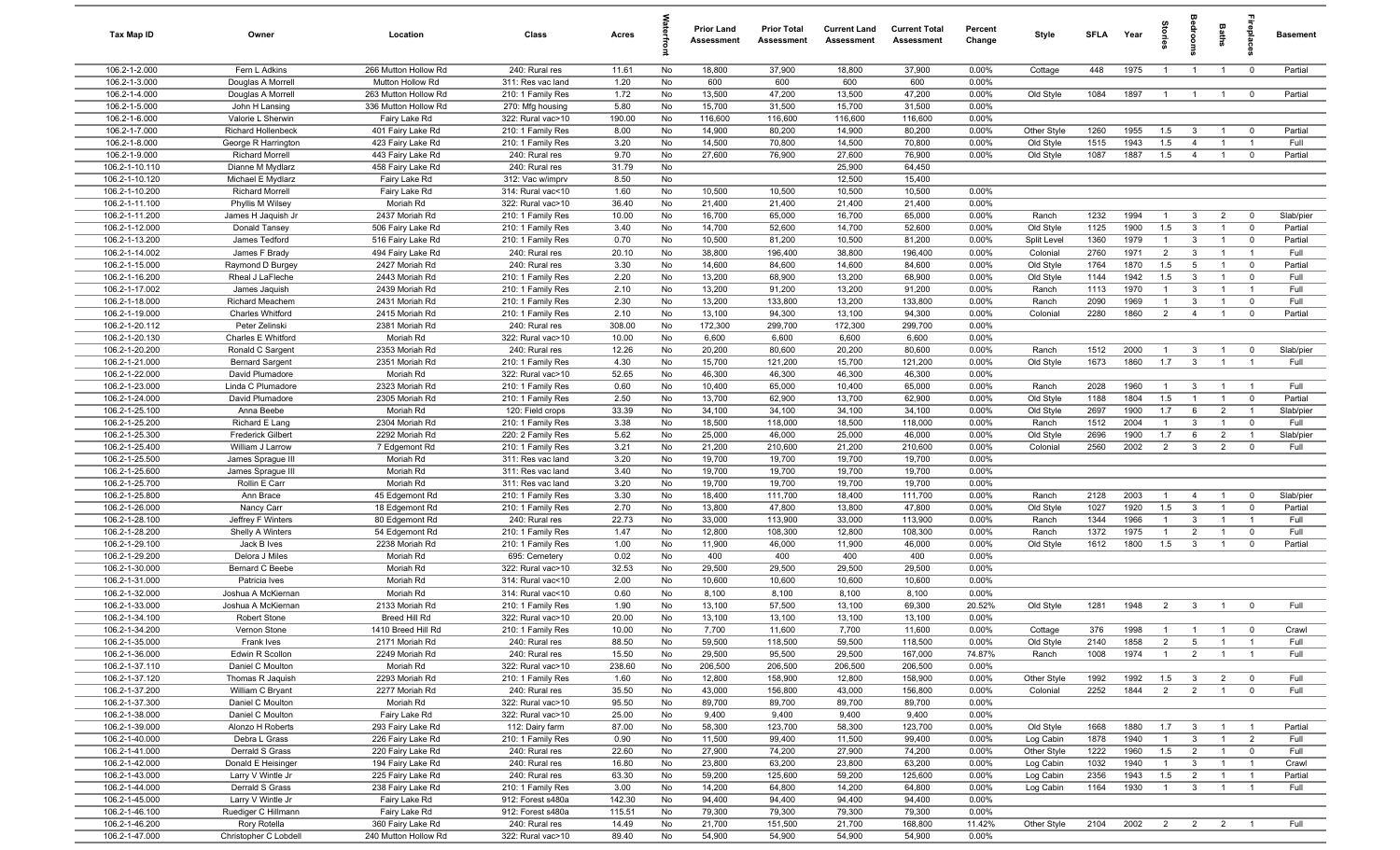| <b>Tax Map ID</b>                | Owner                                      | Location                                 | Class                                  | Acres           |          | <b>Prior Land</b><br>Assessment | <b>Prior Total</b><br>Assessment | <b>Current Land</b><br>Assessment | <b>Current Total</b><br>Assessment | Percent<br>Change | Style             | <b>SFLA</b> | Year         | tories                           |                                                    | Baths                            | epla                                   | <b>Basement</b> |
|----------------------------------|--------------------------------------------|------------------------------------------|----------------------------------------|-----------------|----------|---------------------------------|----------------------------------|-----------------------------------|------------------------------------|-------------------|-------------------|-------------|--------------|----------------------------------|----------------------------------------------------|----------------------------------|----------------------------------------|-----------------|
| 106.2-1-48.000                   | Jeremy W Sargent                           | 244 Mutton Hollow Rd                     | 210: 1 Family Res                      | 9.44            | No       | 18,100                          | 137,500                          | 18,100                            | 137,500                            | 0.00%             | Other Style       | 1264        | 1999         | 1.5                              | $\mathbf{3}$                                       | $\overline{2}$                   | $\mathbf 0$                            | Slab/pier       |
| 106.2-1-49.000                   | Christopher C Lobdell                      | Mutton Hollow Rd                         | 210: 1 Family Res                      | 0.50            | No       | 18,000                          | 115,700                          | 18,000                            | 115,700                            | 0.00%             | Log Cabin         | 1436        | 2005         | $\overline{1}$                   | $\mathbf{3}$                                       | $\overline{2}$                   | $\mathbf 0$                            | Full            |
| 106.2-1-50.200                   | Kristi E Uunila                            | 238 Mutton Hollow Rd                     | 314: Rural vac<10                      | 6.30            | No       | 21,500                          | 21,500                           | 21,500                            | 21,500                             | 0.00%             |                   |             |              |                                  |                                                    |                                  |                                        |                 |
| 106.2-1-51.002<br>106.2-1-52.000 | Carolyn P Tilley<br>Beth Mari T Kroll      | 526 Fairy Lake Rd                        | 210: 1 Family Res                      | 105.20<br>19.60 | No<br>No | 70,200<br>22,900                | 99,100<br>22,900                 | 70,200<br>22,900                  | 99,100<br>22,900                   | 0.00%<br>0.00%    | Old Style         | 1701        | 1900         | 1.7                              | $\overline{\mathbf{3}}$                            | $\overline{1}$                   | $\mathbf 0$                            | Partial         |
| 106.2-1-53.000                   | Daniel C Moulton                           | Fairy Lake Rd<br>Fairy Lake Rd           | 322: Rural vac>10<br>322: Rural vac>10 | 59.50           | No       | 41,300                          | 41,300                           | 41,300                            | 41,300                             | $0.00\%$          |                   |             |              |                                  |                                                    |                                  |                                        |                 |
| 106.2-1-54.000                   | Richard L Waldron Jr                       | Fairy Lake Rd                            | 314: Rural vac<10                      | 4.00            | No       | 5,900                           | 5,900                            | 5,900                             | 5,900                              | 0.00%             |                   |             |              |                                  |                                                    |                                  |                                        |                 |
| 106.4-2-1.000                    | Lyme Adk Timberlands II LLC                | Breed Hill Rd                            | 260: Seasonal res                      | 455.60          | No       | 251,000                         | 261,500                          | 251,000                           | 261,500                            | 0.00%             |                   |             |              |                                  |                                                    |                                  |                                        |                 |
| 106.4-2-2.000                    | Kiva S Lader                               | 1295 Breed Hill Rd                       | 270: Mfg housing                       | 7.50            | No       | 17,700                          | 24,200                           | 17,700                            | 24,200                             | 0.00%             |                   |             |              |                                  |                                                    |                                  |                                        |                 |
| 106.4-2-3.000                    | <b>Thomas Gorthey</b>                      | Breed Hill Rd                            | 314: Rural vac<10                      | 2.80            | No       | 10,400                          | 10,400                           | 10,400                            | 10,400                             | 0.00%             |                   |             |              |                                  |                                                    |                                  |                                        |                 |
| 106.4-2-4.000                    | <b>Thomas Gorthey</b>                      | Fairy Lake Rd                            | 322: Rural vac>10                      | 73.00           | No       | 55,600                          | 55,600                           | 55,600                            | 55,600                             | 0.00%             |                   |             |              |                                  |                                                    |                                  |                                        |                 |
| 106.4-2-5.100                    | Neal R Larkin                              | 114 Fairy Lake Rd                        | 240: Rural res                         | 32.50           | No       | 34,700                          | 152,200                          | 34,700                            | 152,200                            | 0.00%             | Old Style         | 1752        | 1888         | 1.5                              | $\overline{4}$                                     | $\overline{1}$                   | $\mathbf 0$                            | Partial         |
| 106.4-2-5.200                    | William C Grass                            | 172 Fairy Lake Rd                        | 322: Rural vac>10                      | 17.50           | No       | 22,100                          | 22,100                           | 22,100                            | 22,100                             | 0.00%             |                   |             |              |                                  |                                                    |                                  |                                        |                 |
| 106.4-2-6.000                    | Donald J McGinness                         | 1375 Breed Hill Rd                       | 270: Mfg housing                       | 94.50           | No       | 66,000                          | 79,100                           | 66,000                            | 79,100                             | 0.00%             |                   |             |              |                                  |                                                    |                                  |                                        |                 |
| 106.4-2-7.000<br>106.4-2-8.110   | Vernon Stone<br>Samuel Meachem             | 1405 Breed Hill Rd<br>1492 Breed Hill Rd | 240: Rural res<br>240: Rural res       | 13.40<br>66.00  | No<br>No | 15,200<br>58,400                | 52,700<br>252,300                | 15,200<br>58,400                  | 52,700<br>252,300                  | $0.00\%$<br>0.00% | Ranch<br>Colonial | 896<br>2697 | 1991<br>1988 | $\overline{1}$<br>$\overline{2}$ | $\overline{2}$<br>5                                | $\overline{1}$<br>$\overline{1}$ | $\mathbf 0$                            | Full<br>Full    |
| 106.4-2-8.110/1                  | Samuel Meachem                             | Breed Hill Rd                            | 210: 1 Family Res                      | 0.01            | No       | $\mathbf 0$                     | 42,000                           | $\mathbf 0$                       | 42,000                             | 0.00%             | Ranch             | 1176        | 1998         | $\mathbf{1}$                     | $\overline{2}$                                     | $\overline{2}$                   | $\mathbf 0$                            | Slab/pier       |
| 106.4-2-8.120                    | Scott D Cutting                            | 1436 Breed Hill Rd                       | 210: 1 Family Res                      | 4.98            | No       | 12,500                          | 61,200                           | 12,500                            | 61,200                             | 0.00%             | Other Style       | 1400        | 2004         | $2^{\circ}$                      | $\mathbf{3}$                                       | $\overline{1}$                   | $\Omega$                               | Full            |
| 106.4-2-9.192                    | <b>Robert Hyatt</b>                        | 2039 Moriah Rd                           | 240: Rural res                         | 29.00           | No       | 34,200                          | 98,600                           | 34,200                            | 98,600                             | 0.00%             | Old Style         | 1740        | 1860         | $\overline{2}$                   | 3                                                  | $\overline{1}$                   | $\Omega$                               | Full            |
| 106.4-2-10.023                   | Eric M Wilhelmson                          | 1170 Breed Hill Rd                       | 240: Rural res                         | 68.00           | No       | 62,900                          | 95,500                           | 62,900                            | 95,500                             | 0.00%             | Old Style         | 1242        | 1900         | 1.5                              | $\overline{4}$                                     | $\overline{1}$                   | $\mathbf 0$                            | Full            |
| 106.4-2-11.000                   | Charles B Manfred                          | Moriah Rd                                | 314: Rural vac<10                      | 0.30            | No       | 2,600                           | 2,600                            | 2,600                             | 2,600                              | 0.00%             |                   |             |              |                                  |                                                    |                                  |                                        |                 |
| 106.4-2-12.002                   | James J Michener                           | 2097 Moriah Rd                           | 240: Rural res                         | 10.27           | No       | 20,000                          | 57,400                           | 20,000                            | 57,400                             | 0.00%             | Old Style         | 750         | 1940         | 1.5                              | $\overline{2}$                                     | $\overline{1}$                   | $\mathbf 0$                            | Partial         |
| 106.4-2-13.000                   | Clark Jeanette                             | 2128 Moriah Rd                           | 210: 1 Family Res                      | 0.60            | No       | 10,900                          | 35,600                           | 10,900                            | 35,600                             | 0.00%             | Old Style         | 1012        | 1940         | 1.5                              | $\mathbf{3}$                                       | $\overline{1}$                   | $\overline{0}$                         | Full            |
| 106.4-2-14.100                   | Terri A Sprague                            | 2100 Moriah Rd                           | 210: 1 Family Res                      | 0.90            | No       | 10,600                          | 118,900                          | 10,600                            | 118,900                            | 0.00%             | Colonial          | 2562        | 1977         | 2                                | $\overline{4}$                                     | $\overline{1}$                   | $\mathbf 0$                            | Partial         |
| 106.4-2-14.210<br>106.4-2-14.220 | Elise M Demarais<br>Christopher M DeMarais | 6 Harry Allen Rd<br>Moriah Rd            | 210: 1 Family Res                      | 7.90<br>1.20    | No<br>No | 17,800<br>9,400                 | 153,900<br>9,400                 | 17,800<br>9,400                   | 153,900<br>9,400                   | 0.00%<br>0.00%    | Other Style       | 1960        | 1998         | 1.5                              | $\mathbf{3}$                                       | $\overline{1}$                   | $\mathbf 0$                            | Full            |
| 106.4-2-15.000                   | Ruth H Putnam                              | 2086 Moriah Rd                           | 311: Res vac land<br>210: 1 Family Res | 2.80            | No       | 18,100                          | 70,000                           | 18,100                            | 70,000                             | $0.00\%$          |                   |             |              |                                  |                                                    |                                  |                                        |                 |
| 106.4-2-16.000                   | Lisa A Childs                              | 2034 Moriah Rd                           | 240: Rural res                         | 23.00           | No       | 28,700                          | 104,200                          | 28,700                            | 104,200                            | 0.00%             | Ranch             | 1278        | 1960         | $\mathbf{1}$                     | $\overline{2}$                                     | $\overline{1}$                   | $\mathbf 0$                            | Full            |
| 106.4-2-17.000                   | William Tefoe                              | 5 Lang Rd                                | 210: 1 Family Res                      | 1.00            | No       | 11,800                          | 44,500                           | 11,800                            | 44,500                             | 0.00%             |                   |             |              |                                  |                                                    |                                  |                                        |                 |
| 106.4-2-18.000                   | Walter H Rushby                            | 1967 Moriah Rd                           | 210: 1 Family Res                      | 4.00            | No       | 15,400                          | 63,800                           | 15,400                            | 63,800                             | 0.00%             | Old Style         | 780         | 1900         | 1.5                              | $\overline{2}$                                     | $\overline{1}$                   | $\mathbf 0$                            | Partial         |
| 106.4-2-19.000                   | Samuel K Meachem                           | Moriah Rd                                | 314: Rural vac<10                      | 1.10            | No       | 10,000                          | 10,000                           | 10,000                            | 10,000                             | 0.00%             |                   |             |              |                                  |                                                    |                                  |                                        |                 |
| 106.4-2-20.100                   | Rita A Baker                               | Moriah Rd                                | 240: Rural res                         | 28.90           | No       | 33,300                          | 117,300                          | 33,300                            | 117,300                            | 0.00%             | Contemporary      | 2418        | 1970         | 1.5                              | 5                                                  | $\overline{2}$                   | $\overline{1}$                         | Crawl           |
| 106.4-2-20.200                   | Ann F Curran                               | 1953 Moriah Rd                           | 210: 1 Family Res                      | 7.20            | No       | 16,000                          | 70,700                           | 16,000                            | 129,800                            | 83.59%            | Other Style       | 1688        | 2005         | 1.5                              | $\overline{2}$                                     | $\overline{2}$                   | $\mathbf 0$                            | Full            |
| 106.4-2-21.110                   | Augusta Stearns                            | 2011 Moriah Rd                           | 210: 1 Family Res                      | 49.00           | No       | 46,400                          | 177,700                          | 46,400                            | 177,700                            | 0.00%             | Colonial          | 3274        | 1973         | $\overline{2}$                   | $\mathbf{3}$                                       | $\overline{1}$                   | $\mathbf 0$                            | Partial         |
| 106.4-2-21.120<br>106.4-2-21.200 | Charles B Manfred                          | Moriah Rd<br>1983 Moriah Rd              | 314: Rural vac<10<br>210: 1 Family Res | 1.00            | No       | 400<br>19,000                   | 400<br>140,700                   | 400                               | 400<br>140,700                     | 0.00%<br>0.00%    | Ranch             | 1728        | 1989         | $\overline{1}$                   |                                                    | $\overline{1}$                   | $\mathbf 0$                            | Full            |
| 106.4-2-22.000                   | <b>Thomas Breeyear</b><br>Daniel R Linder  | 2027 Moriah Rd                           | 312: Vac w/imprv                       | 7.12<br>35.00   | No<br>No | 25,300                          | 30,000                           | 19,000<br>25,300                  | 30,000                             | 0.00%             |                   |             |              |                                  | $\mathbf{3}$                                       |                                  |                                        |                 |
| 106.4-2-23.000                   | Charles B Manfred                          | 2027 Moriah Rd                           | 210: 1 Family Res                      | 7.00            | No       | 14,200                          | 133,600                          | 14,200                            | 133,600                            | 0.00%             | Contemporary      | 1690        | 1997         | 1.7                              | $\mathbf{3}$                                       | $\overline{2}$                   | $\mathbf 0$                            | Full            |
| 107.1-1-1.100                    | William Thompson                           | 51 Harry Allen Rd                        | 240: Rural res                         | 53.00           | No       | 49,700                          | 98,200                           | 49,700                            | 98,200                             | 0.00%             | Old Style         | 2052        | 1840         | 1.5                              | 5                                                  | $\overline{1}$                   | $\mathbf 0$                            | Partial         |
| 107.1-1-1.210                    | Terri A Sprague                            | Harry Allen Rd                           | 322: Rural vac>10                      | 20.50           | No       | 22,500                          | 22,500                           | 22,500                            | 22,500                             | 0.00%             |                   |             |              |                                  |                                                    |                                  |                                        |                 |
| 107.1-1-1.220                    | James Sprague III                          | 22 Harry Allen Rd                        | 210: 1 Family Res                      | 8.00            | No       | 16,400                          | 93,800                           | 16,400                            | 93,800                             | 0.00%             | Contemporary      | 1400        | 1980         | 1.7                              | $\overline{\mathbf{3}}$                            | $\overline{1}$                   | $\mathbf 0$                            | Full            |
| 107.1-1-2.000                    | <b>Bradley Thompson</b>                    | Harry Allen Rd                           | 312: Vac w/imprv                       | 142.60          | No       | 124,200                         | 124,600                          | 124,200                           | 124,600                            | 0.00%             |                   |             |              |                                  |                                                    |                                  |                                        |                 |
| 107.1-1-4.000                    | <b>Bradley Thompson</b>                    | 67 Harry Allen Rd                        | 210: 1 Family Res                      | 7.90            | No       | 19,100                          | 105,800                          | 19,100                            | 105,800                            | 0.00%             | Old Style         | 2099        | 1850         | 1.7                              | 5                                                  |                                  | $\overline{1}$                         | Full            |
| 107.1-1-5.000                    | Jeffrey F Winters                          | 98 Edgemont Rd                           | 210: 1 Family Res                      | 5.70            | No       | 14,600                          | 47,400                           | 14,600                            | 47,400                             | 0.00%             | Other Style       | 989         | 1998         | 1.5                              | $\mathbf{3}$                                       | $\overline{1}$                   | $\mathbf 0$                            | Full            |
| 107.1-1-6.000                    | Thomas P Yakalis                           | 148 Harry Allen Rd                       | 240: Rural res                         | 104.70          | No       | 63,000                          | 83,400                           | 63,000                            | 83,400                             | 0.00%             | Old Style         | 1040        | 1940         | $\overline{1}$                   | 3                                                  |                                  | $\mathbf 0$                            | Full            |
| 107.1-1-6.000/<br>107.1-1-7.000  | Thomas P Yakalis<br>Gary Rancour Sr        | 150 Harry Allen Rd<br>146 Edgemont Rd    | 210: 1 Family Res<br>322: Rural vac>10 | 5.00<br>62.30   | No<br>No | 16,500<br>56,000                | 39,400<br>56,000                 | 16,500<br>56,000                  | 39,400<br>56,000                   | 0.00%<br>0.00%    | Cape Cod          | 1560        | 1986         | 1.5                              | 2                                                  | $\overline{1}$                   | $\mathbf 0$                            | Full            |
| 107.1-1-8.000                    | Walter T Yakalis                           | Edgemont Rd                              | 322: Rural vac>10                      | 42.20           | No       | 34,800                          | 34,800                           | 34,800                            | 34,800                             | 0.00%             |                   |             |              |                                  |                                                    |                                  |                                        |                 |
| 107.1-1-9.100                    | Bernard C Beebe                            | Edgemont Rd                              | 322: Rural vac>10                      | 125.21          | No       | 146,200                         | 146,200                          | 146,200                           | 146,200                            | 0.00%             |                   |             |              |                                  |                                                    |                                  |                                        |                 |
| 107.1-1-9.200                    | Thomas G Brassard                          | Edgemont Rd                              | 311: Res vac land                      | 0.69            | No       | 8,700                           | 8,700                            | 8,700                             | 8,700                              | 0.00%             |                   |             |              |                                  |                                                    |                                  |                                        |                 |
| 107.1-1-10.000                   | <b>Bernadette Pierson</b>                  | 200 Edgemont Rd                          | 210: 1 Family Res                      | 0.70            | No       | 10,700                          | 70,800                           | 10,700                            | 75,800                             | 7.06%             | Old Style         | 1581        | 1920         | $\overline{1}$                   | $\overline{2}$                                     | $\overline{1}$                   | $\mathbf 0$                            | Full            |
| 107.1-1-11.000                   | Barbara J Brassard                         | 226 Edgemont Rd                          | 210: 1 Family Res                      | 0.70            | No       | 11,100                          | 100,900                          | 11,100                            | 100,900                            | 0.00%             | Raised Ranch      | 1510        | 1976         | $\overline{1}$                   | $\mathbf{3}$                                       | $\overline{1}$                   | $\overline{1}$                         | Full            |
| 107.1-1-12.000                   | Bernard C Beebe                            | Edgemont Rd                              | 110: Livestock                         | 59.60           | No       | 42,200                          | 71,700                           | 42,200                            | 71,700                             | $0.00\%$          |                   |             |              |                                  |                                                    |                                  |                                        |                 |
| 107.3-1-1.000                    | <b>Timothy Breeyear</b>                    | 1964 Moriah Rd                           | 240: Rural res                         | 10.00           | No       | 18,600                          | 114,700                          | 18,600                            | 114,700                            | 0.00%             | Ranch             | 1440        | 1989         | $\overline{1}$                   | $\overline{2}$                                     | $\overline{1}$                   | $\overline{0}$                         | Full            |
| 107.3-1-2.000                    | Klaus Wachter                              | Lang Rd                                  | 912: Forest s480a                      | 100.00<br>3.30  | No       | 76,200                          | 76,200<br>47,400                 | 76,200<br>14,600                  | 76,200<br>47,400                   | 0.00%<br>0.00%    |                   |             |              |                                  |                                                    |                                  |                                        |                 |
| 107.3-1-3.000<br>107.3-1-4.000   | Thomas R Baker<br>Thomas Baker             | 117 Lang Rd<br>125 Lang Rd               | 210: 1 Family Res<br>210: 1 Family Res | 0.50            | No<br>No | 14,600<br>5,900                 | 99,400                           | 5,900                             | 99,400                             | 0.00%             | Ranch<br>Ranch    | 816<br>1232 | 1971<br>1999 | $\overline{1}$                   | $\overline{\mathbf{3}}$<br>$\overline{\mathbf{3}}$ | $\overline{1}$<br>$\overline{2}$ | $\overline{\mathbf{0}}$<br>$\mathbf 0$ | Partial<br>Full |
| 107.3-1-5.000                    | McKinley Woods Jr                          | Lang Rd                                  | 322: Rural vac>10                      | 62.70           | No       | 47,800                          | 47,800                           | 47,800                            | 47,800                             | 0.00%             |                   |             |              |                                  |                                                    |                                  |                                        |                 |
| 107.3-1-6.000                    | Florence W Ireland                         | Lang Rd                                  | 322: Rural vac>10                      | 22.80           | No       | 26,300                          | 26,300                           | 26,300                            | 26,300                             | 0.00%             |                   |             |              |                                  |                                                    |                                  |                                        |                 |
| 107.3-1-7.000                    | <b>Bernard Beebe</b>                       | Lang Rd                                  | 322: Rural vac>10                      | 40.70           | No       | 20,200                          | 20,200                           | 20,200                            | 20,200                             | 0.00%             |                   |             |              |                                  |                                                    |                                  |                                        |                 |
| 107.3-1-8.000                    | <b>Bernard Beebe</b>                       | NYS Route 9N                             | 910: Priv forest                       | 127.40          | No       | 46,700                          | 46,700                           | 46,700                            | 46,700                             | 0.00%             |                   |             |              |                                  |                                                    |                                  |                                        |                 |
| 107.3-1-9.000                    | Ducatti of Manhatten Inc                   | NYS Route 9N                             | 910: Priv forest                       | 121.40          | No       | 47,700                          | 47,700                           | 47,700                            | 47,700                             | 0.00%             |                   |             |              |                                  |                                                    |                                  |                                        |                 |
| 107.3-1-10.000                   | Geriann R Caron                            | NYS Route 9N                             | 322: Rural vac>10                      | 14.30           | No       | 5,700                           | 5,700                            | 5,700                             | 5,700                              | 0.00%             |                   |             |              |                                  |                                                    |                                  |                                        |                 |
| 107.3-1-11.000                   | <b>Horton Strong</b>                       | Lang Rd                                  | 322: Rural vac>10                      | 17.10           | No       | 13,000                          | 13,000                           | 13,000                            | 13,000                             | $0.00\%$          |                   |             |              |                                  |                                                    |                                  |                                        |                 |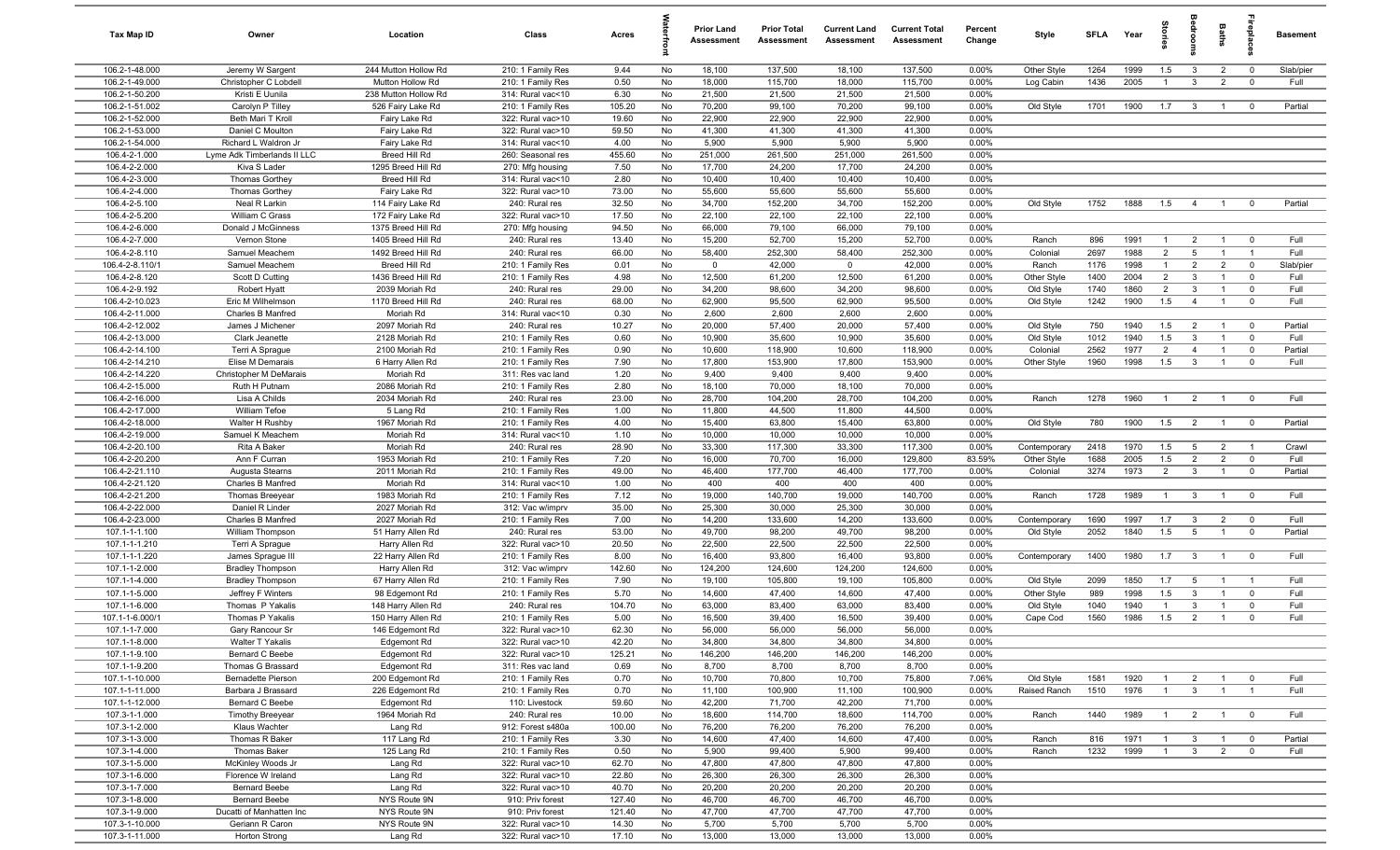| Tax Map ID                       | Owner                                              | Location                       | Class                                  | Acres           |          | <b>Prior Land</b><br>Assessment | <b>Prior Total</b><br>Assessment | <b>Current Land</b><br>Assessment | <b>Current Total</b><br>Assessment | Percent<br>Change  | Style              | <b>SFLA</b>  | Year            | tories                | eroo                         | Baths                            | <b>E</b>                   | <b>Basement</b> |
|----------------------------------|----------------------------------------------------|--------------------------------|----------------------------------------|-----------------|----------|---------------------------------|----------------------------------|-----------------------------------|------------------------------------|--------------------|--------------------|--------------|-----------------|-----------------------|------------------------------|----------------------------------|----------------------------|-----------------|
| 107.3-1-13.000                   | Robert S Grover                                    | Lang Rd                        | 322: Rural vac>10                      | 34.00           | No       | 22,900                          | 22,900                           | 22,900                            | 22,900                             | 0.00%              |                    |              |                 |                       |                              |                                  |                            |                 |
| 107.3-1-14.000                   | Lawrence Bedneau                                   | 288 Lang Rd                    | 322: Rural vac>10                      | 37.90           | No       | 52,400                          | 52,400                           | 52,400                            | 52,400                             | 0.00%              |                    |              |                 |                       |                              |                                  |                            |                 |
| 107.3-1-15.000                   | Lyme Adk Timberlands II LLC                        | Lang Rd                        | 912: Forest s480a                      | 71.20           | No       | 47,900                          | 47,900                           | 47,900                            | 47,900                             | 0.00%              |                    |              |                 |                       |                              |                                  |                            |                 |
| 107.3-1-16.000<br>107.3-5-1.100  | <b>Bernard C Beebe</b><br>Ducatti of Manhatten Inc | Lang Rd<br>3749 NYS Route 9N   | 910: Priv forest<br>483: Converted Res | 192.30<br>21.16 | No<br>No | 76,000<br>47,200                | 76,000<br>293,000                | 76,000<br>47,200                  | 76,000<br>293,000                  | 0.00%<br>0.00%     |                    |              |                 |                       |                              |                                  |                            |                 |
| 107.3-5-1.200                    | James W Dezalia                                    | 3719 NYS Route 9N              | 210: 1 Family Res                      | 3.30            | No       | 14,800                          | 107,000                          | 14,800                            | 107,000                            | 0.00%              | Ranch              | 1680         | 2001            | $\overline{1}$        | $\mathbf{3}$                 | $\overline{2}$                   | $\overline{0}$             | Full            |
| 107.3-5-2.000                    | Geriann R Caron                                    | 3705 NYS Route 9N              | 271: Mfg housings                      | 3.80            | No       | 15,200                          | 35,800                           | 15,200                            | 35,800                             | 0.00%              |                    |              |                 |                       |                              |                                  |                            |                 |
| 107.3-5-3.000                    | William L Caron                                    | 3695 NYS Route 9N              | 210: 1 Family Res                      | 0.50            | No       | 10,300                          | 46,600                           | 10,300                            | 46,600                             | 0.00%              | Ranch              | 1160         | 1958            | $\overline{1}$        | $\overline{2}$               | $\overline{1}$                   | $\mathbf 0$                | Slab/pier       |
| 107.3-5-5.000                    | Elmer Lang                                         | NYS Route 9N                   | 314: Rural vac<10                      | 0.50            | No       | 900                             | 900                              | 900                               | 900                                | 0.00%              |                    |              |                 |                       |                              |                                  |                            |                 |
| 107.3-5-6.000                    | Elaine M Benson                                    | NYS Route 9N                   | 314: Rural vac<10                      | 4.00            | No       | 13,000                          | 13,000                           | 14,500                            | 14,500                             | 11.54%             |                    |              |                 |                       |                              |                                  |                            |                 |
| 107.3-5-7.000                    | Ducatti of Manhatten Inc                           | NYS Route 9N                   | 322: Rural vac>10                      | 28.21           | No       | 9,600                           | 9,600                            | 9,600                             | 9,600                              | 0.00%              |                    |              |                 |                       |                              |                                  |                            |                 |
| 107.3-5-8.000                    | Elmer Lang                                         | 3683 NYS Route 9N              | 270: Mfg housing                       | 1.03            | No       | 12,000                          | 29,300                           | 12,000                            | 29,300                             | 0.00%              |                    |              |                 |                       |                              |                                  |                            |                 |
| 107.3-7-1.000                    | Michael D Sample                                   | NYS Route 9N                   | 260: Seasonal res                      | 2.00            | Yes      | 35,300                          | 85,700                           | 35,300                            | 85,700                             | 0.00%              | Old Style          | 496          | 1940            | 2                     | $\overline{2}$               | $\overline{1}$                   | $\overline{0}$             | Slab/pier       |
| 107.3-7-2.000                    | Robert J Parry                                     | NYS Route 9N                   | 260: Seasonal res                      | 2.00            | Yes      | 34,700                          | 71,300                           | 34,700                            | 71,300                             | 0.00%              | Old Style          | 911          | 1940            | $\overline{1}$        | $\overline{1}$               | $\overline{1}$                   | $\mathbf 0$                | Slab/pier       |
| 107.5-1-1.111                    | Freeman Beebe                                      | Fisk Rd                        | 322: Rural vac>10                      | 37.37           | No       | 25,500                          | 25,500                           | 25,500                            | 25,500                             | 0.00%              |                    |              |                 |                       |                              |                                  |                            |                 |
| 107.5-1-1.112                    | Steven M Staples                                   | 131 Fisk Rd                    | 210: 1 Family Res                      | 0.87            | No       | 11,400                          | 110,300                          | 11,400                            | 115,700                            | 4.90%              | Other Style        | 1482         | 1996            | 1.5                   | $\overline{\mathbf{3}}$      | $\overline{2}$                   | $\overline{0}$             | Full            |
| 107.5-1-1.120                    | Stacey A Brassard                                  | 125 Fisk Rd                    | 210: 1 Family Res                      | 2.75            | No       | 13,900                          | 74,600                           | 13,900                            | 74,600                             | 0.00%              | Ranch              | 1152         | 1993            | $\overline{1}$        | $\mathbf{3}$                 | $\overline{2}$                   | $\mathbf 0$                | Full<br>Full    |
| 107.5-1-2.000<br>107.5-1-3.000   | Anthony J Lavigne<br>Janet Wojewodzic              | 139 Fisk Rd<br>103 Fisk Rd     | 210: 1 Family Res<br>210: 1 Family Res | 0.80<br>0.20    | No<br>No | 11,200<br>7,000                 | 102,900<br>46,600                | 11,200<br>7,000                   | 102,900<br>46,600                  | 0.00%<br>0.00%     | Ranch<br>Old Style | 2053<br>1257 | 1971<br>1941    | $\overline{1}$<br>1.5 | $\mathbf{3}$<br>$\mathbf{3}$ | $\overline{1}$<br>$\overline{1}$ | $\mathbf 0$<br>$\mathbf 0$ | Partial         |
| 107.5-1-4.000                    | Gerald W Wojewodzic                                | 93 Fisk Rd                     | 210: 1 Family Res                      | 1.10            | No       | 12,200                          | 95,700                           | 12,200                            | 95,700                             | 0.00%              | Ranch              | 1176         | 1988            | $\overline{1}$        | 3                            | $\overline{1}$                   | $\mathbf 0$                | Full            |
| 107.5-1-5.110                    | John J Wojewodzic                                  | 85 Fisk Rd                     | 210: 1 Family Res                      | 0.83            | No       | 11,500                          | 70,700                           | 11,500                            | 70,700                             | 0.00%              | Old Style          | 1458         | 1920            | $\overline{2}$        | $\mathbf{3}$                 | $\overline{1}$                   | $\mathbf 0$                | Partial         |
| 107.5-1-5.120                    | Freeman Beebe                                      | 71 Fisk Rd                     | 240: Rural res                         | 31.50           | No       | 34,700                          | 114,100                          | 34,700                            | 114,100                            | 0.00%              | Ranch              | 1344         | 1992            | $\overline{1}$        | $\mathbf{3}$                 | $\overline{1}$                   | $\mathbf 0$                | Full            |
| 107.5-1-5.202                    | Joel W Melick                                      | 89 Fisk Rd                     | 210: 1 Family Res                      | 3.20            | No       | 14,500                          | 103,400                          | 14,500                            | 103,400                            | 0.00%              | Ranch              | 1872         | 1988            | $\overline{1}$        | $\mathbf{3}$                 | $\overline{2}$                   | $\mathbf{0}$               | Full            |
| 107.5-1-6.000                    | Anna Beebe                                         | 139 Edgemont Rd                | 314: Rural vac<10                      | 0.20            | No       | 2,400                           | 2,400                            | 2,400                             | 2,400                              | 0.00%              |                    |              |                 |                       |                              |                                  |                            |                 |
| 107.5-1-7.000                    | Anna Beebe                                         | <b>Edgemont Rd</b>             | 312: Vac w/imprv                       | 12.60           | No       | 11,600                          | 13,000                           | 11,600                            | 13,000                             | 0.00%              |                    |              |                 |                       |                              |                                  |                            |                 |
| 107.5-1-9.000                    | Anna Beebe                                         | Edgemont Rd                    | 120: Field crops                       | 40.30           | No       | 33,000                          | 33,000                           | 33,000                            | 33,000                             | 0.00%              |                    |              |                 |                       |                              |                                  |                            |                 |
| 107.5-1-10.000                   | Anna Beebe                                         | Fisk Rd                        | 322: Rural vac>10                      | 12.20           | No       | 8,000                           | 8,000                            | 8,000                             | 8,000                              | 0.00%              |                    |              |                 |                       |                              |                                  |                            |                 |
| 107.5-2-1.000                    | Andrew J Brassard                                  | 148 Fisk Rd                    | 210: 1 Family Res                      | 2.20            | No       | 16,300                          | 89,800                           | 16,300                            | 89,800                             | 0.00%              | Ranch              | 2128         | 1997            | $\overline{1}$        | $\overline{4}$               | $\overline{2}$                   | $\overline{0}$             | Crawl           |
| 107.5-2-2.000                    | Mary J Latour                                      | 130 Fisk Rd                    | 210: 1 Family Res                      | 2.61            | No       | 14,500                          | 80,000                           | 14,000                            | 75,000                             | $-6.25%$           | Other Style        | 1512         | 1970            | 1.5                   | $\mathbf{3}$                 | $\overline{1}$                   | $\mathbf 0$                | Partial         |
| 107.5-2-3.000                    | James L Caswell                                    | 122 Fisk Rd                    | 270: Mfg housing                       | 0.40            | No       | 8,900                           | 57,500                           | 8,900                             | 57,500                             | 0.00%              |                    |              |                 |                       |                              |                                  |                            |                 |
| 107.5-2-5.121                    | Richard L Brileya                                  | 38 Timber Way                  | 280: Multiple res                      | 45.24           | No       | 59,100                          | 154,600                          | 69,500                            | 163,200                            | 5.56%              | Log Cabin          | 528          | 2001            | $\overline{1}$        | $\overline{2}$               | $\overline{1}$                   | $\overline{\mathbf{0}}$    | Full            |
| 107.5-2-5.122<br>107.5-2-6.000   | Sandra L Hammond                                   | 114 Fisk Rd<br>Whitney St      | 270: Mfg housing                       | 5.90<br>17.00   | No<br>No | 15,500<br>19,200                | 30,400<br>19,200                 | 15,500<br>19,200                  | 30,400<br>19,200                   | 0.00%<br>0.00%     |                    |              |                 |                       |                              |                                  |                            |                 |
| 107.5-2-7.000                    | Stephen Montagnola                                 | 84 Whitney St                  | 322: Rural vac>10<br>240: Rural res    | 28.40           | No       | 30,700                          | 116,000                          | 30,700                            | 116,000                            | 0.00%              | Ranch              | 1431         | 1958            | $\overline{1}$        | $\mathbf{3}$                 | $\overline{2}$                   | $\overline{1}$             | Partial         |
| 107.5-2-8.000                    | Stephen Montagnola<br>James Q Gilmore              | Whitney St                     | 322: Rural vac>10                      | 19.70           | No       | 13,800                          | 13,800                           | 13,800                            | 13,800                             | 0.00%              |                    |              |                 |                       |                              |                                  |                            |                 |
| 107.5-2-9.000                    | James Q Gilmore                                    | 118 Whitney St                 | 210: 1 Family Res                      | 18.50           | No       | 25,600                          | 63,700                           | 25,600                            | 63,700                             | 0.00%              | Old Style          | 1055         | 1910            | 1.5                   | $\overline{4}$               | $\overline{1}$                   | $\overline{\mathbf{0}}$    | Crawl           |
| 107.5-2-10.023                   | Patricia M OBrien                                  | 169 Edgemont Rd                | 113: Cattle farm                       | 57.30           | No       | 54,600                          | 94,800                           | 54,600                            | 94,800                             | 0.00%              | Old Style          | 3004         | 1880            | 1.7                   | $5^{\circ}$                  | 3                                | $\mathbf 0$                | Partial         |
| 107.5-2-11.010                   | Thomas C Carpenter                                 | 48 Lake View Ave               | 210: 1 Family Res                      | 4.70            | No       | 15,000                          | 97,700                           | 15,000                            | 97,700                             | 0.00%              | Old Style          | 1559         | 1930            | 1.7                   | $\overline{4}$               | $\overline{1}$                   | $\mathbf 0$                | Full            |
| 107.5-2-12.100                   | John J Wojcik                                      | 58 Lake View Ave               | 210: 1 Family Res                      | 1.21            | No       |                                 |                                  | 12,500                            | 68,100                             |                    | Old Style          | 1742         | 1800            | $\overline{2}$        | $\mathbf{3}$                 | $\overline{1}$                   | $\mathbf 0$                | Partial         |
| 107.5-2-12.200                   | Mary E DeFelice                                    | Edgemont Rd                    | 314: Rural vac<10                      | 0.86            | No       |                                 |                                  | 9,000                             | 9,000                              |                    |                    |              |                 |                       |                              |                                  |                            |                 |
| 107.5-2-13.000                   | Douglas McCabe                                     | 74 Lake View Ave               | 210: 1 Family Res                      | 0.50            | No       | 11,100                          | 74,500                           | 11,100                            | 74,500                             | 0.00%              | Old Style          | 1265         | 1920            | 1.5                   | $\overline{\mathbf{3}}$      | $\overline{1}$                   | $\mathbf 0$                | Partial         |
| 107.5-2-14.000                   | Bernard C Beebe                                    | 251 Edgemont Rd                | 113: Cattle farm                       | 45.60           | No       | 62,200                          | 283,400                          | 62,200                            | 283,400                            | 0.00%              | Ranch              | 1328         | 2003            | $\overline{1}$        | $\overline{2}$               | $\overline{2}$                   | $\mathbf 0$                | Full            |
| 107.5-2-15.000                   | <b>Edward Koch</b>                                 | 284 Edgemont Rd                | 240: Rural res                         | 21.80           | No       | 43,800                          | 272,000                          | 43,800                            | 272,000                            | 0.00%              | Old Style          | 4044         | 1900            | $\overline{2}$        | $\mathbf{3}$                 | $\overline{2}$                   |                            | Partial         |
| 107.5-2-16.000                   | <b>Bernard Beebe</b>                               | Edgemont Rd                    | 314: Rural vac<10                      | 0.40            | No       | 400                             | 400                              | 400                               | 400                                | 0.00%              |                    |              |                 |                       |                              |                                  |                            |                 |
| 107.5-2-17.100                   | Barbara Brassard                                   | 281 Edgemont Rd                | 311: Res vac land                      | 7.60            | No       | 30,000                          | 30,000                           | 30,000                            | 30,000                             | 0.00%              |                    |              |                 |                       |                              |                                  |                            |                 |
| 107.5-2-17.200<br>107.5-2-18.100 | Michael J Denney                                   | 277 Edgemont Rd                | 210: 1 Family Res<br>312: Vac w/imprv  | 2.75<br>23.40   | No       | 20,000<br>26,300                | 110,000<br>28,900                | 30,100<br>26,300                  | 193,600<br>28,900                  | 76.00%<br>$0.00\%$ | Ranch              | 2040         | 1975            | $\overline{1}$        | $\overline{2}$               | $\overline{1}$                   | $\mathbf 0$                | Slab/pier       |
| 107.5-2-18.200                   | George E Maffey<br>Lucille Desjardin               | Edgemont Rd<br>232 Edgemont Rd | 210: 1 Family Res                      | 3.80            | No<br>No | 15,300                          | 101,400                          | 15,300                            | 101,400                            | 0.00%              | Cape Cod           | 1386         | 1939            | $1.5\qquad 3$         |                              | $\overline{1}$                   | $\overline{1}$             | Full            |
| 107.5-2-19.000                   | Patricia M OBrien                                  | Edgemont Rd                    | 120: Field crops                       | 3.00            | No       | 2,240                           | 2,240                            | 2,240                             | 2,240                              | 0.00%              |                    |              |                 |                       |                              |                                  |                            |                 |
| 107.5-2-20.000                   | Patricia M OBrien                                  | Edgemont Rd                    | 120: Field crops                       | 3.30            | No       | 2,400                           | 2,400                            | 2,400                             | 2,400                              | 0.00%              |                    |              |                 |                       |                              |                                  |                            |                 |
| 107.5-2-21.000                   | Capstar Radio Operating Co                         | 58 Lake View Ave               | 833: Radio                             | 1.00            | No       | 35,400                          | 107,500                          | 35,400                            | 107,500                            | 0.00%              |                    |              |                 |                       |                              |                                  |                            |                 |
| 107.5-2-22.000                   | C Wallon Hazen Denney                              | 201 Edgemont Rd                | 210: 1 Family Res                      | 1.20            | No       | 12,500                          | 50,400                           | 12,500                            | 98,000                             | 94.44%             | Old Style          | 1116         | 1937            | $\overline{2}$        | $\overline{4}$               | $\overline{1}$                   | $\overline{0}$             | Full            |
| 107.5-2-23.000                   | Warren M Pattison                                  | 33 Timber Way                  | 210: 1 Family Res                      | 8.58            | No       | 16,400                          | 137,600                          | 16,400                            | 137,600                            | 0.00%              | Ranch              | 1904         | 2001            | $\overline{1}$        | $\overline{4}$               | $\overline{2}$                   | $\mathbf 0$                | Crawl           |
| 107.5-2-24.000                   | Sandra Parot                                       | 51 Timber Way                  | 280: Multiple res                      | 7.39            | No       | 19,700                          | 104,900                          | 19,700                            | 104,900                            | 0.00%              | Other Style        | 990          | 2001            | 1.5                   | $\overline{2}$               | $\overline{2}$                   | $\mathbf 0$                | Full            |
| 107.5-3-1.000                    | <b>Broderick Cutting</b>                           | 96 Fisk Rd                     | 270: Mfg housing                       | 2.00            | No       | 13,000                          | 28,800                           | 13,000                            | 28,800                             | 0.00%              |                    |              |                 |                       |                              |                                  |                            |                 |
| 107.5-3-2.000                    | Todd M Clarke                                      | 11 Whitney St                  | 210: 1 Family Res                      | 4.74            | No       | 27,100                          | 216,400                          | 27,100                            | 216,400                            | 0.00%              | Colonial           | 2800         | 2004            | $\overline{2}$        | $\overline{4}$               | $\overline{2}$                   | $\overline{0}$             | Full            |
| 107.5-3-3.000                    | Donald B Tesar                                     | <b>Whitney St</b>              | 311: Res vac land                      | 5.08            | No       | 18,800                          | 18,800                           | 18,800                            | 18,800                             | 0.00%              |                    |              |                 |                       |                              |                                  |                            |                 |
| 107.5-3-4.000                    | Michael F Blaise                                   | 37 Whitney St                  | 210: 1 Family Res                      | 4.19            | No       | 14,200                          | 100,900                          | 14,200                            | 100,900                            | 0.00%              | Ranch              | 1782         | 1996            | $\overline{1}$        | $\overline{\mathbf{3}}$      | $\overline{2}$                   | $\overline{0}$             | Slab/pier       |
| 107.6-1-1.000                    | Anthony Lavigne                                    | 47 Lake View Ave               | 314: Rural vac<10                      | 2.00            | No       | 20,000                          | 20,000                           | 20,000                            | 20,000                             | 0.00%              |                    |              |                 |                       |                              |                                  |                            |                 |
| 107.6-1-2.100                    | John J Wojcik                                      | Lake View Ave                  | 314: Rural vac<10                      | 1.13            | No       |                                 |                                  | 10,000                            | 10,000                             |                    |                    |              |                 |                       |                              |                                  |                            |                 |
| 107.6-1-2.200<br>107.6-1-3.000   | Jan Bigalow                                        | 69 Lake View Ave               | 210: 1 Family Res                      | 1.34<br>8.90    | No       |                                 |                                  | 16,500                            | 102,100                            | 0.00%              | Ranch              | 1080         | 2005            | $\overline{1}$        | $\overline{2}$               | $\overline{2}$                   | $\mathbf 0$                | Full            |
| 107.6-1-4.000                    | Anthony Lavigne<br>Edgar R Surprenant              | Bay View Ln<br>Bay View Ln     | 314: Rural vac<10<br>314: Rural vac<10 | 0.27            | No<br>No | 26,800<br>6,400                 | 26,800<br>6,400                  | 26,800<br>6,400                   | 26,800<br>6,400                    | 0.00%              |                    |              |                 |                       |                              |                                  |                            |                 |
| 107.6-1-5.000                    | Michael B Burbank                                  | 89 Lake View Ave               | 210: 1 Family Res                      | 1.70            | No       | 13,000                          | 90,400                           | 13,000                            | 90,400                             | $0.00\%$           | Old Style          | 1113         | 1930  1.5  3  1 |                       |                              |                                  | $\overline{\mathbf{0}}$    | Partial         |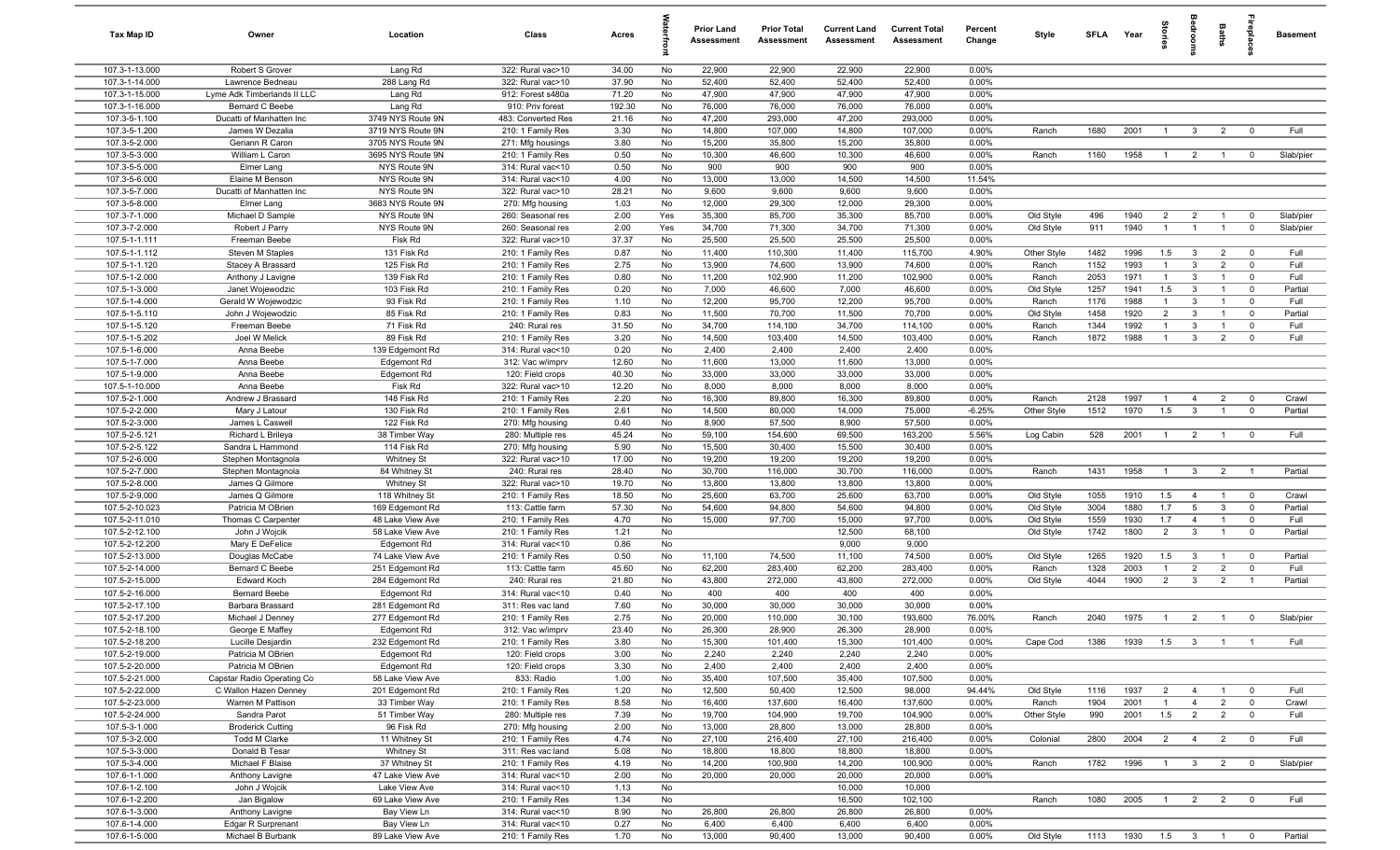| Tax Map ID                       | Owner                                      | Location                               | Class                                    | Acres         |          | <b>Prior Land</b><br>Assessment | <b>Prior Total</b><br>Assessment | <b>Current Land</b><br>Assessment | <b>Current Total</b><br>Assessment | Percent<br>Change | Style                   | <b>SFI A</b> | Year         | ĝ                              | groo                             | Baths          | ireplace                  | <b>Basement</b> |
|----------------------------------|--------------------------------------------|----------------------------------------|------------------------------------------|---------------|----------|---------------------------------|----------------------------------|-----------------------------------|------------------------------------|-------------------|-------------------------|--------------|--------------|--------------------------------|----------------------------------|----------------|---------------------------|-----------------|
| 107.6-1-6.000                    | David M Vosburg                            | 333 Edgemont Rd                        | 210: 1 Family Res                        | 0.91          | No       | 19,000                          | 95,800                           | 19,000                            | 95,800                             | 0.00%             | Ranch                   | 1092         | 1980         | $\overline{1}$                 | $\overline{2}$                   | $\overline{1}$ | $\overline{0}$            | Full            |
| 107.6-1-7.100                    | Brian J Nolan                              | Edgemont Rd                            | 314: Rural vac<10                        | 0.90          | No       | 1,500                           | 1,500                            | 1,500                             | 1,500                              | 0.00%             |                         |              |              |                                |                                  |                |                           |                 |
| 107.6-1-8.002                    | Amy M Bishop                               | 321 Edgemont Rd                        | 210: 1 Family Res                        | 0.83          | No       | 20,000                          | 130,300                          | 20,000                            | 130,300                            | 0.00%             | Other Style             | 1764         | 1970         | 1.5                            | 5                                | $\overline{1}$ | $\overline{1}$            | Full            |
| 107.6-1-9.000                    | <b>Thomas Porter</b>                       | 326 Edgemont Rd                        | 210: 1 Family Res                        | 0.60          | No       | 21,300                          | 118,700                          | 21,300                            | 118,700                            | 0.00%             | Ranch                   | 1642         | 1970         | $\overline{1}$                 | $\overline{2}$                   | $\overline{1}$ | $\mathbf 0$               | Full            |
| 107.6-1-10.000<br>107.6-1-11.100 | Thomas Trow<br>Clarence Pereau             | 135 Lake View Ave<br>Edgemont Rd       | 210: 1 Family Res<br>322: Rural vac>10   | 0.60<br>14.80 | No<br>No | 21,400<br>18,800                | 131,600<br>18,800                | 21,400<br>18,800                  | 131,600<br>18,800                  | 0.00%<br>0.00%    | Log Cabin               | 1815         | 1975         | $\overline{1}$                 | $\mathbf{3}$                     | $\overline{2}$ | $\overline{1}$            | Full            |
| 107.6-1-11.200                   | Daniel J Bryant                            | 339 Edgemont Rd                        | 280: Multiple res                        | 4.90          | No       | 14,700                          | 255,100                          | 14,700                            | 255,100                            | 0.00%             | Contemporary            | 1524         | 1988         | -1                             | $\mathbf{3}$                     | $\overline{2}$ | $^{\circ}$                | Full            |
| 107.6-1-12.000                   | John E Brooks                              | 183 Lake View Ave                      | 210: 1 Family Res                        | 2.00          | No       | 13,000                          | 73,500                           | 13,000                            | 73,500                             | 0.00%             | Old Style               | 940          | 1925         | 1.5                            | $\mathbf{3}$                     |                | $\mathbf 0$               | Full            |
| 107.6-1-13.000                   | John E Brooks                              | 181 Lake View Ave                      | 210: 1 Family Res                        | 0.20          | No       | 6,300                           | 71,300                           | 6,300                             | 71,300                             | 0.00%             | Old Style               | 1562         | 1945         | 1.7                            | $\overline{4}$                   | $\overline{1}$ | $\mathbf 0$               | Full            |
| 107.6-1-14.000                   | Carolyn Henry                              | 166 Lake View Ave                      | 210: 1 Family Res                        | 1.00          | No       | 24,100                          | 121,500                          | 24,100                            | 121,500                            | 0.00%             | Old Style               | 2153         | 1920         | 1.7                            | $\overline{4}$                   | $\overline{1}$ | $\overline{1}$            | Partial         |
| 107.6-1-15.000                   | Donald M Gibbs                             | 308 Edgemont Rd                        | 210: 1 Family Res                        | 3.70          | No       | 39,400                          | 162,500                          | 39,400                            | 162,500                            | 0.00%             | Old Style               | 2004         | 1900         | $\overline{2}$                 | $\overline{4}$                   | $\overline{1}$ | $\overline{0}$            | Partial         |
| 107.6-1-16.100                   | Patrick S Salerno Jr                       | 309 Edgemont Rd                        | 311: Res vac land                        | 0.19          | No       | 1,300                           | 1,300                            | 1,300                             | 1,300                              | 0.00%             |                         |              |              |                                |                                  |                |                           |                 |
| 107.6-1-16.200                   | Leonard L Turbini                          | Edgemont Rd                            | 210: 1 Family Res                        | 1.10          | No       | 35,000                          | 118,800                          | 35,000                            | 118,800                            | 0.00%             | Ranch                   | 1192         | 1952         | $\overline{1}$                 | $\overline{2}$                   | $\overline{1}$ | $^{\circ}$                | Full            |
| 107.6-1-17.000                   | Patrick S Salerno Jr                       | 124 Lake View Ave                      | 210: 1 Family Res                        | 0.90          | No       | 31,000                          | 120,000                          | 31,000                            | 120,000                            | 0.00%             | Old Style               | 1787         | 1893         | 1.7                            | $\overline{4}$                   | $\overline{1}$ | $\overline{1}$            | Partial         |
| 107.6-1-18.100                   | Brian J Nolan                              | 118 Lake View Ave                      | 210: 1 Family Res                        | 1.50          | No       | 24,100                          | 110,700                          | 24,100                            | 110,700                            | 0.00%             | Old Style               | 1708         | 1940         | $\overline{2}$                 | $\mathbf{3}$                     | $\overline{1}$ | $\mathbf 0$               | Partial         |
| 107.6-1-19.000                   | Michael T Stahl                            | 108 Lake View Ave                      | 210: 1 Family Res                        | 0.60          | No       | 15,200                          | 142,500                          | 15,200                            | 142,500                            | 0.00%             | Old Style               | 2287         | 1920         | 1.7                            | $\overline{3}$                   | $\overline{1}$ | $\mathbf 0$               | Partial         |
| 107.6-1-20.000                   | Stephen Stahl                              | 100 Lake View Ave                      | 210: 1 Family Res                        | 0.80          | No       | 11,000                          | 94,200                           | 11,000                            | 94,200                             | 0.00%             | Ranch                   | 1615         | 1951         | $\mathbf{1}$                   | $\mathbf{3}$<br>6                |                | - 1                       | Full<br>Partial |
| 107.6-1-21.000<br>107.6-1-22.000 | Thomas A Masterson<br>Jamie K Winters      | 94 Lake View Ave<br>Lake View Ave      | 210: 1 Family Res<br>311: Res vac land   | 0.50<br>0.30  | No<br>No | 10,000<br>10,600                | 68,800<br>10,600                 | 10,000<br>10,600                  | 68,800<br>10,600                   | 0.00%<br>0.00%    | Old Style               | 1008         | 1906         | 1.5                            |                                  |                | $\mathbf 0$               |                 |
| 107.6-1-23.000                   | Edgar R Surprenant                         | 80 Lake View Ave                       | 210: 1 Family Res                        | 1.60          | No       | 12,500                          | 84,700                           | 12,500                            | 84,700                             | 0.00%             | Old Style               | 1952         | 1910         | $\overline{2}$                 | $\overline{4}$                   | $\overline{1}$ | $\overline{\mathbf{0}}$   | Partial         |
| 107.6-2-1.000                    | <b>Edward Kudlacik</b>                     | Edgemont Rd                            | 311: Res vac land                        | 8.00          | No       | 7,600                           | 7,600                            | 7,600                             | 7,600                              | 0.00%             |                         |              |              |                                |                                  |                |                           |                 |
| 107.6-2-2.000                    | Richard Waldron                            | 351 Edgemont Rd                        | 210: 1 Family Res                        | 2.90          | No       | 27,400                          | 117,400                          | 27,400                            | 117,400                            | 0.00%             | Ranch                   | 1500         | 1967         | $\overline{1}$                 | 3                                | $\overline{2}$ | $\overline{1}$            | Full            |
| 107.6-2-3.000                    | Amy Collupy                                | 363 Edgemont Rd                        | 210: 1 Family Res                        | 1.10          | No       | 19,000                          | 90,300                           | 19,000                            | 90,300                             | 0.00%             | Raised Ranch            | 1200         | 1981         | $\overline{1}$                 | $\overline{2}$                   | $\overline{1}$ | $\overline{1}$            | Full            |
| 107.6-2-4.000                    | Raymond W Collupy                          | 361 Edgemont Rd                        | 210: 1 Family Res                        | 3.40          | No       | 17,700                          | 101,500                          | 17,700                            | 101,500                            | 0.00%             | Ranch                   | 1344         | 1985         | $\overline{1}$                 | $\mathbf{3}$                     | $\overline{1}$ | $\overline{1}$            | Full            |
| 107.6-2-5.100                    | George A Potter                            | 393 Edgemont Rd                        | 210: 1 Family Res                        | 6.41          | No       | 27,400                          | 108,300                          | 27,400                            | 108,300                            | 0.00%             | Old Style               | 1896         | 1930         | $\overline{2}$                 | $\overline{4}$                   | $\overline{1}$ | $^{\circ}$                | Crawl           |
| 107.6-2-5.202                    | Douglas E Petro                            | 379 Edgemont Rd                        | 210: 1 Family Res                        | 3.29          | No       | 21,200                          | 102,400                          | 21,200                            | 123,500                            | 20.61%            | Cottage                 | 792          | 1995         | $\overline{1}$                 | $\overline{2}$                   | $\overline{1}$ | $^{\circ}$                | Full            |
| 107.6-2-6.000                    | Lincoln H Conley                           | 419 Edgemont Rd                        | 210: 1 Family Res                        | 3.10          | No       | 21,500                          | 61,000                           | 21,500                            | 61,000                             | 0.00%             | Old Style               | 1456         | 1799         | 1.7                            | $\overline{4}$                   | $\overline{1}$ | $^{\circ}$                | Full            |
| 107.6-2-7.000                    | Richard J Curran                           | 427 Edgemont Rd                        | 210: 1 Family Res                        | 0.20          | No       | 7,000                           | 68,900                           | 7,000                             | 68,900                             | 0.00%             | Old Style               | 1248         | 1940         | $\overline{2}$                 | $\mathbf{3}$                     |                | $\mathbf 0$               | Full            |
| 107.6-2-8.000                    | James E Sprague                            | NYS Route 9N                           | 312: Vac w/imprv                         | 0.30          | No       | 1,100                           | 1,800                            | 1,100                             | 1,800                              | 0.00%             |                         |              |              |                                |                                  |                |                           |                 |
| 107.6-2-9.000<br>107.6-2-10.000  | John H Eisenberg<br>Super Flame Gas Co Inc | 4096 NYS Route 9N<br>4088 NYS Route 9N | 432: Gas station<br>441: Fuel Store&Dist | 1.40<br>0.10  | No<br>No | 39,900<br>6,600                 | 96,500<br>75,600                 | 39,900<br>6,600                   | 96,500<br>75,600                   | 0.00%<br>0.00%    |                         |              |              |                                |                                  |                |                           |                 |
| 107.6-2-11.000                   | Super Flame Gas Co Inc                     | 4080 NYS Route 9N                      | 441: Fuel Store&Dist                     | 1.10          | No       | 23,600                          | 39,400                           | 23,600                            | 39,400                             | 0.00%             |                         |              |              |                                |                                  |                |                           |                 |
| 107.6-2-12.000                   | <b>Terry M Collins</b>                     | 4069 NYS Route 9N                      | 483: Converted Res                       | 2.67          | No       | 25,300                          | 152,500                          | 25,300                            | 152,500                            | 0.00%             |                         |              |              |                                |                                  |                |                           |                 |
| 107.6-2-13.000                   | <b>Charles Clark</b>                       | 4063 NYS Route 9N                      | 210: 1 Family Res                        | 0.80          | No       | 23,600                          | 129,800                          | 23,600                            | 129,800                            | 0.00%             | Old Style               | 1304         | 1890         | 2                              | $\overline{2}$                   | $\overline{2}$ | $\mathbf 0$               | Partial         |
| 107.6-2-14.000                   | Brian J Glebus                             | 4055 NYS Route 9N                      | 210: 1 Family Res                        | 0.70          | No       | 20,200                          | 91,200                           | 20,200                            | 91,200                             | 0.00%             | Old Style               | 1693         | 1930         | 1.5                            | $\overline{4}$                   | $\overline{1}$ | $\overline{1}$            | Partial         |
| 107.6-2-15.002                   | Louis Herrling                             | 4049 NYS Route 9N                      | 210: 1 Family Res                        | 1.40          | No       | 20,800                          | 151,400                          | 20,800                            | 151,400                            | 0.00%             | Log Cabin               | 1664         | 1987         | $\overline{1}$                 | $\mathbf{3}$                     | $\overline{1}$ | $\mathbf 0$               | Partial         |
| 107.6-2-16.000                   | Joseph C Glavin                            | NYS Route 9N                           | 314: Rural vac<10                        | 1.00          | No       | 24,800                          | 24,800                           | 24,800                            | 24,800                             | 0.00%             |                         |              |              |                                |                                  |                |                           |                 |
| 107.6-2-17.000                   | Eric M Lemza                               | 4035 NYS Route 9N                      | 210: 1 Family Res                        | 0.60          | No       | 24,500                          | 131,200                          | 24,500                            | 131,200                            | 0.00%             | Split Level             | 1535         | 1966         | $\overline{1}$                 | $\mathbf{3}$                     | $\overline{1}$ | $\overline{\mathbf{0}}$   | Partial         |
| 107.6-2-18.000                   | Charles E Strack                           | 4029 NYS Route 9N                      | 210: 1 Family Res                        | 0.50          | No       | 24,800                          | 159,000                          | 24,800                            | 159,000                            | 0.00%             | Ranch                   | 1235         | 1960         | $\overline{1}$                 | $\overline{2}$                   | $\overline{1}$ | $\overline{1}$            | Full            |
| 107.6-2-19.000                   | Charles E Strack                           | NYS Route 9N                           | 311: Res vac land                        | 0.50          | No       | 4,500                           | 4,500                            | 4,500                             | 4,500                              | 0.00%             |                         |              |              |                                |                                  |                |                           |                 |
| 107.6-2-20.000                   | James Beaubriand                           | 4021 NYS Route 9N                      | 260: Seasonal res                        | 0.60          | No       | 19,200                          | 47,700                           | 19,200                            | 47,700                             | 0.00%             | Bungalow                | 930          | 1920         | $\overline{1}$                 | $\mathbf{3}$                     | $\mathbf 0$    | $\overline{1}$            | Slab/pier       |
| 107.6-2-21.000<br>107.6-2-22.000 | James Beaubriand<br>James A Hughes         | 4017 NYS Route 9N                      | 210: 1 Family Res                        | 0.20          | No       | 14,100                          | 67,400                           | 14,100                            | 67,400                             | 0.00%             | Old Style               | 972          | 1935<br>1937 | $\mathbf{1}$<br>$\overline{2}$ | $\overline{2}$                   |                | $\mathbf 0$<br>$^{\circ}$ | Partial<br>Full |
| 107.6-2-23.100                   | Stephan R Pelkey                           | 4015 NYS Route 9N<br>4009 NYS Route 9N | 210: 1 Family Res<br>210: 1 Family Res   | 0.50<br>0.50  | No<br>No | 25,000<br>28,000                | 119,700<br>158,000               | 25,000<br>28,000                  | 119,700<br>179,800                 | 0.00%<br>13.80%   | Colonial<br>Other Style | 2228<br>1920 | 1996         | 1.5                            | $\overline{4}$<br>$\overline{4}$ | $\overline{2}$ | $\Omega$                  | Full            |
| 107.6-2-23.200                   | George Jarvis                              | 4001 NYS Route 9N                      | 210: 1 Family Res                        | 0.70          | No       | 28,000                          | 109,200                          | 28,000                            | 109,200                            | 0.00%             | Ranch                   | 1560         | 1993         | -1                             | $\mathbf{3}$                     |                | $\Omega$                  | Slab/pier       |
| 107.6-2-23.300                   | Peter J Gilbo                              | NYS Route 9N                           | 311: Res vac land                        | 1.50          | No       | 33,600                          | 33,600                           | 33,600                            | 33,600                             | 0.00%             |                         |              |              |                                |                                  |                |                           |                 |
| 107.6-2-24.000                   | Paul Lemza                                 | 3987 NYS Route 9N                      | 210: 1 Family Res                        | 2.80          | No       | 24,600                          | 132,800                          | 24,600                            | 132,800                            | $0.00\%$          | Raised Ranch            | 1288         | 1974         | $\overline{1}$                 | $\mathcal{D}$                    |                |                           | Full            |
| 107.6-2-25.000                   | Paul Lemza                                 | NYS Route 9N                           | 314: Rural vac<10                        | 3.30          | No       | 7,800                           | 7,800                            | 7,800                             | 7,800                              | 0.00%             |                         |              |              |                                |                                  |                |                           |                 |
| 107.6-2-26.000                   | Clarence Pereau                            | 434 Edgemont Rd                        | 112: Dairy farm                          | 162.50        | No       | 144,000                         | 253,300                          | 144,000                           | 253,300                            | 0.00%             | Old Style               | 2621         | 1870         | $\overline{2}$                 | 5                                | $\overline{1}$ | $\overline{\mathbf{0}}$   | Partial         |
| 107.6-2-27.000                   | Bosco Ezzo                                 | 408 Edgemont Rd                        | 210: 1 Family Res                        | 0.40          | No       | 14,100                          | 56,200                           | 14,100                            | 56,200                             | 0.00%             | Old Style               | 1347         | 1890         | 1.5                            | $\mathbf{3}$                     | $\mathbf{1}$   | $\overline{0}$            | Full            |
| 107.6-2-28.000                   | <b>Roy Potter</b>                          | 398 Edgemont Rd                        | 270: Mfg housing                         | 0.50          | No       | 9,400                           | 55,300                           | 9,400                             | 55,300                             | 0.00%             |                         |              |              |                                |                                  |                |                           |                 |
| 107.6-2-29.000                   | John Waldron                               | 350 Edgemont Rd                        | 210: 1 Family Res                        | 0.50          | No       | 23,000                          | 136,500                          | 23,000                            | 136,500                            | 0.00%             | Raised Ranch            | 1828         | 1975         | $\mathbf{1}$                   | $\overline{2}$                   | $\overline{1}$ | $\overline{0}$            | Full            |
| 107.6-2-30.001                   | William J Mullen                           | NYS Route 9N                           | 314: Rural vac<10                        | 2.10          | No       | 25,000                          | 25,000                           | 25,000                            | 25,000                             | 0.00%             |                         |              |              |                                |                                  |                |                           |                 |
| 107.10-1-1.100<br>107.10-1-1.210 | Earl L Evens                               | 218 Lake View Ave<br>230 Lake View Ave | 210: 1 Family Res                        | 0.91<br>70.30 | No<br>No | 11,900                          | 63,700                           | 11,900                            | 63,700<br>174,200                  | 0.00%<br>0.00%    | Old Style               | 2837         | 1880         | 1.5                            | $5^{\circ}$                      | $\overline{1}$ | $\overline{0}$            | Partial         |
| 107.10-1-1.220                   | John F Evens<br>Gerald Murcray             | Lake View Ave                          | 112: Dairy farm<br>314: Rural vac<10     | 0.68          | No       | 69,100<br>100                   | 174,200<br>100                   | 69,100<br>100                     | 100                                | 0.00%             |                         |              |              |                                |                                  |                |                           |                 |
| 107.10-1-2.000                   | Rebecca Brown                              | 195 Lake View Ave                      | 210: 1 Family Res                        | 0.30          | No       | 8,600                           | 71,400                           | 8,600                             | 71,400                             | 0.00%             | Old Style               | 715          | 1936         | 1.5                            | $\overline{2}$                   | $\overline{1}$ | $\overline{0}$            | Partial         |
| 107.10-1-3.000                   | Dawn J Evans                               | 201 Lake View Ave                      | 210: 1 Family Res                        | 0.60          | No       | 10,300                          | 82,000                           | 10,300                            | 82,000                             | 0.00%             | Ranch                   | 1212         | 1963         | $\mathbf{1}$                   | $\overline{2}$                   | $\overline{1}$ | $\mathbf 0$               | Partial         |
| 107.10-2-1.111                   | John F Evens                               | Lake View Ave                          | 322: Rural vac>10                        | 12.70         | No       | 20,200                          | 20,200                           | 20,200                            | 20,200                             | 0.00%             |                         |              |              |                                |                                  |                |                           |                 |
| 107.10-2-1.112                   | Gerald Murcray                             | 278 Lake View Ave                      | 210: 1 Family Res                        | 1.80          | No       | 11,700                          | 91,200                           | 11,700                            | 91,200                             | 0.00%             |                         |              |              |                                |                                  |                |                           |                 |
| 107.10-2-1.113                   | John F Evens                               | Lake View Ave                          | 314: Rural vac<10                        | 2.00          | No       | 6,300                           | 6,300                            | 6,300                             | 6,300                              | 0.00%             |                         |              |              |                                |                                  |                |                           |                 |
| 107.10-2-1.120                   | Sherry A Fabiano                           | 292 Lake View Ave                      | 210: 1 Family Res                        | 2.07          | No       | 13,200                          | 154,100                          | 13,200                            | 154,100                            | 0.00%             | Colonial                | 1544         | 2004         | 1.5                            | $\mathbf{3}$                     | $\overline{2}$ | $\overline{1}$            | Slab/pier       |
| 107.10-2-1.210                   | Glen E Haran                               | 23 Potter Ln                           | 210: 1 Family Res                        | 7.20          | No       | 30,700                          | 124,600                          | 30,700                            | 124,600                            | 0.00%             | Ranch                   | 1586         | 1970         | $\mathbf{1}$                   | $\overline{4}$                   | $\mathbf{1}$   | $\mathbf 0$               | Full            |
| 107.10-2-1.220                   | Paul D Haran                               | 13 Potter Ln                           | 210: 1 Family Res                        | 3.54          | No       | 13,800                          | 145,400                          | 13,800                            | 155,300                            | 6.81%             | Colonial                | 2252         | 2002         | $\overline{2}$                 | 3 <sup>3</sup>                   | $\mathbf{3}$   | $\mathbf 0$               | Full            |